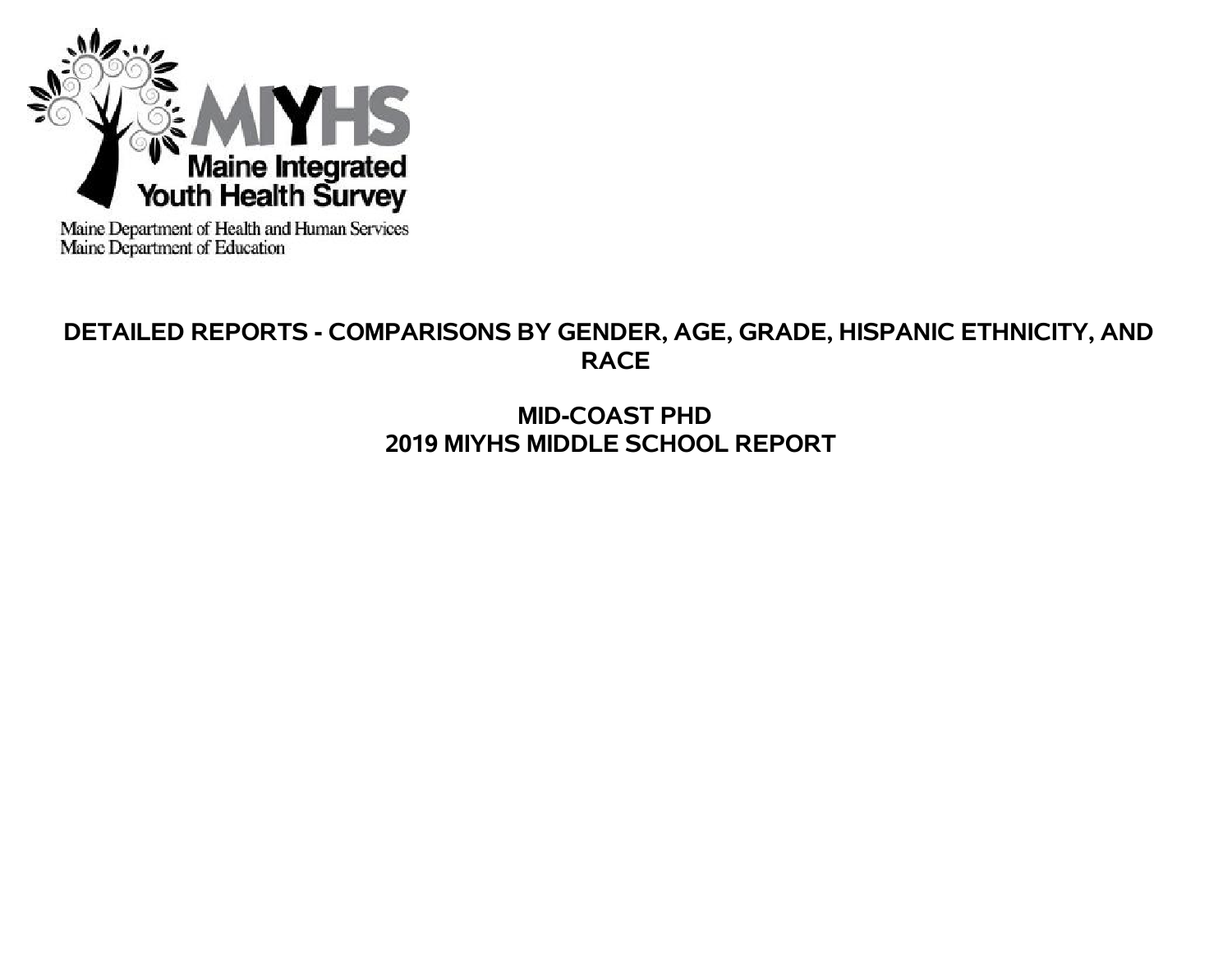|                                           | %     | <b>CI</b>           | N     | n     |
|-------------------------------------------|-------|---------------------|-------|-------|
|                                           |       |                     |       |       |
| Total                                     | 10.3% |                     | 2,830 | 2,030 |
| ----Sex----                               |       |                     |       |       |
| Female                                    | 50.1% | $(48.1\% - 52.1\%)$ | 1,418 | 1,047 |
| Male                                      | 48.6% | (46.3% - 51.0%)     | 1,376 | 958   |
| Missing                                   | 1.3%  | $(0.6\% - 1.9\%)$   | 36    | 25    |
| ----Grade----                             |       |                     |       |       |
| Grade 7                                   | 50.3% | $(48.0\% - 52.6\%)$ | 1,423 | 1,016 |
| Grade 8                                   | 48.9% | $(46.8\% - 51.0\%)$ | 1,383 | 996   |
| Missing                                   | 0.8%  | $(0.4\% - 1.3\%)$   | 24    | 18    |
| ----Age----                               |       |                     |       |       |
| 12 or younger                             | 29.1% | $(26.5\% - 31.6\%)$ | 822   | 588   |
| 13                                        | 51.2% | $(49.2\% - 53.1\%)$ | 1,448 | 1,026 |
| 14 or older                               | 19.6% | $(17.4\% - 21.8\%)$ | 555   | 413   |
| Missing                                   | 0.2%  | $(0.0\% - 0.4\%)$   | 4     | 3     |
| ----Hispanic Ethnicity----                |       |                     |       |       |
| Hispanic                                  | 1.6%  | $(1.4\% - 1.9\%)$   | 47    | 101   |
| Non-Hispanic                              | 92.3% | $(90.9\% - 93.6\%)$ | 2,611 | 1,800 |
| Missing                                   | 6.1%  | $(4.6\% - 7.6\%)$   | 172   | 129   |
| ----Race----                              |       |                     |       |       |
| American Indian or Alaskan Native         | 1.5%  | $(1.1\% - 1.9\%)$   | 43    | 85    |
| Asian                                     | 0.4%  | $(0.2\% - 0.7\%)$   | 12    | 22    |
| <b>Black or African American</b>          | 0.6%  | $(0.2\% - 1.0\%)$   | 18    | 38    |
| Native Hawaiian or Other Pacific Islander | 0.1%  | $(0.0\% - 0.2\%)$   | 4     | 9     |
| White                                     | 92.6% | (91.6% - 93.6%)     | 2,620 | 1,679 |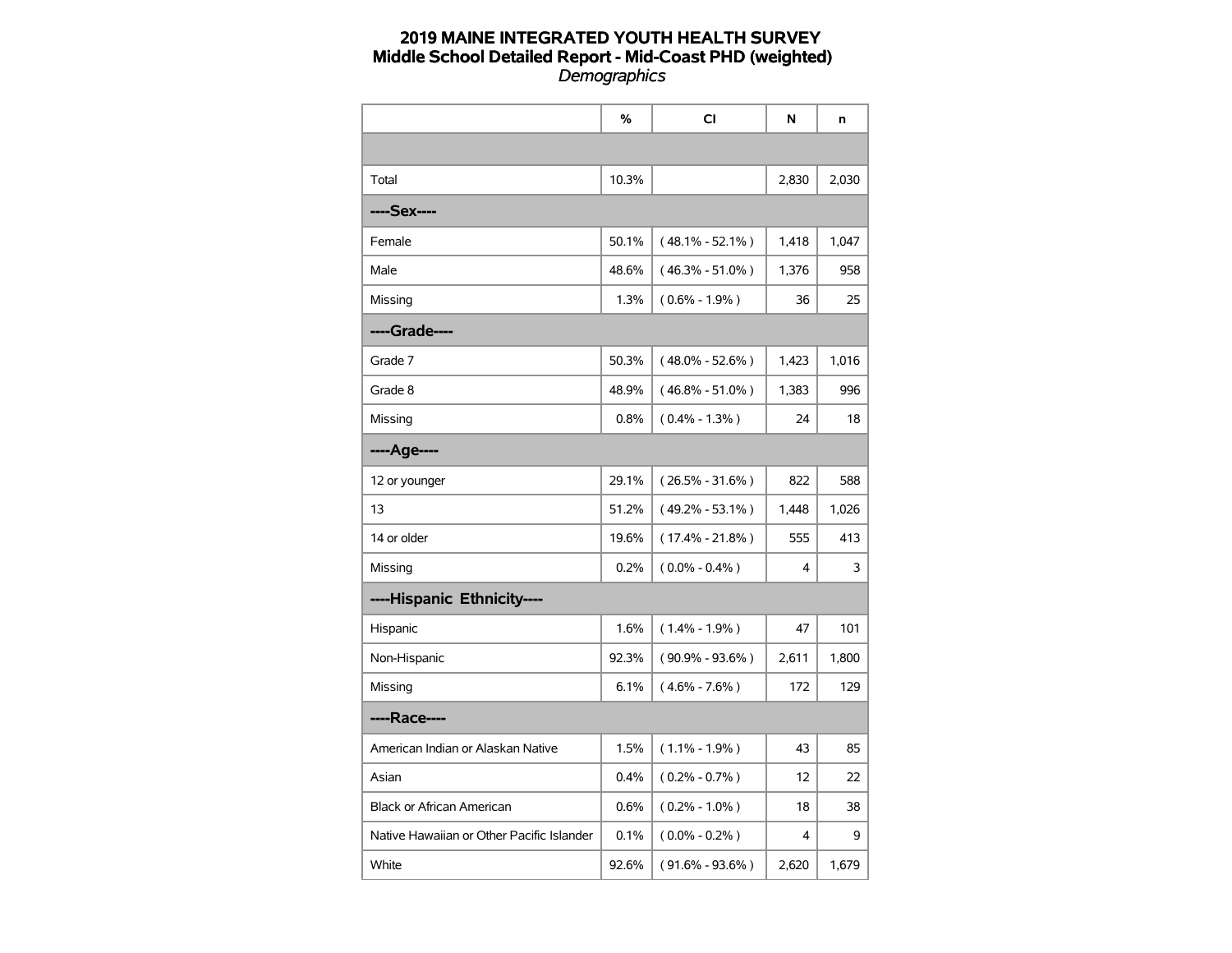|                       | %    |                       | N  | n   |
|-----------------------|------|-----------------------|----|-----|
| <b>Multiple Races</b> |      | $2.4\%$ (1.7% - 3.2%) | 68 | 142 |
| Missing               | 2.3% | $(1.4\% - 3.2\%)$     | 65 | 55  |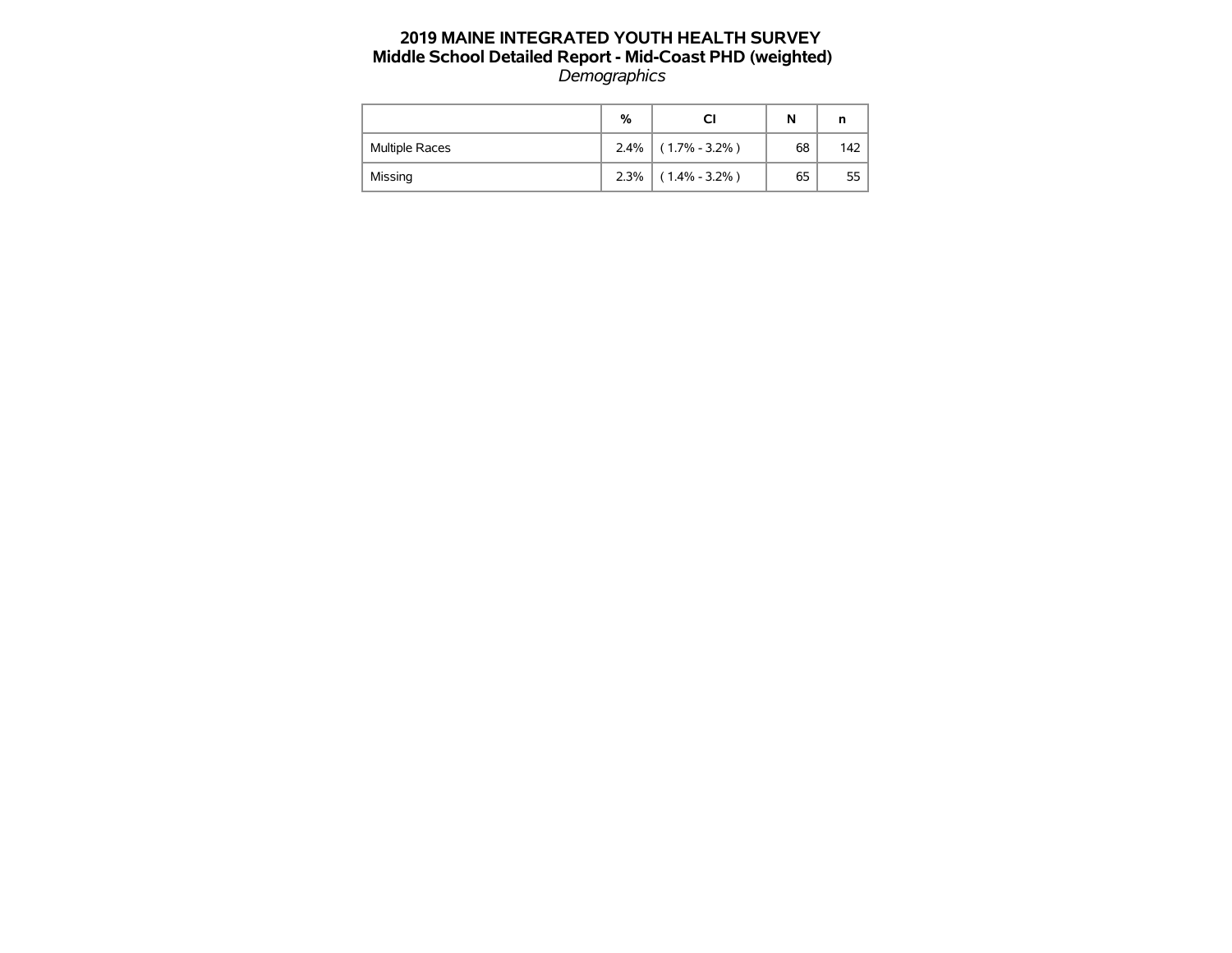|                     | %     | СI                  | N   | n   |
|---------------------|-------|---------------------|-----|-----|
| ----County----      |       |                     |     |     |
| Knox County         | 22.9% | $(6.7\% - 39.0\%)$  | 647 | 443 |
| Lincoln County      | 19.0% | $(7.5\% - 30.6\%)$  | 539 | 369 |
| Sagadahoc County    | 32.4% | $(13.9\% - 50.9\%)$ | 917 | 661 |
| <b>Waldo County</b> | 25.7% | $(12.4\% - 39.1\%)$ | 728 | 557 |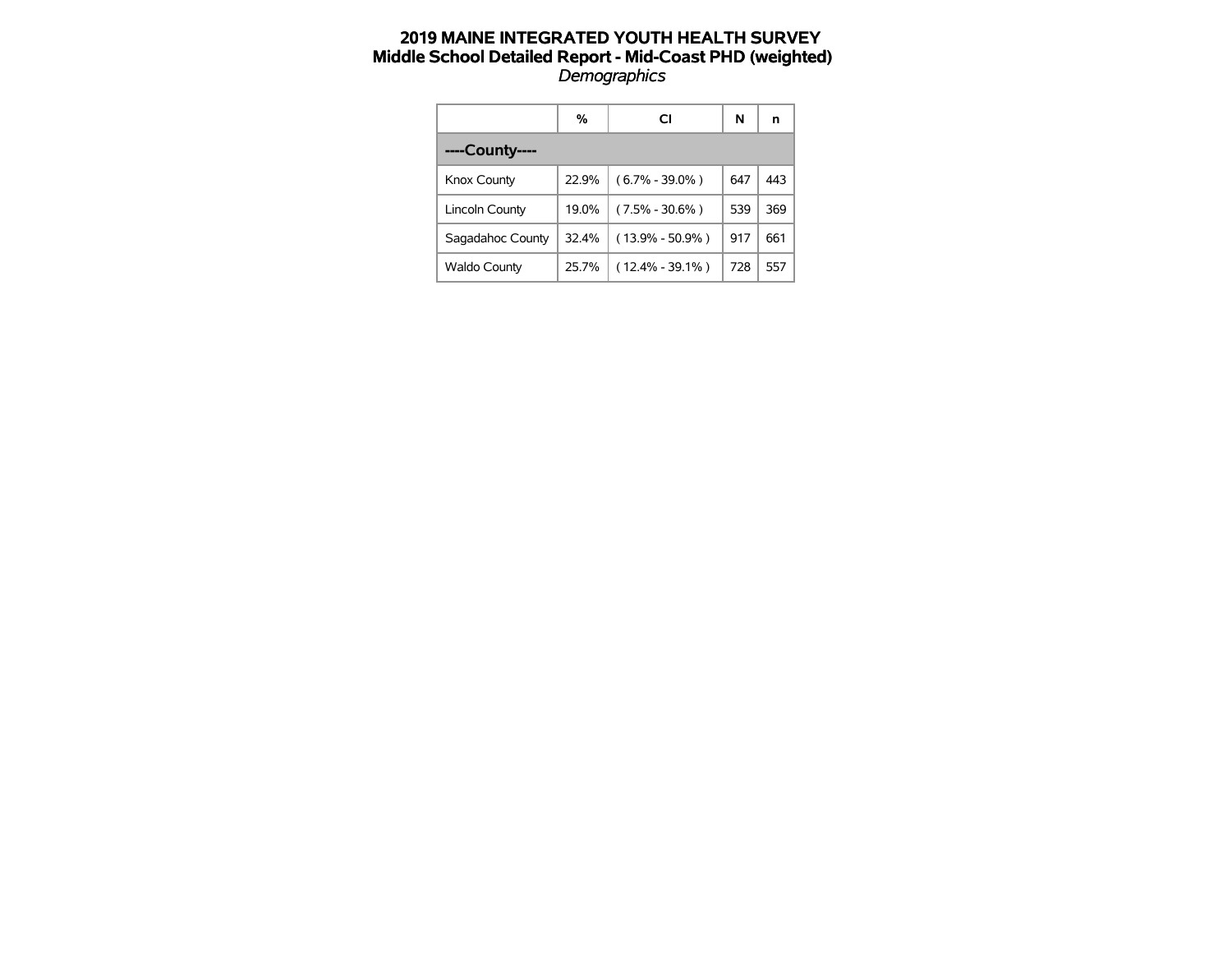*Percentage of students who were overweight (i.e., at or above the 85th percentile but below the 95th percentile for body mass index, by age and sex) -- SELF-REPORTED HEIGHT/WEIGHT (mnowt)*

|                                           | <b>Total</b> |                     |        |        | <b>Female</b>              |        | <b>Male</b> |                                                          |        |  |
|-------------------------------------------|--------------|---------------------|--------|--------|----------------------------|--------|-------------|----------------------------------------------------------|--------|--|
|                                           | %            | <b>CI</b>           | N      | %      | <b>CI</b>                  | N      | %           | <b>CI</b>                                                | N.     |  |
|                                           |              |                     |        |        |                            |        |             |                                                          |        |  |
| Total                                     |              | 16.3% (11.9%-20.7%) |        |        |                            |        |             | $ 378 13.6\% $ (9.5%-17.7%) $ 161 19.0\% $ (12.9%-25.2%) | 218    |  |
| ----Age----                               |              |                     |        |        |                            |        |             |                                                          |        |  |
| 12 or younger                             | $18.1\%$     | $(10.3\% - 25.9\%)$ |        |        | 118 16.3% (8.7%-23.9%)     | 57     | 20.2%       | $(6.8\% - 33.5\%)$                                       | 60     |  |
| 13                                        |              | 14.6% (10.3%-18.8%) |        |        | 180   12.4%   (7.6%-17.3%) | 78     |             | 16.8% (12.7%-20.8%)                                      | 102    |  |
| 14 or older                               |              | 18.4% (10.6%-26.1%) | 81     |        | $12.5\%$ (7.7%-17.2%)      | 25     |             | 23.4% (11.9%-35.0%)                                      | 56     |  |
| ----Grade----                             |              |                     |        |        |                            |        |             |                                                          |        |  |
| Grade 7                                   | 15.0%        | $(9.2\% - 20.8\%)$  |        |        | 170 12.6% (7.7%-17.6%)     | 73     | 17.5%       | $(7.9\% - 27.0\%)$                                       | 97     |  |
| Grade 8                                   |              | 17.4% (12.9%-21.9%) |        |        | 203 14.4% (9.4%-19.5%)     | 86     |             | $ 20.4\% $ (15.4%-25.5%)                                 | 117    |  |
| ----Hispanic Ethnicity----                |              |                     |        |        |                            |        |             |                                                          |        |  |
| Hispanic                                  | $\ast$       | $\ast$              | $\ast$ | $\ast$ | $\ast$                     | $\ast$ | $\ast$      | $\ast$                                                   | $\ast$ |  |
| Non-Hispanic                              | 16.5%        | $(11.8\% - 21.2\%)$ | 361    |        | $14.1\%$ (9.7%-18.6%)      |        |             | 159 19.1% (12.7%-25.5%)                                  | 202    |  |
| ----Race----                              |              |                     |        |        |                            |        |             |                                                          |        |  |
| American Indian or Alaskan Native         | $\ast$       | $\ast$              | $\ast$ | $\ast$ | $\ast$                     | $\ast$ | $\ast$      | $\ast$                                                   | $\ast$ |  |
| Asian                                     | $\ast$       | $\ast$              | $\ast$ | $\ast$ | $\ast$                     | $\ast$ | $\ast$      | $\ast$                                                   | $\ast$ |  |
| <b>Black or African American</b>          | $\ast$       | $\ast$              | $\ast$ | $\ast$ | $\ast$                     | $\ast$ | $\ast$      | $\ast$                                                   | $\ast$ |  |
| Native Hawaiian or Other Pacific Islander | $\ast$       | $\ast$              | $\ast$ | $\ast$ | $\ast$                     | $\ast$ | $\ast$      | $\ast$                                                   | $\ast$ |  |
| White                                     | 16.7%        | $(11.9\% - 21.5\%)$ | 362    | 13.9%  | $(9.3\% - 18.5\%)$         | 153    | 19.6%       | $(13.2\% - 26.1\%)$                                      | 210    |  |
| <b>Multiple Races</b>                     | 10.2%        | $(2.3\% - 18.1\%)$  | 6      | $\ast$ | $\ast$                     | $\ast$ | $\ast$      | $\ast$                                                   | $\ast$ |  |

*\*Estimate suppressed due to small cell sizes. ^Data by sex, hispanic ethnicity, and race are not shown due to small cell sizes in several categories.*

*CI = 95% Confidence Interval*

*N = Number of students who were overweight (i.e., at or above the 85th percentile but below the 95th percentile for body mass index, by age and sex) -- SELF-REPORTED HEIGHT/WEIGHT (weighted). Note: Due to missing data, the sum of demographic categories may not equal the overall total.*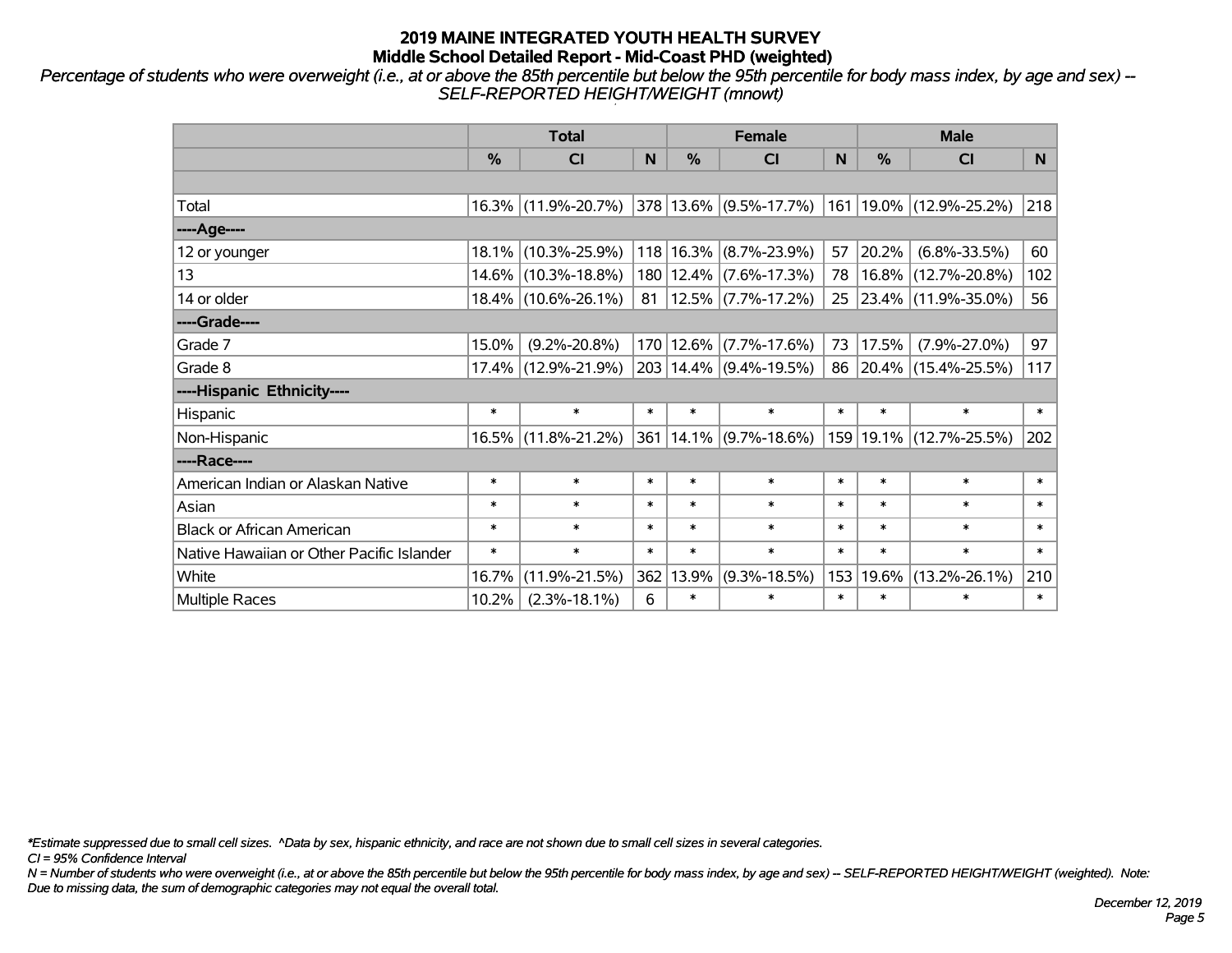*Percentage of students who were obese (i.e., at or above the 95th percentile for body mass index, by age and sex) -- SELF-REPORTED HEIGHT/WEIGHT (mnobese)*

|                                           | <b>Total</b>  |                     |        |               | <b>Female</b>               |        | <b>Male</b> |                         |        |  |
|-------------------------------------------|---------------|---------------------|--------|---------------|-----------------------------|--------|-------------|-------------------------|--------|--|
|                                           | $\frac{0}{0}$ | <b>CI</b>           | N      | $\frac{9}{6}$ | <b>CI</b>                   | N      | %           | <b>CI</b>               | N.     |  |
|                                           |               |                     |        |               |                             |        |             |                         |        |  |
| Total                                     |               | 16.1% (12.0%-20.2%) |        |               | 374 13.2% (10.1%-16.4%)     |        |             | 156 19.1% (12.6%-25.5%) | 218    |  |
| ----Age----                               |               |                     |        |               |                             |        |             |                         |        |  |
| 12 or younger                             | $15.6\%$      | $(10.9\% - 20.3\%)$ |        | 102 13.3%     | $(9.4\% - 17.2\%)$          | 47     | 18.3%       | $(9.4\% - 27.2\%)$      | 55     |  |
| 13                                        |               | 16.3% (12.1%-20.5%) |        |               | 201   14.2%   (10.7%-17.8%) | 89     | $18.4\%$    | $(11.2\% - 25.7\%)$     | 112    |  |
| 14 or older                               | 16.3%         | $(9.9\% - 22.6\%)$  |        | 72   10.1%    | $(0.2\% - 19.9\%)$          |        |             | 21 21.6% (12.3%-30.9%)  | 51     |  |
| ----Grade----                             |               |                     |        |               |                             |        |             |                         |        |  |
| Grade 7                                   | 16.2%         | $(11.6\% - 20.8\%)$ |        | 184 13.8%     | $(9.6\% - 18.1\%)$          | 80     | 18.7%       | $(11.9\% - 25.6\%)$     | 104    |  |
| Grade 8                                   |               | 16.3% (11.4%-21.2%) |        | 190   12.9%   | $(9.5\% - 16.2\%)$          | 76     |             | 19.8% (11.3%-28.4%)     | 114    |  |
| ----Hispanic Ethnicity----                |               |                     |        |               |                             |        |             |                         |        |  |
| Hispanic                                  | $\ast$        | $\ast$              | $\ast$ | $\ast$        | $\ast$                      | $\ast$ | $\ast$      | $\ast$                  | $\ast$ |  |
| Non-Hispanic                              | $16.0\%$      | $(11.4\% - 20.6\%)$ |        |               | 349 13.3% (10.1%-16.5%)     | 149    | 18.9%       | $(11.7\% - 26.0\%)$     | 200    |  |
| ----Race----                              |               |                     |        |               |                             |        |             |                         |        |  |
| American Indian or Alaskan Native         | $\ast$        | $\ast$              | $\ast$ | $\ast$        | $\ast$                      | $\ast$ | $\ast$      | $\ast$                  | $\ast$ |  |
| Asian                                     | $\ast$        | $\ast$              | $\ast$ | $\ast$        | $\ast$                      | $\ast$ | $\ast$      | $\ast$                  | $\ast$ |  |
| <b>Black or African American</b>          | $\ast$        | $\ast$              | $\ast$ | $\ast$        | $\ast$                      | $\ast$ | $\ast$      | $\ast$                  | $\ast$ |  |
| Native Hawaiian or Other Pacific Islander | $\ast$        | $\ast$              | $\ast$ | $\ast$        | $\ast$                      | $\ast$ | $\ast$      | $\ast$                  | $\ast$ |  |
| White                                     | 16.2%         | $(12.0\% - 20.5\%)$ |        | 352 13.7%     | $(10.6\% - 16.7\%)$         | 150    | 18.9%       | $(12.2\% - 25.6\%)$     | 202    |  |
| Multiple Races                            | 17.2%         | $(6.0\% - 28.4\%)$  | 10     | $\ast$        | $\ast$                      | $\ast$ | $\ast$      | $\ast$                  | $\ast$ |  |

*\*Estimate suppressed due to small cell sizes. ^Data by sex, hispanic ethnicity, and race are not shown due to small cell sizes in several categories.*

*CI = 95% Confidence Interval*

*N = Number of students who were obese (i.e., at or above the 95th percentile for body mass index, by age and sex) -- SELF-REPORTED HEIGHT/WEIGHT (weighted). Note: Due to missing data, the sum of demographic categories may not equal the overall total.*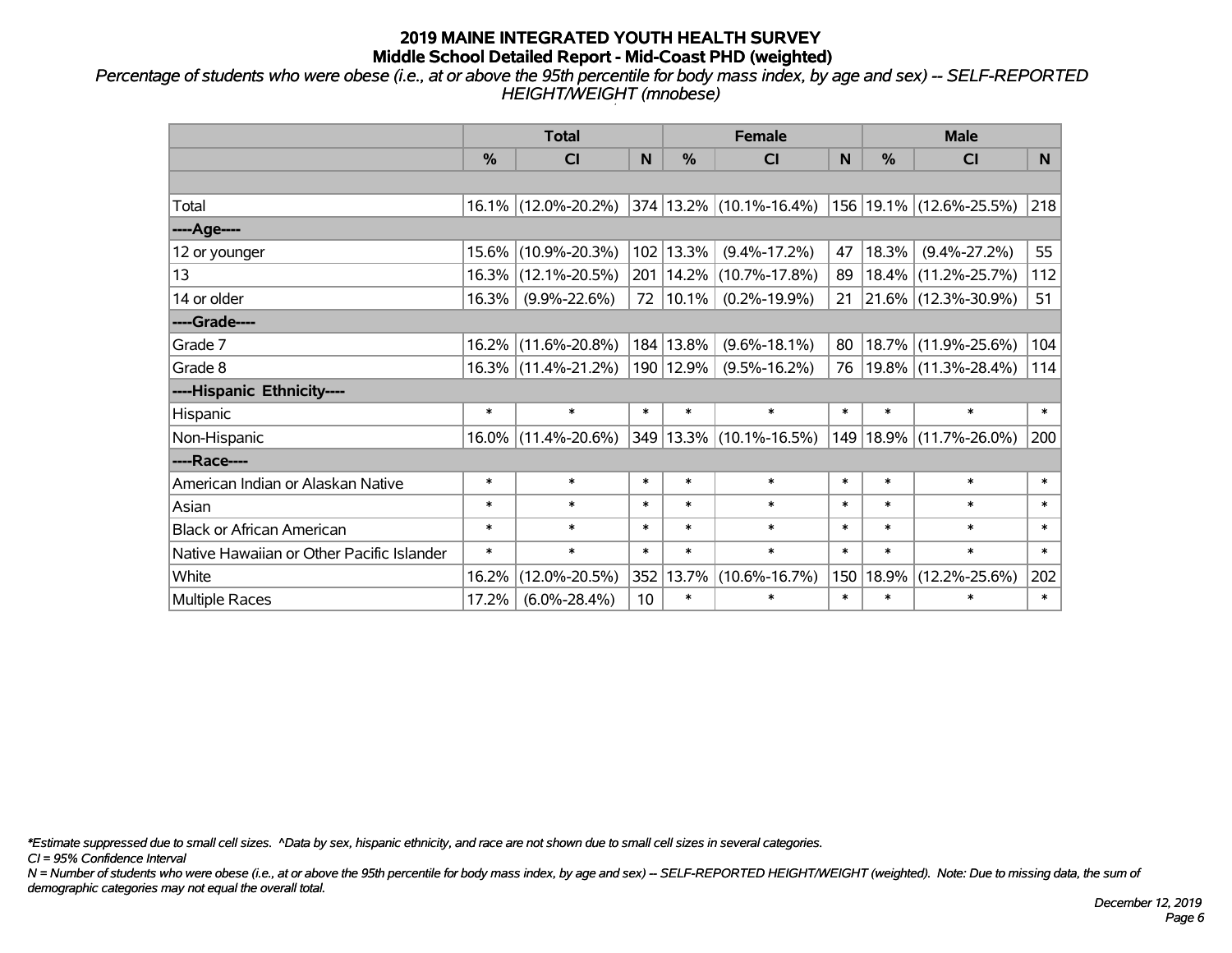*Percentage of students who were either overweight or obese (i.e. at or above the 85th percentile for body mass index, by age and sex) -- SELF-REPORTED HEIGHT/WEIGHT (mnowtob)*

|                                           |               | <b>Total</b>                                   |        |               | <b>Female</b>           |        | <b>Male</b> |                                  |        |  |
|-------------------------------------------|---------------|------------------------------------------------|--------|---------------|-------------------------|--------|-------------|----------------------------------|--------|--|
|                                           | $\frac{0}{0}$ | <b>CI</b>                                      | N      | $\frac{9}{6}$ | <b>CI</b>               | N      | %           | <b>CI</b>                        | N.     |  |
|                                           |               |                                                |        |               |                         |        |             |                                  |        |  |
| Total                                     |               | 32.4% (25.2%-39.5%) 753 26.8% (22.0%-31.6%)    |        |               |                         |        |             | $ 317 38.1\%  (27.5\% - 48.7\%)$ | 435    |  |
| ----Age----                               |               |                                                |        |               |                         |        |             |                                  |        |  |
| 12 or younger                             | 33.7%         | $(25.8\% - 41.6\%)$                            |        |               | 219 29.6% (21.1%-38.1%) |        | 104 38.5%   | $(27.2\% - 49.7\%)$              | 115    |  |
| 13                                        |               | $30.8\%$ (23.6%-38.1%)                         |        |               | 381 26.7% (20.3%-33.0%) |        |             | 167 35.2% (25.6%-44.8%)          | 213    |  |
| 14 or older                               |               | 34.6% (23.2%-46.0%)                            |        |               | 153 22.5% (12.4%-32.7%) |        |             | 46 45.0% (28.1%-62.0%)           | 107    |  |
| ----Grade----                             |               |                                                |        |               |                         |        |             |                                  |        |  |
| Grade 7                                   | 31.3%         | $(23.5\% - 39.0\%)$                            |        |               | 355 26.5% (19.9%-33.1%) |        | 153 36.2%   | $(25.1\% - 47.3\%)$              | 201    |  |
| Grade 8                                   |               | $33.7\%$ (25.4%-42.0%) 393 27.3% (21.5%-33.2%) |        |               |                         |        |             | 162 40.3% (28.9%-51.6%)          | 231    |  |
| ----Hispanic Ethnicity----                |               |                                                |        |               |                         |        |             |                                  |        |  |
| Hispanic                                  | 22.3%         | $(9.6\% - 34.9\%)$                             | 6      | $\ast$        | $\ast$                  | $\ast$ | $\ast$      | $\ast$                           | $\ast$ |  |
| Non-Hispanic                              |               | 32.5% (24.8%-40.3%)                            |        |               | 710 27.4% (22.5%-32.4%) |        |             | 308 37.9% (26.2%-49.7%)          | 402    |  |
| ----Race----                              |               |                                                |        |               |                         |        |             |                                  |        |  |
| American Indian or Alaskan Native         |               | 28.7% (15.5%-42.0%)                            | 9      | $\ast$        | $\ast$                  | $\ast$ | $\ast$      | $\ast$                           | $\ast$ |  |
| Asian                                     | $\ast$        | $\ast$                                         | $\ast$ | $\ast$        | $\ast$                  | $\ast$ | $\ast$      | $\ast$                           | $\ast$ |  |
| <b>Black or African American</b>          | 34.4%         | $(7.2\% - 61.6\%)$                             | 6      | $\ast$        | $\ast$                  | $\ast$ | $\ast$      | $\ast$                           | $\ast$ |  |
| Native Hawaiian or Other Pacific Islander | $\ast$        | $\ast$                                         | $\ast$ | $\ast$        | $\ast$                  | $\ast$ | $\ast$      | $\ast$                           | $\ast$ |  |
| White                                     | 33.0%         | $(25.3\% - 40.7\%)$                            |        | 714 27.6%     | $(22.3\% - 32.9\%)$     | 303    | 38.5%       | $(27.3\% - 49.8\%)$              | 411    |  |
| Multiple Races                            |               | 27.4% (13.6%-41.2%)                            |        |               | 16 24.1% (10.0%-38.2%)  | 7      | 30.9%       | $(8.7\% - 53.1\%)$               | 9      |  |

*\*Estimate suppressed due to small cell sizes. ^Data by sex, hispanic ethnicity, and race are not shown due to small cell sizes in several categories.*

*CI = 95% Confidence Interval*

*N = Number of students who were either overweight or obese (i.e. at or above the 85th percentile for body mass index, by age and sex) -- SELF-REPORTED HEIGHT/WEIGHT (weighted). Note: Due to missing data, the sum of demographic categories may not equal the overall total.*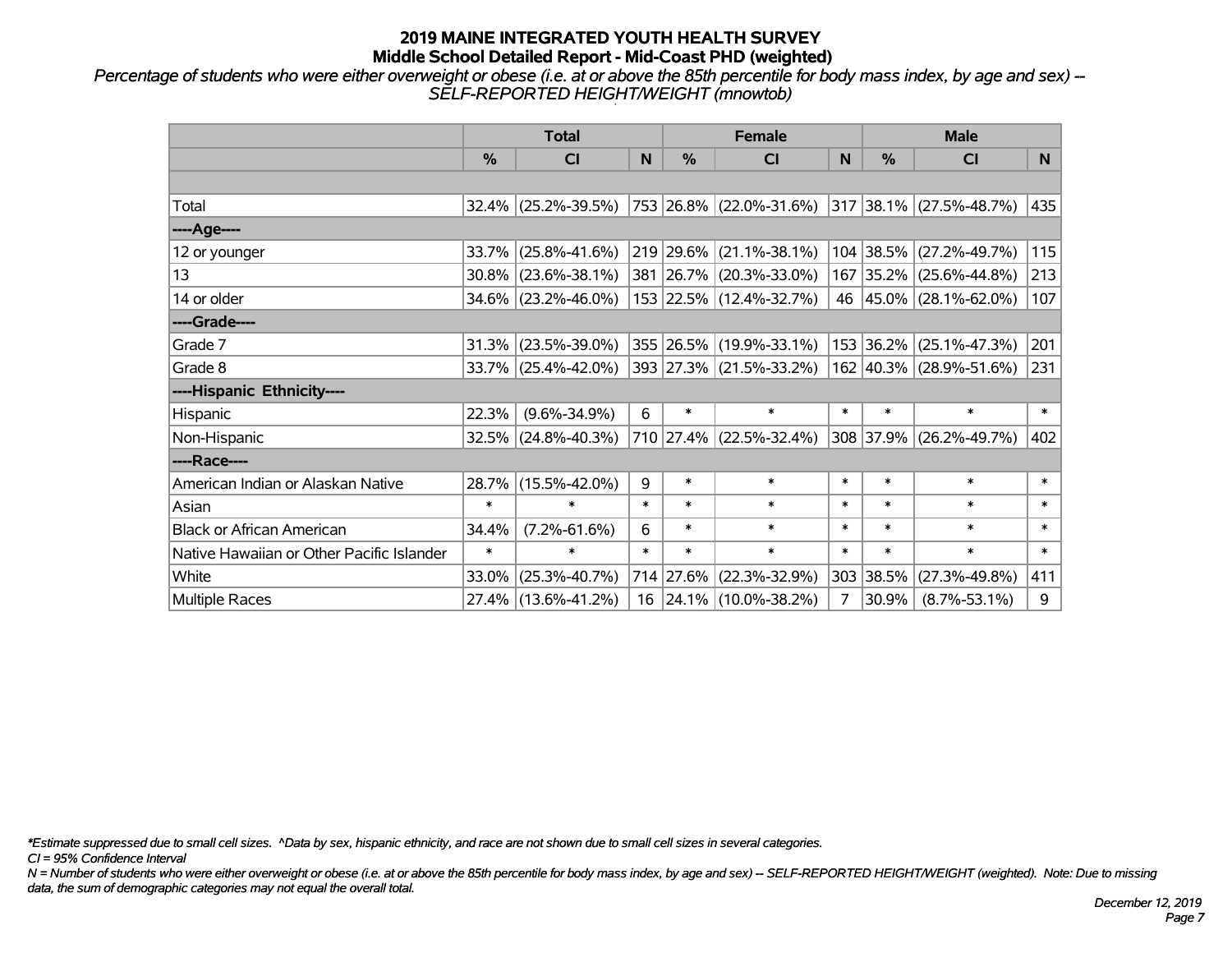*Percentage of students who were at a healthy weight (i.e., at or above the 5th percentile but below the 85th percentile for body mass index, by age and sex) -- SELF-REPORTED HEIGHT/WEIGHT (mnhlthwt)*

|                                           | <b>Total</b> |                        |        |        | <b>Female</b>             |        | <b>Male</b> |                         |        |  |
|-------------------------------------------|--------------|------------------------|--------|--------|---------------------------|--------|-------------|-------------------------|--------|--|
|                                           | %            | <b>CI</b>              | N      | %      | <b>CI</b>                 | N      | %           | <b>CI</b>               | N.     |  |
|                                           |              |                        |        |        |                           |        |             |                         |        |  |
| Total                                     |              | $64.8\%$ (58.7%-71.0%) |        |        | 1,507 70.1% (65.9%-74.2%) |        |             | 829 59.4% (49.3%-69.5%) | 679    |  |
| ----Age----                               |              |                        |        |        |                           |        |             |                         |        |  |
| 12 or younger                             | 63.1%        | $(54.7\% - 71.4\%)$    | 410    | 67.5%  | $(58.1\% - 77.0\%)$       |        | 237 57.9%   | $(46.3\% - 69.4\%)$     | 173    |  |
| 13                                        |              | $67.4\%$ (60.7%-74.2%) | 832    |        | $71.4\%$ (65.4%-77.4%)    |        |             | 449 63.3% (52.7%-73.9%) | 383    |  |
| 14 or older                               |              | 60.1% (50.2%-70.0%)    | 265    |        | 70.3% (59.6%-80.9%)       |        |             | 143 51.4% (37.2%-65.6%) | 122    |  |
| ----Grade----                             |              |                        |        |        |                           |        |             |                         |        |  |
| Grade 7                                   | 66.3%        | $(58.0\% - 74.6\%)$    | 752    |        | 71.4% (64.1%-78.8%)       |        | 413 60.9%   | $(49.1\% - 72.7\%)$     | 339    |  |
| Grade 8                                   |              | $63.1\%$ (56.2%-70.0%) | 735    |        | 68.5% (62.1%-74.9%)       |        |             | 406 57.5% (47.3%-67.7%) | 329    |  |
| ----Hispanic Ethnicity----                |              |                        |        |        |                           |        |             |                         |        |  |
| Hispanic                                  | 72.6%        | $(56.3\% - 88.9\%)$    | 20     | $\ast$ | $\ast$                    | $\ast$ | $\ast$      | $\ast$                  | $\ast$ |  |
| Non-Hispanic                              |              | 64.6% (57.8%-71.3%)    | 1,409  |        | 69.5% (65.2%-73.7%)       |        |             | 779 59.4% (48.0%-70.7%) | 629    |  |
| ----Race----                              |              |                        |        |        |                           |        |             |                         |        |  |
| American Indian or Alaskan Native         | 71.3%        | $(58.0\% - 84.5\%)$    | 21     | $\ast$ | $\ast$                    | $\ast$ | $\ast$      | $\ast$                  | $\ast$ |  |
| Asian                                     | $\ast$       | $\ast$                 | $\ast$ | $\ast$ | $\ast$                    | $\ast$ | $\ast$      | $\ast$                  | $\ast$ |  |
| <b>Black or African American</b>          | 65.6%        | $(38.4\% - 92.8\%)$    | 11     | $\ast$ | $\ast$                    | $\ast$ | $\ast$      | $\ast$                  | $\ast$ |  |
| Native Hawaiian or Other Pacific Islander | $\ast$       | $\ast$                 | $\ast$ | $\ast$ | $\ast$                    | $\ast$ | $\ast$      | $\ast$                  | $\ast$ |  |
| White                                     | 64.1%        | $(57.5\% - 70.7\%)$    | 1,389  | 69.3%  | $(64.7\% - 73.9\%)$       | 761    | 58.8%       | $(47.9\% - 69.6\%)$     | 627    |  |
| <b>Multiple Races</b>                     |              | 71.4% (57.4%-85.4%)    | 43     |        | 73.6% (58.9%-88.3%)       | 22     |             | 69.1% (46.9%-91.3%)     | 20     |  |

*\*Estimate suppressed due to small cell sizes. ^Data by sex, hispanic ethnicity, and race are not shown due to small cell sizes in several categories.*

*CI = 95% Confidence Interval*

*N = Number of students who were at a healthy weight (i.e., at or above the 5th percentile but below the 85th percentile for body mass index, by age and sex) -- SELF-REPORTED HEIGHT/WEIGHT (weighted). Note: Due to missing data, the sum of demographic categories may not equal the overall total.*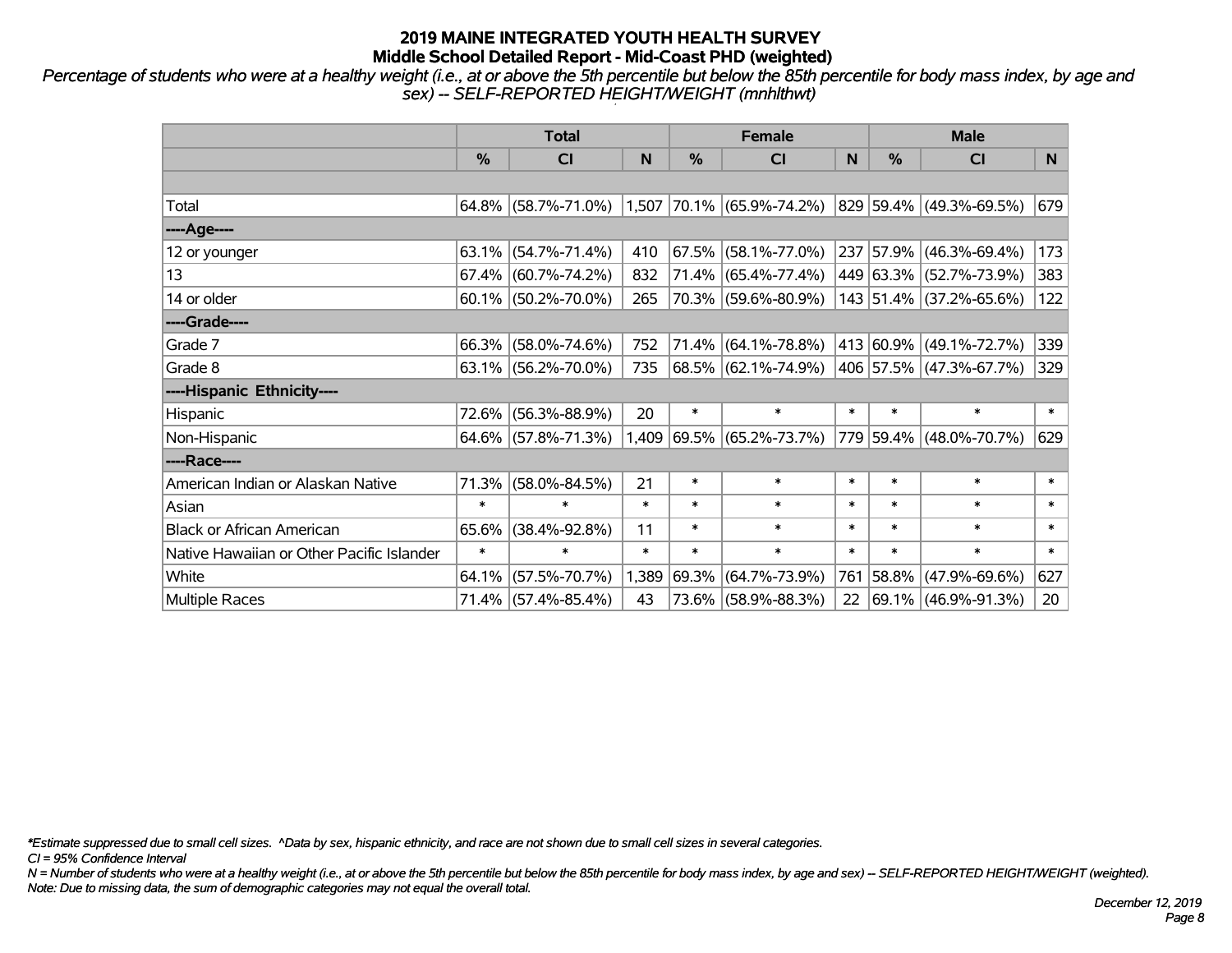#### **2019 MAINE INTEGRATED YOUTH HEALTH SURVEY Middle School Detailed Report - Mid-Coast PHD (weighted)** *What language is spoken most often at home? (Select only one response.) (mn8b)*

*Percentage of students who answered something other than 'English'*

|                                           | <b>Total</b> |                                                           |                 |               | <b>Female</b>       |                | <b>Male</b> |                         |        |
|-------------------------------------------|--------------|-----------------------------------------------------------|-----------------|---------------|---------------------|----------------|-------------|-------------------------|--------|
|                                           | %            | C <sub>l</sub>                                            | $\mathbf N$     | $\frac{0}{0}$ | <b>CI</b>           | N              | %           | <b>CI</b>               | N      |
|                                           |              |                                                           |                 |               |                     |                |             |                         |        |
| Total                                     |              | $1.5\%$ (1.1%-1.8%) $\left  42 \right  1.1\%$ (0.5%-1.7%) |                 |               |                     |                |             | $16 1.5\% $ (0.7%-2.4%) | 21     |
| ---- Age----                              |              |                                                           |                 |               |                     |                |             |                         |        |
| 12 or younger                             | 1.3%         | $(0.7\% - 1.9\%)$                                         | 10 <sup>1</sup> | $\ast$        | $\ast$              | $\ast$         | $\ast$      | $\ast$                  | $\ast$ |
| 13                                        |              | $1.5\%$ (0.9%-2.0%)                                       | 21              | 1.0%          | $(0.0\% - 2.0\%)$   | $\overline{7}$ | $1.8\%$     | $(0.9\% - 2.8\%)$       | 12     |
| 14 or older                               |              | $1.7\%$ (0.8%-2.5%)                                       | 9               | $\ast$        | $\ast$              | $\ast$         | $\ast$      | $\ast$                  | $\ast$ |
| ----Grade----                             |              |                                                           |                 |               |                     |                |             |                         |        |
| Grade 7                                   | 1.5%         | $(0.7\% - 2.3\%)$                                         | 22              | $\ast$        | $\ast$              | $\ast$         | $\ast$      | $\ast$                  | $\ast$ |
| Grade 8                                   |              | $1.2\%$ (0.8%-1.7%)                                       | 17 <sup>1</sup> |               | $1.6\%$ (0.5%-2.7%) |                |             | $11 0.9\% $ (0.2%-1.5%) | 6      |
| ----Hispanic Ethnicity----                |              |                                                           |                 |               |                     |                |             |                         |        |
| Hispanic                                  | $\ast$       | $\ast$                                                    | $\ast$          | $\ast$        | $\ast$              | $\ast$         | $\ast$      | $\ast$                  | $\ast$ |
| Non-Hispanic                              | 1.2%         | $(0.9\% - 1.6\%)$                                         |                 | 32 0.9%       | $(0.3\% - 1.6\%)$   |                |             | $12 1.5\% $ (0.6%-2.4%) | 19     |
| ----Race----                              |              |                                                           |                 |               |                     |                |             |                         |        |
| American Indian or Alaskan Native         | $\ast$       | $\ast$                                                    | $\ast$          | $\ast$        | $\ast$              | $\ast$         | $\ast$      | $\ast$                  | $\ast$ |
| Asian                                     | $\ast$       | $\ast$                                                    | $\ast$          | $\ast$        | $\ast$              | $\ast$         | $\ast$      | $\ast$                  | $\ast$ |
| <b>Black or African American</b>          | $\ast$       | $\ast$                                                    | $\ast$          | $\ast$        | $\ast$              | $\ast$         | $\ast$      | $\ast$                  | $\ast$ |
| Native Hawaiian or Other Pacific Islander | $\ast$       | $\ast$                                                    | $\ast$          | $\ast$        | $\ast$              | $\ast$         | $\ast$      | $\ast$                  | $\ast$ |
| White                                     | 1.1%         | $(0.8\% - 1.3\%)$                                         | 27              | 0.8%          | $(0.2\% - 1.4\%)$   | 11             | 1.2%        | $(0.6\% - 1.9\%)$       | 15     |
| Multiple Races                            | $\ast$       | $\ast$                                                    | $\ast$          | $\ast$        | $\ast$              | $\ast$         | $\ast$      | $\ast$                  | $\ast$ |

*\*Estimate suppressed due to small cell sizes. ^Data by sex, hispanic ethnicity, and race are not shown due to small cell sizes in several categories.*

*CI = 95% Confidence Interval*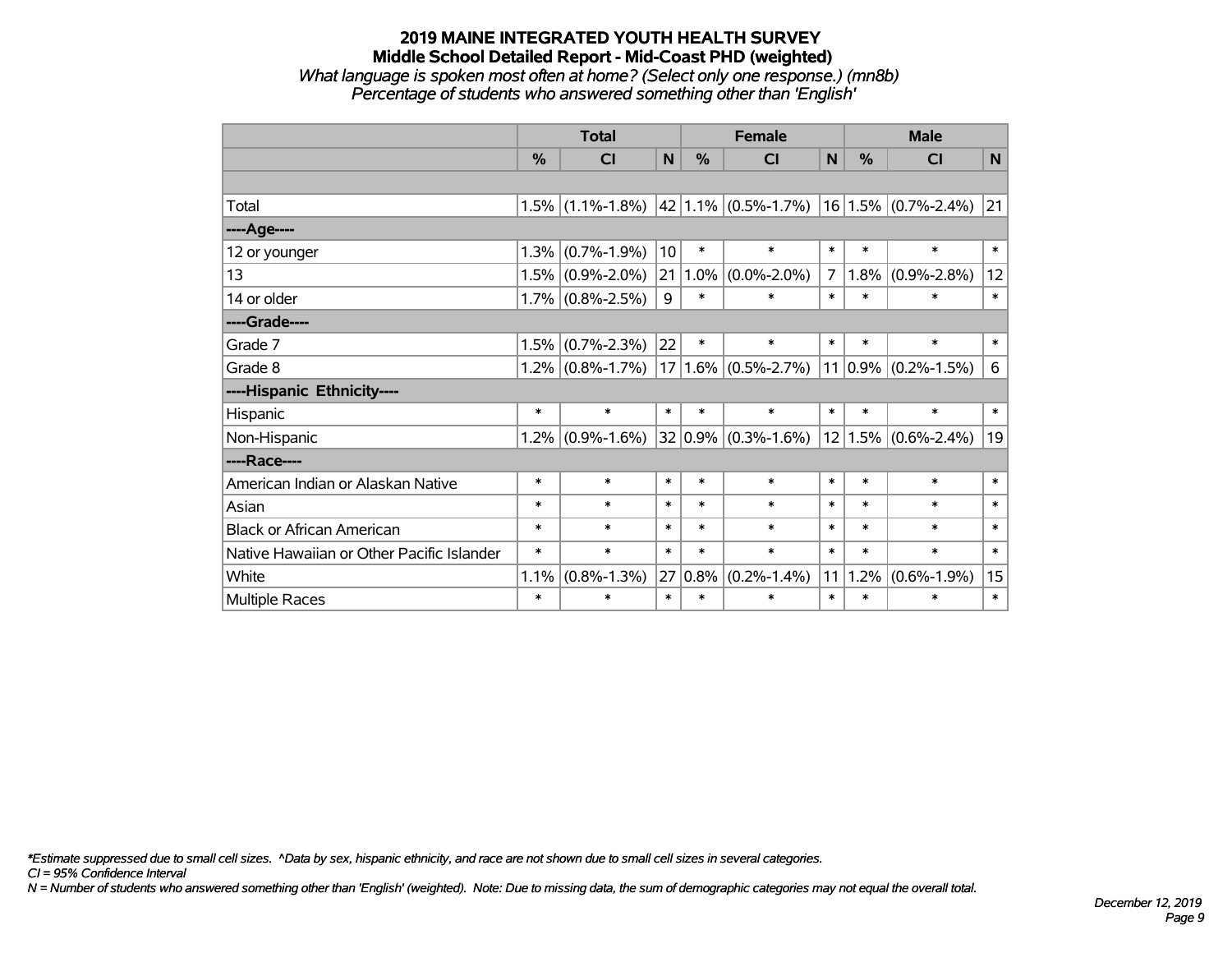*During the past 30 days, where did you usually sleep? (mn187a\_2)*

*Percentage of students who reported housing instability (anything other than 'In my parent's or guardian's home' or school housing)*

|                                           | <b>Total</b> |                                             |                |        | <b>Female</b>           |                | <b>Male</b>     |                          |        |
|-------------------------------------------|--------------|---------------------------------------------|----------------|--------|-------------------------|----------------|-----------------|--------------------------|--------|
|                                           | %            | CI                                          | N              | %      | <b>CI</b>               | N <sub>1</sub> | %               | <b>CI</b>                | N      |
|                                           |              |                                             |                |        |                         |                |                 |                          |        |
| Total                                     | 2.4%         | $(1.5\% - 3.3\%)$                           |                |        | $68$ 2.7% (1.6%-3.8%)   |                |                 | $ 38 1.8\% $ (0.5%-3.0%) | 24     |
| ----Age----                               |              |                                             |                |        |                         |                |                 |                          |        |
| 12 or younger                             | 1.0%         | $(0.1\% - 2.0\%)$                           | $\overline{9}$ | $\ast$ | $\ast$                  | $\ast$         | $\ast$          | $\ast$                   | $\ast$ |
| 13                                        | $3.1\%$      | $(1.8\% - 4.5\%)$                           |                |        | $45 3.6\% $ (2.0%-5.1%) |                | 27 1.9%         | $(0.0\% - 3.9\%)$        | 13     |
| 14 or older                               | 2.5%         | $(0.9\% - 4.1\%)$                           |                |        | $14 3.2\% $ (0.7%-5.8%) | $7^{\circ}$    |                 | $ 2.1\% $ (0.2%-4.0%)    | 6      |
| ----Grade----                             |              |                                             |                |        |                         |                |                 |                          |        |
| Grade 7                                   | 2.1%         | $(1.2\% - 3.1\%)$                           |                |        | $30 2.0\% $ (1.1%-3.0%) |                | $15 \mid 2.0\%$ | $(0.3\% - 3.7\%)$        | 14     |
| Grade 8                                   | $2.6\%$      | $(1.4\% - 3.8\%)$ 36 3.5% $(1.8\% - 5.1\%)$ |                |        |                         |                |                 | $ 23 1.5\% $ (0.3%-2.7%) | 10     |
| ----Hispanic Ethnicity----                |              |                                             |                |        |                         |                |                 |                          |        |
| Hispanic                                  | $\ast$       | $\ast$                                      | $\ast$         | $\ast$ | $\ast$                  | $\ast$         | $\ast$          | $\ast$                   | $\ast$ |
| Non-Hispanic                              | 2.5%         | $(1.5\% - 3.5\%)$                           |                |        | $64$ 2.7% (1.5%-3.9%)   |                | 35 1.8%         | $(0.5\% - 3.2\%)$        | 23     |
| ----Race----                              |              |                                             |                |        |                         |                |                 |                          |        |
| American Indian or Alaskan Native         | $\ast$       | $\ast$                                      | $\ast$         | $\ast$ | $\ast$                  | $\ast$         | $\ast$          | $\ast$                   | $\ast$ |
| Asian                                     | $\ast$       | $\ast$                                      | $\ast$         | $\ast$ | $\ast$                  | $\ast$         | $\ast$          | $\ast$                   | $\ast$ |
| <b>Black or African American</b>          | $\ast$       | $\ast$                                      | $\ast$         | $\ast$ | $\ast$                  | $\ast$         | $\ast$          | $\ast$                   | $\ast$ |
| Native Hawaiian or Other Pacific Islander | $\ast$       | $\ast$                                      | $\ast$         | $\ast$ | $\ast$                  | $\ast$         | $\ast$          | $\ast$                   | $\ast$ |
| White                                     | 2.3%         | $(1.3\% - 3.2\%)$                           | 59             | 2.6%   | $(1.3\% - 3.8\%)$       | 34             | 1.7%            | $(0.3\% - 3.0\%)$        | 21     |
| <b>Multiple Races</b>                     | $\ast$       | $\ast$                                      | $\ast$         | $\ast$ | $\ast$                  | $\ast$         | $\ast$          | $\ast$                   | $\ast$ |

*\*Estimate suppressed due to small cell sizes. ^Data by sex, hispanic ethnicity, and race are not shown due to small cell sizes in several categories.*

*CI = 95% Confidence Interval*

*N = Number of students who reported housing instability (anything other than 'In my parent's or guardian's home' or school housing) (weighted). Note: Due to missing data, the sum of demographic categories may not equal the overall total.*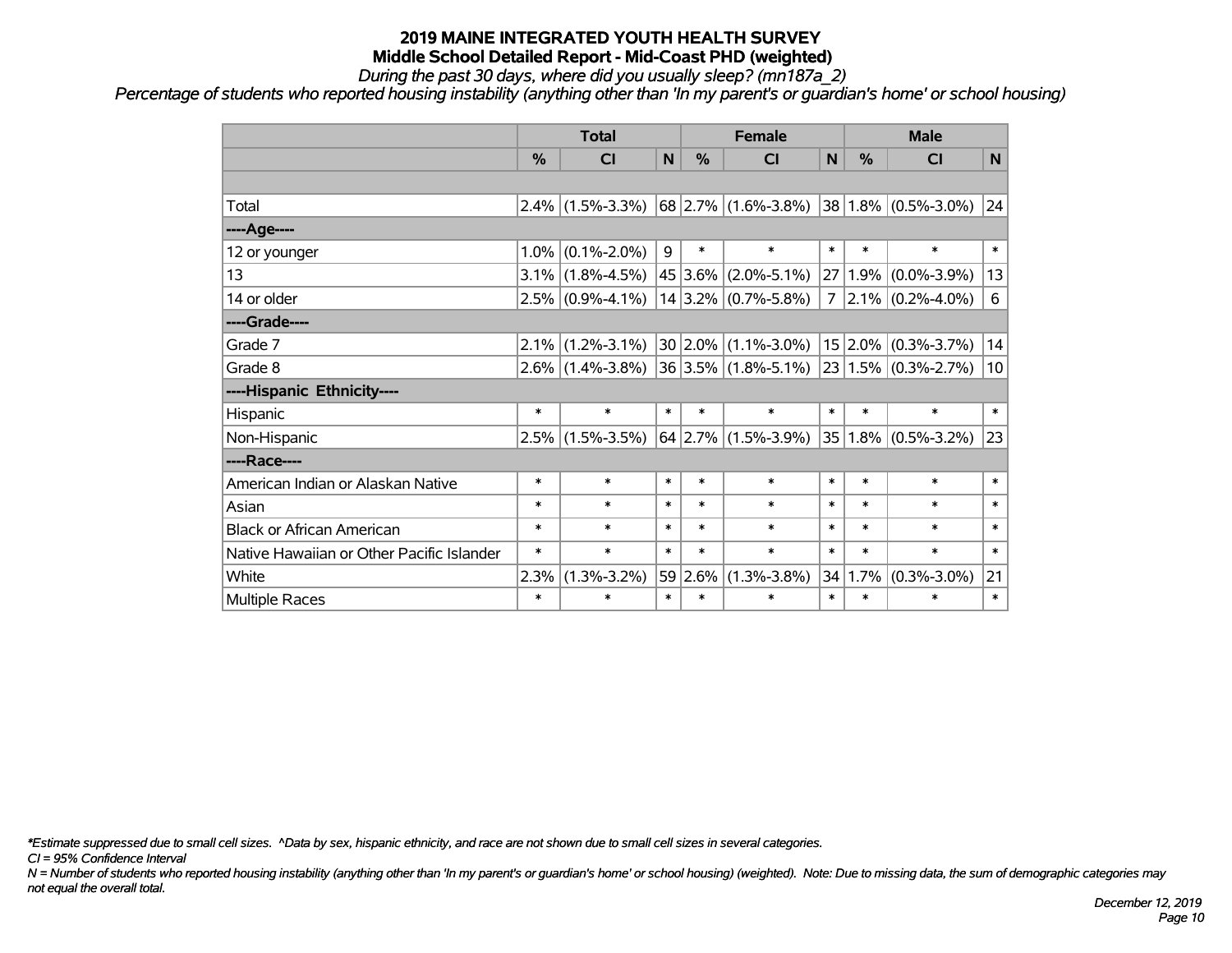#### **2019 MAINE INTEGRATED YOUTH HEALTH SURVEY Middle School Detailed Report - Mid-Coast PHD (weighted)** *How often do you wear a seat belt when riding in a car? (mn10)*

*Percentage of students who answered 'Never' or 'Rarely'*

|                                           |        | <b>Total</b>        |        |        | <b>Female</b>           |        | <b>Male</b> |                             |                |
|-------------------------------------------|--------|---------------------|--------|--------|-------------------------|--------|-------------|-----------------------------|----------------|
|                                           | $\%$   | <b>CI</b>           | N      | %      | <b>CI</b>               | N      | $\%$        | <b>CI</b>                   | N              |
|                                           |        |                     |        |        |                         |        |             |                             |                |
| Total                                     |        | $1.6\%$ (1.0%-2.3%) |        |        | $46 1.1\% $ (0.1%-2.0%) |        |             | $15$ 2.0% (0.8%-3.1%)       | 27             |
| ----Age----                               |        |                     |        |        |                         |        |             |                             |                |
| 12 or younger                             | 1.8%   | $(0.0\% - 3.7\%)$   | 15     | $\ast$ | $\ast$                  | $\ast$ | $\ast$      | $\ast$                      | $\ast$         |
| 13                                        | 1.1%   | $(0.3\% - 2.0\%)$   | 16     | $\ast$ | $\ast$                  | $\ast$ | $\ast$      | $\ast$                      | $\ast$         |
| 14 or older                               |        | $2.6\%$ (0.5%-4.7%) | 15     | $\ast$ | $\ast$                  | $\ast$ | $\ast$      | $\ast$                      | $\ast$         |
| ----Grade----                             |        |                     |        |        |                         |        |             |                             |                |
| Grade 7                                   | 1.4%   | $(0.2\% - 2.6\%)$   | 20     | 1.7%   | $(0.0\% - 3.5\%)$       |        | 13 1.1%     | $(0.0\% - 2.6\%)$           | $\overline{7}$ |
| Grade 8                                   |        | $1.6\%$ (0.7%-2.4%) | 22     | $\ast$ | $\ast$                  | $\ast$ | $\ast$      | $\ast$                      | $\ast$         |
| ----Hispanic Ethnicity----                |        |                     |        |        |                         |        |             |                             |                |
| Hispanic                                  | $\ast$ | $\ast$              | $\ast$ | $\ast$ | $\ast$                  | $\ast$ | $\ast$      | $\ast$                      | $\ast$         |
| Non-Hispanic                              | 1.5%   | $(0.8\% - 2.2\%)$   |        |        | 39 1.0% (0.0%-1.9%)     |        |             | $13$ 2.1% $(0.9\% - 3.3\%)$ | 27             |
| ----Race----                              |        |                     |        |        |                         |        |             |                             |                |
| American Indian or Alaskan Native         | $\ast$ | $\ast$              | $\ast$ | $\ast$ | $\ast$                  | $\ast$ | $\ast$      | $\ast$                      | $\ast$         |
| Asian                                     | $\ast$ | $\ast$              | $\ast$ | $\ast$ | $\ast$                  | $\ast$ | $\ast$      | $\ast$                      | $\ast$         |
| <b>Black or African American</b>          | $\ast$ | $\ast$              | $\ast$ | $\ast$ | $\ast$                  | $\ast$ | $\ast$      | $\ast$                      | $\ast$         |
| Native Hawaiian or Other Pacific Islander | $\ast$ | $\ast$              | $\ast$ | $\ast$ | $\ast$                  | $\ast$ | $\ast$      | $\ast$                      | $\ast$         |
| White                                     | 1.4%   | $(0.7\% - 2.1\%)$   | 37     | 1.1%   | $(0.1\% - 2.0\%)$       | 14     | 1.8%        | $(0.6\% - 2.9\%)$           | 23             |
| Multiple Races                            | $\ast$ | $\ast$              | $\ast$ | $\ast$ | $\ast$                  | $\ast$ | $\ast$      | $\ast$                      | $\ast$         |

*\*Estimate suppressed due to small cell sizes. ^Data by sex, hispanic ethnicity, and race are not shown due to small cell sizes in several categories.*

*CI = 95% Confidence Interval*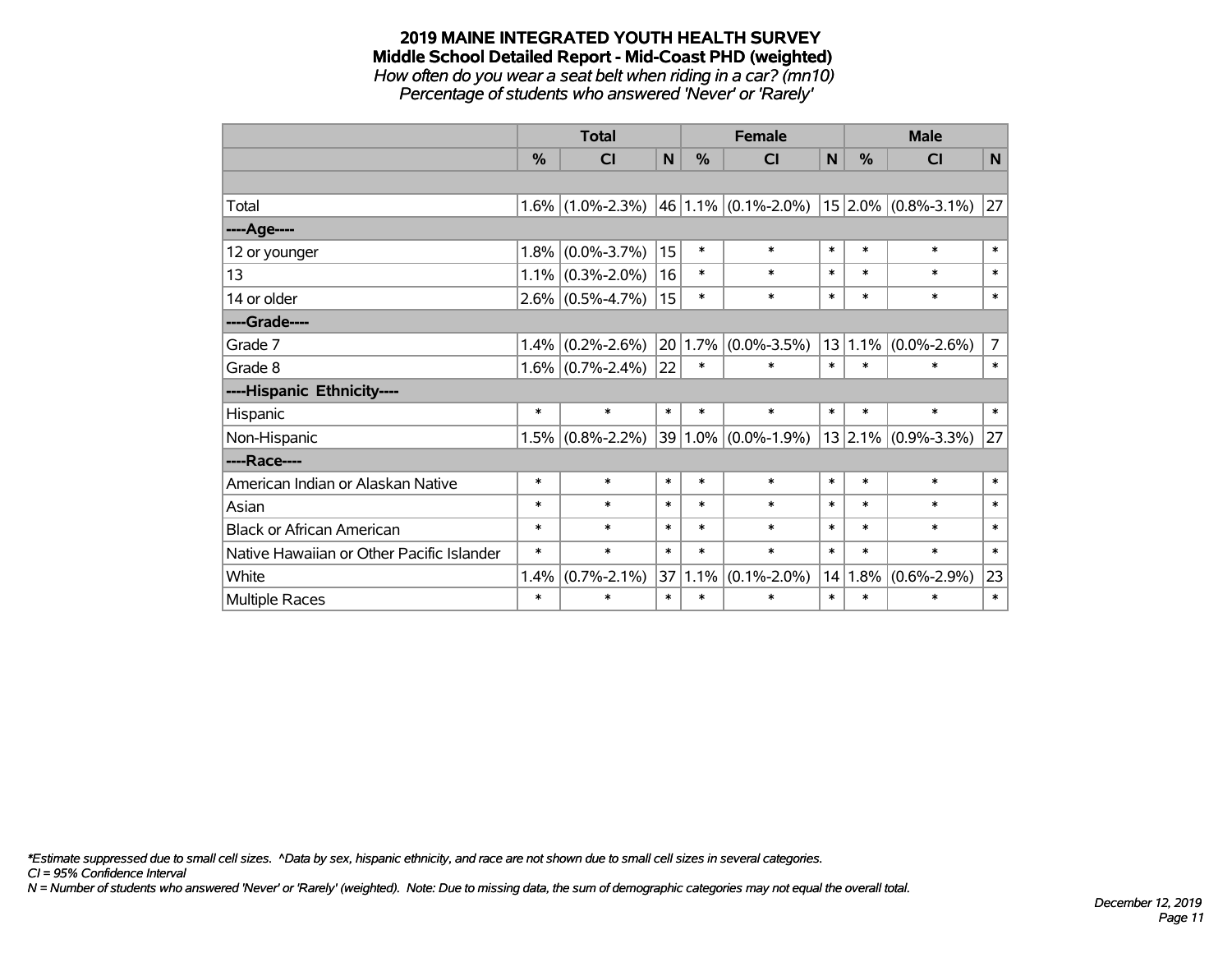#### **2019 MAINE INTEGRATED YOUTH HEALTH SURVEY Middle School Detailed Report - Mid-Coast PHD (weighted)** *How often do you wear a seat belt when riding in a car? (mn10\_2) Percentage of students who answered 'Always'*

|                                           |        | <b>Total</b>        |        |               | <b>Female</b>             |        | <b>Male</b>   |                           |          |  |
|-------------------------------------------|--------|---------------------|--------|---------------|---------------------------|--------|---------------|---------------------------|----------|--|
|                                           | $\%$   | <b>CI</b>           | N      | $\frac{0}{0}$ | <b>CI</b>                 | N      | $\frac{0}{0}$ | <b>CI</b>                 | <b>N</b> |  |
|                                           |        |                     |        |               |                           |        |               |                           |          |  |
| Total                                     |        | 79.0% (75.1%-83.0%) | 2,225  |               | $ 77.7\% $ (71.3%-84.2%)  |        |               | 1,104 80.9% (77.0%-84.7%) | 1,112    |  |
| ----Age----                               |        |                     |        |               |                           |        |               |                           |          |  |
| 12 or younger                             | 79.1%  | $(70.0\% - 88.2\%)$ | 649    |               | 78.1% (64.9%-91.3%)       | 332    | $ 81.7\% $    | $(74.2\% - 89.2\%)$       | 317      |  |
| 13                                        |        | 80.8% (77.7%-84.0%) | 1,137  |               | 79.3% (74.1%-84.4%)       | 601    |               | 82.9% (78.3%-87.5%)       | 530      |  |
| 14 or older                               |        | 74.3% (69.5%-79.1%) | 432    |               | 71.6% (63.9%-79.2%)       | 165    |               | 76.2% (70.2%-82.3%)       | 265      |  |
| ----Grade----                             |        |                     |        |               |                           |        |               |                           |          |  |
| Grade 7                                   | 79.8%  | $(74.2\% - 85.4\%)$ | 1,129  | 77.4%         | $(68.1\% - 86.8\%)$       | 566    | 83.3%         | $(77.9\% - 88.7\%)$       | 563      |  |
| Grade 8                                   |        | 78.3% (74.2%-82.5%) |        |               | 1,087 77.8% (72.8%-82.9%) | 530    |               | 78.5% (73.2%-83.8%)       | 548      |  |
| ----Hispanic Ethnicity----                |        |                     |        |               |                           |        |               |                           |          |  |
| Hispanic                                  | 71.8%  | $(55.2\% - 88.4\%)$ | 40     | 74.9%         | $(53.6\% - 96.2\%)$       | 24     | 68.1%         | $(40.1\% - 96.1\%)$       | 14       |  |
| Non-Hispanic                              |        | 79.1% (74.9%-83.3%) | 2,067  |               | 77.2% (70.6%-83.9%)       |        |               | 1,008 81.1% (77.2%-85.0%) | 1,053    |  |
| ----Race----                              |        |                     |        |               |                           |        |               |                           |          |  |
| American Indian or Alaskan Native         | 68.0%  | $(59.5\% - 76.5\%)$ | 34     | $\ast$        | $\ast$                    | $\ast$ | $\ast$        | $\ast$                    | $\ast$   |  |
| Asian                                     | 49.8%  | $(22.0\% - 77.6\%)$ | 6      | $\ast$        | $\ast$                    | $\ast$ | $\ast$        | $\ast$                    | $\ast$   |  |
| <b>Black or African American</b>          | $\ast$ | $\ast$              | $\ast$ | $\ast$        | $\ast$                    | $\ast$ | $\ast$        | $\ast$                    | $\ast$   |  |
| Native Hawaiian or Other Pacific Islander | $\ast$ | $\ast$              | $\ast$ | $\ast$        | $\ast$                    | $\ast$ | $\ast$        | $\ast$                    | $\ast$   |  |
| White                                     | 79.9%  | $(75.8\% - 84.0\%)$ | 2,110  | 77.8%         | $(71.3\% - 84.2\%)$       | 1,039  | 82.2%         | $(78.5\% - 85.8\%)$       | 1,064    |  |
| Multiple Races                            |        | 78.5% (67.3%-89.8%) | 41     | $\ast$        | $\ast$                    | $\ast$ | $\ast$        | $\ast$                    | $\ast$   |  |

*\*Estimate suppressed due to small cell sizes. ^Data by sex, hispanic ethnicity, and race are not shown due to small cell sizes in several categories.*

*CI = 95% Confidence Interval*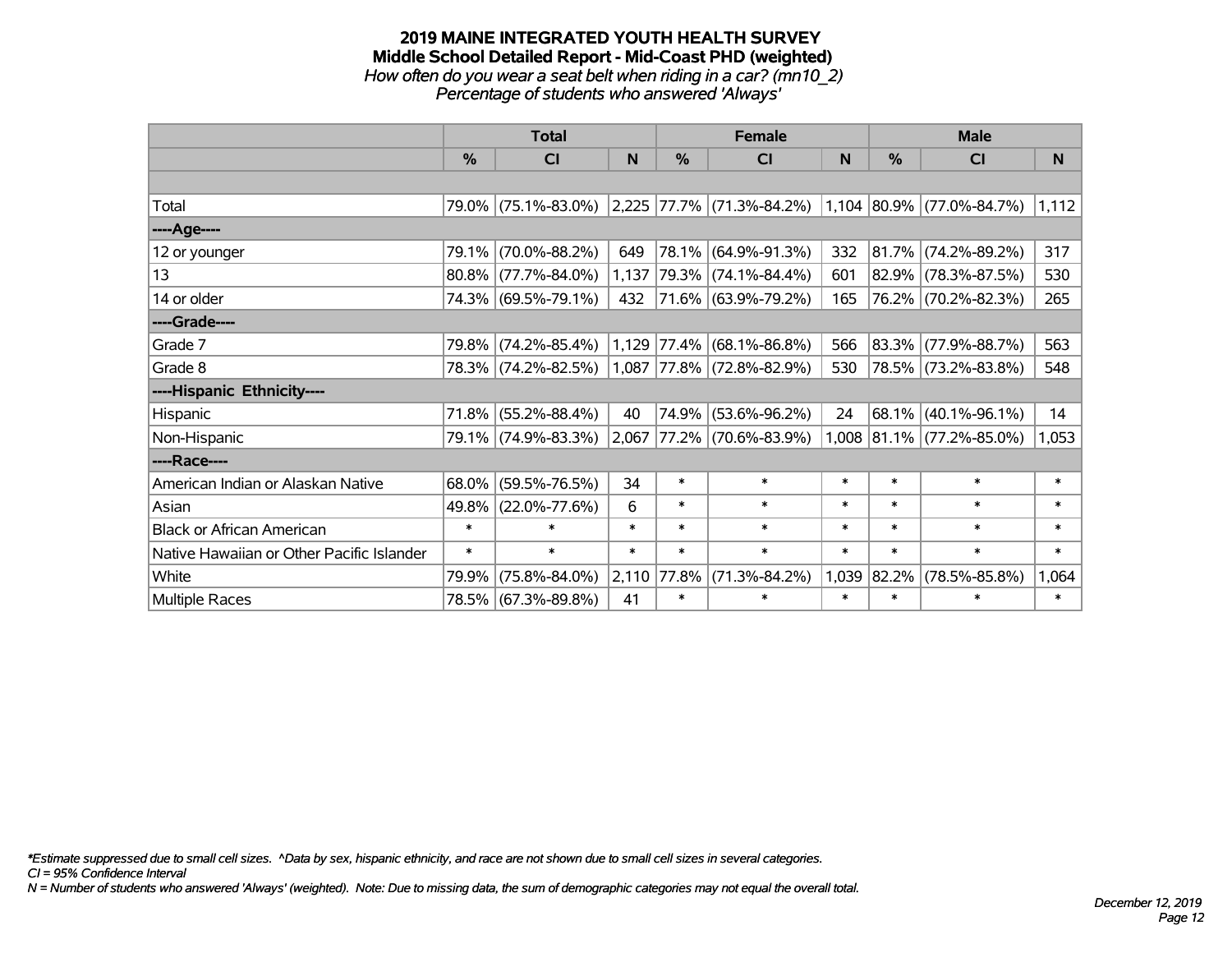*Have you ever ridden in a car or other vehicle driven by someone who had been drinking alcohol? (mn11) Percentage of students who answered 'Yes'*

|                                           | <b>Total</b>  |                     |                 |        | <b>Female</b>                |        | <b>Male</b>  |                             |                 |  |
|-------------------------------------------|---------------|---------------------|-----------------|--------|------------------------------|--------|--------------|-----------------------------|-----------------|--|
|                                           | $\frac{0}{0}$ | <b>CI</b>           | N               | $\%$   | <b>CI</b>                    | N      | $\%$         | <b>CI</b>                   | N               |  |
|                                           |               |                     |                 |        |                              |        |              |                             |                 |  |
| Total                                     |               | 25.7% (22.6%-28.7%) |                 |        | $ 708 30.6\% $ (25.1%-36.2%) |        |              | 421   20.3%   (15.6%-25.1%) | 271             |  |
| ----Age----                               |               |                     |                 |        |                              |        |              |                             |                 |  |
| 12 or younger                             |               | 23.7% (18.2%-29.3%) |                 |        | 189 27.8% (19.7%-35.8%)      | 119    |              | 17.8% (11.6%-23.9%)         | 64              |  |
| 13                                        |               | 25.6% (21.5%-29.8%) |                 |        | $371$ 31.3% (24.1%-38.4%)    |        |              | 224 20.1% (12.6%-27.6%)     | 142             |  |
| 14 or older                               |               | 28.8% (19.3%-38.2%) |                 |        | 148 34.0% (22.5%-45.5%)      |        |              | 79 24.3% (11.9%-36.6%)      | 65              |  |
| ----Grade----                             |               |                     |                 |        |                              |        |              |                             |                 |  |
| Grade 7                                   |               | 23.8% (18.3%-29.3%) |                 |        | 329 27.1% (20.3%-33.8%)      | 189    | 19.2%        | $(12.5\% - 25.9\%)$         | 127             |  |
| Grade 8                                   |               | 27.0% (23.8%-30.3%) |                 |        | $ 363 33.3\% $ (23.1%-43.4%) |        |              | 219 21.3% (15.5%-27.1%)     | 140             |  |
| ----Hispanic Ethnicity----                |               |                     |                 |        |                              |        |              |                             |                 |  |
| Hispanic                                  |               | 30.2% (16.9%-43.4%) | 10 <sup>°</sup> | $\ast$ | $\ast$                       | $\ast$ | $\ast$       | $\ast$                      | $\ast$          |  |
| Non-Hispanic                              |               | 25.8% (22.3%-29.3%) |                 |        | 655 30.5% (24.4%-36.6%)      |        |              | 392 20.3% (15.3%-25.4%)     | 248             |  |
| ----Race----                              |               |                     |                 |        |                              |        |              |                             |                 |  |
| American Indian or Alaskan Native         | 21.9%         | $(6.0\% - 37.8\%)$  | 8               | $\ast$ | $\ast$                       | $\ast$ | $\ast$       | $\ast$                      | $\ast$          |  |
| Asian                                     | $\ast$        | $\ast$              | $\ast$          | $\ast$ | $\ast$                       | $\ast$ | $\ast$       | $\ast$                      | $\ast$          |  |
| <b>Black or African American</b>          | $\ast$        | $\ast$              | $\ast$          | $\ast$ | $\ast$                       | $\ast$ | $\ast$       | $\ast$                      | $\ast$          |  |
| Native Hawaiian or Other Pacific Islander | $\ast$        | $\ast$              | $\ast$          | $\ast$ | $\ast$                       | $\ast$ | $\ast$       | $\ast$                      | $\ast$          |  |
| White                                     | 25.7%         | $(22.1\% - 29.3\%)$ |                 |        | 650 30.3% (24.2%-36.5%)      |        | 381 20.8%    | $(15.5\% - 26.1\%)$         | 256             |  |
| Multiple Races                            |               | 31.0% (23.8%-38.2%) |                 |        | 24 31.3% (16.0%-46.7%)       |        | $13$   31.0% | $(9.9\% - 52.1\%)$          | 10 <sup>°</sup> |  |

*\*Estimate suppressed due to small cell sizes. ^Data by sex, hispanic ethnicity, and race are not shown due to small cell sizes in several categories.*

*CI = 95% Confidence Interval*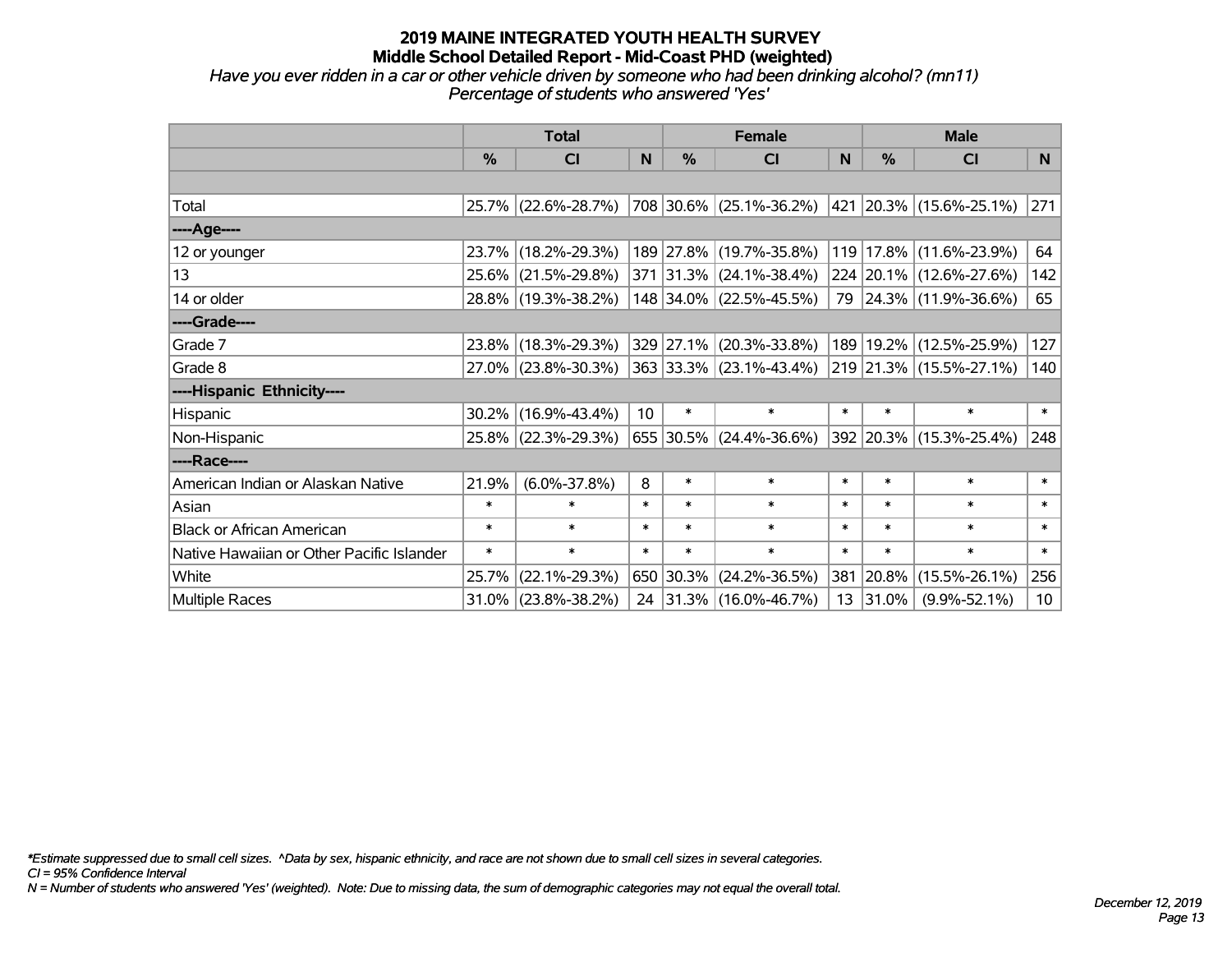*Have you ever ridden in a car or other vehicle driven by someone who had been taking illegal drugs such as marijuana, cocaine, heroin, or LSD?*

*(mn12a)*

*Percentage of students who answered 'Yes'*

|                                           | <b>Total</b> |                     |        | <b>Female</b> | <b>Male</b>              |        |               |                            |        |
|-------------------------------------------|--------------|---------------------|--------|---------------|--------------------------|--------|---------------|----------------------------|--------|
|                                           | %            | <b>CI</b>           | N      | %             | <b>CI</b>                | N      | $\frac{0}{0}$ | <b>CI</b>                  | N      |
|                                           |              |                     |        |               |                          |        |               |                            |        |
| Total                                     | 11.6%        | $(8.4\% - 14.9\%)$  |        | 326 13.1%     | $(8.5\% - 17.7\%)$       |        |               | 185   10.3%   (6.0%-14.6%) | 139    |
| ----Age----                               |              |                     |        |               |                          |        |               |                            |        |
| 12 or younger                             | 8.3%         | $(4.0\% - 12.6\%)$  | 67     | 8.7%          | $(3.5\% - 14.0\%)$       | 38     | $8.0\%$       | $(3.7\% - 12.3\%)$         | 29     |
| 13                                        | 12.0%        | $(8.8\% - 15.3\%)$  | 177    | 12.6%         | $(6.8\% - 18.4\%)$       | 93     |               | $11.5\%$ (6.7%-16.3%)      | 81     |
| 14 or older                               | 15.8%        | $(9.4\% - 22.1\%)$  | 82     |               | $ 23.1\% $ (12.7%-33.4%) | 53     |               | $10.3\%$ (3.2%-17.5%)      | 29     |
| ----Grade----                             |              |                     |        |               |                          |        |               |                            |        |
| Grade 7                                   | 10.1%        | $(5.8\% - 14.4\%)$  |        | 142 11.1%     | $(5.7\% - 16.5\%)$       | 80     | $9.0\%$       | $(3.9\% - 14.1\%)$         | 60     |
| Grade 8                                   | 13.0%        | $(8.7\% - 17.2\%)$  |        | 177 14.9%     | $(6.8\% - 23.0\%)$       | 99     |               | $11.6\%$ (7.1%-16.1%)      | 77     |
| ----Hispanic Ethnicity----                |              |                     |        |               |                          |        |               |                            |        |
| Hispanic                                  | $\ast$       | $\ast$              | $\ast$ | $\ast$        | $\ast$                   | $\ast$ | $\ast$        | $\ast$                     | $\ast$ |
| Non-Hispanic                              | 11.6%        | $(8.1\% - 15.0\%)$  |        | 299 13.3%     | $(8.3\% - 18.3\%)$       | 175    | 9.9%          | $(5.6\% - 14.2\%)$         | 121    |
| ----Race----                              |              |                     |        |               |                          |        |               |                            |        |
| American Indian or Alaskan Native         | $\ast$       | $\ast$              | $\ast$ | $\ast$        | $\ast$                   | $\ast$ | $\ast$        | $\ast$                     | $\ast$ |
| Asian                                     | $\ast$       | $\ast$              | $\ast$ | $\ast$        | $\ast$                   | $\ast$ | $\ast$        | $\ast$                     | $\ast$ |
| <b>Black or African American</b>          | 37.1%        | $(17.0\% - 57.3\%)$ | 7      | $\ast$        | $\ast$                   | $\ast$ | $\ast$        | $\ast$                     | $\ast$ |
| Native Hawaiian or Other Pacific Islander | $\ast$       | $\ast$              | $\ast$ | $\ast$        | $\ast$                   | $\ast$ | $\ast$        | $\ast$                     | $\ast$ |
| White                                     | 11.2%        | $(7.9\% - 14.4\%)$  | 287    | 12.6%         | $(7.5\% - 17.7\%)$       | 162    | 9.9%          | $(5.5\% - 14.3\%)$         | 123    |
| <b>Multiple Races</b>                     | 17.1%        | $(5.3\% - 28.8\%)$  | 13     | $\ast$        | $\ast$                   | $\ast$ | $\ast$        | $\ast$                     | $\ast$ |

*\*Estimate suppressed due to small cell sizes. ^Data by sex, hispanic ethnicity, and race are not shown due to small cell sizes in several categories.*

*CI = 95% Confidence Interval*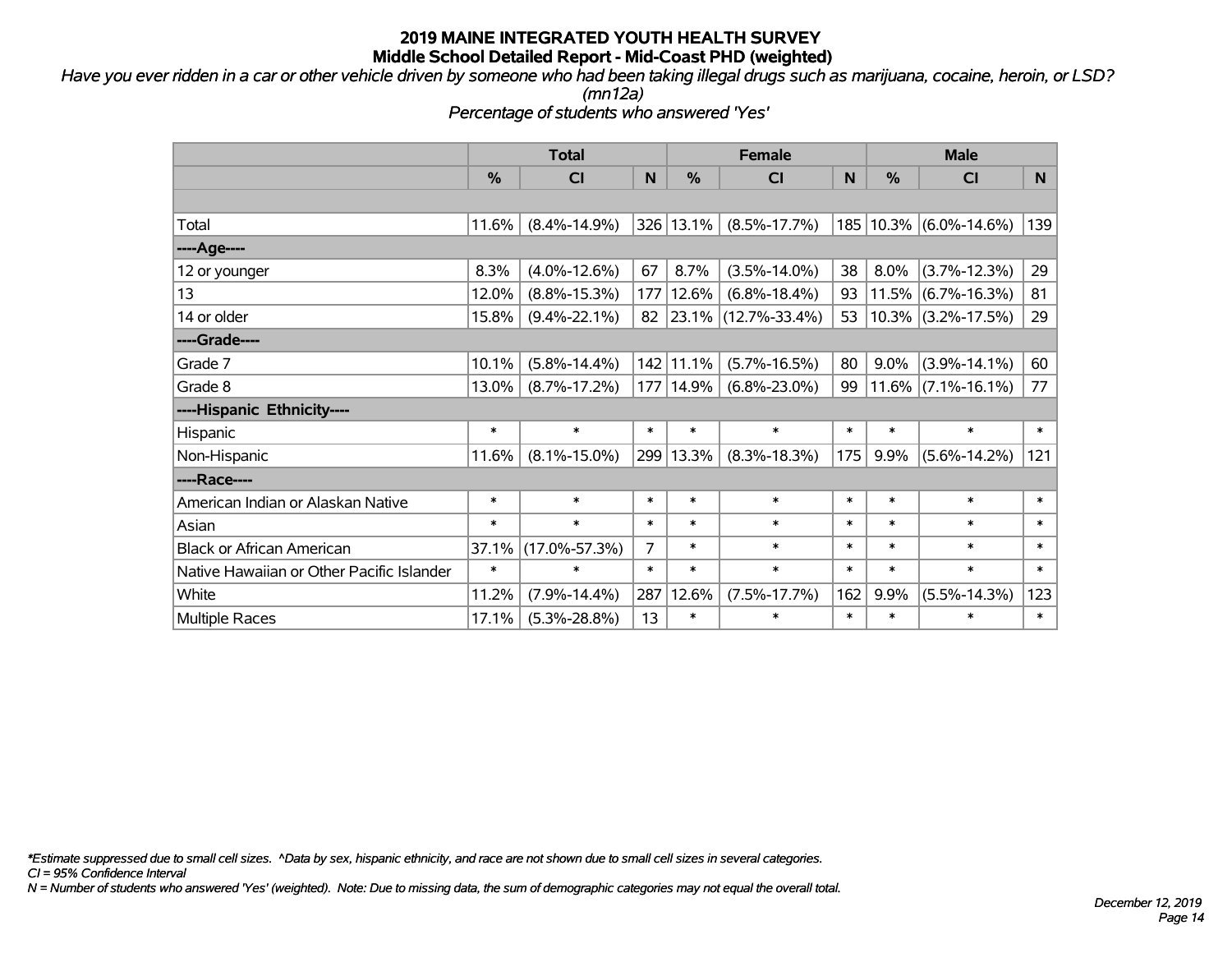*Has violence in your home, or the threat of violence, ever made you want to leave your home, even just for a short while? (mn18) Percentage of students who answered 'Yes'*

|                                           |               | <b>Total</b>           |           |           | <b>Female</b>               |        | <b>Male</b>   |                             |        |
|-------------------------------------------|---------------|------------------------|-----------|-----------|-----------------------------|--------|---------------|-----------------------------|--------|
|                                           | $\frac{0}{0}$ | CI                     | N         | %         | <b>CI</b>                   | N      | %             | <b>CI</b>                   | N      |
|                                           |               |                        |           |           |                             |        |               |                             |        |
| Total                                     |               | 17.1% (13.4%-20.7%)    |           |           | 471  19.4%  (14.6%-24.2%)   |        |               | 269 14.0% (11.2%-16.8%)     | 190    |
| ----Age----                               |               |                        |           |           |                             |        |               |                             |        |
| 12 or younger                             | 16.9%         | $(11.7\% - 22.1\%)$    |           | 134 17.0% | $(8.9\% - 25.2\%)$          | 69     | 16.0%         | $(10.4\% - 21.6\%)$         | 61     |
| 13                                        |               | 18.2% (13.8%-22.5%)    |           |           | 251 21.8% (15.9%-27.7%)     | 163    | 13.0%         | $(9.1\% - 16.9\%)$          | 82     |
| 14 or older                               |               | $14.1\%$ (10.1%-18.2%) | $82 \mid$ | $14.6\%$  | $(8.2\% - 20.9\%)$          | 33     | 13.7%         | $(7.7\% - 19.7\%)$          | 48     |
| ----Grade----                             |               |                        |           |           |                             |        |               |                             |        |
| Grade 7                                   | 17.5%         | $(12.0\% - 23.0\%)$    |           |           | 241   19.1%   (10.8%-27.5%) |        |               | 136   15.4%   (12.4%-18.3%) | 101    |
| Grade 8                                   |               | 16.5% (13.7%-19.3%)    |           |           | 226 19.9% (16.0%-23.8%)     |        | $133$   12.8% | $(9.2\% - 16.3\%)$          | 89     |
| ----Hispanic Ethnicity----                |               |                        |           |           |                             |        |               |                             |        |
| Hispanic                                  | 22.5%         | $(7.6\% - 37.5\%)$     | 13        | 19.0%     | $(0.5\% - 37.4\%)$          | 6      | 26.9%         | $(6.8\% - 47.0\%)$          | 6      |
| Non-Hispanic                              |               | 17.1% (13.0%-21.3%)    |           |           | 439   20.1%   (14.8%-25.3%) | 255    |               | $13.8\%$ (10.4%-17.2%)      | 177    |
| ----Race----                              |               |                        |           |           |                             |        |               |                             |        |
| American Indian or Alaskan Native         | 28.5%         | $(21.8\% - 35.2\%)$    | 14        | 35.3%     | $(15.0\% - 55.5\%)$         | 8      | 24.2%         | $(12.1\% - 36.2\%)$         | 6      |
| Asian                                     | $\ast$        | $\ast$                 | $\ast$    | $\ast$    | $\ast$                      | $\ast$ | $\ast$        | $\ast$                      | $\ast$ |
| <b>Black or African American</b>          | $\ast$        | $\ast$                 | $\ast$    | $\ast$    | $\ast$                      | $\ast$ | $\ast$        | $\ast$                      | $\ast$ |
| Native Hawaiian or Other Pacific Islander | $\ast$        | $\ast$                 | $\ast$    | $\ast$    | $\ast$                      | $\ast$ | $\ast$        | $\ast$                      | $\ast$ |
| White                                     | 16.3%         | $(12.7\% - 20.0\%)$    | 423       | 18.3%     | $(13.5\% - 23.1\%)$         | 239    | 13.9%         | $(11.1\% - 16.7\%)$         | 177    |
| <b>Multiple Races</b>                     |               | 28.8% (16.9%-40.7%)    | 14        | $\ast$    | $\ast$                      | $\ast$ | $\ast$        | $\ast$                      | $\ast$ |

*\*Estimate suppressed due to small cell sizes. ^Data by sex, hispanic ethnicity, and race are not shown due to small cell sizes in several categories.*

*CI = 95% Confidence Interval*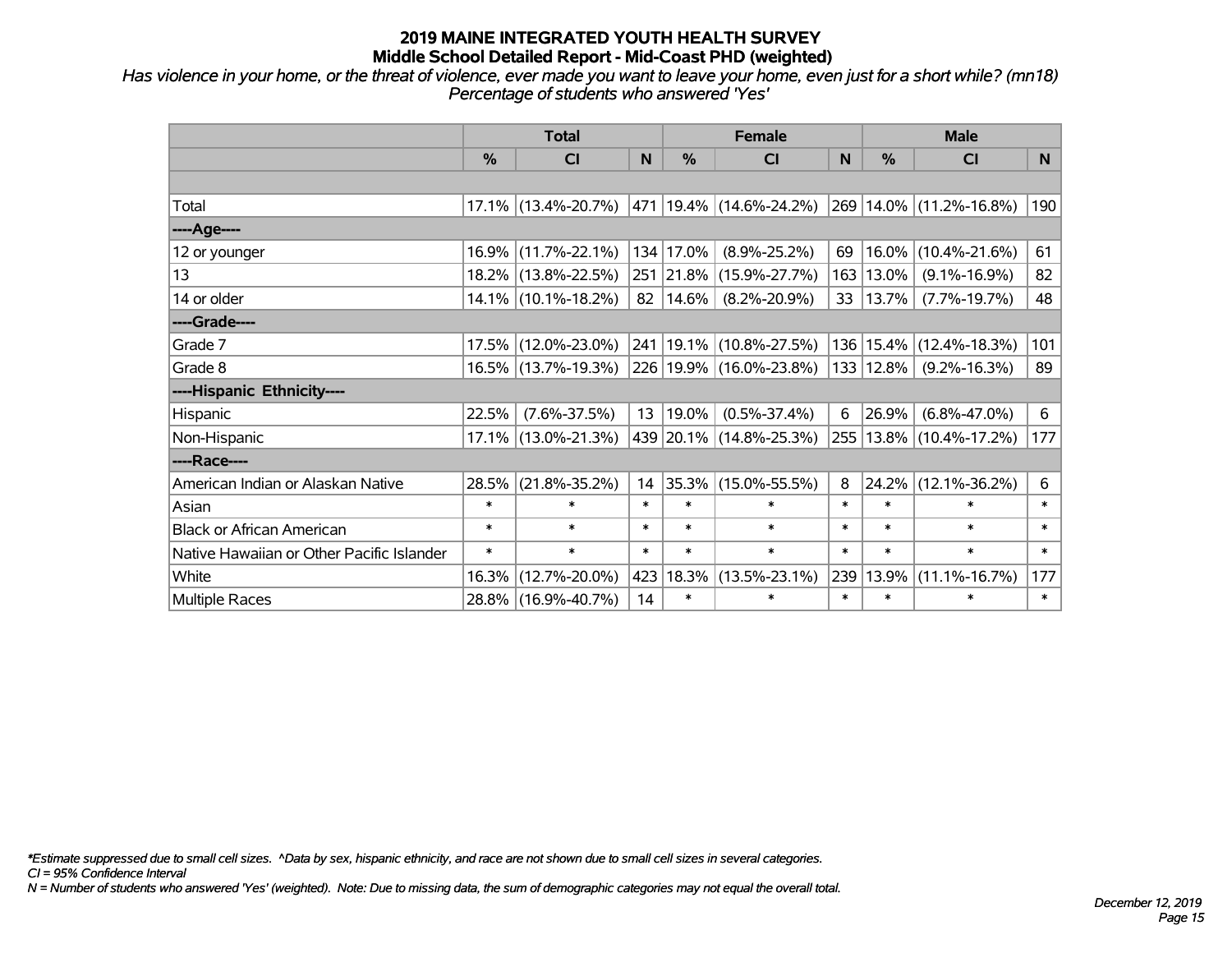*Do you agree or disagree with the following statement? I feel safe at my school. (mn21) Percentage of students who answered 'Strongly agree' or 'Agree'*

|                                           |          | <b>Total</b>           |        |               | <b>Female</b>                                            |        | <b>Male</b> |                     |        |  |
|-------------------------------------------|----------|------------------------|--------|---------------|----------------------------------------------------------|--------|-------------|---------------------|--------|--|
|                                           | $\%$     | <b>CI</b>              | N      | $\frac{0}{0}$ | <b>CI</b>                                                | N      | %           | <b>CI</b>           | N      |  |
|                                           |          |                        |        |               |                                                          |        |             |                     |        |  |
| Total                                     |          | 84.7% (81.5%-87.9%)    |        |               | $ 2,352 83.1\% $ (79.3%-87.0%) 1,159 86.9% (83.6%-90.2%) |        |             |                     | 1,178  |  |
| ----Age----                               |          |                        |        |               |                                                          |        |             |                     |        |  |
| 12 or younger                             | 88.3%    | $(85.6\% - 91.0\%)$    | 708    | 87.1%         | $(84.0\% - 90.3\%)$                                      | 368    | $ 90.2\% $  | $(86.2\% - 94.3\%)$ | 336    |  |
| 13                                        |          | 83.5% (79.9%-87.1%)    |        |               | 1,192 81.8% (77.3%-86.2%)                                | 609    |             | 86.2% (82.3%-90.0%) | 576    |  |
| 14 or older                               |          | 82.7% (75.9%-89.5%)    | 450    |               | 80.8% (71.5%-90.1%)                                      | 180    |             | 84.5% (77.8%-91.2%) | 266    |  |
| ----Grade----                             |          |                        |        |               |                                                          |        |             |                     |        |  |
| Grade 7                                   | 86.6%    | $(83.9\% - 89.3\%)$    | 1,207  |               | $ 85.8\% $ (82.4%-89.3%)                                 | 612    | $ 88.3\% $  | $(84.4\% - 92.2\%)$ | 593    |  |
| Grade 8                                   |          | $82.8\%$ (77.6%-88.0%) |        |               | $1,126$ 80.3% (74.1%-86.6%)                              | 537    |             | 85.6% (80.6%-90.7%) | 581    |  |
| ----Hispanic Ethnicity----                |          |                        |        |               |                                                          |        |             |                     |        |  |
| Hispanic                                  | 80.0%    | $(74.0\% - 85.9\%)$    | 36     | $\ast$        | $\ast$                                                   | $\ast$ | $\ast$      | $\ast$              | $\ast$ |  |
| Non-Hispanic                              |          | 85.0% (81.8%-88.2%)    |        |               | $2,182$ 83.2% (79.1%-87.2%)                              | 1,071  | $ 87.4\% $  | $(84.3\% - 90.5\%)$ | 1,099  |  |
| ----Race----                              |          |                        |        |               |                                                          |        |             |                     |        |  |
| American Indian or Alaskan Native         | 78.7%    | $(70.3\% - 87.1\%)$    | 33     | $\ast$        | $\ast$                                                   | $\ast$ | $\ast$      | $\ast$              | $\ast$ |  |
| Asian                                     | $\ast$   | $\ast$                 | $\ast$ | $\ast$        | $\ast$                                                   | $\ast$ | $\ast$      | $\ast$              | $\ast$ |  |
| <b>Black or African American</b>          | $\ast$   | $\ast$                 | $\ast$ | $\ast$        | $\ast$                                                   | $\ast$ | $\ast$      | $\ast$              | $\ast$ |  |
| Native Hawaiian or Other Pacific Islander | $\ast$   | $\ast$                 | $\ast$ | $\ast$        | $\ast$                                                   | $\ast$ | $\ast$      | $\ast$              | $\ast$ |  |
| White                                     | 85.3%    | $(82.0\% - 88.5\%)$    |        | 2,196 83.7%   | $(80.0\% - 87.5\%)$                                      | 1,082  | 87.4%       | $(84.1\% - 90.6\%)$ | 1,104  |  |
| Multiple Races                            | $80.0\%$ | $(73.4\% - 86.5\%)$    | 55     | $\ast$        | $\ast$                                                   | $\ast$ | $\ast$      | $\ast$              | $\ast$ |  |

*\*Estimate suppressed due to small cell sizes. ^Data by sex, hispanic ethnicity, and race are not shown due to small cell sizes in several categories.*

*CI = 95% Confidence Interval*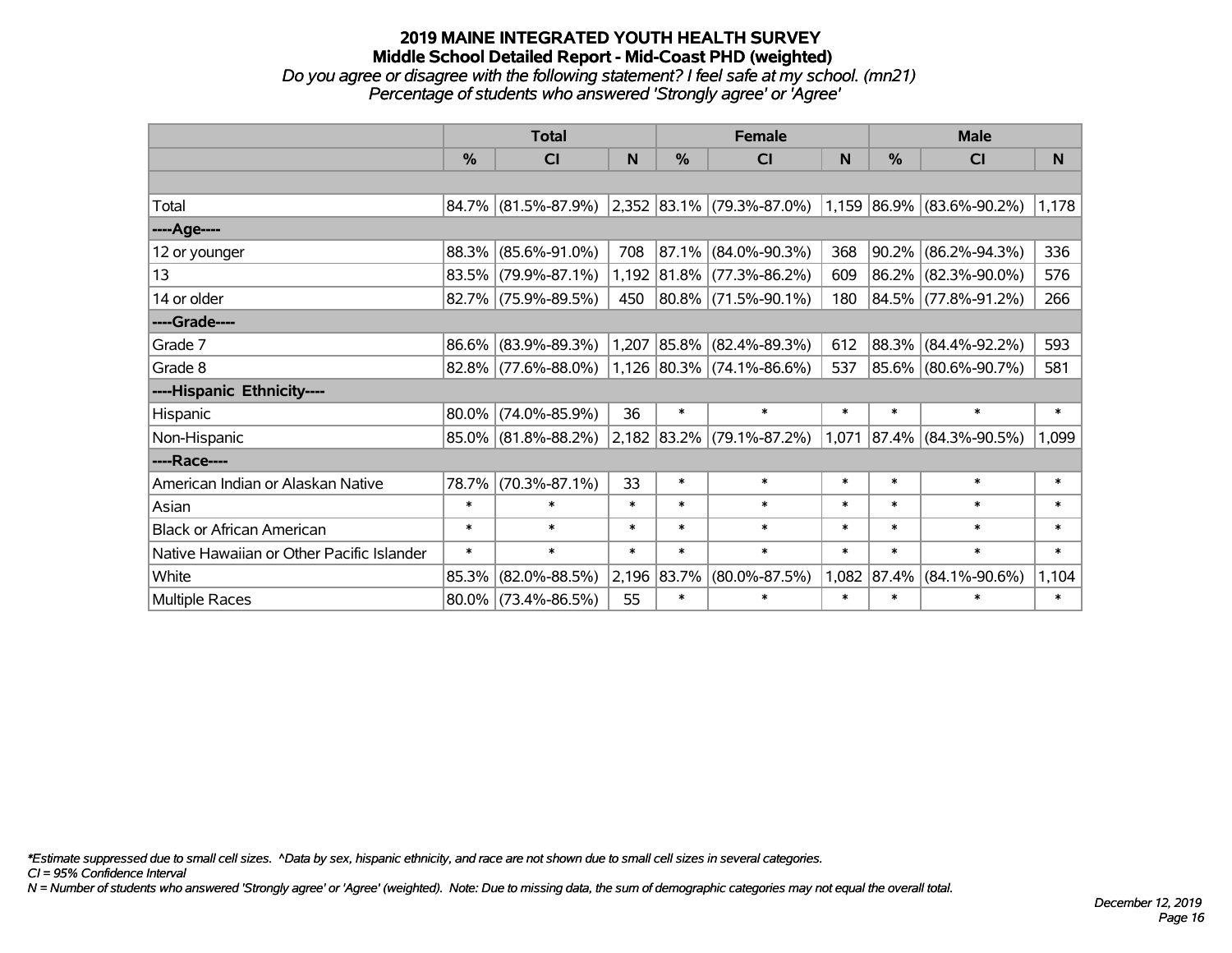#### **2019 MAINE INTEGRATED YOUTH HEALTH SURVEY Middle School Detailed Report - Mid-Coast PHD (weighted)** *Have you ever been bullied on school property? (mn22) Percentage of students who answered 'Yes'*

|                                           | <b>Total</b>  |                     |        |        | <b>Female</b>               |                 | <b>Male</b> |                          |                |
|-------------------------------------------|---------------|---------------------|--------|--------|-----------------------------|-----------------|-------------|--------------------------|----------------|
|                                           | $\frac{0}{0}$ | CI                  | N      | %      | <b>CI</b>                   | N               | %           | <b>CI</b>                | N              |
|                                           |               |                     |        |        |                             |                 |             |                          |                |
| Total                                     |               | 48.0% (45.0%-50.9%) |        |        | $1,343$ 51.8% (49.5%-54.1%) |                 |             | 727 43.7% (38.6%-48.8%)  | 596            |
| ----Age----                               |               |                     |        |        |                             |                 |             |                          |                |
| 12 or younger                             |               | 47.4% (40.4%-54.5%) | 387    | 47.7%  | $(40.6\% - 54.7\%)$         |                 |             | 203 46.2% (37.5%-54.9%)  | 175            |
| 13                                        |               | 49.4% (47.0%-51.9%) | 707    | 54.8%  | $(50.3\% - 59.4\%)$         |                 |             | 408 43.4% (38.1%-48.7%)  | 290            |
| 14 or older                               |               | 44.7% (39.7%-49.7%) | 246    |        | $ 49.2\% $ (42.5%-55.9%)    |                 |             | 112 41.5% (33.3%-49.7%)  | 132            |
| ----Grade----                             |               |                     |        |        |                             |                 |             |                          |                |
| Grade 7                                   |               | 48.5% (43.1%-53.8%) | 682    |        | $ 51.1\% $ (47.2%-54.9%)    |                 |             | 366 45.0% (37.0%-53.0%)  | 304            |
| Grade 8                                   |               | 47.7% (43.3%-52.1%) | 654    |        | $ 52.8\% $ (48.9%-56.7%)    |                 |             | 356 42.7% (35.0%-50.5%)  | 292            |
| ----Hispanic Ethnicity----                |               |                     |        |        |                             |                 |             |                          |                |
| Hispanic                                  | 59.3%         | $(51.6\% - 67.0\%)$ | 27     | 71.9%  | $(61.1\% - 82.7\%)$         | 19              |             | $ 40.3\% $ (28.6%-51.9%) | $\overline{7}$ |
| Non-Hispanic                              |               | 47.0% (43.7%-50.2%) |        |        | 1,215 51.0% (48.3%-53.6%)   |                 |             | 660 42.6% (37.2%-48.1%)  | 539            |
| ----Race----                              |               |                     |        |        |                             |                 |             |                          |                |
| American Indian or Alaskan Native         | 54.5%         | $(46.5\% - 62.5\%)$ | 23     | 57.1%  | $(45.4\% - 68.8\%)$         | 10 <sup>°</sup> |             | $51.9\%$ (43.7%-60.1%)   | 13             |
| Asian                                     | $\ast$        | $\ast$              | $\ast$ | $\ast$ | $\ast$                      | $\ast$          | $\ast$      | $\ast$                   | $\ast$         |
| <b>Black or African American</b>          | 33.5%         | $(6.4\% - 60.6\%)$  | 6      | $\ast$ | $\ast$                      | $\ast$          | $\ast$      | $\ast$                   | $\ast$         |
| Native Hawaiian or Other Pacific Islander | $\ast$        | $\ast$              | $\ast$ | $\ast$ | $\ast$                      | $\ast$          | $\ast$      | $\ast$                   | $\ast$         |
| White                                     | 47.7%         | $(44.6\% - 50.9\%)$ | 1,237  | 51.5%  | $(48.9\% - 54.1\%)$         |                 |             | 670 43.7% (38.3%-49.0%)  | 553            |
| Multiple Races                            |               | 59.0% (47.7%-70.4%) | 40     |        | $66.7\%$ (55.2%-78.2%)      | 25              |             | $ 49.2\% $ (30.1%-68.3%) | 14             |

*\*Estimate suppressed due to small cell sizes. ^Data by sex, hispanic ethnicity, and race are not shown due to small cell sizes in several categories.*

*CI = 95% Confidence Interval*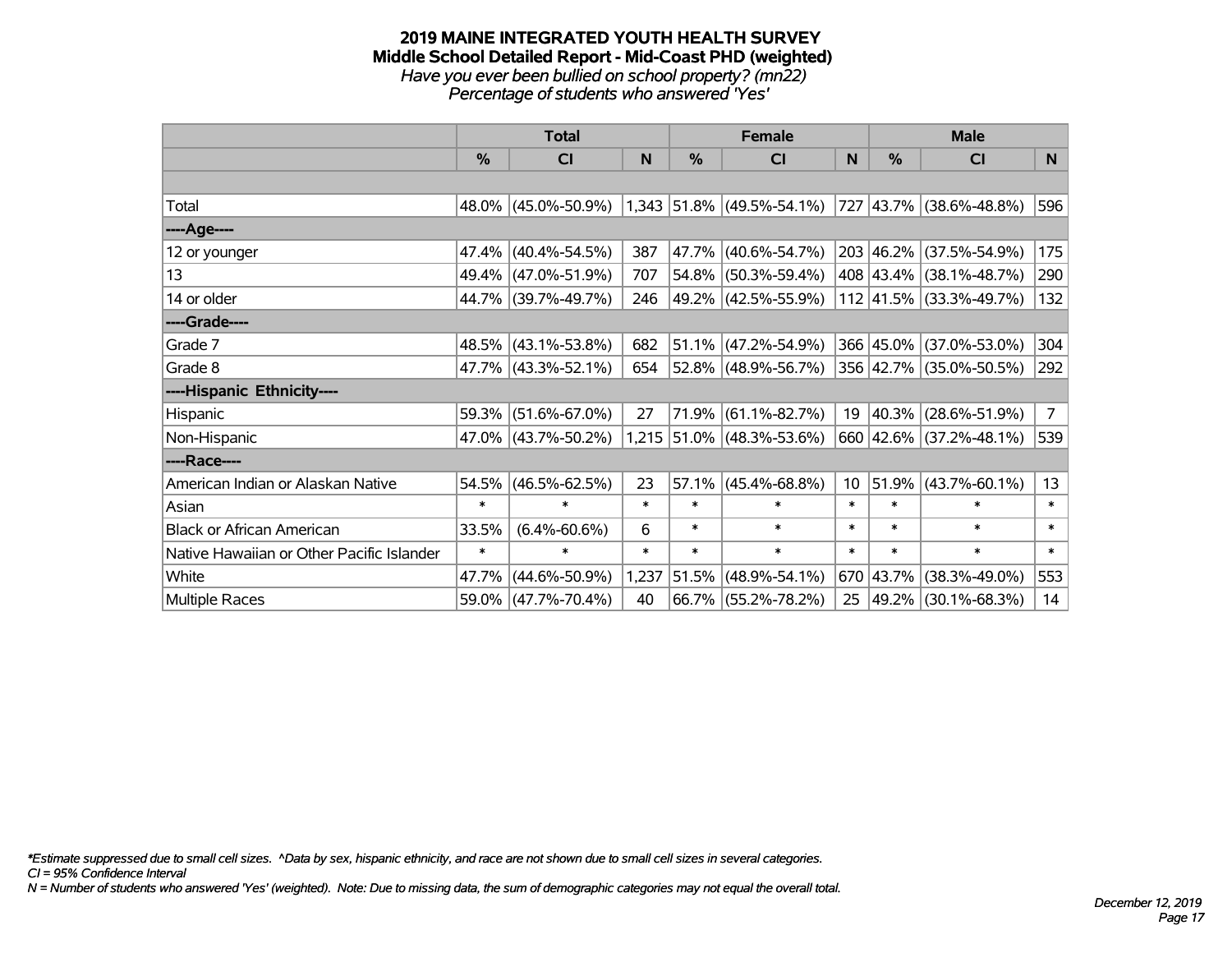*Have you ever felt so sad or hopeless almost every day for two weeks or more in a row that you stopped doing some usual activities? (mn153) Percentage of students who answered 'Yes'*

|                                           | <b>Total</b>  |                        |                | <b>Female</b> | <b>Male</b>             |        |          |                             |                |
|-------------------------------------------|---------------|------------------------|----------------|---------------|-------------------------|--------|----------|-----------------------------|----------------|
|                                           | $\frac{0}{0}$ | C <sub>l</sub>         | N              | $\frac{9}{6}$ | CI                      | N      | %        | <b>CI</b>                   | N              |
|                                           |               |                        |                |               |                         |        |          |                             |                |
| Total                                     |               | 27.0% (21.9%-32.0%)    |                |               | 750 34.2% (28.8%-39.5%) |        |          | 480 18.8% (12.7%-24.9%)     | 255            |
| ----Age----                               |               |                        |                |               |                         |        |          |                             |                |
| 12 or younger                             |               | 19.5% (12.8%-26.3%)    |                |               | 160 20.4% (11.2%-29.7%) | 86     | 17.0%    | $(9.3\% - 24.8\%)$          | 66             |
| 13                                        |               | 32.3% (24.9%-39.6%)    |                |               | 445 40.2% (33.3%-47.1%) |        |          | 300 22.1% (13.4%-30.9%)     | 138            |
| 14 or older                               |               | 24.7% (19.8%-29.6%)    |                |               | 142 39.3% (29.8%-48.8%) | 91     | $14.8\%$ | $(7.1\% - 22.5\%)$          | 50             |
| ----Grade----                             |               |                        |                |               |                         |        |          |                             |                |
| Grade 7                                   |               | 24.7% (17.5%-31.8%)    |                | 346 30.0%     | $(20.8\% - 39.3\%)$     | 218    | 18.1%    | $(12.6\% - 23.7\%)$         | 122            |
| Grade 8                                   |               | 29.0% (23.5%-34.5%)    |                |               | 395 38.3% (34.6%-42.0%) |        |          | 257   19.5%   (9.7%-29.3%)  | 133            |
| ----Hispanic Ethnicity----                |               |                        |                |               |                         |        |          |                             |                |
| Hispanic                                  |               | $38.4\%$ (28.1%-48.7%) | 22             | 38.4%         | $(21.3\% - 55.5\%)$     | 13     |          | $ 39.4\% $ (15.3%-63.5%)    | 8              |
| Non-Hispanic                              |               | 26.8% (21.7%-32.0%)    |                |               | 692 34.6% (29.6%-39.6%) |        |          | 445   18.7%   (12.2%-25.2%) | 240            |
| ----Race----                              |               |                        |                |               |                         |        |          |                             |                |
| American Indian or Alaskan Native         | 28.9%         | $(4.3\% - 53.6\%)$     | 14             | $\ast$        | $\ast$                  | $\ast$ | $\ast$   | $\ast$                      | $\ast$         |
| Asian                                     | 55.9%         | $(7.8\% - 100.0\%)$    | $\overline{7}$ | $\ast$        | $\ast$                  | $\ast$ | $\ast$   | $\ast$                      | $\ast$         |
| <b>Black or African American</b>          | $\ast$        | $\ast$                 | $\ast$         | $\ast$        | $\ast$                  | $\ast$ | $\ast$   | $\ast$                      | $\ast$         |
| Native Hawaiian or Other Pacific Islander | $\ast$        | $\ast$                 | $\ast$         | $\ast$        | $\ast$                  | $\ast$ | $\ast$   | $\ast$                      | $\ast$         |
| White                                     | 26.6%         | $(21.2\% - 32.0\%)$    |                | 694 34.1%     | $(28.3\% - 39.8\%)$     | 450    | 18.6%    | $(12.2\% - 25.0\%)$         | 237            |
| Multiple Races                            |               | 31.0% (17.4%-44.6%)    | 16             | $ 28.0\%$     | $(5.7\% - 50.4\%)$      | 8      |          | 33.8% (15.6%-52.0%)         | $\overline{7}$ |

*\*Estimate suppressed due to small cell sizes. ^Data by sex, hispanic ethnicity, and race are not shown due to small cell sizes in several categories.*

*CI = 95% Confidence Interval*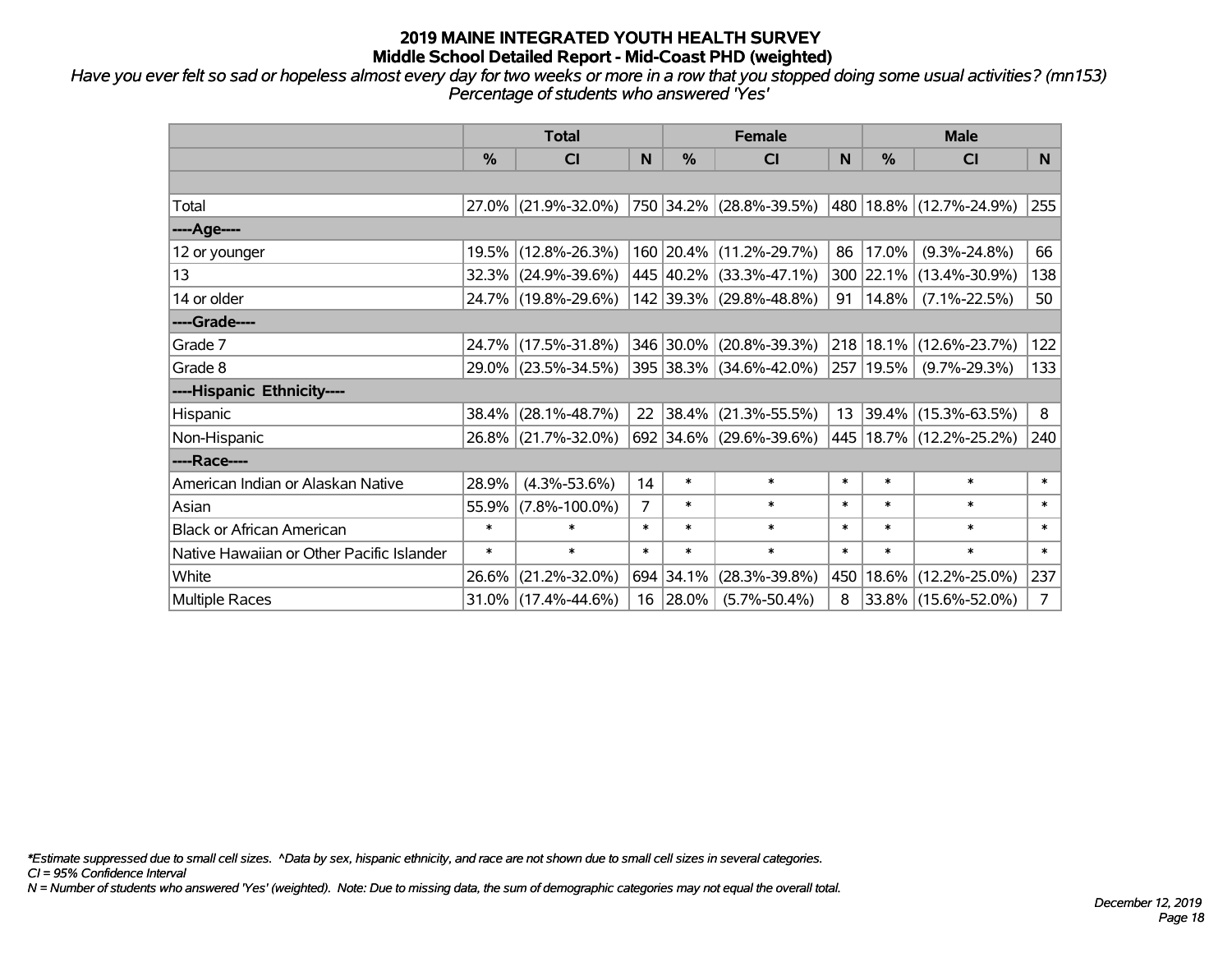*When you have felt sad or hopeless, from whom did you get help? (Select only one response.) (mn154b) Among students who have ever felt sad or hopeless, the percentage of students who answered that they got help from an adult*

|                                           | <b>Total</b> |                        |                 | <b>Female</b> | <b>Male</b>             |        |           |                         |                |
|-------------------------------------------|--------------|------------------------|-----------------|---------------|-------------------------|--------|-----------|-------------------------|----------------|
|                                           | %            | CI                     | N               | $\frac{0}{0}$ | <b>CI</b>               | N      | %         | <b>CI</b>               | N <sub>1</sub> |
|                                           |              |                        |                 |               |                         |        |           |                         |                |
| Total                                     |              | 35.3% (30.9%-39.7%)    |                 |               | 597 33.7% (28.5%-38.9%) |        |           | 319 37.4% (31.6%-43.2%) | 272            |
| ----Age----                               |              |                        |                 |               |                         |        |           |                         |                |
| 12 or younger                             | 44.0%        | $(35.1\% - 52.8\%)$    |                 |               | 224 43.0% (28.6%-57.3%) |        | 120 44.9% | $(34.9\% - 54.9\%)$     | 100            |
| 13                                        | 31.5%        | $(25.8\% - 37.2\%)$    |                 |               | 263 30.0% (23.9%-36.2%) |        |           | 148 34.2% (27.9%-40.6%) | 115            |
| 14 or older                               |              | 31.9% (24.2%-39.5%)    |                 |               | 110 29.7% (19.1%-40.2%) |        |           | 51 33.9% (23.9%-43.8%)  | 57             |
| ----Grade----                             |              |                        |                 |               |                         |        |           |                         |                |
| Grade 7                                   | 38.1%        | $(33.1\% - 43.2\%)$    |                 |               | 319 37.1% (28.2%-45.9%) |        | 171 39.9% | $(28.6\% - 51.2\%)$     | 147            |
| Grade 8                                   |              | $31.8\%$ (25.5%-38.2%) |                 |               | 268 29.9% (22.2%-37.6%) |        |           | 143 34.8% (28.1%-41.5%) | 125            |
| ----Hispanic Ethnicity----                |              |                        |                 |               |                         |        |           |                         |                |
| Hispanic                                  | 19.2%        | $(3.8\% - 34.7\%)$     | 8               | $\ast$        | $\ast$                  | $\ast$ | $\ast$    | $\ast$                  | $\ast$         |
| Non-Hispanic                              | 35.3%        | $(31.2\% - 39.4\%)$    |                 |               | 550 33.1% (28.7%-37.5%) |        | 287 38.5% | $(32.6\% - 44.5\%)$     | 262            |
| ----Race----                              |              |                        |                 |               |                         |        |           |                         |                |
| American Indian or Alaskan Native         | 28.9%        | $(10.7\% - 47.2\%)$    | 10              | $\ast$        | $\ast$                  | $\ast$ | $\ast$    | $\ast$                  | $\ast$         |
| Asian                                     | $\ast$       | $\ast$                 | $\ast$          | $\ast$        | $\ast$                  | $\ast$ | $\ast$    | $\ast$                  | $\ast$         |
| <b>Black or African American</b>          | $\ast$       | $\ast$                 | $\ast$          | $\ast$        | $\ast$                  | $\ast$ | $\ast$    | $\ast$                  | $\ast$         |
| Native Hawaiian or Other Pacific Islander | $\ast$       | $\ast$                 | $\ast$          | $\ast$        | $\ast$                  | $\ast$ | $\ast$    | $\ast$                  | $\ast$         |
| White                                     | 35.8%        | $(31.3\% - 40.4\%)$    |                 | 564 34.0%     | $(28.8\% - 39.2\%)$     | 303    | 38.6%     | $(32.1\% - 45.1\%)$     | 260            |
| Multiple Races                            |              | 27.9% (16.7%-39.0%)    | 10 <sup>1</sup> | $\ast$        | $\ast$                  | $\ast$ | $\ast$    | *                       | $\ast$         |

*\*Estimate suppressed due to small cell sizes. ^Data by sex, hispanic ethnicity, and race are not shown due to small cell sizes in several categories.*

*CI = 95% Confidence Interval*

*N = Among students who have ever felt sad or hopeless, the number of students who answered that they got help from an adult (weighted). Note: Due to missing data, the sum of demographic categories may not equal the overall total.*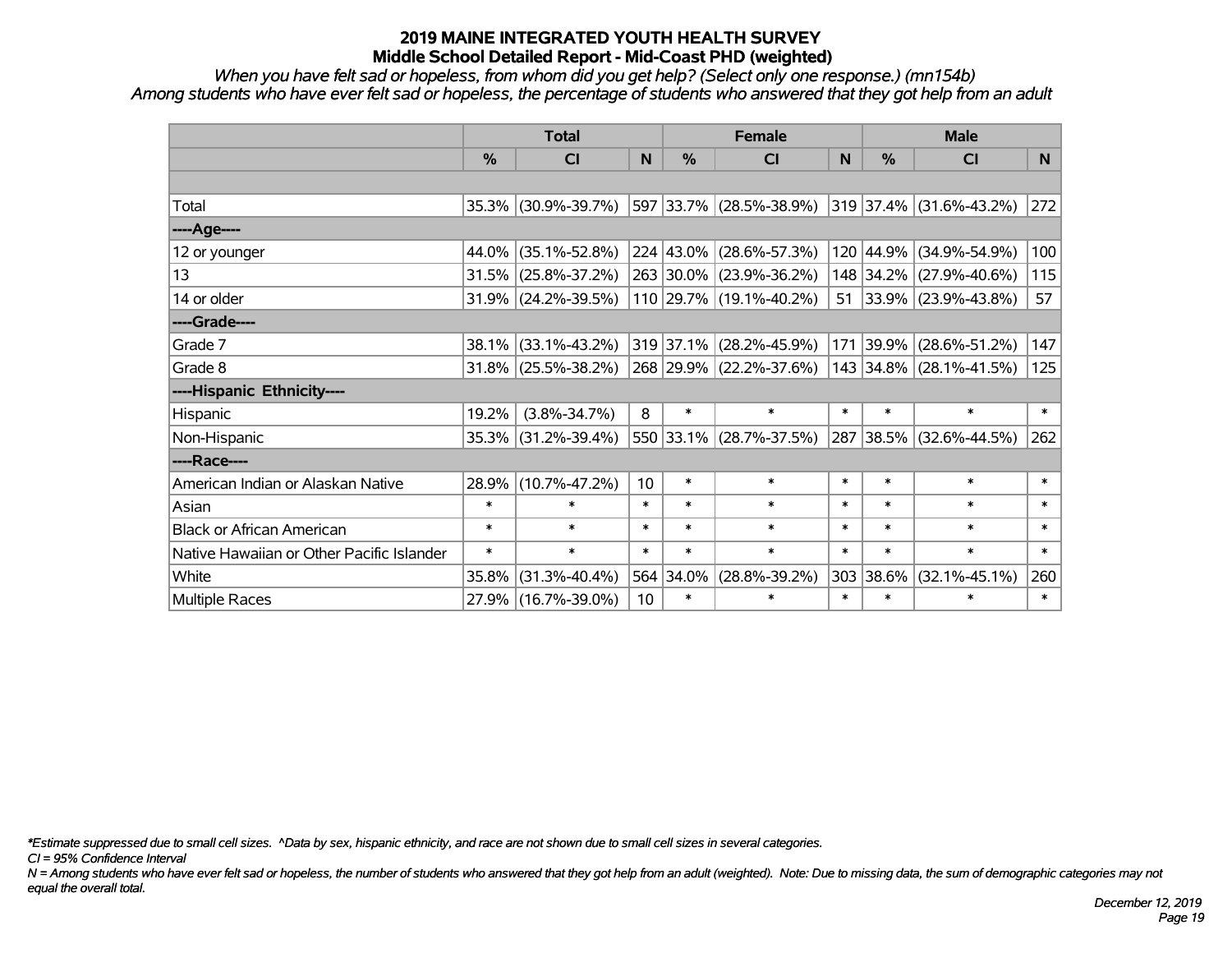*When you have felt sad or hopeless, from whom did you get help? (Select only one response.) (mn154b\_2)*

*Among students who have ever felt sad or hopeless, the percentage of students who answered that they got help from a teacher or other school staff*

|                                           | <b>Total</b>  |                                             |        |         | <b>Female</b>              | <b>Male</b>  |               |                              |        |
|-------------------------------------------|---------------|---------------------------------------------|--------|---------|----------------------------|--------------|---------------|------------------------------|--------|
|                                           | $\frac{0}{0}$ | <b>CI</b>                                   | N      | %       | <b>CI</b>                  | $\mathsf{N}$ | $\frac{0}{0}$ | <b>CI</b>                    | N      |
|                                           |               |                                             |        |         |                            |              |               |                              |        |
| Total                                     | $3.4\%$       | $(1.7\% - 5.1\%)$ 57 3.3% $(0.5\% - 6.1\%)$ |        |         |                            |              |               | $ 31 2.8\%  (0.5\% - 5.2\%)$ | 21     |
| ----Age----                               |               |                                             |        |         |                            |              |               |                              |        |
| 12 or younger                             | 3.6%          | $(0.0\% - 7.5\%)$                           | 18     | $\ast$  | $\ast$                     | $\ast$       | $\ast$        | $\ast$                       | $\ast$ |
| 13                                        | $3.8\%$       | $(1.2\% - 6.3\%)$                           | 31     | 3.6%    | $(0.0\% - 7.9\%)$          | 18           | $ 4.1\%$      | $(1.4\% - 6.8\%)$            | 14     |
| 14 or older                               | $2.2\%$       | $(0.0\% - 5.1\%)$                           | 8      | $\ast$  | $\ast$                     | $\ast$       | $\ast$        | $\ast$                       | $\ast$ |
| ----Grade----                             |               |                                             |        |         |                            |              |               |                              |        |
| Grade 7                                   | 4.1%          | $(1.9\% - 6.3\%)$                           |        |         | $34 5.4\% (1.4\% - 9.4\%)$ |              | 25 2.3%       | $(0.0\% - 4.6\%)$            | 8      |
| Grade 8                                   | $2.2\%$       | $(0.1\% - 4.3\%)$                           |        |         | $19 1.3\% $ (0.0%-3.1%)    |              |               | $6$   3.4%   (0.0%-7.6%)     | 12     |
| ----Hispanic Ethnicity----                |               |                                             |        |         |                            |              |               |                              |        |
| Hispanic                                  | $\ast$        | $\ast$                                      | $\ast$ | $\ast$  | $\ast$                     | $\ast$       | $\ast$        | $\ast$                       | $\ast$ |
| Non-Hispanic                              | $2.8\%$       | $(1.0\% - 4.6\%)$                           |        |         | $44$ 2.6% (0.1%-5.1%)      |              | 23 3.0%       | $(0.5\% - 5.6\%)$            | 21     |
| ----Race----                              |               |                                             |        |         |                            |              |               |                              |        |
| American Indian or Alaskan Native         | $\ast$        | $\ast$                                      | $\ast$ | $\ast$  | $\ast$                     | $\ast$       | $\ast$        | $\ast$                       | $\ast$ |
| Asian                                     | $\ast$        | $\ast$                                      | $\ast$ | $\ast$  | $\ast$                     | $\ast$       | $\ast$        | $\ast$                       | $\ast$ |
| <b>Black or African American</b>          | $\ast$        | $\ast$                                      | $\ast$ | $\ast$  | $\ast$                     | $\ast$       | $\ast$        | $\ast$                       | $\ast$ |
| Native Hawaiian or Other Pacific Islander | $\ast$        | $\ast$                                      | $\ast$ | $\ast$  | $\ast$                     | $\ast$       | $\ast$        | $\ast$                       | $\ast$ |
| White                                     | 3.1%          | $(1.1\% - 5.1\%)$                           |        | 48 3.2% | $(0.2\% - 6.2\%)$          |              | $29 3.0\%$    | $(0.3\% - 5.6\%)$            | 20     |
| <b>Multiple Races</b>                     | $\ast$        | $\ast$                                      | $\ast$ | $\ast$  | $\ast$                     | $\ast$       | $\ast$        | $\ast$                       | $\ast$ |

*\*Estimate suppressed due to small cell sizes. ^Data by sex, hispanic ethnicity, and race are not shown due to small cell sizes in several categories.*

*CI = 95% Confidence Interval*

*N = Among students who have ever felt sad or hopeless, the number of students who answered that they got help from a teacher or other school staff (weighted). Note: Due to missing data, the sum of demographic categories may not equal the overall total.*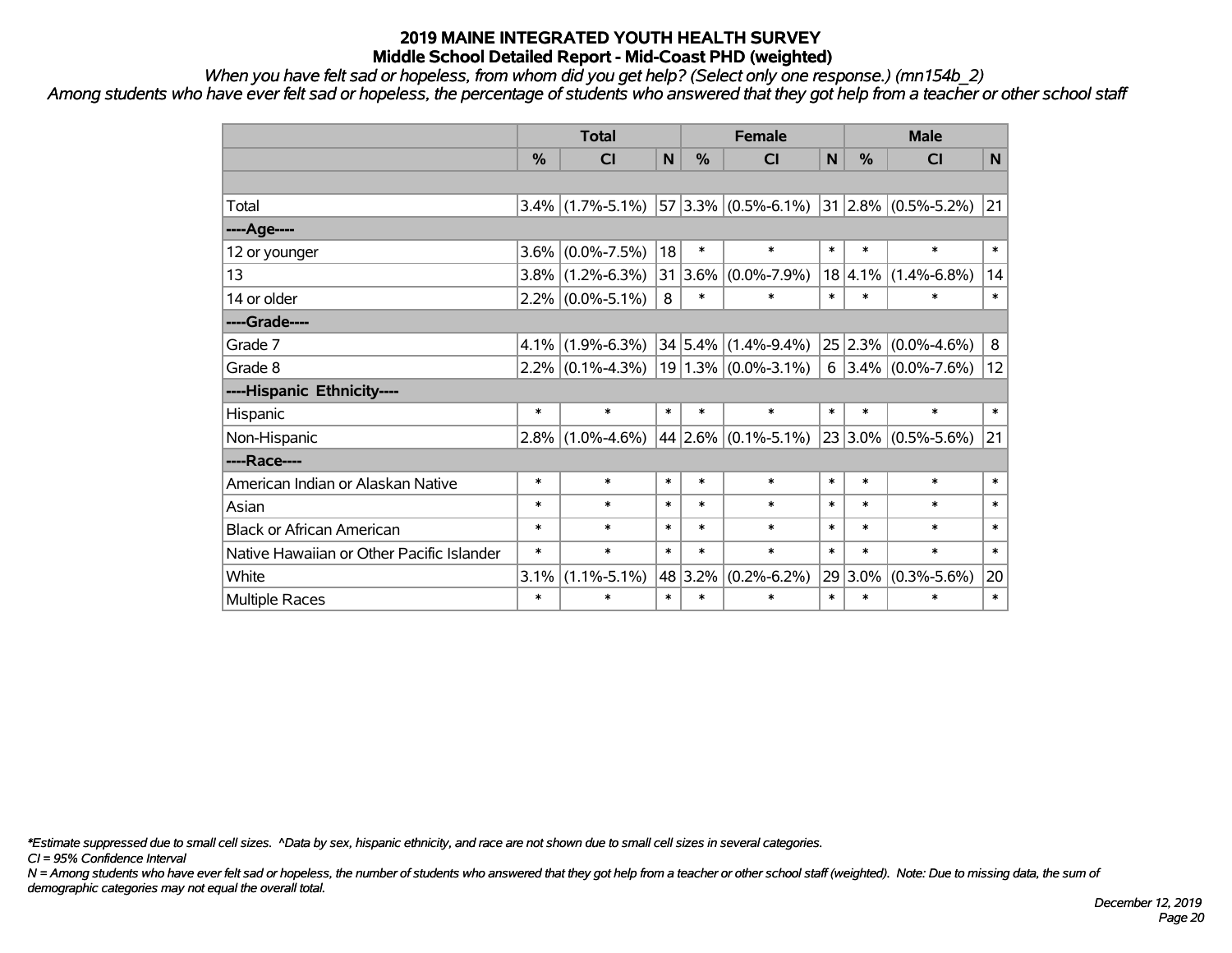#### **2019 MAINE INTEGRATED YOUTH HEALTH SURVEY Middle School Detailed Report - Mid-Coast PHD (weighted)** *Have you ever seriously thought about killing yourself? (mn25) Percentage of students who answered 'Yes'*

|                                           |               | <b>Total</b>        |        | <b>Female</b> |                         |        |        | <b>Male</b>                 |        |
|-------------------------------------------|---------------|---------------------|--------|---------------|-------------------------|--------|--------|-----------------------------|--------|
|                                           | $\frac{0}{0}$ | CI                  | N      | %             | <b>CI</b>               | N      | %      | <b>CI</b>                   | N.     |
|                                           |               |                     |        |               |                         |        |        |                             |        |
| Total                                     |               | 21.4% (18.1%-24.7%) |        |               | 591 24.2% (19.8%-28.6%) |        |        | 334   17.9%   (14.2%-21.6%) | 242    |
| ----Age----                               |               |                     |        |               |                         |        |        |                             |        |
| 12 or younger                             | $18.9\%$      | $(14.9\% - 22.8\%)$ |        |               | 153 21.8% (15.2%-28.4%) | 92     |        | 14.9% (10.2%-19.5%)         | 56     |
| 13                                        |               | 21.9% (18.3%-25.5%) |        |               | 308 24.4% (19.9%-28.8%) | 178    |        | 18.3%   (14.6%-22.0%)       | 121    |
| 14 or older                               |               | 23.5% (18.7%-28.3%) |        |               | 129 27.7% (21.6%-33.9%) |        |        | 63 20.6% (14.0%-27.1%)      | 65     |
| ----Grade----                             |               |                     |        |               |                         |        |        |                             |        |
| Grade 7                                   | $20.1\%$      | $(16.0\% - 24.3\%)$ |        |               | 282 23.5% (17.8%-29.3%) | 167    | 15.7%  | $(11.5\% - 20.0\%)$         | 106    |
| Grade 8                                   |               | 22.5% (19.1%-26.0%) |        |               | 303 24.8% (20.6%-29.1%) |        |        | 163   19.8%   (15.0%-24.6%) | 133    |
| ----Hispanic Ethnicity----                |               |                     |        |               |                         |        |        |                             |        |
| Hispanic                                  |               | 26.7% (16.9%-36.4%) | 12     | $\ast$        | $\ast$                  | $\ast$ | $\ast$ | $\ast$                      | $\ast$ |
| Non-Hispanic                              |               | 21.1% (17.7%-24.5%) |        |               | 540 23.7% (18.7%-28.7%) | 302    |        | $18.0\%$ (14.2%-21.8%)      | 226    |
| ----Race----                              |               |                     |        |               |                         |        |        |                             |        |
| American Indian or Alaskan Native         | 20.3%         | $(13.3\% - 27.4\%)$ | 8      | $\ast$        | $\ast$                  | $\ast$ | $\ast$ | $\ast$                      | $\ast$ |
| Asian                                     | $\ast$        | $\ast$              | $\ast$ | $\ast$        | $\ast$                  | $\ast$ | $\ast$ | $\ast$                      | $\ast$ |
| <b>Black or African American</b>          | $\ast$        | $\ast$              | $\ast$ | $\ast$        | $\ast$                  | $\ast$ | $\ast$ | $\ast$                      | $\ast$ |
| Native Hawaiian or Other Pacific Islander | $\ast$        | $\ast$              | $\ast$ | $\ast$        | $\ast$                  | $\ast$ | $\ast$ | $\ast$                      | $\ast$ |
| White                                     | 21.2%         | $(17.6\% - 24.7\%)$ |        | 543 23.9%     | $(19.2\% - 28.6\%)$     | 306    | 18.0%  | $(14.1\% - 21.9\%)$         | 226    |
| <b>Multiple Races</b>                     |               | 22.4% (15.8%-29.0%) | 15     | $\ast$        | $\ast$                  | $\ast$ | $\ast$ | $\ast$                      | $\ast$ |

*\*Estimate suppressed due to small cell sizes. ^Data by sex, hispanic ethnicity, and race are not shown due to small cell sizes in several categories.*

*CI = 95% Confidence Interval*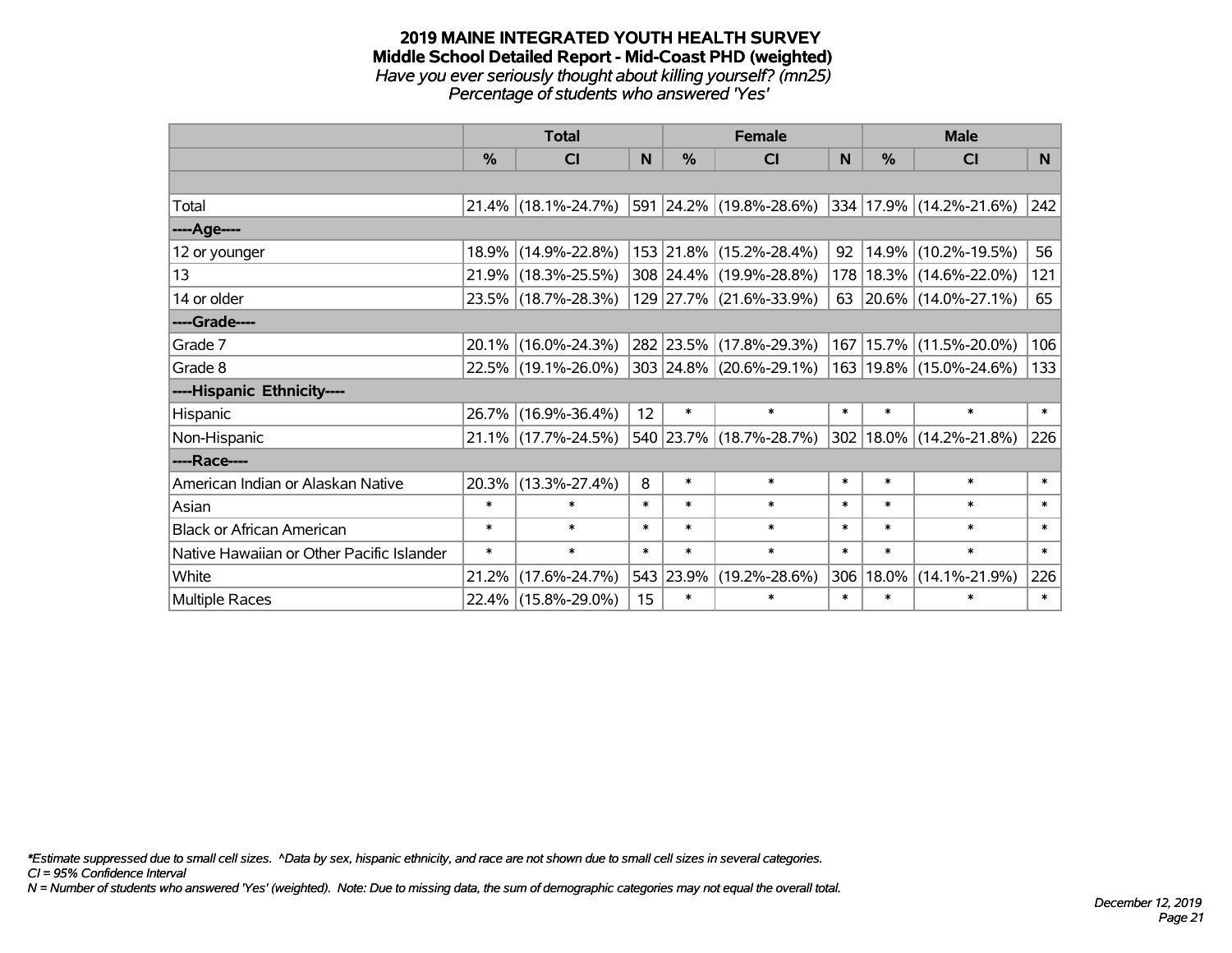*Have you ever done something to purposely hurt yourself without wanting to die, such as cutting or burning yourself on purpose? (mn28) Percentage of students who answered 'Yes'*

|                                           | <b>Total</b> |                        |        | <b>Female</b> | <b>Male</b>             |        |               |                         |                |
|-------------------------------------------|--------------|------------------------|--------|---------------|-------------------------|--------|---------------|-------------------------|----------------|
|                                           | %            | CI                     | N      | $\frac{0}{0}$ | <b>CI</b>               | N      | $\frac{0}{0}$ | <b>CI</b>               | N <sub>1</sub> |
|                                           |              |                        |        |               |                         |        |               |                         |                |
| Total                                     |              | 20.4% (17.2%-23.6%)    |        |               | 567 26.9% (22.2%-31.7%) |        |               | 375 13.5% (10.2%-16.8%) | 184            |
| ----Age----                               |              |                        |        |               |                         |        |               |                         |                |
| 12 or younger                             | 17.2%        | $(14.0\% - 20.5\%)$    |        |               | 140 23.2% (16.3%-30.0%) | 97     | 11.0%         | $(1.5\% - 20.4\%)$      | 43             |
| 13                                        |              | $21.0\%$ (15.4%-26.6%) |        |               | 290 25.3% (18.2%-32.4%) | 187    | 15.3%         | $(10.4\% - 20.1\%)$     | 97             |
| 14 or older                               |              | 22.7% (17.3%-28.0%)    |        |               | 131 37.1% (31.0%-43.3%) | 85     | 13.1%         | $(6.6\% - 19.6\%)$      | 45             |
| ----Grade----                             |              |                        |        |               |                         |        |               |                         |                |
| Grade 7                                   |              | 18.0% (13.6%-22.4%)    |        |               | 252 24.5% (16.6%-32.3%) | 175    | 10.9%         | $(4.8\% - 17.0\%)$      | 73             |
| Grade 8                                   |              | 22.8% (19.0%-26.6%)    |        |               | 313 29.5% (25.9%-33.1%) | 197    |               | $16.0\%$ (11.1%-21.0%)  | 111            |
| ----Hispanic Ethnicity----                |              |                        |        |               |                         |        |               |                         |                |
| Hispanic                                  | 32.3%        | $(23.3\% - 41.4\%)$    | 18     | $\ast$        | $\ast$                  | $\ast$ | $\ast$        | $\ast$                  | $\ast$         |
| Non-Hispanic                              |              | 20.1% (16.5%-23.7%)    |        |               | 518 26.8% (21.5%-32.1%) |        | 342 13.1%     | $(9.7\% - 16.6\%)$      | 170            |
| ----Race----                              |              |                        |        |               |                         |        |               |                         |                |
| American Indian or Alaskan Native         |              | 23.3% (14.2%-32.5%)    | 12     | $\ast$        | $\ast$                  | $\ast$ | $\ast$        | $\ast$                  | $\ast$         |
| Asian                                     | $\ast$       | $\ast$                 | $\ast$ | $\ast$        | $\ast$                  | $\ast$ | $\ast$        | $\ast$                  | $\ast$         |
| <b>Black or African American</b>          | $\ast$       | $\ast$                 | $\ast$ | $\ast$        | $\ast$                  | $\ast$ | $\ast$        | $\ast$                  | $\ast$         |
| Native Hawaiian or Other Pacific Islander | $\ast$       | $\ast$                 | $\ast$ | $\ast$        | $\ast$                  | $\ast$ | $\ast$        | $\ast$                  | $\ast$         |
| White                                     | 20.3%        | $(16.8\% - 23.8\%)$    |        | 529 26.9%     | $(21.7\% - 32.1\%)$     | 353    | 13.2%         | $(9.7\% - 16.6\%)$      | 169            |
| Multiple Races                            |              | 33.8% (17.8%-49.8%)    | 17     | $\ast$        | $\ast$                  | $\ast$ | $\ast$        | $\ast$                  | $\ast$         |

*\*Estimate suppressed due to small cell sizes. ^Data by sex, hispanic ethnicity, and race are not shown due to small cell sizes in several categories.*

*CI = 95% Confidence Interval*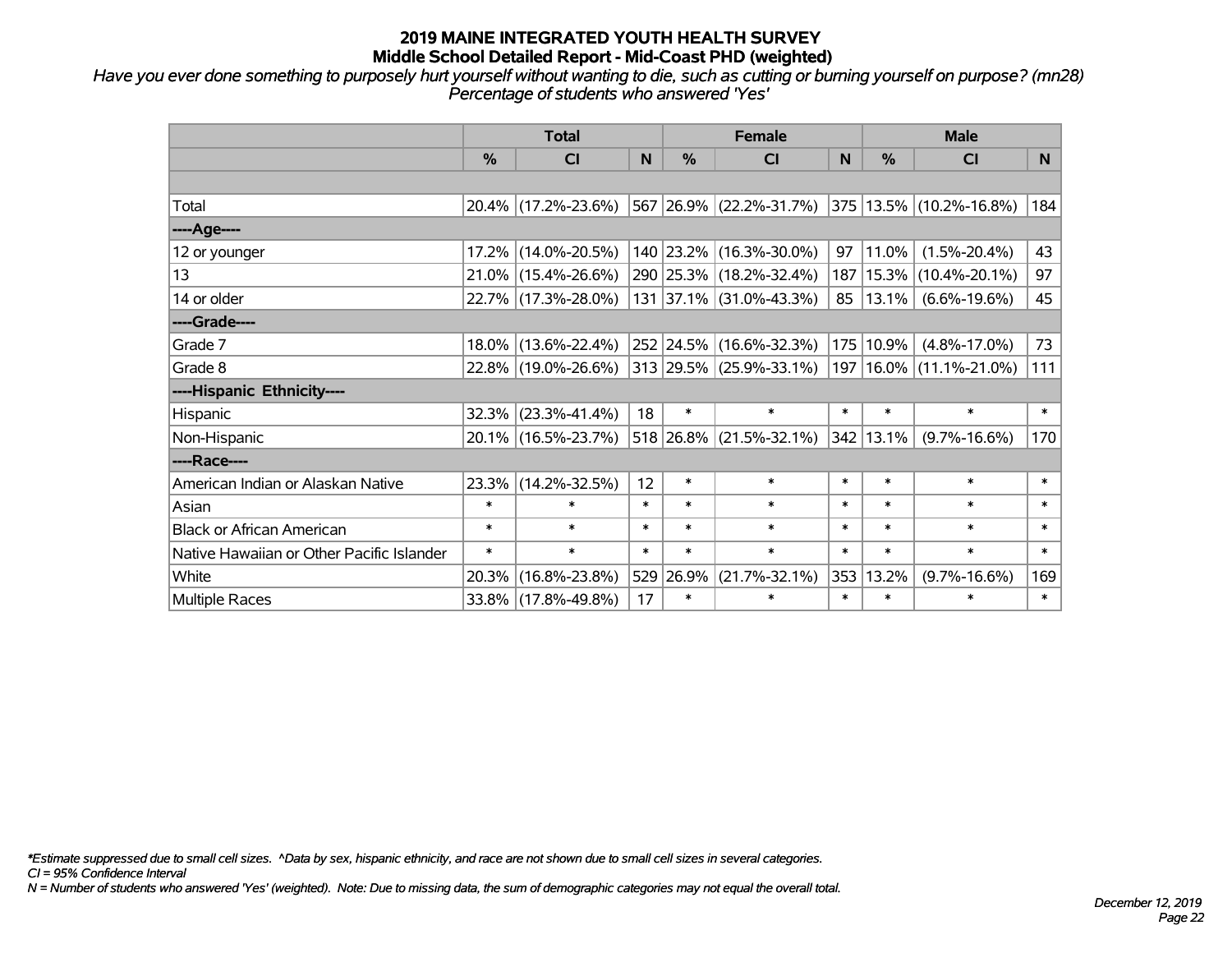#### **2019 MAINE INTEGRATED YOUTH HEALTH SURVEY Middle School Detailed Report - Mid-Coast PHD (weighted)** *During the past 30 days, on how many days did you smoke cigarettes? (mn29) Percentage of students who answered at least 1 day*

|                                           | <b>Total</b> |                     |        |         | <b>Female</b>                                             | <b>Male</b> |         |                          |        |
|-------------------------------------------|--------------|---------------------|--------|---------|-----------------------------------------------------------|-------------|---------|--------------------------|--------|
|                                           | %            | <b>CI</b>           | N      | %       | <b>CI</b>                                                 | N           | %       | <b>CI</b>                | N      |
|                                           |              |                     |        |         |                                                           |             |         |                          |        |
| Total                                     |              | $1.6\%$ (0.4%-2.7%) |        |         | $ 43 1.1\% $ (0.3%-1.8%)                                  |             |         | $ 15 1.6\% $ (0.0%-3.3%) | 22     |
| ----Age----                               |              |                     |        |         |                                                           |             |         |                          |        |
| 12 or younger                             | 1.1%         | $(0.2\% - 1.9\%)$   | 9      | $\ast$  | $\ast$                                                    | $\ast$      | $\ast$  | $\ast$                   | $\ast$ |
| 13                                        |              | $1.7\%$ (0.4%-3.0%) |        | 24 1.3% | $(0.2\% - 2.5\%)$                                         | 10          | 1.7%    | $(0.0\% - 3.5\%)$        | 11     |
| 14 or older                               |              | $1.9\%$ (0.0%-4.1%) | 11     | $\ast$  | $\ast$                                                    | $\ast$      | $\ast$  | $\ast$                   | $\ast$ |
| ----Grade----                             |              |                     |        |         |                                                           |             |         |                          |        |
| Grade 7                                   | 1.4%         | $(0.4\% - 2.3\%)$   | 19     | $\ast$  | $\ast$                                                    | $\ast$      | $\ast$  | $\ast$                   | $\ast$ |
| Grade 8                                   |              | $1.6\%$ (0.0%-3.3%) |        |         | $\left  23 \right  1.4\% \left  (0.2\% - 2.7\% ) \right $ |             | 10 1.9% | $(0.0\% - 4.3\%)$        | 13     |
| ----Hispanic Ethnicity----                |              |                     |        |         |                                                           |             |         |                          |        |
| Hispanic                                  | $\ast$       | $\ast$              | $\ast$ | $\ast$  | $\ast$                                                    | $\ast$      | $\ast$  | $\ast$                   | $\ast$ |
| Non-Hispanic                              |              | $1.4\%$ (0.3%-2.5%) |        |         | $37 0.9\% $ (0.3%-1.5%)                                   | 11          |         | $1.6\%$ (0.0%-3.4%)      | 21     |
| ----Race----                              |              |                     |        |         |                                                           |             |         |                          |        |
| American Indian or Alaskan Native         | $\ast$       | $\ast$              | $\ast$ | $\ast$  | $\ast$                                                    | $\ast$      | $\ast$  | $\ast$                   | $\ast$ |
| Asian                                     | $\ast$       | $\ast$              | $\ast$ | $\ast$  | $\ast$                                                    | $\ast$      | $\ast$  | $\ast$                   | $\ast$ |
| <b>Black or African American</b>          | $\ast$       | $\ast$              | $\ast$ | $\ast$  | $\ast$                                                    | $\ast$      | $\ast$  | $\ast$                   | $\ast$ |
| Native Hawaiian or Other Pacific Islander | $\ast$       | $\ast$              | $\ast$ | $\ast$  | $\ast$                                                    | $\ast$      | $\ast$  | $\ast$                   | $\ast$ |
| White                                     | 1.4%         | $(0.2\% - 2.5\%)$   |        | 36 0.7% | $(0.2\% - 1.3\%)$                                         | 10          | 1.7%    | $(0.0\% - 3.5\%)$        | 21     |
| Multiple Races                            | $\ast$       | $\ast$              | $\ast$ | $\ast$  | $\ast$                                                    | $\ast$      | $\ast$  | $\ast$                   | $\ast$ |

*\*Estimate suppressed due to small cell sizes. ^Data by sex, hispanic ethnicity, and race are not shown due to small cell sizes in several categories.*

*CI = 95% Confidence Interval*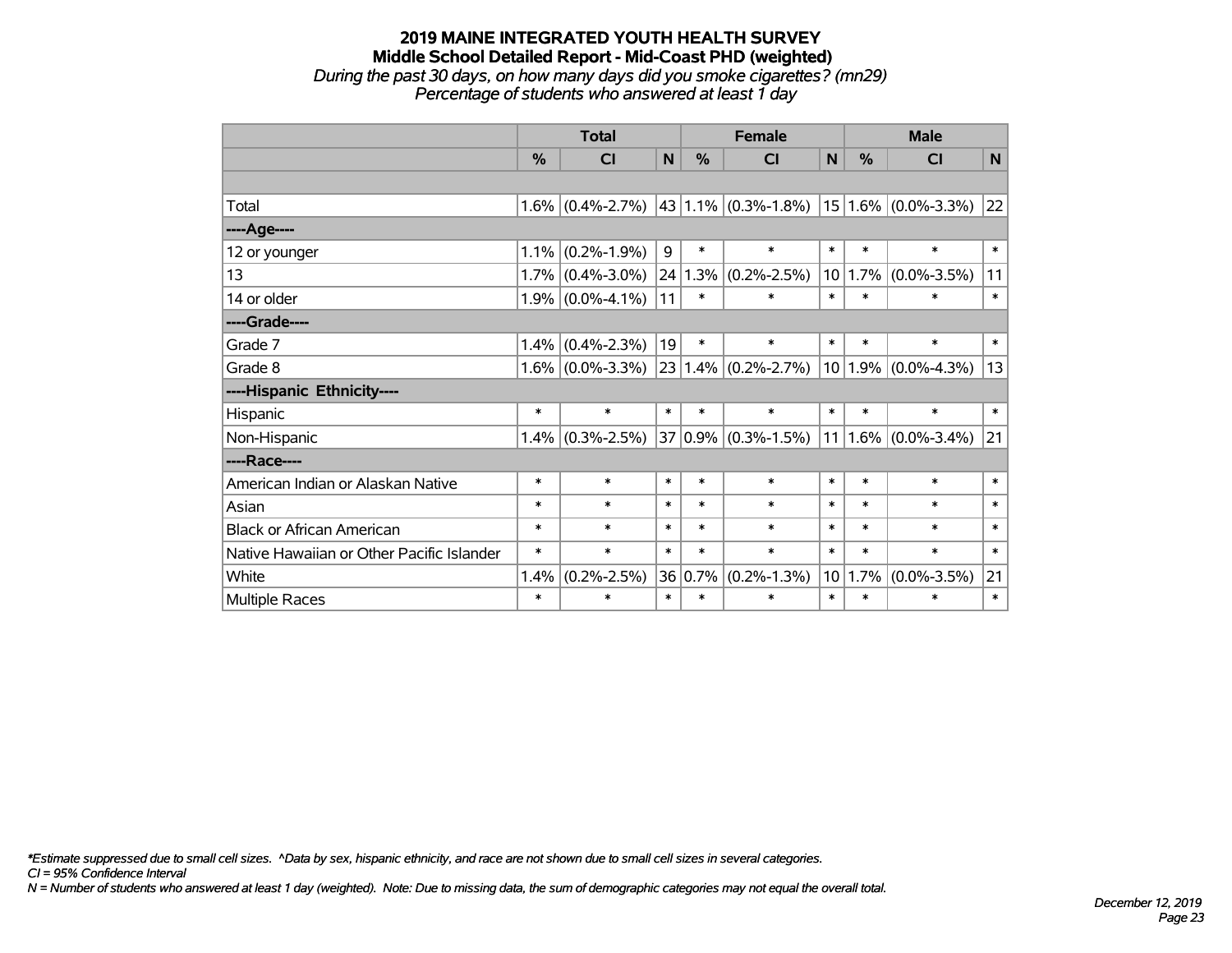*How old were you when you smoked a whole cigarette for the first time? (mn32)*

*Among students who have smoked a whole cigarette, the percentage of students who answered before age 11*

|                                           | <b>Total</b> |                     |                 | <b>Female</b> | <b>Male</b>                |              |               |                              |              |
|-------------------------------------------|--------------|---------------------|-----------------|---------------|----------------------------|--------------|---------------|------------------------------|--------------|
|                                           | %            | <b>CI</b>           | N               | %             | <b>CI</b>                  | $\mathsf{N}$ | $\frac{0}{0}$ | <b>CI</b>                    | $\mathsf{N}$ |
|                                           |              |                     |                 |               |                            |              |               |                              |              |
| Total                                     |              | 44.1% (35.8%-52.4%) |                 |               | $62 40.4\% $ (26.7%-54.1%) |              |               | 25 45.3% (36.2%-54.3%)       | 32           |
| ---- Age----                              |              |                     |                 |               |                            |              |               |                              |              |
| 12 or younger                             |              | 43.5% (17.8%-69.3%) | 10 <sup>1</sup> | $\ast$        | $\ast$                     | $\ast$       | $\ast$        | $\ast$                       | $\ast$       |
| 13                                        |              | 43.1% (26.8%-59.4%) |                 | 31 36.9%      | $(19.6\% - 54.2\%)$        |              | 13 52.7%      | $(30.3\% - 75.1\%)$          | 18           |
| 14 or older                               |              | 44.5% (35.7%-53.2%) |                 |               | 20 41.5% (12.6%-70.4%)     |              |               | $8 45.7\% (18.7\% - 72.8\%)$ | 12           |
| ----Grade----                             |              |                     |                 |               |                            |              |               |                              |              |
| Grade 7                                   | $46.4\%$     | $(30.7\% - 62.0\%)$ |                 | 25 45.2%      | $(14.4\% - 76.0\%)$        |              |               | 10 48.4% (22.2%-74.5%)       | 13           |
| Grade 8                                   |              | 40.7% (28.9%-52.4%) |                 |               | 34 37.7% (14.9%-60.6%)     |              |               | 15 43.4% (29.4%-57.3%)       | 19           |
| ----Hispanic Ethnicity----                |              |                     |                 |               |                            |              |               |                              |              |
| Hispanic                                  | $\ast$       | $\ast$              | $\ast$          | $\ast$        | $\ast$                     | $\ast$       | $\ast$        | $\ast$                       | $\ast$       |
| Non-Hispanic                              |              | 41.1% (31.9%-50.4%) |                 | 49 37.9%      | $(24.1\% - 51.7\%)$        | 21           | $ 46.0\% $    | $(33.5\% - 58.5\%)$          | 28           |
| ----Race----                              |              |                     |                 |               |                            |              |               |                              |              |
| American Indian or Alaskan Native         | $\ast$       | $\ast$              | $\ast$          | $\ast$        | $\ast$                     | $\ast$       | $\ast$        | $\ast$                       | $\ast$       |
| Asian                                     | $\ast$       | $\ast$              | $\ast$          | $\ast$        | $\ast$                     | $\ast$       | $\ast$        | $\ast$                       | $\ast$       |
| <b>Black or African American</b>          | $\ast$       | $\ast$              | $\ast$          | $\ast$        | $\ast$                     | $\ast$       | $\ast$        | $\ast$                       | $\ast$       |
| Native Hawaiian or Other Pacific Islander | $\ast$       | $\ast$              | $\ast$          | $\ast$        | $\ast$                     | $\ast$       | $\ast$        | $\ast$                       | $\ast$       |
| White                                     | 41.5%        | $(32.6\% - 50.4\%)$ |                 | 50 37.7%      | $(22.5\% - 52.9\%)$        |              | $22   47.0\%$ | $(34.4\% - 59.5\%)$          | 29           |
| Multiple Races                            | $\ast$       | $\ast$              | $\ast$          | $\ast$        | $\ast$                     | $\ast$       | $\ast$        | $\ast$                       | $\ast$       |

*\*Estimate suppressed due to small cell sizes. ^Data by sex, hispanic ethnicity, and race are not shown due to small cell sizes in several categories.*

*CI = 95% Confidence Interval*

*N = Among students who have smoked a whole cigarette, the number of students who answered before age 11 (weighted). Note: Due to missing data, the sum of demographic categories may not equal the overall total.*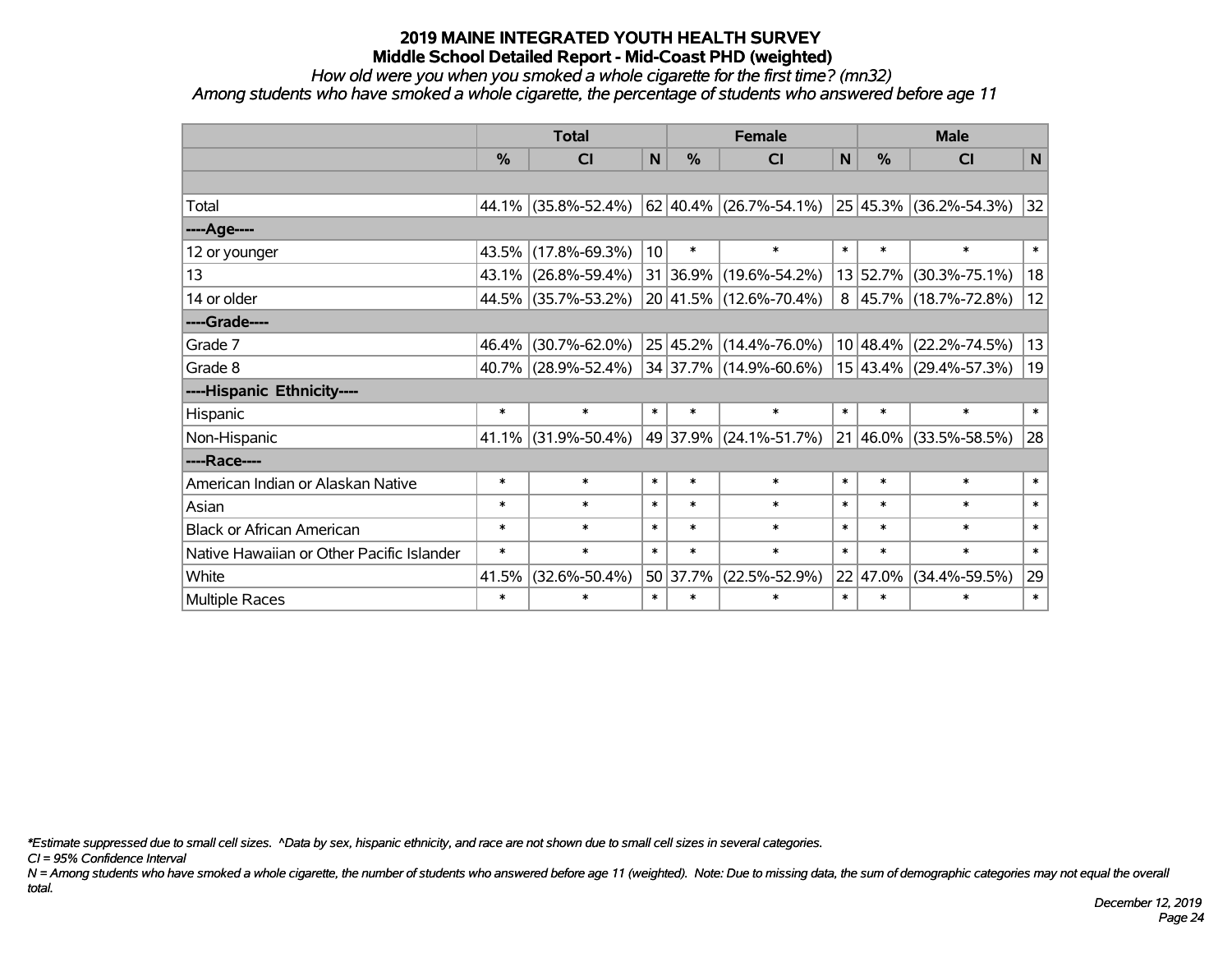### **2019 MAINE INTEGRATED YOUTH HEALTH SURVEY Middle School Detailed Report - Mid-Coast PHD (weighted)** *How old were you when you smoked a whole cigarette for the first time? (mn32\_2)*

*Percentage of students who answered before age 11*

|                                           | <b>Total</b>  |                     |        | <b>Female</b> |                                                   |        | <b>Male</b> |                                                |        |  |
|-------------------------------------------|---------------|---------------------|--------|---------------|---------------------------------------------------|--------|-------------|------------------------------------------------|--------|--|
|                                           | $\frac{0}{0}$ | <b>CI</b>           | N      | $\%$          | <b>CI</b>                                         | N      | $\%$        | <b>CI</b>                                      | N      |  |
|                                           |               |                     |        |               |                                                   |        |             |                                                |        |  |
| Total                                     |               | $2.2\%$ (1.4%-3.0%) |        |               |                                                   |        |             | $62 1.8\% $ (0.9%-2.8%) 25 2.3% (1.4%-3.3%) 32 |        |  |
| ----Age----                               |               |                     |        |               |                                                   |        |             |                                                |        |  |
| 12 or younger                             | 1.2%          | $(0.2\% - 2.3\%)$   | 10     | $\ast$        | $\ast$                                            | $\ast$ | $\ast$      | $\ast$                                         | $\ast$ |  |
| 13                                        | 2.2%          | $(1.2\% - 3.2\%)$   | 31     |               | $1.7\%$ (0.6%-2.8%)                               |        |             | $13 2.7\% $ (1.1%-4.3%)                        | 18     |  |
| 14 or older                               |               | $3.6\%$ (1.9%-5.4%) |        |               | $20 3.3\% $ (0.1%-6.5%)                           |        |             | $8$   3.8%   (1.6%-6.1%)                       | 12     |  |
| ----Grade----                             |               |                     |        |               |                                                   |        |             |                                                |        |  |
| Grade 7                                   | 1.8%          | $(1.0\% - 2.6\%)$   |        |               | $25 1.4\% $ (0.2%-2.6%)                           |        | 10 1.9%     | $(0.7\% - 3.2\%)$                              | 13     |  |
| Grade 8                                   |               | $2.5\%$ (1.2%-3.8%) |        |               | $34 2.3\% $ (0.5%-4.1%)   15   2.8%   (1.5%-4.1%) |        |             |                                                | 19     |  |
| ----Hispanic Ethnicity----                |               |                     |        |               |                                                   |        |             |                                                |        |  |
| Hispanic                                  | $\ast$        | $\ast$              | $\ast$ | $\ast$        | $\ast$                                            | $\ast$ | $\ast$      | $\ast$                                         | $\ast$ |  |
| Non-Hispanic                              | 1.9%          | $(1.1\% - 2.7\%)$   |        |               | 49 1.7% (0.7%-2.7%)                               |        |             | $\vert$ 21 $\vert$ 2.2% $\vert$ (1.1%-3.3%)    | 28     |  |
| ----Race----                              |               |                     |        |               |                                                   |        |             |                                                |        |  |
| American Indian or Alaskan Native         | $\ast$        | $\ast$              | $\ast$ | $\ast$        | $\ast$                                            | $\ast$ | $\ast$      | $\ast$                                         | $\ast$ |  |
| Asian                                     | *             | $\ast$              | $\ast$ | $\ast$        | $\ast$                                            | $\ast$ | $\ast$      | $\ast$                                         | $\ast$ |  |
| <b>Black or African American</b>          | $\ast$        | $\ast$              | $\ast$ | $\ast$        | $\ast$                                            | $\ast$ | $\ast$      | $\ast$                                         | $\ast$ |  |
| Native Hawaiian or Other Pacific Islander | $\ast$        | $\ast$              | $\ast$ | $\ast$        | $\ast$                                            | $\ast$ | $\ast$      | $\ast$                                         | $\ast$ |  |
| White                                     | 2.0%          | $(1.2\% - 2.7\%)$   | 50     | 1.7%          | $(0.7\% - 2.7\%)$                                 |        | 22 2.3%     | $(1.2\% - 3.4\%)$                              | 29     |  |
| Multiple Races                            | $\ast$        | $\ast$              | $\ast$ | $\ast$        | $\ast$                                            | $\ast$ | $\ast$      | $\ast$                                         | $\ast$ |  |

*\*Estimate suppressed due to small cell sizes. ^Data by sex, hispanic ethnicity, and race are not shown due to small cell sizes in several categories.*

*CI = 95% Confidence Interval*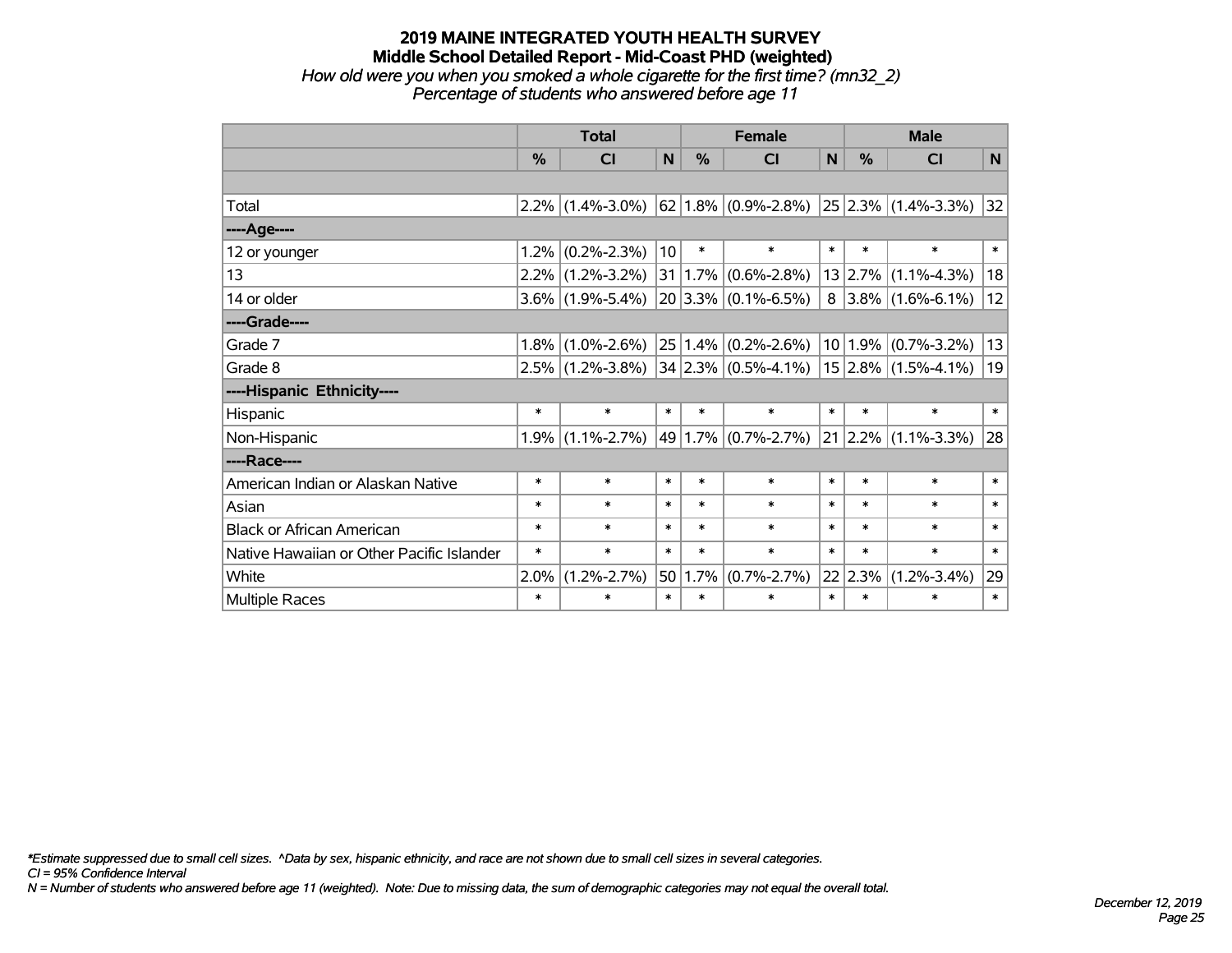*During the past 30 days, on how many days did you use chewing tobacco, snuff, dip, snus, or dissolvable tobacco products, such as Copenhagen, Grizzly, Skoal, or Camel Snus? (Do not count any electronic vapor products.) (mn181a) Percentage of students who answered at least 1 day*

|                                           | <b>Total</b> |                     |                |        | <b>Female</b>           |        |               | <b>Male</b>                                 |        |  |  |
|-------------------------------------------|--------------|---------------------|----------------|--------|-------------------------|--------|---------------|---------------------------------------------|--------|--|--|
|                                           | %            | <b>CI</b>           | N              | %      | CI                      | N      | $\frac{0}{0}$ | CI                                          | N      |  |  |
|                                           |              |                     |                |        |                         |        |               |                                             |        |  |  |
| Total                                     |              | $1.9\%$ (0.9%-2.8%) |                |        | $52 1.4\% $ (0.5%-2.4%) |        |               | $\vert$ 20 $\vert$ 2.1% $\vert$ (0.8%-3.4%) | 29     |  |  |
| ----Age----                               |              |                     |                |        |                         |        |               |                                             |        |  |  |
| 12 or younger                             | 0.9%         | $(0.2\% - 1.6\%)$   | $\overline{7}$ | $\ast$ | $\ast$                  | $\ast$ | $\ast$        | $\ast$                                      | $\ast$ |  |  |
| 13                                        |              | $2.0\%$ (1.0%-3.0%) | 28             | 1.6%   | $(0.6\text{-}2.5\%)$    |        | $12$  2.3%    | $(0.8\% - 3.7\%)$                           | 15     |  |  |
| 14 or older                               |              | $3.1\%$ (0.5%-5.7%) | 17             | $\ast$ | $\ast$                  | $\ast$ | $\ast$        | $\ast$                                      | $\ast$ |  |  |
| ----Grade----                             |              |                     |                |        |                         |        |               |                                             |        |  |  |
| Grade 7                                   | 1.6%         | $(0.8\% - 2.4\%)$   |                |        | $23 1.4\% $ (0.5%-2.4%) |        | $10 1.6\% $   | $(0.2\% - 2.9\%)$                           | 11     |  |  |
| Grade 8                                   |              | $2.0\%$ (0.6%-3.5%) |                |        | $28 1.5\% $ (0.1%-2.8%) |        |               | $10 2.6\% $ (0.7%-4.5%)                     | 18     |  |  |
| ----Hispanic Ethnicity----                |              |                     |                |        |                         |        |               |                                             |        |  |  |
| Hispanic                                  | $\ast$       | $\ast$              | $\ast$         | $\ast$ | $\ast$                  | $\ast$ | $\ast$        | $\ast$                                      | $\ast$ |  |  |
| Non-Hispanic                              | 1.9%         | $(0.9\% - 2.8\%)$   |                |        | $48 1.4\% $ (0.4%-2.4%) |        | $ 18 2.3\% $  | $(0.8\% - 3.7\%)$                           | 29     |  |  |
| ----Race----                              |              |                     |                |        |                         |        |               |                                             |        |  |  |
| American Indian or Alaskan Native         | $\ast$       | $\ast$              | $\ast$         | $\ast$ | $\ast$                  | $\ast$ | $\ast$        | $\ast$                                      | $\ast$ |  |  |
| Asian                                     | $\ast$       | $\ast$              | $\ast$         | $\ast$ | $\ast$                  | $\ast$ | $\ast$        | $\ast$                                      | $\ast$ |  |  |
| <b>Black or African American</b>          | $\ast$       | $\ast$              | $\ast$         | $\ast$ | $\ast$                  | $\ast$ | $\ast$        | $\ast$                                      | $\ast$ |  |  |
| Native Hawaiian or Other Pacific Islander | $\ast$       | $\ast$              | $\ast$         | $\ast$ | $\ast$                  | $\ast$ | $\ast$        | $\ast$                                      | $\ast$ |  |  |
| White                                     | 1.8%         | $(0.9\% - 2.7\%)$   | 47             | 1.3%   | $(0.4\% - 2.3\%)$       |        | 17 2.3%       | $(0.9\% - 3.7\%)$                           | 29     |  |  |
| Multiple Races                            | $\ast$       | $\ast$              | $\ast$         | $\ast$ | $\ast$                  | $\ast$ | $\ast$        | $\ast$                                      | $\ast$ |  |  |

*\*Estimate suppressed due to small cell sizes. ^Data by sex, hispanic ethnicity, and race are not shown due to small cell sizes in several categories.*

*CI = 95% Confidence Interval*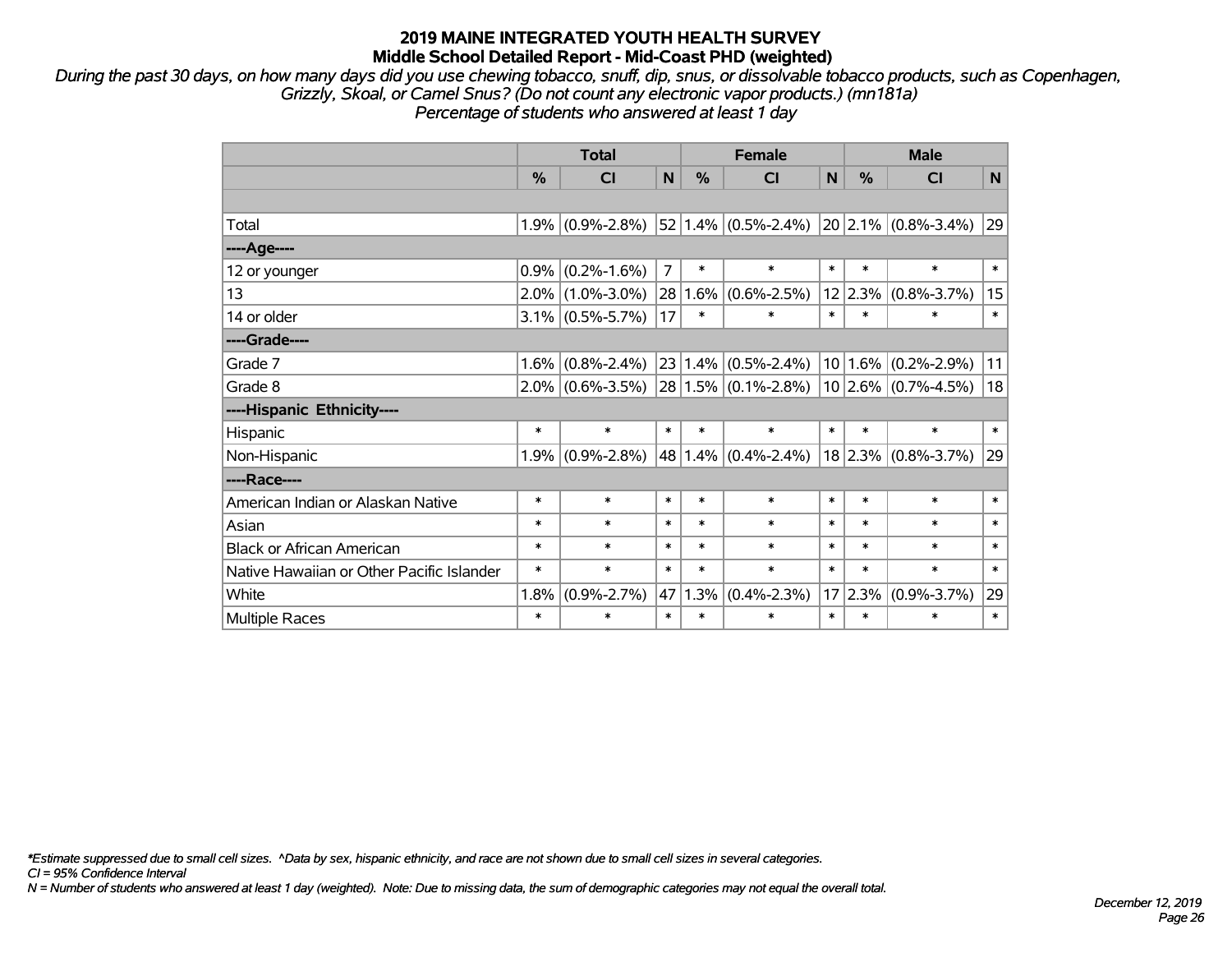*During the past 30 days, on how many days did you smoke cigars, cigarillos, or little cigars? (mn30) Percentage of students who answered at least 1 day*

|                                           |               | <b>Total</b>        | <b>Female</b> |            |                              | <b>Male</b>    |        |                               |                |
|-------------------------------------------|---------------|---------------------|---------------|------------|------------------------------|----------------|--------|-------------------------------|----------------|
|                                           | $\frac{0}{0}$ | <b>CI</b>           | N             | %          | <b>CI</b>                    | N              | $\%$   | <b>CI</b>                     | N              |
|                                           |               |                     |               |            |                              |                |        |                               |                |
| Total                                     |               | $2.0\%$ (1.3%-2.8%) |               |            | $57 1.6\% $ (0.9%-2.3%)      |                |        | $ 22 2.3\% $ (0.8%-3.7%)      | 31             |
| ----Age----                               |               |                     |               |            |                              |                |        |                               |                |
| 12 or younger                             | 1.2%          | $(0.5\% - 1.9\%)$   | 10            | $\ast$     | $\ast$                       | $\ast$         | $\ast$ | $\ast$                        | $\ast$         |
| 13                                        | $2.0\%$       | $(1.0\% - 2.9\%)$   |               | $28 1.0\%$ | $(0.2\% - 1.8\%)$            | $\overline{7}$ | 2.9%   | $(1.3\% - 4.6\%)$             | 19             |
| 14 or older                               |               | $3.2\%$ (1.3%-5.1%) |               |            | $18 4.7\% $ (2.0%-7.4%)      |                |        | $11$   2.1% $(0.0\% - 4.7\%)$ | $\overline{7}$ |
| ----Grade----                             |               |                     |               |            |                              |                |        |                               |                |
| Grade 7                                   | 1.3%          | $(0.5\% - 2.1\%)$   |               |            | $18 0.9\% $ (0.1%-1.6%)      | 6              | 1.5%   | $(0.3\% - 2.8\%)$             | 10             |
| Grade 8                                   |               | $2.7\%$ (1.7%-3.7%) |               |            | $ 37 2.4\%  (1.2\% - 3.7\%)$ |                |        | $16 3.0\% $ (1.2%-4.9%)       | 21             |
| ----Hispanic Ethnicity----                |               |                     |               |            |                              |                |        |                               |                |
| Hispanic                                  | $\ast$        | $\ast$              | $\ast$        | $\ast$     | $\ast$                       | $\ast$         | $\ast$ | $\ast$                        | $\ast$         |
| Non-Hispanic                              | 1.9%          | $(1.2\% - 2.6\%)$   |               |            | 48   1.4% $ (0.7\% - 2.1\%)$ |                |        | $18$ 2.3% (0.7%-3.8%)         | 29             |
| ----Race----                              |               |                     |               |            |                              |                |        |                               |                |
| American Indian or Alaskan Native         | $\ast$        | $\ast$              | $\ast$        | $\ast$     | $\ast$                       | $\ast$         | $\ast$ | $\ast$                        | $\ast$         |
| Asian                                     | $\ast$        | $\ast$              | $\ast$        | $\ast$     | $\ast$                       | $\ast$         | $\ast$ | $\ast$                        | $\ast$         |
| <b>Black or African American</b>          | $\ast$        | $\ast$              | $\ast$        | $\ast$     | $\ast$                       | $\ast$         | $\ast$ | $\ast$                        | $\ast$         |
| Native Hawaiian or Other Pacific Islander | $\ast$        | $\ast$              | $\ast$        | $\ast$     | $\ast$                       | $\ast$         | $\ast$ | $\ast$                        | $\ast$         |
| White                                     | 2.0%          | $(1.2\% - 2.7\%)$   | 51            | 1.4%       | $(0.7\% - 2.2\%)$            | 19             | 2.4%   | $(0.9\% - 4.0\%)$             | 30             |
| Multiple Races                            | $\ast$        | $\ast$              | $\ast$        | $\ast$     | $\ast$                       | $\ast$         | $\ast$ | $\ast$                        | $\pmb{\ast}$   |

*\*Estimate suppressed due to small cell sizes. ^Data by sex, hispanic ethnicity, and race are not shown due to small cell sizes in several categories.*

*CI = 95% Confidence Interval*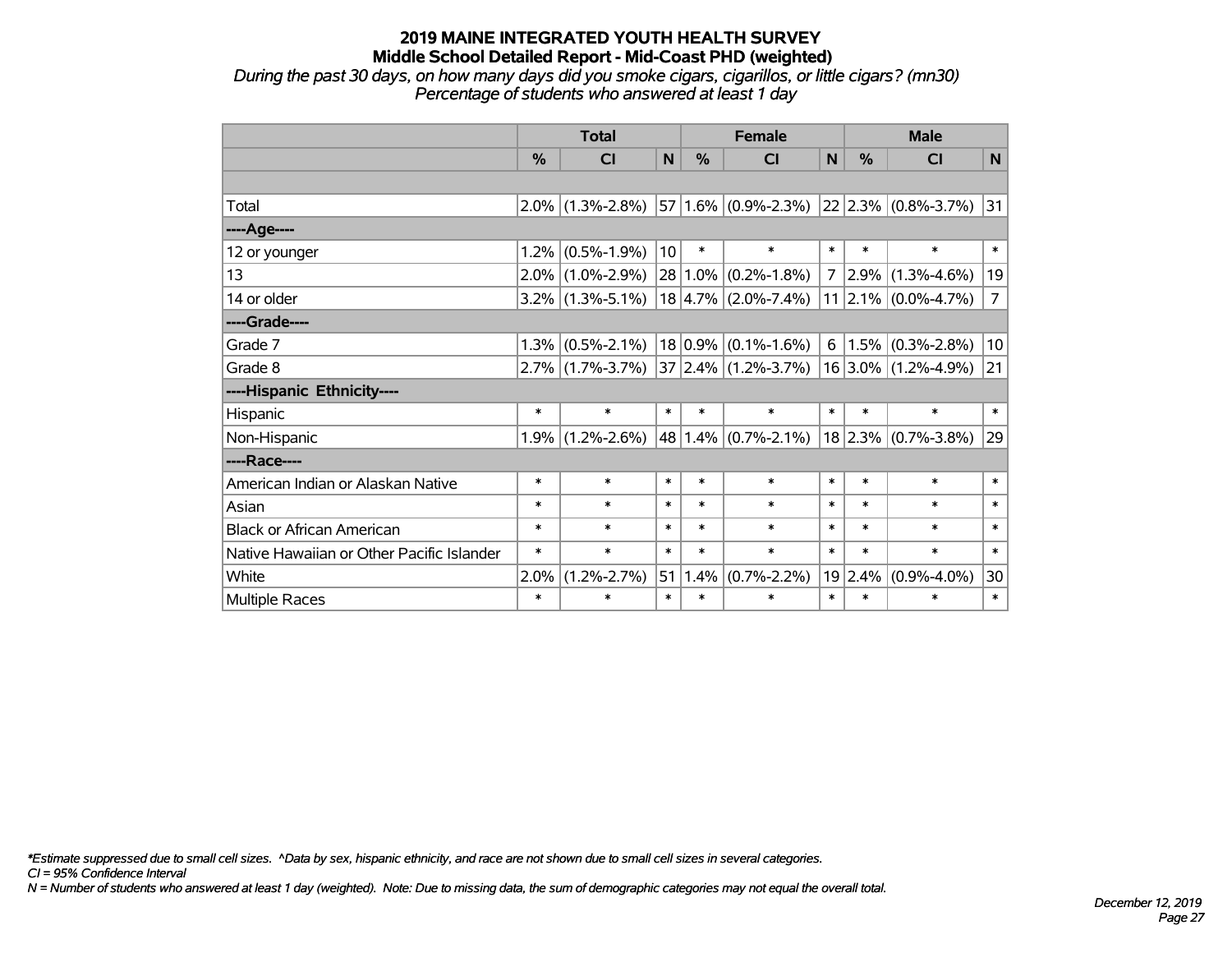*During the past 7 days, on how many days were you in the same room with someone who was smoking cigarettes? (mn33a) Percentage of students who answered at least 1 day*

|                                           | <b>Total</b> |                     |        |           | <b>Female</b>                                                |        | <b>Male</b> |                         |        |  |
|-------------------------------------------|--------------|---------------------|--------|-----------|--------------------------------------------------------------|--------|-------------|-------------------------|--------|--|
|                                           | $\%$         | <b>CI</b>           | N      | $\%$      | <b>CI</b>                                                    | N      | $\%$        | <b>CI</b>               | N      |  |
|                                           |              |                     |        |           |                                                              |        |             |                         |        |  |
| Total                                     |              | 23.9% (20.6%-27.2%) |        |           | $ 669 26.1\% (23.1\% - 29.1\%) 366 21.3\% (16.2\% - 26.5\%)$ |        |             |                         | 290    |  |
| ----Age----                               |              |                     |        |           |                                                              |        |             |                         |        |  |
| 12 or younger                             | 17.9%        | $(14.9\% - 20.9\%)$ |        |           | 146   18.4%   (14.3%-22.4%)                                  | 78     |             | 16.9% (10.9%-22.9%)     | 64     |  |
| 13                                        | 26.0%        | $(21.9\% - 30.1\%)$ |        |           | 371 29.1% (24.5%-33.8%)                                      |        |             | 217 22.4% (15.9%-28.9%) | 149    |  |
| 14 or older                               |              | 26.9% (20.2%-33.5%) |        |           | 148 29.5% (19.5%-39.6%)                                      |        |             | 68 24.4% (17.4%-31.4%)  | 77     |  |
| ----Grade----                             |              |                     |        |           |                                                              |        |             |                         |        |  |
| Grade 7                                   | 21.2%        | $(16.6\% - 25.8\%)$ |        |           | 299 23.7% (19.6%-27.8%)                                      | 170    |             | 18.4% (11.2%-25.5%)     | 124    |  |
| Grade 8                                   |              | 26.4% (23.3%-29.5%) |        |           | 361 28.3% (24.3%-32.3%)                                      |        |             | 191 24.3% (19.6%-28.9%) | 165    |  |
| ----Hispanic Ethnicity----                |              |                     |        |           |                                                              |        |             |                         |        |  |
| Hispanic                                  | 26.4%        | $(16.6\% - 36.1\%)$ |        | 12 21.6%  | $(7.0\% - 36.2\%)$                                           | 6      |             | 33.6% (19.7%-47.5%)     | 6      |  |
| Non-Hispanic                              |              | 23.7% (20.3%-27.1%) |        |           | $ 612 25.9\%  (22.7\% - 29.0\%)$                             |        |             | 336 21.3% (15.8%-26.8%) | 268    |  |
| ----Race----                              |              |                     |        |           |                                                              |        |             |                         |        |  |
| American Indian or Alaskan Native         | 28.7%        | $(17.6\% - 39.8\%)$ | 12     | $\ast$    | $\ast$                                                       | $\ast$ | $\ast$      | $\ast$                  | $\ast$ |  |
| Asian                                     | $\ast$       | $\ast$              | $\ast$ | $\ast$    | $\ast$                                                       | $\ast$ | $\ast$      | $\ast$                  | $\ast$ |  |
| <b>Black or African American</b>          | 31.1%        | $(17.4\% - 44.8\%)$ | 6      | $\ast$    | $\ast$                                                       | $\ast$ | $\ast$      | $\ast$                  | $\ast$ |  |
| Native Hawaiian or Other Pacific Islander | $\ast$       | $\ast$              | $\ast$ | $\ast$    | $\ast$                                                       | $\ast$ | $\ast$      | $\ast$                  | $\ast$ |  |
| White                                     | 23.4%        | $(20.1\% - 26.8\%)$ |        | 607 25.4% | $(22.1\% - 28.7\%)$                                          |        | 330 21.3%   | $(16.1\% - 26.5\%)$     | 269    |  |
| <b>Multiple Races</b>                     | 32.7%        | $(21.0\% - 44.3\%)$ |        |           | 22 34.8% (22.4%-47.2%)                                       | 13     |             | 30.5% (14.7%-46.3%)     | 9      |  |

*\*Estimate suppressed due to small cell sizes. ^Data by sex, hispanic ethnicity, and race are not shown due to small cell sizes in several categories.*

*CI = 95% Confidence Interval*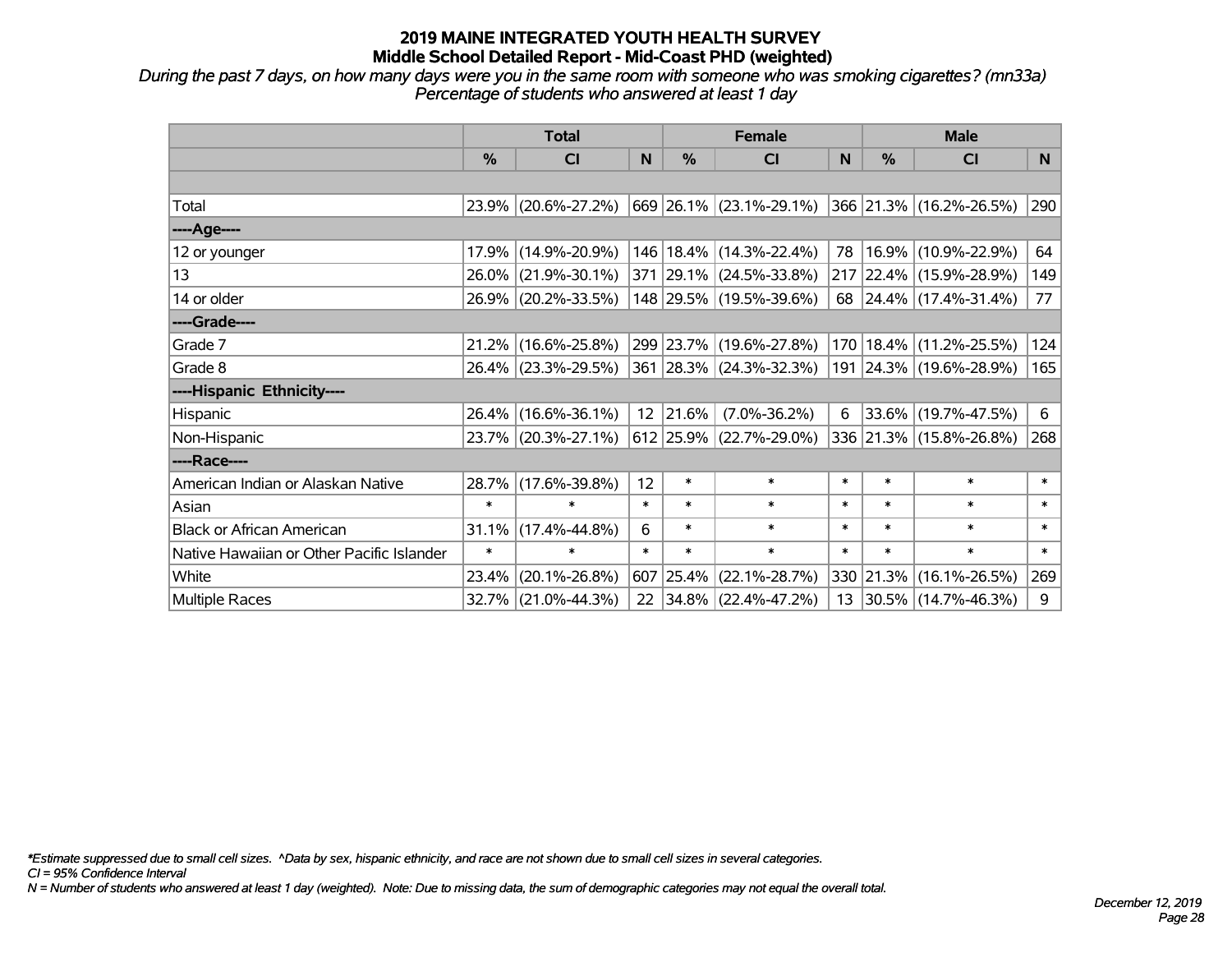*During the past 7 days, on how many days were you in the same car with someone who was smoking cigarettes? (mn56a) Percentage of students who answered at least 1 day*

|                                           | <b>Total</b> |                        |        |             | <b>Female</b>             |        | <b>Male</b> |                         |        |  |
|-------------------------------------------|--------------|------------------------|--------|-------------|---------------------------|--------|-------------|-------------------------|--------|--|
|                                           | %            | CI                     | N      | %           | <b>CI</b>                 | N      | %           | <b>CI</b>               | N      |  |
|                                           |              |                        |        |             |                           |        |             |                         |        |  |
| Total                                     |              | 18.1% (13.9%-22.2%)    |        |             | 506 18.7% (14.0%-23.4%)   |        |             | 262 16.7% (12.0%-21.4%) | 225    |  |
| ----Age----                               |              |                        |        |             |                           |        |             |                         |        |  |
| 12 or younger                             | 13.8%        | $(9.6\% - 18.0\%)$     |        | 112   14.4% | $(8.7\% - 20.2\%)$        | 63     | 12.5%       | $(4.7\% - 20.4\%)$      | 45     |  |
| 13                                        |              | 19.0% (14.2%-23.9%)    |        |             | 279 19.6% (13.4%-25.8%)   | 143    |             | $18.0\%$ (12.1%-23.9%)  | 128    |  |
| 14 or older                               |              | 22.1% (14.1%-30.0%)    |        |             | $115$ 24.1% (13.3%-34.8%) | 56     |             | $18.6\%$ (10.2%-27.1%)  | 52     |  |
| ----Grade----                             |              |                        |        |             |                           |        |             |                         |        |  |
| Grade 7                                   |              | 15.0% (10.7%-19.2%)    |        |             | 211 16.7% (11.7%-21.7%)   | 120    | 12.6%       | $(6.6\% - 18.5\%)$      | 84     |  |
| Grade 8                                   |              | $21.1\%$ (15.6%-26.7%) |        |             | 287 20.2% (14.9%-25.5%)   |        |             | 134 21.1% (14.1%-28.1%) | 141    |  |
| ----Hispanic Ethnicity----                |              |                        |        |             |                           |        |             |                         |        |  |
| Hispanic                                  | $\ast$       | $\ast$                 | $\ast$ | $\ast$      | $\ast$                    | $\ast$ | $\ast$      | $\ast$                  | $\ast$ |  |
| Non-Hispanic                              |              | 17.8% (13.4%-22.3%)    |        |             | 459 18.4% (13.6%-23.3%)   | 241    |             | $16.6\%$ (11.6%-21.6%)  | 204    |  |
| ----Race----                              |              |                        |        |             |                           |        |             |                         |        |  |
| American Indian or Alaskan Native         |              | 25.3% (14.4%-36.1%)    | 9      | $\ast$      | $\ast$                    | $\ast$ | $\ast$      | $\ast$                  | $\ast$ |  |
| Asian                                     | $\ast$       | $\ast$                 | $\ast$ | $\ast$      | $\ast$                    | $\ast$ | $\ast$      | $\ast$                  | $\ast$ |  |
| <b>Black or African American</b>          | 37.3%        | $(16.3\% - 58.2\%)$    | 8      | $\ast$      | $\ast$                    | $\ast$ | $\ast$      | $\ast$                  | $\ast$ |  |
| Native Hawaiian or Other Pacific Islander | $\ast$       | $\ast$                 | $\ast$ | $\ast$      | $\ast$                    | $\ast$ | $\ast$      | $\ast$                  | $\ast$ |  |
| White                                     | 17.1%        | $(12.5\% - 21.8\%)$    | 439    | $17.6\%$    | $(12.2\% - 23.1\%)$       | 226    | 16.0%       | $(11.3\% - 20.8\%)$     | 199    |  |
| Multiple Races                            |              | 28.0% (10.5%-45.6%)    | 23     |             | $ 32.3\% $ (12.7%-52.0%)  | 14     | 22.0%       | $(3.7\% - 40.4\%)$      | 8      |  |

*\*Estimate suppressed due to small cell sizes. ^Data by sex, hispanic ethnicity, and race are not shown due to small cell sizes in several categories.*

*CI = 95% Confidence Interval*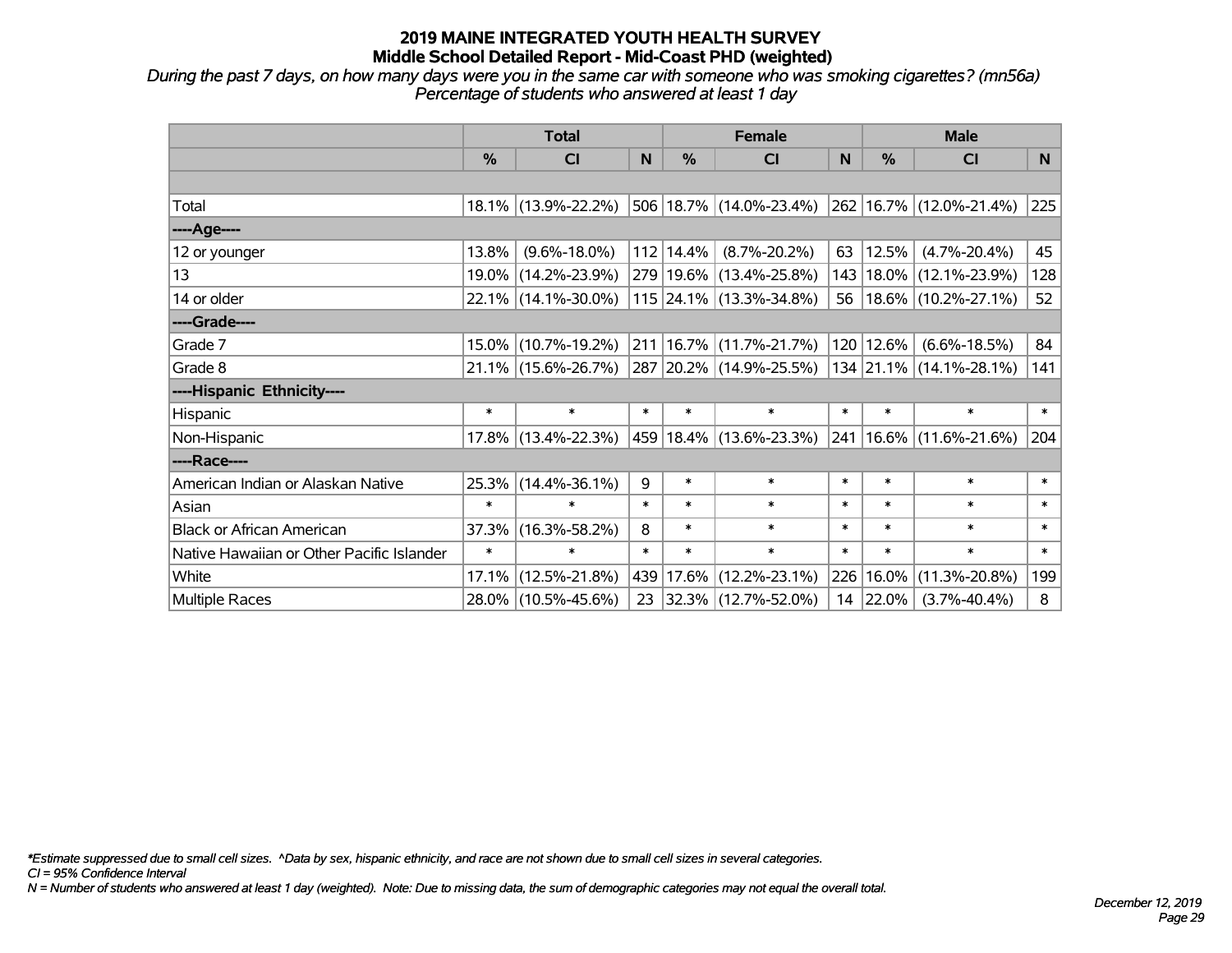#### **2019 MAINE INTEGRATED YOUTH HEALTH SURVEY Middle School Detailed Report - Mid-Coast PHD (weighted)** *Besides yourself, does anyone who lives in your home smoke cigarettes now? (mn57) Percentage of students who answered 'Yes'*

|                                           | <b>Total</b>  |                                               |        |        | <b>Female</b>            |        | <b>Male</b>   |                          |        |  |
|-------------------------------------------|---------------|-----------------------------------------------|--------|--------|--------------------------|--------|---------------|--------------------------|--------|--|
|                                           | $\frac{0}{0}$ | CI                                            | N      | $\%$   | CI                       | N      | $\frac{0}{0}$ | <b>CI</b>                | N      |  |
|                                           |               |                                               |        |        |                          |        |               |                          |        |  |
| Total                                     |               | 36.8% (30.5%-43.1%) 1,023 38.0% (30.8%-45.2%) |        |        |                          |        |               | 525 35.2% (28.1%-42.3%)  | 475    |  |
| ----Age----                               |               |                                               |        |        |                          |        |               |                          |        |  |
| 12 or younger                             | 36.5%         | $(27.5\% - 45.5\%)$                           | 296    | 37.6%  | $(26.9\% - 48.3\%)$      |        |               | 164 35.5% (24.6%-46.4%)  | 128    |  |
| 13                                        |               | 36.5% (29.9%-43.0%)                           | 533    |        | 37.8% (30.6%-45.0%)      |        |               | 275 34.5% (26.8%-42.2%)  | 246    |  |
| 14 or older                               |               | 38.3% (27.9%-48.8%)                           | 194    |        | $ 39.1\% $ (27.6%-50.7%) |        |               | 86 36.6% (22.7%-50.6%)   | 101    |  |
| ----Grade----                             |               |                                               |        |        |                          |        |               |                          |        |  |
| Grade 7                                   | 35.1%         | $(27.8\% - 42.4\%)$                           | 494    | 38.8%  | $(31.4\% - 46.3\%)$      |        | 278 31.3%     | $(21.5\% - 41.1\%)$      | 210    |  |
| Grade 8                                   |               | 38.7% (32.1%-45.4%)                           | 518    |        | $ 37.1\% $ (29.6%-44.7%) |        |               | 242 39.3% (31.9%-46.7%)  | 260    |  |
| ----Hispanic Ethnicity----                |               |                                               |        |        |                          |        |               |                          |        |  |
| Hispanic                                  | 27.5%         | $(15.4\% - 39.5\%)$                           | 9      | $\ast$ | $\ast$                   | $\ast$ | $\ast$        | $\ast$                   | $\ast$ |  |
| Non-Hispanic                              |               | 36.5% (30.2%-42.8%)                           | 932    |        | $37.4\%$ (30.0%-44.7%)   |        |               | 481 35.2% (28.0%-42.3%)  | 432    |  |
| ----Race----                              |               |                                               |        |        |                          |        |               |                          |        |  |
| American Indian or Alaskan Native         |               | 24.3% (15.6%-33.1%)                           | 8      | $\ast$ | $\ast$                   | $\ast$ | $\ast$        | $\ast$                   | $\ast$ |  |
| Asian                                     | $\ast$        | $\ast$                                        | $\ast$ | $\ast$ | $\ast$                   | $\ast$ | $\ast$        | $\ast$                   | $\ast$ |  |
| <b>Black or African American</b>          | 52.7%         | $(34.0\% - 71.4\%)$                           | 11     | $\ast$ | $\ast$                   | $\ast$ | $\ast$        | $\ast$                   | $\ast$ |  |
| Native Hawaiian or Other Pacific Islander | $\ast$        | $\ast$                                        | $\ast$ | $\ast$ | $\ast$                   | $\ast$ | $\ast$        | $\ast$                   | $\ast$ |  |
| White                                     | 36.0%         | $(29.4\% - 42.7\%)$                           | 918    | 36.5%  | $(28.6\% - 44.4\%)$      | 461    | $ 35.2\% $    | $(28.1\% - 42.2\%)$      | 438    |  |
| Multiple Races                            |               | 48.9% (34.5%-63.3%)                           | 39     |        | $56.4\%$ (43.3%-69.5%)   | 24     |               | $ 39.4\% $ (17.5%-61.3%) | 14     |  |

*\*Estimate suppressed due to small cell sizes. ^Data by sex, hispanic ethnicity, and race are not shown due to small cell sizes in several categories.*

*CI = 95% Confidence Interval*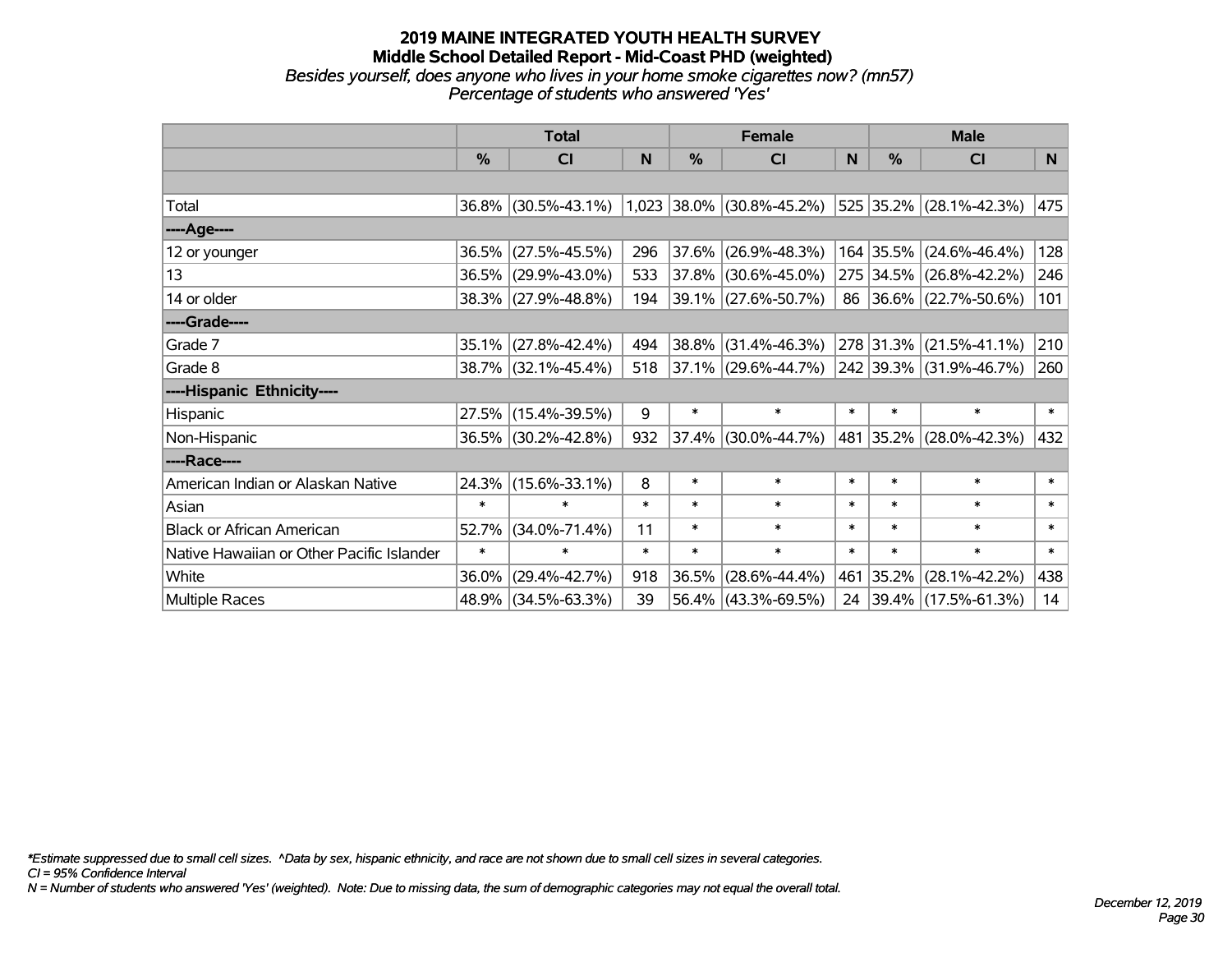*If you wanted to get some cigarettes, how easy would it be for you to get some? (mn37) Percentage of students who answered 'Sort of easy' or 'Very easy'*

|                                           | <b>Total</b> |                     |        |               | <b>Female</b>            |        | <b>Male</b> |                         |          |  |
|-------------------------------------------|--------------|---------------------|--------|---------------|--------------------------|--------|-------------|-------------------------|----------|--|
|                                           | %            | CI                  | N      | $\frac{9}{6}$ | CI                       | N      | %           | <b>CI</b>               | <b>N</b> |  |
|                                           |              |                     |        |               |                          |        |             |                         |          |  |
| Total                                     |              | 23.1% (19.9%-26.3%) |        |               | 641 24.2% (20.7%-27.8%)  |        |             | 339 22.1% (18.4%-25.8%) | 296      |  |
| ----Age----                               |              |                     |        |               |                          |        |             |                         |          |  |
| 12 or younger                             | $15.8\%$     | $(11.4\% - 20.1\%)$ |        |               | 128 17.1% (11.7%-22.4%)  | 73     | 14.2%       | $(9.7\% - 18.7\%)$      | 53       |  |
| 13                                        | $25.2\%$     | $(21.7\% - 28.8\%)$ |        |               | 358 26.0% (22.4%-29.6%)  |        | 193 24.5%   | $(19.1\% - 29.8\%)$     | 161      |  |
| 14 or older                               |              | 28.2% (23.3%-33.2%) |        |               | 154 31.2% (22.1%-40.3%)  |        |             | 71 26.4% (20.7%-32.2%)  | 82       |  |
| ----Grade----                             |              |                     |        |               |                          |        |             |                         |          |  |
| Grade 7                                   | 18.3%        | $(15.3\% - 21.4\%)$ |        |               | 255 18.0% (13.9%-22.0%)  | 128    | 18.5%       | $(14.1\% - 23.0\%)$     | 123      |  |
| Grade 8                                   |              | 28.0% (24.0%-32.0%) |        |               | 381 30.7% (25.9%-35.6%)  |        |             | 207 25.6% (21.0%-30.1%) | 172      |  |
| ----Hispanic Ethnicity----                |              |                     |        |               |                          |        |             |                         |          |  |
| Hispanic                                  | 29.0%        | $(21.4\% - 36.5\%)$ | 13     |               | $ 26.7\% $ (17.5%-36.0%) | 7      | 32.6%       | $(13.9\% - 51.2\%)$     | 6        |  |
| Non-Hispanic                              | $23.2\%$     | $(20.0\% - 26.4\%)$ |        |               | 596 24.4% (20.8%-27.9%)  |        |             | 316 22.0% (18.3%-25.7%) | 274      |  |
| ----Race----                              |              |                     |        |               |                          |        |             |                         |          |  |
| American Indian or Alaskan Native         | 30.9%        | $(19.8\% - 42.1\%)$ | 13     | $\ast$        | $\ast$                   | $\ast$ | $\ast$      | $\ast$                  | $\ast$   |  |
| Asian                                     | $\ast$       | $\ast$              | $\ast$ | $\ast$        | $\ast$                   | $\ast$ | $\ast$      | $\ast$                  | $\ast$   |  |
| <b>Black or African American</b>          | $\ast$       | $\ast$              | $\ast$ | $\ast$        | $\ast$                   | $\ast$ | $\ast$      | $\ast$                  | $\ast$   |  |
| Native Hawaiian or Other Pacific Islander | $\ast$       | $\ast$              | $\ast$ | $\ast$        | $\ast$                   | $\ast$ | $\ast$      | $\ast$                  | $\ast$   |  |
| White                                     | 22.7%        | $(19.3\% - 26.0\%)$ |        | 583 23.6%     | $(19.9\% - 27.4\%)$      |        | 307 21.8%   | $(18.0\% - 25.6\%)$     | 273      |  |
| Multiple Races                            |              | 20.0% (14.2%-25.7%) | 13     | $\ast$        | $\ast$                   | $\ast$ | $\ast$      | $\ast$                  | $\ast$   |  |

*\*Estimate suppressed due to small cell sizes. ^Data by sex, hispanic ethnicity, and race are not shown due to small cell sizes in several categories.*

*CI = 95% Confidence Interval*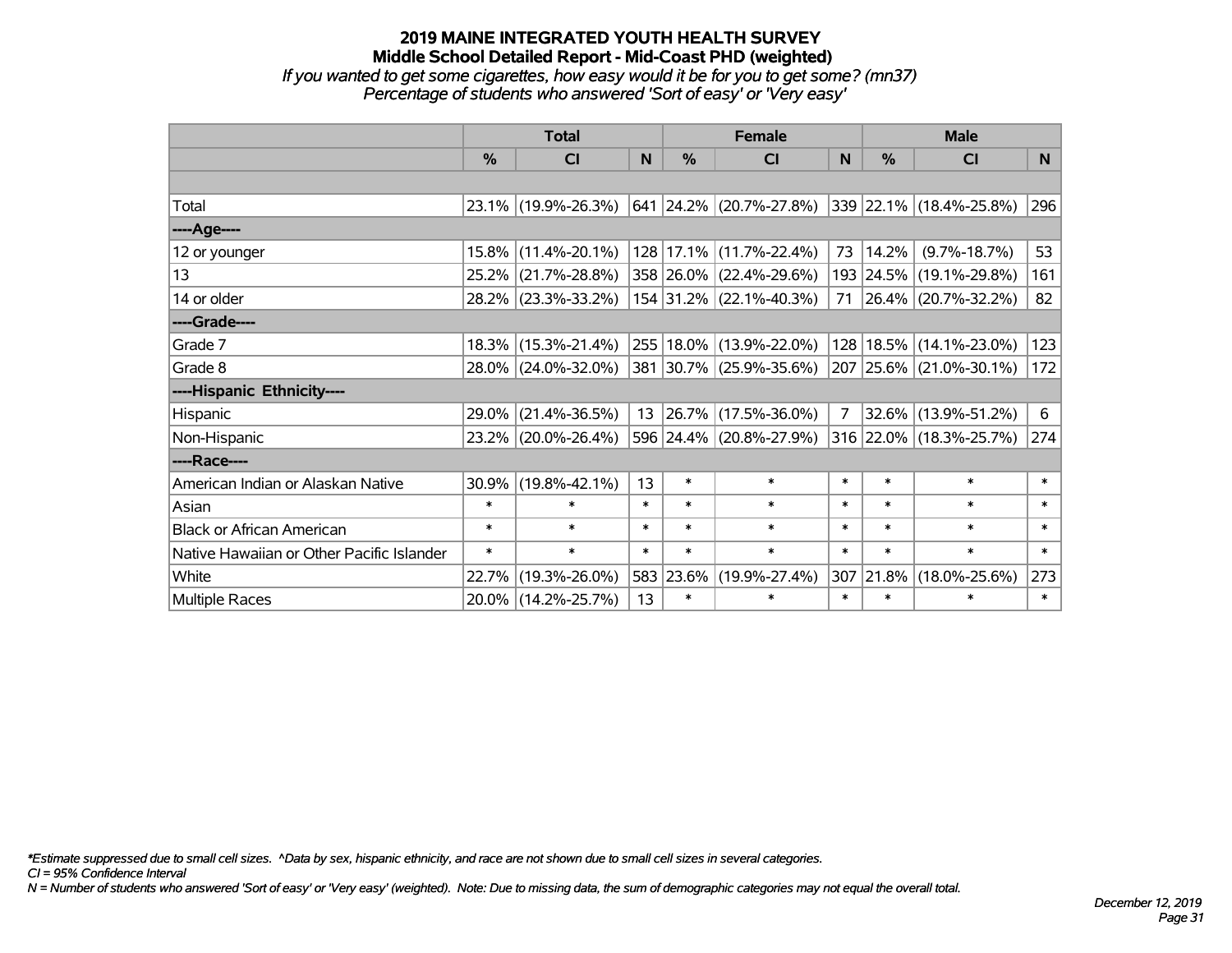# *Do you think that you will try a cigarette soon? (mn47)*

*Percentage of students who answered 'I definitely will', 'I probably will' or 'I probably will not'*

|                                           | <b>Total</b> |                     |                |           | <b>Female</b>               |        | <b>Male</b>  |                                 |              |  |
|-------------------------------------------|--------------|---------------------|----------------|-----------|-----------------------------|--------|--------------|---------------------------------|--------------|--|
|                                           | $\%$         | <b>CI</b>           | N              | $\%$      | <b>CI</b>                   | N      | $\%$         | <b>CI</b>                       | N            |  |
|                                           |              |                     |                |           |                             |        |              |                                 |              |  |
| Total                                     |              | 22.7% (18.4%-27.1%) |                |           | 638   22.5%   (18.5%-26.5%) |        |              | $ 314 21.7\% (14.8\% - 28.7\%)$ | 294          |  |
| ----Age----                               |              |                     |                |           |                             |        |              |                                 |              |  |
| 12 or younger                             |              | 17.5% (11.3%-23.6%) |                |           | 140   16.1%   (10.7%-21.5%) | 70     | 17.8%        | $(9.2\% - 26.4\%)$              | 64           |  |
| 13                                        |              | 22.6% (17.8%-27.4%) |                |           | 333 23.7% (16.8%-30.5%)     |        |              | 172 20.8% (14.3%-27.2%)         | 149          |  |
| 14 or older                               |              | 30.8% (24.0%-37.6%) |                |           | 161 31.0% (17.9%-44.0%)     |        |              | 72 29.2% (18.3%-40.1%)          | 82           |  |
| ----Grade----                             |              |                     |                |           |                             |        |              |                                 |              |  |
| Grade 7                                   |              | 19.2% (14.6%-23.8%) |                |           | 268 19.7% (15.2%-24.2%)     | 139    |              | 17.4% (10.1%-24.7%)             | 116          |  |
| Grade 8                                   |              | 26.2% (21.2%-31.2%) |                |           | 358 25.7% (19.7%-31.7%)     |        |              | 172 26.5% (19.4%-33.6%)         | 178          |  |
| ----Hispanic Ethnicity----                |              |                     |                |           |                             |        |              |                                 |              |  |
| Hispanic                                  |              | 22.8% (12.2%-33.3%) | 8              | $\ast$    | $\ast$                      | $\ast$ | $\ast$       | $\ast$                          | $\ast$       |  |
| Non-Hispanic                              |              | 22.6% (18.2%-27.1%) |                |           | 583 22.6% (18.5%-26.6%)     |        |              | 293 21.7% (14.5%-28.9%)         | 267          |  |
| ----Race----                              |              |                     |                |           |                             |        |              |                                 |              |  |
| American Indian or Alaskan Native         | 26.3%        | $(4.5\% - 48.1\%)$  | 9              | $\ast$    | $\ast$                      | $\ast$ | $\ast$       | $\ast$                          | $\ast$       |  |
| Asian                                     | $\ast$       | $\ast$              | $\ast$         | $\ast$    | $\ast$                      | $\ast$ | $\ast$       | $\ast$                          | $\ast$       |  |
| <b>Black or African American</b>          | 34.2%        | $(1.1\% - 67.2\%)$  | $\overline{7}$ | $\ast$    | $\ast$                      | $\ast$ | $\ast$       | $\ast$                          | $\ast$       |  |
| Native Hawaiian or Other Pacific Islander | $\ast$       | $\ast$              | $\ast$         | $\ast$    | $\ast$                      | $\ast$ | $\ast$       | $\ast$                          | $\pmb{\ast}$ |  |
| White                                     | 22.2%        | $(17.9\% - 26.6\%)$ |                | 571 22.4% | $(18.3\% - 26.6\%)$         |        | 287 21.4%    | $(14.5\% - 28.4\%)$             | 267          |  |
| <b>Multiple Races</b>                     | 25.3%        | $(9.6\% - 41.0\%)$  | 20             | 21.8%     | $(8.0\% - 35.7\%)$          |        | $10$   28.5% | $(6.5\% - 50.5\%)$              | 11           |  |

*\*Estimate suppressed due to small cell sizes. ^Data by sex, hispanic ethnicity, and race are not shown due to small cell sizes in several categories.*

*CI = 95% Confidence Interval*

*N = Number of students who answered 'I definitely will', 'I probably will' or 'I probably will not' (weighted). Note: Due to missing data, the sum of demographic categories may not equal the overall total.*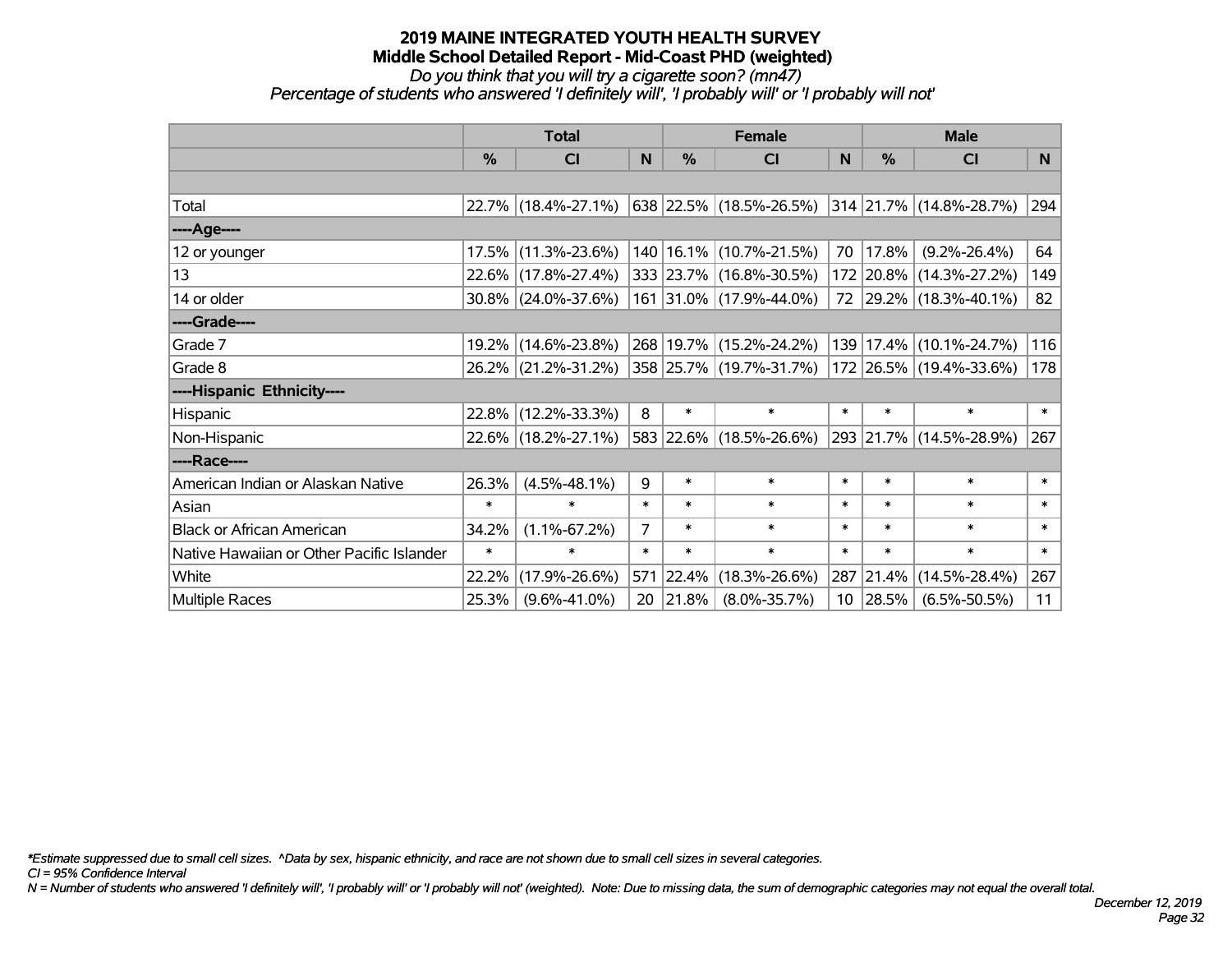#### *Do you think you will smoke a cigarette at any time during the next year? (mn48) Percentage of students who answered 'I definitely will', 'I probably will' or 'I probably will not'*

|                                           | <b>Total</b>  |                     |                |             | <b>Female</b>               |        | <b>Male</b>   |                         |        |  |
|-------------------------------------------|---------------|---------------------|----------------|-------------|-----------------------------|--------|---------------|-------------------------|--------|--|
|                                           | $\frac{0}{0}$ | C <sub>l</sub>      | N              | %           | <b>CI</b>                   | N      | $\frac{0}{0}$ | <b>CI</b>               | N.     |  |
|                                           |               |                     |                |             |                             |        |               |                         |        |  |
| Total                                     |               | 18.6% (13.9%-23.3%) |                |             | 523 18.5% (14.2%-22.7%)     |        |               | 259 17.9% (11.6%-24.3%) | 242    |  |
| ----Age----                               |               |                     |                |             |                             |        |               |                         |        |  |
| 12 or younger                             | 13.3%         | $(8.6\% - 17.9\%)$  |                | $108$ 11.1% | $(6.9\% - 15.2\%)$          | 48     | 14.5%         | $(7.7\% - 21.4\%)$      | 53     |  |
| 13                                        |               | 19.5% (14.7%-24.3%) |                |             | 286 22.5% (15.3%-29.6%)     | 164    |               | $16.0\%$ (10.9%-21.1%)  | 114    |  |
| 14 or older                               |               | 24.0% (15.4%-32.6%) |                | 126 19.9%   | $(9.6\% - 30.1\%)$          |        |               | 46 27.2% (13.6%-40.8%)  | 76     |  |
| ----Grade----                             |               |                     |                |             |                             |        |               |                         |        |  |
| Grade 7                                   | $15.6\%$      | $(11.6\% - 19.6\%)$ |                |             | 220   15.7%   (11.8%-19.6%) | 112    | 14.6%         | $(8.9\% - 20.3\%)$      | 98     |  |
| Grade 8                                   |               | 21.5% (14.4%-28.5%) |                |             | 292 21.6% (14.8%-28.4%)     |        |               | 144 21.6% (12.6%-30.7%) | 144    |  |
| ----Hispanic Ethnicity----                |               |                     |                |             |                             |        |               |                         |        |  |
| Hispanic                                  | 20.0%         | $(7.8\% - 32.3\%)$  | $\overline{7}$ | $\ast$      | $\ast$                      | $\ast$ | $\ast$        | $\ast$                  | $\ast$ |  |
| Non-Hispanic                              |               | 18.8% (13.7%-23.9%) |                |             | 484 18.8% (14.5%-23.2%)     | 246    |               | 17.9% (10.8%-24.9%)     | 220    |  |
| ----Race----                              |               |                     |                |             |                             |        |               |                         |        |  |
| American Indian or Alaskan Native         | 24.4%         | $(2.5\% - 46.4\%)$  | 8              | $\ast$      | $\ast$                      | $\ast$ | $\ast$        | $\ast$                  | $\ast$ |  |
| Asian                                     | $\ast$        | $\ast$              | $\ast$         | $\ast$      | $\ast$                      | $\ast$ | $\ast$        | $\ast$                  | $\ast$ |  |
| <b>Black or African American</b>          | 30.2%         | $(0.0\% - 66.2\%)$  | 6              | $\ast$      | $\ast$                      | $\ast$ | $\ast$        | $\ast$                  | $\ast$ |  |
| Native Hawaiian or Other Pacific Islander | $\ast$        | $\ast$              | $\ast$         | $\ast$      | $\ast$                      | $\ast$ | $\ast$        | $\ast$                  | $\ast$ |  |
| White                                     | 18.2%         | $(13.2\% - 23.3\%)$ | 469            | 18.9%       | $(14.5\% - 23.2\%)$         | 242    | 17.5%         | $(10.8\% - 24.1\%)$     | 217    |  |
| <b>Multiple Races</b>                     | 17.8%         | $(4.7\% - 30.9\%)$  |                | 14   15.3%  | $(2.9\% - 27.7\%)$          | 7      | 20.9%         | $(2.2\% - 39.6\%)$      | 8      |  |

*\*Estimate suppressed due to small cell sizes. ^Data by sex, hispanic ethnicity, and race are not shown due to small cell sizes in several categories.*

*CI = 95% Confidence Interval*

*N = Number of students who answered 'I definitely will', 'I probably will' or 'I probably will not' (weighted). Note: Due to missing data, the sum of demographic categories may not equal the overall total.*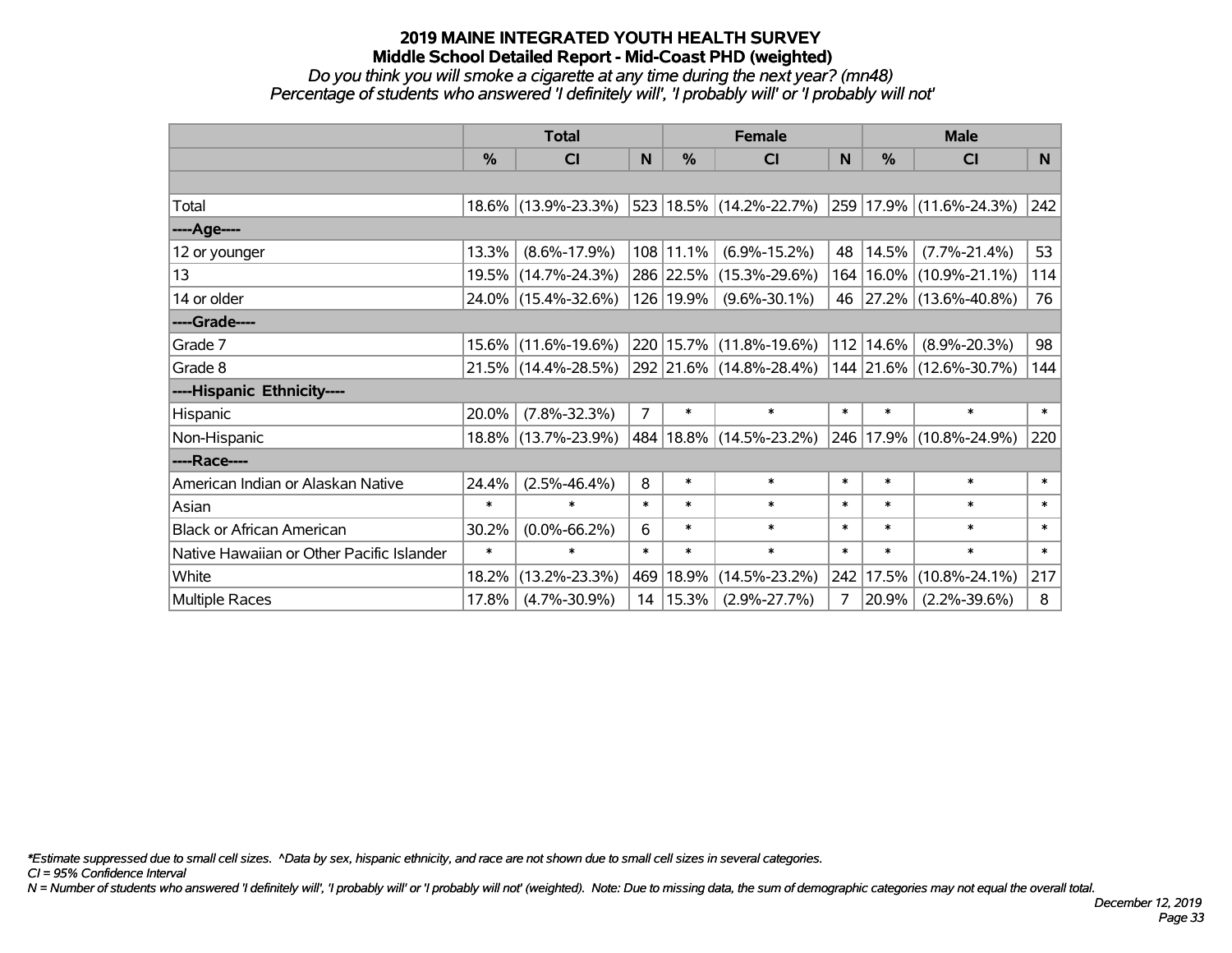# **2019 MAINE INTEGRATED YOUTH HEALTH SURVEY Middle School Detailed Report - Mid-Coast PHD (weighted)** *Do you think you will smoke a cigarette at any time during the next year? (mn48\_2) Percentage of students who answered 'I definitely will not'*

|                                           | <b>Total</b>  |                      |             |        | <b>Female</b>               |        | <b>Male</b>   |                             |        |  |
|-------------------------------------------|---------------|----------------------|-------------|--------|-----------------------------|--------|---------------|-----------------------------|--------|--|
|                                           | $\frac{9}{6}$ | <b>CI</b>            | N.          | $\%$   | <b>CI</b>                   | N      | $\frac{0}{0}$ | <b>CI</b>                   | N      |  |
|                                           |               |                      |             |        |                             |        |               |                             |        |  |
| Total                                     | 81.4%         | $(76.7\% - 86.1\%)$  |             |        | 2,286 81.5% (77.3%-85.8%)   |        |               | $1,142$ 82.1% (75.7%-88.4%) | 1,111  |  |
| ----Age----                               |               |                      |             |        |                             |        |               |                             |        |  |
| 12 or younger                             | 86.7%         | $(82.1\% - 91.4\%)$  | 706         | 88.9%  | $(84.8\% - 93.1\%)$         | 390    |               | 85.5% (78.6%-92.3%)         | 310    |  |
| 13                                        | 80.5%         | $(75.7\% - 85.3\%)$  | $1,182$ $ $ |        | 77.5% (70.4%-84.7%)         | 566    |               | 84.0% (78.9%-89.1%)         | 597    |  |
| 14 or older                               | 76.0%         | $(67.4\% - 84.6\%)$  | 398         |        | $ 80.1\% $ (69.9%-90.4%)    | 186    |               | 72.8% (59.2%-86.4%)         | 204    |  |
| ----Grade----                             |               |                      |             |        |                             |        |               |                             |        |  |
| Grade 7                                   | 84.4%         | $(80.4\% - 88.4\%)$  |             |        | $1,186$ 84.3% (80.4%-88.2%) | 602    |               | 85.4% (79.7%-91.1%)         | 573    |  |
| Grade 8                                   | 78.5%         | $(71.5\% - 85.6\%)$  |             |        | $1,070$ 78.4% (71.6%-85.2%) | 525    |               | 78.4% (69.3%-87.4%)         | 524    |  |
| ----Hispanic Ethnicity----                |               |                      |             |        |                             |        |               |                             |        |  |
| Hispanic                                  | 80.0%         | $(67.7\% - 92.2\%)$  | 27          | $\ast$ | $\ast$                      | $\ast$ | $\ast$        | $\ast$                      | $\ast$ |  |
| Non-Hispanic                              | 81.2%         | $(76.1\% - 86.3\%)$  |             |        | 2,096 81.2% (76.8%-85.5%)   |        |               | $1,060$ 82.1% (75.1%-89.2%) | 1,011  |  |
| ----Race----                              |               |                      |             |        |                             |        |               |                             |        |  |
| American Indian or Alaskan Native         | 75.6%         | $(53.6\% - 97.5\%)$  | 26          | $\ast$ | $\ast$                      | $\ast$ | $\ast$        | $\ast$                      | $\ast$ |  |
| Asian                                     | $\ast$        | $\ast$               | $\ast$      | $\ast$ | $\ast$                      | $\ast$ | $\ast$        | $\ast$                      | $\ast$ |  |
| <b>Black or African American</b>          | 69.8%         | $(33.8\% - 100.0\%)$ | 14          | $\ast$ | $\ast$                      | $\ast$ | $\ast$        | $\ast$                      | $\ast$ |  |
| Native Hawaiian or Other Pacific Islander | $\ast$        | $\ast$               | $\ast$      | $\ast$ | $\ast$                      | $\ast$ | $\ast$        | $\ast$                      | $\ast$ |  |
| White                                     | 81.8%         | $(76.7\% - 86.8\%)$  | 2,100       | 81.1%  | $(76.8\% - 85.5\%)$         | 1,041  | 82.5%         | $(75.9\% - 89.2\%)$         | 1,027  |  |
| Multiple Races                            | 82.2%         | $(69.1\% - 95.3\%)$  | 67          |        | 84.7% (72.3%-97.1%)         | 37     |               | 79.1% (60.4%-97.8%)         | 29     |  |

*\*Estimate suppressed due to small cell sizes. ^Data by sex, hispanic ethnicity, and race are not shown due to small cell sizes in several categories.*

*CI = 95% Confidence Interval*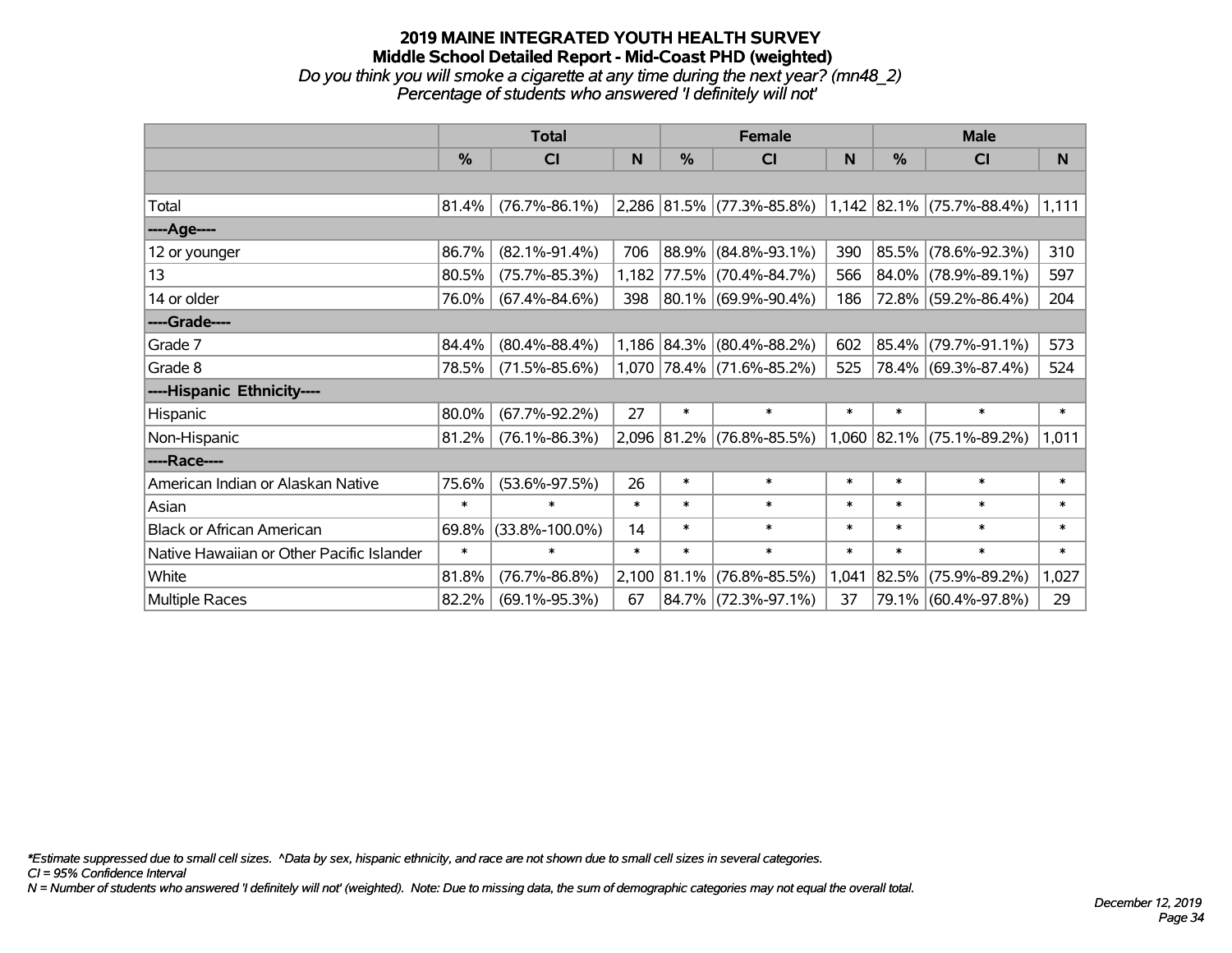#### *If one of your best friends offered you a cigarette, would you smoke it? (mn51) Percentage of students who answered 'Definitely yes', 'Probably yes' or 'Probably not'*

|                                           | <b>Total</b>  |                        |                |           | <b>Female</b>               |        | <b>Male</b>   |                         |        |  |
|-------------------------------------------|---------------|------------------------|----------------|-----------|-----------------------------|--------|---------------|-------------------------|--------|--|
|                                           | $\frac{0}{0}$ | <b>CI</b>              | N              | %         | <b>CI</b>                   | N      | $\frac{0}{0}$ | <b>CI</b>               | N.     |  |
|                                           |               |                        |                |           |                             |        |               |                         |        |  |
| Total                                     |               | 24.4% (21.5%-27.4%)    |                |           | 687 24.8% (20.4%-29.2%)     |        |               | 348 23.8% (19.3%-28.3%) | 322    |  |
| ----Age----                               |               |                        |                |           |                             |        |               |                         |        |  |
| 12 or younger                             |               | 19.3% (15.0%-23.5%)    |                |           | 157   17.2%   (12.4%-22.0%) |        | 76 22.4%      | $(15.6\% - 29.1\%)$     | 82     |  |
| 13                                        |               | 24.9% (21.3%-28.5%)    |                |           | 367 27.4% (20.2%-34.7%)     |        |               | 201 21.7% (16.4%-26.9%) | 154    |  |
| 14 or older                               |               | $31.2\%$ (25.4%-37.0%) |                |           | 163 30.9% (18.0%-43.8%)     |        |               | 72 31.0% (22.6%-39.5%)  | 87     |  |
| ----Grade----                             |               |                        |                |           |                             |        |               |                         |        |  |
| Grade 7                                   |               | 21.3% (17.4%-25.2%)    |                |           | 300 22.5% (18.1%-26.9%)     | 161    |               | 19.8% (14.4%-25.3%)     | 133    |  |
| Grade 8                                   |               | 27.8% (23.0%-32.6%)    |                |           | 380 27.6% (20.3%-35.0%)     |        |               | 185 28.2% (22.1%-34.4%) | 190    |  |
| ----Hispanic Ethnicity----                |               |                        |                |           |                             |        |               |                         |        |  |
| Hispanic                                  | 21.5%         | $(8.6\% - 34.4\%)$     | $\overline{7}$ | $\ast$    | $\ast$                      | $\ast$ | $\ast$        | $\ast$                  | $\ast$ |  |
| Non-Hispanic                              |               | 24.4% (21.2%-27.6%)    |                |           | $632$ 24.9% (20.3%-29.4%)   |        |               | 325 23.9% (19.2%-28.7%) | 295    |  |
| ----Race----                              |               |                        |                |           |                             |        |               |                         |        |  |
| American Indian or Alaskan Native         | 27.4%         | $(6.8\% - 48.0\%)$     | 9              | $\ast$    | $\ast$                      | $\ast$ | $\ast$        | $\ast$                  | $\ast$ |  |
| Asian                                     | $\ast$        | $\ast$                 | $\ast$         | $\ast$    | $\ast$                      | $\ast$ | $\ast$        | $\ast$                  | $\ast$ |  |
| <b>Black or African American</b>          | 41.9%         | $(12.1\% - 71.7\%)$    | 8              | $\ast$    | $\ast$                      | $\ast$ | $\ast$        | $\ast$                  | $\ast$ |  |
| Native Hawaiian or Other Pacific Islander | $\ast$        | $\ast$                 | $\ast$         | $\ast$    | $\ast$                      | $\ast$ | $\ast$        | $\ast$                  | $\ast$ |  |
| White                                     | 24.2%         | $(21.1\% - 27.4\%)$    |                | 624 24.8% | $(20.0\% - 29.6\%)$         |        | 319 23.7%     | $(19.1\% - 28.2\%)$     | 295    |  |
| <b>Multiple Races</b>                     | 21.8%         | $(9.9\% - 33.8\%)$     | 18             |           | $ 22.7\% $ (12.6%-32.8%)    |        | $10$ 21.1%    | $(1.9\% - 40.3\%)$      | 8      |  |

*\*Estimate suppressed due to small cell sizes. ^Data by sex, hispanic ethnicity, and race are not shown due to small cell sizes in several categories.*

*CI = 95% Confidence Interval*

*N = Number of students who answered 'Definitely yes', 'Probably yes' or 'Probably not' (weighted). Note: Due to missing data, the sum of demographic categories may not equal the overall total.*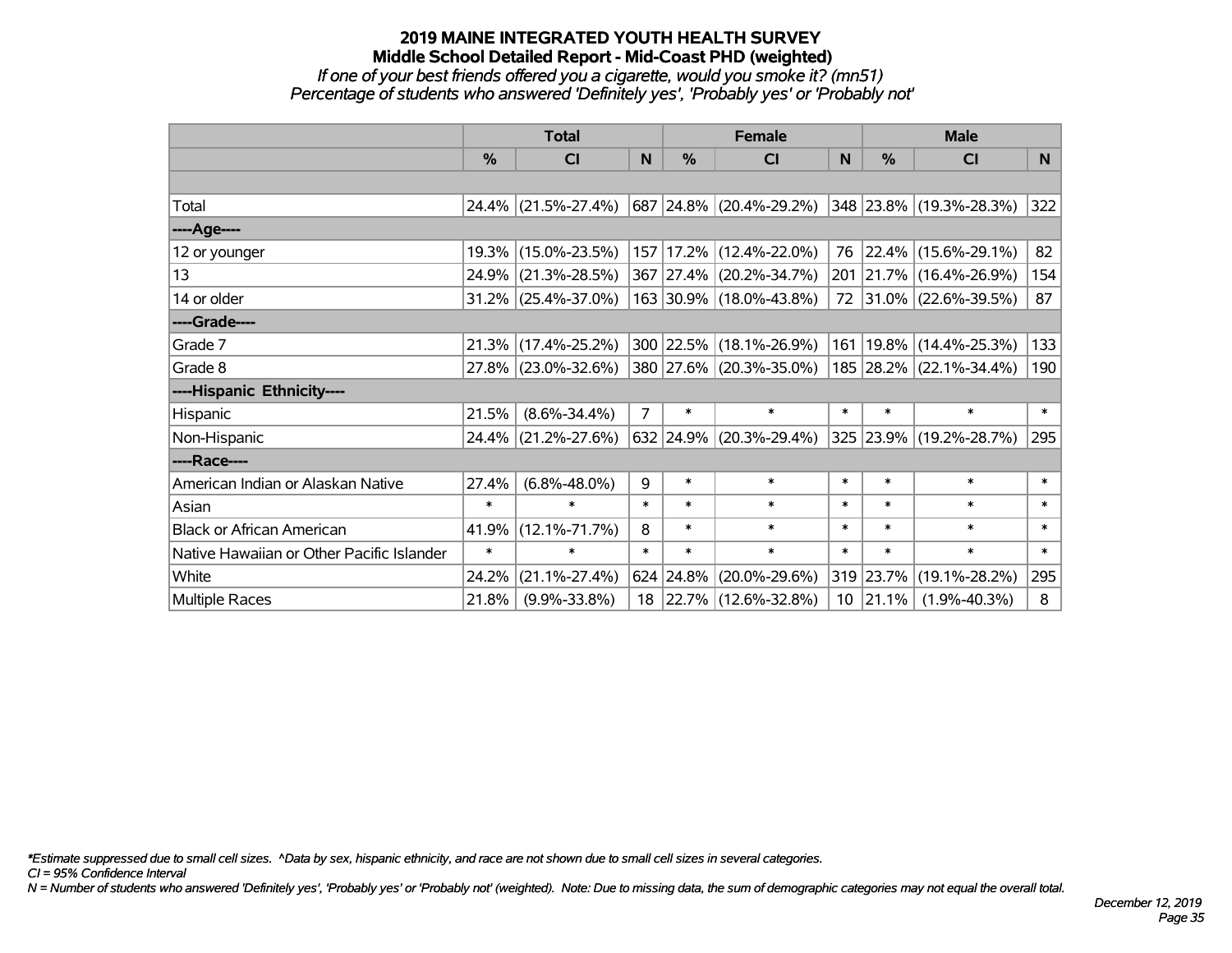*During the past 12 months, were you taught in any of your classes about the dangers of tobacco use? (mn156) Percentage of students who answered 'Yes'*

|                                           | <b>Total</b>  |                        |        |        | <b>Female</b>                                       |        | <b>Male</b>   |                          |        |
|-------------------------------------------|---------------|------------------------|--------|--------|-----------------------------------------------------|--------|---------------|--------------------------|--------|
|                                           | $\frac{0}{0}$ | CI                     | N      | %      | <b>CI</b>                                           | N      | $\frac{0}{0}$ | <b>CI</b>                | N.     |
|                                           |               |                        |        |        |                                                     |        |               |                          |        |
| Total                                     |               | 56.8% (50.2%-63.4%)    |        |        | $1,594$ 54.7% (45.9%-63.4%) 767 59.9% (53.4%-66.4%) |        |               |                          | 811    |
| ----Age----                               |               |                        |        |        |                                                     |        |               |                          |        |
| 12 or younger                             | 52.1%         | $(41.3\% - 63.0\%)$    | 423    | 47.8%  | $(35.3\% - 60.3\%)$                                 |        |               | 208 58.2% (46.3%-70.0%)  | 211    |
| 13                                        |               | $57.3\%$ (48.5%-66.1%) | 848    |        | 57.0% (45.3%-68.7%)                                 |        |               | 420 58.8% (49.2%-68.5%)  | 421    |
| 14 or older                               |               | $62.5\%$ (54.5%-70.6%) | 324    |        | $ 60.0\% $ (43.2%-76.8%)                            |        |               | 139 64.9% (58.1%-71.6%)  | 178    |
| ----Grade----                             |               |                        |        |        |                                                     |        |               |                          |        |
| Grade 7                                   |               | 54.8% (42.6%-67.1%)    | 775    | 52.0%  | $(39.8\% - 64.2\%)$                                 |        |               | 372 58.6% (45.1%-72.1%)  | 397    |
| Grade 8                                   |               | $59.6\%$ (48.1%-71.1%) | 808    |        | 58.7% (44.7%-72.8%)                                 |        |               | 393 61.0% (49.1%-73.0%)  | 404    |
| ----Hispanic Ethnicity----                |               |                        |        |        |                                                     |        |               |                          |        |
| Hispanic                                  | 51.3%         | $(32.5\% - 70.0\%)$    | 18     | $\ast$ | $\ast$                                              | $\ast$ | $\ast$        | $\ast$                   | $\ast$ |
| Non-Hispanic                              |               | 57.4% (50.9%-63.9%)    |        |        | 1,485 55.4% (46.5%-64.3%)                           |        |               | 726 60.2% (53.8%-66.6%)  | 742    |
| ----Race----                              |               |                        |        |        |                                                     |        |               |                          |        |
| American Indian or Alaskan Native         | 45.6%         | $(25.2\% - 65.9\%)$    | 15     | $\ast$ | $\ast$                                              | $\ast$ | $\ast$        | $\ast$                   | $\ast$ |
| Asian                                     | $\ast$        | $\ast$                 | $\ast$ | $\ast$ | $\ast$                                              | $\ast$ | $\ast$        | $\ast$                   | $\ast$ |
| <b>Black or African American</b>          | 47.5%         | $(20.5\% - 74.6\%)$    | 10     | $\ast$ | $\ast$                                              | $\ast$ | $\ast$        | $\ast$                   | $\ast$ |
| Native Hawaiian or Other Pacific Islander | $\ast$        | $\ast$                 | $\ast$ | $\ast$ | $\ast$                                              | $\ast$ | $\ast$        | $\ast$                   | $\ast$ |
| White                                     | 57.0%         | $(50.4\% - 63.6\%)$    | 1,467  | 55.2%  | $(46.2\% - 64.2\%)$                                 |        | 709 59.7%     | $(53.0\% - 66.5\%)$      | 744    |
| Multiple Races                            |               | 53.5% (36.4%-70.7%)    | 43     |        | 51.4% (33.5%-69.3%)                                 | 22     |               | $ 56.7\% $ (37.4%-76.0%) | 21     |

*\*Estimate suppressed due to small cell sizes. ^Data by sex, hispanic ethnicity, and race are not shown due to small cell sizes in several categories.*

*CI = 95% Confidence Interval*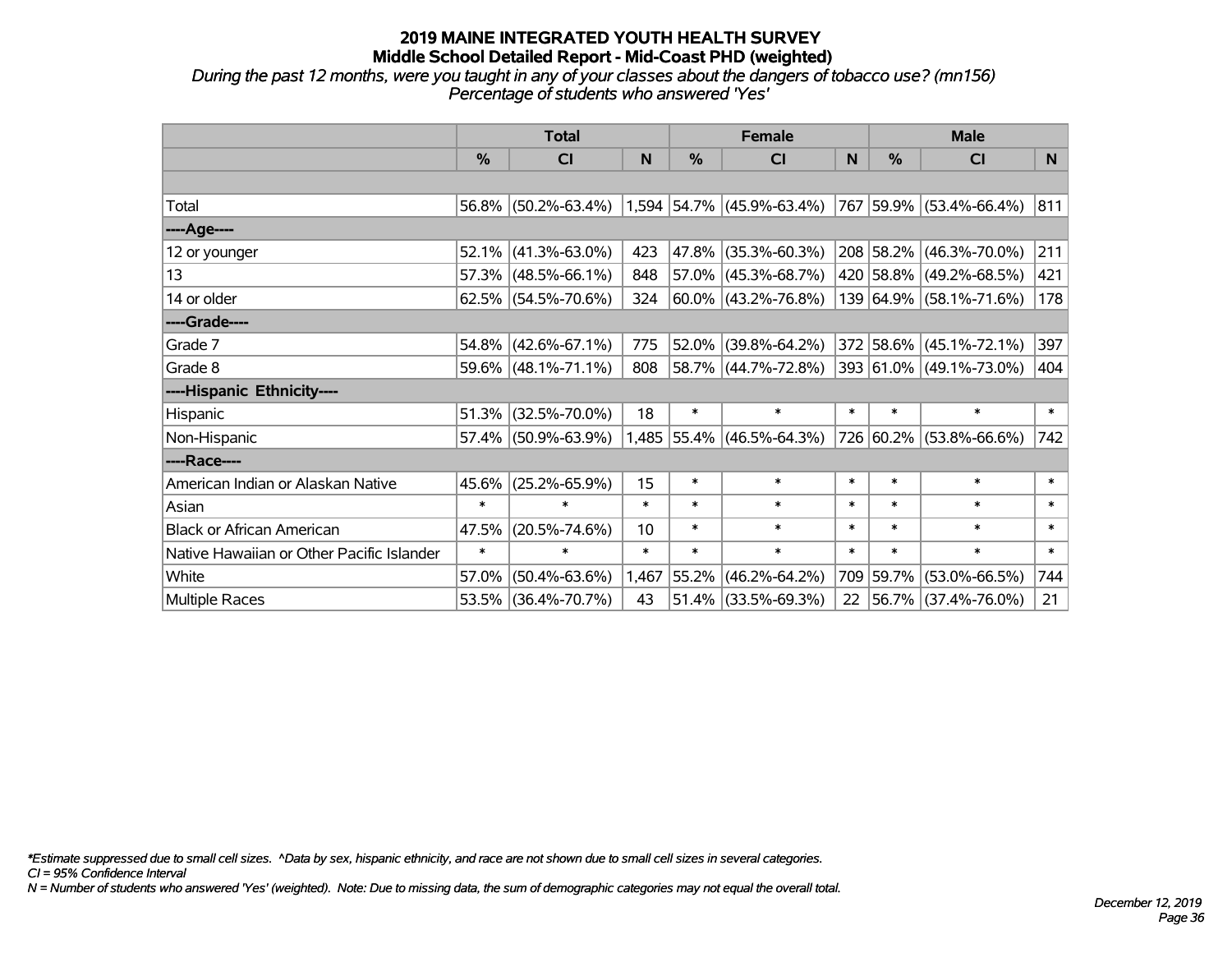*How much do you think people risk harming themselves (physically or in other ways) if they smoke one or more packs of cigarettes per day? (mn36) Percentage of students who answered 'No risk' or 'Slight risk'*

|                                           | <b>Total</b> |                     |                |        | <b>Female</b>          |        | <b>Male</b> |                         |        |  |
|-------------------------------------------|--------------|---------------------|----------------|--------|------------------------|--------|-------------|-------------------------|--------|--|
|                                           | %            | <b>CI</b>           | N              | %      | <b>CI</b>              | N      | %           | <b>CI</b>               | N.     |  |
|                                           |              |                     |                |        |                        |        |             |                         |        |  |
| Total                                     | 11.0%        | $(9.8\% - 12.3\%)$  | 308            | 9.1%   | $(7.0\% - 11.2\%)$     |        |             | 127 12.9% (10.2%-15.6%) | 176    |  |
| ----Age----                               |              |                     |                |        |                        |        |             |                         |        |  |
| 12 or younger                             | 8.3%         | $(6.4\% - 10.1\%)$  | 67             | 6.7%   | $(4.2\% - 9.2\%)$      | 29     | 9.8%        | $(6.9\% - 12.6\%)$      | 37     |  |
| 13                                        | 11.5%        | $(10.0\% - 13.0\%)$ | 164            | 9.7%   | $(7.1\% - 12.3\%)$     | 72     | 13.4%       | $(10.6\% - 16.3\%)$     | 90     |  |
| 14 or older                               | 13.5%        | $(9.2\% - 17.7\%)$  | 74             |        | $11.0\%$ (7.6%-14.4%)  | 25     | 15.3%       | $(9.0\% - 21.6\%)$      | 49     |  |
| ----Grade----                             |              |                     |                |        |                        |        |             |                         |        |  |
| Grade 7                                   | 9.5%         | $(8.0\% - 11.0\%)$  | 133            | 7.7%   | $(4.9\% - 10.4\%)$     | 55     | 11.6%       | $(9.3\% - 14.0\%)$      | 79     |  |
| Grade 8                                   | 12.3%        | $(10.7\% - 13.9\%)$ |                |        | 169 10.7% (8.8%-12.6%) | 72     |             | 14.2% (10.4%-18.0%)     | 97     |  |
| ----Hispanic Ethnicity----                |              |                     |                |        |                        |        |             |                         |        |  |
| Hispanic                                  | 16.3%        | $(10.7\% - 21.8\%)$ | 7              | $\ast$ | $\ast$                 | $\ast$ | $\ast$      | $\ast$                  | $\ast$ |  |
| Non-Hispanic                              | $10.6\%$     | $(9.3\% - 12.0\%)$  | 274            | 9.1%   | $(6.8\% - 11.4\%)$     |        | 118 12.2%   | $(9.3\% - 15.0\%)$      | 154    |  |
| ----Race----                              |              |                     |                |        |                        |        |             |                         |        |  |
| American Indian or Alaskan Native         | 15.5%        | $(5.6\% - 25.4\%)$  | $\overline{7}$ | $\ast$ | $\ast$                 | $\ast$ | $\ast$      | $\ast$                  | $\ast$ |  |
| Asian                                     | $\ast$       | $\ast$              | $\ast$         | $\ast$ | $\ast$                 | $\ast$ | $\ast$      | $\ast$                  | $\ast$ |  |
| <b>Black or African American</b>          | $\ast$       | $\ast$              | $\ast$         | $\ast$ | $\ast$                 | $\ast$ | $\ast$      | $\ast$                  | $\ast$ |  |
| Native Hawaiian or Other Pacific Islander | $\ast$       | $\ast$              | $\ast$         | $\ast$ | $\ast$                 | $\ast$ | $\ast$      | $\ast$                  | $\ast$ |  |
| White                                     | 10.5%        | $(9.3\% - 11.7\%)$  | 271            | 8.8%   | $(6.7\% - 11.0\%)$     | 114    | 12.3%       | $(9.7\% - 14.9\%)$      | 157    |  |
| <b>Multiple Races</b>                     | 13.0%        | $(5.5\% - 20.4\%)$  | 9              | $\ast$ | $\ast$                 | $\ast$ | $\ast$      | $\ast$                  | $\ast$ |  |

*\*Estimate suppressed due to small cell sizes. ^Data by sex, hispanic ethnicity, and race are not shown due to small cell sizes in several categories.*

*CI = 95% Confidence Interval*

*N = Number of students who answered 'No risk' or 'Slight risk' (weighted). Note: Due to missing data, the sum of demographic categories may not equal the overall total.*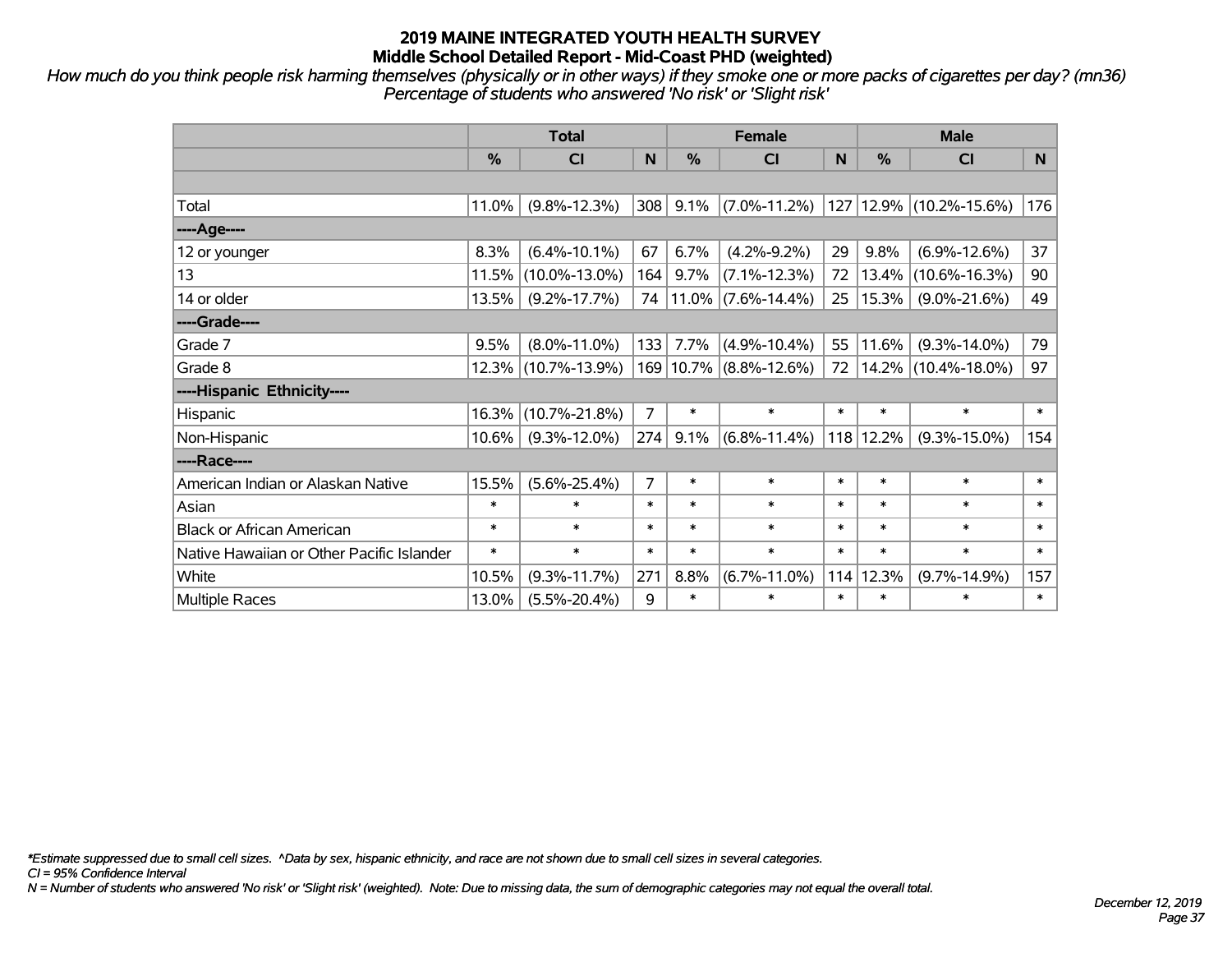#### **2019 MAINE INTEGRATED YOUTH HEALTH SURVEY Middle School Detailed Report - Mid-Coast PHD (weighted)** *How wrong do you think it is for someone your age to smoke cigarettes? (mn58) Percentage of students who answered 'A little bit wrong' or 'Not wrong at all'*

|                                           | <b>Total</b>  |                     |        |        | <b>Female</b>               |        | <b>Male</b>  |                                          |        |  |
|-------------------------------------------|---------------|---------------------|--------|--------|-----------------------------|--------|--------------|------------------------------------------|--------|--|
|                                           | $\frac{0}{0}$ | <b>CI</b>           | N      | %      | <b>CI</b>                   | N      | %            | <b>CI</b>                                | N      |  |
|                                           |               |                     |        |        |                             |        |              |                                          |        |  |
| Total                                     |               | $5.3\%$ (3.5%-7.1%) |        |        | $148$ 3.7% (1.9%-5.5%)      |        | 52 6.9%      | $(4.0\% - 9.7\%)$                        | 92     |  |
| ----Age----                               |               |                     |        |        |                             |        |              |                                          |        |  |
| 12 or younger                             |               | $2.8\%$ (1.0%-4.5%) | 22     | $\ast$ | $\ast$                      | $\ast$ | $\ast$       | $\ast$                                   | $\ast$ |  |
| 13                                        |               | $6.4\%$ (4.0%-8.8%) | 94     |        | $4.8\%$ (2.1%-7.5%)         |        |              | 35 7.8% (3.4%-12.3%)                     | 55     |  |
| 14 or older                               |               | $6.2\%$ (2.7%-9.7%) | 32     |        | $ 5.4\% $ (1.0%-9.7%)       |        |              | $12$ 7.1% (3.5%-10.8%)                   | 20     |  |
| ----Grade----                             |               |                     |        |        |                             |        |              |                                          |        |  |
| Grade 7                                   | 4.5%          | $(2.2\% - 6.9\%)$   | 64     |        | $ 3.5\% $ (1.3%-5.6%)       |        | 25 5.4%      | $(1.9\% - 8.8\%)$                        | 36     |  |
| Grade 8                                   |               | $6.1\%$ (3.2%-8.9%) |        |        |                             |        |              | 82 3.8% (1.3%-6.4%) 25 8.6% (4.3%-12.8%) | 56     |  |
| ----Hispanic Ethnicity----                |               |                     |        |        |                             |        |              |                                          |        |  |
| Hispanic                                  | $\ast$        | $\ast$              | $\ast$ | $\ast$ | $\ast$                      | $\ast$ | $\ast$       | $\ast$                                   | $\ast$ |  |
| Non-Hispanic                              |               | $5.2\%$ (3.2%-7.3%) |        |        | $134 3.5\% (1.6\% - 5.4\%)$ |        | $ 46 7.0\% $ | $(3.8\% - 10.1\%)$                       | 85     |  |
| ----Race----                              |               |                     |        |        |                             |        |              |                                          |        |  |
| American Indian or Alaskan Native         | $\ast$        | $\ast$              | $\ast$ | $\ast$ | $\ast$                      | $\ast$ | $\ast$       | $\ast$                                   | $\ast$ |  |
| Asian                                     | $\ast$        | $\ast$              | $\ast$ | $\ast$ | $\ast$                      | $\ast$ | $\ast$       | $\ast$                                   | $\ast$ |  |
| <b>Black or African American</b>          | $\ast$        | $\ast$              | $\ast$ | $\ast$ | $\ast$                      | $\ast$ | $\ast$       | $\ast$                                   | $\ast$ |  |
| Native Hawaiian or Other Pacific Islander | $\ast$        | $\ast$              | $\ast$ | $\ast$ | $\ast$                      | $\ast$ | $\ast$       | $\ast$                                   | $\ast$ |  |
| White                                     | 5.3%          | $(3.4\% - 7.3\%)$   | 137    | 3.9%   | $(2.0\% - 5.8\%)$           | 50     | 6.8%         | $(3.6\% - 9.9\%)$                        | 84     |  |
| Multiple Races                            | $\ast$        | $\ast$              | $\ast$ | $\ast$ | $\ast$                      | $\ast$ | $\ast$       | $\ast$                                   | $\ast$ |  |

*\*Estimate suppressed due to small cell sizes. ^Data by sex, hispanic ethnicity, and race are not shown due to small cell sizes in several categories.*

*CI = 95% Confidence Interval*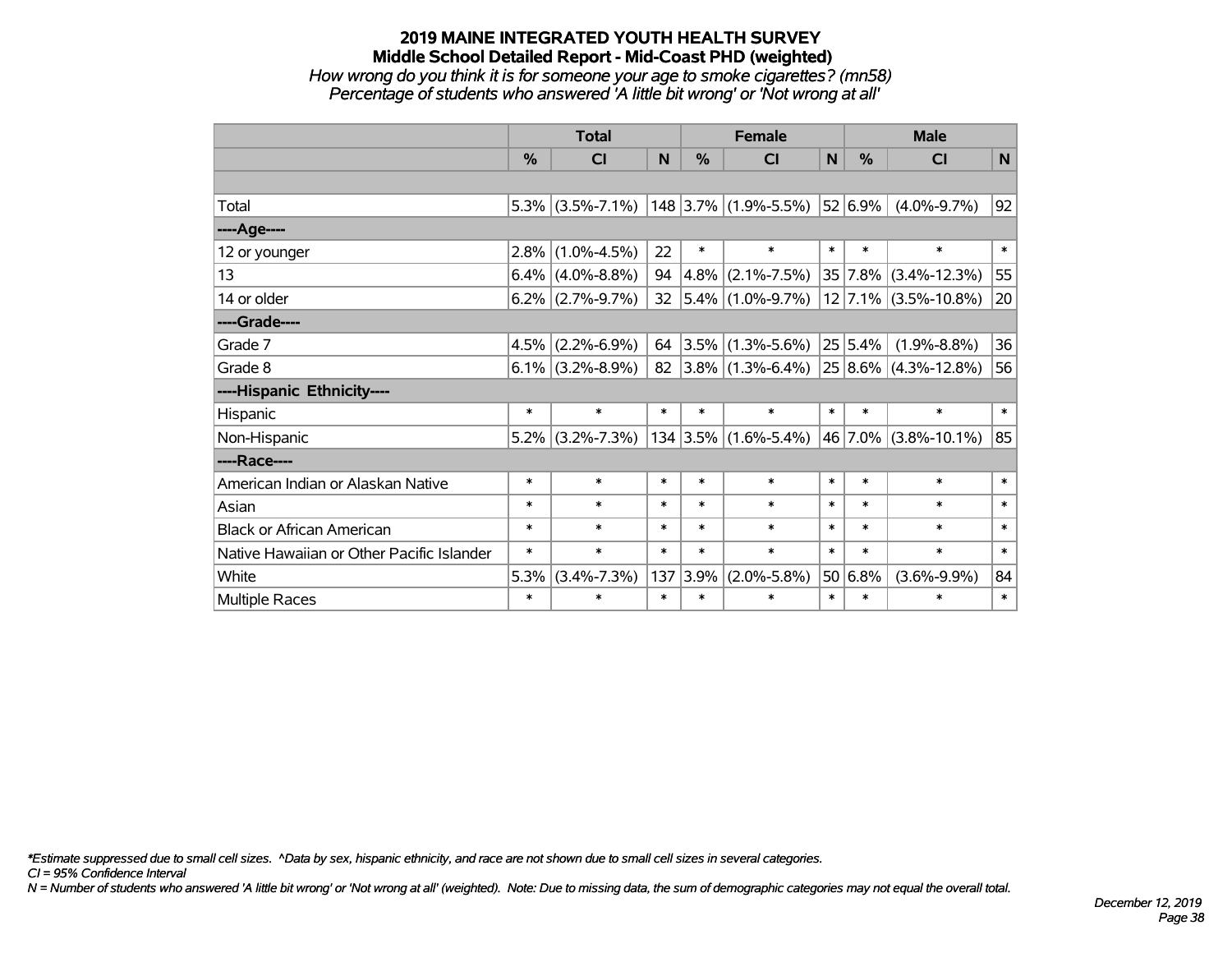## **2019 MAINE INTEGRATED YOUTH HEALTH SURVEY Middle School Detailed Report - Mid-Coast PHD (weighted)** *How wrong do your parents feel it would be for you to smoke cigarettes? (mn35)*

*Percentage of students who answered 'A little bit wrong' or 'Not wrong at all'*

|                                           | <b>Total</b>  |                     |        |               | <b>Female</b>                                     |        | <b>Male</b>    |                     |        |  |
|-------------------------------------------|---------------|---------------------|--------|---------------|---------------------------------------------------|--------|----------------|---------------------|--------|--|
|                                           | $\frac{0}{0}$ | <b>CI</b>           | N      | $\frac{0}{0}$ | <b>CI</b>                                         | N      | $\%$           | <b>CI</b>           | N      |  |
|                                           |               |                     |        |               |                                                   |        |                |                     |        |  |
| Total                                     | $3.0\%$       | $(2.0\% - 4.1\%)$   |        |               | $ 84 4.3\% $ (2.5%-6.0%) $ 59 1.7\% $ (0.4%-2.9%) |        |                |                     | 22     |  |
| ----Age----                               |               |                     |        |               |                                                   |        |                |                     |        |  |
| 12 or younger                             | 2.2%          | $(0.7\% - 3.8\%)$   | 18     | $\ast$        | $\ast$                                            | $\ast$ | $\ast$         | $\ast$              | $\ast$ |  |
| 13                                        |               | $3.1\%$ (1.8%-4.4%) |        | 45 4.3%       | $(2.1\% - 6.5\%)$                                 |        | $31   2.0\%  $ | $(0.1\% - 3.9\%)$   | 14     |  |
| 14 or older                               |               | $4.1\%$ (1.5%-6.6%) | 21     | $\ast$        | $\ast$                                            | $\ast$ | $\ast$         | $\ast$              | $\ast$ |  |
| ----Grade----                             |               |                     |        |               |                                                   |        |                |                     |        |  |
| Grade 7                                   | 3.6%          | $(2.0\% - 5.1\%)$   | 50     | 4.3%          | $(2.6\% - 6.0\%)$                                 |        | 30 2.6%        | $(0.8\% - 4.4\%)$   | 18     |  |
| Grade 8                                   |               | $2.5\%$ (1.1%-3.9%) | 34     | $\ast$        | $\ast$                                            | $\ast$ | $\ast$         | $\ast$              | $\ast$ |  |
| ----Hispanic Ethnicity----                |               |                     |        |               |                                                   |        |                |                     |        |  |
| Hispanic                                  | $\ast$        | $\ast$              | $\ast$ | $\ast$        | $\ast$                                            | $\ast$ | $\ast$         | $\ast$              | $\ast$ |  |
| Non-Hispanic                              | 3.1%          | $(2.0\% - 4.3\%)$   |        |               | $81 4.6\% $ (2.7%-6.5%)                           | 59     |                | $1.5\%$ (0.2%-2.9%) | 19     |  |
| ----Race----                              |               |                     |        |               |                                                   |        |                |                     |        |  |
| American Indian or Alaskan Native         | $\ast$        | $\ast$              | $\ast$ | $\ast$        | $\ast$                                            | $\ast$ | $\ast$         | $\ast$              | $\ast$ |  |
| Asian                                     | $\ast$        | $\ast$              | $\ast$ | $\ast$        | $\ast$                                            | $\ast$ | $\ast$         | $\ast$              | $\ast$ |  |
| <b>Black or African American</b>          | $\ast$        | $\ast$              | $\ast$ | $\ast$        | $\ast$                                            | $\ast$ | $\ast$         | $\ast$              | $\ast$ |  |
| Native Hawaiian or Other Pacific Islander | $\ast$        | $\ast$              | $\ast$ | $\ast$        | $\ast$                                            | $\ast$ | $\ast$         | $\ast$              | $\ast$ |  |
| White                                     | 3.2%          | $(2.1\% - 4.3\%)$   | 81     | 4.5%          | $(2.7\% - 6.3\%)$                                 | 57     | 1.7%           | $(0.4\% - 3.0\%)$   | 21     |  |
| <b>Multiple Races</b>                     | $\ast$        | $\ast$              | $\ast$ | $\ast$        | $\ast$                                            | $\ast$ | $\ast$         | $\ast$              | $\ast$ |  |

*\*Estimate suppressed due to small cell sizes. ^Data by sex, hispanic ethnicity, and race are not shown due to small cell sizes in several categories.*

*CI = 95% Confidence Interval*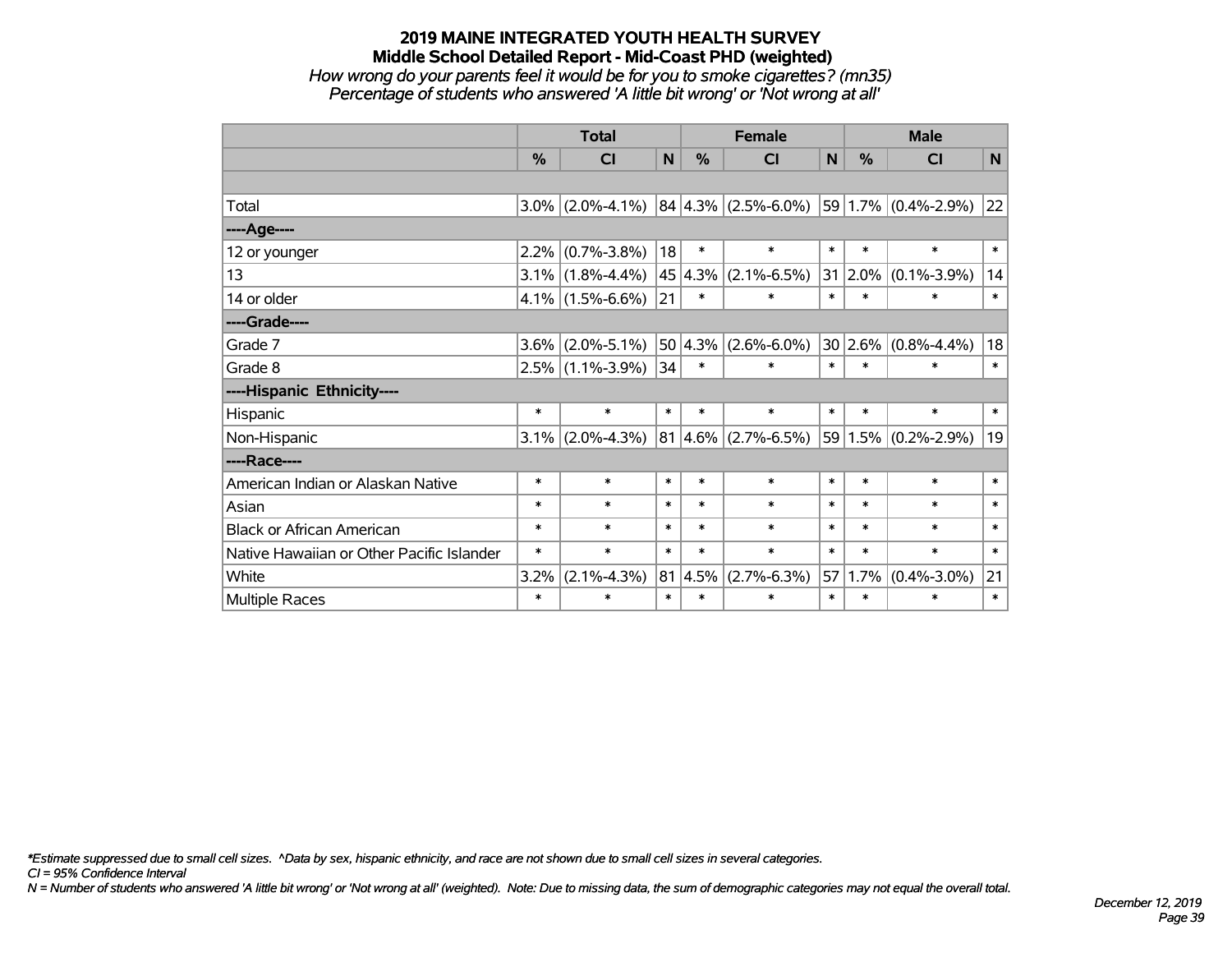#### **2019 MAINE INTEGRATED YOUTH HEALTH SURVEY Middle School Detailed Report - Mid-Coast PHD (weighted)** *How wrong do your friends feel it would be for you to smoke cigarettes? (mn172) Percentage of students who answered 'A little bit wrong' or 'Not wrong at all'*

|                                           | <b>Total</b> |                        |                |           | <b>Female</b>              |        | <b>Male</b> |                            |                |  |
|-------------------------------------------|--------------|------------------------|----------------|-----------|----------------------------|--------|-------------|----------------------------|----------------|--|
|                                           | %            | CI                     | N              | %         | <b>CI</b>                  | N      | %           | <b>CI</b>                  | N              |  |
|                                           |              |                        |                |           |                            |        |             |                            |                |  |
| Total                                     |              | 15.8% (12.8%-18.8%)    |                |           | 437   12.7%   (8.9%-16.6%) |        |             | 178 19.0% (14.4%-23.5%)    | 253            |  |
| ----Age----                               |              |                        |                |           |                            |        |             |                            |                |  |
| 12 or younger                             | 13.5%        | $(8.9\% - 18.0\%)$     |                | 108 11.0% | $(5.4\% - 16.6\%)$         | 48     | 15.8%       | $(10.3\% - 21.4\%)$        | 56             |  |
| 13                                        |              | $14.4\%$ (11.3%-17.5%) |                |           | 210 10.5% (7.2%-13.7%)     | 76     |             | 18.5% (12.9%-24.0%)        | 130            |  |
| 14 or older                               |              | 23.4% (15.5%-31.2%)    |                |           | 120 23.1% (9.1%-37.1%)     |        |             | 54 24.2% (15.2%-33.3%)     | 67             |  |
| ----Grade----                             |              |                        |                |           |                            |        |             |                            |                |  |
| Grade 7                                   |              | 15.1% (10.8%-19.4%)    |                | 210 11.7% | $(6.9\% - 16.4\%)$         | 83     | 18.2%       | $(12.1\% - 24.2\%)$        | 121            |  |
| Grade 8                                   |              | 16.7% (13.1%-20.3%)    |                |           | 224 13.7% (8.8%-18.6%)     |        |             | 91   20.2%   (14.3%-26.1%) | 133            |  |
| ----Hispanic Ethnicity----                |              |                        |                |           |                            |        |             |                            |                |  |
| Hispanic                                  | $\ast$       | $\ast$                 | $\ast$         | $\ast$    | $\ast$                     | $\ast$ | $\ast$      | $\ast$                     | $\ast$         |  |
| Non-Hispanic                              |              | 15.8% (12.6%-19.1%)    |                | 405 13.2% | $(9.1\% - 17.2\%)$         | 172    |             | 18.6% (14.3%-22.9%)        | 227            |  |
| ----Race----                              |              |                        |                |           |                            |        |             |                            |                |  |
| American Indian or Alaskan Native         | 20.9%        | $(3.6\% - 38.2\%)$     | $\overline{7}$ | $\ast$    | $\ast$                     | $\ast$ | $\ast$      | $\ast$                     | $\ast$         |  |
| Asian                                     | $\ast$       | $\ast$                 | $\ast$         | $\ast$    | $\ast$                     | $\ast$ | $\ast$      | $\ast$                     | $\ast$         |  |
| <b>Black or African American</b>          | $\ast$       | $\ast$                 | $\ast$         | $\ast$    | $\ast$                     | $\ast$ | $\ast$      | $\ast$                     | $\ast$         |  |
| Native Hawaiian or Other Pacific Islander | $\ast$       | $\ast$                 | $\ast$         | $\ast$    | $\ast$                     | $\ast$ | $\ast$      | $\ast$                     | $\ast$         |  |
| White                                     | 15.7%        | $(12.3\% - 19.2\%)$    | 399            | 12.9%     | $(8.6\% - 17.2\%)$         | 165    | 18.8%       | $(14.4\% - 23.3\%)$        | 231            |  |
| <b>Multiple Races</b>                     | 17.1%        | $(8.7\% - 25.6\%)$     |                | 14 16.4%  | $(5.2\% - 27.6\%)$         | 7      | 18.2%       | $(0.0\% - 38.2\%)$         | $\overline{7}$ |  |

*\*Estimate suppressed due to small cell sizes. ^Data by sex, hispanic ethnicity, and race are not shown due to small cell sizes in several categories.*

*CI = 95% Confidence Interval*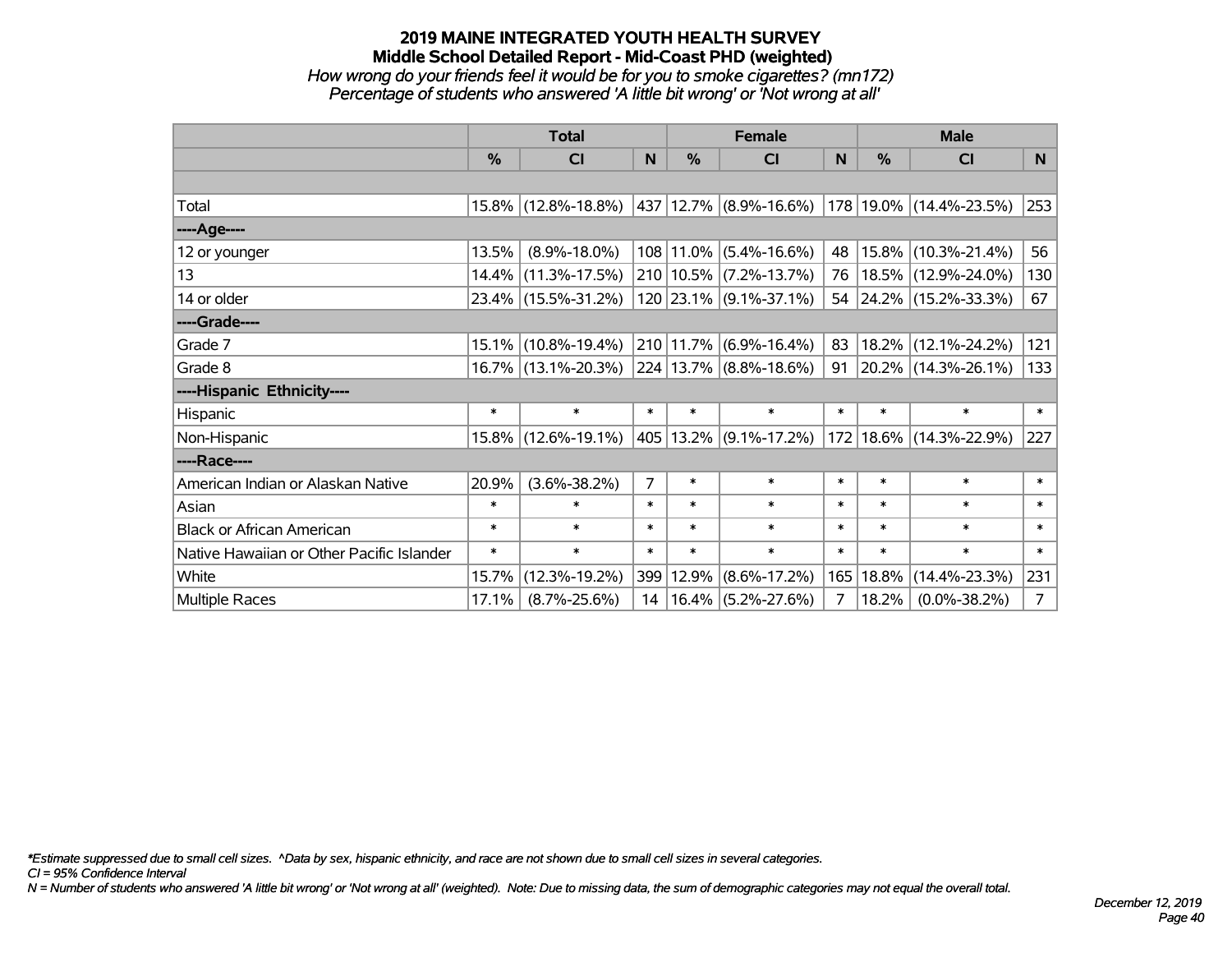#### **2019 MAINE INTEGRATED YOUTH HEALTH SURVEY Middle School Detailed Report - Mid-Coast PHD (weighted)** *Have you ever used an electronic vapor product? (mn173) Percentage of students who answered 'Yes'*

|                                           | <b>Total</b>  |                        |                | <b>Female</b> | <b>Male</b>                 |              |        |                              |        |
|-------------------------------------------|---------------|------------------------|----------------|---------------|-----------------------------|--------------|--------|------------------------------|--------|
|                                           | $\frac{0}{0}$ | <b>CI</b>              | N              | %             | <b>CI</b>                   | <sub>N</sub> | %      | <b>CI</b>                    | N      |
|                                           |               |                        |                |               |                             |              |        |                              |        |
| Total                                     |               | 16.6% (13.7%-19.5%)    |                |               | 453   15.7%   (10.8%-20.5%) |              |        | $ 212 17.3\% $ (14.1%-20.4%) | 227    |
| ----Age----                               |               |                        |                |               |                             |              |        |                              |        |
| 12 or younger                             | 11.6%         | $(7.8\% - 15.4\%)$     | 93             | 8.5%          | $(2.5\% - 14.5\%)$          | 36           | 14.7%  | $(9.3\% - 20.1\%)$           | 53     |
| 13                                        |               | 16.3% (13.4%-19.1%)    |                |               | 232 15.3% (10.0%-20.5%)     | 110          |        | 17.5% (13.1%-21.9%)          | 120    |
| 14 or older                               |               | 25.2% (19.3%-31.0%)    |                |               | 124 31.5% (17.4%-45.6%)     | 66           |        | 20.0% (13.8%-26.3%)          | 54     |
| ----Grade----                             |               |                        |                |               |                             |              |        |                              |        |
| Grade 7                                   | 12.0%         | $(9.0\% - 15.1\%)$     |                | 166 10.5%     | $(5.6\% - 15.4\%)$          | 73           | 13.1%  | $(8.2\% - 18.0\%)$           | 87     |
| Grade 8                                   |               | $21.1\%$ (16.5%-25.6%) |                |               | 276 20.5% (13.0%-28.0%)     |              |        | 132 21.9% (17.8%-26.1%)      | 140    |
| ----Hispanic Ethnicity----                |               |                        |                |               |                             |              |        |                              |        |
| Hispanic                                  | $\ast$        | $\ast$                 | $\ast$         | $\ast$        | $\ast$                      | $\ast$       | $\ast$ | $\ast$                       | $\ast$ |
| Non-Hispanic                              |               | 16.8% (13.5%-20.0%)    |                |               | 420   16.1%   (11.0%-21.2%) | 204          |        | 17.2% (14.0%-20.4%)          | 206    |
| ----Race----                              |               |                        |                |               |                             |              |        |                              |        |
| American Indian or Alaskan Native         | $30.1\%$      | $(12.1\% - 48.1\%)$    | 10             | $\ast$        | $\ast$                      | $\ast$       | $\ast$ | $\ast$                       | $\ast$ |
| Asian                                     | $\ast$        | $\ast$                 | $\ast$         | $\ast$        | $\ast$                      | $\ast$       | $\ast$ | $\ast$                       | $\ast$ |
| <b>Black or African American</b>          | 29.8%         | $(5.9\% - 53.8\%)$     | 6              | $\ast$        | $\ast$                      | $\ast$       | $\ast$ | $\ast$                       | $\ast$ |
| Native Hawaiian or Other Pacific Islander | $\ast$        | $\ast$                 | $\ast$         | $\ast$        | $\ast$                      | $\ast$       | $\ast$ | $\ast$                       | $\ast$ |
| White                                     | 16.4%         | $(13.2\% - 19.6\%)$    | 409            | 16.1%         | $(10.8\% - 21.5\%)$         | 201          | 16.7%  | $(13.6\% - 19.8\%)$          | 202    |
| Multiple Races                            | $9.0\%$       | $(1.5\% - 16.5\%)$     | $\overline{7}$ | $\ast$        | $\ast$                      | $\ast$       | $\ast$ | $\ast$                       | $\ast$ |

*\*Estimate suppressed due to small cell sizes. ^Data by sex, hispanic ethnicity, and race are not shown due to small cell sizes in several categories.*

*CI = 95% Confidence Interval*

*N = Number of students who answered 'Yes' (weighted). Note: Due to missing data, the sum of demographic categories may not equal the overall total.*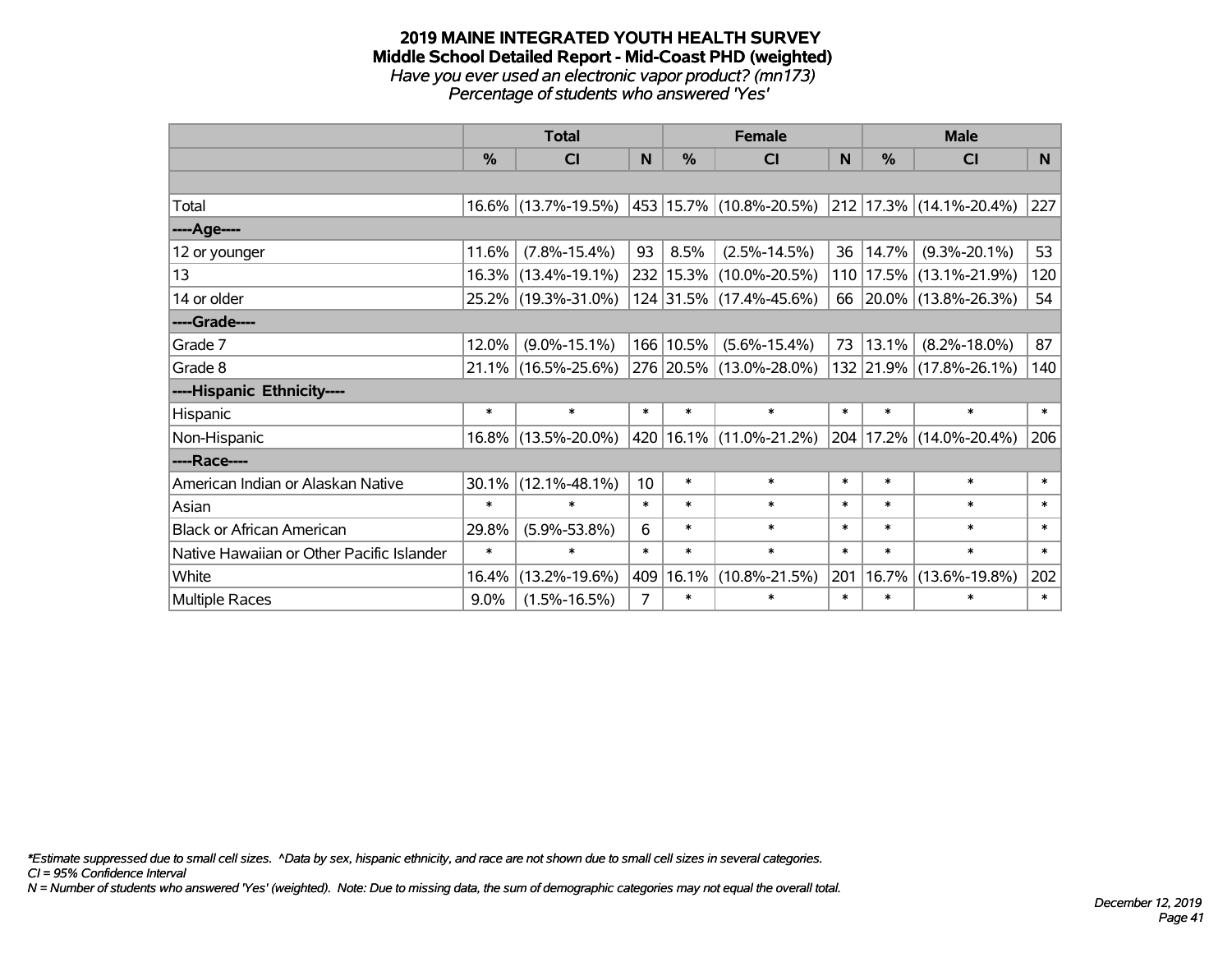*During the past 30 days, on how many days did you use an electronic vapor product? (mn174) Percentage of students who answered at least 1 day*

|                                           | <b>Total</b> |                    |        |               | <b>Female</b>         | <b>Male</b>  |             |                          |             |
|-------------------------------------------|--------------|--------------------|--------|---------------|-----------------------|--------------|-------------|--------------------------|-------------|
|                                           | %            | CI                 | N      | $\frac{0}{0}$ | <b>CI</b>             | $\mathsf{N}$ | %           | <b>CI</b>                | $\mathbf N$ |
|                                           |              |                    |        |               |                       |              |             |                          |             |
| Total                                     | 6.9%         | $(5.2\% - 8.6\%)$  | 190    | 7.2%          | $(4.8\% - 9.6\%)$     |              | 99 6.8%     | $(4.4\% - 9.3\%)$        | 91          |
| ---- Age----                              |              |                    |        |               |                       |              |             |                          |             |
| 12 or younger                             | 3.6%         | $(1.1\% - 6.1\%)$  | 29     | 2.7%          | $(0.0\% - 6.0\%)$     |              | 12 4.8%     | $(1.6\% - 8.0\%)$        | 17          |
| 13                                        | 7.4%         | $(5.5\% - 9.3\%)$  | 107    | 7.9%          | $(3.9\% - 11.9\%)$    |              | $57$   7.1% | $(3.2\% - 11.0\%)$       | 50          |
| 14 or older                               | $10.8\%$     | $(7.0\% - 14.5\%)$ | 54     | 13.7%         | $(5.8\% - 21.6\%)$    |              |             | $30 8.9\% $ (3.5%-14.3%) | 24          |
| ----Grade----                             |              |                    |        |               |                       |              |             |                          |             |
| Grade 7                                   | 4.5%         | $(2.2\% - 6.9\%)$  | 62     | 3.8%          | $(1.0\% - 6.5\%)$     |              | 26 5.5%     | $(2.2\% - 8.7\%)$        | 36          |
| Grade 8                                   | 9.5%         | $(6.6\% - 12.5\%)$ | 127    |               | $11.1\%$ (6.5%-15.8%) |              |             | 73 8.3% (4.7%-12.0%)     | 55          |
| ----Hispanic Ethnicity----                |              |                    |        |               |                       |              |             |                          |             |
| Hispanic                                  | $\ast$       | $\ast$             | $\ast$ | $\ast$        | $\ast$                | $\ast$       | $\ast$      | $\ast$                   | $\ast$      |
| Non-Hispanic                              | 7.2%         | $(5.5\% - 9.0\%)$  | 182    | 7.5%          | $(4.8\% - 10.1\%)$    |              | 95 7.2%     | $(4.5\% - 9.8\%)$        | 87          |
| ----Race----                              |              |                    |        |               |                       |              |             |                          |             |
| American Indian or Alaskan Native         | $\ast$       | $\ast$             | $\ast$ | $\ast$        | $\ast$                | $\ast$       | $\ast$      | $\ast$                   | $\ast$      |
| Asian                                     | $\ast$       | $\ast$             | $\ast$ | $\ast$        | $\ast$                | $\ast$       | $\ast$      | $\ast$                   | $\ast$      |
| <b>Black or African American</b>          | $\ast$       | $\ast$             | $\ast$ | $\ast$        | $\ast$                | $\ast$       | $\ast$      | $\ast$                   | $\ast$      |
| Native Hawaiian or Other Pacific Islander | $\ast$       | $\ast$             | $\ast$ | $\ast$        | $\ast$                | $\ast$       | $\ast$      | $\ast$                   | $\ast$      |
| White                                     | 6.9%         | $(5.2\% - 8.6\%)$  | 173    | 7.1%          | $(4.4\% - 9.8\%)$     |              | 89 6.9%     | $(4.5\% - 9.3\%)$        | 84          |
| Multiple Races                            | $\ast$       | $\ast$             | $\ast$ | $\ast$        | $\ast$                | $\ast$       | $\ast$      | $\ast$                   | $\ast$      |

*\*Estimate suppressed due to small cell sizes. ^Data by sex, hispanic ethnicity, and race are not shown due to small cell sizes in several categories.*

*CI = 95% Confidence Interval*

*N = Number of students who answered at least 1 day (weighted). Note: Due to missing data, the sum of demographic categories may not equal the overall total.*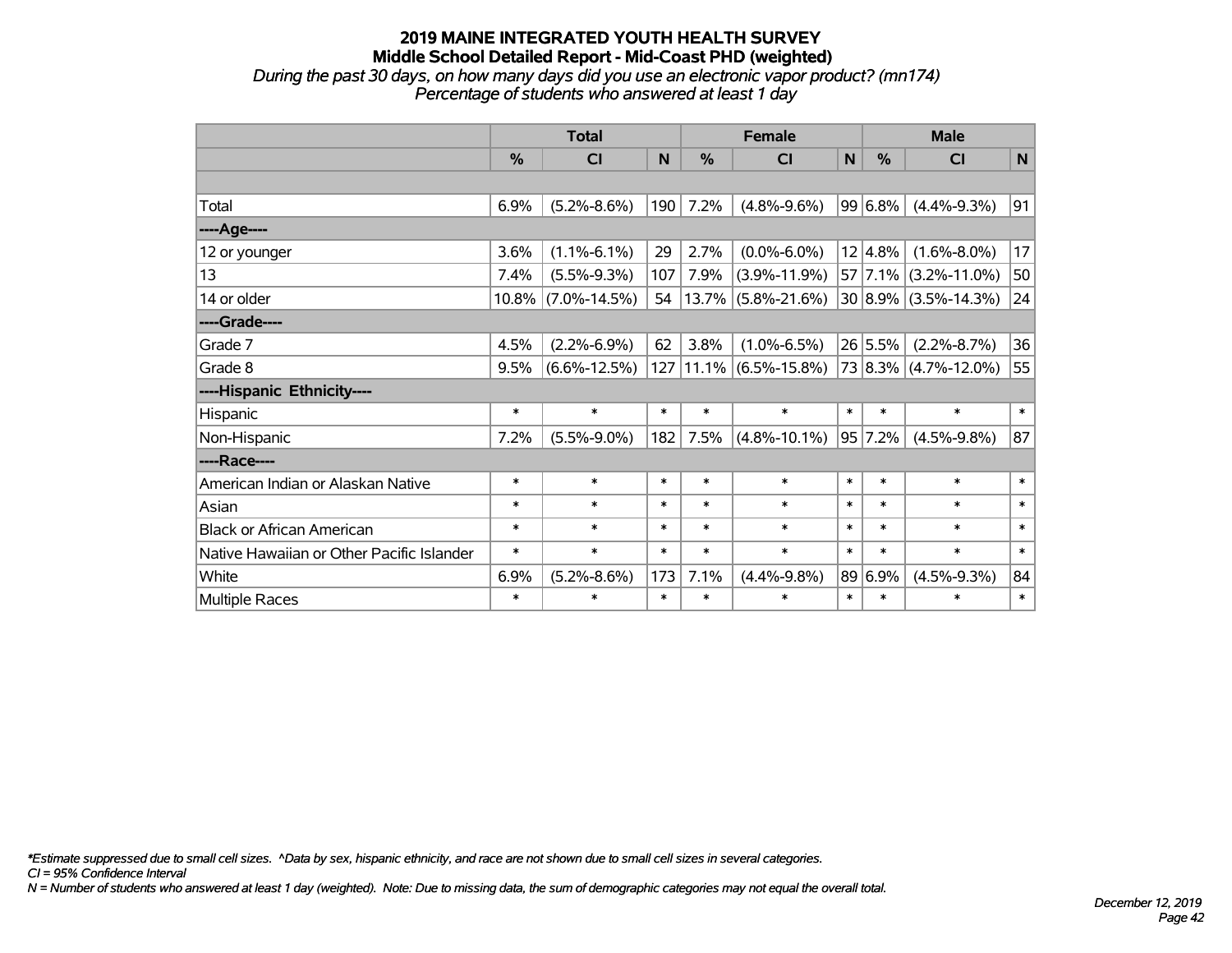*The last time you used an electronic vapor product, what was in the vapor you inhaled? (mn182) Percentage of students who answered 'Nicotine'*

|                                           | <b>Total</b> |                     |                |        | <b>Female</b>               | <b>Male</b>    |          |                        |              |
|-------------------------------------------|--------------|---------------------|----------------|--------|-----------------------------|----------------|----------|------------------------|--------------|
|                                           | %            | <b>CI</b>           | N              | %      | <b>CI</b>                   | $\mathsf{N}$   | %        | <b>CI</b>              | $\mathsf{N}$ |
|                                           |              |                     |                |        |                             |                |          |                        |              |
| Total                                     |              | 28.8% (21.8%-35.8%) |                |        | 112   25.3%   (15.2%-35.3%) |                |          | 46 33.5% (18.3%-48.8%) | 66           |
| ----Age----                               |              |                     |                |        |                             |                |          |                        |              |
| 12 or younger                             | 9.6%         | $(0.0\% - 21.9\%)$  | $\overline{7}$ | $\ast$ | $\ast$                      | $\ast$         | $\ast$   | $\ast$                 | $\ast$       |
| 13                                        | 29.0%        | $(17.7\% - 40.2\%)$ | 58             | 14.4%  | $(3.6\% - 25.1\%)$          |                | 14 43.0% | $(24.5\% - 61.4\%)$    | 45           |
| 14 or older                               |              | 41.4% (28.6%-54.2%) | 47             |        | 45.0% (14.5%-75.6%)         |                | 28 39.8% | $(9.7\% - 69.8\%)$     | 19           |
| ----Grade----                             |              |                     |                |        |                             |                |          |                        |              |
| Grade 7                                   | 14.9%        | $(6.0\% - 23.8\%)$  | 19             | 13.4%  | $(0.1\% - 26.8\%)$          | $\overline{7}$ | 17.3%    | $(2.3\% - 32.2\%)$     | 12           |
| Grade 8                                   |              | 36.2% (25.8%-46.5%) | 93             |        | 30.7% (19.6%-41.9%)         |                |          | 39 42.6% (20.8%-64.4%) | 54           |
| ----Hispanic Ethnicity----                |              |                     |                |        |                             |                |          |                        |              |
| Hispanic                                  | $\ast$       | $\ast$              | $\ast$         | $\ast$ | $\ast$                      | $\ast$         | $\ast$   | $\ast$                 | $\ast$       |
| Non-Hispanic                              |              | 30.5% (23.5%-37.5%) |                |        | $112$ 25.9% (15.4%-36.5%)   |                | 46 36.6% | $(21.1\% - 52.1\%)$    | 66           |
| ----Race----                              |              |                     |                |        |                             |                |          |                        |              |
| American Indian or Alaskan Native         | $\ast$       | $\ast$              | $\ast$         | $\ast$ | $\ast$                      | $\ast$         | $\ast$   | $\ast$                 | $\ast$       |
| Asian                                     | $\ast$       | $\ast$              | $\ast$         | $\ast$ | $\ast$                      | $\ast$         | $\ast$   | $\ast$                 | $\ast$       |
| <b>Black or African American</b>          | $\ast$       | $\ast$              | $\ast$         | $\ast$ | $\ast$                      | $\ast$         | $\ast$   | $\ast$                 | $\ast$       |
| Native Hawaiian or Other Pacific Islander | $\ast$       | $\ast$              | $\ast$         | $\ast$ | $\ast$                      | $\ast$         | $\ast$   | $\ast$                 | $\ast$       |
| White                                     | 30.8%        | $(23.8\% - 37.7\%)$ | 109            | 26.1%  | $(15.4\% - 36.7\%)$         |                | 45 36.5% | $(20.0\% - 53.0\%)$    | 64           |
| Multiple Races                            | $\ast$       | $\ast$              | $\ast$         | $\ast$ | $\ast$                      | $\ast$         | $\ast$   | ∗                      | $\ast$       |

*\*Estimate suppressed due to small cell sizes. ^Data by sex, hispanic ethnicity, and race are not shown due to small cell sizes in several categories.*

*CI = 95% Confidence Interval*

*N = Number of students who answered 'Nicotine' (weighted). Note: Due to missing data, the sum of demographic categories may not equal the overall total.*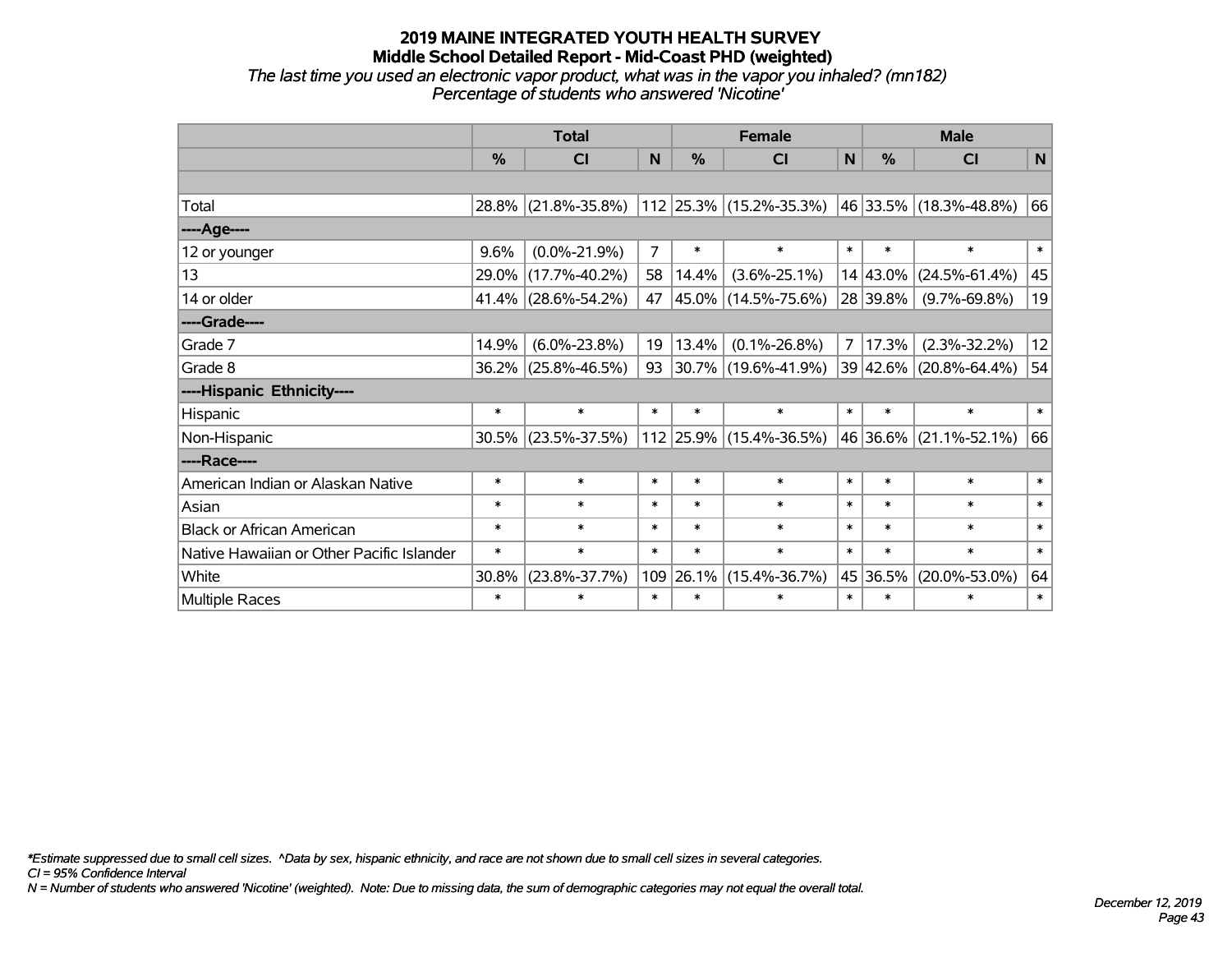*The last time you used an electronic vapor product, what was in the vapor you inhaled? (mn182\_2) Percentage of students who answered 'Marijuana or Hash Oil'*

|                                           | <b>Total</b> |                    |        |          | <b>Female</b>                                        |        | <b>Male</b> |                      |         |  |
|-------------------------------------------|--------------|--------------------|--------|----------|------------------------------------------------------|--------|-------------|----------------------|---------|--|
|                                           | $\%$         | C <sub>l</sub>     | N      | $\%$     | <b>CI</b>                                            | N      | $\%$        | CI                   | N       |  |
|                                           |              |                    |        |          |                                                      |        |             |                      |         |  |
| Total                                     | 9.8%         | $(1.6\% - 18.1\%)$ |        |          | $ 38 13.8\% $ (0.0%-29.0%) $ 25 6.6\% $ (1.6%-11.7%) |        |             |                      | 13      |  |
| ----Age----                               |              |                    |        |          |                                                      |        |             |                      |         |  |
| 12 or younger                             | $\ast$       | $\ast$             | $\ast$ | $\ast$   | $\ast$                                               | $\ast$ | $\ast$      | $\ast$               | $\ast$  |  |
| 13                                        | 9.9%         | $(1.7\% - 18.1\%)$ |        | 20 12.0% | $(0.0\% - 25.3\%)$                                   |        | $11 8.2\% $ | $(0.0\% - 18.2\%)$   | 8       |  |
| 14 or older                               | 11.9%        | $(0.0\% - 25.7\%)$ | 13     | $\ast$   | $\ast$                                               | $\ast$ | $\ast$      | $\ast$               | $\ast$  |  |
| ----Grade----                             |              |                    |        |          |                                                      |        |             |                      |         |  |
| Grade 7                                   | 7.0%         | $(0.0\% - 14.5\%)$ | 9      | $\ast$   | $\ast$                                               | $\ast$ | $\ast$      | $\ast$               | $\ast$  |  |
| Grade 8                                   | $11.4\%$     | $(1.1\% - 21.6\%)$ |        | 29 18.2% | $(0.0\% - 39.2\%)$                                   |        | 23 4.8%     | $(0.0\% - 9.5\%)$    | $\,6\,$ |  |
| ----Hispanic Ethnicity----                |              |                    |        |          |                                                      |        |             |                      |         |  |
| Hispanic                                  | $\ast$       | $\ast$             | $\ast$ | $\ast$   | $\ast$                                               | $\ast$ | $\ast$      | $\ast$               | $\ast$  |  |
| Non-Hispanic                              | $10.2\%$     | $(1.8\% - 18.6\%)$ |        | 38 14.2% | $(0.0\% - 29.6\%)$                                   |        |             | 25 6.8% (1.4%-12.2%) | 12      |  |
| ----Race----                              |              |                    |        |          |                                                      |        |             |                      |         |  |
| American Indian or Alaskan Native         | $\ast$       | $\ast$             | $\ast$ | $\ast$   | $\ast$                                               | $\ast$ | $\ast$      | $\ast$               | $\ast$  |  |
| Asian                                     | $\ast$       | $\ast$             | $\ast$ | $\ast$   | $\ast$                                               | $\ast$ | $\ast$      | $\ast$               | $\ast$  |  |
| <b>Black or African American</b>          | $\ast$       | $\ast$             | $\ast$ | $\ast$   | $\ast$                                               | $\ast$ | $\ast$      | $\ast$               | $\ast$  |  |
| Native Hawaiian or Other Pacific Islander | $\ast$       | $\ast$             | $\ast$ | $\ast$   | $\ast$                                               | $\ast$ | $\ast$      | $\ast$               | $\ast$  |  |
| White                                     | 10.1%        | $(1.1\% - 19.1\%)$ | 36     | 14.6%    | $(0.0\% - 30.8\%)$                                   |        | $25 6.0\% $ | $(0.3\% - 11.7\%)$   | 11      |  |
| Multiple Races                            | $\ast$       | $\ast$             | $\ast$ | $\ast$   | $\ast$                                               | $\ast$ | $\ast$      | $\ast$               | $\ast$  |  |

*\*Estimate suppressed due to small cell sizes. ^Data by sex, hispanic ethnicity, and race are not shown due to small cell sizes in several categories.*

*CI = 95% Confidence Interval*

*N = Number of students who answered 'Marijuana or Hash Oil' (weighted). Note: Due to missing data, the sum of demographic categories may not equal the overall total.*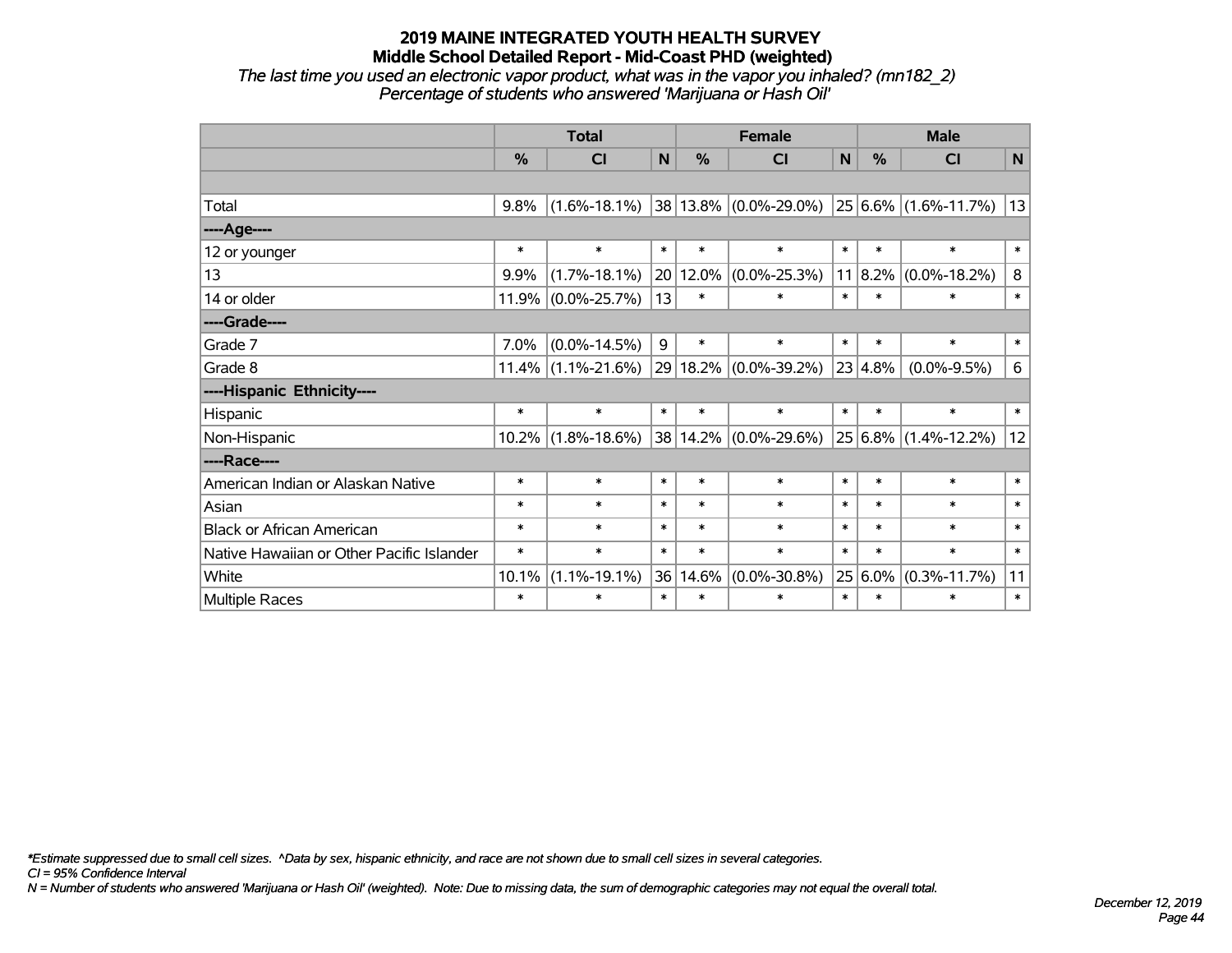*Percentage of students who are susceptible to cigarette use (among all students including those who have tried cigarettes or are current cigarette users) (mntobsus)*

|                                           | <b>Total</b>  |                        |                 |           | <b>Female</b>           |        | <b>Male</b> |                          |        |  |
|-------------------------------------------|---------------|------------------------|-----------------|-----------|-------------------------|--------|-------------|--------------------------|--------|--|
|                                           | $\frac{0}{0}$ | CI                     | N               | %         | <b>CI</b>               | N      | %           | <b>CI</b>                | N.     |  |
|                                           |               |                        |                 |           |                         |        |             |                          |        |  |
| Total                                     |               | $30.4\%$ (26.5%-34.3%) |                 |           | 848 29.3% (25.8%-32.7%) |        |             | 408 30.8% (25.0%-36.6%)  | 412    |  |
| ----Age----                               |               |                        |                 |           |                         |        |             |                          |        |  |
| 12 or younger                             |               | 24.3% (18.8%-29.8%)    |                 |           | 195 21.1% (15.5%-26.8%) | 92     |             | 27.1% (19.0%-35.1%)      | 96     |  |
| 13                                        |               | 29.9% (25.5%-34.4%)    |                 |           | 436 31.1% (24.0%-38.3%) |        |             | 227 28.1% (23.0%-33.2%)  | 198    |  |
| 14 or older                               |               | $41.3\%$ (34.0%-48.5%) |                 |           | 216 38.6% (25.0%-52.2%) |        |             | 89 42.2% (31.6%-52.7%)   | 118    |  |
| ----Grade----                             |               |                        |                 |           |                         |        |             |                          |        |  |
| Grade 7                                   |               | 26.6% (22.4%-30.8%)    |                 | 369 26.5% | $(22.3\% - 30.6\%)$     |        |             | 188 25.6% (19.8%-31.5%)  | 169    |  |
| Grade 8                                   |               | 34.6% (29.3%-39.8%)    |                 |           | 471 32.6% (27.1%-38.2%) |        |             | 218 36.5% (29.8%-43.2%)  | 244    |  |
| ----Hispanic Ethnicity----                |               |                        |                 |           |                         |        |             |                          |        |  |
| Hispanic                                  |               | 28.7% (15.5%-41.9%)    | 10 <sup>°</sup> | $\ast$    | $\ast$                  | $\ast$ | $\ast$      | $\ast$                   | $\ast$ |  |
| Non-Hispanic                              |               | $30.6\%$ (26.7%-34.6%) |                 |           | 785 29.5% (25.8%-33.2%) |        |             | 383 31.1% (25.1%-37.2%)  | 380    |  |
| ----Race----                              |               |                        |                 |           |                         |        |             |                          |        |  |
| American Indian or Alaskan Native         | 30.0%         | $(8.7\% - 51.3\%)$     | 10              | $\ast$    | $\ast$                  | $\ast$ | $\ast$      | $\ast$                   | $\ast$ |  |
| Asian                                     | $\ast$        | $\ast$                 | $\ast$          | $\ast$    | $\ast$                  | $\ast$ | $\ast$      | $\ast$                   | $\ast$ |  |
| <b>Black or African American</b>          | 50.1%         | $(23.6\% - 76.6\%)$    | 10              | $\ast$    | $\ast$                  | $\ast$ | $\ast$      | $\ast$                   | $\ast$ |  |
| Native Hawaiian or Other Pacific Islander | $\ast$        | $\ast$                 | $\ast$          | $\ast$    | $\ast$                  | $\ast$ | $\ast$      | $\ast$                   | $\ast$ |  |
| White                                     | 30.1%         | $(26.0\% - 34.1\%)$    | 767             | 29.2%     | $(25.4\% - 33.0\%)$     |        | 373 30.5%   | $(24.8\% - 36.3\%)$      | 377    |  |
| Multiple Races                            |               | $33.6\%$ (20.4%-46.8%) | 27              |           | $30.8\%$ (20.6%-41.1%)  | 13     |             | $ 36.0\% $ (13.4%-58.6%) | 13     |  |

*\*Estimate suppressed due to small cell sizes. ^Data by sex, hispanic ethnicity, and race are not shown due to small cell sizes in several categories.*

*CI = 95% Confidence Interval*

*N = Number of students who are susceptible to cigarette use (among all students including those who have tried cigarettes or are current cigarette users) (weighted). Note: Due to missing data, the sum of demographic categories may not equal the overall total.*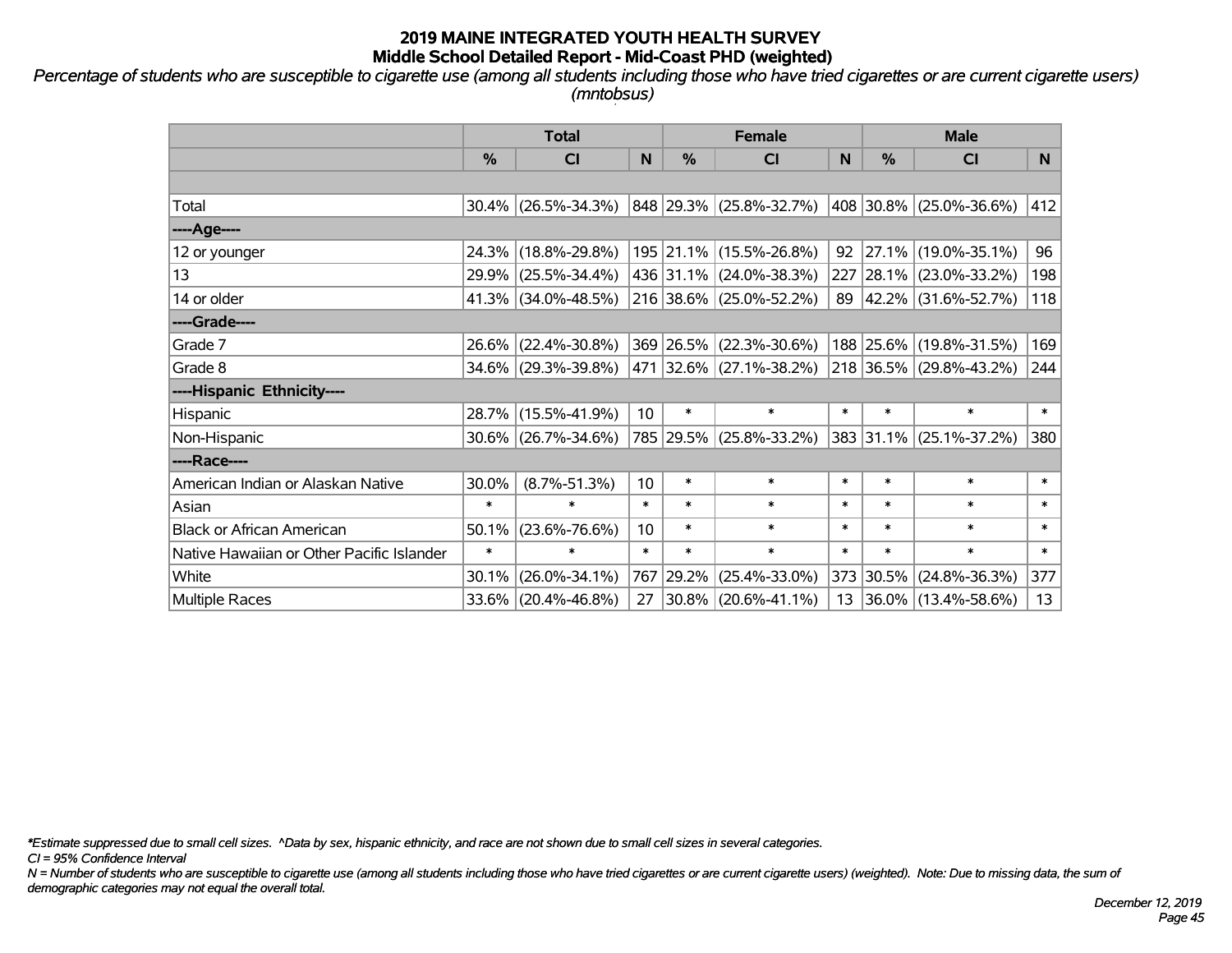*Percentage of students who are susceptible to cigarette use (among students who have never tried cigarettes) (mntobsus\_2)*

|                                           | <b>Total</b>  |                        |                | <b>Female</b> | <b>Male</b>             |        |           |                              |              |
|-------------------------------------------|---------------|------------------------|----------------|---------------|-------------------------|--------|-----------|------------------------------|--------------|
|                                           | $\frac{0}{0}$ | CI                     | N              | $\frac{9}{6}$ | CI                      | N      | %         | <b>CI</b>                    | N            |
|                                           |               |                        |                |               |                         |        |           |                              |              |
| Total                                     |               | 27.4% (24.4%-30.5%)    |                |               | 711 27.7% (24.5%-30.9%) |        |           | 363 26.4% (22.4%-30.4%)      | 327          |
| ----Age----                               |               |                        |                |               |                         |        |           |                              |              |
| 12 or younger                             | $22.8\%$      | $(17.5\% - 28.0\%)$    |                |               | 171 20.3% (14.7%-25.9%) | 82     | 25.3%     | $(17.3\% - 33.2\%)$          | 86           |
| 13                                        |               | 26.9% (22.8%-31.0%)    |                |               | 372 29.0% (22.0%-35.9%) |        |           | 202 24.4% (19.0%-29.8%)      | 161          |
| 14 or older                               |               | 36.5% (30.5%-42.6%)    |                |               | 168 37.8% (26.3%-49.3%) |        |           | 80 33.6% $(24.9\% - 42.3\%)$ | 80           |
| ----Grade----                             |               |                        |                |               |                         |        |           |                              |              |
| Grade 7                                   | 24.0%         | $(20.3\% - 27.8\%)$    |                |               | 311 25.3% (20.9%-29.7%) |        |           | 167 22.2% (17.3%-27.1%)      | 137          |
| Grade 8                                   |               | $31.0\%$ (27.0%-35.1%) |                |               | 392 30.7% (25.8%-35.5%) |        |           | 194 31.3% (26.4%-36.2%)      | 190          |
| ----Hispanic Ethnicity----                |               |                        |                |               |                         |        |           |                              |              |
| Hispanic                                  | 27.0%         | $(15.4\% - 38.6\%)$    | 9              | $\ast$        | $\ast$                  | $\ast$ | $\ast$    | $\ast$                       | $\ast$       |
| Non-Hispanic                              |               | 27.7% (24.7%-30.6%)    |                |               | 663 27.9% (24.7%-31.2%) |        |           | 342 26.9% (22.7%-31.1%)      | 305          |
| ----Race----                              |               |                        |                |               |                         |        |           |                              |              |
| American Indian or Alaskan Native         | 25.9%         | $(5.9\% - 46.0\%)$     | 8              | $\ast$        | $\ast$                  | $\ast$ | $\ast$    | $\ast$                       | $\ast$       |
| Asian                                     | $\ast$        | $\ast$                 | $\ast$         | $\ast$        | $\ast$                  | $\ast$ | $\ast$    | $\ast$                       | $\ast$       |
| <b>Black or African American</b>          | 40.5%         | $(26.0\% - 55.0\%)$    | $\overline{7}$ | $\ast$        | $\ast$                  | $\ast$ | $\ast$    | $\ast$                       | $\ast$       |
| Native Hawaiian or Other Pacific Islander | $\ast$        | $\ast$                 | $\ast$         | $\ast$        | $\ast$                  | $\ast$ | $\ast$    | $\ast$                       | $\pmb{\ast}$ |
| White                                     | 27.2%         | $(24.1\% - 30.2\%)$    |                | 646 27.8%     | $(24.4\% - 31.2\%)$     |        | 334 26.3% | $(22.4\% - 30.2\%)$          | 300          |
| Multiple Races                            |               | 32.1% (18.9%-45.3%)    |                |               | 25 29.1% (19.8%-38.4%)  |        |           | 12 34.7% (12.0%-57.5%)       | 13           |

*\*Estimate suppressed due to small cell sizes. ^Data by sex, hispanic ethnicity, and race are not shown due to small cell sizes in several categories.*

*CI = 95% Confidence Interval*

*N = Number of students who are susceptible to cigarette use (among students who have never tried cigarettes) (weighted). Note: Due to missing data, the sum of demographic categories may not equal the overall total.*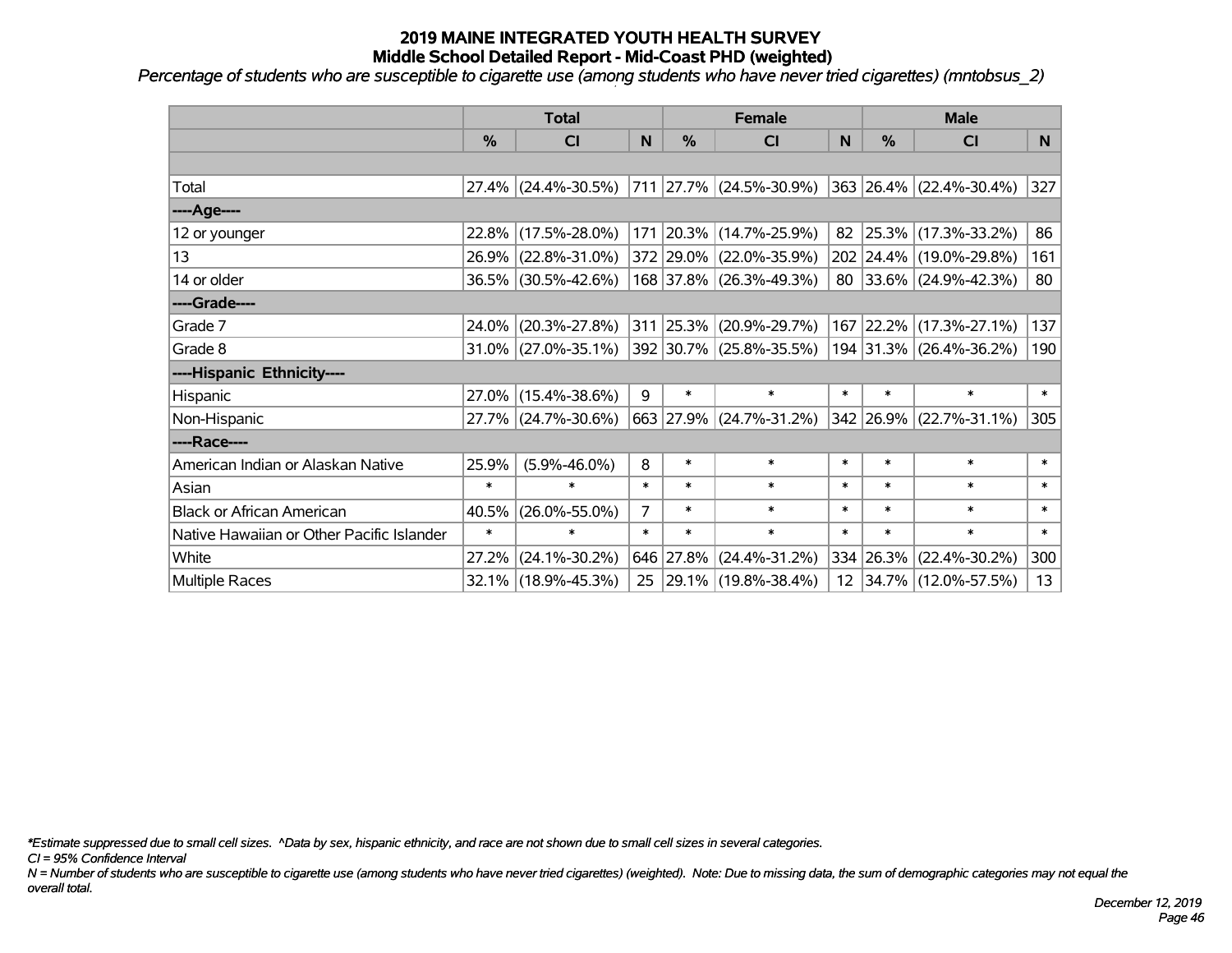*Percentage of students who smoked cigarettes or cigars or used chewing tobacco, snuff, dip, or dissolvable tobacco products on one or more of the past 30 days (mnanytoba)*

|                                           | <b>Total</b> |                     |        |        | <b>Female</b>              | <b>Male</b> |         |                                |        |
|-------------------------------------------|--------------|---------------------|--------|--------|----------------------------|-------------|---------|--------------------------------|--------|
|                                           | %            | <b>CI</b>           | N      | %      | <b>CI</b>                  | N           | %       | <b>CI</b>                      | N      |
|                                           |              |                     |        |        |                            |             |         |                                |        |
| Total                                     | 3.5%         | $(2.4\% - 4.7\%)$   |        |        | $98 3.0\% $ (2.0%-4.0%)    |             |         | 42 3.6% (1.6%-5.7%)            | 49     |
| ----Age----                               |              |                     |        |        |                            |             |         |                                |        |
| 12 or younger                             | 2.4%         | $(1.6\% - 3.3\%)$   |        |        | $20 1.9\% $ (0.6%-3.1%)    | 8           |         | $2.1\%$ (0.2%-4.1%)            | 8      |
| 13                                        |              | $3.7\%$ (2.1%-5.3%) |        |        | $52 2.9\% (1.4\% - 4.5\%)$ |             |         | $22   4.2\%   (1.9\% - 6.5\%)$ | 28     |
| 14 or older                               |              | $4.5\%$ (2.1%-6.9%) |        |        | $24 5.0\% $ (2.1%-7.8%)    |             |         | $11 4.1\%  (0.6\% - 7.6\%)$    | 13     |
| ----Grade----                             |              |                     |        |        |                            |             |         |                                |        |
| Grade 7                                   | 2.8%         | $(1.8\% - 3.8\%)$   |        |        | $39 2.2\% $ (1.3%-3.1%)    |             |         | $16$ 2.6% (0.7%-4.5%)          | 17     |
| Grade 8                                   |              | $4.2\%$ (2.5%-6.0%) |        |        | $57 3.9\% $ (2.3%-5.6%)    |             |         | $ 26 4.6\% $ (1.8%-7.4%)       | 31     |
| ----Hispanic Ethnicity----                |              |                     |        |        |                            |             |         |                                |        |
| Hispanic                                  | $\ast$       | $\ast$              | $\ast$ | $\ast$ | $\ast$                     | $\ast$      | $\ast$  | $\ast$                         | $\ast$ |
| Non-Hispanic                              | 3.5%         | $(2.3\% - 4.6\%)$   |        |        | $89 3.0\% $ (1.8%-4.1%)    |             | 38 3.7% | $(1.6\% - 5.8\%)$              | 46     |
| ----Race----                              |              |                     |        |        |                            |             |         |                                |        |
| American Indian or Alaskan Native         | $\ast$       | $\ast$              | $\ast$ | $\ast$ | $\ast$                     | $\ast$      | $\ast$  | $\ast$                         | $\ast$ |
| Asian                                     | $\ast$       | $\ast$              | $\ast$ | $\ast$ | $\ast$                     | $\ast$      | $\ast$  | $\ast$                         | $\ast$ |
| <b>Black or African American</b>          | $\ast$       | $\ast$              | $\ast$ | $\ast$ | $\ast$                     | $\ast$      | $\ast$  | $\ast$                         | $\ast$ |
| Native Hawaiian or Other Pacific Islander | $\ast$       | $\ast$              | $\ast$ | $\ast$ | $\ast$                     | $\ast$      | $\ast$  | $\ast$                         | $\ast$ |
| White                                     | 3.4%         | $(2.2\% - 4.6\%)$   | 88     | 2.7%   | $(1.6\% - 3.8\%)$          | 35          | 3.9%    | $(1.7\% - 6.1\%)$              | 48     |
| Multiple Races                            | $\ast$       | $\ast$              | $\ast$ | $\ast$ | $\ast$                     | $\ast$      | $\ast$  | $\ast$                         | $\ast$ |

*\*Estimate suppressed due to small cell sizes. ^Data by sex, hispanic ethnicity, and race are not shown due to small cell sizes in several categories.*

*CI = 95% Confidence Interval*

*N = Number of students who smoked cigarettes or cigars or used chewing tobacco, snuff, dip, or dissolvable tobacco products on one or more of the past 30 days (weighted). Note: Due to missing data, the sum of demographic categories may not equal the overall total.*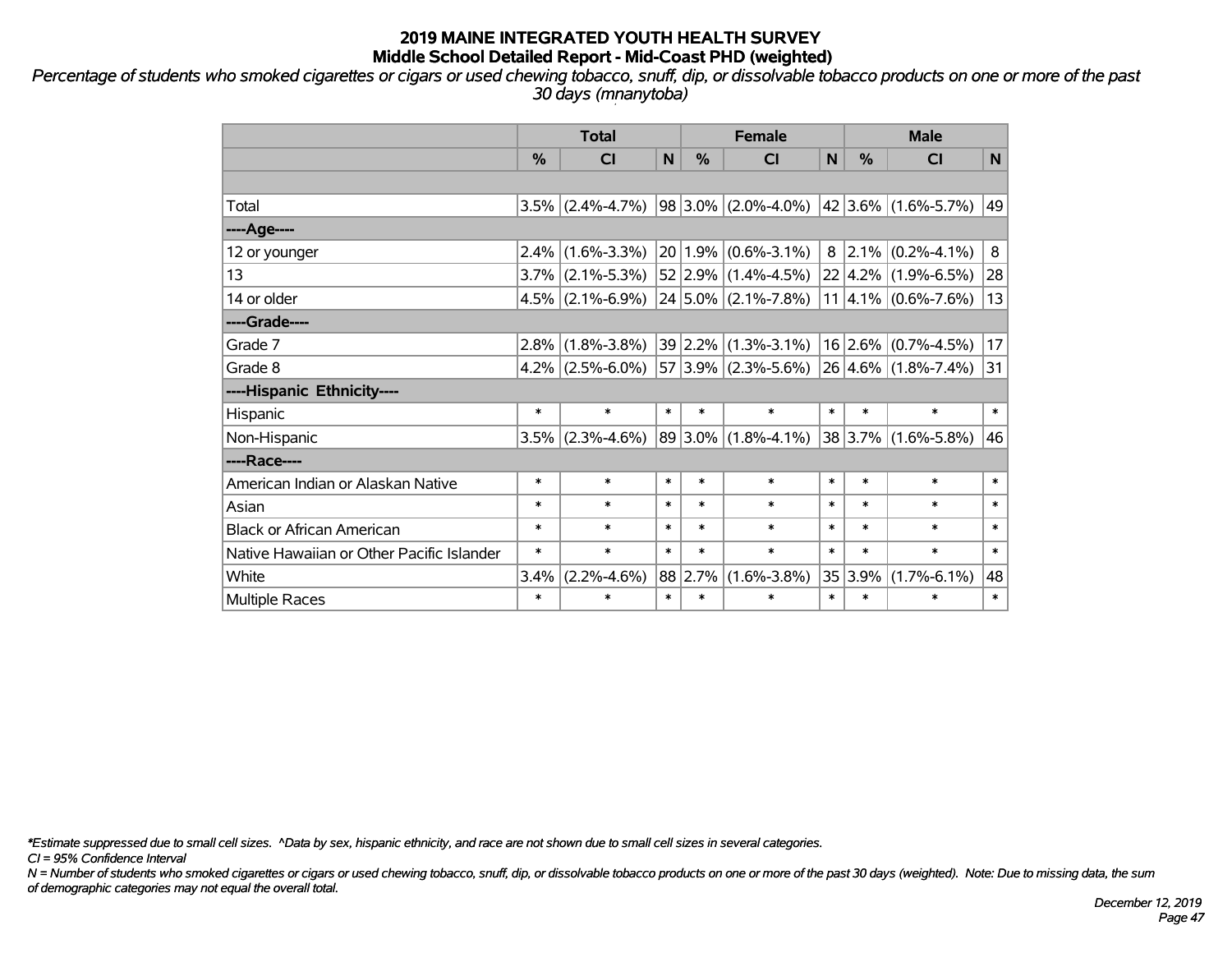*Percentage of students who smoked cigarettes or cigars; used an electronic vapor product; or used chewing tobacco, snuff, dip, or dissolvable tobacco products on one or more of the past 30 days (mnanytob\_2a)*

|                                           | <b>Total</b>  |                       |        |        | <b>Female</b>              |        | <b>Male</b> |                          |        |  |
|-------------------------------------------|---------------|-----------------------|--------|--------|----------------------------|--------|-------------|--------------------------|--------|--|
|                                           | $\frac{0}{0}$ | <b>CI</b>             | N      | %      | <b>CI</b>                  | N      | $\%$        | <b>CI</b>                | N      |  |
|                                           |               |                       |        |        |                            |        |             |                          |        |  |
| Total                                     | 7.4%          | $(5.7\% - 9.1\%)$     | 199    | 7.2%   | $(4.8\% - 9.7\%)$          |        | 97 7.4%     | $(4.9\% - 9.8\%)$        | 96     |  |
| ----Age----                               |               |                       |        |        |                            |        |             |                          |        |  |
| 12 or younger                             | 4.5%          | $(1.8\% - 7.2\%)$     | 35     | 2.8%   | $(0.0\% - 6.2\%)$          |        | 12 5.7%     | $(2.2\% - 9.2\%)$        | 20     |  |
| 13                                        | 8.1%          | $(5.9\% - 10.3\%)$    | 115    | 8.4%   | $(4.0\% - 12.7\%)$         |        | 59 7.7%     | $(4.1\% - 11.3\%)$       | 53     |  |
| 14 or older                               |               | $10.1\%$ (6.1%-14.0%) | 49     |        | $12.0\%$ (2.6%-21.4%)      |        |             | $26 8.8\% $ (3.1%-14.5%) | 23     |  |
| ----Grade----                             |               |                       |        |        |                            |        |             |                          |        |  |
| Grade 7                                   | 5.5%          | $(2.8\% - 8.1\%)$     | 73     | 4.2%   | $(1.1\% - 7.3\%)$          |        | $28 6.0\%$  | $(2.4\% - 9.6\%)$        | 39     |  |
| Grade 8                                   | 9.6%          | $(7.0\% - 12.2\%)$    |        |        | $125 10.6\% $ (6.0%-15.1%) |        | 68 8.9%     | $(5.5\% - 12.4\%)$       | 57     |  |
| ----Hispanic Ethnicity----                |               |                       |        |        |                            |        |             |                          |        |  |
| Hispanic                                  | $\ast$        | $\ast$                | $\ast$ | $\ast$ | $\ast$                     | $\ast$ | $\ast$      | $\ast$                   | $\ast$ |  |
| Non-Hispanic                              | 7.7%          | $(5.9\% - 9.6\%)$     | 191    | 7.5%   | $(4.8\% - 10.2\%)$         |        | 93 7.7%     | $(5.1\% - 10.4\%)$       | 92     |  |
| ----Race----                              |               |                       |        |        |                            |        |             |                          |        |  |
| American Indian or Alaskan Native         | $\ast$        | $\ast$                | $\ast$ | $\ast$ | $\ast$                     | $\ast$ | $\ast$      | $\ast$                   | $\ast$ |  |
| Asian                                     | $\ast$        | $\ast$                | $\ast$ | $\ast$ | $\ast$                     | $\ast$ | $\ast$      | $\ast$                   | $\ast$ |  |
| <b>Black or African American</b>          | $\ast$        | $\ast$                | $\ast$ | $\ast$ | $\ast$                     | $\ast$ | $\ast$      | $\ast$                   | $\ast$ |  |
| Native Hawaiian or Other Pacific Islander | $\ast$        | $\ast$                | $\ast$ | $\ast$ | $\ast$                     | $\ast$ | $\ast$      | $\ast$                   | $\ast$ |  |
| White                                     | 7.5%          | $(5.7\% - 9.3\%)$     | 183    | 7.1%   | $(4.4\% - 9.9\%)$          |        | 87 7.5%     | $(5.1\% - 9.9\%)$        | 90     |  |
| Multiple Races                            | $\ast$        | $\ast$                | $\ast$ | $\ast$ | $\ast$                     | $\ast$ | $\ast$      | $\ast$                   | $\ast$ |  |

*\*Estimate suppressed due to small cell sizes. ^Data by sex, hispanic ethnicity, and race are not shown due to small cell sizes in several categories.*

*CI = 95% Confidence Interval*

*N = Number of students who smoked cigarettes or cigars; used an electronic vapor product; or used chewing tobacco, snuff, dip, or dissolvable tobacco products on one or more of the past 30 days (weighted). Note: Due to missing data, the sum of demographic categories may not equal the overall total.*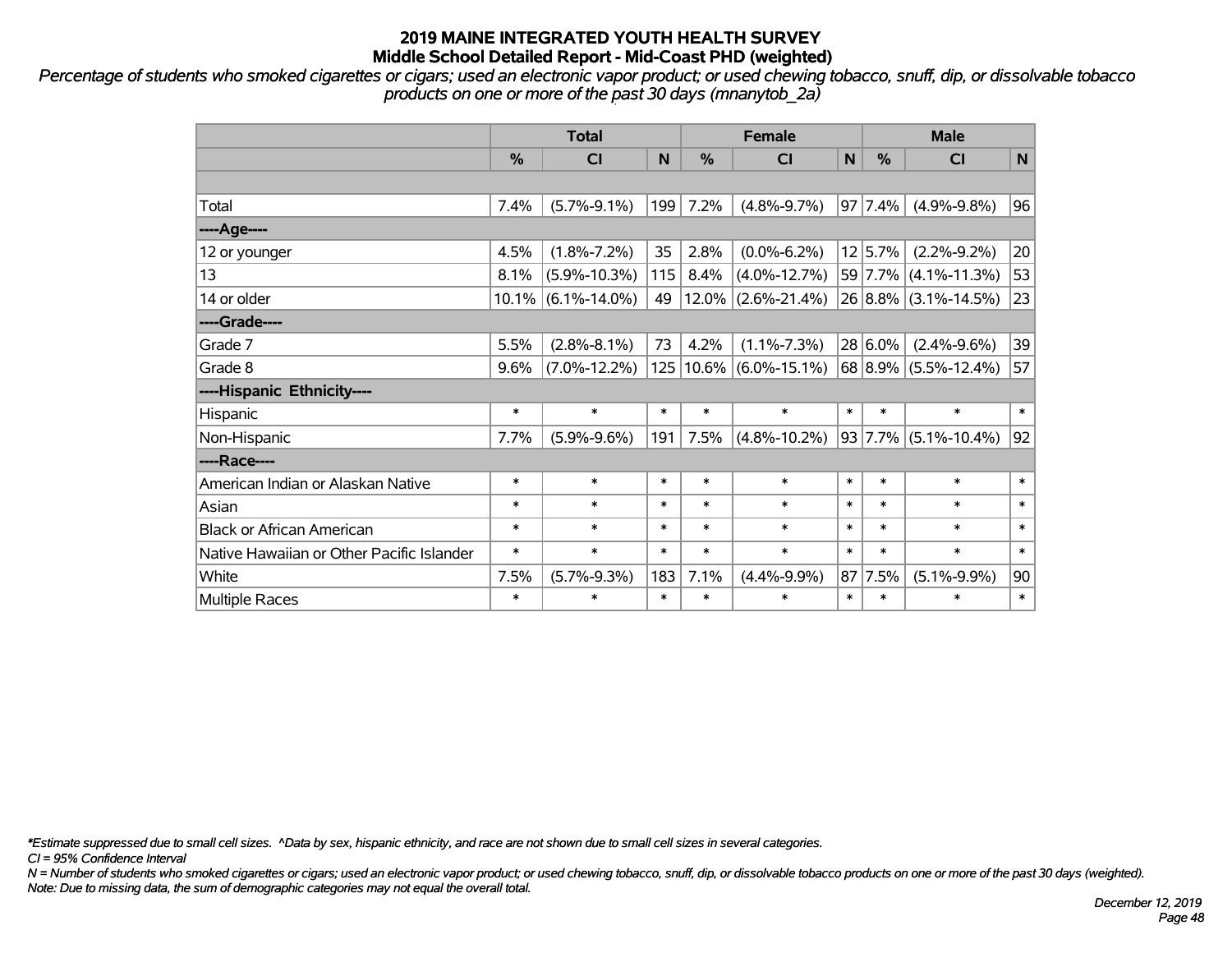*Percentage of students who smoked cigarettes or cigars; used an electronic vapor product with nicotine; or used chewing tobacco, snuff, dip, or dissolvable tobacco products on one or more of the past 30 days (mnanytob\_3)*

|                                           | <b>Total</b> |                    |        | <b>Female</b> |                        |        | <b>Male</b> |                          |              |  |
|-------------------------------------------|--------------|--------------------|--------|---------------|------------------------|--------|-------------|--------------------------|--------------|--|
|                                           | %            | CI                 | N      | %             | <b>CI</b>              | N      | $\%$        | CI                       | $\mathsf{N}$ |  |
|                                           |              |                    |        |               |                        |        |             |                          |              |  |
| Total                                     | 4.2%         | $(2.7\% - 5.8\%)$  |        | $111$ 3.8%    | $(2.3\% - 5.3\%)$      |        | 50 4.3%     | $(2.0\% - 6.6\%)$        | 55           |  |
| ----Age----                               |              |                    |        |               |                        |        |             |                          |              |  |
| 12 or younger                             | 1.8%         | $(0.1\% - 3.6\%)$  | 14     | $\ast$        | $\ast$                 | $\ast$ | $\ast$      | $\ast$                   | $\ast$       |  |
| 13                                        | 4.7%         | $(2.8\% - 6.5\%)$  | 65     | 3.5%          | $(1.0\% - 6.0\%)$      |        | 25 5.7%     | $(2.5\% - 8.8\%)$        | 37           |  |
| 14 or older                               | $6.7\%$      | $(2.6\% - 10.9\%)$ | 32     |               | $ 9.5\% $ (1.7%-17.3%) |        | 20 4.7%     | $(0.0\% - 9.3\%)$        | 12           |  |
| ----Grade----                             |              |                    |        |               |                        |        |             |                          |              |  |
| Grade 7                                   | 2.4%         | $(0.8\% - 4.0\%)$  | 32     | 2.0%          | $(0.2\% - 3.8\%)$      |        | $13 2.0\% $ | $(0.0\% - 4.2\%)$        | 13           |  |
| Grade 8                                   | 6.2%         | $(3.7\% - 8.6\%)$  | 79     | 5.7%          | $(2.7\% - 8.7\%)$      |        |             | $37 6.8\% $ (3.6%-10.1%) | 42           |  |
| ----Hispanic Ethnicity----                |              |                    |        |               |                        |        |             |                          |              |  |
| Hispanic                                  | $\ast$       | $\ast$             | $\ast$ | $\ast$        | $\ast$                 | $\ast$ | $\ast$      | $\ast$                   | $\ast$       |  |
| Non-Hispanic                              | 4.4%         | $(2.7\% - 6.1\%)$  |        | 108 3.8%      | $(2.1\% - 5.4\%)$      |        | 47 4.7%     | $(2.2\% - 7.2\%)$        | 55           |  |
| ----Race----                              |              |                    |        |               |                        |        |             |                          |              |  |
| American Indian or Alaskan Native         | $\ast$       | $\ast$             | $\ast$ | $\ast$        | $\ast$                 | $\ast$ | $\ast$      | $\ast$                   | $\ast$       |  |
| Asian                                     | $\ast$       | $\ast$             | $\ast$ | $\ast$        | $\ast$                 | $\ast$ | $\ast$      | $\ast$                   | $\ast$       |  |
| <b>Black or African American</b>          | $\ast$       | $\ast$             | $\ast$ | $\ast$        | $\ast$                 | $\ast$ | $\ast$      | $\ast$                   | $\ast$       |  |
| Native Hawaiian or Other Pacific Islander | $\ast$       | $\ast$             | $\ast$ | $\ast$        | $\ast$                 | $\ast$ | $\ast$      | $\ast$                   | $\ast$       |  |
| White                                     | 4.3%         | $(2.6\% - 6.0\%)$  |        | 103 3.6%      | $(1.9\% - 5.2\%)$      |        | 43 4.6%     | $(2.1\% - 7.1\%)$        | 54           |  |
| Multiple Races                            | $\ast$       | $\ast$             | $\ast$ | $\ast$        | $\ast$                 | $\ast$ | *           | $\ast$                   | $\ast$       |  |

*\*Estimate suppressed due to small cell sizes. ^Data by sex, hispanic ethnicity, and race are not shown due to small cell sizes in several categories.*

*CI = 95% Confidence Interval*

*N = Number of students who smoked cigarettes or cigars; used an electronic vapor product with nicotine; or used chewing tobacco, snuff, dip, or dissolvable tobacco products on one or more of the past 30 days (weighted). Note: Due to missing data, the sum of demographic categories may not equal the overall total.*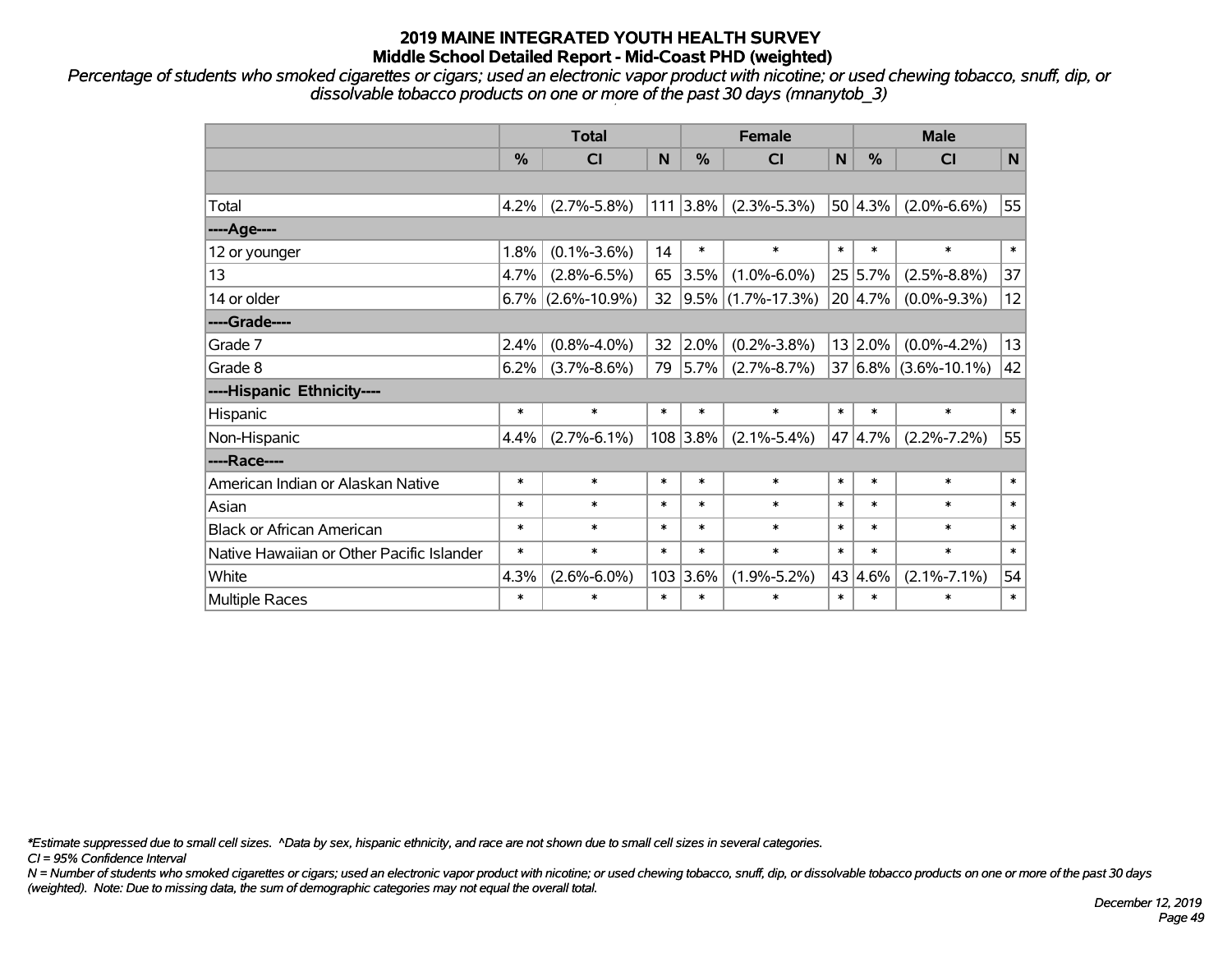#### **2019 MAINE INTEGRATED YOUTH HEALTH SURVEY Middle School Detailed Report - Mid-Coast PHD (weighted)** *Have you ever had a drink of alcohol, other than a few sips? (mn59a) Percentage of students who answered 'Yes'*

|                                           | <b>Total</b>  |                     |                |               | <b>Female</b>                  | <b>Male</b> |        |                              |          |
|-------------------------------------------|---------------|---------------------|----------------|---------------|--------------------------------|-------------|--------|------------------------------|----------|
|                                           | $\frac{0}{0}$ | CI                  | N              | $\frac{0}{0}$ | CI                             | N           | %      | <b>CI</b>                    | <b>N</b> |
|                                           |               |                     |                |               |                                |             |        |                              |          |
| Total                                     |               | 15.0% (13.0%-16.9%) |                |               | 383 14.2% (12.0%-16.5%)        |             |        | $ 183 15.0\% $ (11.9%-18.1%) | 188      |
| ----Age----                               |               |                     |                |               |                                |             |        |                              |          |
| 12 or younger                             | 9.8%          | $(6.7\% - 13.0\%)$  | 74             | 6.4%          | $(3.7\% - 9.1\%)$              | 25          | 12.4%  | $(7.6\% - 17.2\%)$           | 43       |
| 13                                        |               | 15.9% (14.1%-17.7%) |                |               | 210   16.8%   (14.9%-18.7%)    |             |        | 116   14.4%   (11.2%-17.6%)  | 88       |
| 14 or older                               |               | 20.4% (16.6%-24.1%) |                |               | 100 21.4% (15.0%-27.9%)        | 42          |        | $19.4\%$ (15.2%-23.6%)       | 57       |
| ----Grade----                             |               |                     |                |               |                                |             |        |                              |          |
| Grade 7                                   | 11.4%         | $(8.7\% - 14.1\%)$  | 148            | 9.4%          | $(7.0\% - 11.8\%)$             | 63          | 12.4%  | $(8.3\% - 16.5\%)$           | 77       |
| Grade 8                                   |               | 18.4% (16.2%-20.7%) |                |               | 230 19.4% (15.5%-23.3%)        |             |        | 119 17.5% (13.9%-21.1%)      | 108      |
| ----Hispanic Ethnicity----                |               |                     |                |               |                                |             |        |                              |          |
| Hispanic                                  | 22.9%         | $(12.2\% - 33.6\%)$ | 9              | $\ast$        | $\ast$                         | $\ast$      | $\ast$ | $\ast$                       | $\ast$   |
| Non-Hispanic                              |               | 14.9% (12.8%-17.0%) |                |               | $353 14.6\% (12.0\% - 17.1\%)$ |             |        | 174   14.6%   (11.4%-17.8%)  | 169      |
| ----Race----                              |               |                     |                |               |                                |             |        |                              |          |
| American Indian or Alaskan Native         |               | 19.2% (13.6%-24.8%) | $\overline{7}$ | $\ast$        | $\ast$                         | $\ast$      | $\ast$ | $\ast$                       | $\ast$   |
| Asian                                     | $\ast$        | $\ast$              | $\ast$         | $\ast$        | $\ast$                         | $\ast$      | $\ast$ | $\ast$                       | $\ast$   |
| <b>Black or African American</b>          | $\ast$        | $\ast$              | $\ast$         | $\ast$        | $\ast$                         | $\ast$      | $\ast$ | $\ast$                       | $\ast$   |
| Native Hawaiian or Other Pacific Islander | $\ast$        | $\ast$              | $\ast$         | $\ast$        | $\ast$                         | $\ast$      | $\ast$ | $\ast$                       | $\ast$   |
| White                                     | 14.7%         | $(12.6\% - 16.7\%)$ | 350            | 13.9%         | $(11.4\% - 16.4\%)$            | 167         | 14.9%  | $(11.6\% - 18.3\%)$          | 174      |
| <b>Multiple Races</b>                     | 12.5%         | $(6.2\% - 18.8\%)$  | 8              | $\ast$        | $\ast$                         | $\ast$      | $\ast$ | $\ast$                       | $\ast$   |

*\*Estimate suppressed due to small cell sizes. ^Data by sex, hispanic ethnicity, and race are not shown due to small cell sizes in several categories.*

*CI = 95% Confidence Interval*

*N = Number of students who answered 'Yes' (weighted). Note: Due to missing data, the sum of demographic categories may not equal the overall total.*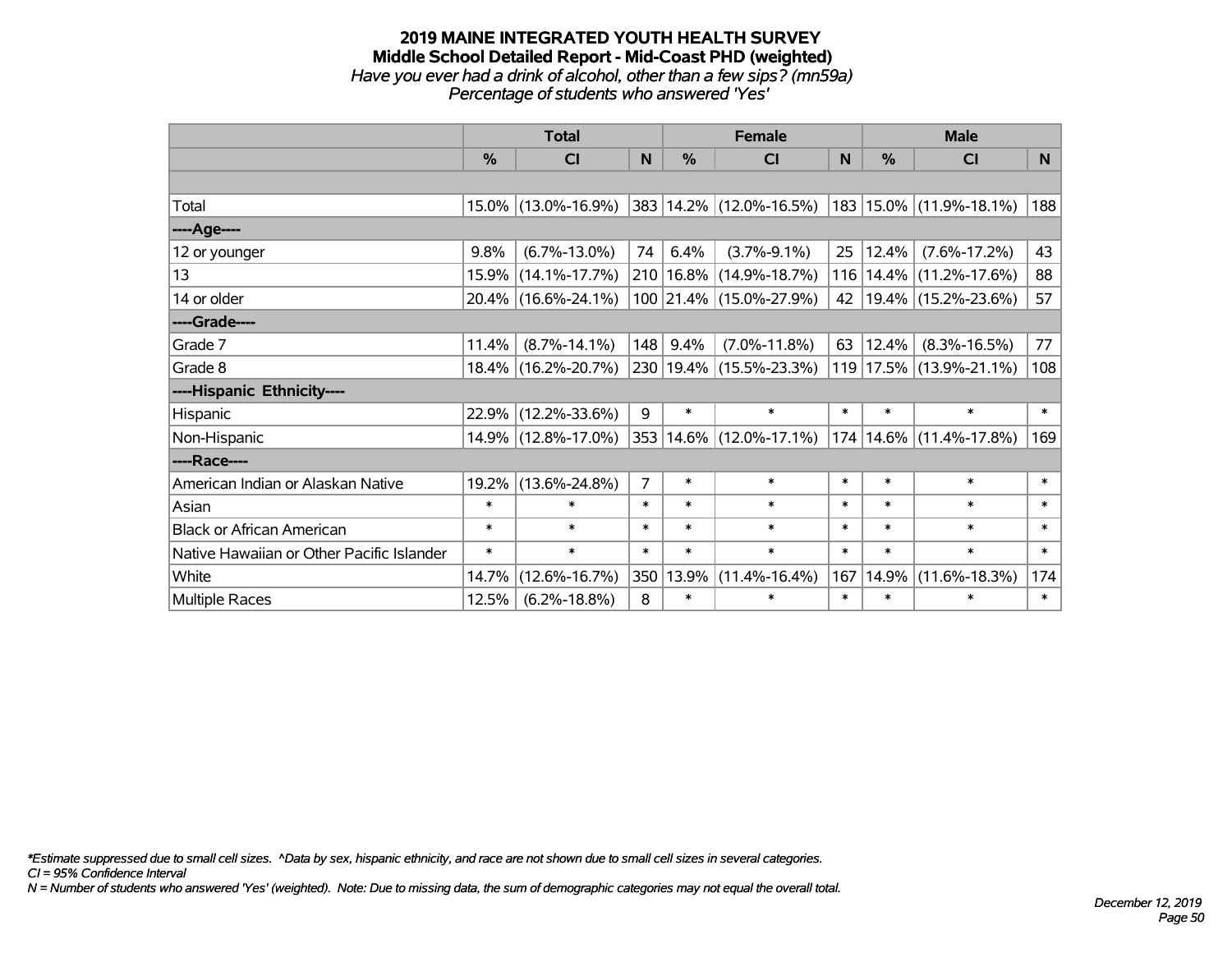*How old were you when you had your first drink of alcohol other than a few sips? (mn60)*

*Among students who have had more than a few sips of alcohol, the percentage of students who answered before age 11*

|                                           | <b>Total</b>  |                        |        |               | <b>Female</b>           | <b>Male</b>  |          |                             |        |
|-------------------------------------------|---------------|------------------------|--------|---------------|-------------------------|--------------|----------|-----------------------------|--------|
|                                           | $\frac{0}{0}$ | <b>CI</b>              | N      | $\frac{0}{0}$ | <b>CI</b>               | $\mathsf{N}$ | %        | <b>CI</b>                   | N      |
|                                           |               |                        |        |               |                         |              |          |                             |        |
| Total                                     |               | $36.8\%$ (30.5%-43.1%) |        |               | 141 32.8% (25.7%-40.0%) |              |          | $ 60 41.1\% $ (33.5%-48.7%) | 78     |
| ---- Age----                              |               |                        |        |               |                         |              |          |                             |        |
| 12 or younger                             | 54.9%         | $(39.2\% - 70.6\%)$    | 39     | 64.7%         | $(45.3\% - 84.2\%)$     |              | 15 48.5% | $(27.2\% - 69.8\%)$         | 20     |
| 13                                        |               | 34.2% (27.9%-40.5%)    | 72     | 31.0%         | $(22.6\% - 39.4\%)$     |              |          | 36 40.4% (24.2%-56.6%)      | 37     |
| 14 or older                               |               | 29.7% (17.4%-41.9%)    | 30     | 20.2%         | $(0.0\% - 40.4\%)$      |              |          | $9$ 37.0% (21.0%-53.0%)     | 21     |
| ----Grade----                             |               |                        |        |               |                         |              |          |                             |        |
| Grade 7                                   | 42.4%         | $(30.8\% - 53.9\%)$    | 62     | 47.0%         | $(35.4\% - 58.7\%)$     |              | 29 40.8% | $(26.3\% - 55.2\%)$         | 31     |
| Grade 8                                   |               | $33.3\%$ (27.3%-39.3%) | 77     |               | 25.7% (18.4%-33.0%)     |              |          | 30 42.1% (32.1%-52.1%)      | 47     |
| ----Hispanic Ethnicity----                |               |                        |        |               |                         |              |          |                             |        |
| Hispanic                                  | $\ast$        | $\ast$                 | $\ast$ | $\ast$        | $\ast$                  | $\ast$       | $\ast$   | $\ast$                      | $\ast$ |
| Non-Hispanic                              | $36.6\%$      | $(30.5\% - 42.7\%)$    |        |               | 129 33.1% (25.7%-40.5%) |              | 57 42.1% | $(34.6\% - 49.6\%)$         | 72     |
| ----Race----                              |               |                        |        |               |                         |              |          |                             |        |
| American Indian or Alaskan Native         | $\ast$        | $\ast$                 | $\ast$ | $\ast$        | $\ast$                  | $\ast$       | $\ast$   | $\ast$                      | $\ast$ |
| Asian                                     | $\ast$        | $\ast$                 | $\ast$ | $\ast$        | $\ast$                  | $\ast$       | $\ast$   | $\ast$                      | $\ast$ |
| <b>Black or African American</b>          | $\ast$        | $\ast$                 | $\ast$ | $\ast$        | $\ast$                  | $\ast$       | $\ast$   | $\ast$                      | $\ast$ |
| Native Hawaiian or Other Pacific Islander | $\ast$        | $\ast$                 | $\ast$ | $\ast$        | $\ast$                  | $\ast$       | $\ast$   | $\ast$                      | $\ast$ |
| White                                     | 36.2%         | $(29.9\% - 42.5\%)$    | 127    | 32.8%         | $(24.7\% - 40.9\%)$     |              | 54 41.3% | $(33.5\% - 49.1\%)$         | 73     |
| Multiple Races                            | $\ast$        | $\ast$                 | $\ast$ | $\ast$        | $\ast$                  | $\ast$       | $\ast$   | $\ast$                      | $\ast$ |

*\*Estimate suppressed due to small cell sizes. ^Data by sex, hispanic ethnicity, and race are not shown due to small cell sizes in several categories.*

*CI = 95% Confidence Interval*

*N = Among students who have had more than a few sips of alcohol, the number of students who answered before age 11 (weighted). Note: Due to missing data, the sum of demographic categories may not equal the overall total.*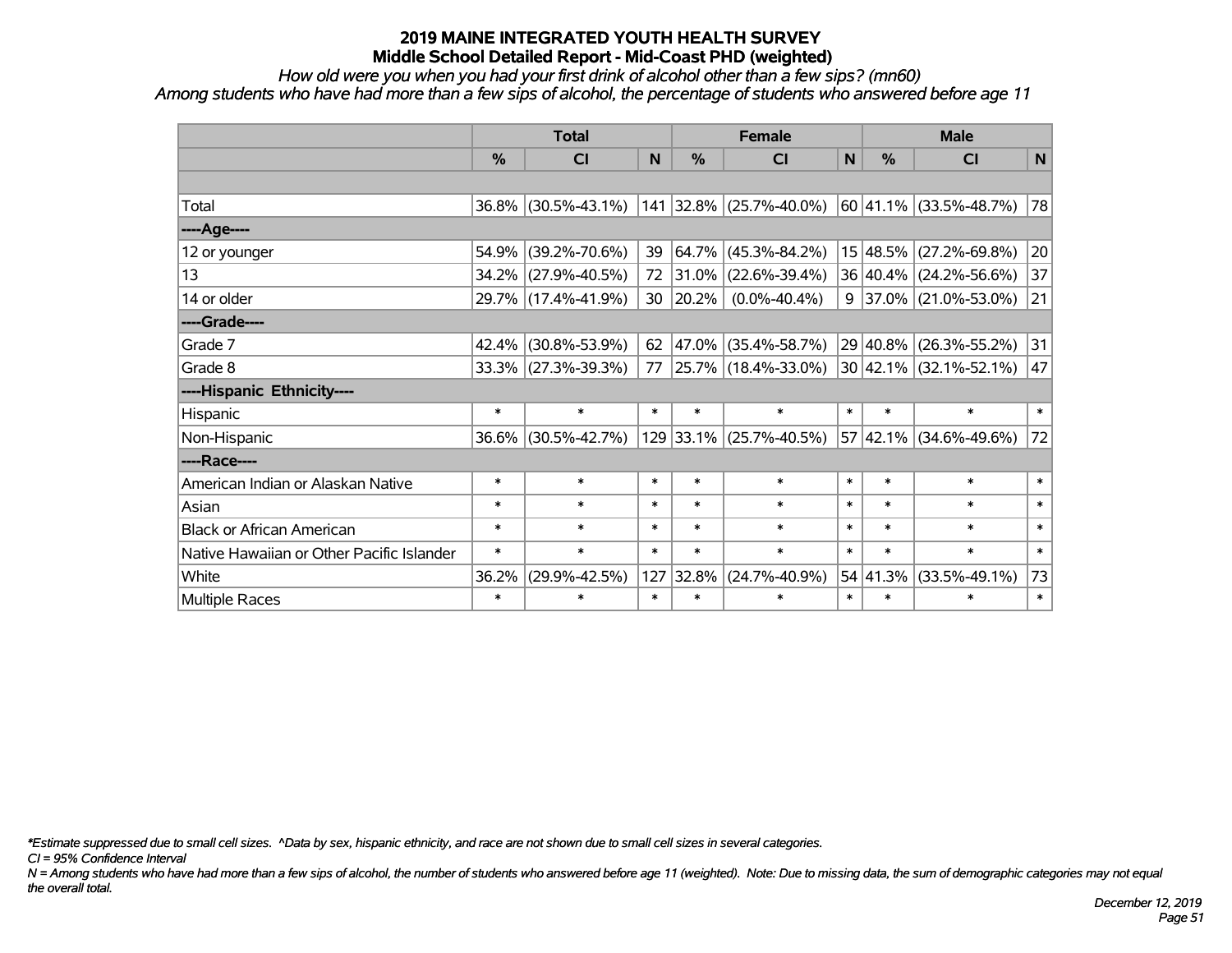*How old were you when you had your first drink of alcohol other than a few sips? (mn60\_2) Percentage of students who answered before age 11*

|                                           | <b>Total</b> |                     |        | <b>Female</b> |                           |              | <b>Male</b> |                        |              |  |
|-------------------------------------------|--------------|---------------------|--------|---------------|---------------------------|--------------|-------------|------------------------|--------------|--|
|                                           | %            | CI                  | N      | $\frac{0}{0}$ | CI                        | $\mathsf{N}$ | %           | CI                     | $\mathsf{N}$ |  |
|                                           |              |                     |        |               |                           |              |             |                        |              |  |
| Total                                     |              | $5.6\%$ (4.4%-6.8%) |        | $ 141 $ 4.7%  | $(3.4\% - 6.1\%)$         |              | 60 6.3%     | $(5.0\% - 7.7\%)$      | 78           |  |
| ----Age----                               |              |                     |        |               |                           |              |             |                        |              |  |
| 12 or younger                             | 5.3%         | $(3.3\% - 7.3\%)$   | 39     | 4.0%          | $(2.3\% - 5.6\%)$         |              | 15 5.9%     | $(3.1\% - 8.8\%)$      | 20           |  |
| 13                                        | 5.6%         | $(4.5\% - 6.7\%)$   | 72     | 5.2%          | $(3.9\% - 6.6\%)$         |              | 36 6.1%     | $(3.7\% - 8.5\%)$      | 37           |  |
| 14 or older                               |              | $6.2\%$ (3.7%-8.8%) |        |               | 30 $ 4.5\% $ (0.0%-10.0%) | 9            |             | $ 7.3\% $ (4.5%-10.2%) | 21           |  |
| ----Grade----                             |              |                     |        |               |                           |              |             |                        |              |  |
| Grade 7                                   | 4.9%         | $(3.4\% - 6.4\%)$   | 62     | 4.5%          | $(3.3\% - 5.8\%)$         |              | 29 5.1%     | $(2.9\% - 7.2\%)$      | 31           |  |
| Grade 8                                   |              | $6.3\%$ (4.8%-7.7%) | 77     | 5.0%          | $(2.9\% - 7.0\%)$         |              | 30 7.7%     | $(5.4\% - 9.9\%)$      | 47           |  |
| ----Hispanic Ethnicity----                |              |                     |        |               |                           |              |             |                        |              |  |
| Hispanic                                  | $\ast$       | $\ast$              | $\ast$ | $\ast$        | $\ast$                    | $\ast$       | $\ast$      | $\ast$                 | $\ast$       |  |
| Non-Hispanic                              | 5.5%         | $(4.4\% - 6.7\%)$   |        | 129 4.9%      | $(3.4\% - 6.4\%)$         |              | 57 6.3%     | $(5.1\% - 7.6\%)$      | 72           |  |
| ----Race----                              |              |                     |        |               |                           |              |             |                        |              |  |
| American Indian or Alaskan Native         | $\ast$       | $\ast$              | $\ast$ | $\ast$        | $\ast$                    | $\ast$       | $\ast$      | $\ast$                 | $\ast$       |  |
| Asian                                     | $\ast$       | $\ast$              | $\ast$ | $\ast$        | $\ast$                    | $\ast$       | $\ast$      | $\ast$                 | $\ast$       |  |
| <b>Black or African American</b>          | $\ast$       | $\ast$              | $\ast$ | $\ast$        | $\ast$                    | $\ast$       | $\ast$      | $\ast$                 | $\ast$       |  |
| Native Hawaiian or Other Pacific Islander | $\ast$       | $\ast$              | $\ast$ | $\ast$        | $\ast$                    | $\ast$       | $\ast$      | $\ast$                 | $\ast$       |  |
| White                                     | 5.4%         | $(4.2\% - 6.6\%)$   | 127    | 4.6%          | $(3.0\% - 6.2\%)$         |              | 54 6.4%     | $(5.0\% - 7.7\%)$      | 73           |  |
| Multiple Races                            | $\ast$       | $\ast$              | $\ast$ | $\ast$        | $\ast$                    | $\ast$       | $\ast$      | $\ast$                 | $\ast$       |  |

*\*Estimate suppressed due to small cell sizes. ^Data by sex, hispanic ethnicity, and race are not shown due to small cell sizes in several categories.*

*CI = 95% Confidence Interval*

*N = Number of students who answered before age 11 (weighted). Note: Due to missing data, the sum of demographic categories may not equal the overall total.*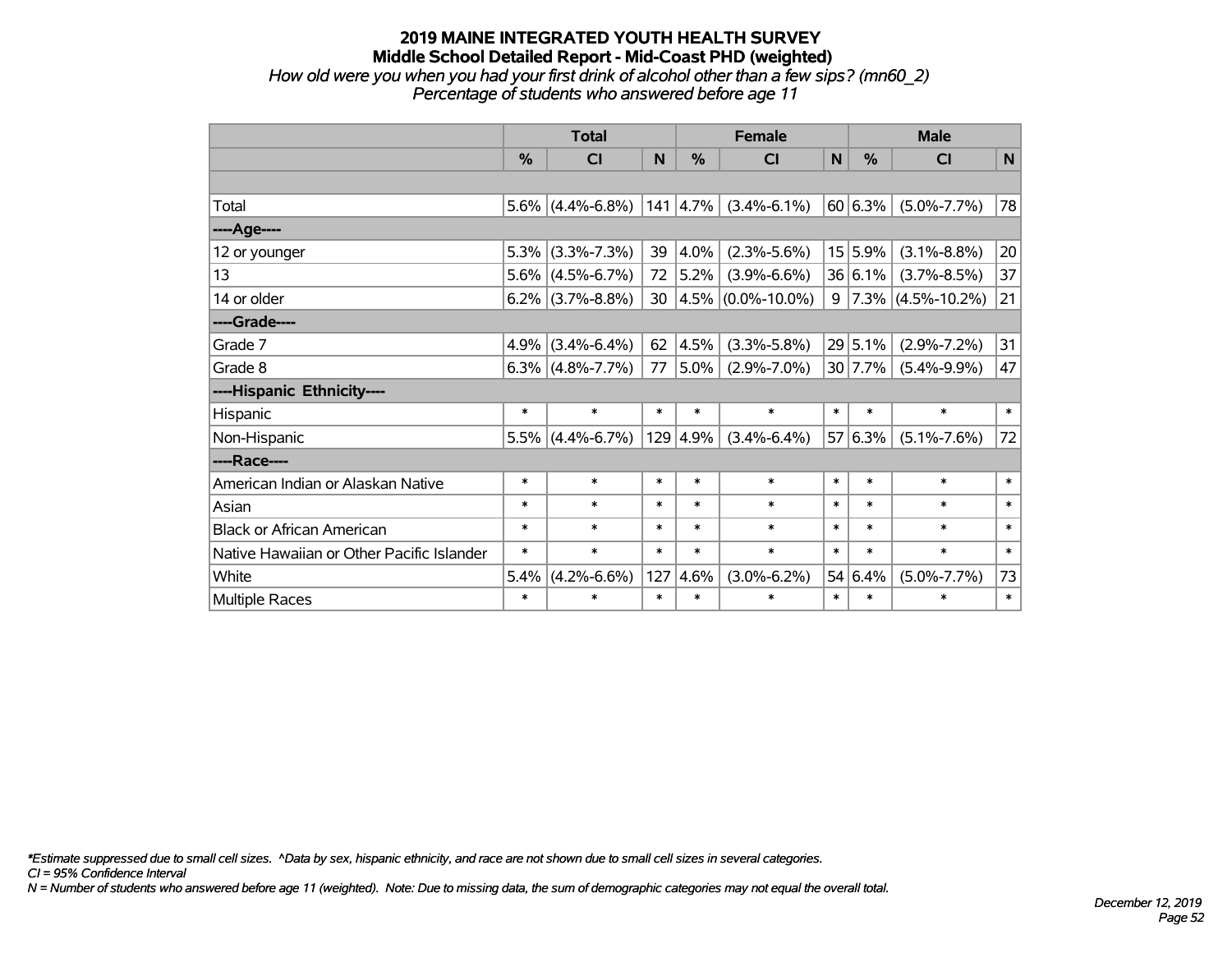*During the past 30 days, on how many days did you have at least one drink of alcohol? (mn61) Percentage of students who answered at least 1 day*

|                                           | <b>Total</b> |                     |        | <b>Female</b>    |                        |        | <b>Male</b> |                             |        |  |
|-------------------------------------------|--------------|---------------------|--------|------------------|------------------------|--------|-------------|-----------------------------|--------|--|
|                                           | $\%$         | CI                  | N      | $\%$             | <b>CI</b>              | N      | %           | <b>CI</b>                   | N      |  |
|                                           |              |                     |        |                  |                        |        |             |                             |        |  |
| Total                                     |              | $4.0\%$ (2.9%-5.1%) |        | $108 \,   4.2\%$ | $(2.7\% - 5.7\%)$      |        |             | 57 3.6% (1.9%-5.2%)         | 47     |  |
| ----Age----                               |              |                     |        |                  |                        |        |             |                             |        |  |
| 12 or younger                             | $2.8\%$      | $(1.7\% - 4.0\%)$   | 23     | 2.5%             | $(1.1\% - 3.8\%)$      |        | 10 2.4%     | $(0.7\% - 4.1\%)$           | 9      |  |
| 13                                        |              | $4.0\%$ (3.0%-5.1%) | 56     | 4.3%             | $(2.9\% - 5.8\%)$      |        |             | $31 3.8\% $ (1.7%-5.9%)     | 25     |  |
| 14 or older                               |              | $5.6\%$ (3.1%-8.0%) | 30     |                  | $ 7.2\% $ (3.6%-10.9%) |        |             | $16 4.4\%  (0.8\% - 8.0\%)$ | 14     |  |
| ----Grade----                             |              |                     |        |                  |                        |        |             |                             |        |  |
| Grade 7                                   | 3.5%         | $(2.1\% - 4.8\%)$   | 47     | 3.4%             | $(1.8\% - 5.0\%)$      |        |             | $24 3.3\% $ (1.2%-5.4%)     | 22     |  |
| Grade 8                                   |              | $4.3\%$ (3.0%-5.7%) | 57     | $ 4.9\% $        | $(3.1\% - 6.8\%)$      |        |             | $32 3.8\% (1.4\% - 6.2\%)$  | 26     |  |
| ----Hispanic Ethnicity----                |              |                     |        |                  |                        |        |             |                             |        |  |
| Hispanic                                  | $\ast$       | $\ast$              | $\ast$ | $\ast$           | $\ast$                 | $\ast$ | $\ast$      | $\ast$                      | $\ast$ |  |
| Non-Hispanic                              |              | $4.0\%$ (2.9%-5.1%) |        | $101 \,   4.5\%$ | $(2.9\% - 6.1\%)$      |        |             | $57 3.6\% $ (1.7%-5.5%)     | 44     |  |
| ----Race----                              |              |                     |        |                  |                        |        |             |                             |        |  |
| American Indian or Alaskan Native         | $\ast$       | $\ast$              | $\ast$ | $\ast$           | $\ast$                 | $\ast$ | $\ast$      | $\ast$                      | $\ast$ |  |
| Asian                                     | $\ast$       | $\ast$              | $\ast$ | $\ast$           | $\ast$                 | $\ast$ | $\ast$      | $\ast$                      | $\ast$ |  |
| <b>Black or African American</b>          | $\ast$       | $\ast$              | $\ast$ | $\ast$           | $\ast$                 | $\ast$ | $\ast$      | $\ast$                      | $\ast$ |  |
| Native Hawaiian or Other Pacific Islander | $\ast$       | $\ast$              | $\ast$ | $\ast$           | $\ast$                 | $\ast$ | $\ast$      | $\ast$                      | $\ast$ |  |
| White                                     | 4.0%         | $(2.9\% - 5.0\%)$   | 100    | 4.2%             | $(2.7\% - 5.8\%)$      |        | 53 3.8%     | $(2.0\% - 5.6\%)$           | 46     |  |
| Multiple Races                            | $\ast$       | $\ast$              | $\ast$ | $\ast$           | $\ast$                 | $\ast$ | $\ast$      | $\ast$                      | $\ast$ |  |

*\*Estimate suppressed due to small cell sizes. ^Data by sex, hispanic ethnicity, and race are not shown due to small cell sizes in several categories.*

*CI = 95% Confidence Interval*

*N = Number of students who answered at least 1 day (weighted). Note: Due to missing data, the sum of demographic categories may not equal the overall total.*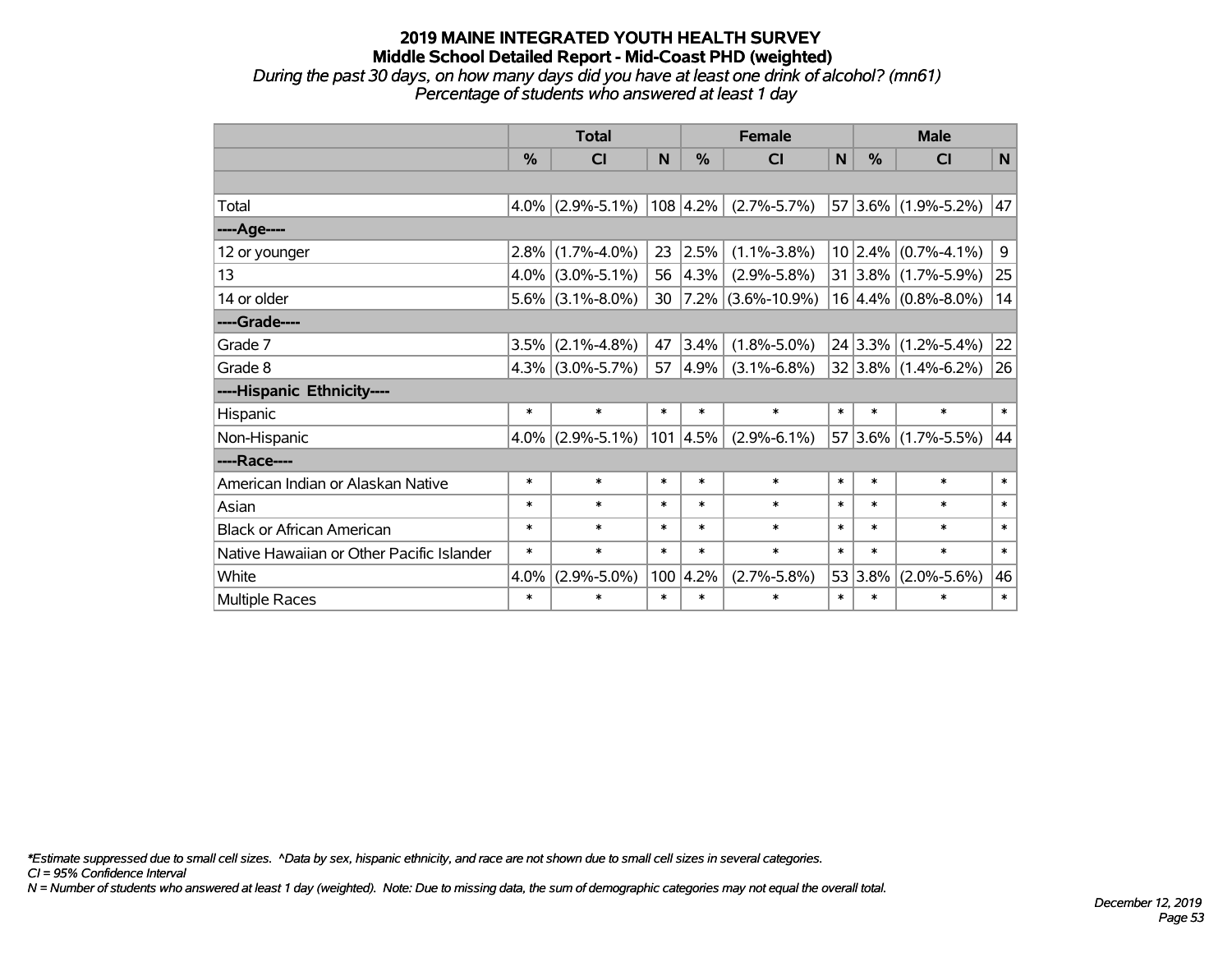*During the past 30 days, on how many days did you have 5 or more drinks of alcohol in a row, that is, within a couple of hours? (mn62a) Percentage of students who answered at least 1 day*

|                                           | <b>Total</b>  |                   |        |               | <b>Female</b>            |        | <b>Male</b>   |                                       |                |  |
|-------------------------------------------|---------------|-------------------|--------|---------------|--------------------------|--------|---------------|---------------------------------------|----------------|--|
|                                           | $\frac{0}{0}$ | <b>CI</b>         | N      | $\frac{0}{0}$ | <b>CI</b>                | N      | $\frac{0}{0}$ | <b>CI</b>                             | N.             |  |
|                                           |               |                   |        |               |                          |        |               |                                       |                |  |
| Total                                     | 1.6%          | $(0.6\% - 2.6\%)$ |        |               | $ 44 1.1\% $ (0.4%-1.9%) |        |               | $16$ 2.1% (0.7%-3.4%) 28              |                |  |
| ----Age----                               |               |                   |        |               |                          |        |               |                                       |                |  |
| 12 or younger                             | 0.8%          | $(0.1\% - 1.4\%)$ | 6      | $\ast$        | $\ast$                   | $\ast$ | $\ast$        | $\ast$                                | $\ast$         |  |
| 13                                        | 1.7%          | $(0.5\% - 2.8\%)$ |        | $24 0.9\% $   | $(0.0\% - 1.7\%)$        | 7      | $ 2.6\% $     | $(0.8\% - 4.3\%)$                     | 17             |  |
| 14 or older                               | $2.6\%$       | $(0.9\% - 4.3\%)$ |        |               | $14 2.9\% $ (0.7%-5.1%)  | 7      |               | $\left 2.3\% \right  (0.0\% - 5.4\%)$ | $\overline{7}$ |  |
| ----Grade----                             |               |                   |        |               |                          |        |               |                                       |                |  |
| Grade 7                                   | 1.3%          | $(0.5\% - 2.1\%)$ |        | $18 0.8\% $   | $(0.0\% - 1.6\%)$        | 6      |               | $1.8\%$ (0.5%-3.1%)                   | 12             |  |
| Grade 8                                   | 1.9%          | $(0.6\% - 3.2\%)$ |        |               | $26 1.5\% $ (0.7%-2.3%)  |        |               | $10 2.3\% $ (0.1%-4.4%)               | 15             |  |
| ----Hispanic Ethnicity----                |               |                   |        |               |                          |        |               |                                       |                |  |
| Hispanic                                  | $\ast$        | $\ast$            | $\ast$ | $\ast$        | $\ast$                   | $\ast$ | $\ast$        | $\ast$                                | $\ast$         |  |
| Non-Hispanic                              | 1.6%          | $(0.5\% - 2.7\%)$ | 41     | $1.2\%$       | $(0.4\% - 2.0\%)$        |        |               | $16$ 2.0% (0.5%-3.5%)                 | 25             |  |
| ----Race----                              |               |                   |        |               |                          |        |               |                                       |                |  |
| American Indian or Alaskan Native         | $\ast$        | $\ast$            | $\ast$ | $\ast$        | $\ast$                   | $\ast$ | $\ast$        | $\ast$                                | $\ast$         |  |
| Asian                                     | $\ast$        | $\ast$            | $\ast$ | $\ast$        | $\ast$                   | $\ast$ | $\ast$        | $\ast$                                | $\ast$         |  |
| <b>Black or African American</b>          | $\ast$        | $\ast$            | $\ast$ | $\ast$        | $\ast$                   | $\ast$ | $\ast$        | $\ast$                                | $\ast$         |  |
| Native Hawaiian or Other Pacific Islander | $\ast$        | $\ast$            | $\ast$ | $\ast$        | $\ast$                   | $\ast$ | $\ast$        | $\ast$                                | $\ast$         |  |
| White                                     | 1.6%          | $(0.6\% - 2.6\%)$ | 42     | 1.1%          | $(0.3\% - 1.9\%)$        |        | 14 2.2%       | $(0.7\% - 3.6\%)$                     | 27             |  |
| Multiple Races                            | $\ast$        | $\ast$            | $\ast$ | $\ast$        | $\ast$                   | $\ast$ | $\ast$        | $\ast$                                | $\ast$         |  |

*\*Estimate suppressed due to small cell sizes. ^Data by sex, hispanic ethnicity, and race are not shown due to small cell sizes in several categories.*

*CI = 95% Confidence Interval*

*N = Number of students who answered at least 1 day (weighted). Note: Due to missing data, the sum of demographic categories may not equal the overall total.*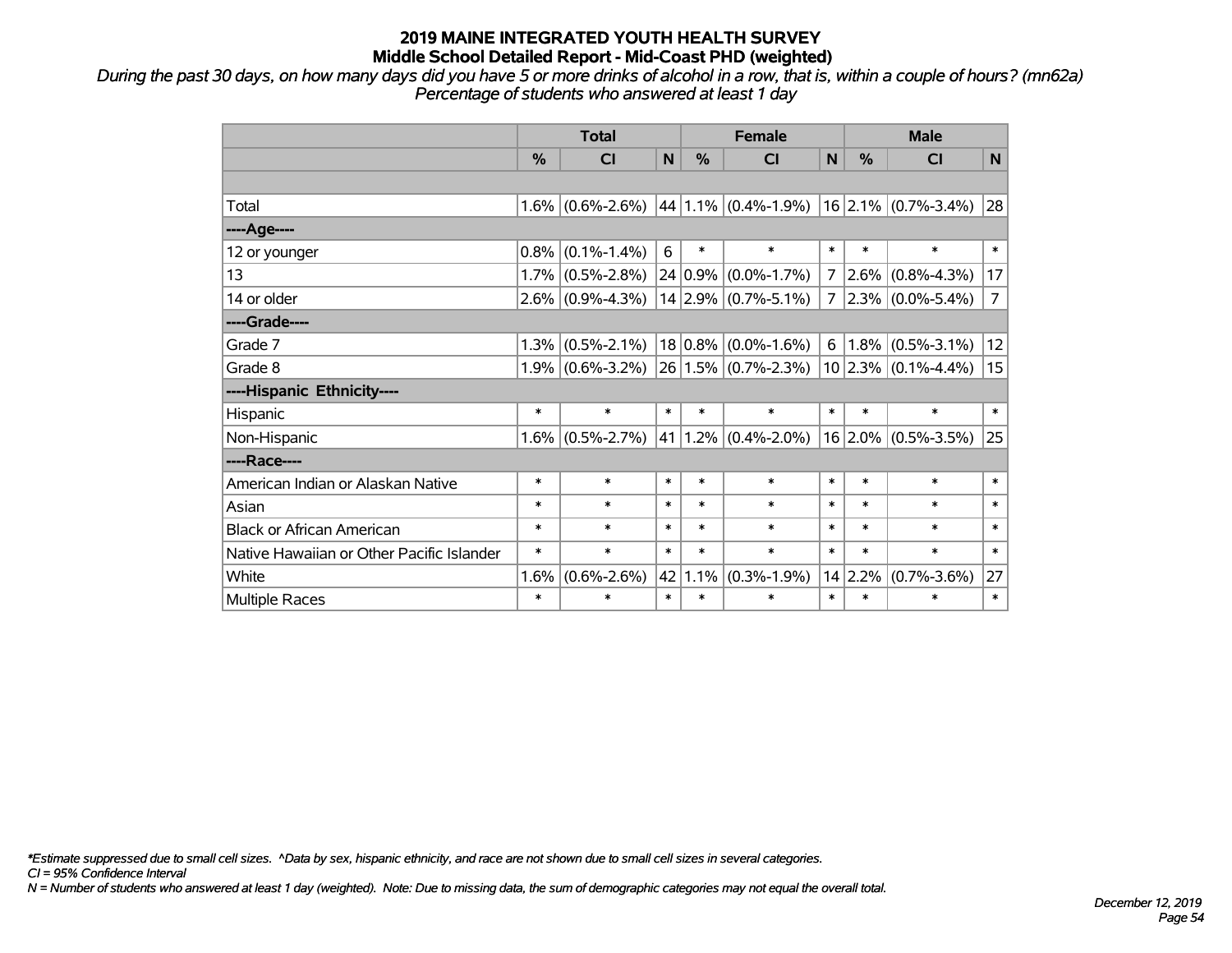*During the past 30 days, how did you usually get the alcohol you drank? (mn63b)*

*Among students who reported alcohol use during the past 30 days, the percentage of students who answered 'Someone gave it to me'*

|                                           | <b>Total</b>  |                     | <b>Female</b>   |               |                                                                                               | <b>Male</b> |               |                        |                |
|-------------------------------------------|---------------|---------------------|-----------------|---------------|-----------------------------------------------------------------------------------------------|-------------|---------------|------------------------|----------------|
|                                           | $\frac{0}{0}$ | CI                  | N               | $\frac{0}{0}$ | <b>CI</b>                                                                                     | N           | $\frac{0}{0}$ | <b>CI</b>              | $\mathsf{N}$   |
|                                           |               |                     |                 |               |                                                                                               |             |               |                        |                |
| Total                                     |               | 24.2% (15.7%-32.8%) |                 |               | $\vert$ 26 $\vert$ 19.8% $\vert$ (11.1%-28.5%) $\vert$ 11 $\vert$ 31.3% $\vert$ (15.0%-47.7%) |             |               |                        | 15             |
| ---- Age----                              |               |                     |                 |               |                                                                                               |             |               |                        |                |
| 12 or younger                             | $\ast$        | $\ast$              | $\ast$          | $\ast$        | $\ast$                                                                                        | $\ast$      | $\ast$        | $\ast$                 | $\ast$         |
| 13                                        | 22.3%         | $(10.6\% - 34.1\%)$ |                 | 13 19.0%      | $(3.0\% - 34.9\%)$                                                                            | 6           | 26.3%         | $(5.8\% - 46.8\%)$     | $\overline{7}$ |
| 14 or older                               |               | 34.7% (19.3%-50.1%) | 10 <sup>1</sup> | $\ast$        | $\ast$                                                                                        | $\ast$      | $\ast$        | $\ast$                 | $\ast$         |
| ----Grade----                             |               |                     |                 |               |                                                                                               |             |               |                        |                |
| Grade 7                                   | 24.7%         | $(8.2\% - 41.1\%)$  | 12              | $\ast$        | $\ast$                                                                                        | $\ast$      | $\ast$        | $\ast$                 | $\ast$         |
| Grade 8                                   |               | 25.3% (16.7%-33.8%) | 15              | $\ast$        | $\ast$                                                                                        | $\ast$      | $\ast$        | $\ast$                 | $\ast$         |
| ----Hispanic Ethnicity----                |               |                     |                 |               |                                                                                               |             |               |                        |                |
| Hispanic                                  | $\ast$        | $\ast$              | $\ast$          | $\ast$        | $\ast$                                                                                        | $\ast$      | $\ast$        | $\ast$                 | $\ast$         |
| Non-Hispanic                              |               | 25.1% (15.9%-34.3%) |                 |               | 26 19.4% (10.2%-28.6%)                                                                        |             |               | 11 32.2% (16.5%-47.8%) | 15             |
| ----Race----                              |               |                     |                 |               |                                                                                               |             |               |                        |                |
| American Indian or Alaskan Native         | $\ast$        | $\ast$              | $\ast$          | $\ast$        | $\ast$                                                                                        | $\ast$      | $\ast$        | $\ast$                 | $\ast$         |
| Asian                                     | $\ast$        | $\ast$              | $\ast$          | $\ast$        | $\ast$                                                                                        | $\ast$      | $\ast$        | $\ast$                 | $\ast$         |
| <b>Black or African American</b>          | $\ast$        | $\ast$              | $\ast$          | $\ast$        | $\ast$                                                                                        | $\ast$      | $\ast$        | $\ast$                 | $\ast$         |
| Native Hawaiian or Other Pacific Islander | $\ast$        | $\ast$              | $\ast$          | $\ast$        | $\ast$                                                                                        | $\ast$      | $\ast$        | $\ast$                 | $\ast$         |
| White                                     | 24.8%         | $(14.7\% - 34.9\%)$ |                 | 25 20.1%      | $(11.7\% - 28.5\%)$                                                                           | 11          | 30.1%         | $(13.2\% - 47.0\%)$    | 14             |
| Multiple Races                            | $\ast$        | $\ast$              | $\ast$          | $\ast$        | $\ast$                                                                                        | $\ast$      | $\ast$        | $\ast$                 | $\ast$         |

*\*Estimate suppressed due to small cell sizes. ^Data by sex, hispanic ethnicity, and race are not shown due to small cell sizes in several categories.*

*CI = 95% Confidence Interval*

*N = Among students who reported alcohol use during the past 30 days, the number of students who answered 'Someone gave it to me' (weighted). Note: Due to missing data, the sum of demographic categories may not equal the overall total.*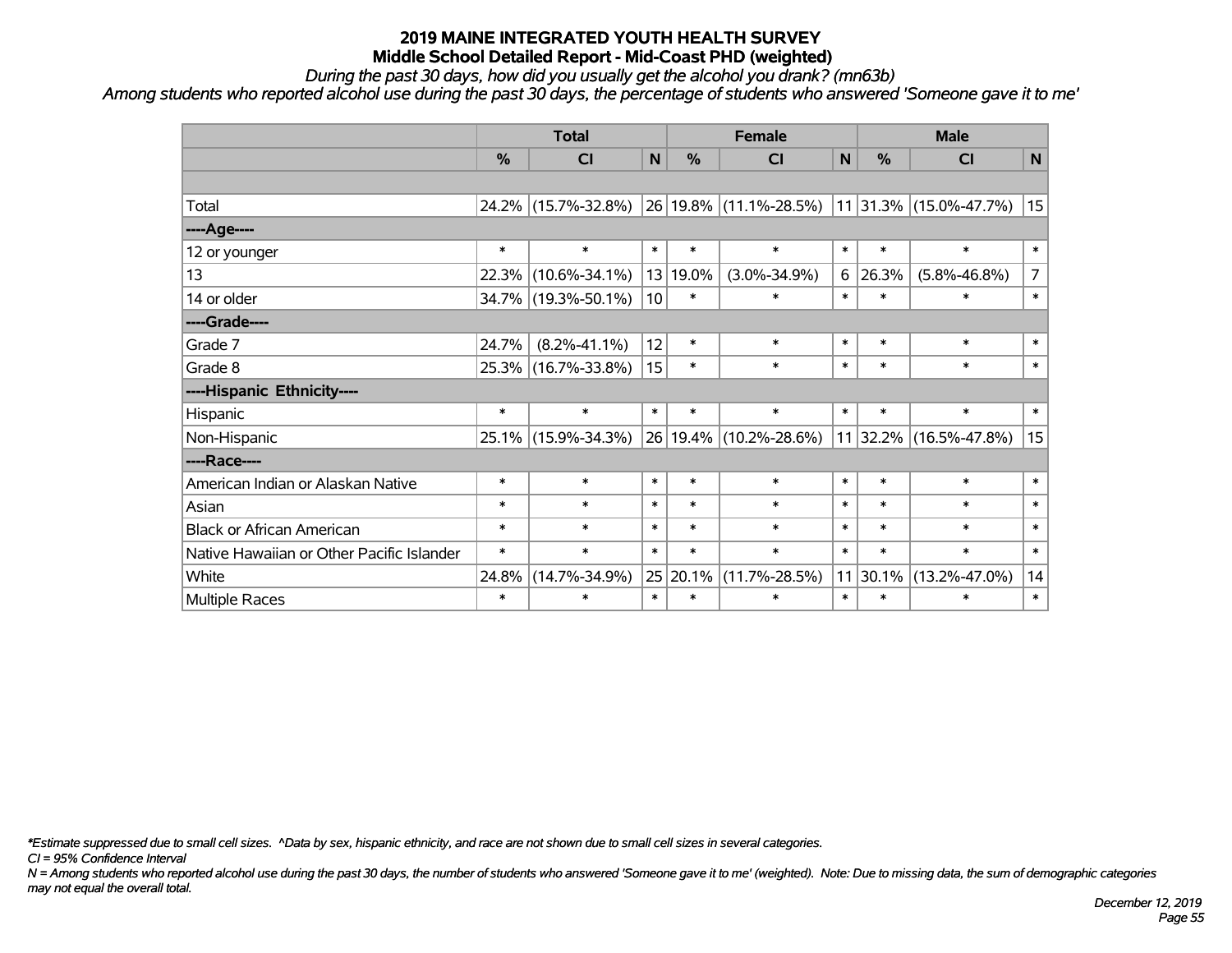#### **2019 MAINE INTEGRATED YOUTH HEALTH SURVEY Middle School Detailed Report - Mid-Coast PHD (weighted)** *If you wanted to get some alcohol, how easy would it be for you to get some? (mn64) Percentage of students who answered 'Sort of easy' or 'Very easy'*

|                                           | <b>Total</b>  |                        |        |        | <b>Female</b>               |                | <b>Male</b>   |                                  |        |  |
|-------------------------------------------|---------------|------------------------|--------|--------|-----------------------------|----------------|---------------|----------------------------------|--------|--|
|                                           | $\frac{9}{6}$ | CI                     | N      | $\%$   | <b>CI</b>                   | N              | $\frac{0}{0}$ | <b>CI</b>                        | N      |  |
|                                           |               |                        |        |        |                             |                |               |                                  |        |  |
| Total                                     |               | 38.6% (35.2%-42.1%)    |        |        | $1,057$ 40.5% (35.1%-45.9%) |                |               | 561 36.2% (32.9%-39.6%)          | 480    |  |
| ----Age----                               |               |                        |        |        |                             |                |               |                                  |        |  |
| 12 or younger                             | 31.4%         | $(24.1\% - 38.6\%)$    | 249    | 31.6%  | $(23.2\% - 40.0\%)$         |                |               | 132 29.7% (21.3%-38.1%)          | 109    |  |
| 13                                        | 41.5%         | $(38.0\% - 45.1\%)$    | 581    | 44.4%  | $(39.6\% - 49.3\%)$         |                |               | 327 38.0% (32.0%-44.0%)          | 247    |  |
| 14 or older                               |               | $41.8\%$ (37.3%-46.3%) | 225    |        | $ 43.8\% $ (36.1%-51.5%)    |                |               | $100 40.3\% $ (34.3%-46.2%)      | 123    |  |
| ----Grade----                             |               |                        |        |        |                             |                |               |                                  |        |  |
| Grade 7                                   | 32.4%         | $(26.7\% - 38.1\%)$    | 445    | 32.2%  | $(24.7\% - 39.6\%)$         |                |               | 228 31.4% (25.1%-37.7%)          | 205    |  |
| Grade 8                                   |               | $45.2\%$ (41.3%-49.1%) | 607    |        | 49.6%  (42.5%-56.7%)        |                |               | $ 330 41.0\%  (37.7\% - 44.3\%)$ | 272    |  |
| ----Hispanic Ethnicity----                |               |                        |        |        |                             |                |               |                                  |        |  |
| Hispanic                                  | 39.8%         | $(31.4\% - 48.2\%)$    | 18     | 42.7%  | $(34.5\% - 50.9\%)$         | 11             |               | $ 32.6\% $ (13.8%-51.4%)         | 6      |  |
| Non-Hispanic                              |               | 39.5% (36.0%-43.1%)    |        |        | 1,003 41.9% (36.3%-47.5%)   |                |               | 538 36.6% (33.2%-40.0%)          | 451    |  |
| ----Race----                              |               |                        |        |        |                             |                |               |                                  |        |  |
| American Indian or Alaskan Native         | 34.9%         | $(26.0\% - 43.8\%)$    | 15     | 39.1%  | $(17.2\% - 60.9\%)$         | $\overline{7}$ | 32.4%         | $(20.4\% - 44.5\%)$              | 8      |  |
| Asian                                     | $\ast$        | $\ast$                 | $\ast$ | $\ast$ | $\ast$                      | $\ast$         | $\ast$        | $\ast$                           | $\ast$ |  |
| <b>Black or African American</b>          | $\ast$        | $\ast$                 | $\ast$ | $\ast$ | $\ast$                      | $\ast$         | $\ast$        | $\ast$                           | $\ast$ |  |
| Native Hawaiian or Other Pacific Islander | $\ast$        | $\ast$                 | $\ast$ | $\ast$ | $\ast$                      | $\ast$         | $\ast$        | $\ast$                           | $\ast$ |  |
| White                                     | 39.1%         | $(35.4\% - 42.8\%)$    | 996    | 40.9%  | $(35.2\% - 46.5\%)$         |                | 526 37.0%     | $(33.5\% - 40.6\%)$              | 458    |  |
| Multiple Races                            |               | 30.5% (22.8%-38.1%)    | 20     | $\ast$ | $\ast$                      | $\ast$         | $\ast$        | $\ast$                           | $\ast$ |  |

*\*Estimate suppressed due to small cell sizes. ^Data by sex, hispanic ethnicity, and race are not shown due to small cell sizes in several categories.*

*CI = 95% Confidence Interval*

*N = Number of students who answered 'Sort of easy' or 'Very easy' (weighted). Note: Due to missing data, the sum of demographic categories may not equal the overall total.*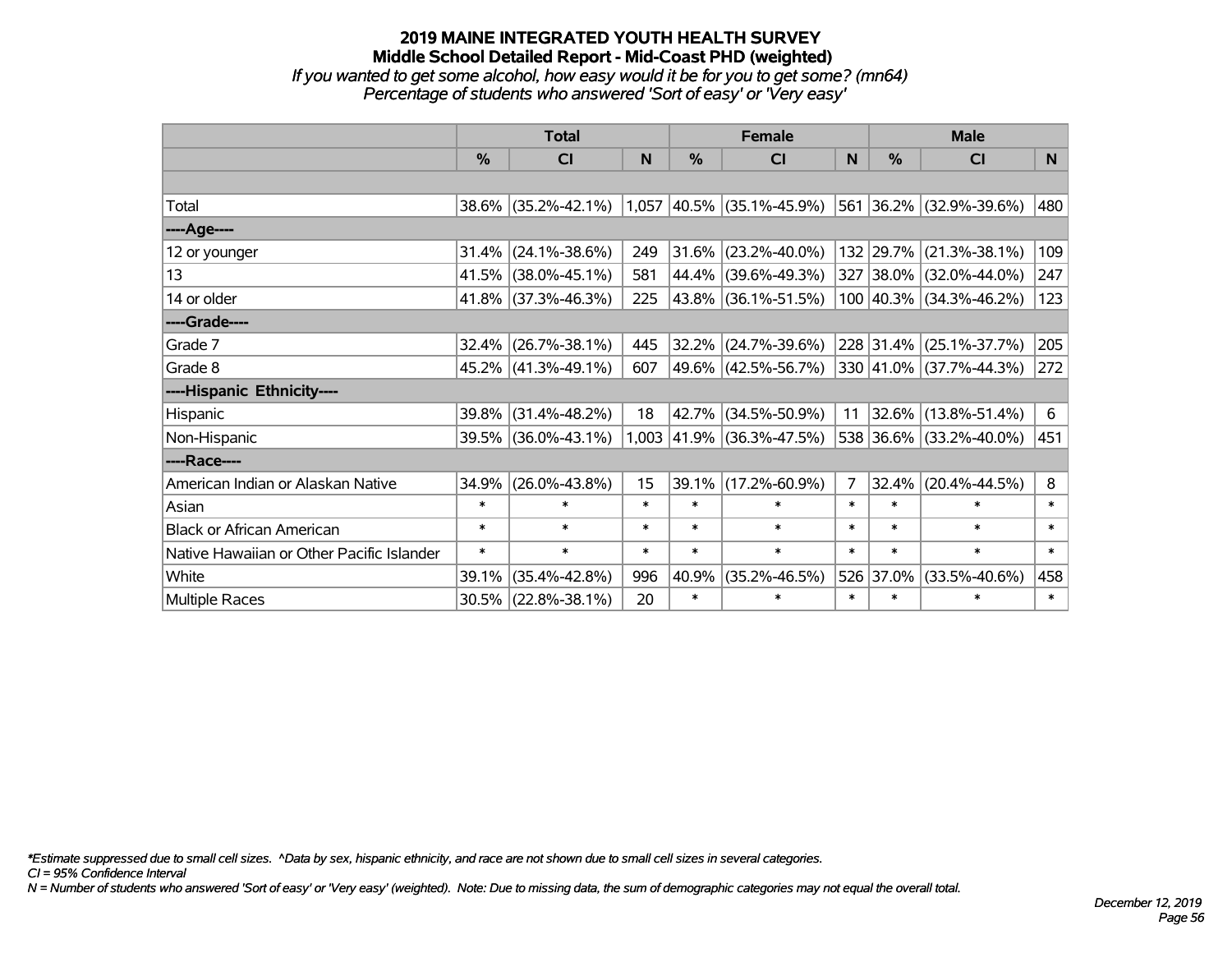*If you drank some alcohol without your parents' permission, would you be caught by your parents? (mn66) Percentage of students who answered 'Probably not' or 'Definitely not'*

|                                           | <b>Total</b>  |                     |        |               | <b>Female</b>              | <b>Male</b>    |           |                            |        |
|-------------------------------------------|---------------|---------------------|--------|---------------|----------------------------|----------------|-----------|----------------------------|--------|
|                                           | $\frac{0}{0}$ | <b>CI</b>           | N      | $\frac{9}{6}$ | <b>CI</b>                  | N              | %         | <b>CI</b>                  | N.     |
|                                           |               |                     |        |               |                            |                |           |                            |        |
| Total                                     |               | 24.8% (22.7%-26.9%) |        |               | 686 24.1% (20.9%-27.3%)    |                |           | 336 25.3% (21.7%-28.9%)    | 340    |
| ----Age----                               |               |                     |        |               |                            |                |           |                            |        |
| 12 or younger                             |               | 18.0% (13.5%-22.6%) |        | 145   14.4%   | $(9.6\% - 19.2\%)$         | 61             |           | $21.6\%$ (15.2%-28.1%)     | 81     |
| 13                                        |               | 27.5% (25.3%-29.6%) |        |               | 388 28.0% (24.0%-32.1%)    |                |           | 208 26.3% (21.0%-31.7%)    | 173    |
| 14 or older                               |               | 28.1% (22.7%-33.6%) |        |               | 153 29.6% (23.1%-36.2%)    |                |           | 67   27.4%   (20.9%-34.0%) | 86     |
| ----Grade----                             |               |                     |        |               |                            |                |           |                            |        |
| Grade 7                                   |               | 21.1% (18.1%-24.1%) |        |               | 293 18.6% (15.0%-22.3%)    |                | 132 22.9% | $(18.3\% - 27.6\%)$        | 153    |
| Grade 8                                   |               | 28.6% (25.5%-31.8%) |        |               | 388 29.9% (25.1%-34.8%)    |                |           | 201 27.5% (22.6%-32.4%)    | 184    |
| ----Hispanic Ethnicity----                |               |                     |        |               |                            |                |           |                            |        |
| Hispanic                                  | 29.3%         | $(22.7\% - 35.9\%)$ | 13     | $\ast$        | $\ast$                     | $\ast$         | $\ast$    | $\ast$                     | $\ast$ |
| Non-Hispanic                              |               | 25.0% (23.0%-27.0%) |        |               | $642$ 24.6% (21.3%-27.9%)  |                |           | 318 25.2% (22.1%-28.3%)    | 315    |
| ----Race----                              |               |                     |        |               |                            |                |           |                            |        |
| American Indian or Alaskan Native         | 26.1%         | $(11.5\% - 40.7\%)$ | 11     | $\ast$        | $\ast$                     | $\ast$         | $\ast$    | $\ast$                     | $\ast$ |
| Asian                                     | $\ast$        | $\ast$              | $\ast$ | $\ast$        | $\ast$                     | $\ast$         | $\ast$    | $\ast$                     | $\ast$ |
| <b>Black or African American</b>          | $\ast$        | $\ast$              | $\ast$ | $\ast$        | $\ast$                     | $\ast$         | $\ast$    | $\ast$                     | $\ast$ |
| Native Hawaiian or Other Pacific Islander | $\ast$        | $\ast$              | $\ast$ | $\ast$        | $\ast$                     | $\ast$         | $\ast$    | $\ast$                     | $\ast$ |
| White                                     | 24.3%         | $(22.2\% - 26.4\%)$ |        |               | 624 23.8% (20.5%-27.2%)    | 309            | 24.7%     | $(21.3\% - 28.0\%)$        | 309    |
| Multiple Races                            |               | 20.1% (13.1%-27.1%) |        |               | 14   18.4%   (11.9%-25.0%) | $\overline{7}$ | 21.5%     | $(9.4\% - 33.7\%)$         | 6      |

*\*Estimate suppressed due to small cell sizes. ^Data by sex, hispanic ethnicity, and race are not shown due to small cell sizes in several categories.*

*CI = 95% Confidence Interval*

*N = Number of students who answered 'Probably not' or 'Definitely not' (weighted). Note: Due to missing data, the sum of demographic categories may not equal the overall total.*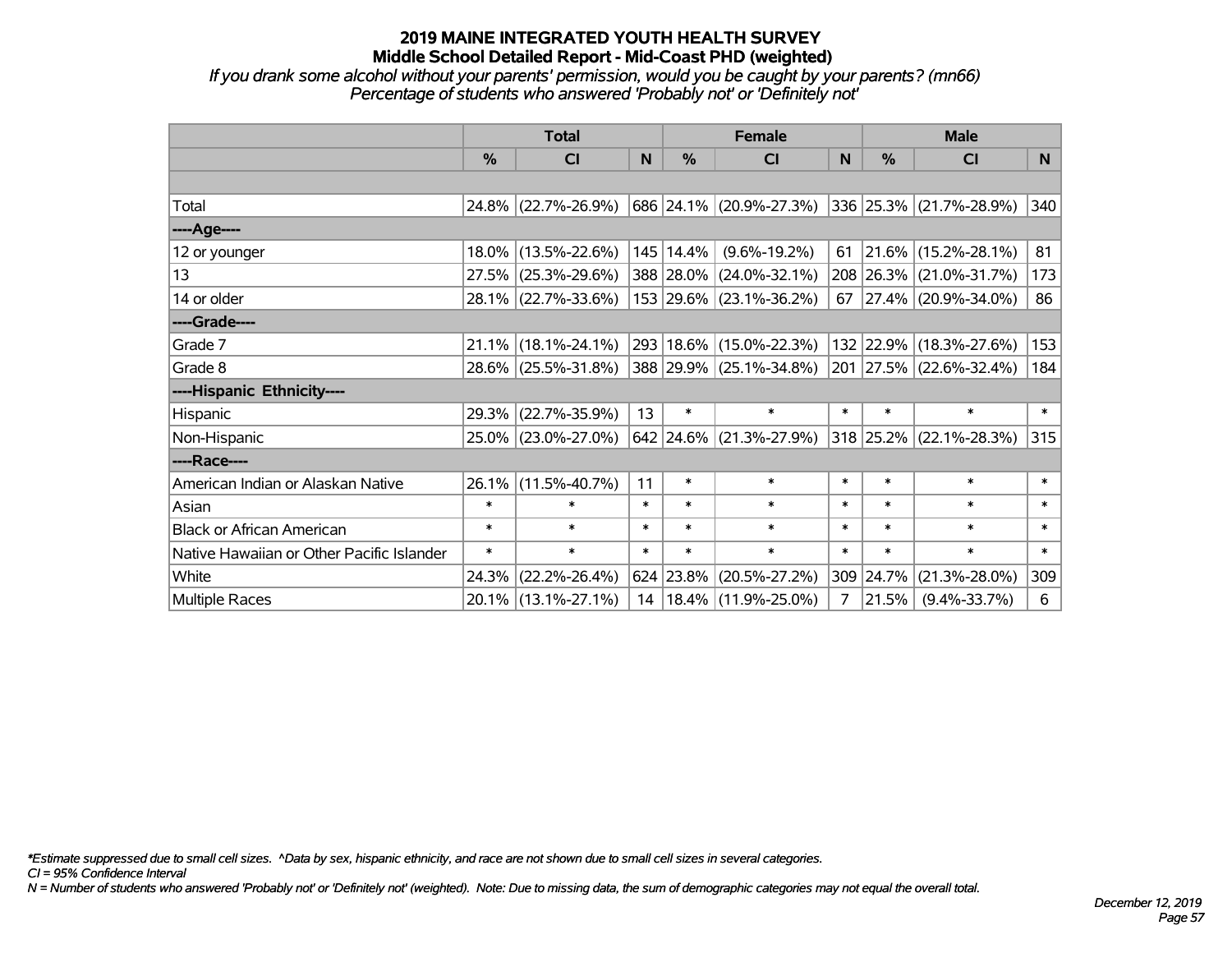*How much do you think people risk harming themselves (physically or in other ways) if they have 1 or 2 drinks of an alcoholic beverage nearly every day? (mn67b)*

*Percentage of students who answered 'No risk' or 'Slight risk'*

|                                           | <b>Total</b> |                     |        | <b>Female</b> |                                 |        | <b>Male</b>           |                         |        |  |
|-------------------------------------------|--------------|---------------------|--------|---------------|---------------------------------|--------|-----------------------|-------------------------|--------|--|
|                                           | %            | C <sub>l</sub>      | N      | $\%$          | <b>CI</b>                       | N      | $\frac{0}{0}$         | <b>CI</b>               | N.     |  |
|                                           |              |                     |        |               |                                 |        |                       |                         |        |  |
| Total                                     |              | 36.3% (32.4%-40.2%) |        |               | $997 37.2\%  (32.2\% - 42.1\%)$ |        | 512 36.2%             | $(31.0\% - 41.4\%)$     | 479    |  |
| ----Age----                               |              |                     |        |               |                                 |        |                       |                         |        |  |
| 12 or younger                             |              | 32.5% (26.8%-38.2%) |        |               | 257 35.4% (27.5%-43.2%)         |        | 149 30.1%             | $(21.7\% - 38.5\%)$     | 108    |  |
| 13                                        |              | 38.1% (33.5%-42.7%) |        |               | 546 38.2% (31.9%-44.5%)         |        | 277 38.9%             | $(32.9\% - 44.8\%)$     | 267    |  |
| 14 or older                               |              | 37.2% (23.7%-50.7%) |        |               | 194 37.2% (21.1%-53.3%)         |        |                       | 86 37.5% (22.4%-52.5%)  | 105    |  |
| ----Grade----                             |              |                     |        |               |                                 |        |                       |                         |        |  |
| Grade 7                                   |              | 36.2% (31.5%-40.9%) |        | 499 37.3%     | $(29.0\% - 45.6\%)$             |        | 260 35.7%             | $(29.7\% - 41.7\%)$     | 237    |  |
| Grade 8                                   |              | 36.9% (30.3%-43.5%) |        |               | 492 37.6% (31.6%-43.7%)         |        |                       | 250 37.0% (28.2%-45.8%) | 239    |  |
| ----Hispanic Ethnicity----                |              |                     |        |               |                                 |        |                       |                         |        |  |
| Hispanic                                  |              | 30.3% (13.2%-47.5%) | 10     | $\ast$        | $\ast$                          | $\ast$ | $\ast$                | $\ast$                  | $\ast$ |  |
| Non-Hispanic                              |              | 36.2% (32.0%-40.4%) |        |               | $919$ 37.3% (32.6%-42.0%)       |        | 481 35.8%             | $(29.9\% - 41.8\%)$     | 434    |  |
| ----Race----                              |              |                     |        |               |                                 |        |                       |                         |        |  |
| American Indian or Alaskan Native         |              | 43.9% (30.3%-57.5%) | 15     | $\ast$        | $\ast$                          | $\ast$ | $\ast$                | $\ast$                  | $\ast$ |  |
| Asian                                     | $\ast$       | $\ast$              | $\ast$ | $\ast$        | $\ast$                          | $\ast$ | $\ast$                | $\ast$                  | $\ast$ |  |
| <b>Black or African American</b>          | 41.2%        | $(16.4\% - 65.9\%)$ | 8      | $\ast$        | $\ast$                          | $\ast$ | $\ast$                | $\ast$                  | $\ast$ |  |
| Native Hawaiian or Other Pacific Islander | $\ast$       | $\ast$              | $\ast$ | $\ast$        | $\ast$                          | $\ast$ | $\ast$                | $\ast$                  | $\ast$ |  |
| White                                     | 36.3%        | $(32.0\% - 40.6\%)$ |        | 916 37.1%     | $(32.4\% - 41.9\%)$             | 469    | 36.1%                 | $(30.1\% - 42.2\%)$     | 441    |  |
| <b>Multiple Races</b>                     |              | 36.3% (25.6%-46.9%) | 28     |               | $ 29.6\% $ (17.1%-42.1%)        |        | $13 \mid 45.2\% \mid$ | $(26.0\% - 64.5\%)$     | 16     |  |

*\*Estimate suppressed due to small cell sizes. ^Data by sex, hispanic ethnicity, and race are not shown due to small cell sizes in several categories.*

*CI = 95% Confidence Interval*

*N = Number of students who answered 'No risk' or 'Slight risk' (weighted). Note: Due to missing data, the sum of demographic categories may not equal the overall total.*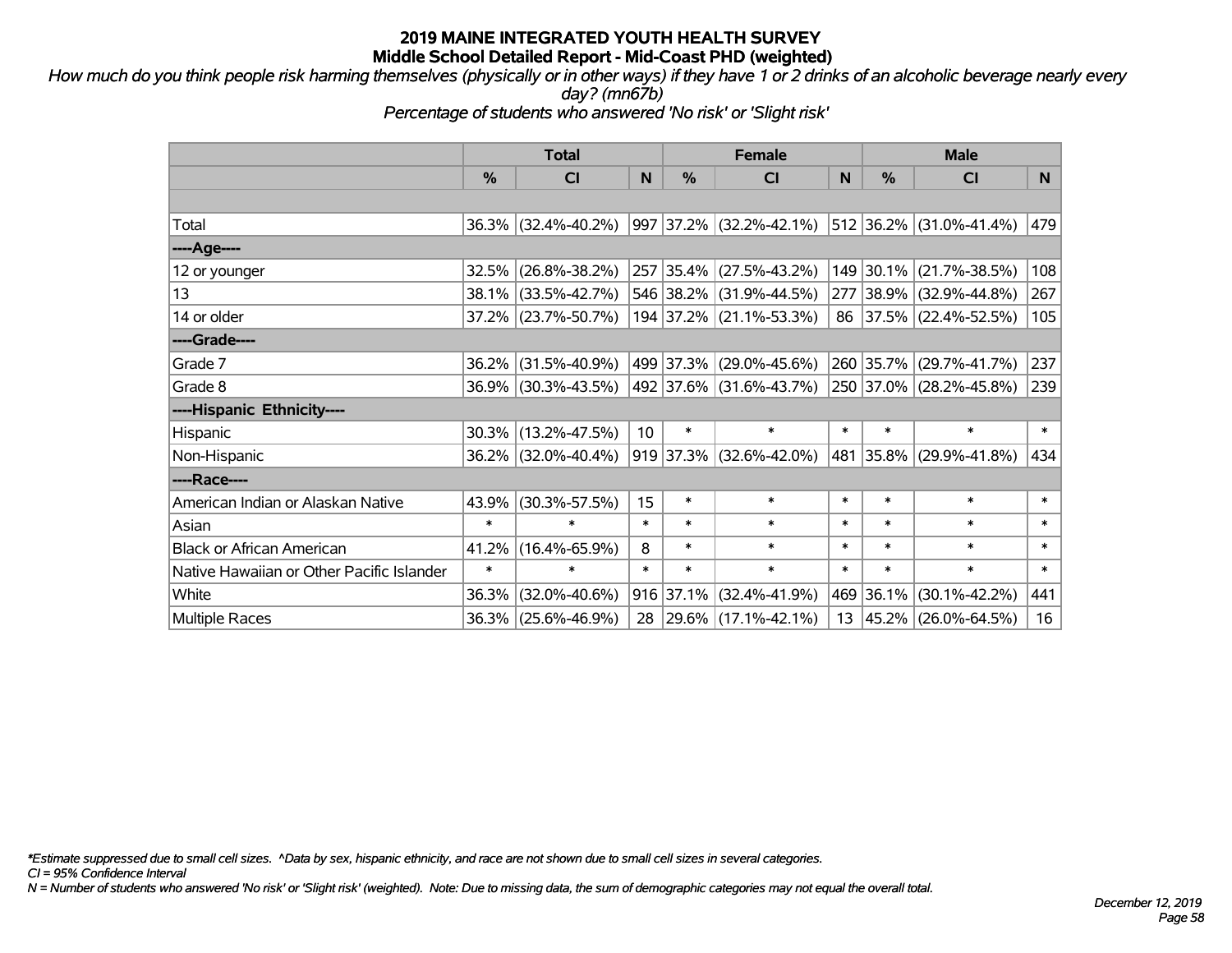*How much do you think people risk harming themselves (physically or in other ways) if they have 5 or more drinks of an alcoholic beverage in a row once or twice a week? (mn68b)*

*Percentage of students who answered 'No risk' or 'Slight risk'*

|                                           | <b>Total</b> |                     |                | <b>Female</b> | <b>Male</b>                 |                 |          |                             |        |
|-------------------------------------------|--------------|---------------------|----------------|---------------|-----------------------------|-----------------|----------|-----------------------------|--------|
|                                           | %            | <b>CI</b>           | N              | $\frac{9}{6}$ | <b>CI</b>                   | N               | %        | <b>CI</b>                   | N.     |
|                                           |              |                     |                |               |                             |                 |          |                             |        |
| Total                                     |              | 15.6% (11.9%-19.3%) |                |               | 428  14.1%  (11.2%-16.9%)   |                 |          | 195   16.5%   (11.6%-21.4%) | 217    |
| ----Age----                               |              |                     |                |               |                             |                 |          |                             |        |
| 12 or younger                             | 12.7%        | $(7.8\% - 17.7\%)$  |                | 100 11.6%     | $(7.7\% - 15.6\%)$          | 50              | 13.5%    | $(6.1\% - 20.8\%)$          | 47     |
| 13                                        |              | 17.2% (11.6%-22.8%) |                | 247 15.4%     | $(9.9\% - 20.9\%)$          | 112             | 18.8%    | $(11.8\% - 25.8\%)$         | 130    |
| 14 or older                               |              | 14.8% (10.4%-19.2%) | 77             | 14.3%         | $(6.1\% - 22.6\%)$          | 33 <sup>1</sup> | 14.5%    | $(9.4\% - 19.7\%)$          | 40     |
| ----Grade----                             |              |                     |                |               |                             |                 |          |                             |        |
| Grade 7                                   |              | 14.9% (10.2%-19.5%) |                | 205 14.4%     | $(10.9\% - 17.9\%)$         | 101             | 15.0%    | $(8.7\% - 21.4\%)$          | 98     |
| Grade 8                                   |              | 16.4% (10.9%-21.9%) |                | 220 14.1%     | $(9.6\% - 18.6\%)$          | 94              |          | $18.3\%$ (11.6%-25.1%)      | 119    |
| ----Hispanic Ethnicity----                |              |                     |                |               |                             |                 |          |                             |        |
| Hispanic                                  | 19.8%        | $(8.8\% - 30.8\%)$  | 6              | $\ast$        | $\ast$                      | $\ast$          | $\ast$   | $\ast$                      | $\ast$ |
| Non-Hispanic                              |              | 15.5% (11.6%-19.3%) |                |               | 391   14.0%   (11.2%-16.8%) | 182             | $16.6\%$ | $(11.1\% - 22.2\%)$         | 199    |
| ----Race----                              |              |                     |                |               |                             |                 |          |                             |        |
| American Indian or Alaskan Native         | 22.6%        | $(5.0\% - 40.3\%)$  | $\overline{7}$ | $\ast$        | $\ast$                      | $\ast$          | $\ast$   | $\ast$                      | $\ast$ |
| Asian                                     | $\ast$       | $\ast$              | $\ast$         | $\ast$        | $\ast$                      | $\ast$          | $\ast$   | $\ast$                      | $\ast$ |
| <b>Black or African American</b>          | $\ast$       | $\ast$              | $\ast$         | $\ast$        | $\ast$                      | $\ast$          | $\ast$   | $\ast$                      | $\ast$ |
| Native Hawaiian or Other Pacific Islander | $\ast$       | $\ast$              | $\ast$         | $\ast$        | $\ast$                      | $\ast$          | $\ast$   | $\ast$                      | $\ast$ |
| White                                     | 15.3%        | $(11.5\% - 19.1\%)$ | 386            | 14.0%         | $(11.1\% - 16.8\%)$         | 177             | 16.2%    | $(11.0\% - 21.4\%)$         | 196    |
| <b>Multiple Races</b>                     | 8.2%         | $(1.7\% - 14.7\%)$  | $\overline{7}$ | $\ast$        | $\ast$                      | $\ast$          | $\ast$   | $\ast$                      | $\ast$ |

*\*Estimate suppressed due to small cell sizes. ^Data by sex, hispanic ethnicity, and race are not shown due to small cell sizes in several categories.*

*CI = 95% Confidence Interval*

*N = Number of students who answered 'No risk' or 'Slight risk' (weighted). Note: Due to missing data, the sum of demographic categories may not equal the overall total.*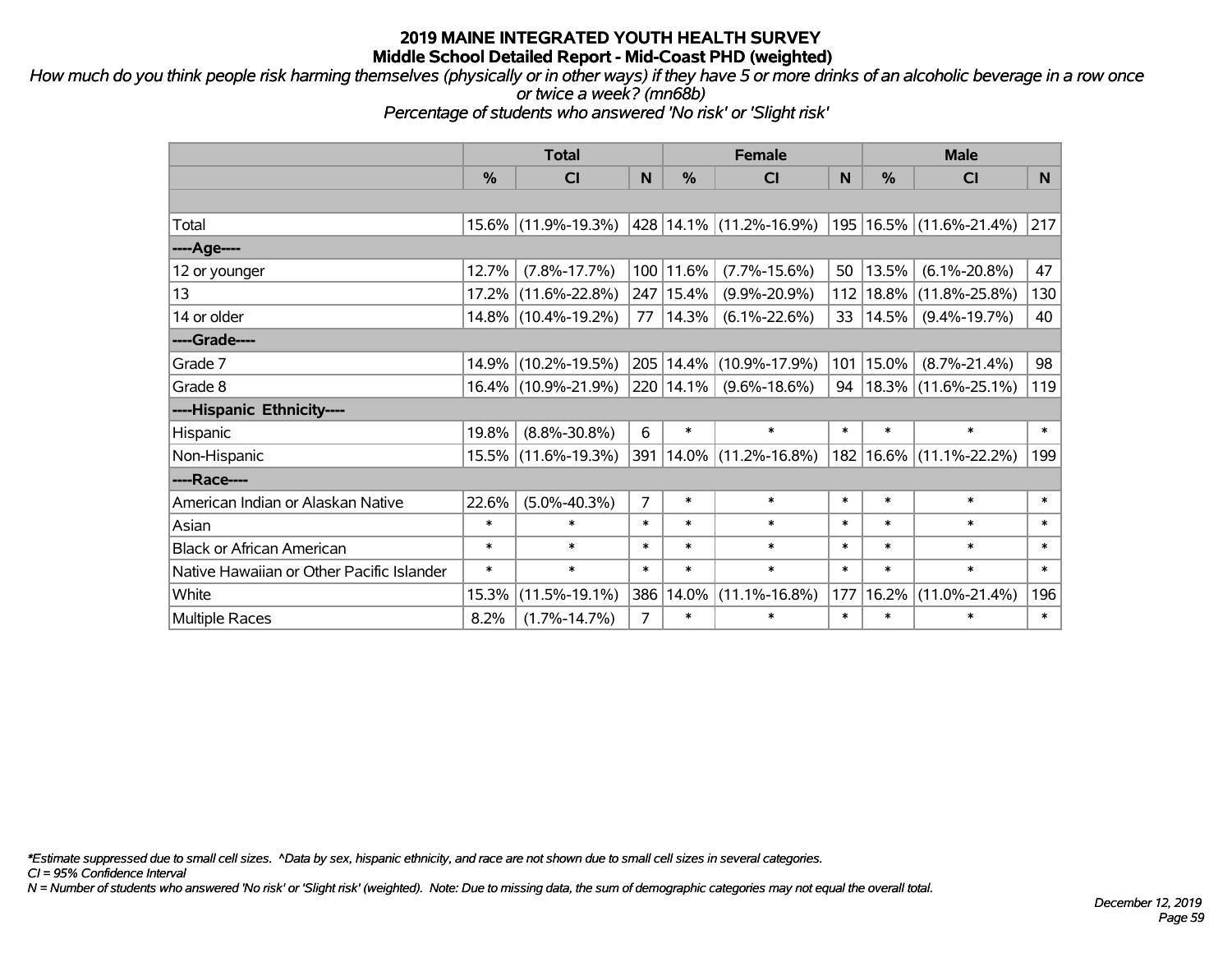*If a kid drank some alcohol in your neighborhood, would he or she be caught by the police? (mn69) Percentage of students who answered 'Probably not' or 'Definitely not'*

|                                           | <b>Total</b>  |                                                  |        | <b>Female</b> | <b>Male</b>                 |        |               |                                    |        |
|-------------------------------------------|---------------|--------------------------------------------------|--------|---------------|-----------------------------|--------|---------------|------------------------------------|--------|
|                                           | $\frac{0}{0}$ | CI                                               | N      | $\frac{0}{0}$ | <b>CI</b>                   | N      | $\frac{0}{0}$ | <b>CI</b>                          | N      |
|                                           |               |                                                  |        |               |                             |        |               |                                    |        |
| Total                                     |               | $65.8\%$ (62.2%-69.4%) 1,787 67.0% (63.2%-70.8%) |        |               |                             |        |               | $921   64.1\%   (57.8\% - 70.4\%)$ | 834    |
| ----Age----                               |               |                                                  |        |               |                             |        |               |                                    |        |
| 12 or younger                             | 62.8%         | $(56.9\% - 68.6\%)$                              | 494    | 59.8%         | $(51.6\% - 67.9\%)$         |        |               | 255 65.2% (58.7%-71.7%)            | 229    |
| 13                                        |               | 66.0% (62.0%-70.0%)                              | 935    |               | 68.6% (61.8%-75.3%)         |        |               | 491 62.8% (57.1%-68.6%)            | 430    |
| 14 or older                               |               | 69.9% (59.8%-80.0%)                              | 357    |               | 75.4% (68.5%-82.3%)         |        |               | 175 65.6% (51.5%-79.8%)            | 176    |
| ----Grade----                             |               |                                                  |        |               |                             |        |               |                                    |        |
| Grade 7                                   | 63.3%         | $(59.8\% - 66.9\%)$                              | 868    | $ 62.1\% $    | $(57.6\% - 66.6\%)$         |        |               | 435 64.0% (58.9%-69.1%)            | 417    |
| Grade 8                                   |               | $67.8\%$ (62.7%-72.9%)                           | 891    |               | 72.0% (64.7%-79.3%)         |        |               | 474 63.4% (53.4%-73.3%)            | 403    |
| ----Hispanic Ethnicity----                |               |                                                  |        |               |                             |        |               |                                    |        |
| Hispanic                                  | 75.9%         | $(59.0\% - 92.8\%)$                              | 24     | $\ast$        | $\ast$                      | $\ast$ | $\ast$        | $\ast$                             | $\ast$ |
| Non-Hispanic                              |               | 66.4% (63.2%-69.6%)                              |        |               | $1,663$ 68.2% (64.0%-72.5%) |        |               | 877 63.5% (57.4%-69.6%)            | 755    |
| ----Race----                              |               |                                                  |        |               |                             |        |               |                                    |        |
| American Indian or Alaskan Native         | 63.4%         | $(36.6\% - 90.1\%)$                              | 21     | $\ast$        | $\ast$                      | $\ast$ | $\ast$        | $\ast$                             | $\ast$ |
| Asian                                     | $\ast$        | $\ast$                                           | $\ast$ | $\ast$        | $\ast$                      | $\ast$ | $\ast$        | $\ast$                             | $\ast$ |
| <b>Black or African American</b>          | 48.0%         | $(26.4\% - 69.6\%)$                              | 10     | $\ast$        | $\ast$                      | $\ast$ | $\ast$        | $\ast$                             | $\ast$ |
| Native Hawaiian or Other Pacific Islander | $\ast$        | $\ast$                                           | $\ast$ | $\ast$        | $\ast$                      | $\ast$ | $\ast$        | $\ast$                             | $\ast$ |
| White                                     | 66.4%         | $(62.7\% - 70.1\%)$                              |        | 1,655 67.7%   | $(63.1\% - 72.3\%)$         |        |               | 852 64.7% (58.4%-71.0%)            | 776    |
| Multiple Races                            |               | 63.5% (49.5%-77.6%)                              | 51     |               | 77.3% (59.8%-94.9%)         | 34     |               | $ 46.4\% $ (30.0%-62.8%)           | 17     |

*\*Estimate suppressed due to small cell sizes. ^Data by sex, hispanic ethnicity, and race are not shown due to small cell sizes in several categories.*

*CI = 95% Confidence Interval*

*N = Number of students who answered 'Probably not' or 'Definitely not' (weighted). Note: Due to missing data, the sum of demographic categories may not equal the overall total.*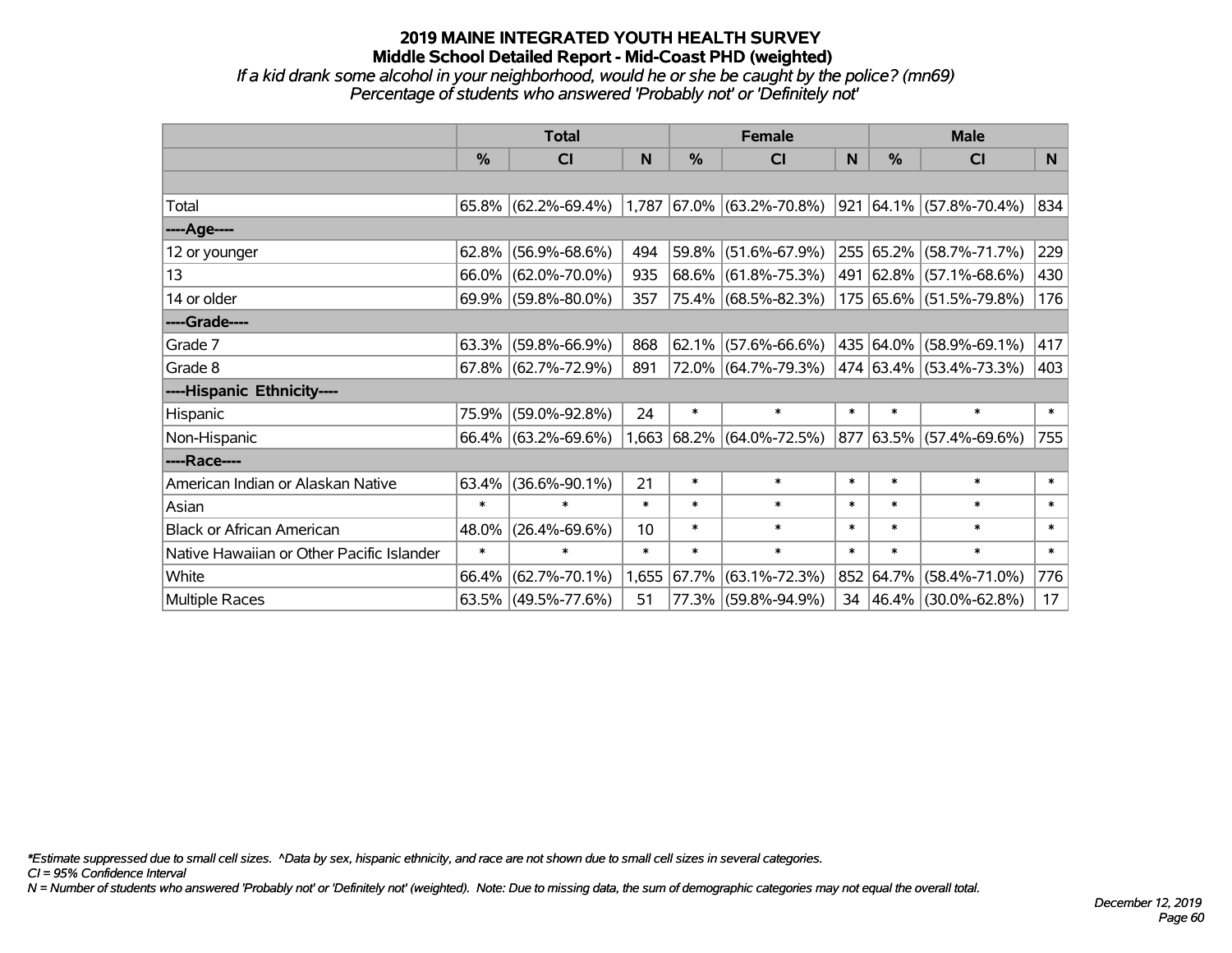*How wrong would most adults over 21 in your neighborhood think it is for kids your age to drink alcohol? (mn71a) Percentage of students who answered 'A little bit wrong' or 'Not wrong at all'*

|                                           | <b>Total</b>  |                        |                | <b>Female</b> |                            |                 | <b>Male</b> |                       |        |  |
|-------------------------------------------|---------------|------------------------|----------------|---------------|----------------------------|-----------------|-------------|-----------------------|--------|--|
|                                           | $\frac{0}{0}$ | <b>CI</b>              | N              | %             | <b>CI</b>                  | N               | %           | <b>CI</b>             | N      |  |
|                                           |               |                        |                |               |                            |                 |             |                       |        |  |
| Total                                     | 9.4%          | $(7.4\% - 11.5\%)$     | 261            | 9.0%          | $(6.4\% - 11.6\%)$         | 126             | 9.7%        | $(6.5\% - 12.8\%)$    | 130    |  |
| ----Age----                               |               |                        |                |               |                            |                 |             |                       |        |  |
| 12 or younger                             | 5.1%          | $(3.6\% - 6.6\%)$      | 42             | 2.5%          | $(0.0\% - 5.4\%)$          | 10 <sup>°</sup> | 6.9%        | $(3.4\% - 10.4\%)$    | 27     |  |
| 13                                        | 10.6%         | $(8.0\% - 13.3\%)$     |                | 146 11.0%     | $(7.2\% - 14.8\%)$         | 83              |             | $10.3\%$ (5.6%-15.0%) | 63     |  |
| 14 or older                               | 12.8%         | $(8.4\% - 17.2\%)$     | 73             |               | 14.2% (7.0%-21.5%)         | 33              |             | $11.9\%$ (7.0%-16.8%) | 40     |  |
| ----Grade----                             |               |                        |                |               |                            |                 |             |                       |        |  |
| Grade 7                                   | 5.1%          | $(3.0\% - 7.2\%)$      | 71             | 4.5%          | $(1.9\% - 7.2\%)$          | 33              | 5.8%        | $(2.4\% - 9.1\%)$     | 38     |  |
| Grade 8                                   |               | $13.3\%$ (10.1%-16.6%) |                |               | 182   13.3%   (9.4%-17.3%) | 90              |             | $13.5\%$ (9.1%-17.9%) | 92     |  |
| ----Hispanic Ethnicity----                |               |                        |                |               |                            |                 |             |                       |        |  |
| Hispanic                                  | $\ast$        | $\ast$                 | $\ast$         | $\ast$        | $\ast$                     | $\ast$          | $\ast$      | $\ast$                | $\ast$ |  |
| Non-Hispanic                              | 9.4%          | $(7.4\% - 11.5\%)$     | 244            | 9.2%          | $(6.5\% - 11.9\%)$         | 118             | 9.8%        | $(6.6\% - 13.0\%)$    | 125    |  |
| ----Race----                              |               |                        |                |               |                            |                 |             |                       |        |  |
| American Indian or Alaskan Native         | 14.2%         | $(0.5\% - 27.9\%)$     | $\overline{7}$ | $\ast$        | $\ast$                     | $\ast$          | $\ast$      | $\ast$                | $\ast$ |  |
| Asian                                     | $\ast$        | $\ast$                 | $\ast$         | $\ast$        | $\ast$                     | $\ast$          | $\ast$      | $\ast$                | $\ast$ |  |
| <b>Black or African American</b>          | $\ast$        | $\ast$                 | $\ast$         | $\ast$        | $\ast$                     | $\ast$          | $\ast$      | $\ast$                | $\ast$ |  |
| Native Hawaiian or Other Pacific Islander | $\ast$        | $\ast$                 | $\ast$         | $\ast$        | $\ast$                     | $\ast$          | $\ast$      | $\ast$                | $\ast$ |  |
| White                                     | 9.3%          | $(7.2\% - 11.4\%)$     | 242            | 9.0%          | $(6.3\% - 11.7\%)$         | 119             | 9.7%        | $(6.3\% - 13.1\%)$    | 123    |  |
| <b>Multiple Races</b>                     | $\ast$        | $\ast$                 | $\ast$         | $\ast$        | $\ast$                     | $\ast$          | $\ast$      | $\ast$                | $\ast$ |  |

*\*Estimate suppressed due to small cell sizes. ^Data by sex, hispanic ethnicity, and race are not shown due to small cell sizes in several categories.*

*CI = 95% Confidence Interval*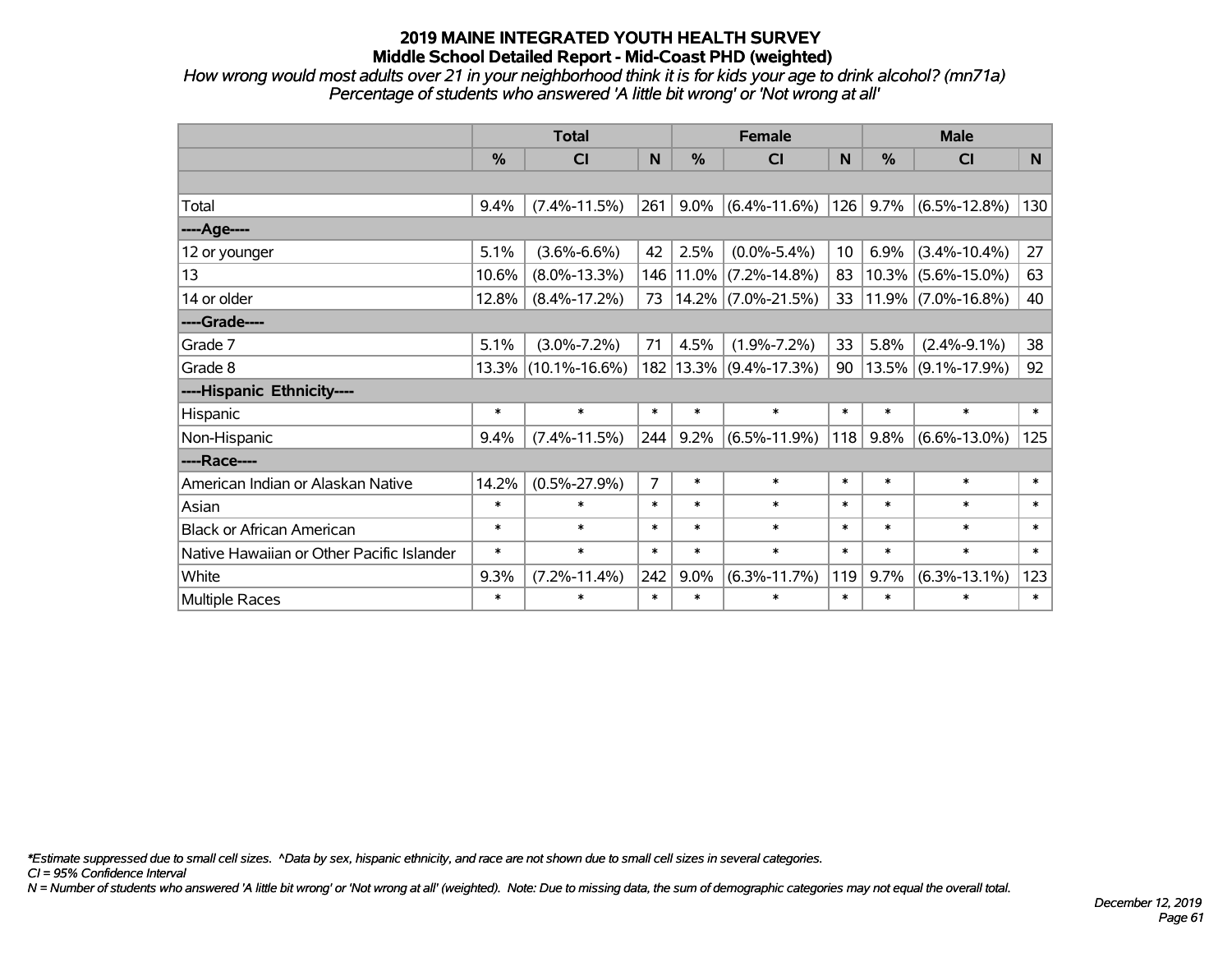*How do you feel about someone your age having 1 or 2 drinks of an alcoholic beverage nearly every day? (mn164) Percentage of students who answered 'Strongly approve' or 'Approve'*

|                                           | <b>Total</b>  |                     |        |            | <b>Female</b>             |        |             | <b>Male</b>              |        |  |  |
|-------------------------------------------|---------------|---------------------|--------|------------|---------------------------|--------|-------------|--------------------------|--------|--|--|
|                                           | $\frac{0}{0}$ | CI                  | N      | $\%$       | CI                        | N      | %           | CI                       | N      |  |  |
|                                           |               |                     |        |            |                           |        |             |                          |        |  |  |
| Total                                     | 3.7%          | $(2.0\% - 5.3\%)$   |        | $100$ 2.7% | $(1.2\% - 4.1\%)$         |        | 37 4.6%     | $(1.9\% - 7.2\%)$        | 60     |  |  |
| ----Age----                               |               |                     |        |            |                           |        |             |                          |        |  |  |
| 12 or younger                             | 2.5%          | $(0.6\% - 4.4\%)$   | 20     | 2.6%       | $(0.3\% - 4.8\%)$         |        | 11 2.5%     | $(0.0\% - 5.2\%)$        | 9      |  |  |
| 13                                        | 3.4%          | $(1.3\% - 5.5\%)$   | 49     | 1.9%       | $(0.3\% - 3.5\%)$         |        | 14 5.1%     | $(1.7\% - 8.5\%)$        | 35     |  |  |
| 14 or older                               |               | $5.5\%$ (1.5%-9.4%) |        |            | 28 $ 5.3\% $ (0.2%-10.4%) |        |             | $12 5.9\% $ (1.0%-10.8%) | 16     |  |  |
| ----Grade----                             |               |                     |        |            |                           |        |             |                          |        |  |  |
| Grade 7                                   | 3.6%          | $(1.5\% - 5.6\%)$   | 49     | 2.3%       | $(0.9\% - 3.7\%)$         |        | $16 5.0\%$  | $(0.8\% - 9.3\%)$        | 33     |  |  |
| Grade 8                                   |               | $3.6\%$ (1.5%-5.6%) | 47     | 3.1%       | $(0.5\% - 5.7\%)$         |        | $20 4.2\% $ | $(1.0\% - 7.4\%)$        | 27     |  |  |
| ----Hispanic Ethnicity----                |               |                     |        |            |                           |        |             |                          |        |  |  |
| Hispanic                                  | $\ast$        | $\ast$              | $\ast$ | $\ast$     | $\ast$                    | $\ast$ | $\ast$      | $\ast$                   | $\ast$ |  |  |
| Non-Hispanic                              | 3.2%          | $(1.6\% - 4.8\%)$   | 82     | 2.6%       | $(1.1\% - 4.1\%)$         |        | 33 4.0%     | $(1.5\% - 6.5\%)$        | 48     |  |  |
| ----Race----                              |               |                     |        |            |                           |        |             |                          |        |  |  |
| American Indian or Alaskan Native         | $\ast$        | $\ast$              | $\ast$ | $\ast$     | $\ast$                    | $\ast$ | $\ast$      | $\ast$                   | $\ast$ |  |  |
| Asian                                     | $\ast$        | $\ast$              | $\ast$ | $\ast$     | $\ast$                    | $\ast$ | $\ast$      | $\ast$                   | $\ast$ |  |  |
| <b>Black or African American</b>          | $\ast$        | $\ast$              | $\ast$ | $\ast$     | $\ast$                    | $\ast$ | $\ast$      | $\ast$                   | $\ast$ |  |  |
| Native Hawaiian or Other Pacific Islander | $\ast$        | $\ast$              | $\ast$ | $\ast$     | $\ast$                    | $\ast$ | $\ast$      | $\ast$                   | $\ast$ |  |  |
| White                                     | 3.3%          | $(1.7\% - 5.0\%)$   | 84     | 2.7%       | $(1.1\% - 4.3\%)$         |        | 34 4.1%     | $(1.6\% - 6.6\%)$        | 49     |  |  |
| Multiple Races                            | $\ast$        | $\ast$              | $\ast$ | $\ast$     | $\ast$                    | $\ast$ | $\ast$      | $\ast$                   | $\ast$ |  |  |

*\*Estimate suppressed due to small cell sizes. ^Data by sex, hispanic ethnicity, and race are not shown due to small cell sizes in several categories.*

*CI = 95% Confidence Interval*

*N = Number of students who answered 'Strongly approve' or 'Approve' (weighted). Note: Due to missing data, the sum of demographic categories may not equal the overall total.*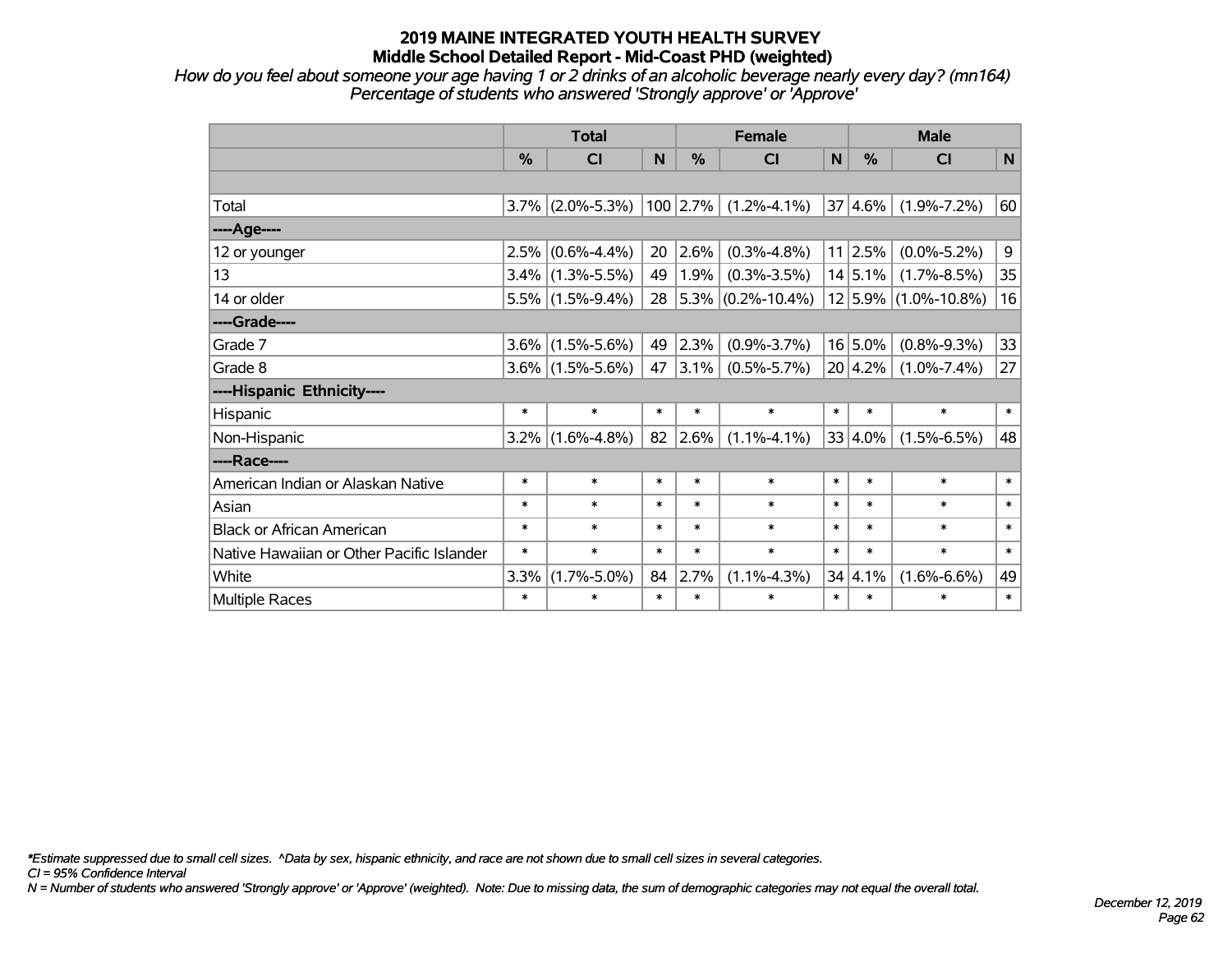*How wrong do your parents feel it would be for you to have 1 or 2 drinks of an alcoholic beverage nearly every day? (mn165) Percentage of students who answered 'A little bit wrong' or 'Not wrong at all'*

|                                           | <b>Total</b> |                   |        | <b>Female</b> |                                              |        | <b>Male</b> |                                      |        |  |
|-------------------------------------------|--------------|-------------------|--------|---------------|----------------------------------------------|--------|-------------|--------------------------------------|--------|--|
|                                           | %            | <b>CI</b>         | N      | %             | <b>CI</b>                                    | N      | %           | <b>CI</b>                            | N      |  |
|                                           |              |                   |        |               |                                              |        |             |                                      |        |  |
| Total                                     | $3.6\%$      | $(2.8\% - 4.3\%)$ |        |               | $99 3.0\% $ (2.1%-4.0%)                      |        |             | $ 42 4.0\% $ (3.1%-4.8%)             | 53     |  |
| ----Age----                               |              |                   |        |               |                                              |        |             |                                      |        |  |
| 12 or younger                             | 3.2%         | $(1.5\% - 4.8\%)$ |        |               | $25 2.0\% $ (0.6%-3.4%)                      |        | 8 3.5%      | $(1.4\% - 5.6\%)$                    | 13     |  |
| 13                                        | 3.7%         | $(2.5\% - 4.9\%)$ |        |               | $52 3.2\% $ (1.6%-4.8%)                      |        |             | $24 \mid 4.4\% \mid (2.9\% - 6.0\%)$ | 29     |  |
| 14 or older                               | $3.9\%$      | $(2.0\% - 5.9\%)$ |        |               | $21   4.5\%   (0.0\% - 9.4\%)$               |        |             | $10 3.6\% $ (1.8%-5.3%)              | 11     |  |
| ----Grade----                             |              |                   |        |               |                                              |        |             |                                      |        |  |
| Grade 7                                   | 3.0%         | $(2.0\% - 4.1\%)$ |        |               | 42 2.3% (1.2%-3.4%)                          |        | 16 3.6%     | $(2.2\% - 4.9\%)$                    | 23     |  |
| Grade 8                                   | $4.0\%$      | $(3.1\% - 4.8\%)$ |        |               | $ 53 3.9\% $ (2.2%-5.6%) 26 4.1% (2.5%-5.8%) |        |             |                                      | 28     |  |
| ----Hispanic Ethnicity----                |              |                   |        |               |                                              |        |             |                                      |        |  |
| Hispanic                                  | $\ast$       | $\ast$            | $\ast$ | $\ast$        | $\ast$                                       | $\ast$ | $\ast$      | $\ast$                               | $\ast$ |  |
| Non-Hispanic                              | $3.4\%$      | $(2.7\% - 4.1\%)$ |        |               | $86$ 3.1% (2.1%-4.1%)                        |        | 40 3.6%     | $(2.7\% - 4.4\%)$                    | 44     |  |
| ----Race----                              |              |                   |        |               |                                              |        |             |                                      |        |  |
| American Indian or Alaskan Native         | $\ast$       | $\ast$            | $\ast$ | $\ast$        | $\ast$                                       | $\ast$ | $\ast$      | $\ast$                               | $\ast$ |  |
| Asian                                     | $\ast$       | $\ast$            | $\ast$ | $\ast$        | $\ast$                                       | $\ast$ | $\ast$      | $\ast$                               | $\ast$ |  |
| <b>Black or African American</b>          | $\ast$       | $\ast$            | $\ast$ | $\ast$        | $\ast$                                       | $\ast$ | $\ast$      | $\ast$                               | $\ast$ |  |
| Native Hawaiian or Other Pacific Islander | $\ast$       | $\ast$            | $\ast$ | $\ast$        | $\ast$                                       | $\ast$ | $\ast$      | $\ast$                               | $\ast$ |  |
| White                                     | 3.5%         | $(2.8\% - 4.1\%)$ | 89     | 3.1%          | $(2.0\% - 4.2\%)$                            |        | 40 3.8%     | $(2.9\% - 4.6\%)$                    | 47     |  |
| Multiple Races                            | $\ast$       | $\ast$            | $\ast$ | $\ast$        | $\ast$                                       | $\ast$ | $\ast$      | $\ast$                               | $\ast$ |  |

*\*Estimate suppressed due to small cell sizes. ^Data by sex, hispanic ethnicity, and race are not shown due to small cell sizes in several categories.*

*CI = 95% Confidence Interval*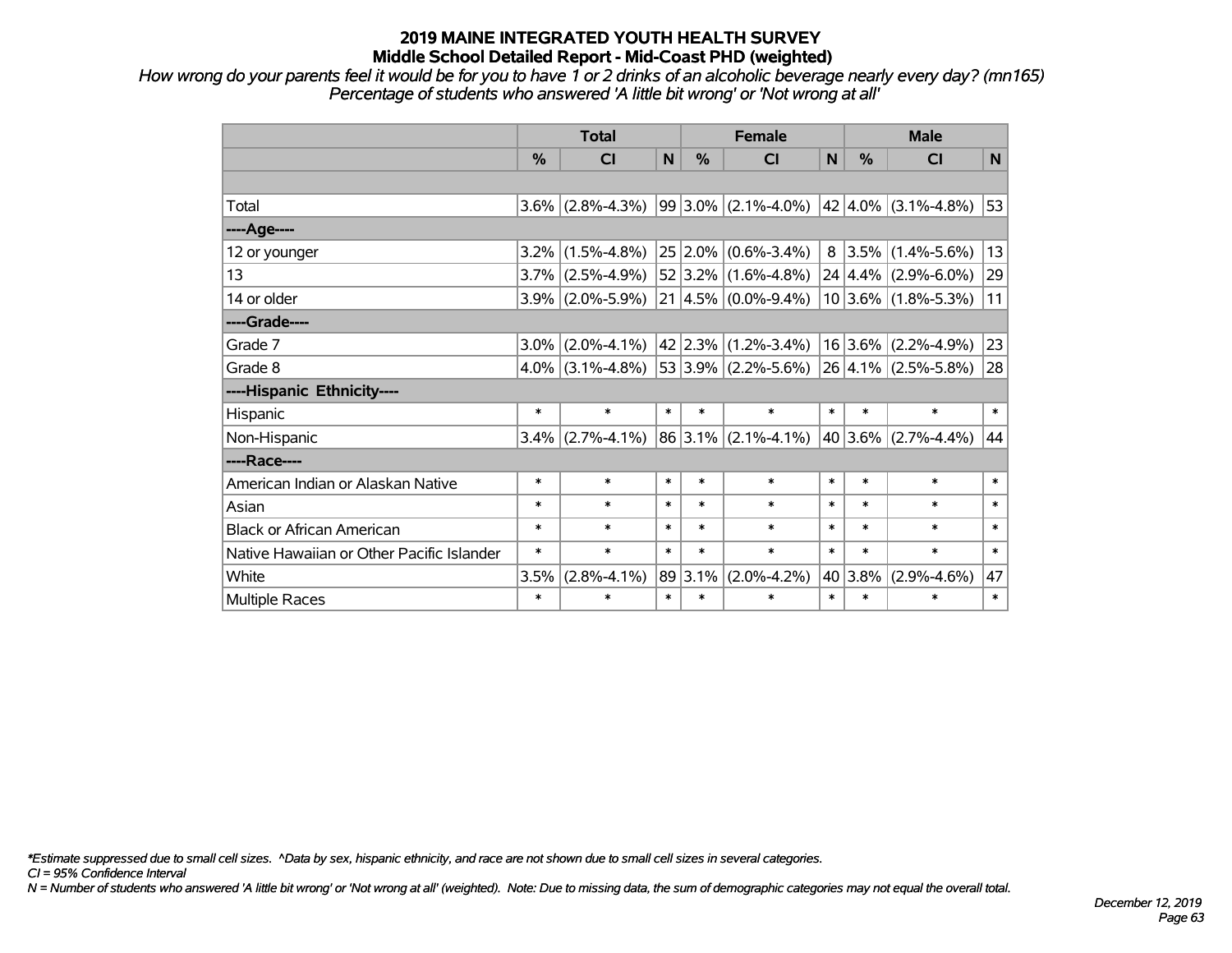*How wrong do your friends feel it would be for you to have 1 or 2 drinks of an alcoholic beverage nearly every day? (mn175) Percentage of students who answered 'A little bit wrong' or 'Not wrong at all'*

|                                           | <b>Total</b> |                     |        |               | <b>Female</b>              |        | <b>Male</b>   |                             |        |  |
|-------------------------------------------|--------------|---------------------|--------|---------------|----------------------------|--------|---------------|-----------------------------|--------|--|
|                                           | %            | CI                  | N      | %             | <b>CI</b>                  | N      | $\frac{0}{0}$ | <b>CI</b>                   | N      |  |
|                                           |              |                     |        |               |                            |        |               |                             |        |  |
| Total                                     | 12.8%        | $(9.8\% - 15.8\%)$  |        |               | $346 10.3\% $ (7.4%-13.3%) |        |               | 141   14.8%   (10.2%-19.5%) | 191    |  |
| ----Age----                               |              |                     |        |               |                            |        |               |                             |        |  |
| 12 or younger                             | 9.8%         | $(6.7\% - 12.8\%)$  | 77     | 6.7%          | $(2.6\% - 10.8\%)$         | 29     | 12.8%         | $(7.1\% - 18.5\%)$          | 45     |  |
| 13                                        | 10.8%        | $(7.9\% - 13.6\%)$  | 152    | $9.9\%$       | $(6.0\% - 13.7\%)$         | 71     | 11.6%         | $(7.2\% - 16.1\%)$          | 78     |  |
| 14 or older                               |              | 23.2% (16.7%-29.7%) |        | $117$   18.8% | $(9.9\% - 27.7\%)$         |        |               | 42 25.3% (16.1%-34.5%)      | 69     |  |
| ----Grade----                             |              |                     |        |               |                            |        |               |                             |        |  |
| Grade 7                                   | 11.5%        | $(8.5\% - 14.6\%)$  | 158    | 8.6%          | $(4.6\% - 12.6\%)$         | 60     | 14.0%         | $(8.8\% - 19.2\%)$          | 91     |  |
| Grade 8                                   |              | 14.1% (10.4%-17.9%) |        |               | 184 11.9% (7.2%-16.5%)     | 77     |               | 15.9% (10.1%-21.8%)         | 100    |  |
| ----Hispanic Ethnicity----                |              |                     |        |               |                            |        |               |                             |        |  |
| Hispanic                                  | $\ast$       | $\ast$              | $\ast$ | $\ast$        | $\ast$                     | $\ast$ | $\ast$        | $\ast$                      | $\ast$ |  |
| Non-Hispanic                              | 13.0%        | $(9.9\% - 16.1\%)$  |        |               | 323 10.7% (7.7%-13.6%)     | 137    | 14.7%         | $(9.9\% - 19.6\%)$          | 173    |  |
| ----Race----                              |              |                     |        |               |                            |        |               |                             |        |  |
| American Indian or Alaskan Native         | $\ast$       | $\ast$              | $\ast$ | $\ast$        | $\ast$                     | $\ast$ | $\ast$        | $\ast$                      | $\ast$ |  |
| Asian                                     | $\ast$       | $\ast$              | $\ast$ | $\ast$        | $\ast$                     | $\ast$ | $\ast$        | $\ast$                      | $\ast$ |  |
| <b>Black or African American</b>          | $\ast$       | $\ast$              | $\ast$ | $\ast$        | $\ast$                     | $\ast$ | $\ast$        | $\ast$                      | $\ast$ |  |
| Native Hawaiian or Other Pacific Islander | $\ast$       | $\ast$              | $\ast$ | $\ast$        | $\ast$                     | $\ast$ | $\ast$        | $\ast$                      | $\ast$ |  |
| White                                     | 12.8%        | $(9.4\% - 16.2\%)$  |        | 318 10.7%     | $(7.5\% - 13.8\%)$         | 134    | 14.6%         | $(9.6\% - 19.6\%)$          | 174    |  |
| <b>Multiple Races</b>                     | 13.9%        | $(3.8\% - 24.0\%)$  | 11     | $\ast$        | $\ast$                     | $\ast$ | $\ast$        | $\ast$                      | $\ast$ |  |

*\*Estimate suppressed due to small cell sizes. ^Data by sex, hispanic ethnicity, and race are not shown due to small cell sizes in several categories.*

*CI = 95% Confidence Interval*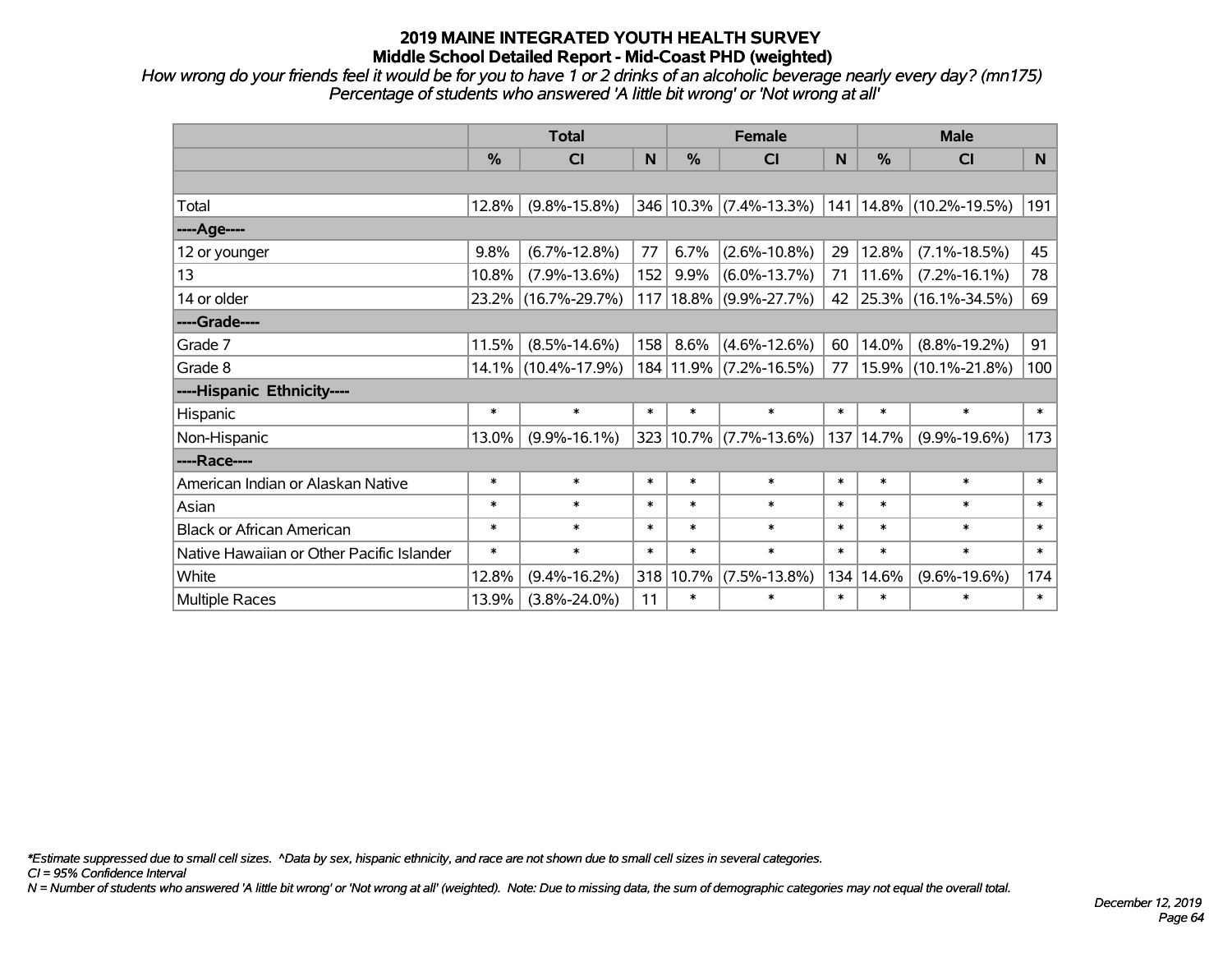#### **2019 MAINE INTEGRATED YOUTH HEALTH SURVEY Middle School Detailed Report - Mid-Coast PHD (weighted)** *Have you ever used marijuana? (mn74) Percentage of students who answered 'Yes'*

|                                           | <b>Total</b>  |                     |        | <b>Female</b> |                            |        | <b>Male</b> |                       |        |
|-------------------------------------------|---------------|---------------------|--------|---------------|----------------------------|--------|-------------|-----------------------|--------|
|                                           | $\frac{0}{0}$ | <b>CI</b>           | N      | %             | <b>CI</b>                  | N      | %           | <b>CI</b>             | N.     |
|                                           |               |                     |        |               |                            |        |             |                       |        |
| Total                                     | 9.4%          | $(7.1\% - 11.7\%)$  | 251    | 9.0%          | $(6.0\% - 12.0\%)$         | 121    | 9.4%        | $(6.8\% - 12.0\%)$    | 122    |
| ----Age----                               |               |                     |        |               |                            |        |             |                       |        |
| 12 or younger                             | 6.1%          | $(4.4\% - 7.9\%)$   | 48     | 4.8%          | $(3.0\% - 6.6\%)$          | 19     | 6.9%        | $(3.6\% - 10.3\%)$    | 25     |
| 13                                        | 10.5%         | $(7.0\% - 13.9\%)$  |        |               | 142   10.5%   (5.6%-15.4%) | 76     |             | $10.2\%$ (6.3%-14.1%) | 63     |
| 14 or older                               | 11.6%         | $(7.3\% - 15.9\%)$  | 61     |               | $12.1\%$ (6.5%-17.8%)      | 26     |             | $10.9\%$ (6.5%-15.2%) | 33     |
| ----Grade----                             |               |                     |        |               |                            |        |             |                       |        |
| Grade 7                                   | 7.7%          | $(5.8\% - 9.5\%)$   | 103    | 7.2%          | $(4.7\% - 9.6\%)$          | 49     | 7.6%        | $(4.8\% - 10.4\%)$    | 49     |
| Grade 8                                   | 11.1%         | $(7.4\% - 14.8\%)$  |        |               | 145   10.8%   (6.0%-15.7%) | 71     |             | $11.3\%$ (7.6%-15.0%) | 73     |
| ----Hispanic Ethnicity----                |               |                     |        |               |                            |        |             |                       |        |
| Hispanic                                  | $\ast$        | $\ast$              | $\ast$ | $\ast$        | $\ast$                     | $\ast$ | $\ast$      | $\ast$                | $\ast$ |
| Non-Hispanic                              | 9.0%          | $(6.3\% - 11.6\%)$  | 222    | 8.8%          | $(5.4\% - 12.2\%)$         | 110    | 9.1%        | $(6.2\% - 11.9\%)$    | 109    |
| ----Race----                              |               |                     |        |               |                            |        |             |                       |        |
| American Indian or Alaskan Native         | 16.0%         | $(11.0\% - 21.0\%)$ | 6      | $\ast$        | $\ast$                     | $\ast$ | $\ast$      | $\ast$                | $\ast$ |
| Asian                                     | $\ast$        | $\ast$              | $\ast$ | $\ast$        | $\ast$                     | $\ast$ | $\ast$      | $\ast$                | $\ast$ |
| <b>Black or African American</b>          | $\ast$        | $\ast$              | $\ast$ | $\ast$        | $\ast$                     | $\ast$ | $\ast$      | $\ast$                | $\ast$ |
| Native Hawaiian or Other Pacific Islander | $\ast$        | $\ast$              | $\ast$ | $\ast$        | $\ast$                     | $\ast$ | $\ast$      | $\ast$                | $\ast$ |
| White                                     | 9.1%          | $(6.6\% - 11.6\%)$  | 226    | 8.8%          | $(5.5\% - 12.0\%)$         | 110    | 9.3%        | $(6.5\% - 12.1\%)$    | 112    |
| <b>Multiple Races</b>                     | $\ast$        | $\ast$              | $\ast$ | $\ast$        | $\ast$                     | $\ast$ | $\ast$      | $\ast$                | $\ast$ |

*\*Estimate suppressed due to small cell sizes. ^Data by sex, hispanic ethnicity, and race are not shown due to small cell sizes in several categories.*

*CI = 95% Confidence Interval*

*N = Number of students who answered 'Yes' (weighted). Note: Due to missing data, the sum of demographic categories may not equal the overall total.*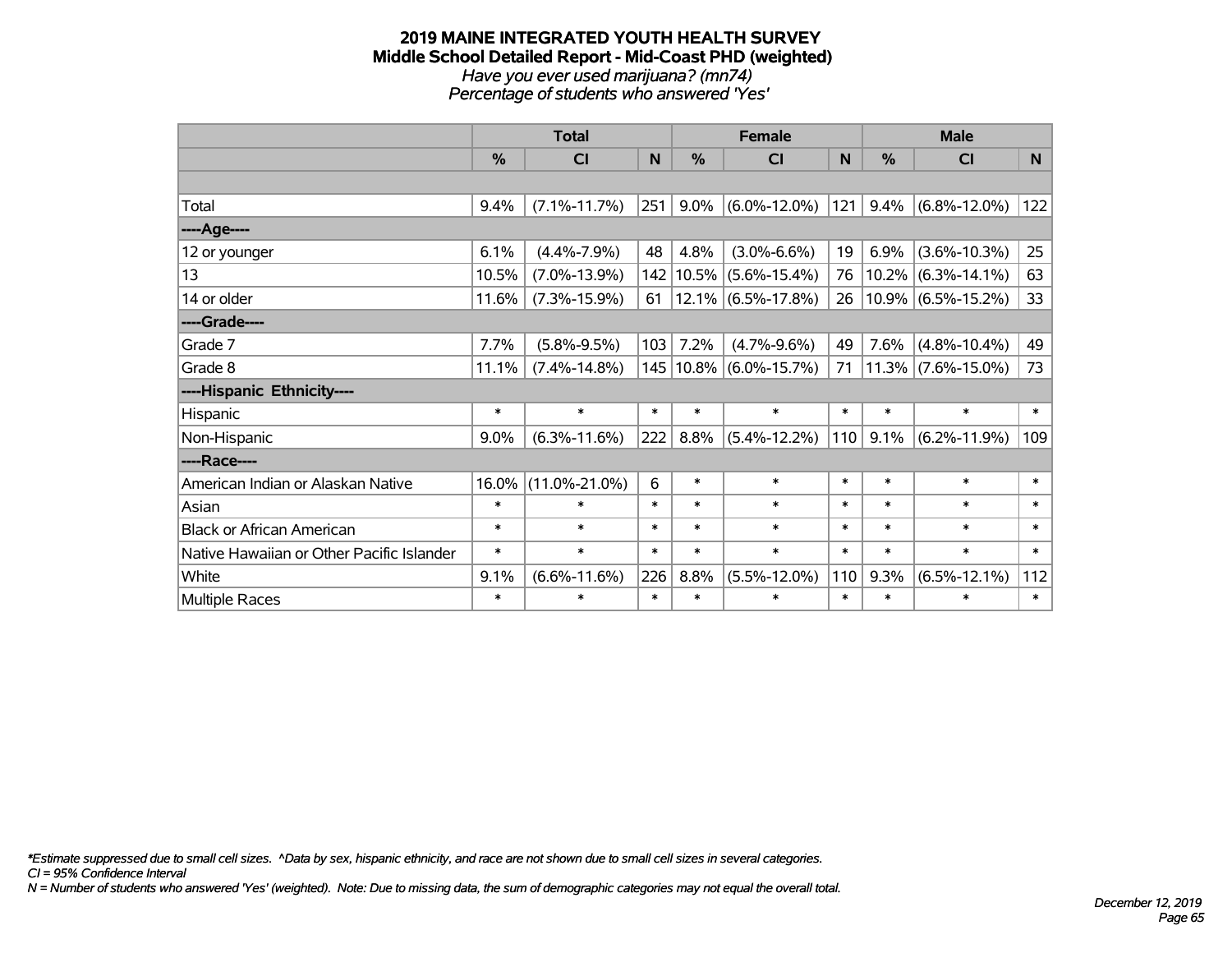*How old were you when you tried marijuana for the first time? (mn75)*

*Among students who have tried marijuana, the percentage of students who answered before age 11*

|                                           | <b>Total</b>  |                     |        |          | <b>Female</b>          | <b>Male</b>  |               |                            |              |
|-------------------------------------------|---------------|---------------------|--------|----------|------------------------|--------------|---------------|----------------------------|--------------|
|                                           | $\frac{0}{0}$ | CI                  | N      | %        | <b>CI</b>              | $\mathsf{N}$ | $\frac{0}{0}$ | <b>CI</b>                  | $\mathsf{N}$ |
|                                           |               |                     |        |          |                        |              |               |                            |              |
| Total                                     |               | 21.7% (14.0%-29.4%) |        |          | 57 23.4% (12.7%-34.2%) |              |               | $30 18.3\% $ (10.2%-26.4%) | 23           |
| ----Age----                               |               |                     |        |          |                        |              |               |                            |              |
| 12 or younger                             | 29.5%         | $(10.8\% - 48.1\%)$ | 15     | $\ast$   | $\ast$                 | $\ast$       | $\ast$        | $\ast$                     | $\ast$       |
| 13                                        | 19.9%         | $(9.1\% - 30.6\%)$  |        | 29 17.0% | $(4.9\% - 29.0\%)$     |              | 13 21.7%      | $(6.0\% - 37.3\%)$         | 14           |
| 14 or older                               |               | 19.9% (14.0%-25.8%) |        |          | 13 23.7% (10.3%-37.0%) | 7            | 16.5%         | $(1.2\% - 31.8\%)$         | 6            |
| ----Grade----                             |               |                     |        |          |                        |              |               |                            |              |
| Grade 7                                   | 27.8%         | $(14.3\% - 41.4\%)$ |        | 30 32.4% | $(14.1\% - 50.8\%)$    |              | 16 22.4%      | $(7.1\% - 37.6\%)$         | 12           |
| Grade 8                                   |               | 16.9% (10.9%-22.9%) |        | 25 18.7% | $(8.4\% - 28.9\%)$     |              | 14 15.4%      | $(4.7\% - 26.1\%)$         | 11           |
| ----Hispanic Ethnicity----                |               |                     |        |          |                        |              |               |                            |              |
| Hispanic                                  | $\ast$        | $\ast$              | $\ast$ | $\ast$   | $\ast$                 | $\ast$       | $\ast$        | $\ast$                     | $\ast$       |
| Non-Hispanic                              |               | 20.9% (13.2%-28.7%) |        | 48 20.9% | $(11.6\% - 30.1\%)$    |              |               | 24 20.0% (11.2%-28.9%)     | 23           |
| ----Race----                              |               |                     |        |          |                        |              |               |                            |              |
| American Indian or Alaskan Native         | $\ast$        | $\ast$              | $\ast$ | $\ast$   | $\ast$                 | $\ast$       | $\ast$        | $\ast$                     | $\ast$       |
| Asian                                     | $\ast$        | $\ast$              | $\ast$ | $\ast$   | $\ast$                 | $\ast$       | $\ast$        | $\ast$                     | $\ast$       |
| <b>Black or African American</b>          | $\ast$        | $\ast$              | $\ast$ | $\ast$   | $\ast$                 | $\ast$       | $\ast$        | $\ast$                     | $\ast$       |
| Native Hawaiian or Other Pacific Islander | $\ast$        | $\ast$              | $\ast$ | $\ast$   | $\ast$                 | $\ast$       | $\ast$        | $\ast$                     | $\ast$       |
| White                                     | 21.2%         | $(13.6\% - 28.8\%)$ |        | 50 22.5% | $(11.2\% - 33.7\%)$    | 26           | 19.3%         | $(11.1\% - 27.5\%)$        | 22           |
| Multiple Races                            | $\ast$        | $\ast$              | $\ast$ | $\ast$   | $\ast$                 | $\ast$       | $\ast$        | $\ast$                     | $\ast$       |

*\*Estimate suppressed due to small cell sizes. ^Data by sex, hispanic ethnicity, and race are not shown due to small cell sizes in several categories.*

*CI = 95% Confidence Interval*

*N = Among students who have tried marijuana, the number of students who answered before age 11 (weighted). Note: Due to missing data, the sum of demographic categories may not equal the overall total.*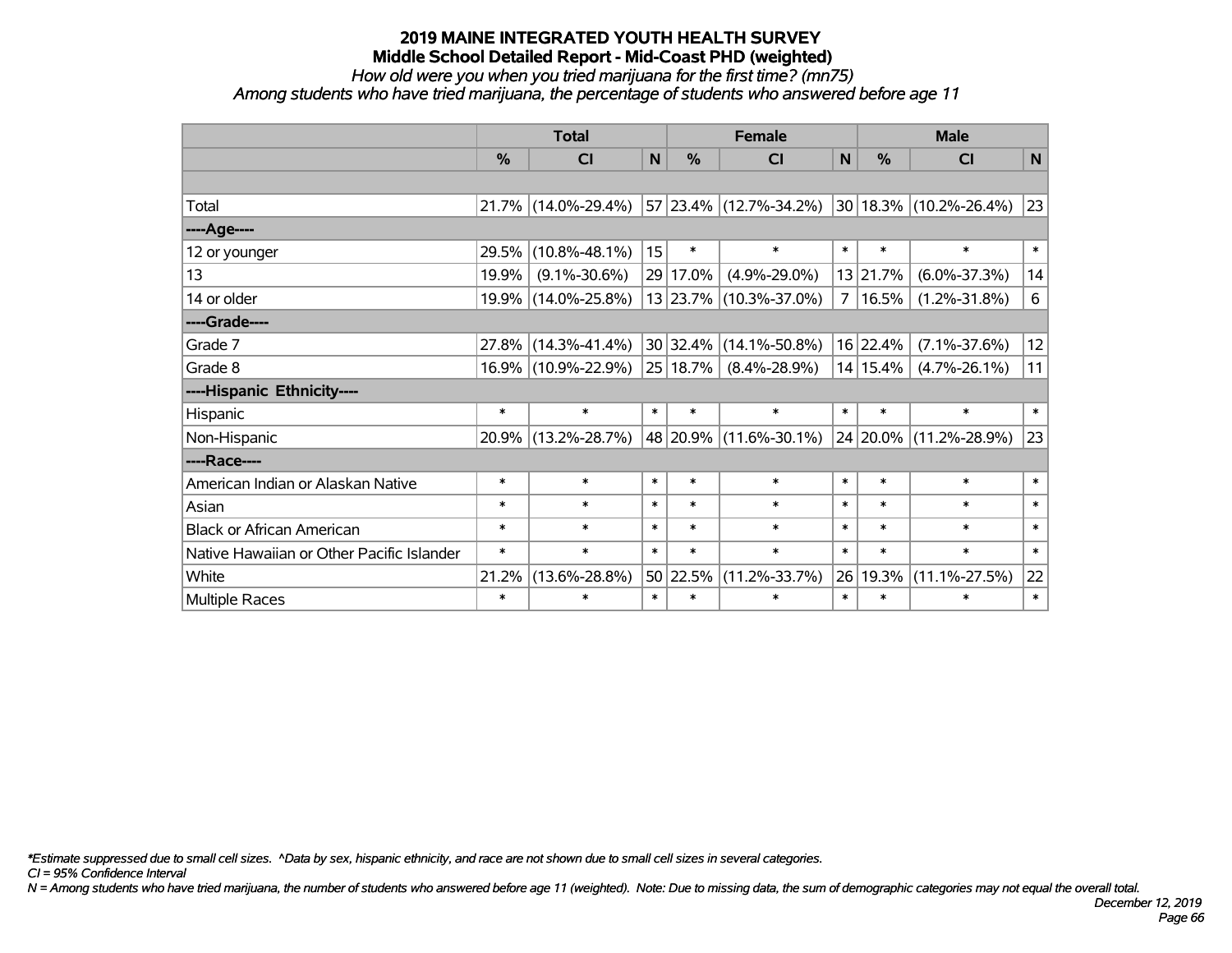#### **2019 MAINE INTEGRATED YOUTH HEALTH SURVEY Middle School Detailed Report - Mid-Coast PHD (weighted)** *How old were you when you tried marijuana for the first time? (mn75\_2)*

*Percentage of students who answered before age 11*

|                                           | <b>Total</b> |                     |        | <b>Female</b> |                            |                | <b>Male</b> |                          |              |
|-------------------------------------------|--------------|---------------------|--------|---------------|----------------------------|----------------|-------------|--------------------------|--------------|
|                                           | $\%$         | <b>CI</b>           | N      | $\%$          | <b>CI</b>                  | N              | $\%$        | <b>CI</b>                | N            |
|                                           |              |                     |        |               |                            |                |             |                          |              |
| Total                                     |              | $2.1\%$ (1.4%-2.9%) |        |               | $57 2.2\% (1.3\% - 3.1\%)$ |                |             | $ 30 1.8\% $ (0.9%-2.7%) | $ 23\rangle$ |
| ----Age----                               |              |                     |        |               |                            |                |             |                          |              |
| 12 or younger                             | 1.9%         | $(0.6\% - 3.1\%)$   | 15     | $\ast$        | $\ast$                     | $\ast$         | $\ast$      | $\ast$                   | $\ast$       |
| 13                                        | 2.1%         | $(1.1\% - 3.2\%)$   |        |               | 29 1.8% (0.6%-3.1%)        |                |             | $13 2.3\% $ (0.7%-3.9%)  | 14           |
| 14 or older                               |              | $2.5\%$ (1.5%-3.5%) |        |               | $13 3.3\% $ (0.9%-5.6%)    | 7 <sup>1</sup> |             | $1.8\%$ (0.1%-3.5%)      | 6            |
| ----Grade----                             |              |                     |        |               |                            |                |             |                          |              |
| Grade 7                                   | 2.2%         | $(1.3\% - 3.2\%)$   |        |               | $30 2.3\% (1.2\% - 3.3\%)$ |                | 16 1.9%     | $(0.5\% - 3.3\%)$        | 12           |
| Grade 8                                   |              | $1.9\%$ (1.2%-2.7%) |        |               | $25 2.2\% $ (0.9%-3.5%)    |                |             | $14 1.8\% $ (0.4%-3.1%)  | 11           |
| ----Hispanic Ethnicity----                |              |                     |        |               |                            |                |             |                          |              |
| Hispanic                                  | $\ast$       | $\ast$              | $\ast$ | $\ast$        | $\ast$                     | $\ast$         | $\ast$      | $\ast$                   | $\ast$       |
| Non-Hispanic                              | $2.0\%$      | $(1.3\% - 2.6\%)$   |        |               | 48 1.9% (1.2%-2.6%)        |                |             | $24 1.9\% $ (0.9%-2.9%)  | 23           |
| ----Race----                              |              |                     |        |               |                            |                |             |                          |              |
| American Indian or Alaskan Native         | $\ast$       | $\ast$              | $\ast$ | $\ast$        | $\ast$                     | $\ast$         | $\ast$      | $\ast$                   | $\ast$       |
| Asian                                     | $\ast$       | $\ast$              | $\ast$ | $\ast$        | $\ast$                     | $\ast$         | $\ast$      | $\ast$                   | $\ast$       |
| <b>Black or African American</b>          | $\ast$       | $\ast$              | $\ast$ | $\ast$        | $\ast$                     | $\ast$         | $\ast$      | $\ast$                   | $\ast$       |
| Native Hawaiian or Other Pacific Islander | $\ast$       | $\ast$              | $\ast$ | $\ast$        | $\ast$                     | $\ast$         | $\ast$      | $\ast$                   | $\ast$       |
| White                                     | 2.0%         | $(1.3\% - 2.7\%)$   |        | 50 2.1%       | $(1.2\% - 2.9\%)$          | 26             | 1.9%        | $(0.9\% - 2.8\%)$        | 22           |
| Multiple Races                            | $\ast$       | $\ast$              | $\ast$ | $\ast$        | $\ast$                     | $\ast$         | $\ast$      | $\ast$                   | $\ast$       |

*\*Estimate suppressed due to small cell sizes. ^Data by sex, hispanic ethnicity, and race are not shown due to small cell sizes in several categories.*

*CI = 95% Confidence Interval*

*N = Number of students who answered before age 11 (weighted). Note: Due to missing data, the sum of demographic categories may not equal the overall total.*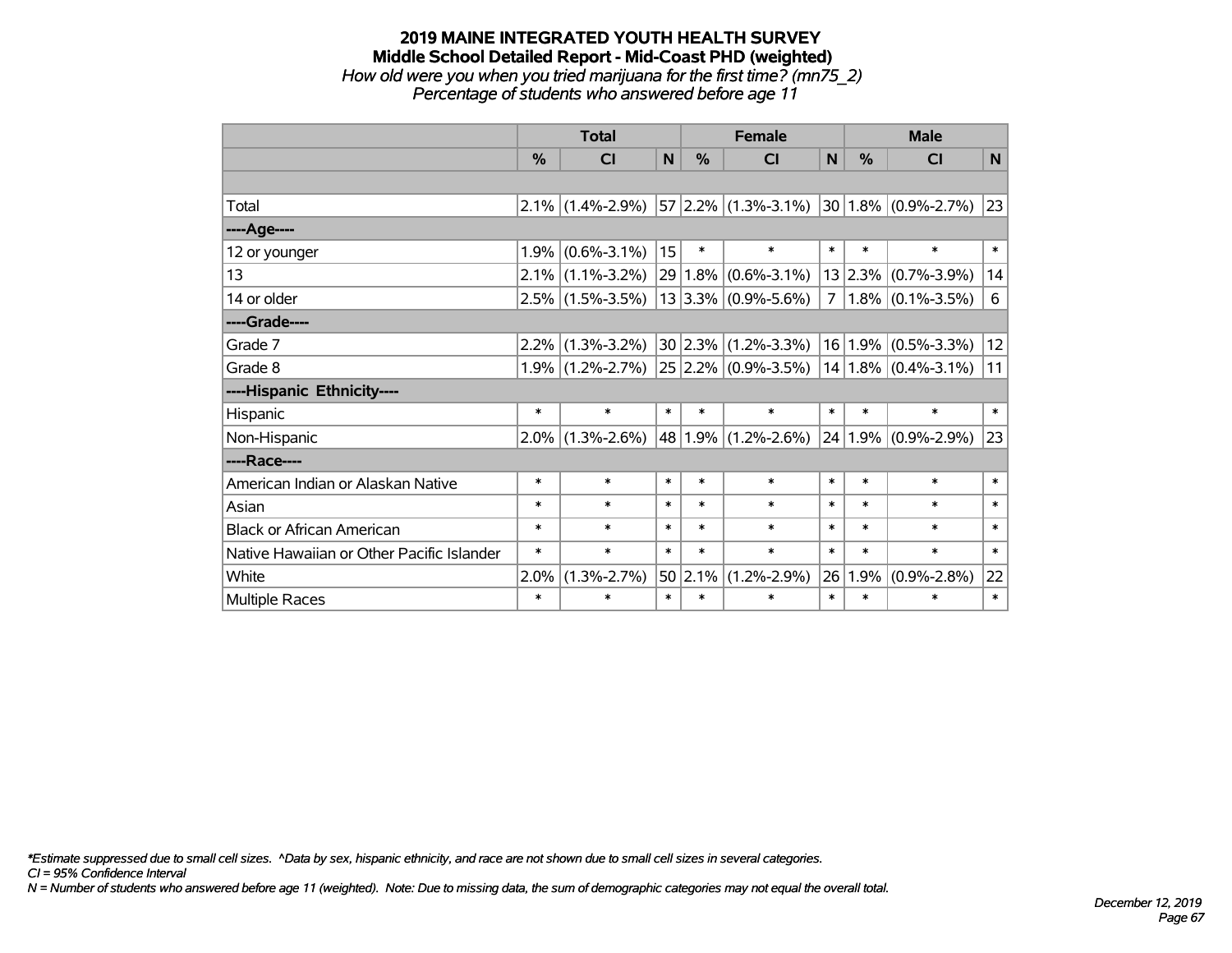*During the past 30 days, how many times did you use marijuana? (mn76) Percentage of students who answered at least 1 time*

|                                           | <b>Total</b>  |                     |        | <b>Female</b> |                                                    |        | <b>Male</b>  |                          |              |
|-------------------------------------------|---------------|---------------------|--------|---------------|----------------------------------------------------|--------|--------------|--------------------------|--------------|
|                                           | $\frac{0}{0}$ | <b>CI</b>           | N      | $\frac{0}{0}$ | <b>CI</b>                                          | N      | $\%$         | <b>CI</b>                | $\mathsf{N}$ |
|                                           |               |                     |        |               |                                                    |        |              |                          |              |
| Total                                     |               | $4.7\%$ (3.1%-6.3%) |        |               | $ 128 4.5\% $ (2.9%-6.2%) $ 63 4.6\% $ (2.5%-6.7%) |        |              |                          | 60           |
| ----Age----                               |               |                     |        |               |                                                    |        |              |                          |              |
| 12 or younger                             | 2.7%          | $(1.4\% - 4.1\%)$   | 22     | $ 2.2\% $     | $(0.2\% - 4.1\%)$                                  | 9      | 2.9%         | $(0.8\% - 5.1\%)$        | 11           |
| 13                                        | 5.5%          | $(3.4\% - 7.6\%)$   | 77     |               | $ 5.5\% $ (3.3%-7.6%)                              |        |              | $ 40 5.2\% $ (2.4%-8.0%) | 33           |
| 14 or older                               |               | $5.6\%$ (2.7%-8.4%) | 30     |               | $ 5.9\% $ (2.5%-9.3%)                              |        |              | $13 5.3\% $ (1.7%-8.9%)  | 16           |
| ----Grade----                             |               |                     |        |               |                                                    |        |              |                          |              |
| Grade 7                                   | $3.8\%$       | $(2.2\% - 5.4\%)$   | 52     | $ 3.5\% $     | $(1.5\% - 5.6\%)$                                  |        | 25 3.7%      | $(1.9\% - 5.4\%)$        | 24           |
| Grade 8                                   |               | $5.5\%$ (3.2%-7.8%) |        |               | 74 $ 5.7\% $ (3.4%-8.0%)                           |        |              | $ 38 5.5\% $ (2.6%-8.4%) | 36           |
| ----Hispanic Ethnicity----                |               |                     |        |               |                                                    |        |              |                          |              |
| Hispanic                                  | $\ast$        | $\ast$              | $\ast$ | $\ast$        | $\ast$                                             | $\ast$ | $\ast$       | $\ast$                   | $\ast$       |
| Non-Hispanic                              | 4.5%          | $(2.7\% - 6.4\%)$   |        |               | $115$ 4.5% (2.8%-6.3%)                             |        | $ 58 4.4\% $ | $(2.0\% - 6.8\%)$        | 53           |
| ----Race----                              |               |                     |        |               |                                                    |        |              |                          |              |
| American Indian or Alaskan Native         | $\ast$        | $\ast$              | $\ast$ | $\ast$        | $\ast$                                             | $\ast$ | $\ast$       | $\ast$                   | $\ast$       |
| Asian                                     | $\ast$        | $\ast$              | $\ast$ | $\ast$        | $\ast$                                             | $\ast$ | $\ast$       | $\ast$                   | $\ast$       |
| <b>Black or African American</b>          | $\ast$        | $\ast$              | $\ast$ | $\ast$        | $\ast$                                             | $\ast$ | $\ast$       | $\ast$                   | $\ast$       |
| Native Hawaiian or Other Pacific Islander | $\ast$        | $\ast$              | $\ast$ | $\ast$        | $\ast$                                             | $\ast$ | $\ast$       | $\ast$                   | $\ast$       |
| White                                     | 4.6%          | $(2.9\% - 6.3\%)$   | 117    | 4.5%          | $(2.8\% - 6.2\%)$                                  | 57     | 4.6%         | $(2.3\% - 6.9\%)$        | 56           |
| Multiple Races                            | $\ast$        | $\ast$              | $\ast$ | $\ast$        | $\ast$                                             | $\ast$ | $\ast$       | $\ast$                   | $\ast$       |

*\*Estimate suppressed due to small cell sizes. ^Data by sex, hispanic ethnicity, and race are not shown due to small cell sizes in several categories.*

*CI = 95% Confidence Interval*

*N = Number of students who answered at least 1 time (weighted). Note: Due to missing data, the sum of demographic categories may not equal the overall total.*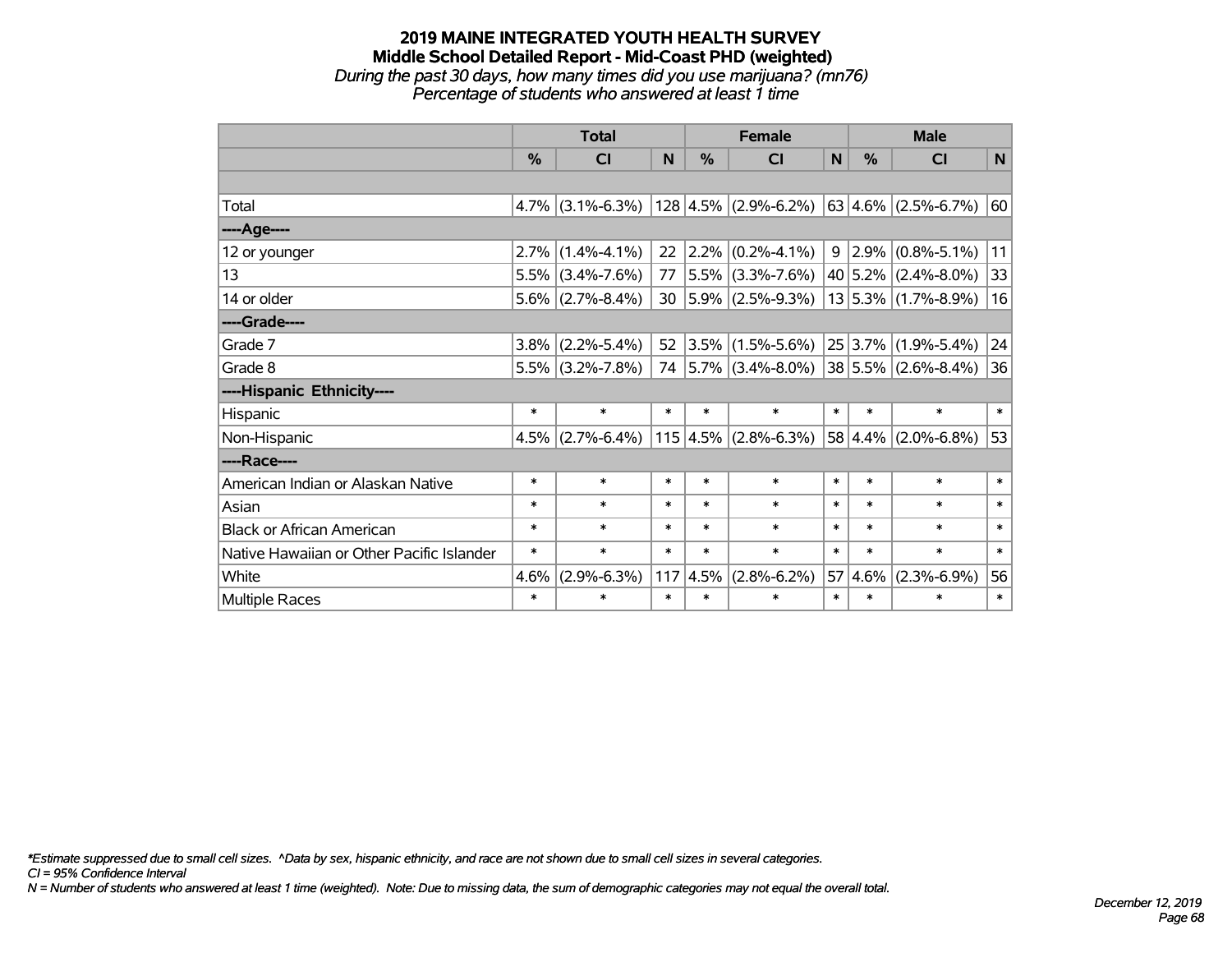*If you wanted to get some marijuana, how easy would it be for you to get some? (mn77) Percentage of students who answered 'Sort of easy' or 'Very easy'*

|                                           | <b>Total</b>  |                     |        |               | <b>Female</b>                   | <b>Male</b> |        |                         |        |
|-------------------------------------------|---------------|---------------------|--------|---------------|---------------------------------|-------------|--------|-------------------------|--------|
|                                           | $\frac{0}{0}$ | CI                  | N      | $\frac{9}{6}$ | CI                              | N           | %      | <b>CI</b>               | N.     |
|                                           |               |                     |        |               |                                 |             |        |                         |        |
| Total                                     |               | 19.9% (16.2%-23.6%) |        |               | 544  22.1%  (17.9%-26.4%)       |             |        | 306 17.6% (13.6%-21.5%) | 231    |
| ----Age----                               |               |                     |        |               |                                 |             |        |                         |        |
| 12 or younger                             | 14.3%         | $(10.9\% - 17.7\%)$ |        |               | $114 15.8\%  (11.4\% - 20.3\%)$ | 66          | 12.0%  | $(8.1\% - 15.9\%)$      | 44     |
| 13                                        |               | 20.8% (16.1%-25.4%) |        |               | 289 23.1% (17.7%-28.5%)         | 170         | 18.5%  | $(13.5\% - 23.4\%)$     | 118    |
| 14 or older                               |               | 26.1% (18.9%-33.4%) |        |               | 141 31.0% (20.1%-41.9%)         |             |        | 70 22.4% (15.2%-29.5%)  | 69     |
| ----Grade----                             |               |                     |        |               |                                 |             |        |                         |        |
| Grade 7                                   | $14.3\%$      | $(11.1\% - 17.5\%)$ |        |               | 196   15.4%   (11.1%-19.8%)     | 109         | 12.8%  | $(9.2\% - 16.3\%)$      | 83     |
| Grade 8                                   |               | 25.3% (19.5%-31.1%) |        |               | 338 28.7% (21.6%-35.7%)         |             |        | 190 22.1% (15.7%-28.5%) | 146    |
| ----Hispanic Ethnicity----                |               |                     |        |               |                                 |             |        |                         |        |
| Hispanic                                  | 22.8%         | $(13.9\% - 31.6\%)$ | 10     | $\ast$        | $\ast$                          | $\ast$      | $\ast$ | $\ast$                  | $\ast$ |
| Non-Hispanic                              |               | 20.1% (16.3%-23.8%) |        |               | 507 23.1% (18.8%-27.4%)         |             |        | 296 17.0% (13.1%-21.0%) | 209    |
| ----Race----                              |               |                     |        |               |                                 |             |        |                         |        |
| American Indian or Alaskan Native         | 24.8%         | $(16.8\% - 32.8\%)$ | 10     | $\ast$        | $\ast$                          | $\ast$      | $\ast$ | $\ast$                  | $\ast$ |
| Asian                                     | $\ast$        | $\ast$              | $\ast$ | $\ast$        | $\ast$                          | $\ast$      | $\ast$ | $\ast$                  | $\ast$ |
| <b>Black or African American</b>          | $\ast$        | $\ast$              | $\ast$ | $\ast$        | $\ast$                          | $\ast$      | $\ast$ | $\ast$                  | $\ast$ |
| Native Hawaiian or Other Pacific Islander | $\ast$        | $\ast$              | $\ast$ | $\ast$        | $\ast$                          | $\ast$      | $\ast$ | $\ast$                  | $\ast$ |
| White                                     | 19.4%         | $(15.5\% - 23.4\%)$ |        | 493 21.9%     | $(17.5\% - 26.4\%)$             | 283         | 17.0%  | $(12.7\% - 21.3\%)$     | 209    |
| <b>Multiple Races</b>                     |               | 20.9% (15.5%-26.3%) | 14     | $\ast$        | $\ast$                          | $\ast$      | $\ast$ | $\ast$                  | $\ast$ |

*\*Estimate suppressed due to small cell sizes. ^Data by sex, hispanic ethnicity, and race are not shown due to small cell sizes in several categories.*

*CI = 95% Confidence Interval*

*N = Number of students who answered 'Sort of easy' or 'Very easy' (weighted). Note: Due to missing data, the sum of demographic categories may not equal the overall total.*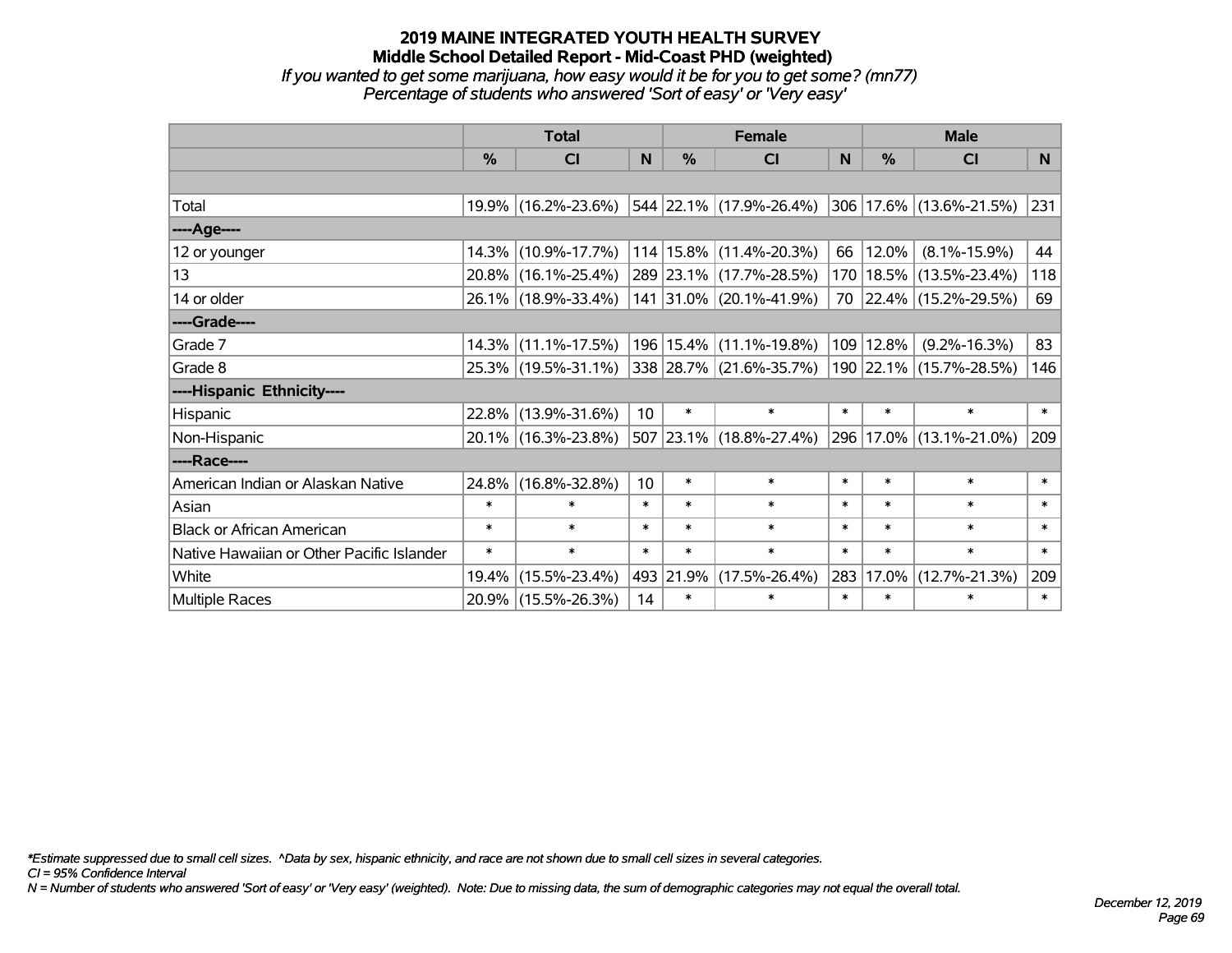#### **2019 MAINE INTEGRATED YOUTH HEALTH SURVEY Middle School Detailed Report - Mid-Coast PHD (weighted)** *How wrong do your parents feel it would be for you to use marijuana? (mn193)*

*Percentage of students who answered 'A little bit wrong' or 'Not wrong at all'*

|                                           | <b>Total</b> |                    |                |        | <b>Female</b>         |        | <b>Male</b>   |                       |        |
|-------------------------------------------|--------------|--------------------|----------------|--------|-----------------------|--------|---------------|-----------------------|--------|
|                                           | $\%$         | <b>CI</b>          | N              | %      | <b>CI</b>             | N      | $\frac{0}{0}$ | <b>CI</b>             | N      |
|                                           |              |                    |                |        |                       |        |               |                       |        |
| Total                                     | 8.5%         | $(7.4\% - 9.6\%)$  | 234            | 8.8%   | $(6.9\% - 10.6\%)$    | 122    | 7.8%          | $(6.2\% - 9.5\%)$     | 104    |
| ----Age----                               |              |                    |                |        |                       |        |               |                       |        |
| 12 or younger                             | 4.9%         | $(3.1\% - 6.7\%)$  | 39             | 4.4%   | $(1.6\% - 7.2\%)$     | 18     | 4.6%          | $(2.6\% - 6.7\%)$     | 17     |
| 13                                        | 9.1%         | $(6.9\% - 11.3\%)$ | 129            | 9.6%   | $(7.1\% - 12.1\%)$    | 71     | 8.6%          | $(5.8\% - 11.4\%)$    | 56     |
| 14 or older                               | 12.2%        | $(9.3\% - 15.1\%)$ | 67             |        | $14.3\%$ (7.4%-21.2%) | 33     |               | $10.0\%$ (6.5%-13.6%) | 31     |
| ----Grade----                             |              |                    |                |        |                       |        |               |                       |        |
| Grade 7                                   | 6.6%         | $(5.1\% - 8.2\%)$  | 91             | 5.3%   | $(2.9\% - 7.8\%)$     | 38     | 7.4%          | $(5.2\% - 9.7\%)$     | 49     |
| Grade 8                                   | 10.5%        | $(8.4\% - 12.6\%)$ | 143            |        | $12.5\%$ (9.4%-15.6%) | 84     | 8.3%          | $(5.3\% - 11.3\%)$    | 56     |
| ----Hispanic Ethnicity----                |              |                    |                |        |                       |        |               |                       |        |
| Hispanic                                  | $\ast$       | $\ast$             | $\ast$         | $\ast$ | $\ast$                | $\ast$ | $\ast$        | $\ast$                | $\ast$ |
| Non-Hispanic                              | 8.4%         | $(7.2\% - 9.7\%)$  | 215            | 9.1%   | $(7.3\% - 10.9\%)$    | 117    | 7.5%          | $(5.4\% - 9.6\%)$     | 93     |
| ----Race----                              |              |                    |                |        |                       |        |               |                       |        |
| American Indian or Alaskan Native         | $\ast$       | $\ast$             | $\ast$         | $\ast$ | $\ast$                | $\ast$ | $\ast$        | $\ast$                | $\ast$ |
| Asian                                     | $\ast$       | $\ast$             | $\ast$         | $\ast$ | $\ast$                | $\ast$ | $\ast$        | $\ast$                | $\ast$ |
| <b>Black or African American</b>          | $\ast$       | $\ast$             | $\ast$         | $\ast$ | $\ast$                | $\ast$ | $\ast$        | $\ast$                | $\ast$ |
| Native Hawaiian or Other Pacific Islander | $\ast$       | $\ast$             | $\ast$         | $\ast$ | $\ast$                | $\ast$ | $\ast$        | $\ast$                | $\ast$ |
| White                                     | 8.2%         | $(7.0\% - 9.4\%)$  | 210            | 8.4%   | $(6.7\% - 10.2\%)$    | 109    | 7.8%          | $(5.8\% - 9.8\%)$     | 97     |
| <b>Multiple Races</b>                     | 10.4%        | $(4.9\% - 15.9\%)$ | $\overline{7}$ | $\ast$ | $\ast$                | $\ast$ | $\ast$        | $\ast$                | $\ast$ |

*\*Estimate suppressed due to small cell sizes. ^Data by sex, hispanic ethnicity, and race are not shown due to small cell sizes in several categories.*

*CI = 95% Confidence Interval*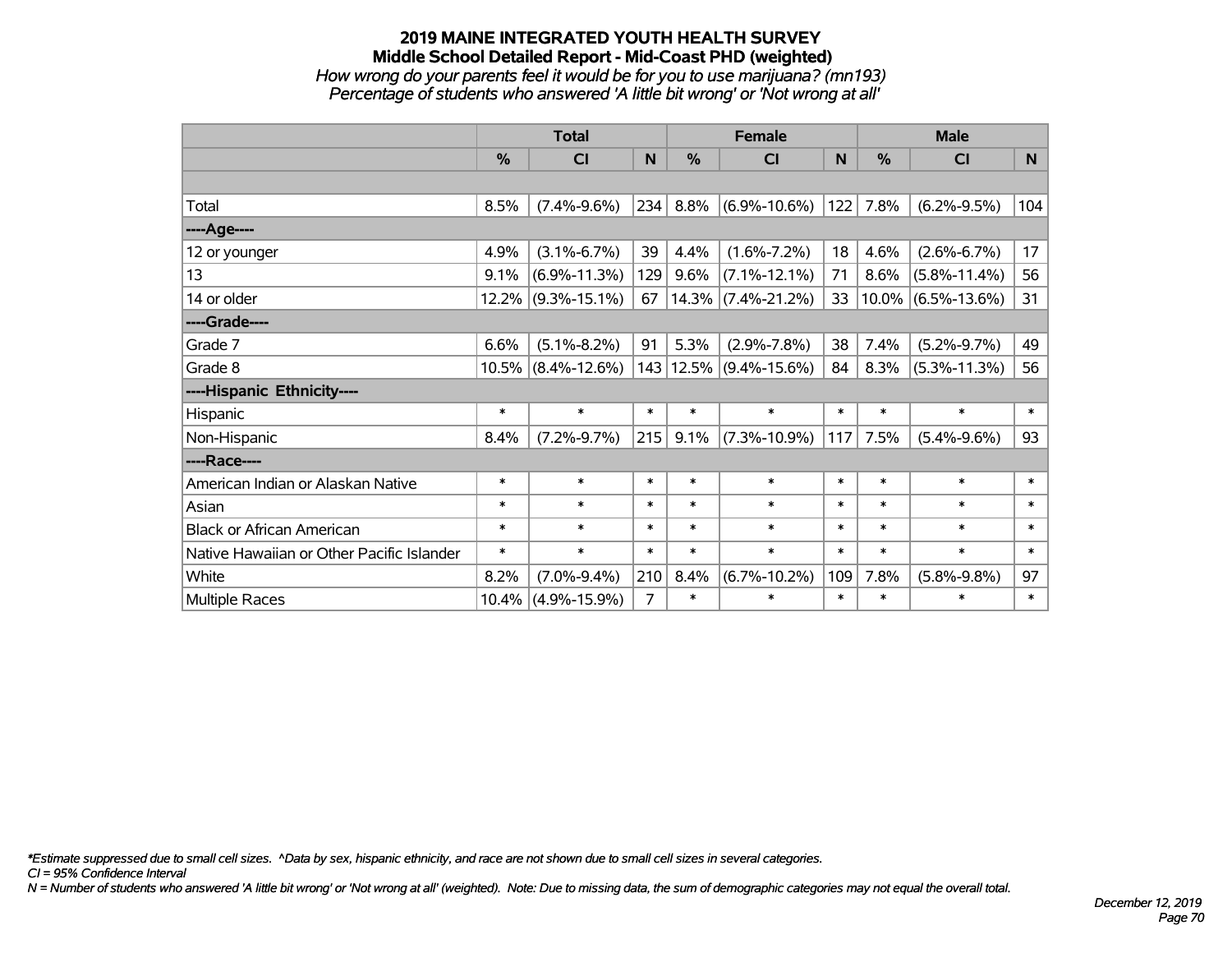*How much do you think people risk harming themselves (physically or in other ways) if they use marijuana once or twice a week? (mn194) Percentage of students who answered 'No risk' or 'Slight risk'*

|                                           | <b>Total</b>  |                                               |                |        | <b>Female</b>             |                 | <b>Male</b>   |                         |        |  |
|-------------------------------------------|---------------|-----------------------------------------------|----------------|--------|---------------------------|-----------------|---------------|-------------------------|--------|--|
|                                           | $\frac{0}{0}$ | <b>CI</b>                                     | N              | %      | <b>CI</b>                 | N               | $\frac{0}{0}$ | <b>CI</b>               | N.     |  |
|                                           |               |                                               |                |        |                           |                 |               |                         |        |  |
| Total                                     |               | 39.2% (35.5%-42.9%) 1,073 37.9% (33.7%-42.2%) |                |        |                           |                 |               | 525 40.1% (36.0%-44.2%) | 530    |  |
| ----Age----                               |               |                                               |                |        |                           |                 |               |                         |        |  |
| 12 or younger                             | 32.2%         | $(27.5\% - 36.9\%)$                           | 254            | 30.4%  | $(24.8\% - 36.0\%)$       |                 | 126 33.0%     | $(27.0\% - 39.0\%)$     | 120    |  |
| 13                                        |               | 40.2% (35.5%-44.9%)                           | 564            |        | 39.2% (34.3%-44.2%)       |                 |               | 289 41.3% (35.9%-46.8%) | 269    |  |
| 14 or older                               |               | 46.2% (41.5%-51.0%)                           | 251            |        | 46.6% (39.9%-53.3%)       |                 |               | 106 45.8% (40.2%-51.4%) | 141    |  |
| ----Grade----                             |               |                                               |                |        |                           |                 |               |                         |        |  |
| Grade 7                                   | 34.5%         | $(30.3\% - 38.7\%)$                           | 471            | 32.5%  | $(27.1\% - 38.0\%)$       | 227             | 35.5%         | $(30.8\% - 40.3\%)$     | 231    |  |
| Grade 8                                   |               | 44.0% (38.3%-49.7%)                           | 596            |        | 43.9% (37.9%-49.9%)       |                 |               | 295 44.4% (37.6%-51.2%) | 297    |  |
| ----Hispanic Ethnicity----                |               |                                               |                |        |                           |                 |               |                         |        |  |
| Hispanic                                  | 43.8%         | $(35.7\% - 51.9\%)$                           | 19             | 39.6%  | $(27.4\% - 51.8\%)$       | 10 <sup>°</sup> | 49.1%         | $(35.8\% - 62.4\%)$     | 8      |  |
| Non-Hispanic                              |               | 39.4% (35.7%-43.2%)                           |                |        | 1,002 38.6% (34.2%-43.0%) |                 |               | 496 39.9% (35.8%-44.0%) | 491    |  |
| ----Race----                              |               |                                               |                |        |                           |                 |               |                         |        |  |
| American Indian or Alaskan Native         | 47.7%         | $(37.3\% - 58.1\%)$                           | 20             | 35.3%  | $(20.0\% - 50.7\%)$       | 6               | 56.4%         | $(43.5\% - 69.4\%)$     | 14     |  |
| Asian                                     | $\ast$        | $\ast$                                        | $\ast$         | $\ast$ | $\ast$                    | $\ast$          | $\ast$        | $\ast$                  | $\ast$ |  |
| <b>Black or African American</b>          | 41.8%         | $(28.7\% - 54.9\%)$                           | $\overline{7}$ | $\ast$ | $\ast$                    | $\ast$          | $\ast$        | $\ast$                  | $\ast$ |  |
| Native Hawaiian or Other Pacific Islander | $\ast$        | $\ast$                                        | $\ast$         | $\ast$ | $\ast$                    | $\ast$          | $\ast$        | $\ast$                  | $\ast$ |  |
| White                                     | 38.8%         | $(35.1\% - 42.6\%)$                           | 989            | 37.8%  | $(33.5\% - 42.2\%)$       | 487             | 39.6%         | $(35.5\% - 43.8\%)$     | 489    |  |
| Multiple Races                            |               | 42.0% (32.2%-51.9%)                           | 27             | 39.7%  | $(27.7\% - 51.8\%)$       | 14              |               | 45.2%   (31.8%-58.6%)   | 12     |  |

*\*Estimate suppressed due to small cell sizes. ^Data by sex, hispanic ethnicity, and race are not shown due to small cell sizes in several categories.*

*CI = 95% Confidence Interval*

*N = Number of students who answered 'No risk' or 'Slight risk' (weighted). Note: Due to missing data, the sum of demographic categories may not equal the overall total.*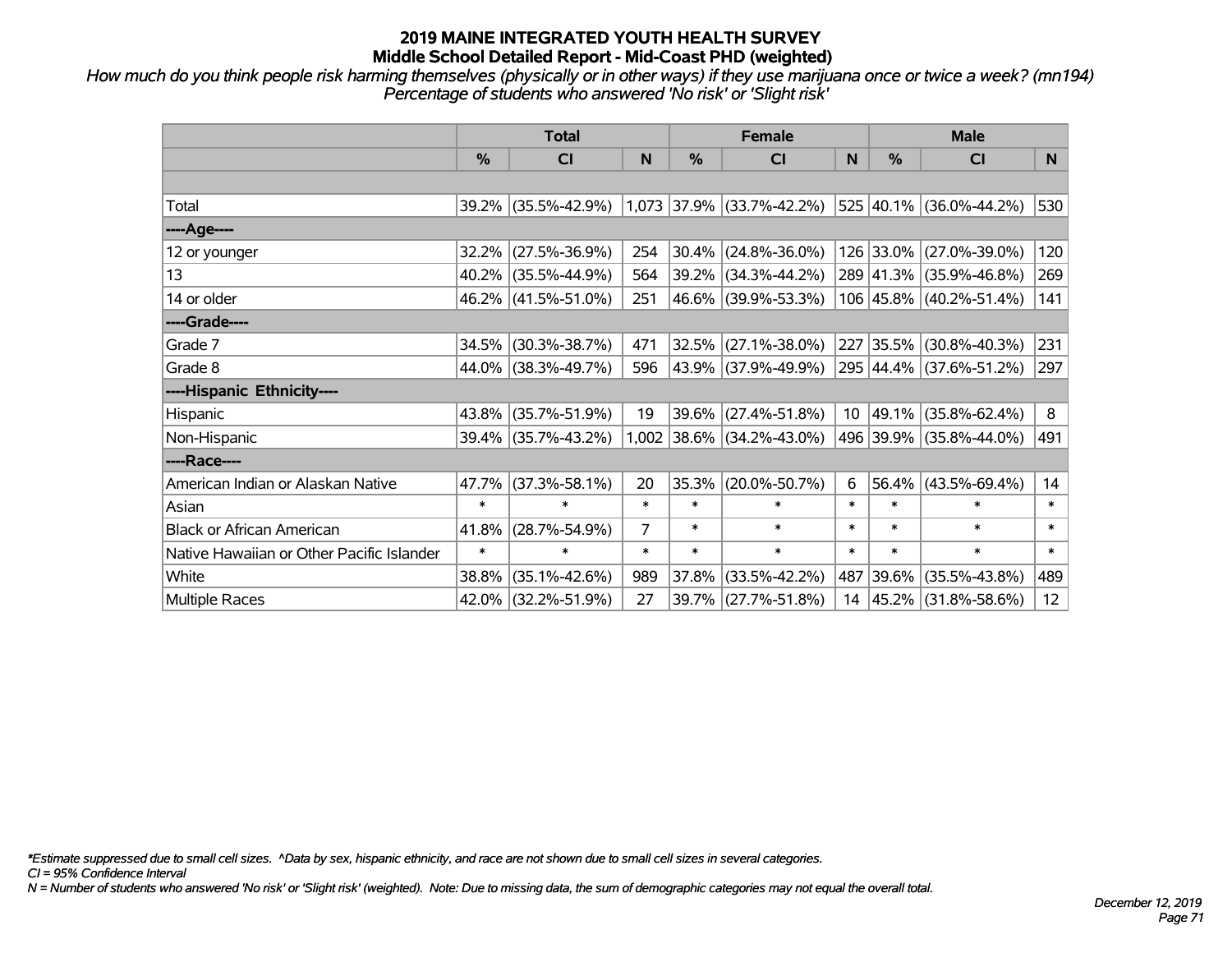#### **2019 MAINE INTEGRATED YOUTH HEALTH SURVEY Middle School Detailed Report - Mid-Coast PHD (weighted)** *How wrong do your friends feel it would be for you to use marijuana? (mn195) Percentage of students who answered 'A little bit wrong' or 'Not wrong at all'*

|                                           | <b>Total</b> |                        |        |               | <b>Female</b>           | <b>Male</b> |               |                         |                |
|-------------------------------------------|--------------|------------------------|--------|---------------|-------------------------|-------------|---------------|-------------------------|----------------|
|                                           | $\%$         | CI                     | N      | $\%$          | CI                      | N           | $\frac{0}{0}$ | <b>CI</b>               | N <sub>1</sub> |
|                                           |              |                        |        |               |                         |             |               |                         |                |
| Total                                     |              | 22.0% (16.7%-27.2%)    |        |               | 590 19.0% (14.1%-23.8%) |             |               | 259 24.2% (16.2%-32.2%) | 310            |
| ----Age----                               |              |                        |        |               |                         |             |               |                         |                |
| 12 or younger                             | 14.3%        | $(9.3\% - 19.2\%)$     |        | $110$   11.4% | $(5.8\% - 16.9\%)$      | 48          | 16.3%         | $(8.1\% - 24.4\%)$      | 55             |
| 13                                        | 21.9%        | $(16.0\% - 27.8\%)$    |        |               | 306 19.4% (13.3%-25.5%) |             |               | 138 24.6% (15.4%-33.7%) | 165            |
| 14 or older                               |              | $34.0\%$ (24.6%-43.4%) |        |               | 174 31.9% (17.0%-46.8%) |             |               | 72 33.3% (21.3%-45.2%)  | 90             |
| ----Grade----                             |              |                        |        |               |                         |             |               |                         |                |
| Grade 7                                   | 17.7%        | $(12.6\% - 22.9\%)$    |        |               | 239 14.9% (10.1%-19.8%) | 104         | 19.7%         | $(11.3\% - 28.2\%)$     | 126            |
| Grade 8                                   |              | 26.5% (19.5%-33.6%)    |        |               | 345 23.2% (16.2%-30.2%) |             |               | 152 28.9% (19.3%-38.5%) | 182            |
| ----Hispanic Ethnicity----                |              |                        |        |               |                         |             |               |                         |                |
| Hispanic                                  | $\ast$       | $\ast$                 | $\ast$ | $\ast$        | $\ast$                  | $\ast$      | $\ast$        | $\ast$                  | $\ast$         |
| Non-Hispanic                              |              | 22.4% (16.9%-27.9%)    |        |               | 554 19.5% (14.6%-24.4%) |             |               | 249 24.6% (15.8%-33.4%) | 289            |
| ----Race----                              |              |                        |        |               |                         |             |               |                         |                |
| American Indian or Alaskan Native         | 29.2%        | $(9.3\% - 49.1\%)$     | 9      | $\ast$        | $\ast$                  | $\ast$      | $\ast$        | $\ast$                  | $\ast$         |
| Asian                                     | $\ast$       | $\ast$                 | $\ast$ | $\ast$        | $\ast$                  | $\ast$      | $\ast$        | $\ast$                  | $\ast$         |
| <b>Black or African American</b>          | $\ast$       | $\ast$                 | $\ast$ | $\ast$        | $\ast$                  | $\ast$      | $\ast$        | $\ast$                  | $\ast$         |
| Native Hawaiian or Other Pacific Islander | $\ast$       | $\ast$                 | $\ast$ | $\ast$        | $\ast$                  | $\ast$      | $\ast$        | $\ast$                  | $\ast$         |
| White                                     | 21.6%        | $(16.1\% - 27.2\%)$    |        | 534 18.7%     | $(13.8\% - 23.5\%)$     | 235         | 23.9%         | $(15.6\% - 32.2\%)$     | 282            |
| Multiple Races                            |              | 22.0% (14.8%-29.2%)    |        |               | 16 24.6% (13.3%-35.9%)  | 10          | 19.0%         | $(5.3\% - 32.7\%)$      | 6              |

*\*Estimate suppressed due to small cell sizes. ^Data by sex, hispanic ethnicity, and race are not shown due to small cell sizes in several categories.*

*CI = 95% Confidence Interval*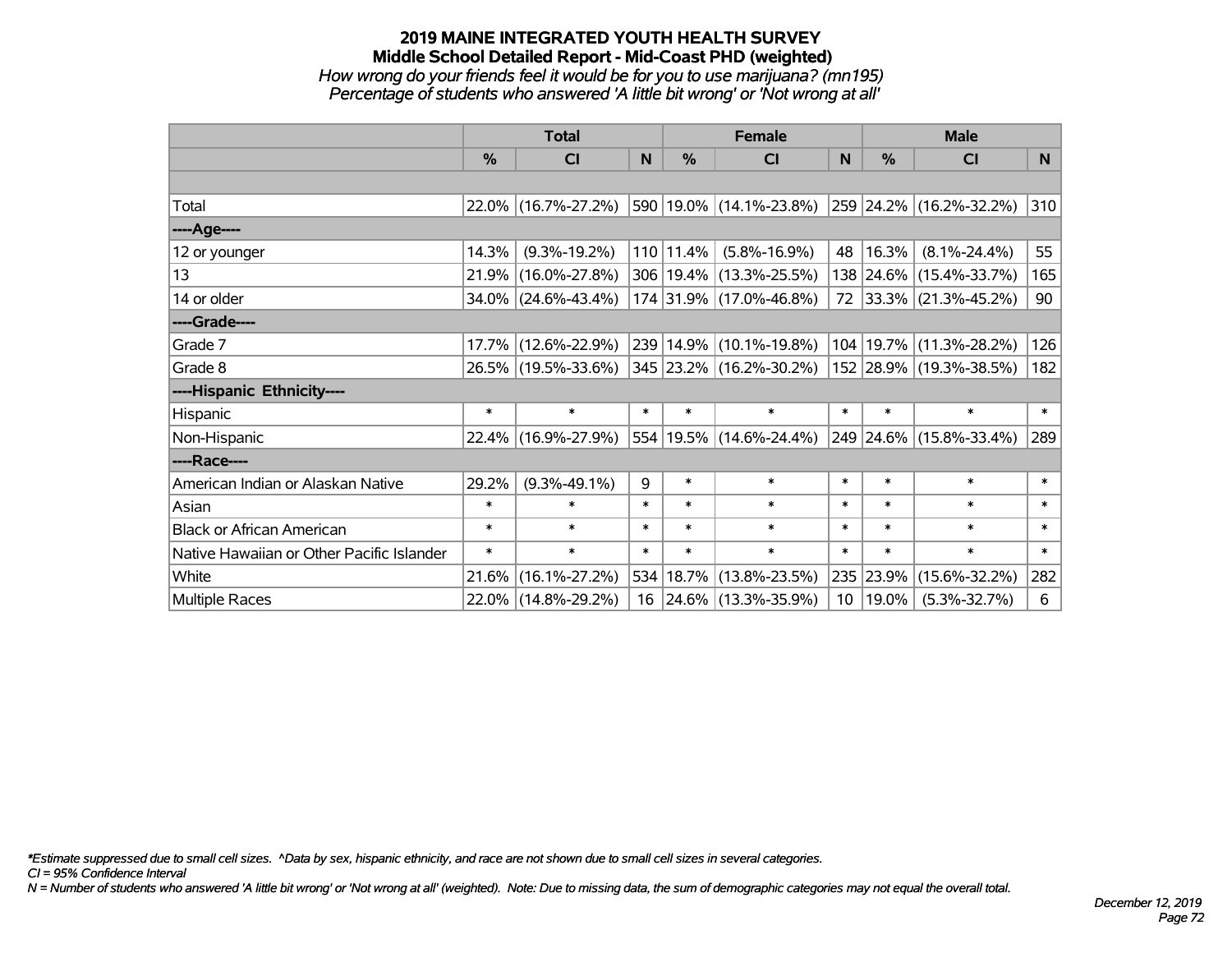#### **2019 MAINE INTEGRATED YOUTH HEALTH SURVEY Middle School Detailed Report - Mid-Coast PHD (weighted)** *If a kid used marijuana in your neighborhood, would he or she be caught by the police? (mn196)*

*Percentage of students who answered 'Probably not' or 'Definitely not'*

|                                           | <b>Total</b>  |                     |        | <b>Female</b> |                             | <b>Male</b> |               |                             |        |
|-------------------------------------------|---------------|---------------------|--------|---------------|-----------------------------|-------------|---------------|-----------------------------|--------|
|                                           | $\frac{0}{0}$ | CI                  | N      | $\frac{0}{0}$ | <b>CI</b>                   | N           | $\frac{0}{0}$ | <b>CI</b>                   | N      |
|                                           |               |                     |        |               |                             |             |               |                             |        |
| Total                                     |               | 53.1% (48.6%-57.6%) |        |               | $1,421$ 55.4% (49.6%-61.2%) |             |               | 748 50.2% (45.2%-55.3%)     | 646    |
| ----Age----                               |               |                     |        |               |                             |             |               |                             |        |
| 12 or younger                             |               | 46.8% (41.4%-52.3%) | 362    | 45.9%         | $(39.8\% - 52.0\%)$         |             | 193 48.0%     | $(39.5\% - 56.5\%)$         | 163    |
| 13                                        |               | 54.6% (48.2%-60.9%) | 763    |               | 59.1% (50.0%-68.2%)         |             |               | 417 49.1% (43.3%-54.9%)     | 332    |
| 14 or older                               |               | 58.6% (49.8%-67.4%) | 296    |               | $ 61.9\% $ (50.1%-73.6%)    |             |               | 137 55.9% (47.1%-64.7%)     | 152    |
| ----Grade----                             |               |                     |        |               |                             |             |               |                             |        |
| Grade 7                                   |               | 46.7% (41.9%-51.5%) | 628    | 45.9%         | $(40.6\% - 51.2\%)$         |             |               | $316$ 47.4% (40.1%-54.6%)   | 300    |
| Grade 8                                   |               | 58.6% (51.6%-65.6%) | 764    |               | $ 64.5\% $ (53.7%-75.3%)    |             |               | 415   52.3%   (46.0%-58.5%) | 335    |
| ----Hispanic Ethnicity----                |               |                     |        |               |                             |             |               |                             |        |
| Hispanic                                  | 75.7%         | $(60.2\% - 91.1\%)$ | 24     | $\ast$        | $\ast$                      | $\ast$      | $\ast$        | $\ast$                      | $\ast$ |
| Non-Hispanic                              |               | 53.5% (48.8%-58.2%) |        |               | 1,323 56.1% (49.7%-62.5%)   |             | 707 50.0%     | $(44.9\% - 55.0\%)$         | 590    |
| ----Race----                              |               |                     |        |               |                             |             |               |                             |        |
| American Indian or Alaskan Native         | 57.4%         | $(31.7\% - 83.1\%)$ | 18     | $\ast$        | $\ast$                      | $\ast$      | $\ast$        | $\ast$                      | $\ast$ |
| Asian                                     | $\ast$        | $\ast$              | $\ast$ | $\ast$        | $\ast$                      | $\ast$      | $\ast$        | $\ast$                      | $\ast$ |
| <b>Black or African American</b>          | 67.5%         | $(51.3\% - 83.8\%)$ | 13     | $\ast$        | $\ast$                      | $\ast$      | $\ast$        | $\ast$                      | $\ast$ |
| Native Hawaiian or Other Pacific Islander | $\ast$        | $\ast$              | $\ast$ | $\ast$        | $\ast$                      | $\ast$      | $\ast$        | $\ast$                      | $\ast$ |
| White                                     | 53.3%         | $(48.5\% - 58.0\%)$ |        | 1,312 55.2%   | $(48.7\% - 61.6\%)$         |             |               | 684 50.7% (45.6%-55.8%)     | 602    |
| Multiple Races                            |               | 55.4% (47.5%-63.3%) | 41     |               | 70.8% (55.7%-86.0%)         | 29          |               | $ 35.4\% $ (15.8%-54.9%)    | 11     |

*\*Estimate suppressed due to small cell sizes. ^Data by sex, hispanic ethnicity, and race are not shown due to small cell sizes in several categories.*

*CI = 95% Confidence Interval*

*N = Number of students who answered 'Probably not' or 'Definitely not' (weighted). Note: Due to missing data, the sum of demographic categories may not equal the overall total.*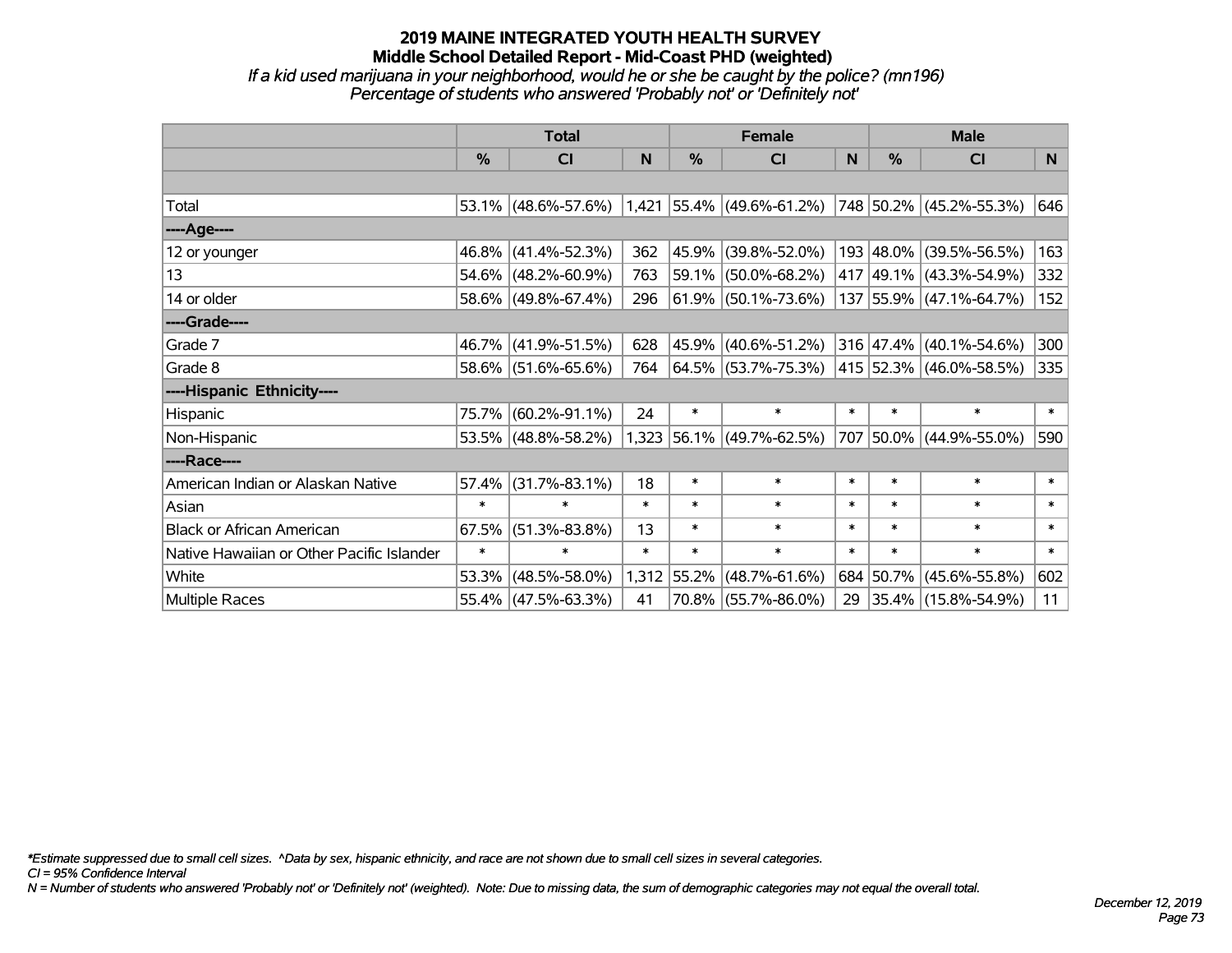*How wrong do you think it is for someone your age to use marijuana? (mn197) Percentage of students who answered 'A little bit wrong' or 'Not wrong at all'*

|                                           | <b>Total</b>  |                     |                |           | <b>Female</b>               | <b>Male</b> |           |                     |        |
|-------------------------------------------|---------------|---------------------|----------------|-----------|-----------------------------|-------------|-----------|---------------------|--------|
|                                           | $\frac{0}{0}$ | <b>CI</b>           | N              | $\%$      | <b>CI</b>                   | N           | %         | <b>CI</b>           | N      |
|                                           |               |                     |                |           |                             |             |           |                     |        |
| Total                                     |               | 15.5% (12.3%-18.8%) |                |           | 417 15.2% (11.7%-18.6%)     | 207         | 14.9%     | $(9.3\% - 20.5\%)$  | 190    |
| ----Age----                               |               |                     |                |           |                             |             |           |                     |        |
| 12 or younger                             | 10.7%         | $(7.1\% - 14.3\%)$  | 82             | 9.3%      | $(5.4\% - 13.3\%)$          | 40          | 11.7%     | $(7.2\% - 16.1\%)$  | 39     |
| 13                                        |               | 15.9% (12.5%-19.4%) |                |           | 224   16.4%   (12.4%-20.5%) | 118         | 14.6%     | $(8.3\% - 20.8\%)$  | 98     |
| 14 or older                               |               | 21.8% (14.8%-28.8%) |                |           | 110 22.3% (13.6%-31.0%)     | 50          |           | 19.7% (10.1%-29.4%) | 54     |
| ----Grade----                             |               |                     |                |           |                             |             |           |                     |        |
| Grade 7                                   | 12.9%         | $(9.2\% - 16.5\%)$  |                | 172 11.5% | $(8.0\% - 15.0\%)$          | 80          | 13.2%     | $(7.6\% - 18.9\%)$  | 84     |
| Grade 8                                   |               | 18.5% (14.4%-22.6%) |                |           | 242 19.1% (13.5%-24.8%)     |             | 125 16.9% | $(9.3\% - 24.4\%)$  | 107    |
| ----Hispanic Ethnicity----                |               |                     |                |           |                             |             |           |                     |        |
| Hispanic                                  | $\ast$        | $\ast$              | $\ast$         | $\ast$    | $\ast$                      | $\ast$      | $\ast$    | $\ast$              | $\ast$ |
| Non-Hispanic                              |               | 15.8% (12.4%-19.2%) |                |           | 390   15.3%   (11.7%-19.0%) | 196         | 15.1%     | $(8.8\% - 21.3\%)$  | 175    |
| ----Race----                              |               |                     |                |           |                             |             |           |                     |        |
| American Indian or Alaskan Native         | 28.5%         | $(7.7\% - 49.3\%)$  | 9              | $\ast$    | $\ast$                      | $\ast$      | $\ast$    | $\ast$              | $\ast$ |
| Asian                                     | $\ast$        | $\ast$              | $\ast$         | $\ast$    | $\ast$                      | $\ast$      | $\ast$    | $\ast$              | $\ast$ |
| <b>Black or African American</b>          | 34.4%         | $(14.9\% - 53.9\%)$ | $\overline{7}$ | $\ast$    | $\ast$                      | $\ast$      | $\ast$    | $\ast$              | $\ast$ |
| Native Hawaiian or Other Pacific Islander | $\ast$        | $\ast$              | $\ast$         | $\ast$    | $\ast$                      | $\ast$      | $\ast$    | $\ast$              | $\ast$ |
| White                                     | 14.9%         | $(11.5\% - 18.3\%)$ | 368            | 14.7%     | $(11.1\% - 18.3\%)$         | 185         | 14.2%     | $(8.5\% - 20.0\%)$  | 168    |
| <b>Multiple Races</b>                     |               | 18.6% (13.2%-23.9%) | 14             | $\ast$    | $\ast$                      | $\ast$      | $\ast$    | $\ast$              | $\ast$ |

*\*Estimate suppressed due to small cell sizes. ^Data by sex, hispanic ethnicity, and race are not shown due to small cell sizes in several categories.*

*CI = 95% Confidence Interval*

*N = Number of students who answered 'A little bit wrong' or 'Not wrong at all' (weighted). Note: Due to missing data, the sum of demographic categories may not equal the overall total.*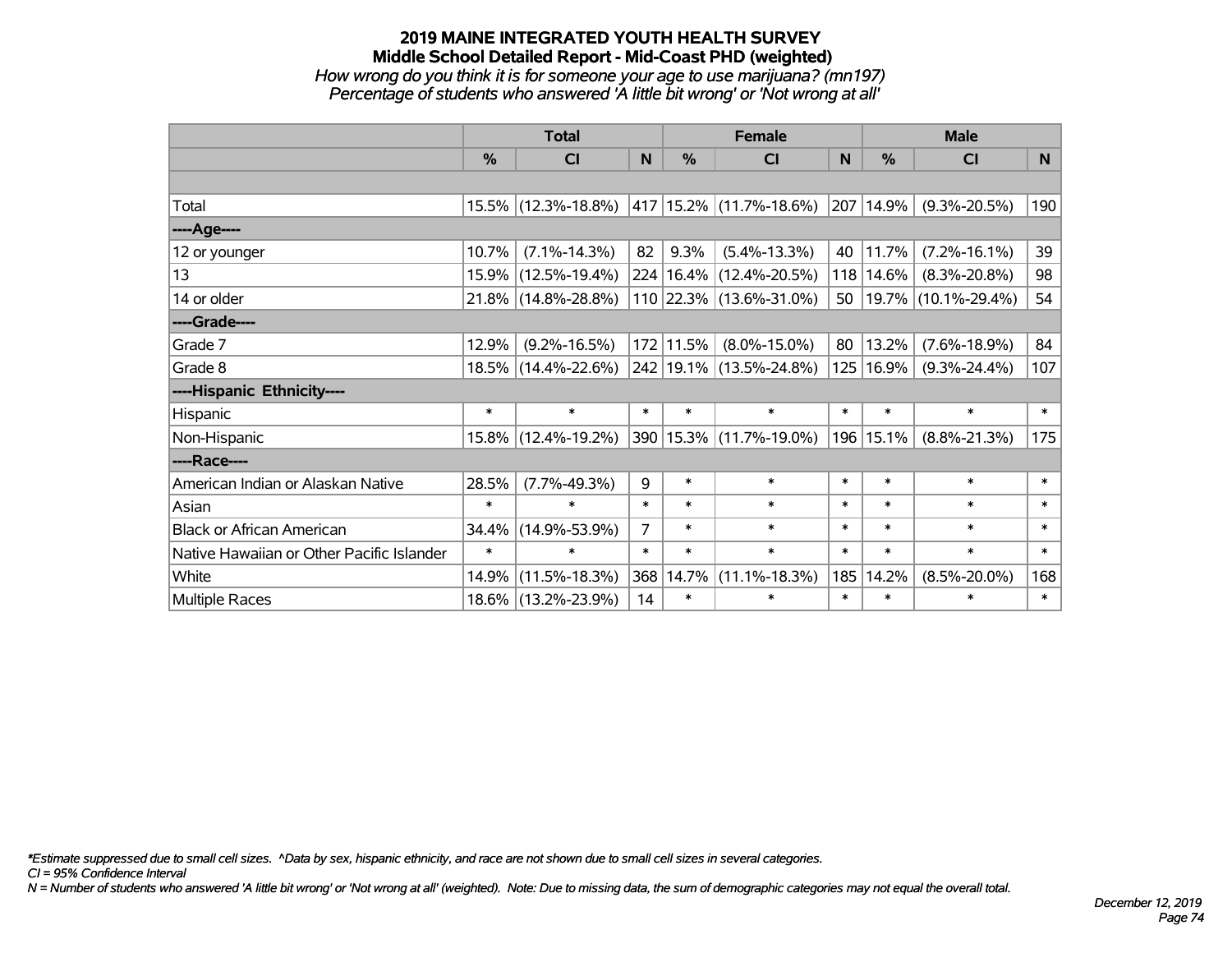*Have you ever sniffed glue, breathed the contents of spray cans, or inhaled any paints or sprays to get high? (mn86a) Percentage of students who answered 'Yes'*

|                                           | <b>Total</b> |                       |        |               | <b>Female</b>           | <b>Male</b> |             |                                |        |
|-------------------------------------------|--------------|-----------------------|--------|---------------|-------------------------|-------------|-------------|--------------------------------|--------|
|                                           | %            | <b>CI</b>             | N      | $\frac{0}{0}$ | <b>CI</b>               | N           | %           | <b>CI</b>                      | N.     |
|                                           |              |                       |        |               |                         |             |             |                                |        |
| Total                                     | 8.7%         | $(6.6\% - 10.9\%)$    | 233    | 9.2%          | $ (6.6\% - 11.7\%) $    |             |             | $125 8.1\% $ (5.7%-10.4%)      | 103    |
| ----Age----                               |              |                       |        |               |                         |             |             |                                |        |
| 12 or younger                             | 7.7%         | $(5.7\% - 9.7\%)$     | 58     | 7.1%          | $(4.9\% - 9.4\%)$       | 29          |             | $ 7.8\% $ (5.1%-10.5%)         | 28     |
| 13                                        | 8.8%         | $(6.6\% - 11.0\%)$    | 120    | 9.6%          | $(6.5\% - 12.7\%)$      | 70          | $ 7.7\% $   | $(5.6\% - 9.9\%)$              | 48     |
| 14 or older                               |              | $10.0\%$ (6.4%-13.6%) | 53     |               | $ 11.6\% $ (7.9%-15.4%) |             |             | $26$   9.0%   (3.5%-14.4%)     | 27     |
| ----Grade----                             |              |                       |        |               |                         |             |             |                                |        |
| Grade 7                                   | 8.7%         | $(6.7\% - 10.7\%)$    | 116    | 8.7%          | $(5.9\% - 11.5\%)$      | 60          |             | $ 8.3\% $ (5.9%-10.7%)         | 52     |
| Grade 8                                   | 8.7%         | $(5.7\% - 11.8\%)$    | 115    | $9.7\%$       | $(6.4\% - 13.0\%)$      |             |             | 64   7.9%   $(4.2\% - 11.6\%)$ | 51     |
| ----Hispanic Ethnicity----                |              |                       |        |               |                         |             |             |                                |        |
| Hispanic                                  | $\ast$       | $\ast$                | $\ast$ | $\ast$        | $\ast$                  | $\ast$      | *           | $\ast$                         | $\ast$ |
| Non-Hispanic                              | 9.0%         | $(6.9\% - 11.1\%)$    | 222    | 9.5%          | $ (6.9\% - 12.1\%) $    |             |             | $120$ 8.3% (6.0%-10.6%)        | 99     |
| ----Race----                              |              |                       |        |               |                         |             |             |                                |        |
| American Indian or Alaskan Native         | $\ast$       | $\ast$                | $\ast$ | $\ast$        | $\ast$                  | $\ast$      | $\ast$      | $\ast$                         | $\ast$ |
| Asian                                     | $\ast$       | $\ast$                | $\ast$ | $\ast$        | $\ast$                  | $\ast$      | $\ast$      | $\ast$                         | $\ast$ |
| <b>Black or African American</b>          | $\ast$       | $\ast$                | $\ast$ | $\ast$        | $\ast$                  | $\ast$      | $\ast$      | $\ast$                         | $\ast$ |
| Native Hawaiian or Other Pacific Islander | $\ast$       | $\ast$                | $\ast$ | $\ast$        | $\ast$                  | $\ast$      | $\ast$      | $\ast$                         | $\ast$ |
| White                                     | 8.6%         | $(6.5\% - 10.8\%)$    | 214    | 9.2%          | $(6.6\% - 11.9\%)$      |             | $117 8.0\%$ | $(5.8\% - 10.3\%)$             | 96     |
| <b>Multiple Races</b>                     | 9.1%         | $(2.3\% - 15.9\%)$    | 6      | $\ast$        | $\ast$                  | $\ast$      | *           | $\ast$                         | $\ast$ |

*\*Estimate suppressed due to small cell sizes. ^Data by sex, hispanic ethnicity, and race are not shown due to small cell sizes in several categories.*

*CI = 95% Confidence Interval*

*N = Number of students who answered 'Yes' (weighted). Note: Due to missing data, the sum of demographic categories may not equal the overall total.*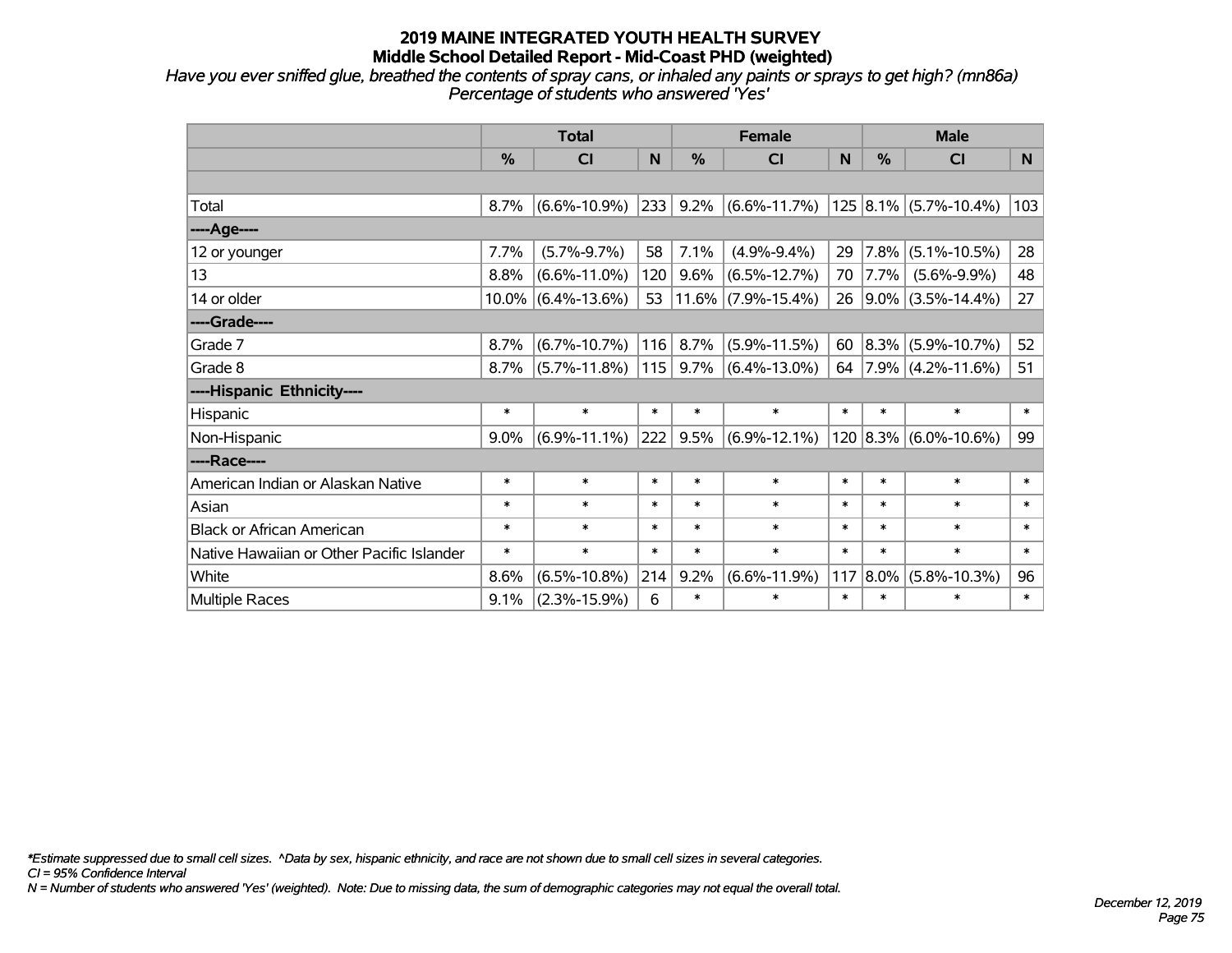*During the past 30 days, how many times did you sniff glue, breathe the contents of spray cans, or inhale any paints or sprays to get high? (mn91a) Percentage of students who answered at least 1 time*

|                                           | <b>Total</b> |                     |        | <b>Female</b> |                              |        | <b>Male</b> |                                             |        |  |
|-------------------------------------------|--------------|---------------------|--------|---------------|------------------------------|--------|-------------|---------------------------------------------|--------|--|
|                                           | $\%$         | CI                  | N      | $\frac{0}{0}$ | <b>CI</b>                    | N      | $\%$        | <b>CI</b>                                   | N      |  |
|                                           |              |                     |        |               |                              |        |             |                                             |        |  |
| Total                                     | $3.4\%$      | $(2.0\% - 4.8\%)$   |        |               | $91 3.5\% $ (2.0%-4.9%)      |        |             | $\vert$ 47 $\vert$ 3.1% $\vert$ (1.7%-4.5%) | 39     |  |
| ----Age----                               |              |                     |        |               |                              |        |             |                                             |        |  |
| 12 or younger                             | 3.3%         | $(1.3\% - 5.3\%)$   |        | 25 3.5%       | $(1.0\% - 5.9\%)$            |        |             | $14 2.6\% $ (0.6%-4.6%)                     | 9      |  |
| 13                                        |              | $3.6\%$ (2.4%-4.8%) |        |               | $49 3.6\% $ (2.5%-4.8%)      |        |             | 27 3.3% (1.9%-4.7%)                         | 21     |  |
| 14 or older                               |              | $3.1\%$ (0.4%-5.8%) |        |               | $16 2.9\% $ (0.0%-6.0%)      |        |             | $6$   3.2%   (0.1%-6.3%)                    | 10     |  |
| ----Grade----                             |              |                     |        |               |                              |        |             |                                             |        |  |
| Grade 7                                   | 4.2%         | $(2.7\% - 5.6\%)$   |        |               | $56 4.5\% $ (2.8%-6.2%)      |        |             | $31 3.3\% $ (1.6%-4.9%)                     | 21     |  |
| Grade 8                                   |              | $2.7\%$ (0.8%-4.5%) |        |               | $ 35 2.4\%  (0.3\% - 4.6\%)$ |        |             | $16$ 2.9% (0.9%-4.9%)                       | 19     |  |
| ----Hispanic Ethnicity----                |              |                     |        |               |                              |        |             |                                             |        |  |
| Hispanic                                  | $\ast$       | $\ast$              | $\ast$ | $\ast$        | $\ast$                       | $\ast$ | $\ast$      | $\ast$                                      | $\ast$ |  |
| Non-Hispanic                              | 3.5%         | $(2.1\% - 5.0\%)$   | 87     |               | $ 3.5\% $ (2.1%-4.9%)        |        | 44 3.3%     | $(1.8\% - 4.9\%)$                           | 39     |  |
| ----Race----                              |              |                     |        |               |                              |        |             |                                             |        |  |
| American Indian or Alaskan Native         | $\ast$       | $\ast$              | $\ast$ | $\ast$        | $\ast$                       | $\ast$ | $\ast$      | $\ast$                                      | $\ast$ |  |
| Asian                                     | $\ast$       | $\ast$              | $\ast$ | $\ast$        | $\ast$                       | $\ast$ | $\ast$      | $\ast$                                      | $\ast$ |  |
| <b>Black or African American</b>          | $\ast$       | $\ast$              | $\ast$ | $\ast$        | $\ast$                       | $\ast$ | $\ast$      | $\ast$                                      | $\ast$ |  |
| Native Hawaiian or Other Pacific Islander | $\ast$       | $\ast$              | $\ast$ | $\ast$        | $\ast$                       | $\ast$ | $\ast$      | $\ast$                                      | $\ast$ |  |
| White                                     | 3.4%         | $(1.8\% - 4.9\%)$   | 83     | 3.4%          | $(1.8\% - 5.1\%)$            |        | 44 3.2%     | $(1.8\% - 4.6\%)$                           | 38     |  |
| Multiple Races                            | $\ast$       | $\ast$              | $\ast$ | $\ast$        | $\ast$                       | $\ast$ | $\ast$      | $\ast$                                      | $\ast$ |  |

*\*Estimate suppressed due to small cell sizes. ^Data by sex, hispanic ethnicity, and race are not shown due to small cell sizes in several categories.*

*CI = 95% Confidence Interval*

*N = Number of students who answered at least 1 time (weighted). Note: Due to missing data, the sum of demographic categories may not equal the overall total.*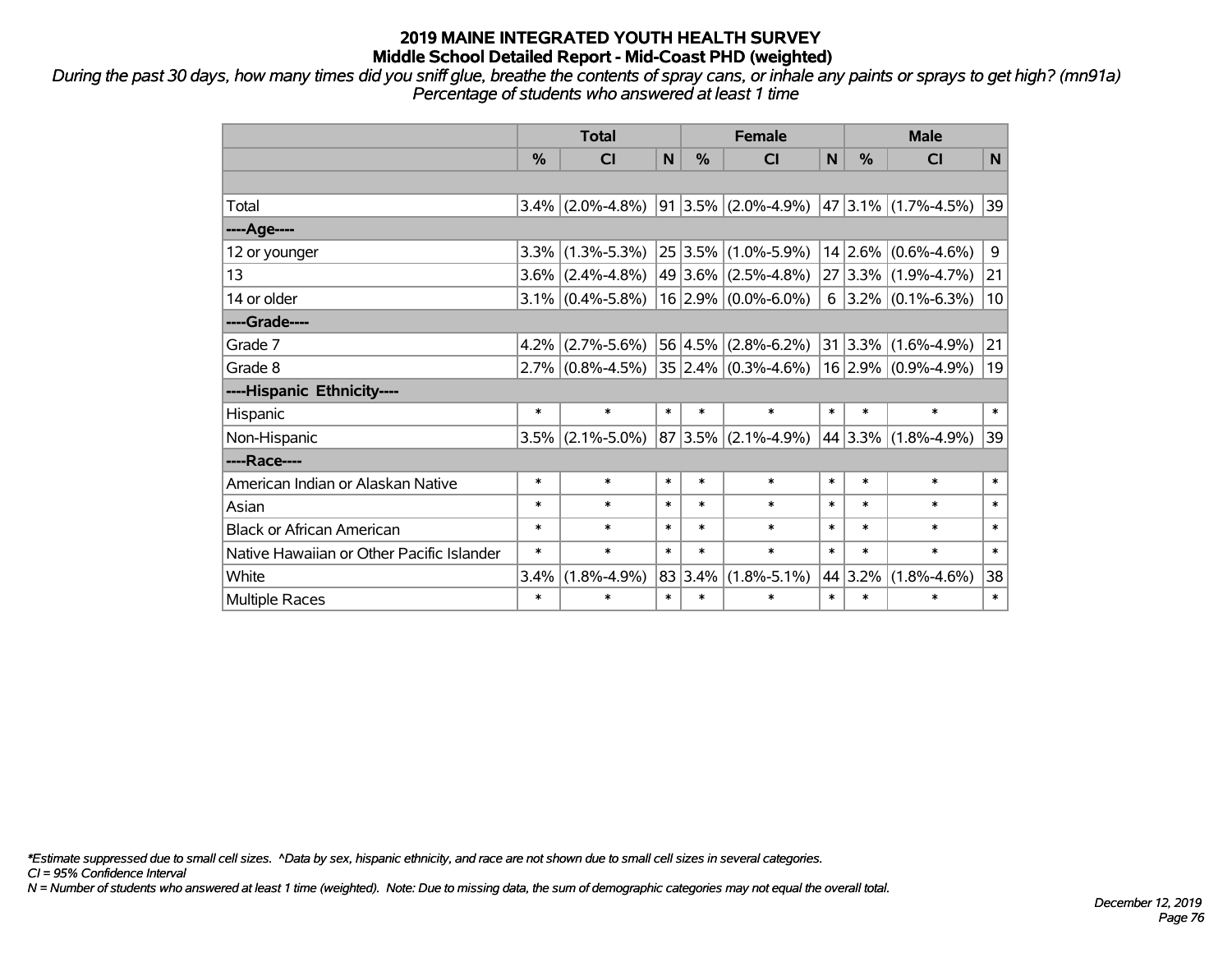*Have you ever taken prescription pain medicine without a doctor's prescription or differently than how a doctor told you to use it? (mn183) Percentage of students who answered 'Yes'*

|                                           | <b>Total</b> |                    |        |               | <b>Female</b>         |        |          | <b>Male</b>          |           |  |
|-------------------------------------------|--------------|--------------------|--------|---------------|-----------------------|--------|----------|----------------------|-----------|--|
|                                           | $\%$         | CI                 | N      | $\frac{0}{0}$ | <b>CI</b>             | N      | $\%$     | <b>CI</b>            | ${\sf N}$ |  |
|                                           |              |                    |        |               |                       |        |          |                      |           |  |
| Total                                     | 7.3%         | $(5.6\% - 9.1\%)$  | 199    | 8.3%          | $(6.4\% - 10.2\%)$    |        | 115 6.1% | $(3.7\% - 8.5\%)$    | 79        |  |
| ----Age----                               |              |                    |        |               |                       |        |          |                      |           |  |
| 12 or younger                             | 6.6%         | $(4.3\% - 9.0\%)$  | 52     | 7.2%          | $(4.7\% - 9.6\%)$     | 30     | 5.7%     | $(2.8\% - 8.6\%)$    | 20        |  |
| 13                                        | 7.2%         | $(5.5\% - 8.9\%)$  | 100    | 8.5%          | $(6.1\% - 10.9\%)$    | 62     | 5.6%     | $(2.7\% - 8.5\%)$    | 36        |  |
| 14 or older                               | 8.8%         | $(5.3\% - 12.3\%)$ | 47     |               | $10.0\%$ (5.5%-14.4%) | 22     |          | $7.6\%$ (3.3%-12.0%) | 23        |  |
| ----Grade----                             |              |                    |        |               |                       |        |          |                      |           |  |
| Grade 7                                   | 7.4%         | $(5.5\% - 9.3\%)$  | 99     | 8.1%          | $(5.9\% - 10.3\%)$    | 56     | 6.5%     | $(3.2\% - 9.8\%)$    | 41        |  |
| Grade 8                                   | 7.2%         | $(4.8\% - 9.7\%)$  | 97     | 8.6%          | $(5.1\% - 12.1\%)$    | 58     | 5.8%     | $(3.1\% - 8.5\%)$    | 38        |  |
| ----Hispanic Ethnicity----                |              |                    |        |               |                       |        |          |                      |           |  |
| Hispanic                                  | $\ast$       | $\ast$             | $\ast$ | $\ast$        | $\ast$                | $\ast$ | *        | $\ast$               | $\ast$    |  |
| Non-Hispanic                              | 7.4%         | $(5.7\% - 9.1\%)$  | 186    | 8.5%          | $(6.6\% - 10.4\%)$    |        | 108 6.1% | $(3.6\% - 8.7\%)$    | 74        |  |
| ----Race----                              |              |                    |        |               |                       |        |          |                      |           |  |
| American Indian or Alaskan Native         | $\ast$       | $\ast$             | $\ast$ | $\ast$        | $\ast$                | $\ast$ | $\ast$   | $\ast$               | $\ast$    |  |
| Asian                                     | $\ast$       | $\ast$             | $\ast$ | $\ast$        | $\ast$                | $\ast$ | *        | $\ast$               | $\ast$    |  |
| <b>Black or African American</b>          | $\ast$       | $\ast$             | $\ast$ | $\ast$        | $\ast$                | $\ast$ | $\ast$   | $\ast$               | $\ast$    |  |
| Native Hawaiian or Other Pacific Islander | $\ast$       | $\ast$             | $\ast$ | $\ast$        | $\ast$                | $\ast$ | *        | $\ast$               | $\ast$    |  |
| White                                     | 7.3%         | $(5.5\% - 9.0\%)$  | 183    | 8.5%          | $(6.4\% - 10.5\%)$    | 109    | 5.9%     | $(3.5\% - 8.3\%)$    | 72        |  |
| Multiple Races                            | $\ast$       | $\ast$             | $\ast$ | $\ast$        | $\ast$                | $\ast$ | $\ast$   | $\ast$               | $\ast$    |  |

*\*Estimate suppressed due to small cell sizes. ^Data by sex, hispanic ethnicity, and race are not shown due to small cell sizes in several categories.*

*CI = 95% Confidence Interval*

*N = Number of students who answered 'Yes' (weighted). Note: Due to missing data, the sum of demographic categories may not equal the overall total.*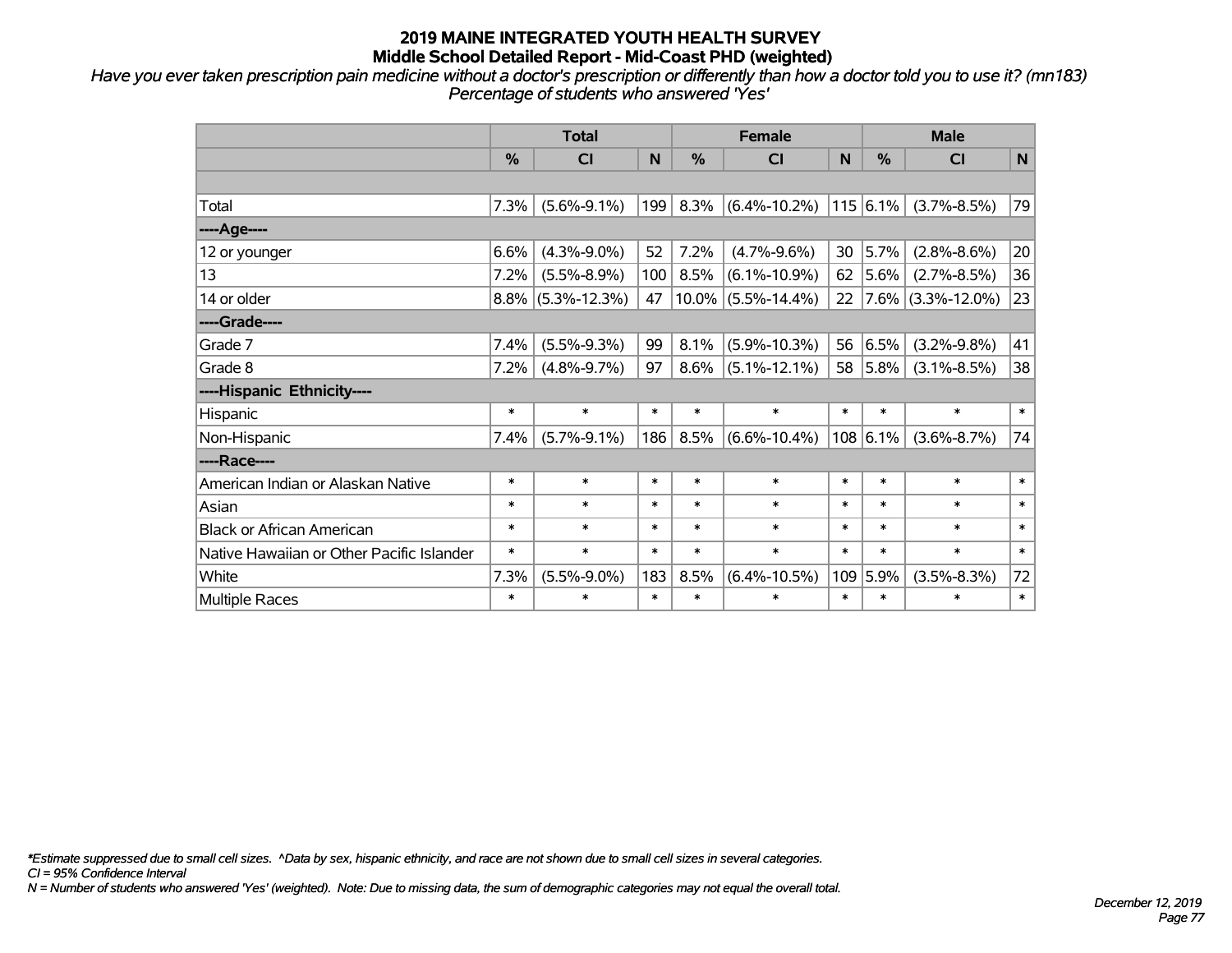*During the past 30 days, how many times did you take a prescription drug (such as OxyContin, Percocet, Vicodin, codeine, Adderall, Ritalin, or Xanax) without a doctor's prescription? (mn88a)*

*Percentage of students who answered at least 1 time*

|                                           | <b>Total</b> |                     |             | <b>Female</b> |                           |        | <b>Male</b> |                              |        |  |
|-------------------------------------------|--------------|---------------------|-------------|---------------|---------------------------|--------|-------------|------------------------------|--------|--|
|                                           | %            | <b>CI</b>           | $\mathbf N$ | %             | <b>CI</b>                 | N      | %           | <b>CI</b>                    | N      |  |
|                                           |              |                     |             |               |                           |        |             |                              |        |  |
| Total                                     |              | $2.6\%$ (1.6%-3.7%) |             |               | $ 72 2.7\% $ (1.3%-4.1%)  |        |             | $ 38 2.4\%  (1.0\% - 3.7\%)$ | 31     |  |
| ----Age----                               |              |                     |             |               |                           |        |             |                              |        |  |
| 12 or younger                             | $2.1\%$      | $(0.7\% - 3.5\%)$   | 17          | $\ast$        | $\ast$                    | $\ast$ | $\ast$      | $\ast$                       | $\ast$ |  |
| 13                                        |              | $3.1\%$ (1.9%-4.3%) | 43          | 2.7%          | $(1.1\% - 4.2\%)$         |        | 20 3.5%     | $(1.2\% - 5.7\%)$            | 22     |  |
| 14 or older                               |              | $2.3\%$ (0.5%-4.0%) | 12          | $\ast$        | $\ast$                    | $\ast$ | $\ast$      | $\ast$                       | $\ast$ |  |
| ----Grade----                             |              |                     |             |               |                           |        |             |                              |        |  |
| Grade 7                                   | $ 2.3\% $    | $(1.4\% - 3.2\%)$   |             |               | $31 2.6\% $ (1.2%-3.9%)   |        | $18 1.8\% $ | $(0.1\% - 3.6\%)$            | 12     |  |
| Grade 8                                   |              | $2.9\%$ (1.3%-4.4%) |             |               | $38 2.8\% $ (1.1%-4.6%)   |        |             | 19 2.9% (0.9%-5.0%)          | 19     |  |
| ----Hispanic Ethnicity----                |              |                     |             |               |                           |        |             |                              |        |  |
| Hispanic                                  | $\ast$       | $\ast$              | $\ast$      | $\ast$        | $\ast$                    | $\ast$ | $\ast$      | $\ast$                       | $\ast$ |  |
| Non-Hispanic                              | $2.6\%$      | $(1.7\% - 3.6\%)$   |             |               | $66$   2.7%   (1.4%-4.1%) |        | 35   2.4%   | $(1.1\% - 3.8\%)$            | 30     |  |
| ----Race----                              |              |                     |             |               |                           |        |             |                              |        |  |
| American Indian or Alaskan Native         | $\ast$       | $\ast$              | $\ast$      | $\ast$        | $\ast$                    | $\ast$ | $\ast$      | $\ast$                       | $\ast$ |  |
| Asian                                     | $\ast$       | $\ast$              | $\ast$      | $\ast$        | $\ast$                    | $\ast$ | $\ast$      | $\ast$                       | $\ast$ |  |
| <b>Black or African American</b>          | $\ast$       | $\ast$              | $\ast$      | $\ast$        | $\ast$                    | $\ast$ | $\ast$      | $\ast$                       | $\ast$ |  |
| Native Hawaiian or Other Pacific Islander | $\ast$       | $\ast$              | $\ast$      | $\ast$        | $\ast$                    | $\ast$ | $\ast$      | $\ast$                       | $\ast$ |  |
| White                                     | 2.6%         | $(1.5\% - 3.6\%)$   | 66          | 2.7%          | $(1.1\% - 4.2\%)$         |        | 34 2.4%     | $(1.0\% - 3.9\%)$            | 30     |  |
| <b>Multiple Races</b>                     | $\ast$       | $\ast$              | $\ast$      | $\ast$        | $\ast$                    | $\ast$ | $\ast$      | $\ast$                       | $\ast$ |  |

*\*Estimate suppressed due to small cell sizes. ^Data by sex, hispanic ethnicity, and race are not shown due to small cell sizes in several categories.*

*CI = 95% Confidence Interval*

*N = Number of students who answered at least 1 time (weighted). Note: Due to missing data, the sum of demographic categories may not equal the overall total.*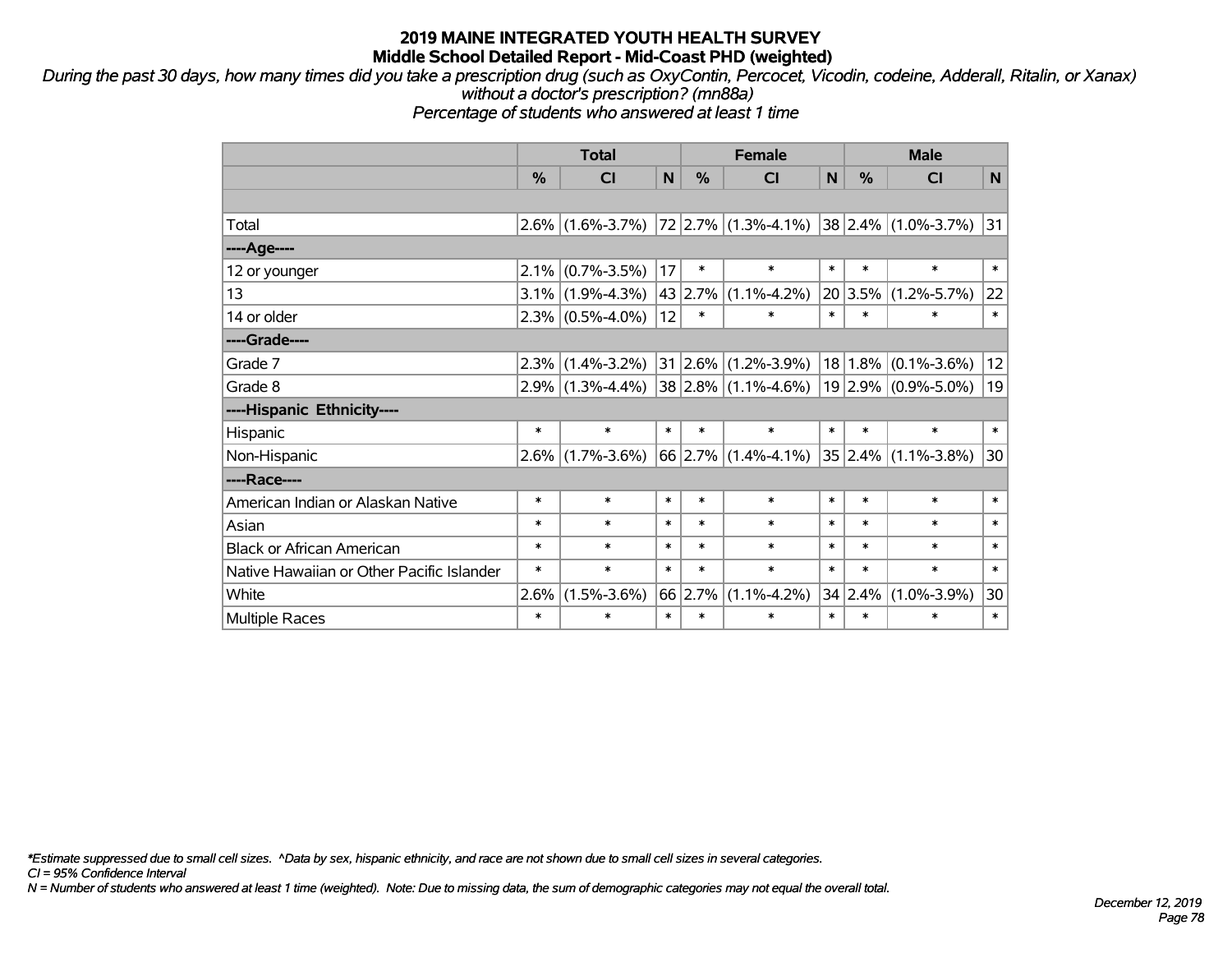*How wrong do your parents feel it would be for you to take prescription drugs not prescribed to you? (mn176) Percentage of students who answered 'A little bit wrong' or 'Not wrong at all'*

|                                           | <b>Total</b>  |                     |        | <b>Female</b> |                                                                                          |        | <b>Male</b>     |                              |        |  |
|-------------------------------------------|---------------|---------------------|--------|---------------|------------------------------------------------------------------------------------------|--------|-----------------|------------------------------|--------|--|
|                                           | $\frac{0}{0}$ | <b>CI</b>           | N      | $\frac{0}{0}$ | <b>CI</b>                                                                                | N      | $\%$            | <b>CI</b>                    | N      |  |
|                                           |               |                     |        |               |                                                                                          |        |                 |                              |        |  |
| Total                                     |               | $3.9\%$ (2.5%-5.2%) |        |               | $\vert$ 103 $\vert$ 5.0% $\vert$ (3.0%-7.1%) $\vert$ 69 $\vert$ 2.5% $\vert$ (1.0%-4.1%) |        |                 |                              | 32     |  |
| ----Age----                               |               |                     |        |               |                                                                                          |        |                 |                              |        |  |
| 12 or younger                             | 2.5%          | $(0.5\% - 4.4\%)$   | 19     | $\ast$        | $\ast$                                                                                   | $\ast$ | $\ast$          | $\ast$                       | $\ast$ |  |
| 13                                        |               | $4.7\%$ (2.0%-7.3%) | 65     | 4.3%          | $(1.5\% - 7.2\%)$                                                                        | 31     | 4.8%            | $(1.6\% - 8.0\%)$            | 31     |  |
| 14 or older                               |               | $3.8\%$ (1.0%-6.6%) | 19     | $\ast$        | $\ast$                                                                                   | $\ast$ | $\ast$          | $\ast$                       | $\ast$ |  |
| ----Grade----                             |               |                     |        |               |                                                                                          |        |                 |                              |        |  |
| Grade 7                                   | 3.9%          | $(2.3\% - 5.4\%)$   | 52     |               | $ 4.1\% $ (1.9%-6.4%)                                                                    |        | 29 3.2%         | $(1.6\% - 4.9\%)$            | 20     |  |
| Grade 8                                   |               | $3.7\%$ (1.8%-5.6%) | 48     |               | $ 5.5\% $ (2.6%-8.4%) 36 1.9% (0.0%-4.4%)                                                |        |                 |                              | 11     |  |
| ----Hispanic Ethnicity----                |               |                     |        |               |                                                                                          |        |                 |                              |        |  |
| Hispanic                                  | $\ast$        | $\ast$              | $\ast$ | $\ast$        | $\ast$                                                                                   | $\ast$ | $\ast$          | $\ast$                       | $\ast$ |  |
| Non-Hispanic                              | $3.9\%$       | $(2.5\% - 5.4\%)$   | 96     | 4.9%          | $(2.9\% - 6.9\%)$                                                                        |        |                 | $ 63 2.7\%  (1.0\% - 4.4\%)$ | 31     |  |
| ----Race----                              |               |                     |        |               |                                                                                          |        |                 |                              |        |  |
| American Indian or Alaskan Native         | $\ast$        | $\ast$              | $\ast$ | $\ast$        | $\ast$                                                                                   | $\ast$ | $\ast$          | $\ast$                       | $\ast$ |  |
| Asian                                     | $\ast$        | $\ast$              | $\ast$ | $\ast$        | $\ast$                                                                                   | $\ast$ | $\ast$          | $\ast$                       | $\ast$ |  |
| <b>Black or African American</b>          | $\ast$        | $\ast$              | $\ast$ | $\ast$        | $\ast$                                                                                   | $\ast$ | $\ast$          | $\ast$                       | $\ast$ |  |
| Native Hawaiian or Other Pacific Islander | $\ast$        | $\ast$              | $\ast$ | $\ast$        | $\ast$                                                                                   | $\ast$ | $\ast$          | $\ast$                       | $\ast$ |  |
| White                                     | 3.9%          | $(2.5\% - 5.4\%)$   | 97     | 5.0%          | $(2.9\% - 7.1\%)$                                                                        |        | $63 \mid 2.7\%$ | $(1.0\% - 4.4\%)$            | 31     |  |
| <b>Multiple Races</b>                     | $\ast$        | *                   | $\ast$ | $\ast$        | $\ast$                                                                                   | $\ast$ | $\ast$          | $\ast$                       | $\ast$ |  |

*\*Estimate suppressed due to small cell sizes. ^Data by sex, hispanic ethnicity, and race are not shown due to small cell sizes in several categories.*

*CI = 95% Confidence Interval*

*N = Number of students who answered 'A little bit wrong' or 'Not wrong at all' (weighted). Note: Due to missing data, the sum of demographic categories may not equal the overall total.*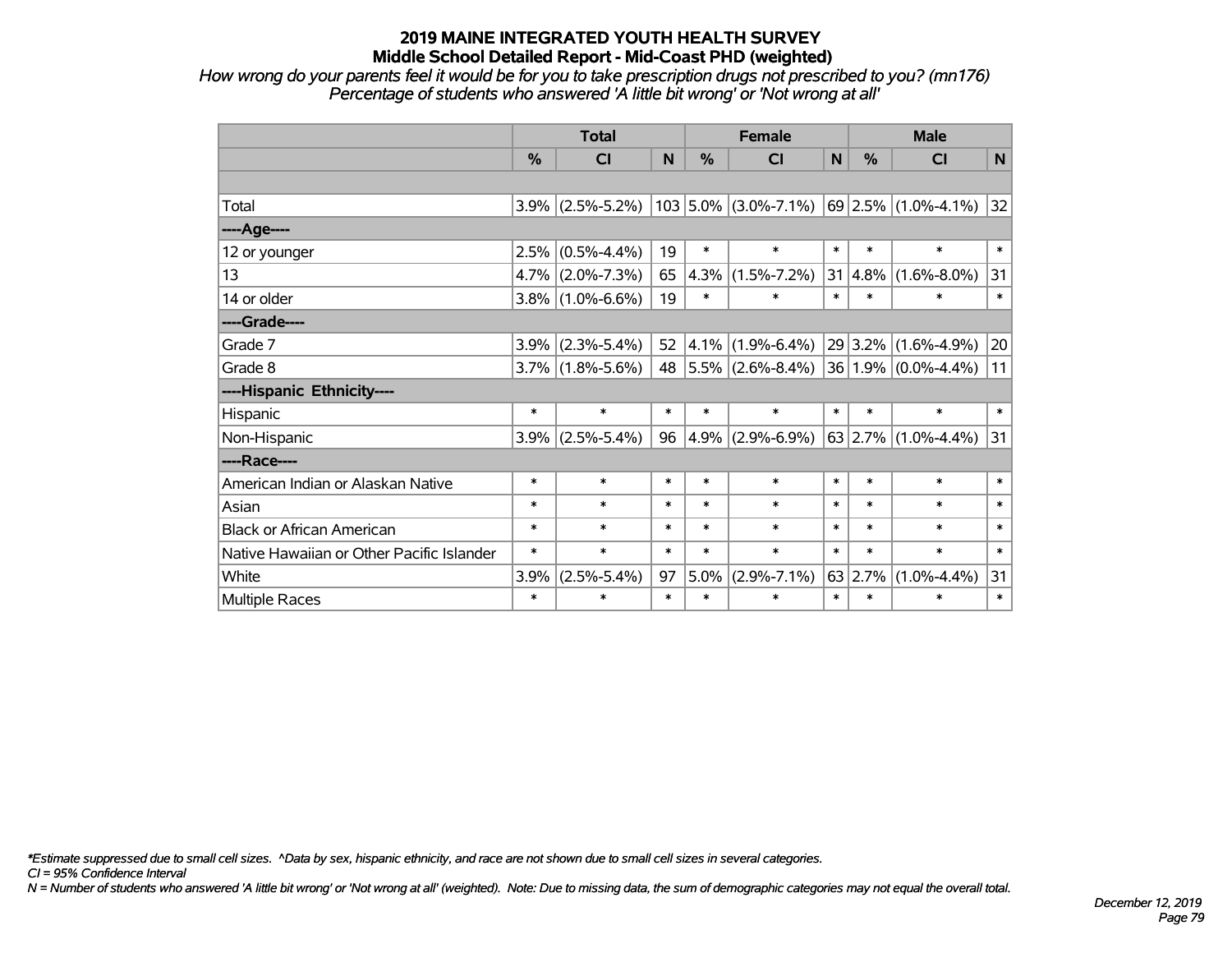*How wrong do your friends feel it would be for you to take prescription drugs not prescribed to you? (mn177) Percentage of students who answered 'A little bit wrong' or 'Not wrong at all'*

|                                           | <b>Total</b> |                      |        | <b>Female</b> |                                               |        | <b>Male</b> |                         |        |  |
|-------------------------------------------|--------------|----------------------|--------|---------------|-----------------------------------------------|--------|-------------|-------------------------|--------|--|
|                                           | %            | CI                   | N      | $\frac{0}{0}$ | <b>CI</b>                                     | N      | %           | <b>CI</b>               | N      |  |
|                                           |              |                      |        |               |                                               |        |             |                         |        |  |
| Total                                     |              | $7.6\%$ (4.4%-10.7%) |        |               | $\vert$ 200 $\vert$ 7.8% $\vert$ (5.1%-10.4%) |        |             | $106$ 7.3% (3.2%-11.5%) | 91     |  |
| ----Age----                               |              |                      |        |               |                                               |        |             |                         |        |  |
| 12 or younger                             | $7.3\%$      | $(2.6\% - 12.1\%)$   | 55     |               | $ 9.2\% $ (4.7%-13.7%)                        | 39     |             | $ 5.1\% $ (0.0%-10.7%)  | 17     |  |
| 13                                        |              | $7.4\%$ (4.1%-10.8%) |        |               | $103   6.5\%   (2.9\% - 10.1\%)$              | 46     |             | $ 8.3\% $ (3.8%-12.8%)  | 54     |  |
| 14 or older                               |              | $8.2\%$ (4.5%-12.0%) |        |               | 42 $ 9.2\% $ (3.8%-14.5%)                     | 21     |             | $7.8\%$ (2.0%-13.7%)    | 21     |  |
| ----Grade----                             |              |                      |        |               |                                               |        |             |                         |        |  |
| Grade 7                                   |              | $8.3\%$ (4.4%-12.2%) |        |               | $110 8.7\% $ (4.5%-13.0%)                     | 60     |             | 7.5% (2.6%-12.3%)       | 46     |  |
| Grade 8                                   |              | $6.8\%$ (3.2%-10.3%) |        |               | $87   6.7\%   (3.5\% - 9.9\%)$                | 44     |             | $ 7.1\% $ (2.2%-12.0%)  | 43     |  |
| ----Hispanic Ethnicity----                |              |                      |        |               |                                               |        |             |                         |        |  |
| Hispanic                                  | $\ast$       | $\ast$               | $\ast$ | $\ast$        | $\ast$                                        | $\ast$ | $\ast$      | $\ast$                  | $\ast$ |  |
| Non-Hispanic                              |              | $7.7\%$ (4.3%-11.1%) |        |               | $188 8.0\% $ (5.2%-10.8%)                     | 101    |             | $ 7.4\% $ (2.9%-11.9%)  | 84     |  |
| ----Race----                              |              |                      |        |               |                                               |        |             |                         |        |  |
| American Indian or Alaskan Native         | $\ast$       | $\ast$               | $\ast$ | $\ast$        | $\ast$                                        | $\ast$ | $\ast$      | $\ast$                  | $\ast$ |  |
| Asian                                     | $\ast$       | $\ast$               | $\ast$ | $\ast$        | $\ast$                                        | $\ast$ | $\ast$      | $\ast$                  | $\ast$ |  |
| <b>Black or African American</b>          | $\ast$       | $\ast$               | $\ast$ | $\ast$        | $\ast$                                        | $\ast$ | $\ast$      | $\ast$                  | $\ast$ |  |
| Native Hawaiian or Other Pacific Islander | $\ast$       | $\ast$               | $\ast$ | $\ast$        | $\ast$                                        | $\ast$ | $\ast$      | $\ast$                  | $\ast$ |  |
| White                                     | 7.7%         | $(4.3\% - 11.0\%)$   |        | 187 7.5%      | $(4.8\% - 10.3\%)$                            | 94     | $7.8\%$     | $(3.4\% - 12.2\%)$      | 90     |  |
| Multiple Races                            | $\ast$       | $\ast$               | $\ast$ | $\ast$        | $\ast$                                        | $\ast$ | $\ast$      | $\ast$                  | $\ast$ |  |

*\*Estimate suppressed due to small cell sizes. ^Data by sex, hispanic ethnicity, and race are not shown due to small cell sizes in several categories.*

*CI = 95% Confidence Interval*

*N = Number of students who answered 'A little bit wrong' or 'Not wrong at all' (weighted). Note: Due to missing data, the sum of demographic categories may not equal the overall total.*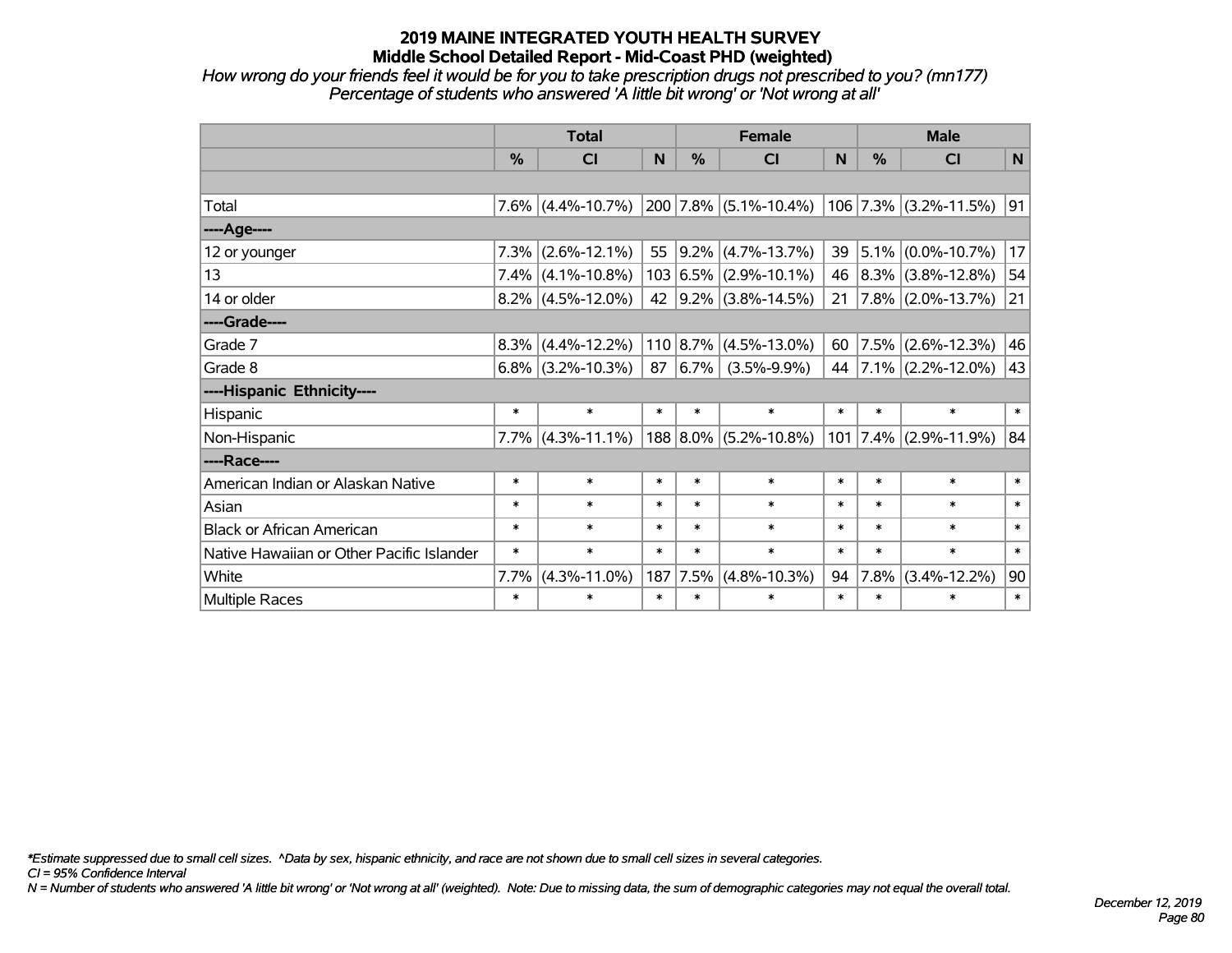*Do you agree or disagree with the following statement? My family has clear rules about alcohol and drug use. (mn90) Percentage of students who answered 'Strongly agree' or 'Agree'*

|                                           | <b>Total</b>  |                        |        |           | <b>Female</b>                          |        | <b>Male</b>   |                      |        |  |
|-------------------------------------------|---------------|------------------------|--------|-----------|----------------------------------------|--------|---------------|----------------------|--------|--|
|                                           | $\frac{0}{2}$ | CI                     | N      | %         | CI                                     | N      | $\frac{0}{0}$ | <b>CI</b>            | N      |  |
|                                           |               |                        |        |           |                                        |        |               |                      |        |  |
| Total                                     |               | 93.8% (91.8%-95.9%)    |        |           | $ 2,495 90.9\% $ (87.0%-94.8%)         |        | 1,236 97.2%   | $(96.0\% - 98.4\%)$  | 1,222  |  |
| ----Age----                               |               |                        |        |           |                                        |        |               |                      |        |  |
| 12 or younger                             | 95.0%         | $(93.0\% - 97.0\%)$    | 725    | 95.8%     | $(93.1\% - 98.4\%)$                    | 402    | 94.7%         | $(90.2\% - 99.1\%)$  | 315    |  |
| 13                                        |               | $92.9\%$ (89.5%-96.2%) | 1,291  | 88.5%     | $(83.0\% - 94.1\%)$                    | 630    | 97.8%         | $(95.0\% - 100.0\%)$ | 643    |  |
| 14 or older                               |               | 94.7% (91.5%-97.8%)    | 479    | $\ast$    | $\ast$                                 | $\ast$ | $\ast$        | $\ast$               | $\ast$ |  |
| ----Grade----                             |               |                        |        |           |                                        |        |               |                      |        |  |
| Grade 7                                   |               | 94.5% (92.5%-96.4%)    | 1,251  | $ 93.6\%$ | $(90.7\% - 96.4\%)$                    | 639    | 96.1%         | $(94.2\% - 98.0\%)$  | 600    |  |
| Grade 8                                   |               | 93.0% (90.2%-95.9%)    |        |           | $1,212$ $ 87.9\% $ $(81.2\% - 94.6\%)$ | 579    |               | 98.2% (95.9%-100.0%) | 608    |  |
| ----Hispanic Ethnicity----                |               |                        |        |           |                                        |        |               |                      |        |  |
| Hispanic                                  | $\ast$        | $\ast$                 | $\ast$ | $\ast$    | $\ast$                                 | $\ast$ | $\ast$        | $\ast$               | $\ast$ |  |
| Non-Hispanic                              |               | 93.8% (91.4%-96.2%)    |        |           | 2,300 90.6% (86.4%-94.8%)              | 1,151  | 97.6%         | $(96.0\% - 99.1\%)$  | 1,120  |  |
| ----Race----                              |               |                        |        |           |                                        |        |               |                      |        |  |
| American Indian or Alaskan Native         | $\ast$        | $\ast$                 | $\ast$ | $\ast$    | $\ast$                                 | $\ast$ | $\ast$        | $\ast$               | $\ast$ |  |
| Asian                                     | $\ast$        | $\ast$                 | $\ast$ | $\ast$    | $\ast$                                 | $\ast$ | $\ast$        | $\ast$               | $\ast$ |  |
| <b>Black or African American</b>          | $\ast$        | $\ast$                 | $\ast$ | $\ast$    | $\ast$                                 | $\ast$ | $\ast$        | $\ast$               | $\ast$ |  |
| Native Hawaiian or Other Pacific Islander | $\ast$        | $\ast$                 | $\ast$ | $\ast$    | $\ast$                                 | $\ast$ | $\ast$        | $\ast$               | $\ast$ |  |
| White                                     | 94.1%         | $(91.7\% - 96.4\%)$    | 2,314  | 91.2%     | $(86.8\% - 95.6\%)$                    | 1,140  | 97.4%         | $(96.0\% - 98.7\%)$  | 1,140  |  |
| Multiple Races                            |               | 90.7% (85.9%-95.4%)    | 66     | $\ast$    | $\ast$                                 | $\ast$ | $\ast$        | $\ast$               | $\ast$ |  |

*\*Estimate suppressed due to small cell sizes. ^Data by sex, hispanic ethnicity, and race are not shown due to small cell sizes in several categories.*

*CI = 95% Confidence Interval*

*N = Number of students who answered 'Strongly agree' or 'Agree' (weighted). Note: Due to missing data, the sum of demographic categories may not equal the overall total.*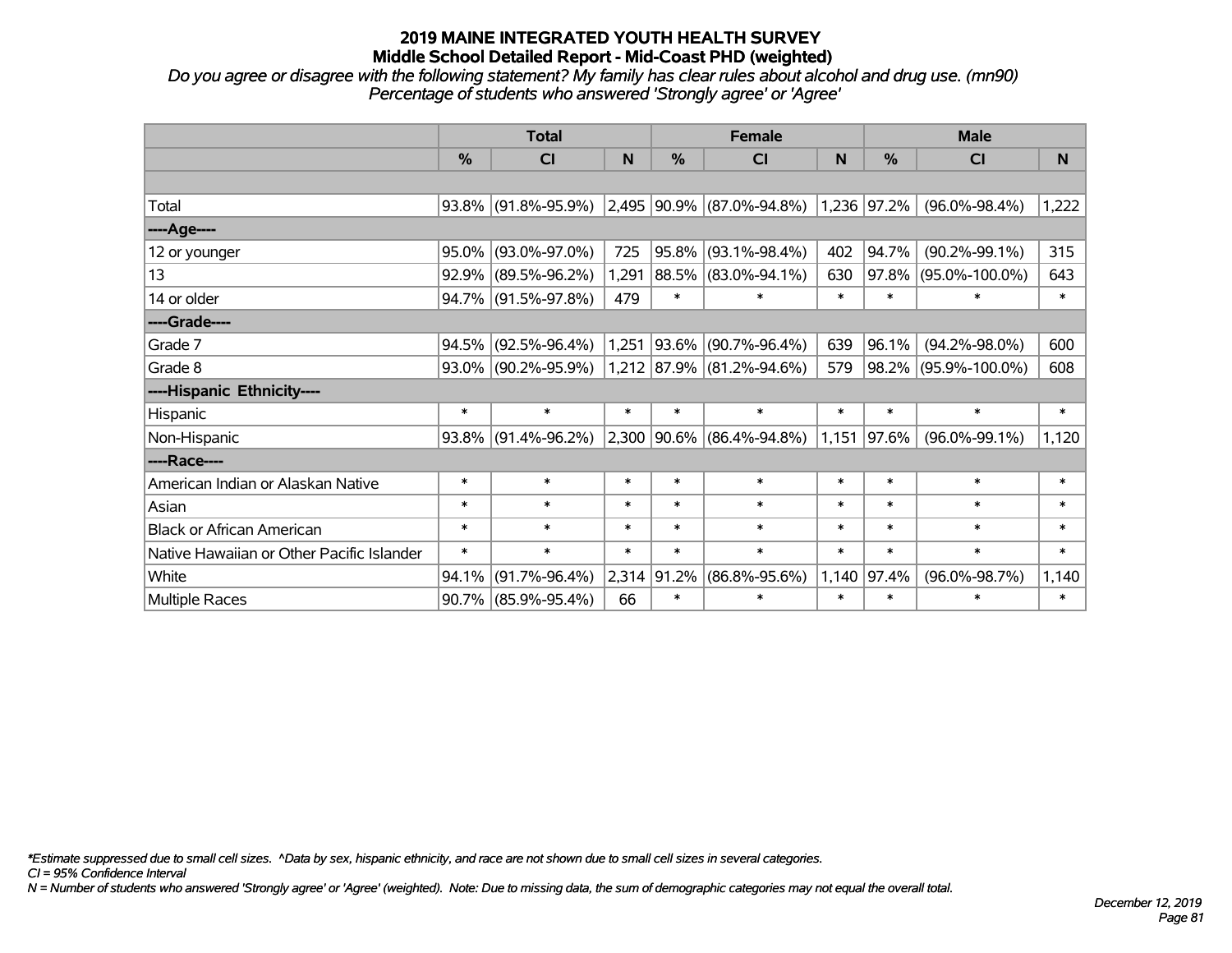*If you wanted to get prescription drugs (such as OxyContin, Percocet, Vicodin, codeine, Adderall, Ritalin, or Xanax) that were not prescribed to you, how easy would it be to get some? (mn184)*

*Percentage of students who answered 'Sort of easy' or 'Very easy'*

|                                           | <b>Total</b>  |                     |        |               | <b>Female</b>          |        | <b>Male</b> |                            |          |  |
|-------------------------------------------|---------------|---------------------|--------|---------------|------------------------|--------|-------------|----------------------------|----------|--|
|                                           | $\frac{0}{0}$ | <b>CI</b>           | N      | $\frac{0}{0}$ | <b>CI</b>              | N.     | $\%$        | <b>CI</b>                  | <b>N</b> |  |
|                                           |               |                     |        |               |                        |        |             |                            |          |  |
| Total                                     | 11.5%         | $(9.0\% - 14.0\%)$  |        |               | 302 12.0% (9.4%-14.6%) |        |             | 161   10.8%   (6.0%-15.7%) | 135      |  |
| ----Age----                               |               |                     |        |               |                        |        |             |                            |          |  |
| 12 or younger                             | 10.8%         | $(7.3\% - 14.4\%)$  | 81     | 12.1%         | $(8.1\% - 16.2\%)$     | 50     | 9.5%        | $(4.5\% - 14.4\%)$         | 31       |  |
| 13                                        | 9.3%          | $(6.1\% - 12.6\%)$  | 128    | 9.8%          | $(6.3\% - 13.2\%)$     | 69     | 8.7%        | $(2.6\% - 14.8\%)$         | 56       |  |
| 14 or older                               |               | 17.7% (11.2%-24.3%) | 89     |               | $18.8\%$ (8.5%-29.1%)  | 42     |             | $17.6\%$ (8.8%-26.4%)      | 47       |  |
| ----Grade----                             |               |                     |        |               |                        |        |             |                            |          |  |
| Grade 7                                   | 9.3%          | $(5.9\% - 12.8\%)$  | 122    | 10.6%         | $(6.8\% - 14.3\%)$     | 71     | 7.8%        | $(3.8\% - 11.8\%)$         | 48       |  |
| Grade 8                                   |               | 13.3% (10.7%-15.8%) | 171    |               | $13.5\%$ (9.2%-17.9%)  | 88     |             | $13.5\%$ (6.6%-20.4%)      | 83       |  |
| ----Hispanic Ethnicity----                |               |                     |        |               |                        |        |             |                            |          |  |
| Hispanic                                  | $\ast$        | $\ast$              | $\ast$ | $\ast$        | $\ast$                 | $\ast$ | $\ast$      | $\ast$                     | $\ast$   |  |
| Non-Hispanic                              | 11.4%         | $(8.7\% - 14.2\%)$  | 277    |               | $12.5\%$ (9.8%-15.1%)  |        |             | 156   10.4%   (5.2%-15.6%) | 119      |  |
| ----Race----                              |               |                     |        |               |                        |        |             |                            |          |  |
| American Indian or Alaskan Native         | 18.5%         | $(4.3\% - 32.6\%)$  | 6      | $\ast$        | $\ast$                 | $\ast$ | $\ast$      | $\ast$                     | $\ast$   |  |
| Asian                                     | 45.6%         | $(13.5\% - 77.7\%)$ | 6      | $\ast$        | $\ast$                 | $\ast$ | $\ast$      | $\ast$                     | $\ast$   |  |
| <b>Black or African American</b>          | $\ast$        | $\ast$              | $\ast$ | $\ast$        | $\ast$                 | $\ast$ | $\ast$      | $\ast$                     | $\ast$   |  |
| Native Hawaiian or Other Pacific Islander | $\ast$        | $\ast$              | $\ast$ | $\ast$        | $\ast$                 | $\ast$ | $\ast$      | $\ast$                     | $\ast$   |  |
| White                                     | 11.5%         | $(8.6\% - 14.3\%)$  | 278    | 12.4%         | $(9.8\% - 15.0\%)$     | 153    | 10.6%       | $(5.1\% - 16.2\%)$         | 123      |  |
| <b>Multiple Races</b>                     | $\ast$        | $\ast$              | $\ast$ | $\ast$        | *                      | $\ast$ | $\ast$      | $\ast$                     | $\ast$   |  |

*\*Estimate suppressed due to small cell sizes. ^Data by sex, hispanic ethnicity, and race are not shown due to small cell sizes in several categories.*

*CI = 95% Confidence Interval*

*N = Number of students who answered 'Sort of easy' or 'Very easy' (weighted). Note: Due to missing data, the sum of demographic categories may not equal the overall total.*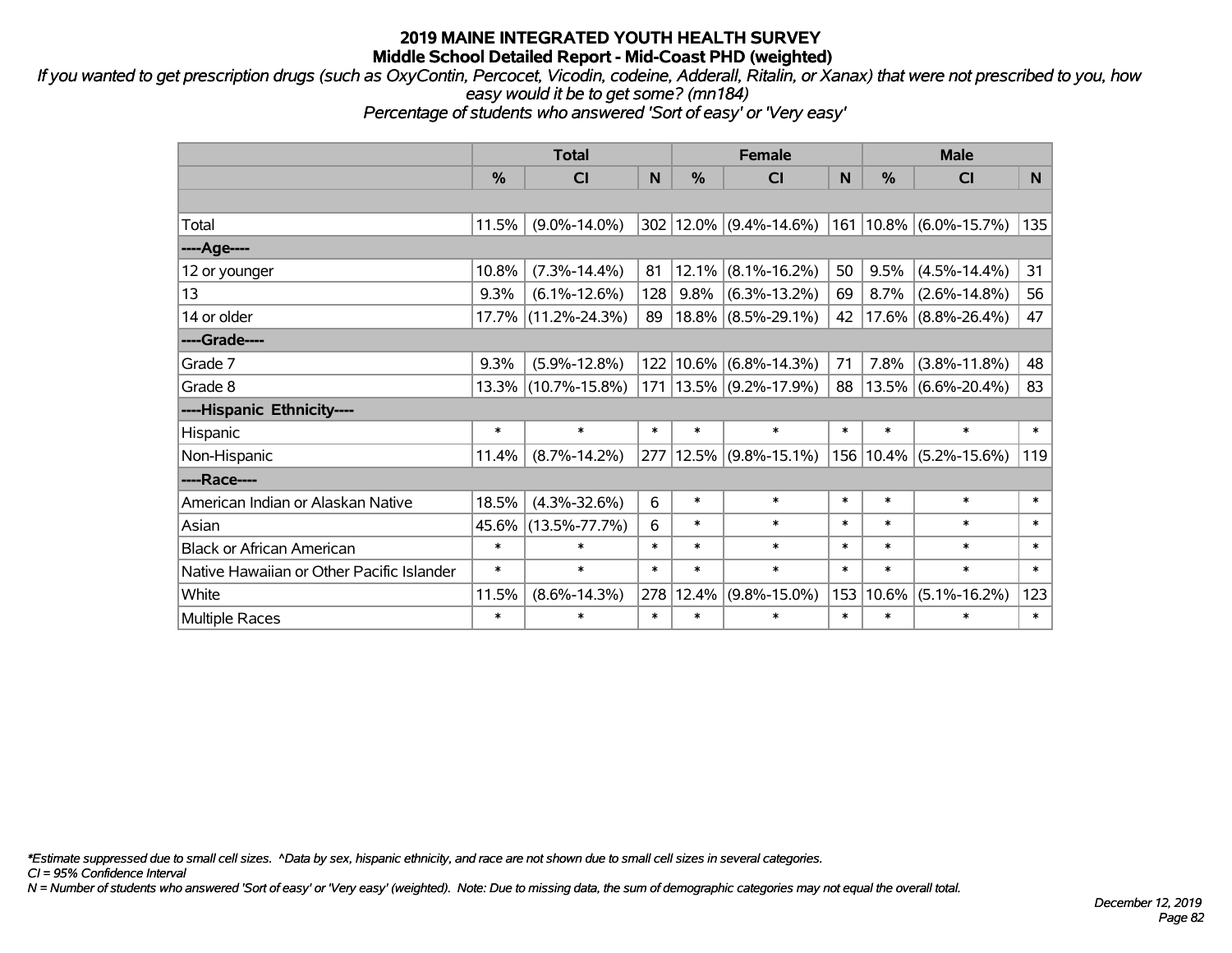*During the past 12 months, do you recall hearing, reading or watching an advertisement about the prevention of substance use? (mn93) Percentage of students who answered 'Yes'*

|                                           | <b>Total</b>  |                        |        | <b>Female</b> | <b>Male</b>                 |        |               |                          |        |
|-------------------------------------------|---------------|------------------------|--------|---------------|-----------------------------|--------|---------------|--------------------------|--------|
|                                           | $\frac{0}{0}$ | <b>CI</b>              | N      | $\%$          | CI                          | N      | $\frac{0}{0}$ | <b>CI</b>                | N      |
|                                           |               |                        |        |               |                             |        |               |                          |        |
| Total                                     |               | 58.1% (54.1%-62.1%)    |        |               | $1,535$ 55.6% (52.2%-59.1%) |        |               | 754 61.4% (54.4%-68.3%)  | 762    |
| ----Age----                               |               |                        |        |               |                             |        |               |                          |        |
| 12 or younger                             | 53.7%         | $(47.3\% - 60.0\%)$    | 405    | 51.4%         | $(45.3\% - 57.4\%)$         |        |               | 213 57.1% (47.0%-67.2%)  | 188    |
| 13                                        |               | $60.2\%$ (55.0%-65.4%) | 838    |               | 56.7% (50.8%-62.6%)         |        |               | 407 63.9% (56.1%-71.7%)  | 418    |
| 14 or older                               |               | 59.0% (51.2%-66.9%)    | 292    |               | $ 60.2\% $ (51.1%-69.3%)    |        |               | 134 60.4% (47.5%-73.4%)  | 157    |
| ----Grade----                             |               |                        |        |               |                             |        |               |                          |        |
| Grade 7                                   |               | 55.7% (49.9%-61.5%)    | 734    | 49.9%         | $(44.9\% - 55.0\%)$         |        |               | 339 62.1% (53.8%-70.3%)  | 386    |
| Grade 8                                   |               | $60.9\%$ (55.4%-66.4%) | 790    |               | 61.5% (55.2%-67.9%)         |        |               | 406 61.4% (53.6%-69.2%)  | 375    |
| ----Hispanic Ethnicity----                |               |                        |        |               |                             |        |               |                          |        |
| Hispanic                                  | 59.3%         | $(42.4\% - 76.1\%)$    | 19     | $\ast$        | $\ast$                      | $\ast$ | $\ast$        | $\ast$                   | $\ast$ |
| Non-Hispanic                              |               | 59.6% (55.4%-63.9%)    |        |               | 1,455 57.5% (54.1%-60.9%)   |        |               | 728 62.5% (55.8%-69.1%)  | 711    |
| ----Race----                              |               |                        |        |               |                             |        |               |                          |        |
| American Indian or Alaskan Native         | 42.0%         | $(17.2\% - 66.8\%)$    | 13     | $\ast$        | $\ast$                      | $\ast$ | $\ast$        | $\ast$                   | $\ast$ |
| Asian                                     | $\ast$        | $\ast$                 | $\ast$ | $\ast$        | $\ast$                      | $\ast$ | $\ast$        | $\ast$                   | $\ast$ |
| <b>Black or African American</b>          | 33.0%         | $(10.7\% - 55.2\%)$    | 6      | $\ast$        | $\ast$                      | $\ast$ | $\ast$        | $\ast$                   | $\ast$ |
| Native Hawaiian or Other Pacific Islander | $\ast$        | $\ast$                 | $\ast$ | $\ast$        | $\ast$                      | $\ast$ | $\ast$        | $\ast$                   | $\ast$ |
| White                                     | 59.5%         | $(55.1\% - 63.9\%)$    | 1,454  | 57.4%         | $(53.5\% - 61.3\%)$         | 716    | 62.2%         | $(55.0\% - 69.4\%)$      | 721    |
| Multiple Races                            |               | 53.5% (42.1%-64.9%)    | 38     |               | 51.3% (36.6%-65.9%)         | 20     |               | $ 57.1\% $ (37.5%-76.6%) | 18     |

*\*Estimate suppressed due to small cell sizes. ^Data by sex, hispanic ethnicity, and race are not shown due to small cell sizes in several categories.*

*CI = 95% Confidence Interval*

*N = Number of students who answered 'Yes' (weighted). Note: Due to missing data, the sum of demographic categories may not equal the overall total.*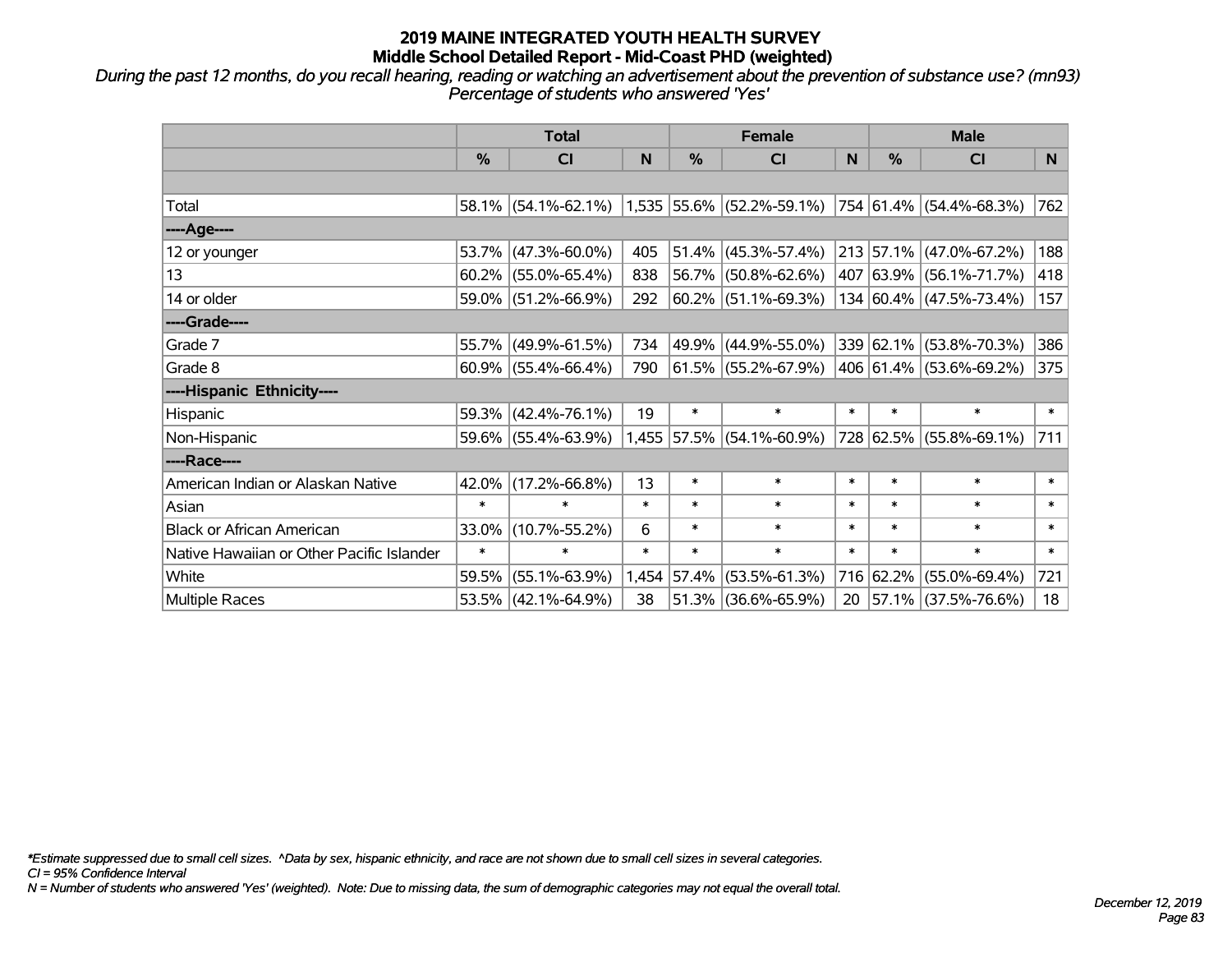*How much do you think people risk harming themselves (physically or in other ways) if they take prescription drugs that are not prescribed to them?*

*(mn95)*

*Percentage of students who answered 'No risk' or 'Slight risk'*

|                                           | <b>Total</b>  |                     |        |               | <b>Female</b>          |        | <b>Male</b>   |                    |        |  |
|-------------------------------------------|---------------|---------------------|--------|---------------|------------------------|--------|---------------|--------------------|--------|--|
|                                           | $\frac{0}{0}$ | CI                  | N      | $\frac{0}{0}$ | CI                     | N      | $\frac{0}{0}$ | CI                 | N      |  |
|                                           |               |                     |        |               |                        |        |               |                    |        |  |
| Total                                     | 9.9%          | $(8.3\% - 11.5\%)$  |        |               | 260 10.1% (7.3%-12.9%) | 136    | 9.8%          | $(7.1\% - 12.4\%)$ | 121    |  |
| ----Age----                               |               |                     |        |               |                        |        |               |                    |        |  |
| 12 or younger                             | 7.7%          | $(2.7\% - 12.8\%)$  | 59     | 9.3%          | $(1.4\% - 17.2\%)$     | 38     | 6.0%          | $(0.0\% - 12.1\%)$ | 20     |  |
| 13                                        | 11.1%         | $(8.6\% - 13.7\%)$  | 154    |               | $10.5\%$ (7.8%-13.2%)  | 75     | 11.9%         | $(7.1\% - 16.7\%)$ | 77     |  |
| 14 or older                               | 9.5%          | $(4.7\% - 14.4\%)$  | 47     |               | 10.5% (1.9%-19.1%)     | 23     | $9.2\%$       | $(4.4\% - 14.0\%)$ | 24     |  |
| ----Grade----                             |               |                     |        |               |                        |        |               |                    |        |  |
| Grade 7                                   | 10.6%         | $(7.5\% - 13.6\%)$  | 139    | 9.3%          | $(3.8\% - 14.7\%)$     | 63     | 11.9%         | $(8.0\% - 15.8\%)$ | 74     |  |
| Grade 8                                   | 9.0%          | $(5.9\% - 12.1\%)$  |        |               | 115 11.0% (8.3%-13.7%) | 72     | 7.1%          | $(1.6\% - 12.6\%)$ | 43     |  |
| ----Hispanic Ethnicity----                |               |                     |        |               |                        |        |               |                    |        |  |
| Hispanic                                  | 19.5%         | $(6.7\% - 32.4\%)$  | 6      | $\ast$        | $\ast$                 | $\ast$ | $\ast$        | $\ast$             | $\ast$ |  |
| Non-Hispanic                              | 9.5%          | $(8.0\% - 11.0\%)$  | 231    | 9.9%          | $(7.3\% - 12.4\%)$     | 124    | 9.4%          | $(6.8\% - 12.1\%)$ | 107    |  |
| ----Race----                              |               |                     |        |               |                        |        |               |                    |        |  |
| American Indian or Alaskan Native         | $\ast$        | $\ast$              | $\ast$ | $\ast$        | $\ast$                 | $\ast$ | $\ast$        | $\ast$             | $\ast$ |  |
| Asian                                     | $\ast$        | $\ast$              | $\ast$ | $\ast$        | $\ast$                 | $\ast$ | $\ast$        | $\ast$             | $\ast$ |  |
| <b>Black or African American</b>          | 39.4%         | $(16.8\% - 61.9\%)$ | 8      | $\ast$        | $\ast$                 | $\ast$ | $\ast$        | $\ast$             | $\ast$ |  |
| Native Hawaiian or Other Pacific Islander | $\ast$        | $\ast$              | $\ast$ | $\ast$        | $\ast$                 | $\ast$ | $\ast$        | $\ast$             | $\ast$ |  |
| White                                     | 9.8%          | $(8.3\% - 11.3\%)$  | 238    | 10.0%         | $(7.0\% - 13.0\%)$     | 124    | 9.7%          | $(6.8\% - 12.6\%)$ | 112    |  |
| <b>Multiple Races</b>                     | $\ast$        | $\ast$              | $\ast$ | $\ast$        | $\ast$                 | $\ast$ | $\ast$        | $\ast$             | $\ast$ |  |

*\*Estimate suppressed due to small cell sizes. ^Data by sex, hispanic ethnicity, and race are not shown due to small cell sizes in several categories.*

*CI = 95% Confidence Interval*

*N = Number of students who answered 'No risk' or 'Slight risk' (weighted). Note: Due to missing data, the sum of demographic categories may not equal the overall total.*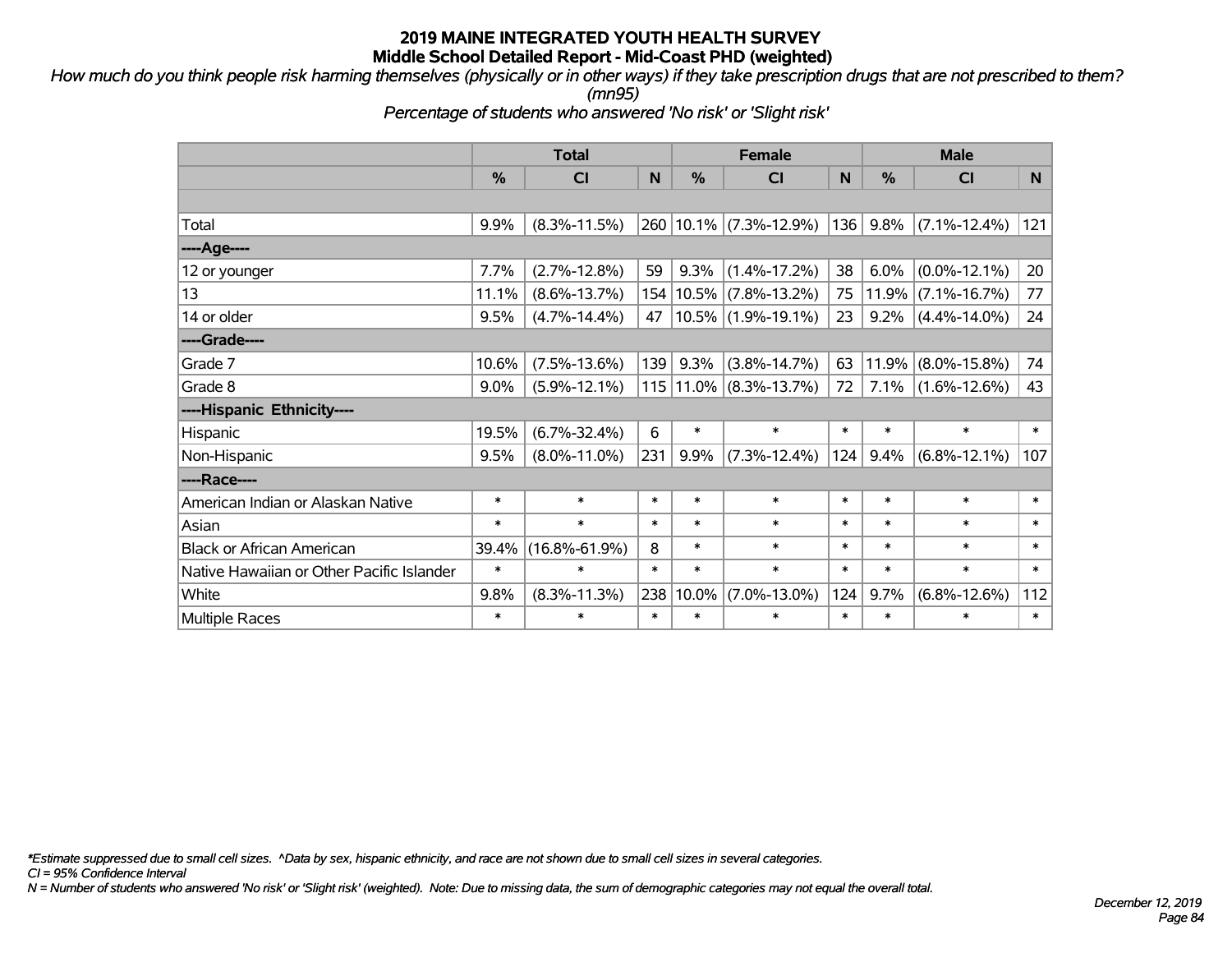*How many times in the past year (12 months) have you been drunk or high at school? (mn96) Percentage of students who answered at least 1 time*

|                                           | <b>Total</b> |                    |        |               | <b>Female</b>      |              | <b>Male</b> |                      |        |  |
|-------------------------------------------|--------------|--------------------|--------|---------------|--------------------|--------------|-------------|----------------------|--------|--|
|                                           | %            | CI                 | N      | $\frac{0}{0}$ | <b>CI</b>          | $\mathsf{N}$ | $\%$        | <b>CI</b>            | N      |  |
|                                           |              |                    |        |               |                    |              |             |                      |        |  |
| Total                                     | 6.6%         | $(4.3\% - 8.8\%)$  | 173    | 6.3%          | $(3.7\% - 8.9\%)$  |              | 85 6.2%     | $(2.7\% - 9.8\%)$    | 77     |  |
| ----Age----                               |              |                    |        |               |                    |              |             |                      |        |  |
| 12 or younger                             | 4.7%         | $(1.9\% - 7.6\%)$  | 35     | 6.3%          | $(1.8\% - 10.9\%)$ | 26           | 1.8%        | $(0.0\% - 4.1\%)$    | 6      |  |
| 13                                        | 6.1%         | $(3.4\% - 8.8\%)$  | 85     | 4.9%          | $(2.3\% - 7.5\%)$  |              | 35 7.2%     | $(2.6\% - 11.9\%)$   | 47     |  |
| 14 or older                               | 9.9%         | $(5.8\% - 13.9\%)$ | 49     | 11.1%         | $(4.2\% - 18.0\%)$ |              |             | 25 9.3% (2.3%-16.2%) | 24     |  |
| ----Grade----                             |              |                    |        |               |                    |              |             |                      |        |  |
| Grade 7                                   | 6.5%         | $(4.1\% - 8.9\%)$  | 85     | 6.2%          | $(3.4\% - 9.1\%)$  |              | 42 5.8%     | $(2.7\% - 9.0\%)$    | 36     |  |
| Grade 8                                   | 6.6%         | $(3.3\% - 9.8\%)$  | 85     | 6.6%          | $(3.4\% - 9.8\%)$  |              |             | 43 6.8% (1.6%-12.0%) | 41     |  |
| ----Hispanic Ethnicity----                |              |                    |        |               |                    |              |             |                      |        |  |
| Hispanic                                  | $\ast$       | $\ast$             | $\ast$ | $\ast$        | $\ast$             | $\ast$       | $\ast$      | $\ast$               | $\ast$ |  |
| Non-Hispanic                              | 6.3%         | $(3.9\% - 8.6\%)$  | 152    | 5.9%          | $(3.3\% - 8.5\%)$  |              | 74 6.3%     | $(2.6\% - 9.9\%)$    | 71     |  |
| ----Race----                              |              |                    |        |               |                    |              |             |                      |        |  |
| American Indian or Alaskan Native         | $\ast$       | $\ast$             | $\ast$ | $\ast$        | $\ast$             | $\ast$       | $\ast$      | $\ast$               | $\ast$ |  |
| Asian                                     | $\ast$       | $\ast$             | $\ast$ | $\ast$        | $\ast$             | $\ast$       | $\ast$      | $\ast$               | $\ast$ |  |
| <b>Black or African American</b>          | 28.6%        | $(4.8\% - 52.4\%)$ | 6      | $\ast$        | $\ast$             | $\ast$       | $\ast$      | $\ast$               | $\ast$ |  |
| Native Hawaiian or Other Pacific Islander | $\ast$       | $\ast$             | $\ast$ | $\ast$        | $\ast$             | $\ast$       | $\ast$      | $\ast$               | $\ast$ |  |
| White                                     | 6.1%         | $(3.7\% - 8.5\%)$  | 148    | 6.1%          | $(3.4\% - 8.7\%)$  | 75           | 6.1%        | $(2.4\% - 9.8\%)$    | 70     |  |
| Multiple Races                            | $\ast$       | $\ast$             | $\ast$ | $\ast$        | $\ast$             | $\ast$       | $\ast$      | $\ast$               | $\ast$ |  |

*\*Estimate suppressed due to small cell sizes. ^Data by sex, hispanic ethnicity, and race are not shown due to small cell sizes in several categories.*

*CI = 95% Confidence Interval*

*N = Number of students who answered at least 1 time (weighted). Note: Due to missing data, the sum of demographic categories may not equal the overall total.*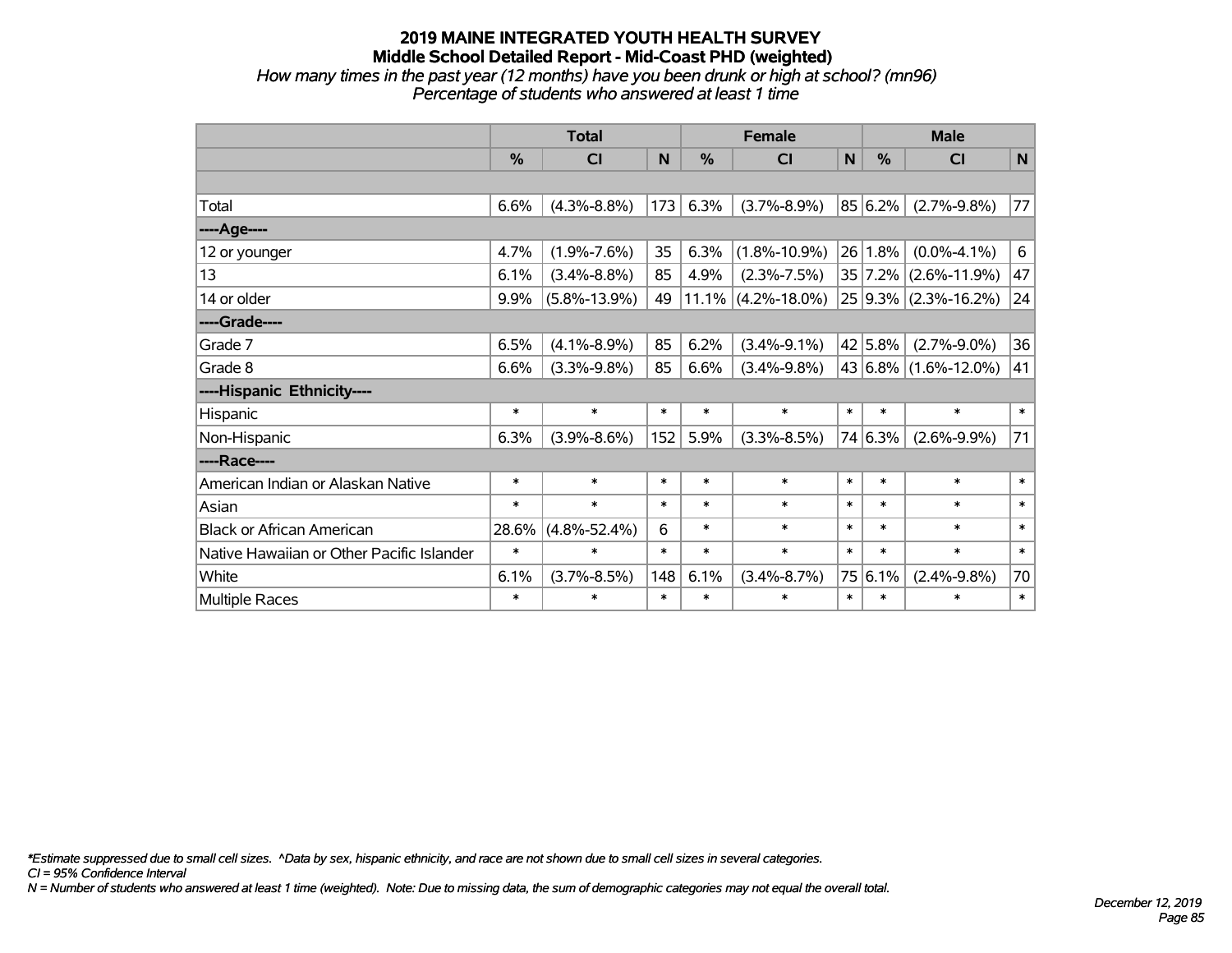### **2019 MAINE INTEGRATED YOUTH HEALTH SURVEY Middle School Detailed Report - Mid-Coast PHD (weighted)** *Has anyone offered, sold, or given you an illegal drug on school property? (mn97) Percentage of students who answered 'Yes'*

|                                           | <b>Total</b> |                    |                | <b>Female</b> |                           |                 | <b>Male</b>   |                            |        |  |
|-------------------------------------------|--------------|--------------------|----------------|---------------|---------------------------|-----------------|---------------|----------------------------|--------|--|
|                                           | %            | <b>CI</b>          | N              | %             | CI                        | $\mathsf{N}$    | $\frac{0}{0}$ | <b>CI</b>                  | N.     |  |
|                                           |              |                    |                |               |                           |                 |               |                            |        |  |
| Total                                     | 7.8%         | $(6.4\% - 9.2\%)$  |                | 214 6.4%      | $(4.5\% - 8.2\%)$         | 89              | 8.8%          | $(6.8\% - 10.8\%)$         | 118    |  |
| ---- Age----                              |              |                    |                |               |                           |                 |               |                            |        |  |
| 12 or younger                             | 5.1%         | $(3.2\% - 6.9\%)$  | 40             | 3.5%          | $(0.1\% - 6.8\%)$         | 14              | 5.9%          | $(2.6\% - 9.2\%)$          | 23     |  |
| 13                                        | 8.5%         | $(6.5\% - 10.6\%)$ |                | $118$ 7.1%    | $(4.3\% - 9.9\%)$         | 54              | 9.9%          | $(6.5\% - 13.4\%)$         | 61     |  |
| 14 or older                               | 9.8%         | $(5.4\% - 14.3\%)$ | 56             |               | $9.5\%$ (4.6%-14.4%)      |                 |               | $22 10.1\% $ (4.5%-15.8%)  | 34     |  |
| ----Grade----                             |              |                    |                |               |                           |                 |               |                            |        |  |
| Grade 7                                   | 6.0%         | $(4.0\% - 7.9\%)$  | 82             | 4.2%          | $(1.7\% - 6.6\%)$         | 30 <sup>1</sup> | 7.0%          | $(3.7\% - 10.3\%)$         | 45     |  |
| Grade 8                                   | 9.4%         | $(6.3\% - 12.5\%)$ |                |               | $129 8.3\% $ (5.3%-11.3%) |                 |               | $ 56 10.6\% $ (6.6%-14.5%) | 73     |  |
| ----Hispanic Ethnicity----                |              |                    |                |               |                           |                 |               |                            |        |  |
| Hispanic                                  | $\ast$       | $\ast$             | $\ast$         | $\ast$        | $\ast$                    | $\ast$          | $\ast$        | $\ast$                     | $\ast$ |  |
| Non-Hispanic                              | 7.6%         | $(5.9\% - 9.2\%)$  |                | 195 6.0%      | $(4.0\% - 8.1\%)$         | 78              | 8.9%          | $(6.8\% - 11.1\%)$         | 113    |  |
| ----Race----                              |              |                    |                |               |                           |                 |               |                            |        |  |
| American Indian or Alaskan Native         | 15.6%        | $(6.9\% - 24.3\%)$ | $\overline{7}$ | $\ast$        | $\ast$                    | $\ast$          | $\ast$        | $\ast$                     | $\ast$ |  |
| Asian                                     | $\ast$       | $\ast$             | $\ast$         | $\ast$        | $\ast$                    | $\ast$          | $\ast$        | $\ast$                     | $\ast$ |  |
| <b>Black or African American</b>          | $\ast$       | $\ast$             | $\ast$         | $\ast$        | $\ast$                    | $\ast$          | $\ast$        | $\ast$                     | $\ast$ |  |
| Native Hawaiian or Other Pacific Islander | $\ast$       | $\ast$             | $\ast$         | $\ast$        | $\ast$                    | $\ast$          | $\ast$        | $\ast$                     | $\ast$ |  |
| White                                     | 7.5%         | $(5.9\% - 9.1\%)$  | 195            | 6.4%          | $(4.4\% - 8.4\%)$         | 84              | 8.6%          | $(6.4\% - 10.7\%)$         | 108    |  |
| Multiple Races                            | $\ast$       | $\ast$             | $\ast$         | $\ast$        | $\ast$                    | $\ast$          | $\ast$        | $\ast$                     | $\ast$ |  |

*\*Estimate suppressed due to small cell sizes. ^Data by sex, hispanic ethnicity, and race are not shown due to small cell sizes in several categories.*

*CI = 95% Confidence Interval*

*N = Number of students who answered 'Yes' (weighted). Note: Due to missing data, the sum of demographic categories may not equal the overall total.*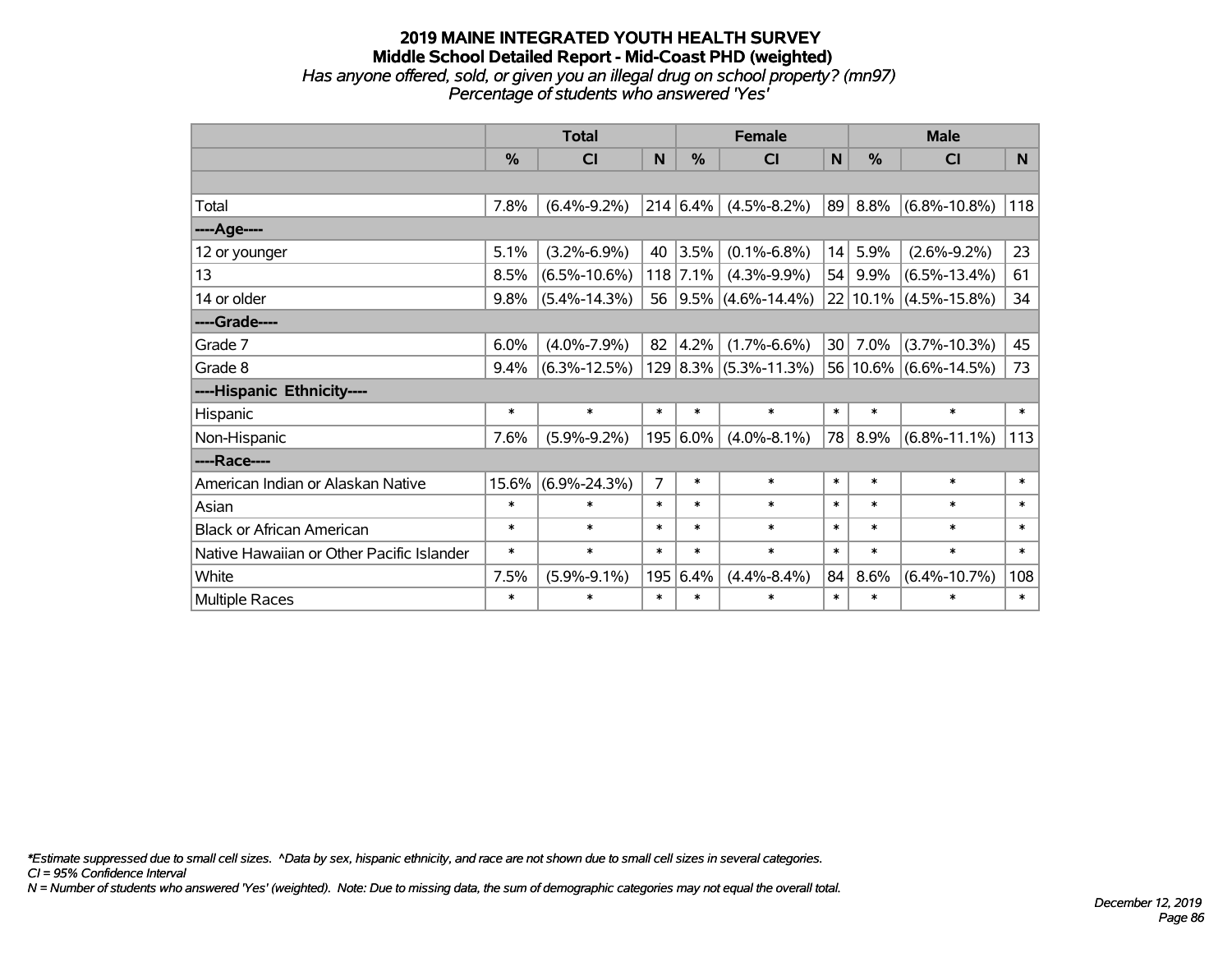#### **2019 MAINE INTEGRATED YOUTH HEALTH SURVEY Middle School Detailed Report - Mid-Coast PHD (weighted)** *Have you ever had sexual intercourse? (mn100) Percentage of students who answered 'Yes'*

|                                           | <b>Total</b>  |                    |        |              | <b>Female</b>          | <b>Male</b> |         |                           |        |
|-------------------------------------------|---------------|--------------------|--------|--------------|------------------------|-------------|---------|---------------------------|--------|
|                                           | $\frac{0}{0}$ | CI                 | N      | %            | CI                     | N           | %       | CI                        | N      |
|                                           |               |                    |        |              |                        |             |         |                           |        |
| Total                                     | 5.7%          | $(4.2\% - 7.2\%)$  |        | 147 4.7%     | $(3.7\% - 5.7\%)$      |             | 63 6.7% | $(4.2\% - 9.2\%)$         | 83     |
| ----Age----                               |               |                    |        |              |                        |             |         |                           |        |
| 12 or younger                             | 3.6%          | $(1.8\% - 5.4\%)$  | 27     | 3.9%         | $(1.7\% - 6.2\%)$      |             | 16 2.8% | $(0.5\% - 5.1\%)$         | 10     |
| 13                                        | 5.8%          | $(3.7\% - 7.8\%)$  | 77     | 4.2%         | $(2.3\% - 6.1\%)$      |             |         | $30 7.6\% $ (3.8%-11.5%)  | 47     |
| 14 or older                               | $8.6\%$       | $(5.4\% - 11.8\%)$ | 44     |              | $ 7.8\% $ (3.9%-11.6%) |             |         | $17 9.4\% $ (5.2%-13.6%)  | 27     |
| ----Grade----                             |               |                    |        |              |                        |             |         |                           |        |
| Grade 7                                   | 4.9%          | $(3.1\% - 6.6\%)$  |        | 64 4.4%      | $(2.4\% - 6.4\%)$      |             | 30 5.2% | $(2.3\% - 8.1\%)$         | 32     |
| Grade 8                                   | 6.6%          | $(4.8\% - 8.4\%)$  |        | 84 $ 5.1\% $ | $(3.2\% - 7.1\%)$      |             |         | $ 33 8.2\% $ (5.5%-11.0%) | 51     |
| ----Hispanic Ethnicity----                |               |                    |        |              |                        |             |         |                           |        |
| Hispanic                                  | $\ast$        | $\ast$             | $\ast$ | *            | $\ast$                 | $\ast$      | $\ast$  | $\ast$                    | $\ast$ |
| Non-Hispanic                              | 5.5%          | $(4.1\% - 6.9\%)$  |        | 132 4.6%     | $(3.6\% - 5.6\%)$      |             | 57 6.5% | $(4.2\% - 8.8\%)$         | 75     |
| ----Race----                              |               |                    |        |              |                        |             |         |                           |        |
| American Indian or Alaskan Native         | $\ast$        | $\ast$             | $\ast$ | $\ast$       | $\ast$                 | $\ast$      | $\ast$  | $\ast$                    | $\ast$ |
| Asian                                     | $\ast$        | $\ast$             | $\ast$ | *            | $\ast$                 | $\ast$      | $\ast$  | $\ast$                    | $\ast$ |
| <b>Black or African American</b>          | $\ast$        | $\ast$             | $\ast$ | $\ast$       | $\ast$                 | $\ast$      | $\ast$  | $\ast$                    | $\ast$ |
| Native Hawaiian or Other Pacific Islander | $\ast$        | $\ast$             | $\ast$ | $\ast$       | $\ast$                 | $\ast$      | $\ast$  | $\ast$                    | $\ast$ |
| White                                     | 5.4%          | $(3.9\% - 7.0\%)$  | 132    | 4.5%         | $(3.3\% - 5.6\%)$      |             | 56 6.5% | $(4.0\% - 9.1\%)$         | 76     |
| Multiple Races                            | $\ast$        | $\ast$             | $\ast$ | $\ast$       | $\ast$                 | $\ast$      | $\ast$  | $\ast$                    | $\ast$ |

*\*Estimate suppressed due to small cell sizes. ^Data by sex, hispanic ethnicity, and race are not shown due to small cell sizes in several categories.*

*CI = 95% Confidence Interval*

*N = Number of students who answered 'Yes' (weighted). Note: Due to missing data, the sum of demographic categories may not equal the overall total.*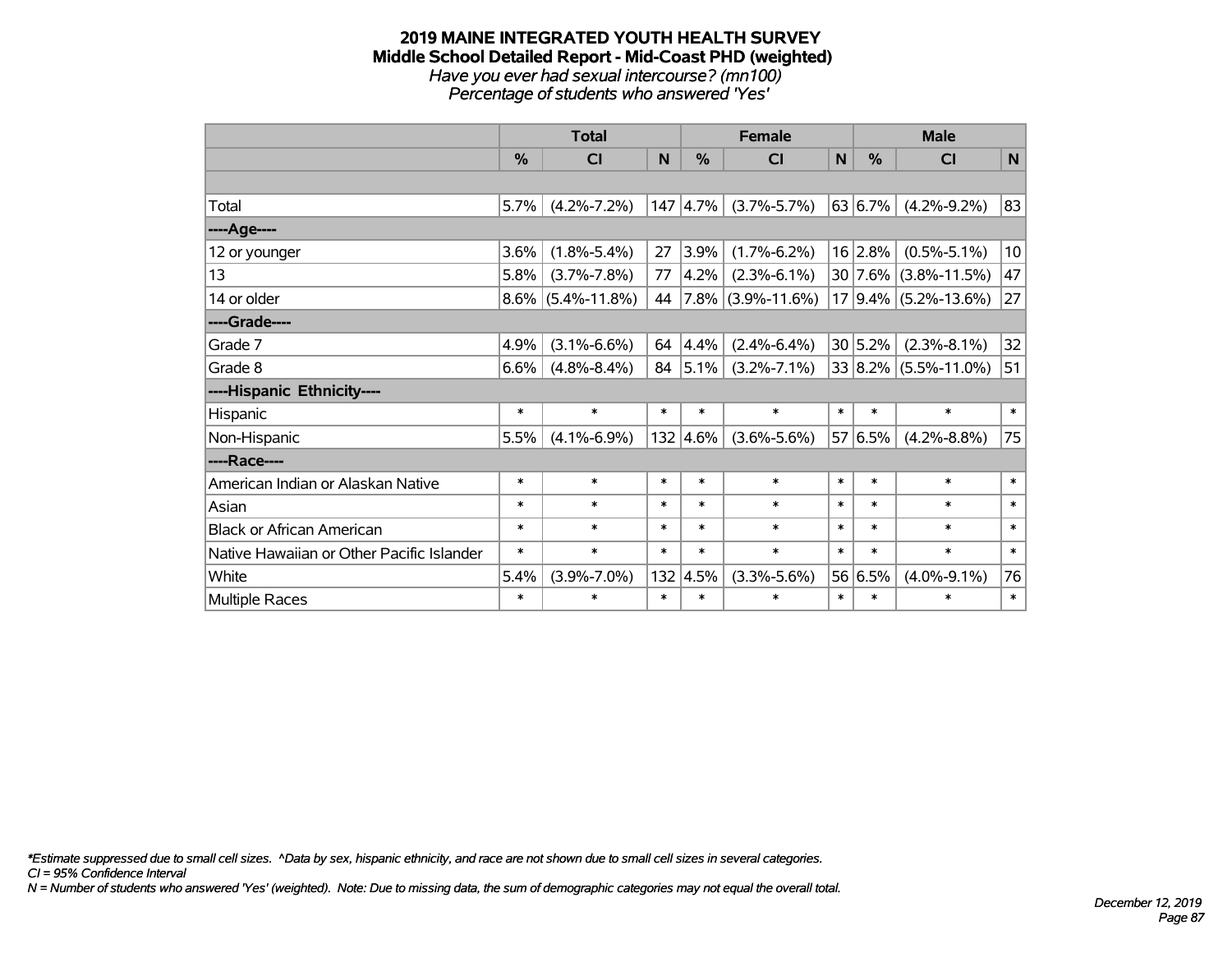*The last time you had sexual intercourse, did you or your partner use a condom? (mn101) Among students who ever had sexual intercourse, the percentage of students who answered 'Yes'*

|                                           |        | <b>Total</b>         |        | <b>Female</b> |          |        |        | <b>Male</b> |        |
|-------------------------------------------|--------|----------------------|--------|---------------|----------|--------|--------|-------------|--------|
|                                           | %      | <b>CI</b>            | N      |               | %  CI  N |        | %      | CI N        |        |
|                                           |        |                      |        |               |          |        |        |             |        |
| Total                                     | 68.2%  | $(49.0\% - 87.4\%)$  | 53     | $\ast$        | $\ast$   | $\ast$ | $\ast$ | $\ast$      | $\ast$ |
| ----Age----                               |        |                      |        |               |          |        |        |             |        |
| 12 or younger                             | $\ast$ | $\ast$               | $\ast$ | $\ast$        | $\ast$   | $\ast$ | $\ast$ | $\ast$      | $\ast$ |
| 13                                        | 55.1%  | $(18.5\% - 91.6\%)$  | 20     | $\ast$        | $\ast$   | $\ast$ | $\ast$ | $\ast$      | $\ast$ |
| 14 or older                               | 76.8%  | $(59.2\% - 94.5\%)$  | 28     | $\ast$        | $\ast$   | $\ast$ | $\ast$ | $\ast$      | $\ast$ |
| ----Grade----                             |        |                      |        |               |          |        |        |             |        |
| Grade 7                                   | 61.3%  | $(21.7\% - 100.0\%)$ | 13     | $\ast$        | $\ast$   | $\ast$ | $\ast$ | $\ast$      | $\ast$ |
| Grade 8                                   | 70.8%  | $(49.3\% - 92.3\%)$  | 40     | $\ast$        | $\ast$   | $\ast$ | $\ast$ | $\ast$      | $\ast$ |
| ----Hispanic Ethnicity----                |        |                      |        |               |          |        |        |             |        |
| Hispanic                                  | $\ast$ | $\ast$               | $\ast$ | $\ast$        | $\ast$   | *      | $\ast$ | $\ast$      | $\ast$ |
| Non-Hispanic                              | 65.0%  | $(44.6\% - 85.4\%)$  | 46     | $\ast$        | $\ast$   | $\ast$ | $\ast$ | $\ast$      | $\ast$ |
| ----Race----                              |        |                      |        |               |          |        |        |             |        |
| American Indian or Alaskan Native         | $\ast$ | $\ast$               | $\ast$ | $\ast$        | $\ast$   | $\ast$ | $\ast$ | $\ast$      | $\ast$ |
| Asian                                     | $\ast$ | $\ast$               | $\ast$ | $\ast$        | $\ast$   | $\ast$ | $\ast$ | $\ast$      | $\ast$ |
| <b>Black or African American</b>          | $\ast$ | $\ast$               | $\ast$ | $\ast$        | $\ast$   | $\ast$ | $\ast$ | $\ast$      | $\ast$ |
| Native Hawaiian or Other Pacific Islander | $\ast$ | $\ast$               | $\ast$ | $\ast$        | $\ast$   | $\ast$ | $\ast$ | $\ast$      | $\ast$ |
| White                                     | 66.5%  | $(45.6\% - 87.4\%)$  | 46     | $\ast$        | $\ast$   | $\ast$ | $\ast$ | $\ast$      | $\ast$ |
| Multiple Races                            | $\ast$ | $\ast$               | $\ast$ | $\ast$        | $\ast$   | $\ast$ | $\ast$ | $\ast$      | $\ast$ |

*\*Estimate suppressed due to small cell sizes. ^Data by sex, hispanic ethnicity, and race are not shown due to small cell sizes in several categories.*

*CI = 95% Confidence Interval*

*N = Among students who ever had sexual intercourse, the number of students who answered 'Yes' (weighted). Note: Due to missing data, the sum of demographic categories may not equal the overall total.*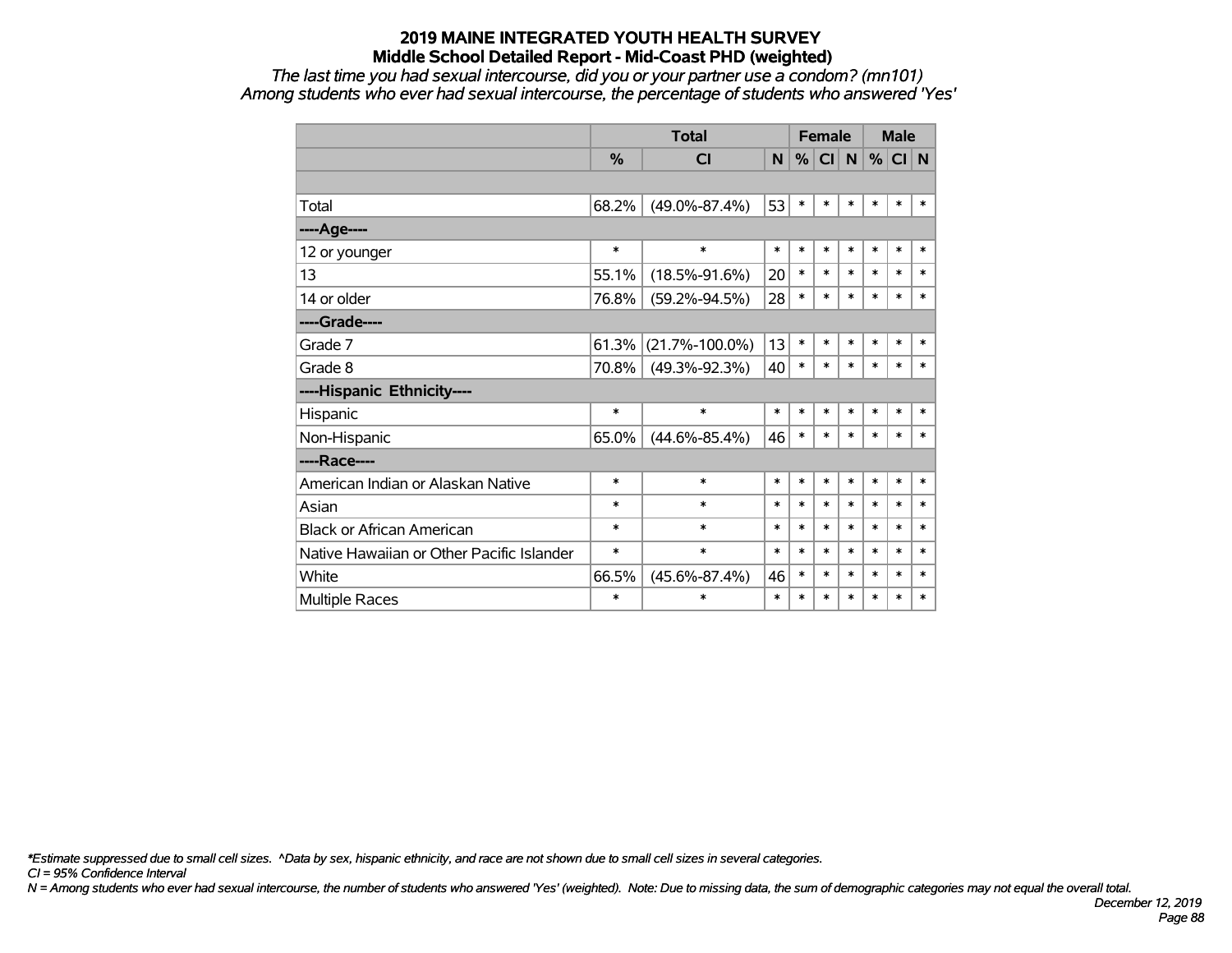*Percentage of students who drank 100% fruit juice and/or ate fruit two or more times per day during the past seven days (mnfruit)*

|                                           | <b>Total</b>  |                     |        | <b>Female</b> |                             | <b>Male</b>     |           |                          |                |
|-------------------------------------------|---------------|---------------------|--------|---------------|-----------------------------|-----------------|-----------|--------------------------|----------------|
|                                           | $\frac{0}{0}$ | <b>CI</b>           | N      | %             | <b>CI</b>                   | N               | %         | <b>CI</b>                | N              |
|                                           |               |                     |        |               |                             |                 |           |                          |                |
| Total                                     |               | 37.7% (34.6%-40.8%) |        |               | $1,002$ 36.7% (33.4%-40.0%) |                 |           | 500 39.0% (33.9%-44.1%)  | 494            |
| ----Age----                               |               |                     |        |               |                             |                 |           |                          |                |
| 12 or younger                             | 38.6%         | $(33.2\% - 44.0\%)$ | 293    | 38.6%         | $(31.0\% - 46.3\%)$         |                 |           | 159 38.4% (32.4%-44.4%)  | 130            |
| 13                                        |               | 38.3% (33.9%-42.6%) | 521    |               | $37.0\%$ (32.0%-42.0%)      |                 |           | 267 40.1% (33.2%-47.0%)  | 251            |
| 14 or older                               |               | 35.2% (30.7%-39.6%) | 189    |               | 32.7% (26.5%-39.0%)         |                 |           | 74 37.4% (32.1%-42.6%)   | 114            |
| ----Grade----                             |               |                     |        |               |                             |                 |           |                          |                |
| Grade 7                                   | 39.0%         | $(35.2\% - 42.7\%)$ | 512    | 37.5%         | $(32.4\% - 42.6\%)$         |                 |           | 258 40.8% (33.8%-47.8%)  | 250            |
| Grade 8                                   |               | 36.2% (31.5%-40.9%) | 481    |               | 35.3% (30.7%-39.9%)         |                 |           | 235 37.6% (31.6%-43.6%)  | 244            |
| ----Hispanic Ethnicity----                |               |                     |        |               |                             |                 |           |                          |                |
| <b>Hispanic</b>                           | 37.5%         | $(26.5\% - 48.5\%)$ | 16     | 40.2%         | $(24.0\% - 56.4\%)$         | 10 <sup>°</sup> |           | $ 33.2\% $ (19.0%-47.3%) | 6              |
| Non-Hispanic                              |               | 38.3% (34.9%-41.6%) | 942    |               | $ 37.0\% $ (33.2%-40.7%)    |                 |           | 466 40.0% (34.8%-45.1%)  | 471            |
| ----Race----                              |               |                     |        |               |                             |                 |           |                          |                |
| American Indian or Alaskan Native         | 39.5%         | $(29.9\% - 49.2\%)$ | 15     | 53.6%         | $(36.2\% - 71.0\%)$         | 9               | 29.8%     | $(18.4\% - 41.1\%)$      | $\overline{7}$ |
| Asian                                     | $\ast$        | $\ast$              | $\ast$ | $\ast$        | $\ast$                      | $\ast$          | $\ast$    | $\ast$                   | $\ast$         |
| <b>Black or African American</b>          | $\ast$        | $\ast$              | $\ast$ | $\ast$        | $\ast$                      | $\ast$          | $\ast$    | $\ast$                   | $\ast$         |
| Native Hawaiian or Other Pacific Islander | $\ast$        | $\ast$              | $\ast$ | $\ast$        | $\ast$                      | $\ast$          | $\ast$    | $\ast$                   | $\ast$         |
| White                                     | 38.1%         | $(34.9\% - 41.3\%)$ | 944    | 36.7%         | $(33.5\% - 39.9\%)$         |                 | 466 39.8% | $(34.3\% - 45.3\%)$      | 473            |
| Multiple Races                            |               | 31.4% (22.9%-40.0%) | 19     |               | 30.2% (19.7%-40.6%)         | 10 <sub>1</sub> | 32.5%     | $(20.4\% - 44.5\%)$      | 8              |

*\*Estimate suppressed due to small cell sizes. ^Data by sex, hispanic ethnicity, and race are not shown due to small cell sizes in several categories.*

*CI = 95% Confidence Interval*

*N = Number of students who drank 100% fruit juice and/or ate fruit two or more times per day during the past seven days (weighted). Note: Due to missing data, the sum of demographic categories may not equal the overall total.*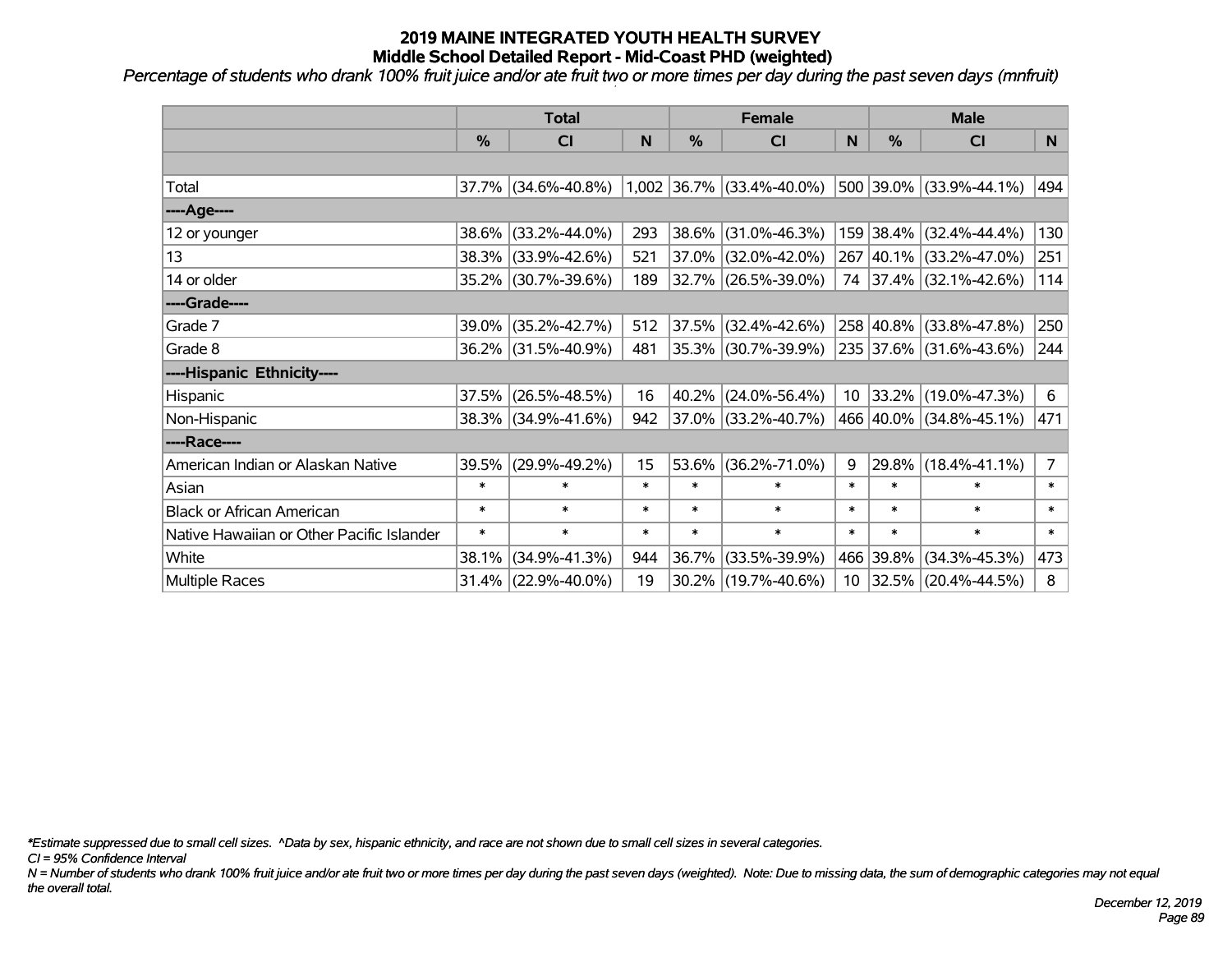*Percentage of students who drank 100% fruit juice and/or ate fruit less then 1 time per day during the past seven days (mnonefrt)*

|                                           | <b>Total</b>  |                     |        | <b>Female</b> | <b>Male</b>                  |        |           |                         |        |
|-------------------------------------------|---------------|---------------------|--------|---------------|------------------------------|--------|-----------|-------------------------|--------|
|                                           | $\frac{0}{0}$ | <b>CI</b>           | N      | $\%$          | <b>CI</b>                    | N      | %         | <b>CI</b>               | N.     |
|                                           |               |                     |        |               |                              |        |           |                         |        |
| Total                                     |               | 32.4% (30.0%-34.8%) |        |               | 861 34.2% (31.1%-37.3%)      |        |           | 466 29.9% (26.3%-33.4%) | 379    |
| ----Age----                               |               |                     |        |               |                              |        |           |                         |        |
| 12 or younger                             | 30.6%         | $(27.1\% - 34.0\%)$ |        |               | 232 32.0% (26.7%-37.4%)      |        | 132 28.7% | $(23.8\% - 33.7\%)$     | 97     |
| 13                                        | $32.2\%$      | $(28.8\% - 35.5\%)$ |        |               | 438 34.3% (30.4%-38.2%)      |        |           | 248 29.1% (23.7%-34.4%) | 181    |
| 14 or older                               |               | 35.3% (30.9%-39.7%) |        |               | 190 37.6% (28.5%-46.6%)      |        |           | 85 32.7% (26.1%-39.3%)  | 100    |
| ----Grade----                             |               |                     |        |               |                              |        |           |                         |        |
| Grade 7                                   | 31.3%         | $(28.0\% - 34.7\%)$ |        |               | 411 32.6% (27.8%-37.4%)      |        | 224 29.5% | $(25.3\% - 33.8\%)$     | 181    |
| Grade 8                                   |               | 33.4% (29.6%-37.3%) |        |               | $ 443 36.2\% $ (31.9%-40.5%) |        |           | 240 29.8% (24.2%-35.3%) | 193    |
| ----Hispanic Ethnicity----                |               |                     |        |               |                              |        |           |                         |        |
| Hispanic                                  | 36.3%         | $(26.7\% - 45.8\%)$ |        | 16 35.9%      | $(21.0\% - 50.8\%)$          | 9      | 37.2%     | $(22.2\% - 52.2\%)$     | 6      |
| Non-Hispanic                              |               | 31.7% (29.2%-34.2%) |        |               | 780 33.8% (31.0%-36.6%)      |        |           | 425 29.0% (25.1%-32.9%) | 342    |
| ----Race----                              |               |                     |        |               |                              |        |           |                         |        |
| American Indian or Alaskan Native         | 34.4%         | $(26.2\% - 42.6\%)$ | 13     | $\ast$        | $\ast$                       | $\ast$ | $\ast$    | $\ast$                  | $\ast$ |
| Asian                                     | $\ast$        | $\ast$              | $\ast$ | $\ast$        | $\ast$                       | $\ast$ | $\ast$    | $\ast$                  | $\ast$ |
| <b>Black or African American</b>          | 35.3%         | $(9.8\% - 60.8\%)$  | 6      | $\ast$        | $\ast$                       | $\ast$ | $\ast$    | $\ast$                  | $\ast$ |
| Native Hawaiian or Other Pacific Islander | $\ast$        | $\ast$              | $\ast$ | $\ast$        | $\ast$                       | $\ast$ | $\ast$    | $\ast$                  | $\ast$ |
| White                                     | 32.0%         | $(29.5\% - 34.6\%)$ |        | 795 34.1%     | $(31.1\% - 37.1\%)$          | 433    | 29.2%     | $(25.4\% - 33.1\%)$     | 347    |
| Multiple Races                            |               | 30.7% (19.3%-42.0%) |        |               | 19 34.6% (18.3%-50.9%)       |        |           | 12 25.0% (14.9%-35.2%)  | 6      |

*\*Estimate suppressed due to small cell sizes. ^Data by sex, hispanic ethnicity, and race are not shown due to small cell sizes in several categories.*

*CI = 95% Confidence Interval*

*N = Number of students who drank 100% fruit juice and/or ate fruit less then 1 time per day during the past seven days (weighted). Note: Due to missing data, the sum of demographic categories may not equal the overall total.*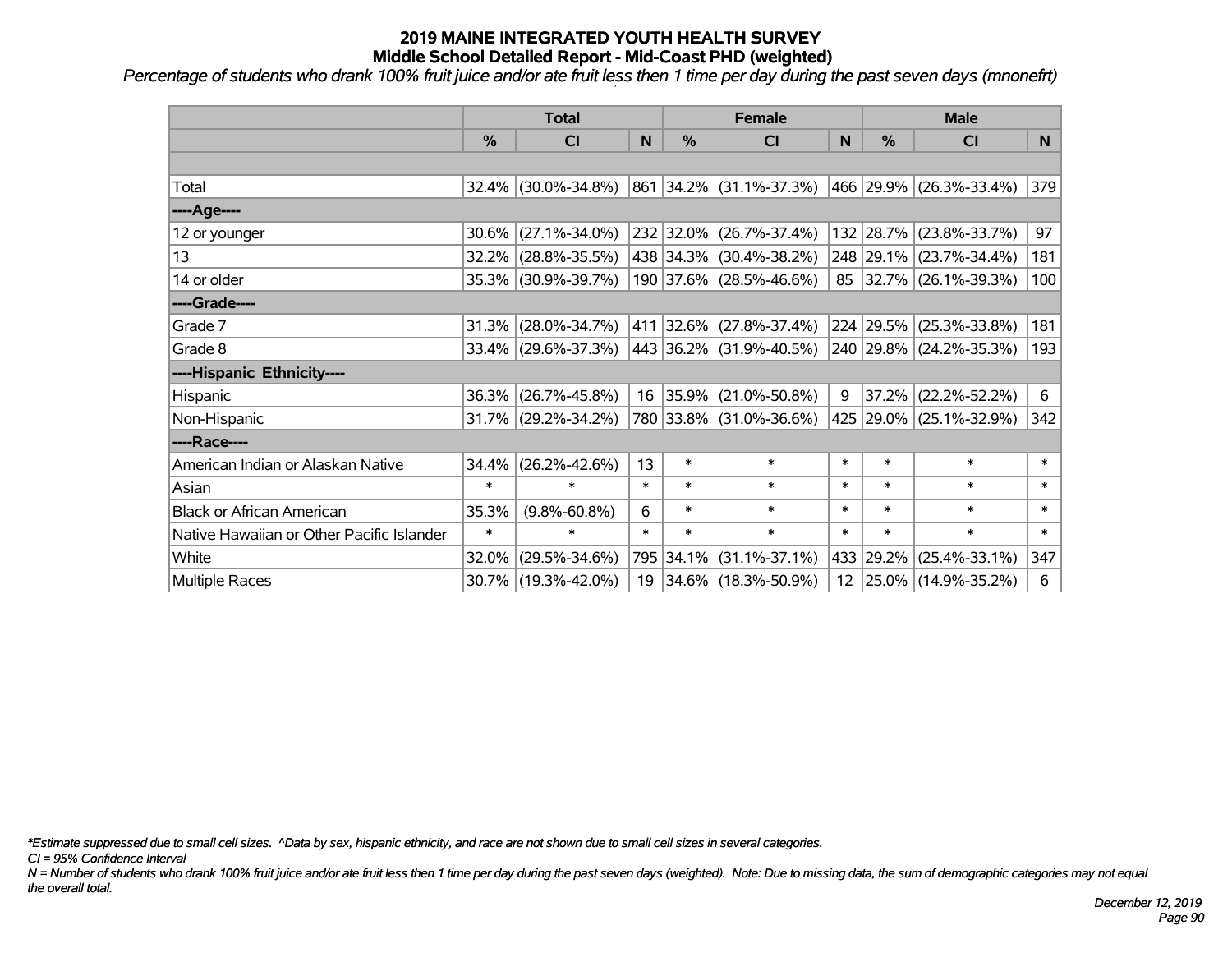*Percentage of students who ate vegetables three or more times per day during the past seven days (mnveg)*

|                                           | <b>Total</b> |                        |                 | <b>Female</b> | <b>Male</b>                 |        |               |                             |                |
|-------------------------------------------|--------------|------------------------|-----------------|---------------|-----------------------------|--------|---------------|-----------------------------|----------------|
|                                           | %            | CI                     | N               | %             | <b>CI</b>                   | N      | $\frac{0}{0}$ | <b>CI</b>                   | N <sub>1</sub> |
|                                           |              |                        |                 |               |                             |        |               |                             |                |
| Total                                     |              | $16.3\%$ (14.3%-18.3%) |                 |               | 437 16.6% (13.8%-19.5%)     | 227    |               | $16.2\%$ (14.1%-18.4%)      | 209            |
| ----Age----                               |              |                        |                 |               |                             |        |               |                             |                |
| 12 or younger                             |              | 14.9% (11.7%-18.1%)    |                 | $113$ 15.1%   | $(9.9\% - 20.3\%)$          | 62     | 14.9%         | $(10.3\% - 19.6\%)$         | 51             |
| 13                                        |              | 16.4% (14.3%-18.6%)    |                 |               | 226 16.6% (14.0%-19.3%)     | 121    |               | 16.3% (12.9%-19.8%)         | 103            |
| 14 or older                               |              | 18.2% (13.5%-22.9%)    |                 |               | 98   19.6%   (13.7%-25.5%)  | 44     |               | $17.5\%$ (11.4%-23.7%)      | 54             |
| ----Grade----                             |              |                        |                 |               |                             |        |               |                             |                |
| Grade 7                                   |              | 15.1% (12.8%-17.4%)    |                 |               | 200   14.2%   (10.5%-18.0%) | 99     |               | 16.1% (13.1%-19.0%)         | 100            |
| Grade 8                                   |              | 17.4% (14.6%-20.2%)    |                 |               | 232 18.7% (15.5%-21.8%)     |        |               | 124   16.5%   (13.3%-19.7%) | 108            |
| ----Hispanic Ethnicity----                |              |                        |                 |               |                             |        |               |                             |                |
| Hispanic                                  | 16.7%        | $(4.0\% - 29.3\%)$     | $\overline{7}$  | $\ast$        | $\ast$                      | $\ast$ | $\ast$        | $\ast$                      | $\ast$         |
| Non-Hispanic                              |              | 16.6% (14.3%-18.8%)    |                 |               | 411   16.7%   (13.3%-20.0%) | 211    |               | 16.6% (14.4%-18.9%)         | 198            |
| ----Race----                              |              |                        |                 |               |                             |        |               |                             |                |
| American Indian or Alaskan Native         | 16.3%        | $(10.7\% - 21.9\%)$    | 6               | $\ast$        | $\ast$                      | $\ast$ | $\ast$        | $\ast$                      | $\ast$         |
| Asian                                     | $\ast$       | $\ast$                 | $\ast$          | $\ast$        | $\ast$                      | $\ast$ | $\ast$        | $\ast$                      | $\ast$         |
| <b>Black or African American</b>          | $\ast$       | $\ast$                 | $\ast$          | $\ast$        | $\ast$                      | $\ast$ | $\ast$        | $\ast$                      | $\ast$         |
| Native Hawaiian or Other Pacific Islander | $\ast$       | $\ast$                 | $\ast$          | $\ast$        | $\ast$                      | $\ast$ | $\ast$        | $\ast$                      | $\ast$         |
| White                                     | 16.3%        | $(14.4\% - 18.3\%)$    | 408             | 16.6%         | $(13.8\% - 19.4\%)$         | 211    | 16.2%         | $(14.1\% - 18.4\%)$         | 195            |
| Multiple Races                            |              | 15.7% (10.2%-21.2%)    | 10 <sup>1</sup> | $\ast$        | $\ast$                      | $\ast$ | $\ast$        | *                           | $\ast$         |

*\*Estimate suppressed due to small cell sizes. ^Data by sex, hispanic ethnicity, and race are not shown due to small cell sizes in several categories.*

*CI = 95% Confidence Interval*

*N = Number of students who ate vegetables three or more times per day during the past seven days (weighted). Note: Due to missing data, the sum of demographic categories may not equal the overall total.*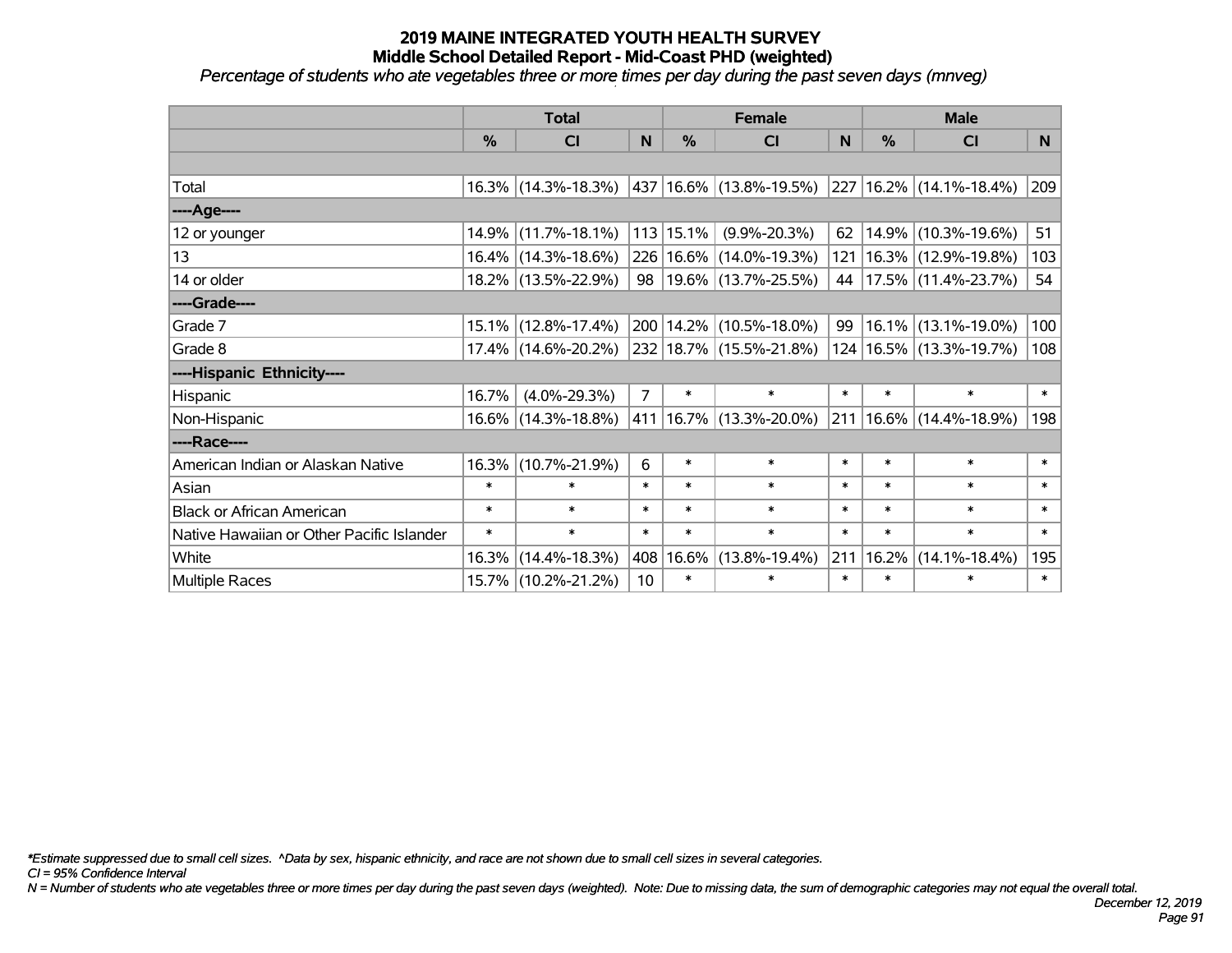*Percentage of students who ate vegetables less than 1 time per day during the past seven days (mnoneveg)*

|                                           | <b>Total</b>  |                        |        | <b>Female</b> |                                | <b>Male</b>     |               |                           |                  |
|-------------------------------------------|---------------|------------------------|--------|---------------|--------------------------------|-----------------|---------------|---------------------------|------------------|
|                                           | $\frac{0}{0}$ | <b>CI</b>              | N      | %             | <b>CI</b>                      | N               | $\frac{0}{0}$ | <b>CI</b>                 | N.               |
|                                           |               |                        |        |               |                                |                 |               |                           |                  |
| Total                                     |               | $51.0\%$ (47.4%-54.5%) |        |               | $1,366$  48.6%   (43.6%-53.6%) |                 |               | 664 52.9% (49.2%-56.6%)   | 680              |
| ----Age----                               |               |                        |        |               |                                |                 |               |                           |                  |
| 12 or younger                             | 50.8%         | $(46.2\% - 55.4\%)$    | 387    | 46.9%         | $(40.0\% - 53.9\%)$            |                 |               | 192 54.5% (47.7%-61.4%)   | 187              |
| 13                                        |               | $50.5\%$ (45.3%-55.7%) | 696    | 49.4%         | $(43.9\% - 54.8\%)$            |                 |               | 360 51.5% (44.4%-58.5%)   | 326              |
| 14 or older                               |               | 52.1% (47.9%-56.3%)    | 280    |               | 48.4% (40.8%-55.9%)            |                 |               | $109$ 54.2% (48.4%-60.1%) | 166              |
| ----Grade----                             |               |                        |        |               |                                |                 |               |                           |                  |
| Grade 7                                   | 50.8%         | $(46.9\% - 54.6\%)$    | 674    | 48.4%         | $(42.0\% - 54.7\%)$            |                 |               | 335 52.9% (48.8%-57.1%)   | 330              |
| Grade 8                                   |               | 51.0% (46.2%-55.8%)    | 680    |               | 48.8% (44.2%-53.5%)            |                 |               | 324 52.8% (46.7%-58.9%)   | 346              |
| ----Hispanic Ethnicity----                |               |                        |        |               |                                |                 |               |                           |                  |
| Hispanic                                  |               | 54.6% (44.0%-65.3%)    | 24     | 56.8%         | $(35.1\% - 78.4\%)$            |                 | $14$ 51.1%    | $(34.0\% - 68.2\%)$       | 9                |
| Non-Hispanic                              |               | $50.1\%$ (46.4%-53.9%) |        |               | $1,243$ 48.1% (42.8%-53.4%)    |                 |               | 609 51.9% (48.1%-55.6%)   | 618              |
| ----Race----                              |               |                        |        |               |                                |                 |               |                           |                  |
| American Indian or Alaskan Native         | 65.1%         | $(56.9\% - 73.3\%)$    | 25     | 61.9%         | $(49.6\% - 74.2\%)$            | 10 <sup>°</sup> | 67.0%         | $(53.3\% - 80.7\%)$       | 15 <sub>15</sub> |
| Asian                                     | $\ast$        | $\ast$                 | $\ast$ | $\ast$        | $\ast$                         | $\ast$          | $\ast$        | $\ast$                    | $\ast$           |
| <b>Black or African American</b>          | 69.0%         | $(50.8\% - 87.1\%)$    | 12     | $\ast$        | $\ast$                         | $\ast$          | $\ast$        | $\ast$                    | $\ast$           |
| Native Hawaiian or Other Pacific Islander | $\ast$        | $\ast$                 | $\ast$ | $\ast$        | $\ast$                         | $\ast$          | $\ast$        | $\ast$                    | $\ast$           |
| White                                     | 50.1%         | $(46.3\% - 53.9\%)$    | 1,251  | 47.8%         | $(42.7\% - 52.8\%)$            | 608             | 52.2%         | $(48.1\% - 56.4\%)$       | 627              |
| Multiple Races                            | 59.9%         | $(56.1\% - 63.7\%)$    | 36     | 57.9%         | $(48.4\% - 67.5\%)$            | 20              |               | $ 62.8\% $ (50.3%-75.2%)  | 16               |

*\*Estimate suppressed due to small cell sizes. ^Data by sex, hispanic ethnicity, and race are not shown due to small cell sizes in several categories.*

*CI = 95% Confidence Interval*

*N = Number of students who ate vegetables less than 1 time per day during the past seven days (weighted). Note: Due to missing data, the sum of demographic categories may not equal the overall total.*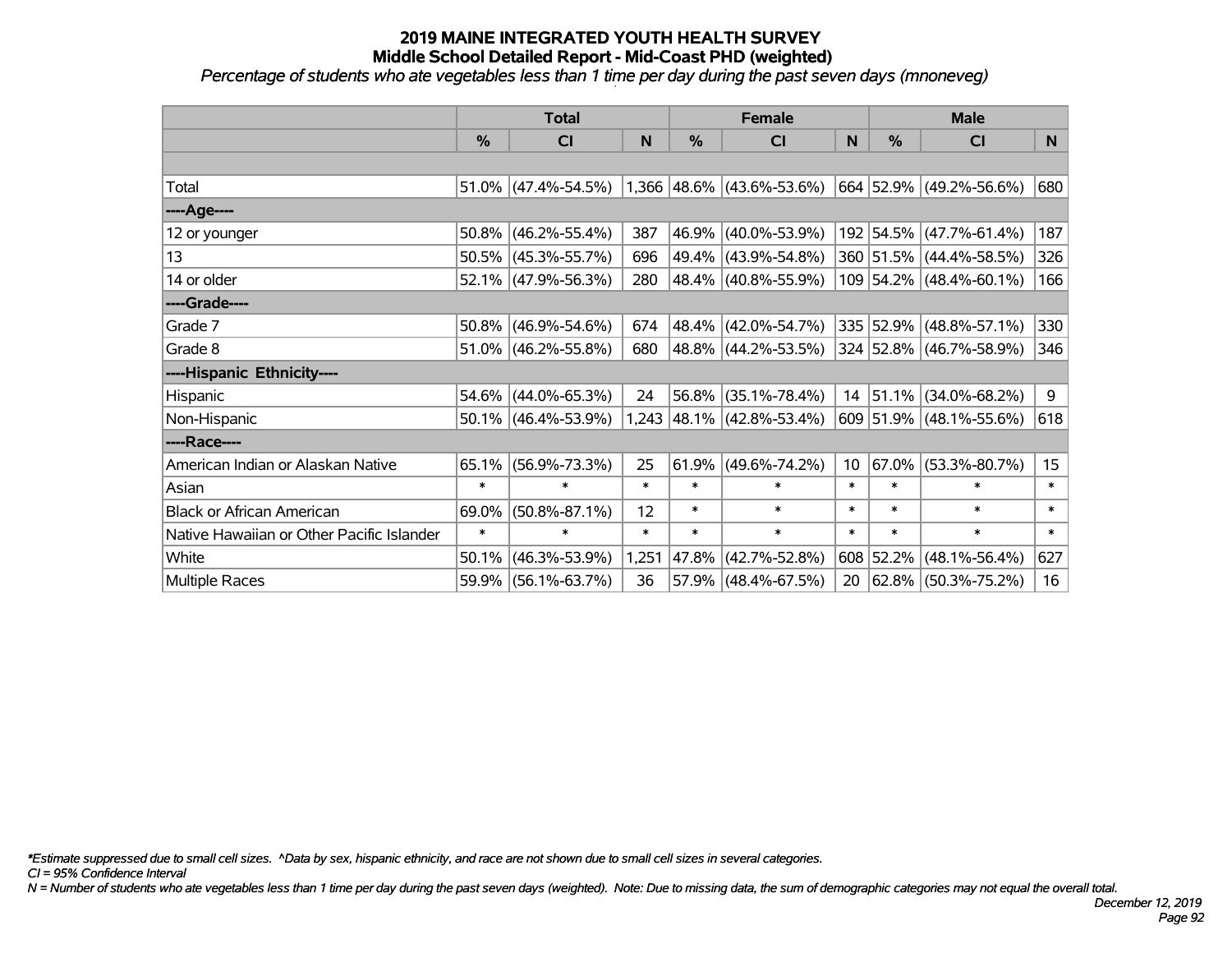*Percentage of students who drank 100% fruit juice, ate fruit and/or ate vegetables five or more times per day during the past seven days (mnfrvg)*

|                                           | <b>Total</b>  |                        |                |           | <b>Female</b>           | <b>Male</b> |               |                          |        |
|-------------------------------------------|---------------|------------------------|----------------|-----------|-------------------------|-------------|---------------|--------------------------|--------|
|                                           | $\frac{0}{0}$ | C <sub>l</sub>         | N              | %         | <b>CI</b>               | N           | $\frac{0}{0}$ | <b>CI</b>                | N      |
|                                           |               |                        |                |           |                         |             |               |                          |        |
| Total                                     |               | 22.5% (19.9%-25.0%)    |                |           | 594 20.9% (18.4%-23.5%) |             |               | 284 24.0% (20.2%-27.7%)  | 303    |
| ----Age----                               |               |                        |                |           |                         |             |               |                          |        |
| 12 or younger                             |               | 21.7% (18.1%-25.4%)    |                |           | 163 21.6% (16.9%-26.4%) | 88          |               | $ 21.3\% $ (16.4%-26.3%) | 71     |
| 13                                        |               | $23.2\%$ (20.3%-26.2%) |                |           | 315 21.8% (18.7%-24.9%) |             |               | 157 24.9% (19.3%-30.5%)  | 155    |
| 14 or older                               |               | 21.6% (15.8%-27.4%)    |                |           | 116 17.2% (11.3%-23.1%) |             |               | 39 24.9% (17.3%-32.6%)   | 76     |
| ----Grade----                             |               |                        |                |           |                         |             |               |                          |        |
| Grade 7                                   |               | 21.8% (17.9%-25.6%)    |                |           | 284 20.6% (16.6%-24.7%) |             | 141 22.9%     | $(17.5\% - 28.2\%)$      | 139    |
| Grade 8                                   |               | 22.7% (18.5%-26.9%)    |                |           | 300 20.5% (16.2%-24.7%) |             |               | 135 25.1% (19.6%-30.7%)  | 163    |
| ----Hispanic Ethnicity----                |               |                        |                |           |                         |             |               |                          |        |
| Hispanic                                  |               | 25.4% (15.6%-35.2%)    | 11             | $\ast$    | $\ast$                  | $\ast$      | $\ast$        | $\ast$                   | $\ast$ |
| Non-Hispanic                              |               | 22.5% (19.8%-25.2%)    |                |           | 551 20.6% (17.9%-23.3%) |             | 258 24.6%     | $(20.6\% - 28.5\%)$      | 288    |
| ----Race----                              |               |                        |                |           |                         |             |               |                          |        |
| American Indian or Alaskan Native         | $30.2\%$      | $(21.2\% - 39.2\%)$    | 12             | $\ast$    | $\ast$                  | $\ast$      | $\ast$        | $\ast$                   | $\ast$ |
| Asian                                     |               | 53.8% (11.7%-95.9%)    | $\overline{7}$ | $\ast$    | $\ast$                  | $\ast$      | $\ast$        | $\ast$                   | $\ast$ |
| <b>Black or African American</b>          | $\ast$        | $\ast$                 | $\ast$         | $\ast$    | $\ast$                  | $\ast$      | $\ast$        | $\ast$                   | $\ast$ |
| Native Hawaiian or Other Pacific Islander | $\ast$        | $\ast$                 | $\ast$         | $\ast$    | $\ast$                  | $\ast$      | $\ast$        | $\ast$                   | $\ast$ |
| White                                     | 22.4%         | $(19.9\% - 25.0\%)$    |                | 554 20.7% | $(18.2\% - 23.2\%)$     | 261         | 24.3%         | $(20.2\% - 28.3\%)$      | 287    |
| Multiple Races                            |               | 21.4% (13.2%-29.6%)    | 13             | $\ast$    | $\ast$                  | $\ast$      | $\ast$        | $\ast$                   | $\ast$ |

*\*Estimate suppressed due to small cell sizes. ^Data by sex, hispanic ethnicity, and race are not shown due to small cell sizes in several categories.*

*CI = 95% Confidence Interval*

*N = Number of students who drank 100% fruit juice, ate fruit and/or ate vegetables five or more times per day during the past seven days (weighted). Note: Due to missing data, the sum of demographic categories may not equal the overall total.*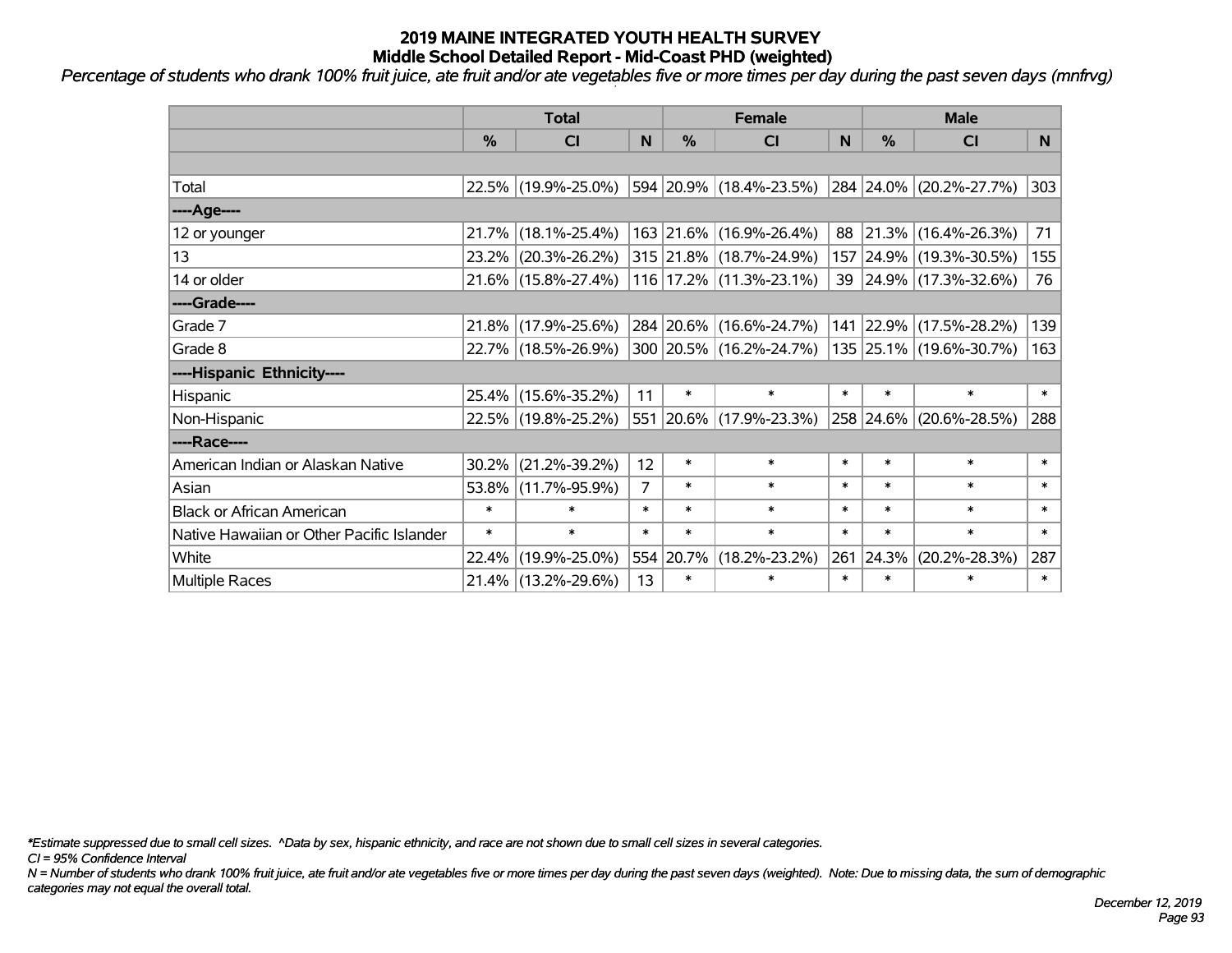*During the past 7 days, how many times did you drink a can, bottle, or glass of soda, sports drink, energy drink, or other sugar-sweetened beverage such as Gatorade, Red Bull, lemonade, sweetened tea or coffee drinks, flavored milk, Snapple, or Sunny D? (Do not count diet soda, other diet drinks, or 100% fruit juice.) (mn159a)*

*Percentage of students who answered at least one time per day in the past week*

|                                           | <b>Total</b> |                     |                | <b>Female</b> | <b>Male</b>                  |        |           |                         |        |
|-------------------------------------------|--------------|---------------------|----------------|---------------|------------------------------|--------|-----------|-------------------------|--------|
|                                           | %            | CI                  | N              | $\%$          | CI                           | N      | %         | <b>CI</b>               | N      |
|                                           |              |                     |                |               |                              |        |           |                         |        |
| Total                                     |              | 16.7% (13.4%-20.0%) |                |               | $ 446 12.8\% $ (11.1%-14.5%) |        |           | 173 20.7% (15.3%-26.1%) | 266    |
| ----Age----                               |              |                     |                |               |                              |        |           |                         |        |
| 12 or younger                             | 17.0%        | $(11.6\% - 22.4\%)$ |                | 130 13.2%     | $(8.1\% - 18.2\%)$           |        | 54 21.4%  | $(13.6\% - 29.1\%)$     | 74     |
| 13                                        |              | 15.6% (12.1%-19.1%) |                | $213$ 11.3%   | $(8.9\% - 13.7\%)$           |        |           | 82 20.3% (13.9%-26.7%)  | 128    |
| 14 or older                               |              | 19.2% (13.6%-24.8%) |                |               | 102 17.1% (11.6%-22.6%)      |        |           | 38 20.9% (13.1%-28.7%)  | 64     |
| ----Grade----                             |              |                     |                |               |                              |        |           |                         |        |
| Grade 7                                   | 17.0%        | $(12.7\% - 21.2\%)$ |                |               | 225 13.7% (10.1%-17.2%)      | 94     | 20.3%     | $(13.8\% - 26.8\%)$     | 127    |
| Grade 8                                   |              | 16.7% (12.8%-20.5%) |                |               | 220 12.1% (10.0%-14.3%)      |        |           | 79 21.2% (14.7%-27.7%)  | 138    |
| ----Hispanic Ethnicity----                |              |                     |                |               |                              |        |           |                         |        |
| Hispanic                                  | 16.3%        | $(10.3\% - 22.4\%)$ | $\overline{7}$ | $\ast$        | $\ast$                       | $\ast$ | $\ast$    | $\ast$                  | $\ast$ |
| Non-Hispanic                              |              | 16.8% (13.4%-20.2%) |                |               | 416 12.9% (11.2%-14.6%)      |        | 161 20.8% | $(15.1\% - 26.5\%)$     | 249    |
| ----Race----                              |              |                     |                |               |                              |        |           |                         |        |
| American Indian or Alaskan Native         | 26.3%        | $(14.4\% - 38.3\%)$ | 10             | $\ast$        | $\ast$                       | $\ast$ | $\ast$    | $\ast$                  | $\ast$ |
| Asian                                     | $\ast$       | $\ast$              | $\ast$         | $\ast$        | $\ast$                       | $\ast$ | $\ast$    | $\ast$                  | $\ast$ |
| <b>Black or African American</b>          | $\ast$       | $\ast$              | $\ast$         | $\ast$        | $\ast$                       | $\ast$ | $\ast$    | $\ast$                  | $\ast$ |
| Native Hawaiian or Other Pacific Islander | $\ast$       | $\ast$              | $\ast$         | $\ast$        | $\ast$                       | $\ast$ | $\ast$    | $\ast$                  | $\ast$ |
| White                                     | 16.8%        | $(13.3\% - 20.3\%)$ |                | 417 13.0%     | $(11.2\% - 14.8\%)$          |        | 164 20.8% | $(15.0\% - 26.5\%)$     | 250    |
| <b>Multiple Races</b>                     | 12.0%        | $(6.8\% - 17.1\%)$  | $\overline{7}$ | $\ast$        | $\ast$                       | $\ast$ | $\ast$    | $\ast$                  | $\ast$ |

*\*Estimate suppressed due to small cell sizes. ^Data by sex, hispanic ethnicity, and race are not shown due to small cell sizes in several categories.*

*CI = 95% Confidence Interval*

*N = Number of students who answered at least one time per day in the past week (weighted). Note: Due to missing data, the sum of demographic categories may not equal the overall total.*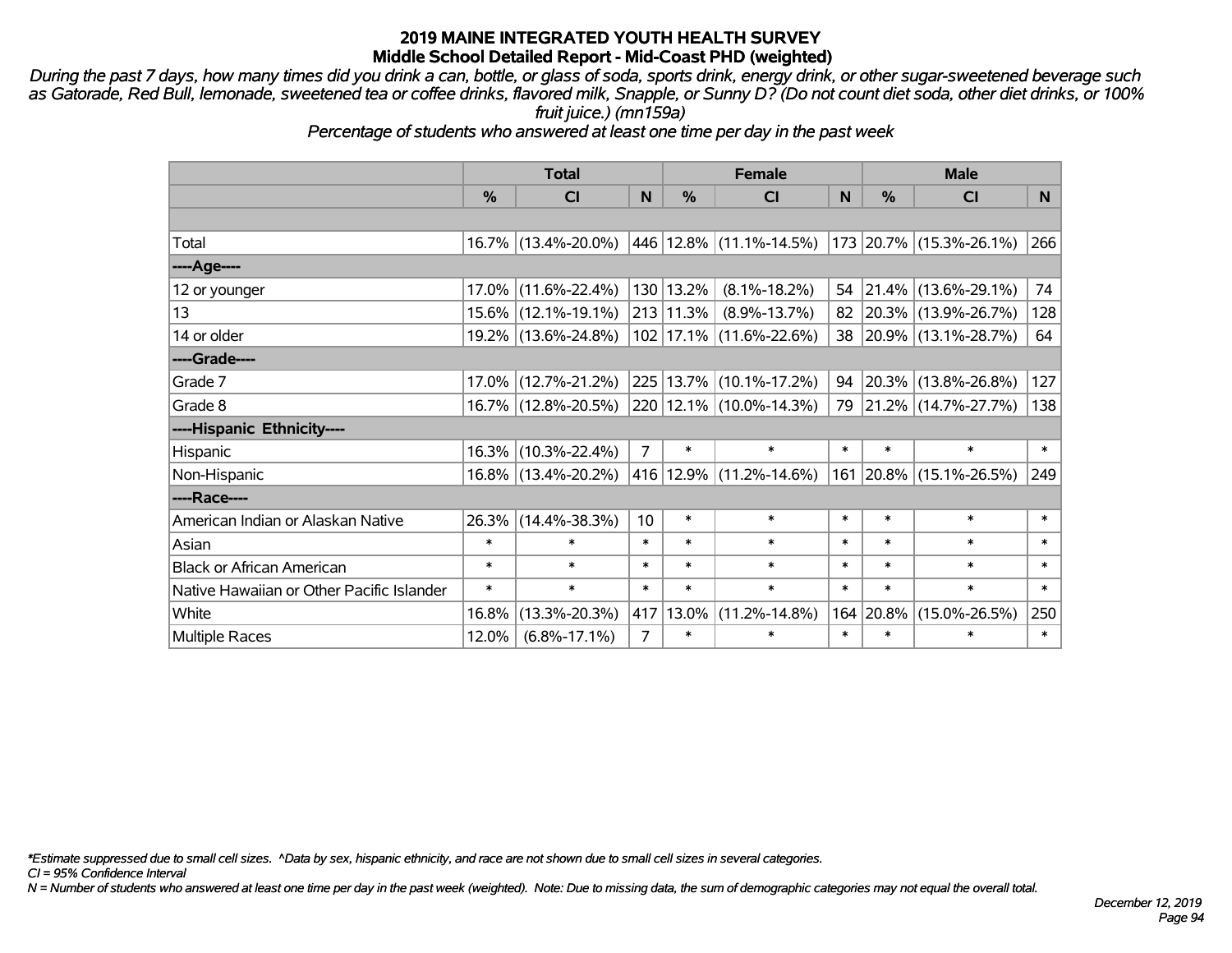*During the past 7 days, on how many days did you eat dinner at home with at least one of your parents or guardians? (mn185b) Percentage of students who answered at least 5 days*

|                                           |        | <b>Total</b>           |        |               | <b>Female</b>                      |        | <b>Male</b> |                           |        |  |
|-------------------------------------------|--------|------------------------|--------|---------------|------------------------------------|--------|-------------|---------------------------|--------|--|
|                                           | $\%$   | <b>CI</b>              | N      | $\frac{0}{0}$ | <b>CI</b>                          | N      | %           | <b>CI</b>                 | N      |  |
|                                           |        |                        |        |               |                                    |        |             |                           |        |  |
| Total                                     |        | 79.5% (75.9%-83.2%)    |        |               | $ 2,168 77.8\%  (72.5\% - 83.1\%)$ |        |             | 1,088 81.8% (78.3%-85.3%) | 1,069  |  |
| ----Age----                               |        |                        |        |               |                                    |        |             |                           |        |  |
| 12 or younger                             | 80.3%  | $(74.8\% - 85.7\%)$    | 638    | 76.9%         | $(67.3\% - 86.5\%)$                | 323    | $ 84.9\% $  | $(78.0\% - 91.8\%)$       | 311    |  |
| 13                                        |        | $80.9\%$ (75.4%-86.4%) |        |               | 1,106 78.7% (70.3%-87.0%)          | 586    | $ 83.8\% $  | $(78.5\% - 89.1\%)$       | 513    |  |
| 14 or older                               |        | 75.5% (70.6%-80.3%)    | 420    |               | 77.2% (68.1%-86.4%)                | 175    |             | 74.6% (68.3%-80.9%)       | 245    |  |
| ----Grade----                             |        |                        |        |               |                                    |        |             |                           |        |  |
| Grade 7                                   | 79.9%  | $(75.2\% - 84.5\%)$    |        | 1,092 76.9%   | $(71.0\% - 82.8\%)$                | 556    | 83.2%       | $(77.1\% - 89.3\%)$       | 529    |  |
| Grade 8                                   |        | 79.4% (75.5%-83.3%)    |        |               | 1,073 78.7% (70.1%-87.3%)          | 529    |             | 80.5% (76.5%-84.5%)       | 539    |  |
| ----Hispanic Ethnicity----                |        |                        |        |               |                                    |        |             |                           |        |  |
| Hispanic                                  | 69.5%  | $(58.0\% - 81.1\%)$    | 38     | 71.2%         | $(58.7\% - 83.7\%)$                | 22     | 71.9%       | $(47.1\% - 96.8\%)$       | 15     |  |
| Non-Hispanic                              |        | 79.8% (76.2%-83.4%)    |        |               | 2,020 77.5% (72.0%-83.1%)          | 995    |             | 82.2% (78.7%-85.8%)       | 1,018  |  |
| ----Race----                              |        |                        |        |               |                                    |        |             |                           |        |  |
| American Indian or Alaskan Native         | 67.6%  | $(50.6\% - 84.5\%)$    | 33     | 66.1%         | $(42.4\% - 89.8\%)$                | 15     | 71.7%       | $(47.5\% - 96.0\%)$       | 18     |  |
| Asian                                     | 56.1%  | $(21.1\% - 91.2\%)$    | 7      | $\ast$        | $\ast$                             | $\ast$ | $\ast$      | $\ast$                    | $\ast$ |  |
| <b>Black or African American</b>          | $\ast$ | $\ast$                 | $\ast$ | $\ast$        | $\ast$                             | $\ast$ | $\ast$      | $\ast$                    | $\ast$ |  |
| Native Hawaiian or Other Pacific Islander | $\ast$ | $\ast$                 | $\ast$ | $\ast$        | $\ast$                             | $\ast$ | $\ast$      | $\ast$                    | $\ast$ |  |
| White                                     | 80.0%  | $(76.1\% - 84.0\%)$    | 2,047  | 78.3%         | $(72.5\% - 84.0\%)$                | 1,031  | $ 82.0\% $  | $(78.4\% - 85.6\%)$       | 1,009  |  |
| <b>Multiple Races</b>                     |        | 77.3% (69.1%-85.5%)    | 37     | $\ast$        | $\ast$                             | $\ast$ | $\ast$      | $\ast$                    | $\ast$ |  |

*\*Estimate suppressed due to small cell sizes. ^Data by sex, hispanic ethnicity, and race are not shown due to small cell sizes in several categories.*

*CI = 95% Confidence Interval*

*N = Number of students who answered at least 5 days (weighted). Note: Due to missing data, the sum of demographic categories may not equal the overall total.*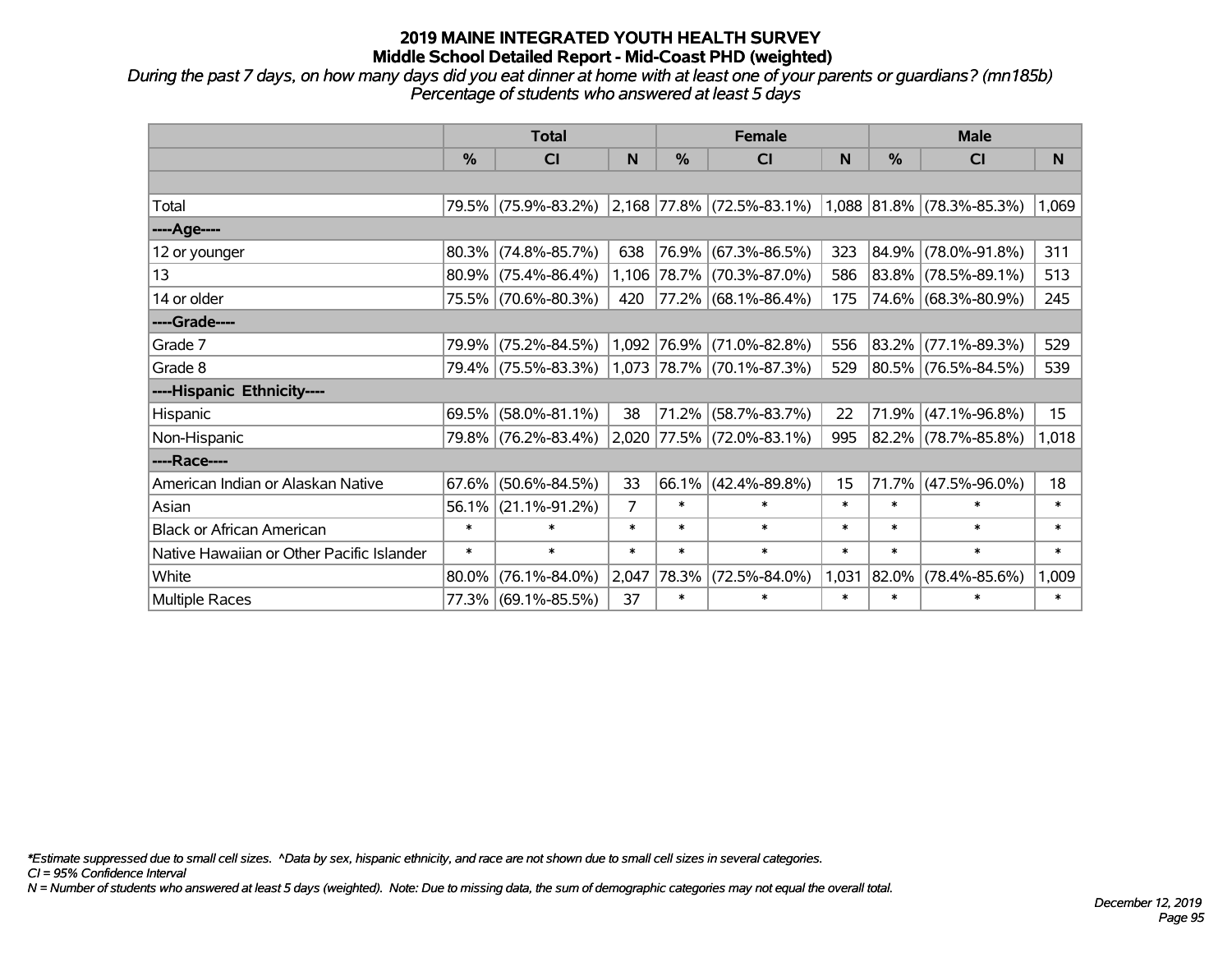*During the past 7 days, on how many days were you physically active for a total of at least 60 minutes per day? (Add up all the time you spent in any kind of physical activity that increased your heart rate and made you breathe hard some of the time.) (mn161) Percentage of students who answered at least 5 days*

|                                           | <b>Total</b> |                        |        | <b>Female</b> |                             | <b>Male</b>     |           |                                  |                |
|-------------------------------------------|--------------|------------------------|--------|---------------|-----------------------------|-----------------|-----------|----------------------------------|----------------|
|                                           | %            | <b>CI</b>              | N      | %             | <b>CI</b>                   | N               | %         | <b>CI</b>                        | N <sub>1</sub> |
|                                           |              |                        |        |               |                             |                 |           |                                  |                |
| Total                                     |              | $52.4\%$ (48.5%-56.3%) |        |               | $1,391$ 48.5% (43.7%-53.2%) |                 |           | 656 57.1% (52.8%-61.4%)          | 726            |
| ----Age----                               |              |                        |        |               |                             |                 |           |                                  |                |
| 12 or younger                             |              | 59.4% (53.9%-64.8%)    | 448    |               | $54.4\%$ (47.2%-61.7%)      |                 | 219 65.7% | $(58.1\% - 73.3\%)$              | 225            |
| 13                                        |              | 49.7% (45.4%-54.0%)    | 678    |               | 47.3% (42.4%-52.1%)         |                 |           | 342 53.1% (48.2%-58.1%)          | 333            |
| 14 or older                               |              | 49.5% (44.7%-54.4%)    | 263    |               | $ 41.6\% $ (32.5%-50.6%)    |                 |           | 93   55.7%   $(50.3\% - 61.1\%)$ | 168            |
| ----Grade----                             |              |                        |        |               |                             |                 |           |                                  |                |
| Grade 7                                   | 55.1%        | $(50.0\% - 60.2\%)$    | 722    |               | 53.9% (47.9%-59.9%)         | 367             | 56.9%     | $(50.5\% - 63.4\%)$              | 352            |
| Grade 8                                   |              | $50.0\%$ (46.4%-53.6%) | 663    |               | $ 43.3\% $ (37.6%-49.1%)    |                 |           | 287 57.1% (52.0%-62.3%)          | 371            |
| ----Hispanic Ethnicity----                |              |                        |        |               |                             |                 |           |                                  |                |
| Hispanic                                  |              | 48.0% (37.0%-59.1%)    | 21     | 40.2%         | $(25.2\% - 55.1\%)$         | 10 <sup>°</sup> | 59.9%     | $(44.8\% - 75.1\%)$              | 10             |
| Non-Hispanic                              |              | 53.2% (49.1%-57.3%)    |        |               | 1,312 49.0% (44.2%-53.8%)   |                 |           | 615 58.0% (53.3%-62.7%)          | 689            |
| ----Race----                              |              |                        |        |               |                             |                 |           |                                  |                |
| American Indian or Alaskan Native         |              | $53.0\%$ (41.1%-65.0%) | 20     | 55.0%         | $(32.4\% - 77.6\%)$         | 9               | 52.5%     | $(34.7\% - 70.3\%)$              | 11             |
| Asian                                     |              | 50.6% (30.6%-70.6%)    | 6      | $\ast$        | $\ast$                      | $\ast$          | $\ast$    | $\ast$                           | $\ast$         |
| <b>Black or African American</b>          | 43.7%        | $(28.7\% - 58.7\%)$    | 8      | $\ast$        | $\ast$                      | $\ast$          | $\ast$    | $\ast$                           | $\ast$         |
| Native Hawaiian or Other Pacific Islander | $\ast$       | $\ast$                 | $\ast$ | $\ast$        | $\ast$                      | $\ast$          | $\ast$    | $\ast$                           | $\ast$         |
| White                                     | 52.5%        | $(48.2\% - 56.7\%)$    |        | 1,298 48.4%   | $(43.2\% - 53.5\%)$         |                 | 609 57.0% | $(52.4\% - 61.7\%)$              | 681            |
| Multiple Races                            |              | 52.6% (46.3%-58.9%)    | 31     |               | 48.5% (39.9%-57.1%)         | 17              |           | $ 59.2\% $ (49.0%-69.4%)         | 14             |

*\*Estimate suppressed due to small cell sizes. ^Data by sex, hispanic ethnicity, and race are not shown due to small cell sizes in several categories.*

*CI = 95% Confidence Interval*

*N = Number of students who answered at least 5 days (weighted). Note: Due to missing data, the sum of demographic categories may not equal the overall total.*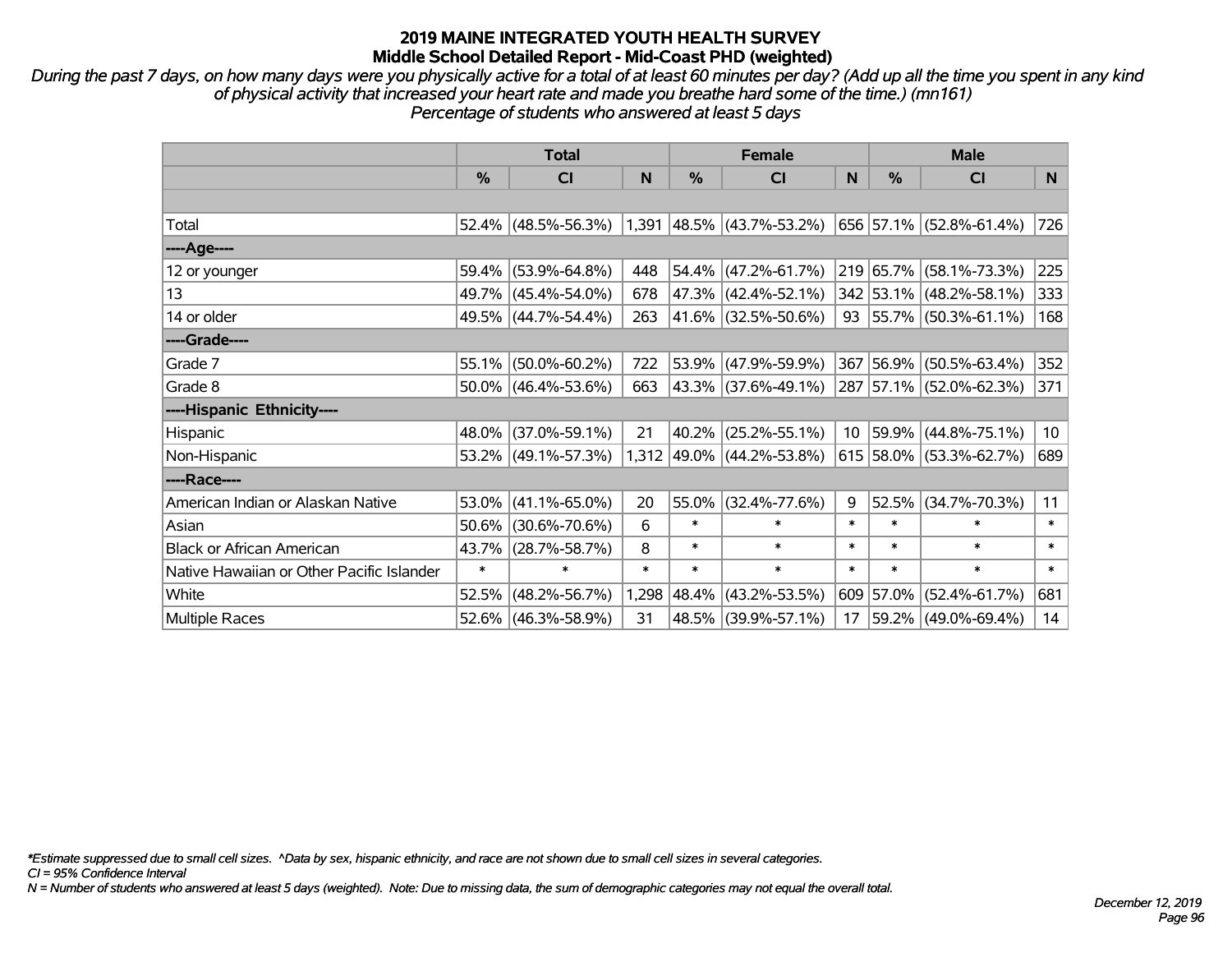*Percentage of students who were physically active for a total of at least 60 minutes per day on all of the past seven days (mnpa7day)*

|                                           | <b>Total</b>  |                                             | <b>Female</b>   |               |                           | <b>Male</b> |           |                                   |              |
|-------------------------------------------|---------------|---------------------------------------------|-----------------|---------------|---------------------------|-------------|-----------|-----------------------------------|--------------|
|                                           | $\frac{0}{0}$ | <b>CI</b>                                   | N               | $\%$          | <b>CI</b>                 | N           | %         | <b>CI</b>                         | N.           |
|                                           |               |                                             |                 |               |                           |             |           |                                   |              |
| Total                                     |               | 27.9% (24.9%-30.9%)                         |                 |               | 740  21.4%  (17.3%-25.5%) |             |           | 289 35.0% (31.1%-38.8%)           | 445          |
| ----Age----                               |               |                                             |                 |               |                           |             |           |                                   |              |
| 12 or younger                             | $30.8\%$      | $(27.2\% - 34.5\%)$                         |                 |               | 233 24.3% (17.7%-30.8%)   | 98          | 38.8%     | $(33.2\% - 44.3\%)$               | 133          |
| 13                                        |               | 26.5% (22.4%-30.7%)                         |                 |               | 362 22.2% (17.3%-27.2%)   |             |           | 161 31.6% (25.9%-37.2%)           | 198          |
| 14 or older                               |               | 27.3% (22.1%-32.6%)                         |                 | $145$   13.8% | $(7.6\% - 19.9\%)$        |             |           | $31   37.7\%   (31.3\% - 44.1\%)$ | 114          |
| ----Grade----                             |               |                                             |                 |               |                           |             |           |                                   |              |
| Grade 7                                   | 29.1%         | $(25.0\% - 33.2\%)$                         |                 |               | 381 25.2% (19.4%-31.0%)   |             | 171 33.5% | $(28.6\% - 38.5\%)$               | 207          |
| Grade 8                                   |               | 26.9% (23.9%-29.8%) 357 17.7% (14.1%-21.4%) |                 |               |                           |             |           | 117 36.3% (31.4%-41.2%)           | 235          |
| ----Hispanic Ethnicity----                |               |                                             |                 |               |                           |             |           |                                   |              |
| Hispanic                                  | 22.8%         | $(11.9\% - 33.7\%)$                         | 10 <sup>°</sup> | $\ast$        | $\ast$                    | $\ast$      | $\ast$    | $\ast$                            | $\ast$       |
| Non-Hispanic                              |               | 28.2% (25.0%-31.5%)                         |                 |               | 696 21.4% (17.3%-25.5%)   |             |           | 269 35.5% (31.1%-39.9%)           | 422          |
| ----Race----                              |               |                                             |                 |               |                           |             |           |                                   |              |
| American Indian or Alaskan Native         | 36.4%         | $(24.9\% - 47.8\%)$                         | 14              | $\ast$        | $\ast$                    | $\ast$      | $\ast$    | $\ast$                            | $\ast$       |
| Asian                                     | $\ast$        | $\ast$                                      | $\ast$          | $\ast$        | $\ast$                    | $\ast$      | $\ast$    | $\ast$                            | $\ast$       |
| <b>Black or African American</b>          | $\ast$        | $\ast$                                      | $\ast$          | $\ast$        | $\ast$                    | $\ast$      | $\ast$    | $\ast$                            | $\ast$       |
| Native Hawaiian or Other Pacific Islander | $\ast$        | $\ast$                                      | $\ast$          | $\ast$        | $\ast$                    | $\ast$      | $\ast$    | $\ast$                            | $\pmb{\ast}$ |
| White                                     | 27.7%         | $(24.4\% - 30.9\%)$                         |                 | 685 21.1%     | $(17.1\% - 25.2\%)$       | 266         | 34.6%     | $(30.3\% - 39.0\%)$               | 413          |
| Multiple Races                            |               | 27.5% (19.2%-35.7%)                         |                 |               | 16 23.0% (14.5%-31.5%)    | 8           |           | 33.1% (18.8%-47.4%)               | 8            |

*\*Estimate suppressed due to small cell sizes. ^Data by sex, hispanic ethnicity, and race are not shown due to small cell sizes in several categories.*

*CI = 95% Confidence Interval*

*N = Number of students who were physically active for a total of at least 60 minutes per day on all of the past seven days (weighted). Note: Due to missing data, the sum of demographic categories may not equal the overall total.*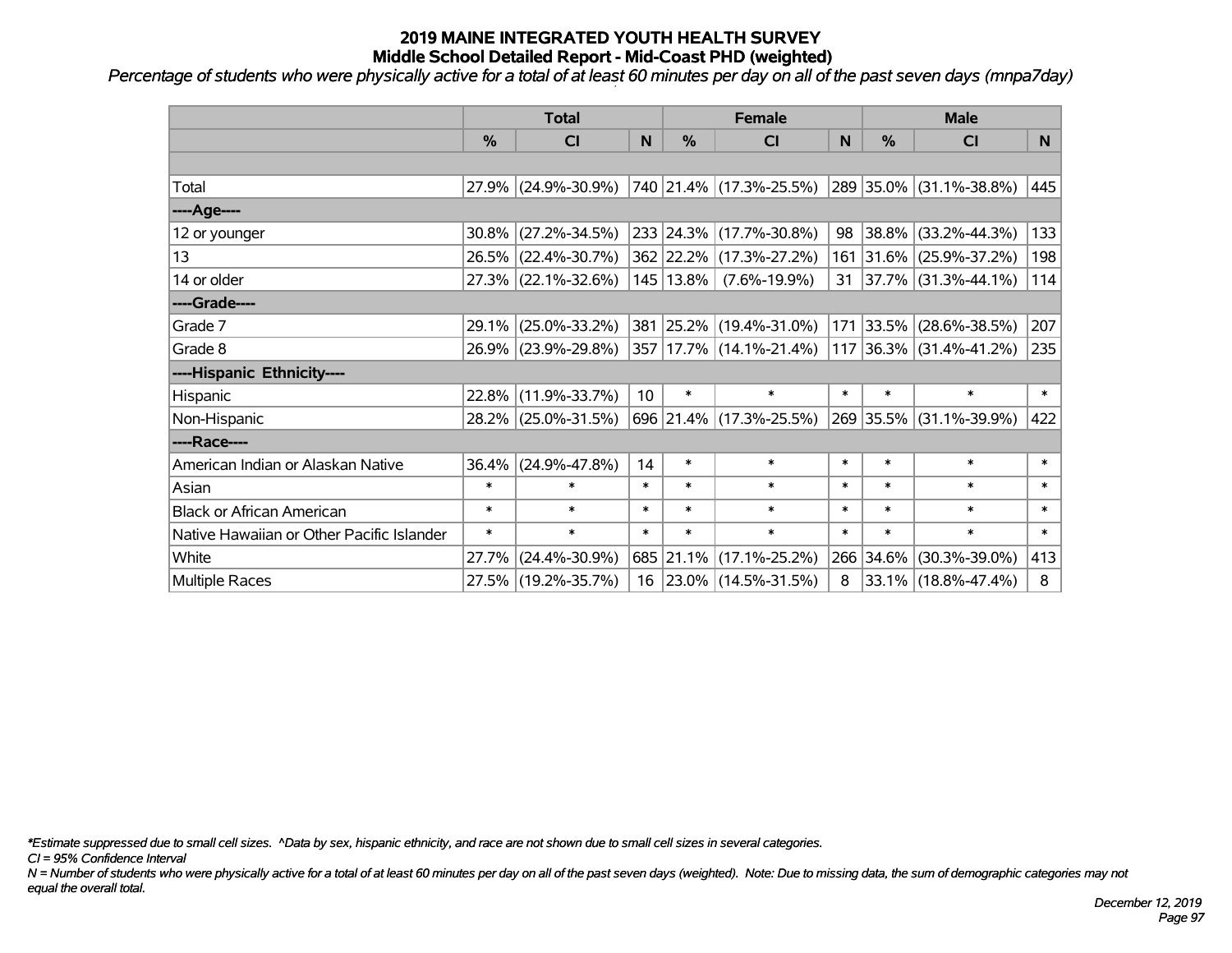#### **2019 MAINE INTEGRATED YOUTH HEALTH SURVEY Middle School Detailed Report - Mid-Coast PHD (weighted)** *On an average school day, how many hours do you watch TV? (mn125) Percentage of students who answered at least 3 hours*

|                                           | <b>Total</b>  |                     | <b>Female</b> |               |                                                      | <b>Male</b> |           |                         |        |
|-------------------------------------------|---------------|---------------------|---------------|---------------|------------------------------------------------------|-------------|-----------|-------------------------|--------|
|                                           | $\frac{0}{0}$ | CI                  | N             | $\frac{0}{0}$ | <b>CI</b>                                            | N           | %         | <b>CI</b>               | N.     |
|                                           |               |                     |               |               |                                                      |             |           |                         |        |
| Total                                     |               | 22.8% (19.1%-26.4%) |               |               | $ 616 20.0\% $ (15.8%-24.3%) 276 25.9% (19.9%-31.8%) |             |           |                         | 338    |
| ----Age----                               |               |                     |               |               |                                                      |             |           |                         |        |
| 12 or younger                             |               | 22.7% (16.7%-28.7%) |               |               | 177   19.7%   (12.6%-26.8%)                          | 80          |           | 26.4% (13.5%-39.4%)     | 97     |
| 13                                        |               | 21.0% (17.2%-24.9%) |               |               | 285 19.1% (14.5%-23.8%)                              |             |           | 140 23.7% (16.4%-30.9%) | 145    |
| 14 or older                               |               | 26.8% (20.1%-33.5%) |               |               | 150 22.7% (12.1%-33.2%)                              |             |           | 52 29.3% (20.8%-37.7%)  | 96     |
| ----Grade----                             |               |                     |               |               |                                                      |             |           |                         |        |
| Grade 7                                   | $22.2\%$      | $(16.7\% - 27.8\%)$ |               |               | 299 17.5% (12.5%-22.5%)                              |             |           | 123 27.6% (15.4%-39.8%) | 174    |
| Grade 8                                   |               | 23.5% (18.6%-28.3%) |               |               | 317 22.8% (17.4%-28.3%)                              |             |           | 152 24.2% (18.3%-30.1%) | 164    |
| ----Hispanic Ethnicity----                |               |                     |               |               |                                                      |             |           |                         |        |
| Hispanic                                  | 30.5%         | $(20.7\% - 40.3\%)$ | 17            | $\ast$        | $\ast$                                               | $\ast$      | $\ast$    | $\ast$                  | $\ast$ |
| Non-Hispanic                              |               | 22.2% (18.5%-25.9%) |               |               | 558 19.2% (14.4%-24.1%)                              |             |           | 243 25.4% (19.4%-31.4%) | 315    |
| ----Race----                              |               |                     |               |               |                                                      |             |           |                         |        |
| American Indian or Alaskan Native         | 42.0%         | $(26.0\% - 58.0\%)$ | 20            | $\ast$        | $\ast$                                               | $\ast$      | $\ast$    | $\ast$                  | $\ast$ |
| Asian                                     | $\ast$        | $\ast$              | $\ast$        | $\ast$        | $\ast$                                               | $\ast$      | $\ast$    | $\ast$                  | $\ast$ |
| <b>Black or African American</b>          | $\ast$        | $\ast$              | $\ast$        | $\ast$        | $\ast$                                               | $\ast$      | $\ast$    | $\ast$                  | $\ast$ |
| Native Hawaiian or Other Pacific Islander | $\ast$        | $\ast$              | $\ast$        | $\ast$        | $\ast$                                               | $\ast$      | $\ast$    | $\ast$                  | $\ast$ |
| White                                     | 22.2%         | $(18.7\% - 25.7\%)$ |               | 564 20.0%     | $(15.8\% - 24.2\%)$                                  |             | 260 24.7% | $(18.9\% - 30.4\%)$     | 304    |
| <b>Multiple Races</b>                     |               | 28.9% (16.5%-41.2%) |               | 14 24.2%      | $(7.4\% - 41.0\%)$                                   | 7           |           | 34.0% (11.3%-56.8%)     | 6      |

*\*Estimate suppressed due to small cell sizes. ^Data by sex, hispanic ethnicity, and race are not shown due to small cell sizes in several categories.*

*CI = 95% Confidence Interval*

*N = Number of students who answered at least 3 hours (weighted). Note: Due to missing data, the sum of demographic categories may not equal the overall total.*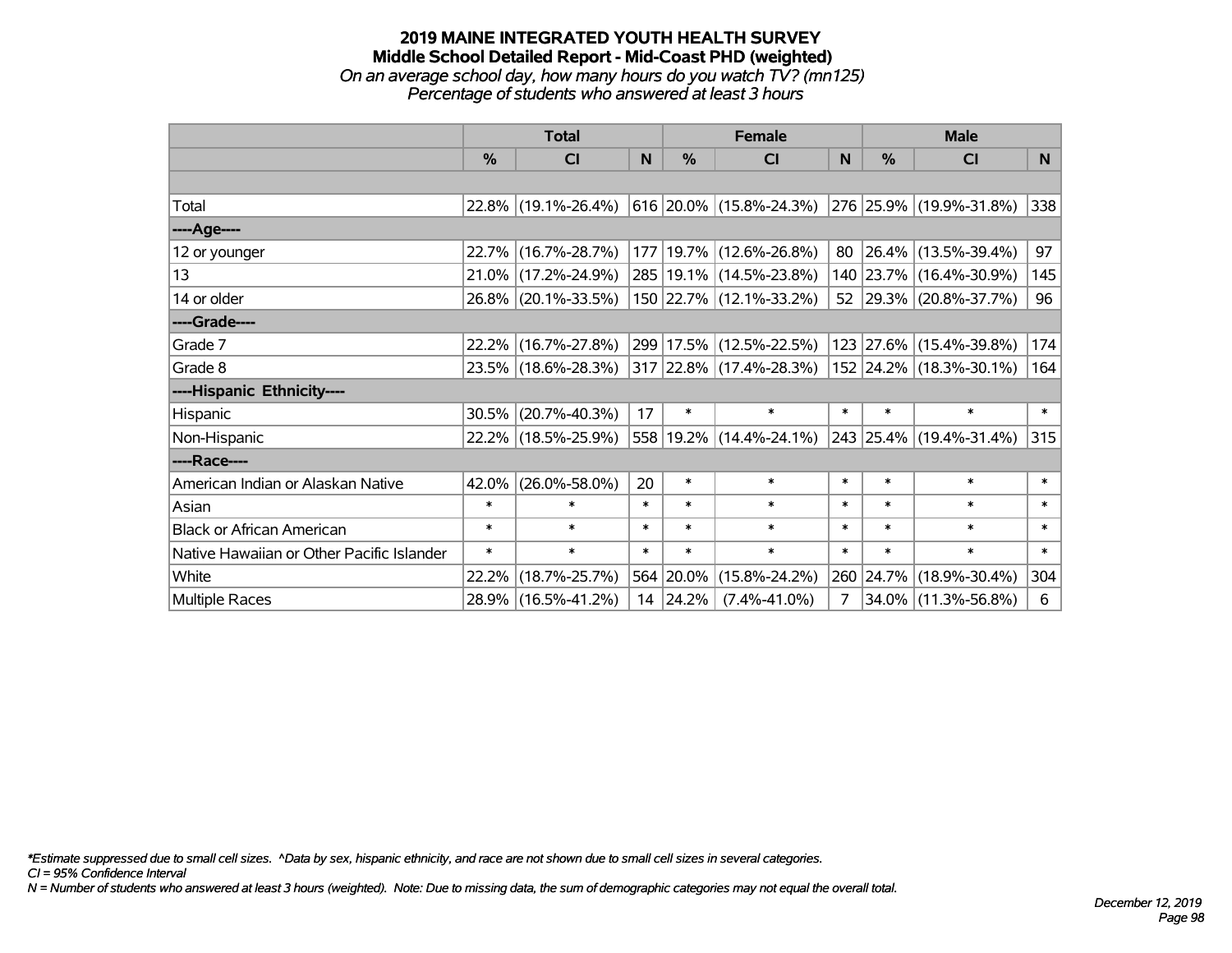### **2019 MAINE INTEGRATED YOUTH HEALTH SURVEY Middle School Detailed Report - Mid-Coast PHD (weighted)** *On an average school day, how many hours do you watch TV? (mn125\_2) Percentage of students who answered 2 or fewer hours*

|                                           | <b>Total</b>  |                     |        |               | <b>Female</b>             | <b>Male</b> |               |                             |        |
|-------------------------------------------|---------------|---------------------|--------|---------------|---------------------------|-------------|---------------|-----------------------------|--------|
|                                           | $\frac{0}{0}$ | <b>CI</b>           | N      | $\frac{0}{0}$ | <b>CI</b>                 | N           | $\frac{0}{0}$ | <b>CI</b>                   | N      |
|                                           |               |                     |        |               |                           |             |               |                             |        |
| Total                                     |               | 77.2% (73.6%-80.9%) |        |               | 2,089 80.0% (75.7%-84.2%) |             |               | $1,100$ 74.1% (68.2%-80.1%) | 970    |
| ----Age----                               |               |                     |        |               |                           |             |               |                             |        |
| 12 or younger                             | 77.3%         | $(71.3\% - 83.3\%)$ | 605    |               | 80.3% (73.2%-87.4%)       | 327         |               | 73.6% (60.6%-86.5%)         | 270    |
| 13                                        | 79.0%         | $(75.1\% - 82.8\%)$ | 1,071  |               | 80.9% (76.2%-85.5%)       | 593         |               | 76.3% (69.1%-83.6%)         | 468    |
| 14 or older                               |               | 73.2% (66.5%-79.9%) | 410    |               | 77.3% (66.8%-87.9%)       | 177         |               | 70.7% (62.3%-79.2%)         | 232    |
| ----Grade----                             |               |                     |        |               |                           |             |               |                             |        |
| Grade 7                                   | 77.8%         | $(72.2\% - 83.3\%)$ |        |               | 1,044 82.5% (77.5%-87.5%) | 580         |               | 72.4% (60.2%-84.6%)         | 457    |
| Grade 8                                   |               | 76.5% (71.7%-81.4%) |        |               | 1,035 77.2% (71.7%-82.6%) | 515         |               | 75.8% (69.9%-81.7%)         | 512    |
| ----Hispanic Ethnicity----                |               |                     |        |               |                           |             |               |                             |        |
| Hispanic                                  | 69.5%         | $(59.7\% - 79.3\%)$ | 38     | $\ast$        | $\ast$                    | $\ast$      | $\ast$        | $\ast$                      | $\ast$ |
| Non-Hispanic                              |               | 77.8% (74.1%-81.5%) |        |               | 1,956 80.8% (75.9%-85.6%) |             |               | $1,019$ 74.6% (68.6%-80.6%) | 927    |
| ----Race----                              |               |                     |        |               |                           |             |               |                             |        |
| American Indian or Alaskan Native         | 58.0%         | $(42.0\% - 74.0\%)$ | 28     | $\ast$        | $\ast$                    | $\ast$      | $\ast$        | $\ast$                      | $\ast$ |
| Asian                                     | $\ast$        | $\ast$              | $\ast$ | $\ast$        | $\ast$                    | $\ast$      | $\ast$        | $\ast$                      | $\ast$ |
| <b>Black or African American</b>          | $\ast$        | $\ast$              | $\ast$ | $\ast$        | $\ast$                    | $\ast$      | $\ast$        | $\ast$                      | $\ast$ |
| Native Hawaiian or Other Pacific Islander | $\ast$        | $\ast$              | $\ast$ | $\ast$        | $\ast$                    | $\ast$      | $\ast$        | $\ast$                      | $\ast$ |
| White                                     | 77.8%         | $(74.3\% - 81.3\%)$ | 1,976  | 80.0%         | $(75.8\% - 84.2\%)$       | 1,037       |               | 75.3% (69.6%-81.1%)         | 930    |
| <b>Multiple Races</b>                     | 71.1%         | $(58.8\% - 83.5\%)$ | 34     |               | 75.8% (59.0%-92.6%)       | 21          |               | $66.0\%$ (43.2%-88.7%)      | 12     |

*\*Estimate suppressed due to small cell sizes. ^Data by sex, hispanic ethnicity, and race are not shown due to small cell sizes in several categories.*

*CI = 95% Confidence Interval*

*N = Number of students who answered 2 or fewer hours (weighted). Note: Due to missing data, the sum of demographic categories may not equal the overall total.*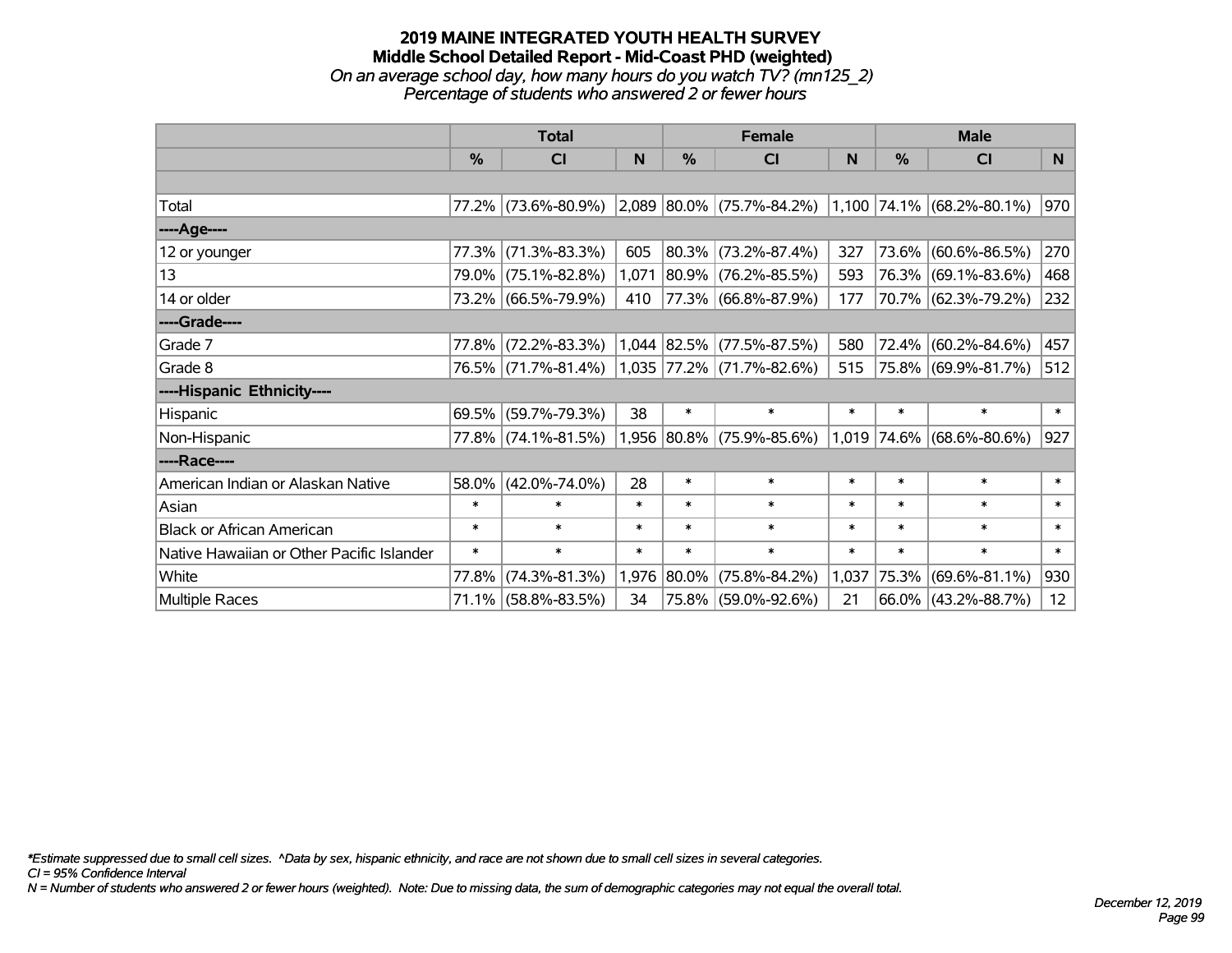*On an average school day, how many hours do you play video or computer games or use a computer for something that is not school work? (Count time spent playing games, watching videos, texting, or using social media on your smartphone, computer, Xbox, PlayStation, iPad, or other tablet.) (mn126c) Percentage of students who answered at least 3 hours*

|                                           | <b>Total</b>  |                                                  | <b>Female</b> |        |                           | <b>Male</b>     |               |                              |        |
|-------------------------------------------|---------------|--------------------------------------------------|---------------|--------|---------------------------|-----------------|---------------|------------------------------|--------|
|                                           | $\frac{0}{0}$ | <b>CI</b>                                        | N             | %      | <b>CI</b>                 | N               | $\frac{0}{0}$ | <b>CI</b>                    | N.     |
|                                           |               |                                                  |               |        |                           |                 |               |                              |        |
| Total                                     |               | $42.0\%$ (35.5%-48.5%) 1,140 34.7% (27.1%-42.3%) |               |        |                           |                 |               | 481   50.1%   (43.4%-56.8%)  | 654    |
| ----Age----                               |               |                                                  |               |        |                           |                 |               |                              |        |
| 12 or younger                             | 39.2%         | $(30.4\% - 48.1\%)$                              | 308           | 27.3%  | $(19.1\% - 35.6\%)$       |                 |               | 113 53.5% (38.2%-68.9%)      | 195    |
| 13                                        |               | 41.7% (34.7%-48.7%)                              | 567           | 37.2%  | $(28.3\% - 46.0\%)$       |                 |               | 275 47.3% (40.2%-54.5%)      | 289    |
| 14 or older                               |               | 47.1% (40.6%-53.7%)                              | 265           |        | 40.9% (30.5%-51.4%)       |                 |               | 94 51.5% $(43.2\% - 59.8\%)$ | 170    |
| ----Grade----                             |               |                                                  |               |        |                           |                 |               |                              |        |
| Grade 7                                   | 38.1%         | $(31.0\% - 45.2\%)$                              | 514           | 28.2%  | $(20.4\% - 36.0\%)$       |                 |               | 201 49.2% (40.7%-57.6%)      | 310    |
| Grade 8                                   |               | 46.1% (39.4%-52.7%)                              | 623           |        | 41.6% (32.8%-50.3%)       |                 |               | 278 51.0% (44.1%-57.9%)      | 344    |
| ----Hispanic Ethnicity----                |               |                                                  |               |        |                           |                 |               |                              |        |
| Hispanic                                  | 42.3%         | $(30.3\% - 54.2\%)$                              | 24            | 47.4%  | $(34.8\% - 59.9\%)$       | 15 <sub>1</sub> |               | $ 35.7\% $ (17.0%-54.5%)     | 8      |
| Non-Hispanic                              |               | 42.3% (35.4%-49.2%)                              |               |        | 1,066 34.9% (26.6%-43.3%) |                 |               | 445 50.1% (43.3%-56.8%)      | 618    |
| ----Race----                              |               |                                                  |               |        |                           |                 |               |                              |        |
| American Indian or Alaskan Native         |               | $63.4\%$ (54.8%-72.1%)                           | 31            | 51.8%  | $(32.8\% - 70.8\%)$       | 12              | 76.2%         | $(62.3\% - 90.1\%)$          | 20     |
| Asian                                     | $\ast$        | $\ast$                                           | $\ast$        | $\ast$ | $\ast$                    | $\ast$          | $\ast$        | $\ast$                       | $\ast$ |
| <b>Black or African American</b>          | 34.0%         | $(18.8\% - 49.2\%)$                              | 6             | $\ast$ | $\ast$                    | $\ast$          | $\ast$        | $\ast$                       | $\ast$ |
| Native Hawaiian or Other Pacific Islander | $\ast$        | $\ast$                                           | $\ast$        | $\ast$ | $\ast$                    | $\ast$          | $\ast$        | $\ast$                       | $\ast$ |
| White                                     | 41.7%         | $(34.9\% - 48.5\%)$                              | 1,062         | 34.4%  | $(26.5\% - 42.3\%)$       |                 |               | 449 49.6% (42.6%-56.7%)      | 610    |
| <b>Multiple Races</b>                     |               | 46.0% (32.5%-59.4%)                              | 22            |        | 40.3% (26.5%-54.2%)       | 11              |               | 53.8% (32.4%-75.2%)          | 10     |

*\*Estimate suppressed due to small cell sizes. ^Data by sex, hispanic ethnicity, and race are not shown due to small cell sizes in several categories.*

*CI = 95% Confidence Interval*

*N = Number of students who answered at least 3 hours (weighted). Note: Due to missing data, the sum of demographic categories may not equal the overall total.*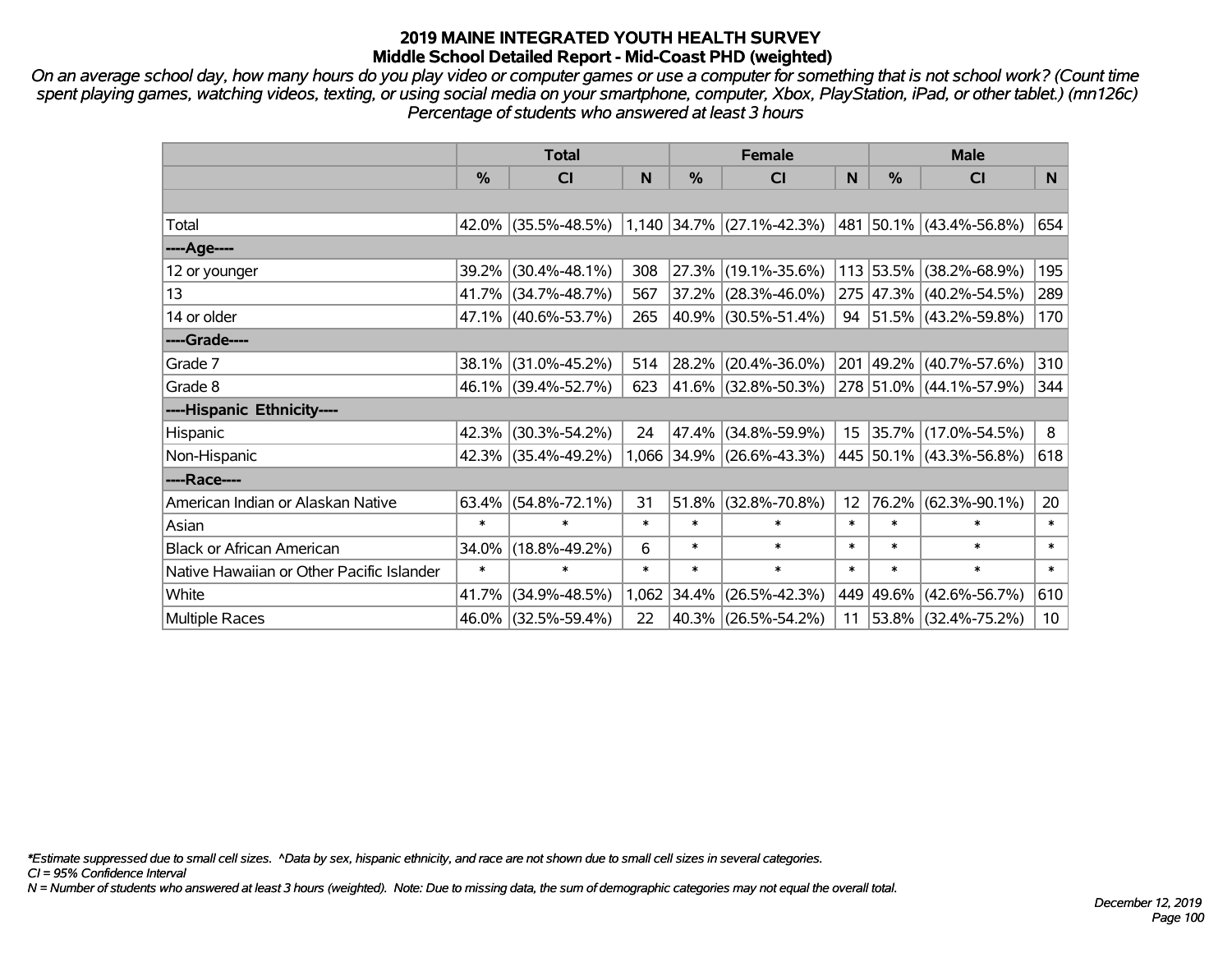*On an average school day, how many hours do you play video or computer games or use a computer for something that is not school work? (Count time spent playing games, watching videos, texting, or using social media on your smartphone, computer, Xbox, PlayStation, iPad, or other tablet.) (mn126c\_2) Percentage of students who answered 2 or fewer hours*

|                                           | <b>Total</b> |                        |        | <b>Female</b> |                             | <b>Male</b> |        |                          |        |
|-------------------------------------------|--------------|------------------------|--------|---------------|-----------------------------|-------------|--------|--------------------------|--------|
|                                           | %            | CI                     | N      | %             | <b>CI</b>                   | N           | %      | <b>CI</b>                | N.     |
|                                           |              |                        |        |               |                             |             |        |                          |        |
| Total                                     |              | $58.0\%$ (51.5%-64.5%) |        |               | $1,573$ 65.3% (57.7%-72.9%) |             |        | 905 49.9% (43.2%-56.6%)  | 651    |
| ----Age----                               |              |                        |        |               |                             |             |        |                          |        |
| 12 or younger                             | $60.8\%$     | $(51.9\% - 69.6\%)$    | 476    |               | 72.7% (64.4%-80.9%)         |             |        | 299 46.5% (31.1%-61.8%)  | 169    |
| 13                                        |              | 58.3% (51.3%-65.3%)    | 793    |               | 62.8% (54.0%-71.7%)         |             |        | 465 52.7% (45.5%-59.8%)  | 321    |
| 14 or older                               |              | 52.9% (46.3%-59.4%)    | 297    |               | $59.1\%$ (48.6%-69.5%)      |             |        | 135 48.5% (40.2%-56.8%)  | 160    |
| ----Grade----                             |              |                        |        |               |                             |             |        |                          |        |
| Grade 7                                   | 61.9%        | $(54.8\% - 69.0\%)$    | 837    |               | 71.8% (64.0%-79.6%)         |             |        | 512 50.8% (42.4%-59.3%)  | 320    |
| Grade 8                                   |              | $53.9\%$ (47.3%-60.6%) | 729    |               | 58.4% (49.7%-67.2%)         |             |        | 391 49.0% (42.1%-55.9%)  | 331    |
| ----Hispanic Ethnicity----                |              |                        |        |               |                             |             |        |                          |        |
| Hispanic                                  |              | 57.7% (45.8%-69.7%)    | 33     |               | $52.6\%$ (40.1%-65.2%)      | 17          |        | $ 64.3\% $ (45.5%-83.0%) | 14     |
| Non-Hispanic                              |              | 57.7% (50.8%-64.6%)    |        |               | 1,453 65.1% (56.7%-73.4%)   |             |        | 829 49.9% (43.2%-56.7%)  | 617    |
| ----Race----                              |              |                        |        |               |                             |             |        |                          |        |
| American Indian or Alaskan Native         | 36.6%        | $(27.9\% - 45.2\%)$    | 18     | 48.2%         | $(29.2\% - 67.2\%)$         | 11          | 23.8%  | $(9.9\% - 37.7\%)$       | 6      |
| Asian                                     | $\ast$       | $\ast$                 | $\ast$ | $\ast$        | $\ast$                      | $\ast$      | $\ast$ | $\ast$                   | $\ast$ |
| <b>Black or African American</b>          | 66.0%        | $(50.8\% - 81.2\%)$    | 11     | $\ast$        | $\ast$                      | $\ast$      | $\ast$ | $\ast$                   | $\ast$ |
| Native Hawaiian or Other Pacific Islander | $\ast$       | $\ast$                 | $\ast$ | $\ast$        | $\ast$                      | $\ast$      | $\ast$ | $\ast$                   | $\ast$ |
| White                                     | 58.3%        | $(51.5\% - 65.1\%)$    |        | 1,482 65.6%   | $(57.7\% - 73.5\%)$         |             |        | 856 50.4% (43.3%-57.4%)  | 618    |
| <b>Multiple Races</b>                     |              | 54.0% (40.6%-67.5%)    | 26     |               | 59.7% (45.8%-73.5%)         | 17          |        | 46.2% (24.8%-67.6%)      | 8      |

*\*Estimate suppressed due to small cell sizes. ^Data by sex, hispanic ethnicity, and race are not shown due to small cell sizes in several categories.*

*CI = 95% Confidence Interval*

*N = Number of students who answered 2 or fewer hours (weighted). Note: Due to missing data, the sum of demographic categories may not equal the overall total.*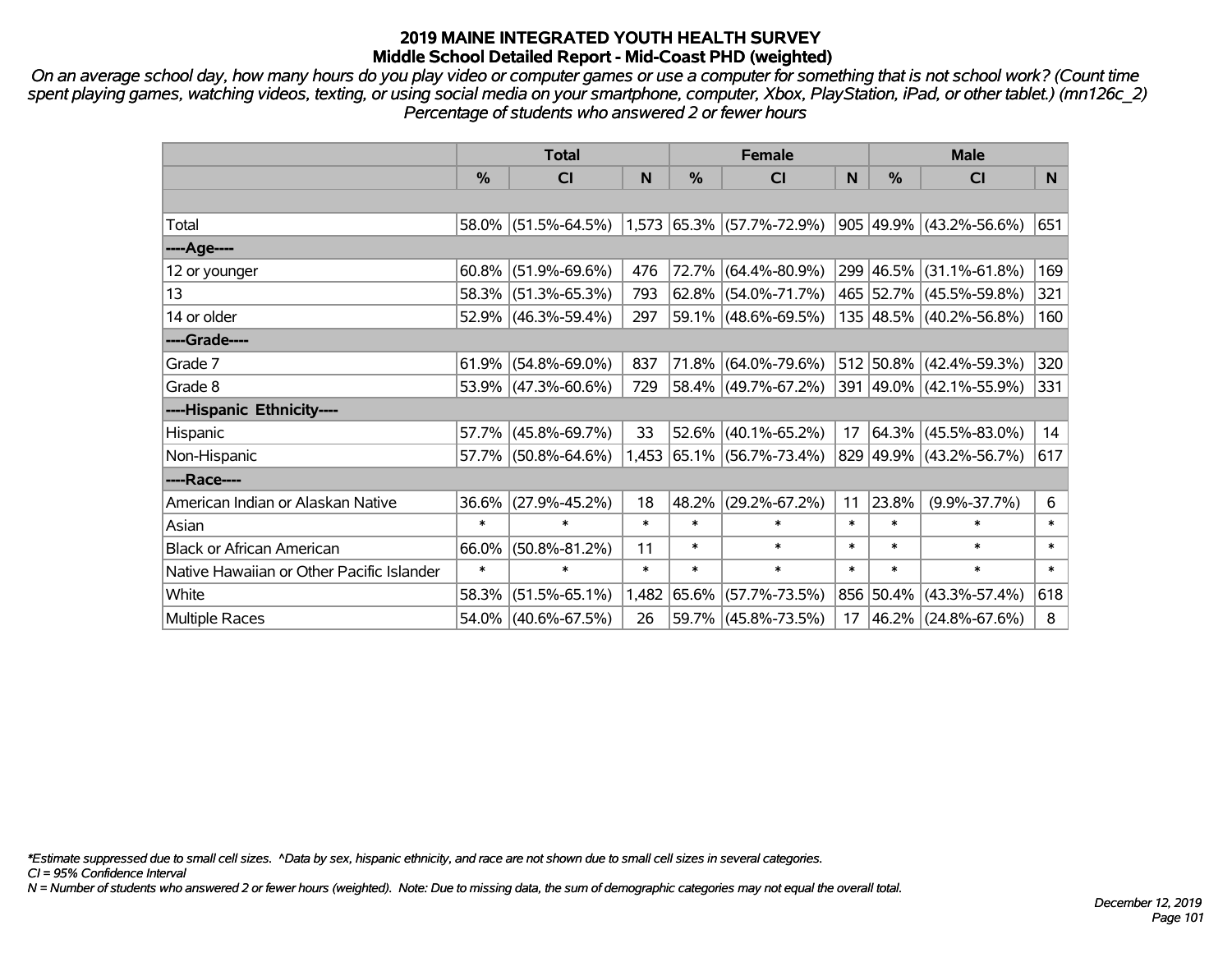*Percentage of students watching 2 or fewer hours of combined screen time (tv, video games, computer) per day on an average school day (mnscreen)*

|                                           | <b>Total</b>  |                     |                | <b>Female</b> |                         |        | <b>Male</b> |                         |        |  |
|-------------------------------------------|---------------|---------------------|----------------|---------------|-------------------------|--------|-------------|-------------------------|--------|--|
|                                           | $\frac{0}{0}$ | <b>CI</b>           | N              | %             | <b>CI</b>               | N      | %           | <b>CI</b>               | N.     |  |
|                                           |               |                     |                |               |                         |        |             |                         |        |  |
| Total                                     |               | 26.7% (23.2%-30.3%) |                |               | 718 30.8% (26.1%-35.5%) |        |             | 422 22.3% (16.0%-28.7%) | 288    |  |
| ----Age----                               |               |                     |                |               |                         |        |             |                         |        |  |
| 12 or younger                             | 31.2%         | $(25.2\% - 37.1\%)$ |                |               | 242 36.3% (31.3%-41.4%) |        |             | 147 24.0% (11.2%-36.8%) | 87     |  |
| 13                                        |               | 25.5% (21.0%-30.0%) |                |               | 343 28.3% (22.4%-34.2%) |        |             | 207 22.5% (16.5%-28.6%) | 137    |  |
| 14 or older                               |               | 23.4% (18.3%-28.6%) |                |               | 130 28.6% (17.2%-40.1%) |        |             | 65 20.0% (15.8%-24.2%)  | 64     |  |
| ----Grade----                             |               |                     |                |               |                         |        |             |                         |        |  |
| Grade 7                                   | 30.3%         | $(23.6\% - 36.9\%)$ |                |               | 403 37.1% (32.1%-42.1%) |        | 260 22.4%   | $(9.8\% - 35.1\%)$      | 140    |  |
| Grade 8                                   |               | 22.9% (19.8%-26.1%) |                |               | 308 24.0% (19.0%-28.9%) |        |             | 159 22.2% (18.4%-26.0%) | 148    |  |
| ----Hispanic Ethnicity----                |               |                     |                |               |                         |        |             |                         |        |  |
| Hispanic                                  |               | 26.3% (11.3%-41.3%) | 14             | $\ast$        | $\ast$                  | $\ast$ | $\ast$      | $\ast$                  | $\ast$ |  |
| Non-Hispanic                              |               | 26.4% (22.6%-30.3%) |                |               | 659 30.4% (25.7%-35.1%) |        |             | 383 22.6% (15.9%-29.2%) | 277    |  |
| ----Race----                              |               |                     |                |               |                         |        |             |                         |        |  |
| American Indian or Alaskan Native         | 15.0%         | $(7.6\% - 22.5\%)$  | $\overline{7}$ | $\ast$        | $\ast$                  | $\ast$ | $\ast$      | $\ast$                  | $\ast$ |  |
| Asian                                     | $\ast$        | $\ast$              | $\ast$         | $\ast$        | $\ast$                  | $\ast$ | $\ast$      | $\ast$                  | $\ast$ |  |
| <b>Black or African American</b>          | 57.8%         | $(45.6\% - 70.0\%)$ | 9              | $\ast$        | $\ast$                  | $\ast$ | $\ast$      | $\ast$                  | $\ast$ |  |
| Native Hawaiian or Other Pacific Islander | $\ast$        | $\ast$              | $\ast$         | $\ast$        | $\ast$                  | $\ast$ | $\ast$      | $\ast$                  | $\ast$ |  |
| White                                     | 26.5%         | $(22.6\% - 30.3\%)$ | 667            | 30.6%         | $(25.4\% - 35.7\%)$     | 394    | 22.4%       | $(15.8\% - 29.0\%)$     | 272    |  |
| <b>Multiple Races</b>                     |               | 25.5% (14.2%-36.7%) | 12             | $\ast$        | $\ast$                  | $\ast$ | $\ast$      | $\ast$                  | $\ast$ |  |

*\*Estimate suppressed due to small cell sizes. ^Data by sex, hispanic ethnicity, and race are not shown due to small cell sizes in several categories.*

*CI = 95% Confidence Interval*

*N = Number of students watching 2 or fewer hours of combined screen time (tv, video games, computer) per day on an average school day (weighted). Note: Due to missing data, the sum of demographic categories may not equal the overall total.*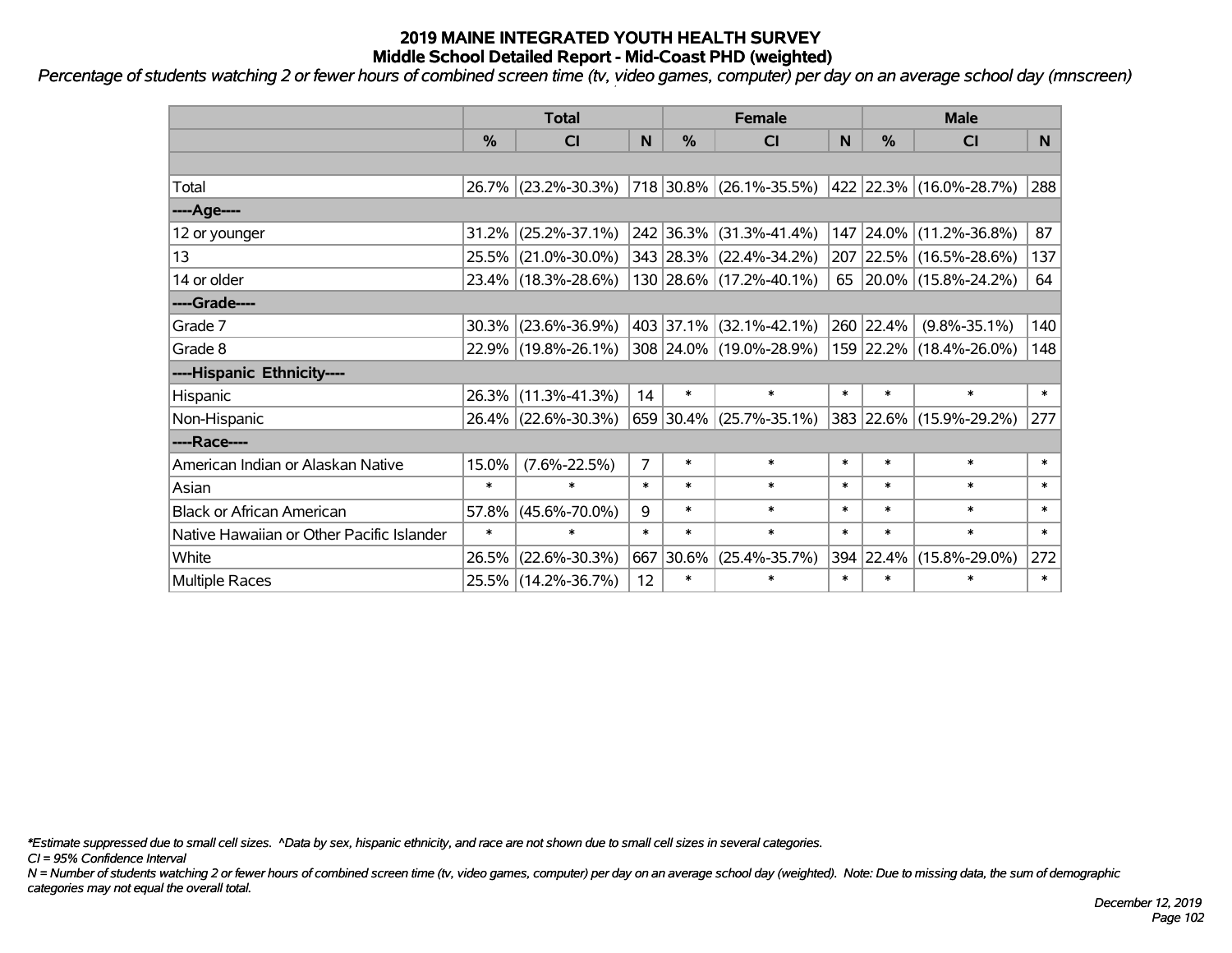*In an average week when you are in school, on how many days do you go to physical education (PE) classes? (mn127) Percentage of students who answered at least 1 day*

|                                           | <b>Total</b> |                      |        | <b>Female</b> |                             | <b>Male</b> |               |                      |        |
|-------------------------------------------|--------------|----------------------|--------|---------------|-----------------------------|-------------|---------------|----------------------|--------|
|                                           | $\%$         | CI                   | N      | %             | <b>CI</b>                   | N           | $\frac{0}{0}$ | <b>CI</b>            | N      |
|                                           |              |                      |        |               |                             |             |               |                      |        |
| Total                                     | 89.0%        | $(81.1\% - 96.8\%)$  |        |               | 2,344 89.2% (80.7%-97.8%)   |             | 1,204 88.8%   | $(81.5\% - 96.1\%)$  | 1,115  |
| ----Age----                               |              |                      |        |               |                             |             |               |                      |        |
| 12 or younger                             | 90.0%        | $(80.8\% - 99.2\%)$  | 679    |               | 90.0% (80.5%-99.5%)         | 366         | 90.8%         | $(81.5\% - 100.0\%)$ | 307    |
| 13                                        | 88.6%        | $(80.9\% - 96.4\%)$  |        |               | 1,196 89.9% (82.0%-97.9%)   | 643         | 86.9%         | $(78.9\% - 94.8\%)$  | 537    |
| 14 or older                               | 88.1%        | $(78.7\% - 97.5\%)$  | 465    |               | 85.4% (73.1%-97.7%)         | 192         | 90.7%         | $(82.3\% - 99.1\%)$  | 271    |
| ----Grade----                             |              |                      |        |               |                             |             |               |                      |        |
| Grade 7                                   | 89.0%        | $(80.2\% - 97.8\%)$  | 1,165  | 89.5%         | $(80.6\% - 98.4\%)$         | 611         | 88.5%         | $(79.3\% - 97.7\%)$  | 543    |
| Grade 8                                   | 89.0%        | $(81.3\% - 96.7\%)$  |        |               | 1,165 88.8% (80.0%-97.6%)   | 583         | 89.3%         | $(82.1\% - 96.5\%)$  | 570    |
| ----Hispanic Ethnicity----                |              |                      |        |               |                             |             |               |                      |        |
| Hispanic                                  | 83.4%        | $(69.9\% - 96.8\%)$  | 36     | $\ast$        | $\ast$                      | $\ast$      | $\ast$        | $\ast$               | $\ast$ |
| Non-Hispanic                              | 89.3%        | $(81.3\% - 97.3\%)$  |        |               | $2,178$ 89.1% (80.5%-97.8%) | 1,111       | 89.3%         | $(82.1\% - 96.6\%)$  | 1,046  |
| ----Race----                              |              |                      |        |               |                             |             |               |                      |        |
| American Indian or Alaskan Native         | 79.1%        | $(69.0\% - 89.1\%)$  | 31     | $\ast$        | $\ast$                      | $\ast$      | $\ast$        | $\ast$               | $\ast$ |
| Asian                                     | $\ast$       | $\ast$               | $\ast$ | $\ast$        | $\ast$                      | $\ast$      | $\ast$        | $\ast$               | $\ast$ |
| <b>Black or African American</b>          | $\ast$       | $\ast$               | $\ast$ | $\ast$        | $\ast$                      | $\ast$      | $\ast$        | $\ast$               | $\ast$ |
| Native Hawaiian or Other Pacific Islander | $\ast$       | $\ast$               | $\ast$ | $\ast$        | $\ast$                      | $\ast$      | $\ast$        | $\ast$               | $\ast$ |
| White                                     | 89.2%        | $(81.2\% - 97.2\%)$  | 2,188  | 89.2%         | $(80.5\% - 98.0\%)$         | 1,120       | 89.1%         | $(81.8\% - 96.4\%)$  | 1,049  |
| Multiple Races                            |              | 89.7% (79.4%-100.0%) | 52     | $\ast$        | $\ast$                      | $\ast$      | $\ast$        | $\ast$               | $\ast$ |

*\*Estimate suppressed due to small cell sizes. ^Data by sex, hispanic ethnicity, and race are not shown due to small cell sizes in several categories.*

*CI = 95% Confidence Interval*

*N = Number of students who answered at least 1 day (weighted). Note: Due to missing data, the sum of demographic categories may not equal the overall total.*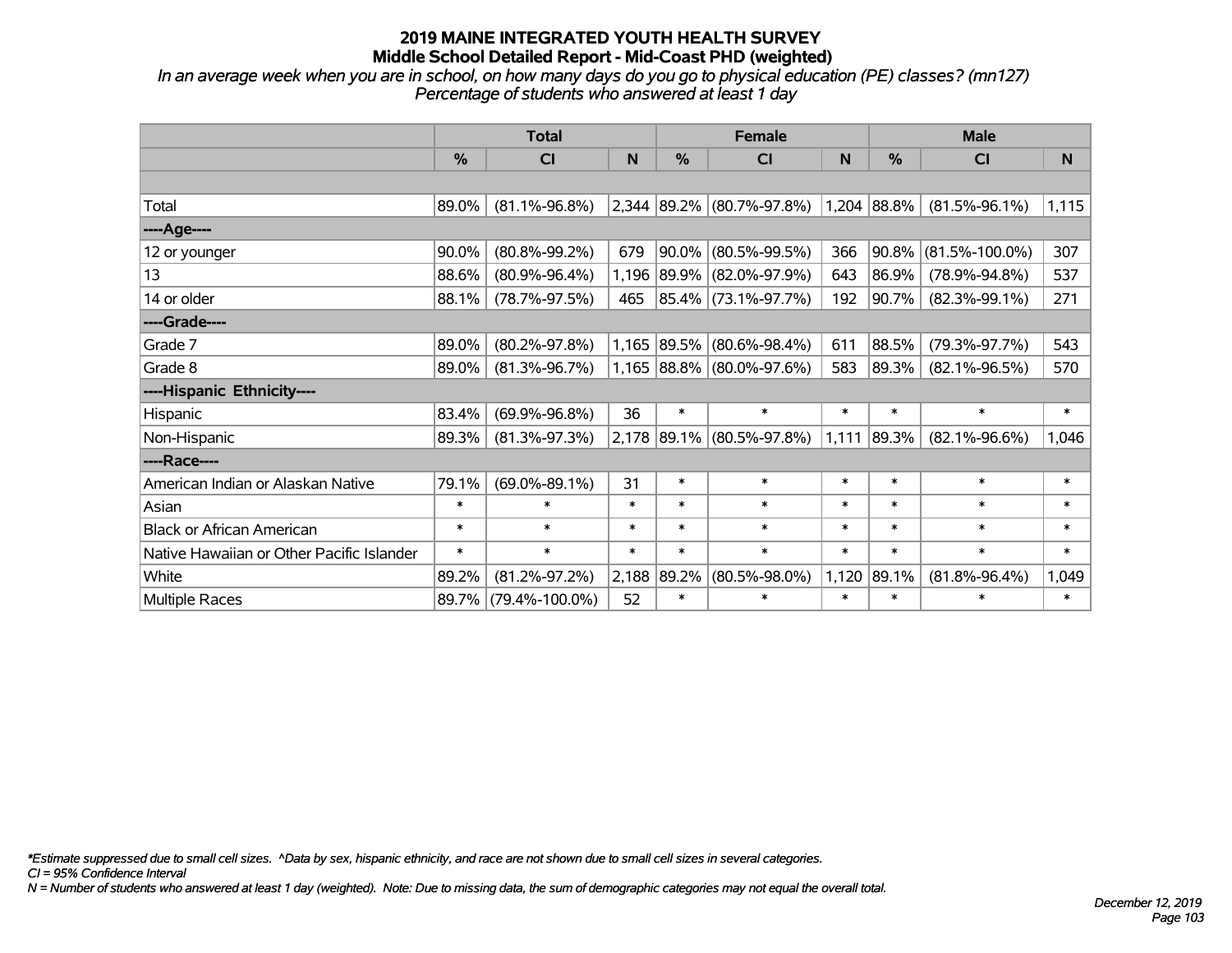*Percentage of students who attended physical education (PE) classes daily in an average week when they were in school (mndlype)*

|                                           | <b>Total</b> |                      | <b>Female</b> |                  |                    | <b>Male</b>     |        |                       |        |
|-------------------------------------------|--------------|----------------------|---------------|------------------|--------------------|-----------------|--------|-----------------------|--------|
|                                           | %            | <b>CI</b>            | N             | $\frac{0}{0}$    | <b>CI</b>          | N               | %      | <b>CI</b>             | N.     |
|                                           |              |                      |               |                  |                    |                 |        |                       |        |
| Total                                     |              | $9.1\%$ (0.0%-18.6%) | 241           | 9.1%             | $(0.0\% - 18.7\%)$ | 122             | 9.2%   | $(0.0\% - 18.4\%)$    | 115    |
| ----Age----                               |              |                      |               |                  |                    |                 |        |                       |        |
| 12 or younger                             | 9.9%         | $(0.0\% - 20.7\%)$   | 75            | 10.7%            | $(0.0\% - 21.4\%)$ | 44              | 9.3%   | $(0.0\% - 20.7\%)$    | 31     |
| 13                                        |              | $8.8\%$ (0.0%-18.2%) | 119           | 9.5%             | $(0.0\% - 20.1\%)$ | 68              | 8.0%   | $(0.0\% - 16.1\%)$    | 49     |
| 14 or older                               |              | $8.6\%$ (0.0%-17.3%) | 45            | 4.3%             | $(0.0\% - 9.4\%)$  | 10 <sup>1</sup> |        | $11.5\%$ (0.5%-22.5%) | 34     |
| ----Grade----                             |              |                      |               |                  |                    |                 |        |                       |        |
| Grade 7                                   |              | $9.7\%$ (0.0%-20.1%) |               | 127 11.7%        | $(0.4\% - 23.0\%)$ | 80              | 7.7%   | $(0.0\% - 17.2\%)$    | 47     |
| Grade 8                                   |              | $8.6\%$ (0.0%-17.2%) |               | $ 112 $ 6.5% $ $ | $(0.0\% - 14.5\%)$ | 43              |        | $10.4\%$ (1.4%-19.5%) | 67     |
| ----Hispanic Ethnicity----                |              |                      |               |                  |                    |                 |        |                       |        |
| Hispanic                                  | $\ast$       | $\ast$               | $\ast$        | $\ast$           | $\ast$             | $\ast$          | $\ast$ | $\ast$                | $\ast$ |
| Non-Hispanic                              |              | $9.2\%$ (0.0%-19.1%) | 225           | 9.0%             | $(0.0\% - 18.9\%)$ | 112             | 9.4%   | $(0.0\% - 19.0\%)$    | 110    |
| ----Race----                              |              |                      |               |                  |                    |                 |        |                       |        |
| American Indian or Alaskan Native         | $\ast$       | $\ast$               | $\ast$        | $\ast$           | $\ast$             | $\ast$          | $\ast$ | $\ast$                | $\ast$ |
| Asian                                     | $\ast$       | $\ast$               | $\ast$        | $\ast$           | $\ast$             | $\ast$          | $\ast$ | $\ast$                | $\ast$ |
| <b>Black or African American</b>          | $\ast$       | $\ast$               | $\ast$        | $\ast$           | $\ast$             | $\ast$          | $\ast$ | $\ast$                | $\ast$ |
| Native Hawaiian or Other Pacific Islander | $\ast$       | $\ast$               | $\ast$        | $\ast$           | $\ast$             | $\ast$          | $\ast$ | $\ast$                | $\ast$ |
| White                                     | 9.2%         | $(0.0\% - 18.9\%)$   | 226           | 9.1%             | $(0.0\% - 18.9\%)$ | 114             | 9.2%   | $(0.0\% - 18.7\%)$    | 109    |
| Multiple Races                            | $\ast$       | *                    | $\ast$        | $\ast$           | $\ast$             | $\ast$          | $\ast$ | $\ast$                | $\ast$ |

*\*Estimate suppressed due to small cell sizes. ^Data by sex, hispanic ethnicity, and race are not shown due to small cell sizes in several categories.*

*CI = 95% Confidence Interval*

*N = Number of students who attended physical education (PE) classes daily in an average week when they were in school (weighted). Note: Due to missing data, the sum of demographic categories may not equal the overall total.*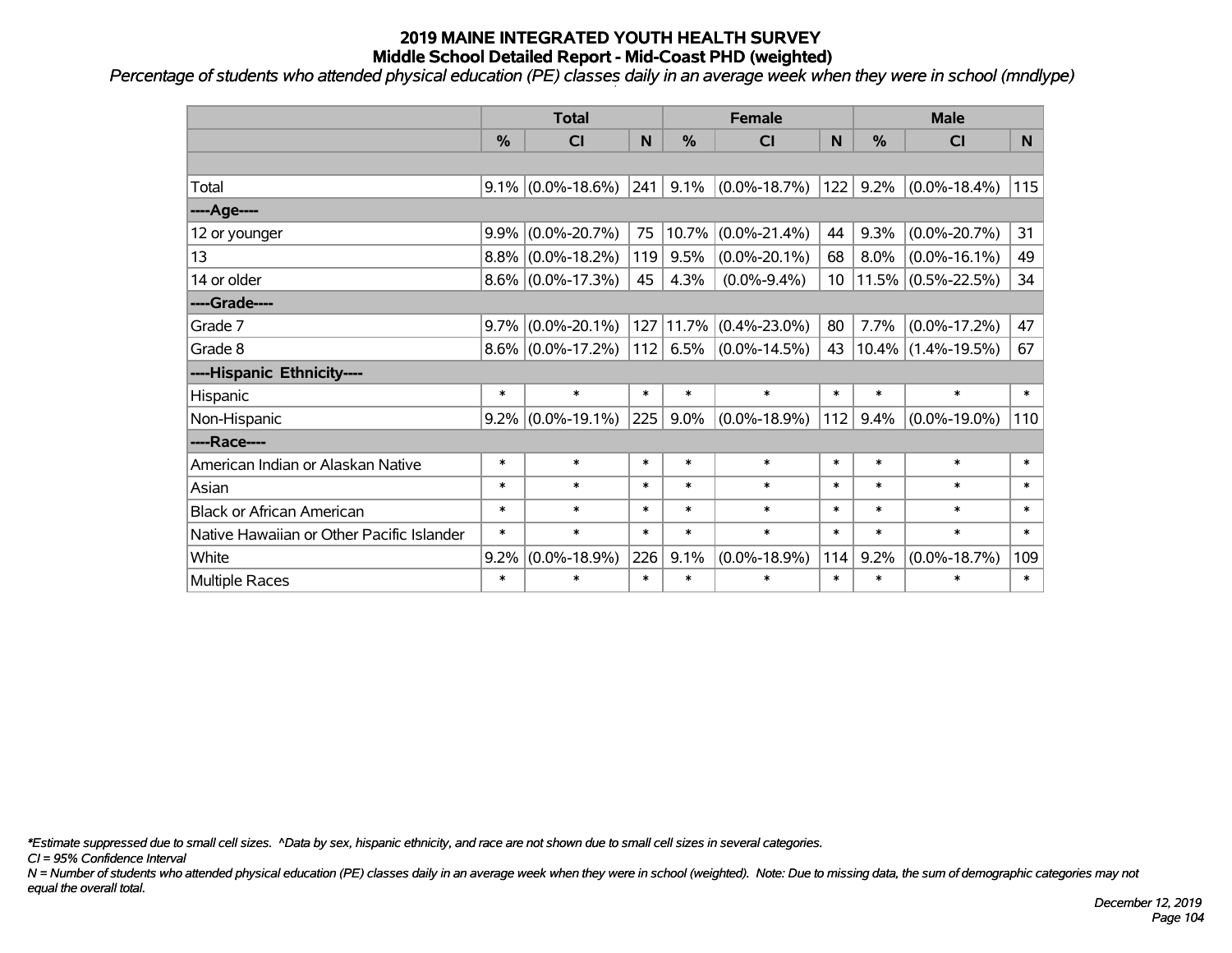*Do any of your classroom teachers provide short physical activity breaks during regular class time? (Do not count your physical education teacher.) (mn180)*

*Percentage of students who answered 'Yes'*

|                                           | <b>Total</b>  |                     | <b>Female</b> |           |                         | <b>Male</b> |           |                                 |                |
|-------------------------------------------|---------------|---------------------|---------------|-----------|-------------------------|-------------|-----------|---------------------------------|----------------|
|                                           | $\frac{0}{0}$ | <b>CI</b>           | N             | %         | <b>CI</b>               | N           | %         | <b>CI</b>                       | N.             |
|                                           |               |                     |               |           |                         |             |           |                                 |                |
| Total                                     |               | 20.7% (15.8%-25.5%) |               |           | 556 18.5% (13.3%-23.7%) |             |           | $ 255 23.3\% (17.1\% - 29.4\%)$ | 300            |
| ----Age----                               |               |                     |               |           |                         |             |           |                                 |                |
| 12 or younger                             | 17.3%         | $(7.2\% - 27.4\%)$  |               | 134 17.8% | $(2.7\% - 32.8\%)$      | 72          | 16.9%     | $(8.3\% - 25.5\%)$              | 61             |
| 13                                        | $20.9\%$      | $(15.1\% - 26.7\%)$ |               |           | 282 16.7% (11.1%-22.2%) |             |           | 123 26.4% (17.2%-35.6%)         | 159            |
| 14 or older                               |               | 24.0% (14.0%-34.0%) |               |           | 134 23.5% (12.2%-34.9%) |             |           | 53 24.5% (14.1%-34.9%)          | 81             |
| ----Grade----                             |               |                     |               |           |                         |             |           |                                 |                |
| Grade 7                                   |               | 20.5% (13.8%-27.2%) |               | 273 18.6% | $(9.6\% - 27.6\%)$      |             | 131 22.8% | $(15.4\% - 30.1\%)$             | 141            |
| Grade 8                                   |               | 20.9% (12.2%-29.6%) |               |           | 282 18.5% (10.0%-26.9%) |             |           | 124 23.6% (13.6%-33.7%)         | 158            |
| ----Hispanic Ethnicity----                |               |                     |               |           |                         |             |           |                                 |                |
| Hispanic                                  | 23.8%         | $(11.0\% - 36.7\%)$ | 13            | 21.1%     | $(10.1\% - 32.1\%)$     | 7           | 29.9%     | $(8.2\% - 51.5\%)$              | 7 <sup>7</sup> |
| Non-Hispanic                              |               | 20.9% (15.8%-26.1%) |               |           | 525 18.9% (13.4%-24.4%) |             |           | 241 23.2% (16.6%-29.8%)         | 284            |
| ----Race----                              |               |                     |               |           |                         |             |           |                                 |                |
| American Indian or Alaskan Native         | 31.6%         | $(5.9\% - 57.3\%)$  | 15            | 33.6%     | $(5.2\% - 62.0\%)$      | 8           | 29.9%     | $(3.1\% - 56.6\%)$              | $\overline{7}$ |
| Asian                                     | $\ast$        | $\ast$              | $\ast$        | $\ast$    | $\ast$                  | $\ast$      | $\ast$    | $\ast$                          | $\ast$         |
| <b>Black or African American</b>          | $\ast$        | $\ast$              | $\ast$        | $\ast$    | $\ast$                  | $\ast$      | $\ast$    | $\ast$                          | $\ast$         |
| Native Hawaiian or Other Pacific Islander | $\ast$        | $\ast$              | $\ast$        | $\ast$    | $\ast$                  | $\ast$      | $\ast$    | $\ast$                          | $\ast$         |
| White                                     | 20.4%         | $(15.4\% - 25.4\%)$ | 516           | 18.2%     | $(12.6\% - 23.7\%)$     | 237         | 22.9%     | $(16.4\% - 29.5\%)$             | 279            |
| <b>Multiple Races</b>                     | $26.1\%$      | $(14.7\% - 37.4\%)$ | 12            | $\ast$    | $\ast$                  | $\ast$      | $\ast$    | $\ast$                          | $\ast$         |

*\*Estimate suppressed due to small cell sizes. ^Data by sex, hispanic ethnicity, and race are not shown due to small cell sizes in several categories.*

*CI = 95% Confidence Interval*

*N = Number of students who answered 'Yes' (weighted). Note: Due to missing data, the sum of demographic categories may not equal the overall total.*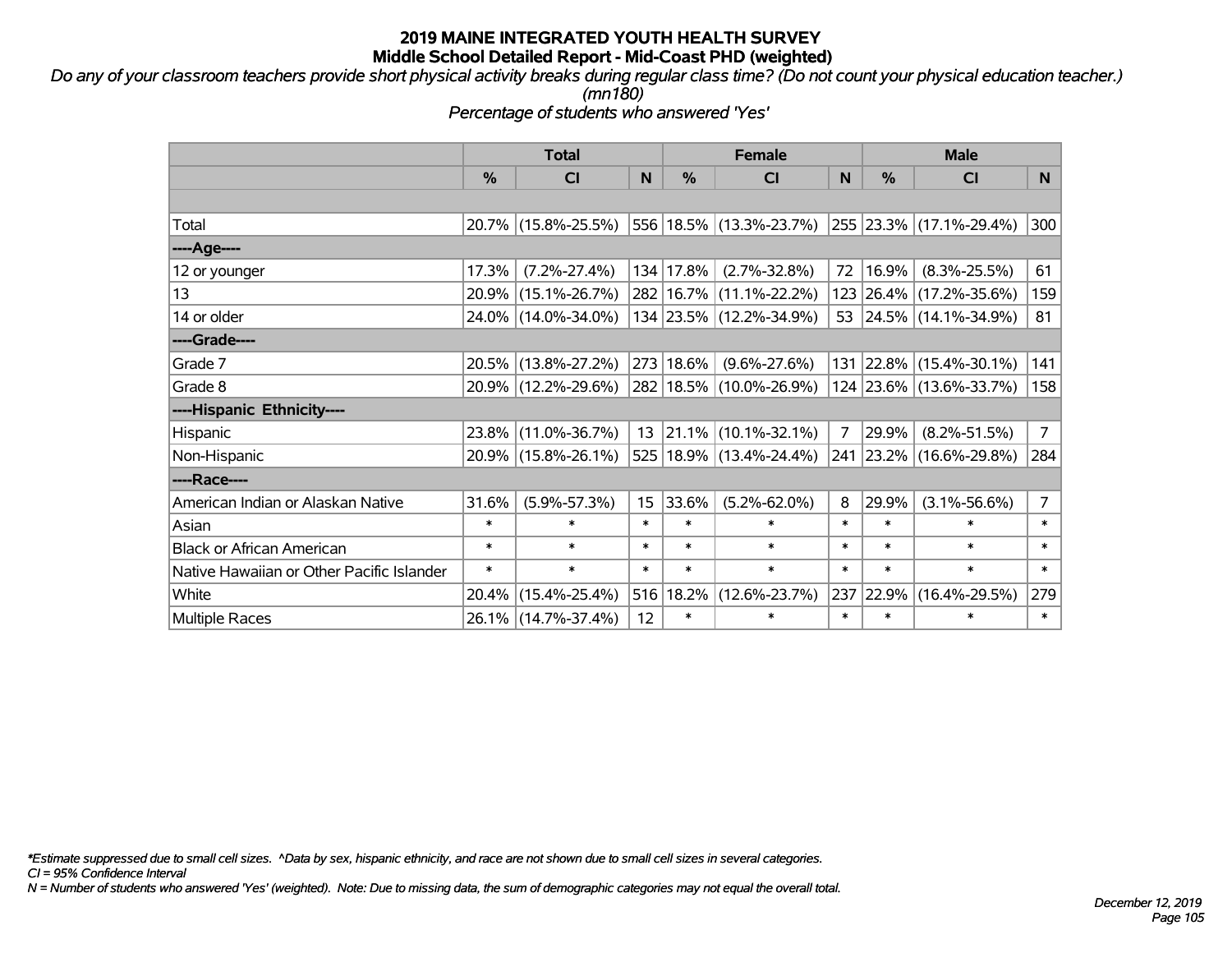*During the past 12 months, on how many sports teams did you play? (Count any teams run by your school or community groups.) (mn179) Percentage of students who answered at least one team*

|                                           | <b>Total</b>  |                                                  |        | <b>Female</b> |                           | <b>Male</b> |               |                         |        |
|-------------------------------------------|---------------|--------------------------------------------------|--------|---------------|---------------------------|-------------|---------------|-------------------------|--------|
|                                           | $\frac{0}{0}$ | <b>CI</b>                                        | N      | %             | <b>CI</b>                 | N           | $\frac{0}{0}$ | <b>CI</b>               | N.     |
|                                           |               |                                                  |        |               |                           |             |               |                         |        |
| Total                                     |               | $69.3\%$ (64.6%-73.9%) 1,874 71.0% (65.6%-76.4%) |        |               |                           |             |               | 985 67.6% (62.6%-72.6%) | 877    |
| ----Age----                               |               |                                                  |        |               |                           |             |               |                         |        |
| 12 or younger                             | 68.7%         | $(61.8\% - 75.7\%)$                              | 540    | 69.4%         | $(59.1\% - 79.8\%)$       |             | 289 67.3%     | $(57.5\% - 77.1\%)$     | 244    |
| 13                                        |               | 68.8% (62.7%-75.0%)                              | 931    |               | 71.7% (63.8%-79.6%)       |             |               | 530 65.9% (58.5%-73.4%) | 398    |
| 14 or older                               |               | 71.1% (65.6%-76.6%)                              | 399    |               | 71.8% (63.4%-80.3%)       |             |               | 163 70.9% (64.9%-77.0%) | 235    |
| ----Grade----                             |               |                                                  |        |               |                           |             |               |                         |        |
| Grade 7                                   | 69.8%         | $(63.6\% - 76.0\%)$                              | 938    | 71.5%         | $(63.3\% - 79.6\%)$       |             |               | 512 68.1% (61.0%-75.3%) | 423    |
| Grade 8                                   |               | 68.6% (63.9%-73.3%)                              | 927    |               | 70.2% (63.8%-76.7%)       |             |               | 468 67.2% (61.7%-72.7%) | 454    |
| ----Hispanic Ethnicity----                |               |                                                  |        |               |                           |             |               |                         |        |
| Hispanic                                  | 57.8%         | $(43.9\% - 71.7\%)$                              | 33     | 60.6%         | $(37.7\% - 83.5\%)$       | 20          | 56.8%         | $(36.8\% - 76.8\%)$     | 12     |
| Non-Hispanic                              |               | 70.3% (65.6%-75.1%)                              |        |               | 1,768 72.0% (66.5%-77.6%) |             |               | 918 68.8% (63.9%-73.7%) | 847    |
| ----Race----                              |               |                                                  |        |               |                           |             |               |                         |        |
| American Indian or Alaskan Native         | 55.7%         | $(42.8\% - 68.7\%)$                              | 27     | 74.7%         | $(52.4\% - 97.0\%)$       | 17          | 41.2%         | $(22.7\% - 59.7\%)$     | 11     |
| Asian                                     | $\ast$        | $\ast$                                           | $\ast$ | $\ast$        | $\ast$                    | $\ast$      | $\ast$        | $\ast$                  | $\ast$ |
| <b>Black or African American</b>          | 61.3%         | $(41.9\% - 80.6\%)$                              | 10     | $\ast$        | $\ast$                    | $\ast$      | $\ast$        | $\ast$                  | $\ast$ |
| Native Hawaiian or Other Pacific Islander | $\ast$        | $\ast$                                           | $\ast$ | $\ast$        | $\ast$                    | $\ast$      | $\ast$        | $\ast$                  | $\ast$ |
| White                                     | 69.2%         | $(64.5\% - 73.9\%)$                              | 1,757  | 70.8%         | $(65.4\% - 76.1\%)$       | 927         | 67.8%         | $(62.4\% - 73.2\%)$     | 828    |
| Multiple Races                            |               | 72.4% (60.4%-84.4%)                              | 34     | $\ast$        | $\ast$                    | $\ast$      | $\ast$        | $\ast$                  | $\ast$ |

*\*Estimate suppressed due to small cell sizes. ^Data by sex, hispanic ethnicity, and race are not shown due to small cell sizes in several categories.*

*CI = 95% Confidence Interval*

*N = Number of students who answered at least one team (weighted). Note: Due to missing data, the sum of demographic categories may not equal the overall total.*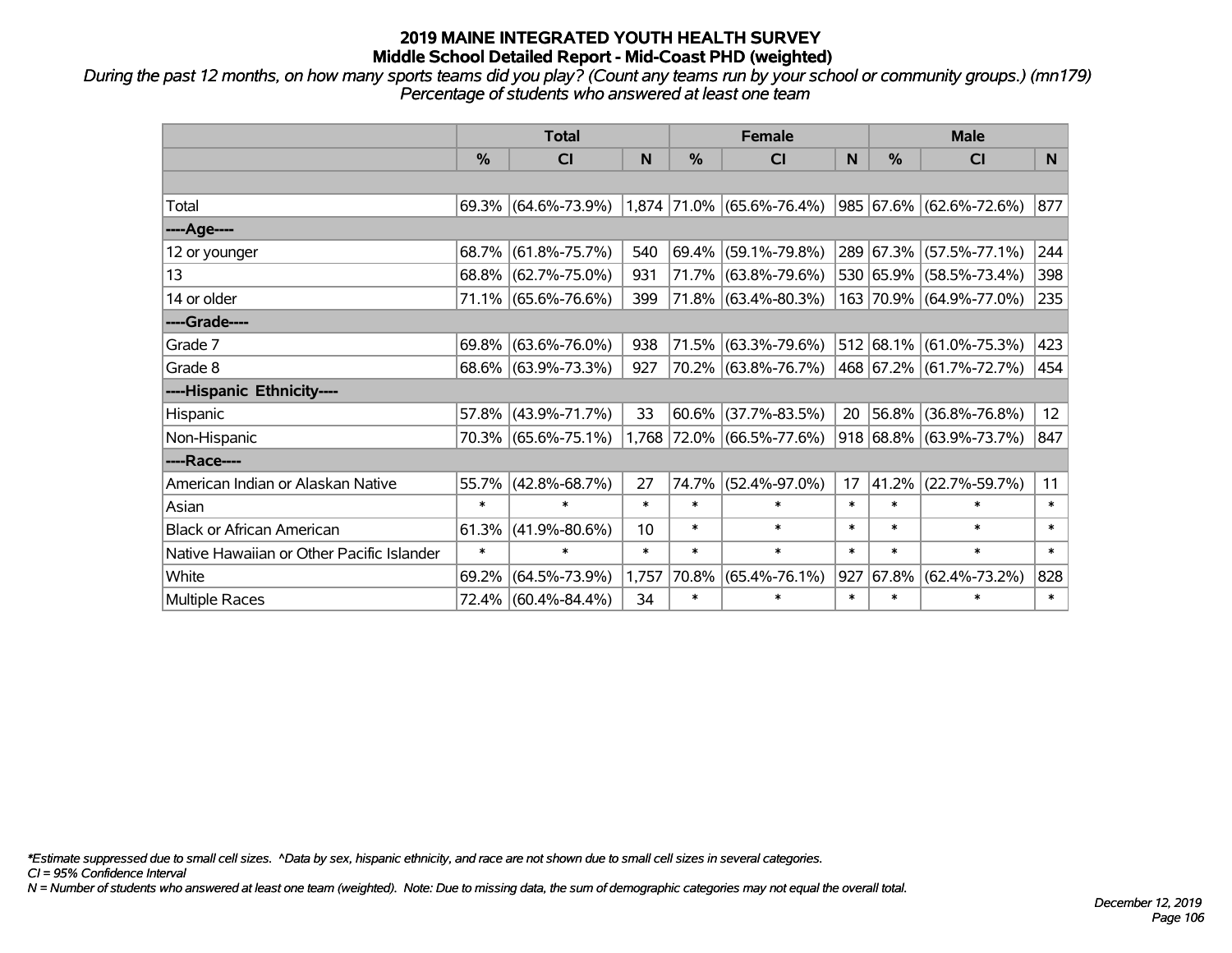### **2019 MAINE INTEGRATED YOUTH HEALTH SURVEY Middle School Detailed Report - Mid-Coast PHD (weighted)** *On an average school night, how many hours of sleep do you get? (mn178) Percentage of students who answered at least 8 hours*

|                                           | <b>Total</b> |                        | <b>Female</b>  |               |                             | <b>Male</b>      |           |                          |                 |
|-------------------------------------------|--------------|------------------------|----------------|---------------|-----------------------------|------------------|-----------|--------------------------|-----------------|
|                                           | %            | <b>CI</b>              | N              | $\frac{0}{0}$ | <b>CI</b>                   | N                | %         | <b>CI</b>                | N <sub>1</sub>  |
|                                           |              |                        |                |               |                             |                  |           |                          |                 |
| Total                                     |              | $51.9\%$ (46.7%-57.1%) |                |               | $1,391$ 49.2% (42.2%-56.2%) |                  |           | 678 55.5% (51.2%-59.9%)  | 711             |
| ----Age----                               |              |                        |                |               |                             |                  |           |                          |                 |
| 12 or younger                             | 58.7%        | $(48.7\% - 68.7\%)$    | 460            | 58.2%         | $(46.2\% - 70.2\%)$         |                  |           | 242 60.5% (50.5%-70.5%)  | 218             |
| 13                                        |              | $50.9\%$ (45.4%-56.5%) | 685            | 46.7%         | $(40.1\% - 53.2\%)$         |                  |           | 344 57.0% (49.3%-64.8%)  | 340             |
| 14 or older                               |              | 44.4% (37.6%-51.3%)    | 244            |               | $ 40.2\% $ (30.9%-49.4%)    | 89               |           | $ 47.2\% $ (36.8%-57.6%) | 153             |
| ----Grade----                             |              |                        |                |               |                             |                  |           |                          |                 |
| Grade 7                                   |              | 55.9% (47.8%-63.9%)    | 746            | 55.3%         | $(43.8\% - 66.9\%)$         |                  | 392 57.1% | $(50.7\% - 63.6\%)$      | 354             |
| Grade 8                                   |              | 47.9% (42.7%-53.2%)    | 640            |               | 42.3% (36.4%-48.3%)         |                  |           | 281 53.9% (47.5%-60.3%)  | 356             |
| ----Hispanic Ethnicity----                |              |                        |                |               |                             |                  |           |                          |                 |
| Hispanic                                  | 47.7%        | $(38.4\% - 56.9\%)$    | 26             | 47.6%         | $(37.9\% - 57.2\%)$         | 15 <sub>15</sub> | 45.4%     | $(24.5\% - 66.3\%)$      | 10 <sup>°</sup> |
| Non-Hispanic                              |              | 51.6% (46.6%-56.5%)    |                |               | 1,286 47.9% (41.1%-54.7%)   |                  |           | 606 55.8% (51.3%-60.3%)  | 680             |
| ----Race----                              |              |                        |                |               |                             |                  |           |                          |                 |
| American Indian or Alaskan Native         | 33.7%        | $(14.9\% - 52.6\%)$    | 16             | 28.1%         | $(2.1\% - 54.1\%)$          | 6                | 39.8%     | $(14.8\% - 64.9\%)$      | 10 <sub>1</sub> |
| Asian                                     | 46.5%        | $(0.0\% - 95.6\%)$     | 6              | $\ast$        | $\ast$                      | $\ast$           | $\ast$    | $\ast$                   | $\ast$          |
| <b>Black or African American</b>          | 43.4%        | $(33.3\% - 53.6\%)$    | $\overline{7}$ | $\ast$        | $\ast$                      | $\ast$           | $\ast$    | $\ast$                   | $\ast$          |
| Native Hawaiian or Other Pacific Islander | $\ast$       | $\ast$                 | $\ast$         | $\ast$        | $\ast$                      | $\ast$           | $\ast$    | $\ast$                   | $\ast$          |
| White                                     | 52.3%        | $(46.7\% - 57.9\%)$    | 1,317          | 49.5%         | $(42.1\% - 56.8\%)$         |                  | 644 55.8% | $(50.8\% - 60.8\%)$      | 673             |
| Multiple Races                            |              | 62.5% (52.6%-72.5%)    | 29             | $\ast$        | $\ast$                      | $\ast$           | $\ast$    | $\ast$                   | $\ast$          |

*\*Estimate suppressed due to small cell sizes. ^Data by sex, hispanic ethnicity, and race are not shown due to small cell sizes in several categories.*

*CI = 95% Confidence Interval*

*N = Number of students who answered at least 8 hours (weighted). Note: Due to missing data, the sum of demographic categories may not equal the overall total.*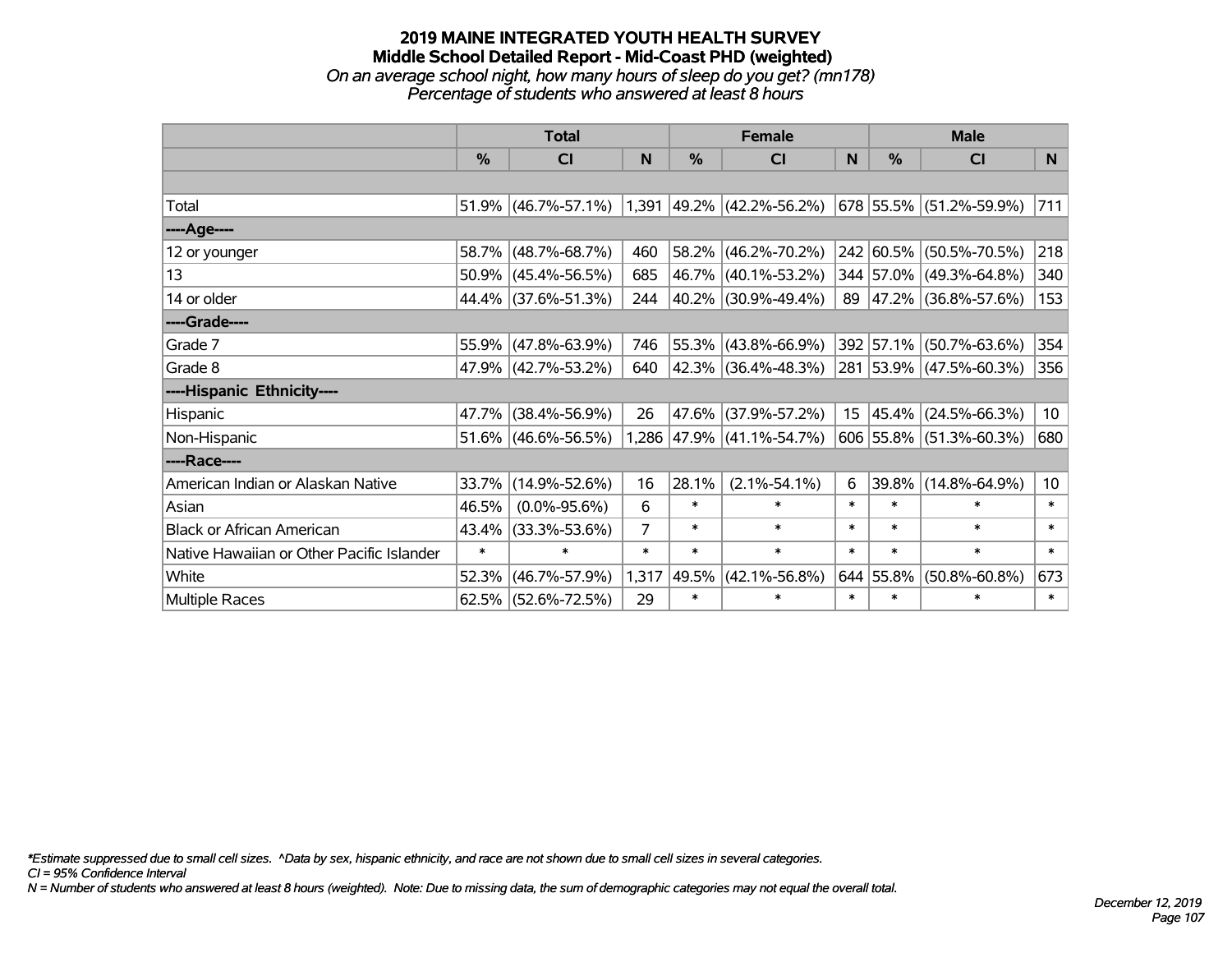### **2019 MAINE INTEGRATED YOUTH HEALTH SURVEY Middle School Detailed Report - Mid-Coast PHD (weighted)** *During the past 12 months, how would you describe your grades in school? (mn171) Percentage of students who answered 'Mostly A's' or 'Mostly B's'*

|                                           | <b>Total</b>  |                        | <b>Female</b> |        |                             | <b>Male</b> |           |                           |                  |
|-------------------------------------------|---------------|------------------------|---------------|--------|-----------------------------|-------------|-----------|---------------------------|------------------|
|                                           | $\frac{9}{6}$ | CI                     | N             | %      | <b>CI</b>                   | N           | %         | <b>CI</b>                 | N                |
|                                           |               |                        |               |        |                             |             |           |                           |                  |
| Total                                     |               | 71.1% (65.3%-77.0%)    |               |        | $1,907$ 71.5% (63.9%-79.1%) |             |           | 988 71.2% (66.1%-76.3%)   | 912              |
| ----Age----                               |               |                        |               |        |                             |             |           |                           |                  |
| 12 or younger                             | 69.0%         | $(61.8\% - 76.1\%)$    | 543           |        | 66.0% (54.2%-77.8%)         |             | 271 72.7% | $(66.5\% - 78.9\%)$       | 269              |
| 13                                        |               | 73.7% (66.4%-81.1%)    | 989           | 75.1%  | $(65.6\% - 84.7\%)$         |             |           | 556 72.6% (66.1%-79.2%)   | 429              |
| 14 or older                               |               | $68.1\%$ (54.8%-81.4%) | 373           |        | 70.3% (55.2%-85.4%)         |             |           | 158 66.9% (52.7%-81.1%)   | 214              |
| ----Grade----                             |               |                        |               |        |                             |             |           |                           |                  |
| Grade 7                                   | 71.6%         | $(66.1\% - 77.1\%)$    | 954           | 70.7%  | $(63.2\% - 78.3\%)$         |             |           | 502 72.7% (67.3%-78.1%)   | 447              |
| Grade 8                                   |               | 70.8% (61.8%-79.7%)    | 948           |        | 72.1% (59.8%-84.4%)         |             |           | 481 69.8% (63.2%-76.4%)   | 464              |
| ----Hispanic Ethnicity----                |               |                        |               |        |                             |             |           |                           |                  |
| Hispanic                                  |               | 57.2% (40.9%-73.6%)    | 32            | 67.3%  | $(48.9\% - 85.7\%)$         | 21          |           | 46.1% (19.1%-73.2%)       | 10 <sub>1</sub>  |
| Non-Hispanic                              |               | 72.3% (66.3%-78.4%)    |               |        | 1,803 73.0% (65.1%-81.0%)   |             |           | $928$ 71.9% (66.7%-77.1%) | 872              |
| ----Race----                              |               |                        |               |        |                             |             |           |                           |                  |
| American Indian or Alaskan Native         | 66.8%         | $(47.8\% - 85.7\%)$    | 32            | 73.8%  | $(53.4\% - 94.2\%)$         | 17          | 59.1%     | $(29.8\% - 88.3\%)$       | 15 <sub>15</sub> |
| Asian                                     | 48.1%         | $(17.3\% - 79.0\%)$    | 6             | $\ast$ | $\ast$                      | $\ast$      | $\ast$    | $\ast$                    | $\ast$           |
| <b>Black or African American</b>          | 49.5%         | $(33.8\% - 65.3\%)$    | 8             | $\ast$ | $\ast$                      | $\ast$      | $\ast$    | $\ast$                    | $\ast$           |
| Native Hawaiian or Other Pacific Islander | $\ast$        | $\ast$                 | $\ast$        | $\ast$ | $\ast$                      | $\ast$      | $\ast$    | $\ast$                    | $\ast$           |
| White                                     | 71.9%         | $(66.1\% -77.7\%)$     | 1,811         | 71.8%  | $(64.2\% - 79.3\%)$         | 936         |           | 72.3% (67.4%-77.3%)       | 871              |
| Multiple Races                            |               | 63.9% (51.0%-76.9%)    | 30            |        | 75.0% (60.8%-89.1%)         | 21          |           | 53.6% (32.9%-74.2%)       | 9                |

*\*Estimate suppressed due to small cell sizes. ^Data by sex, hispanic ethnicity, and race are not shown due to small cell sizes in several categories.*

*CI = 95% Confidence Interval*

*N = Number of students who answered 'Mostly A's' or 'Mostly B's' (weighted). Note: Due to missing data, the sum of demographic categories may not equal the overall total.*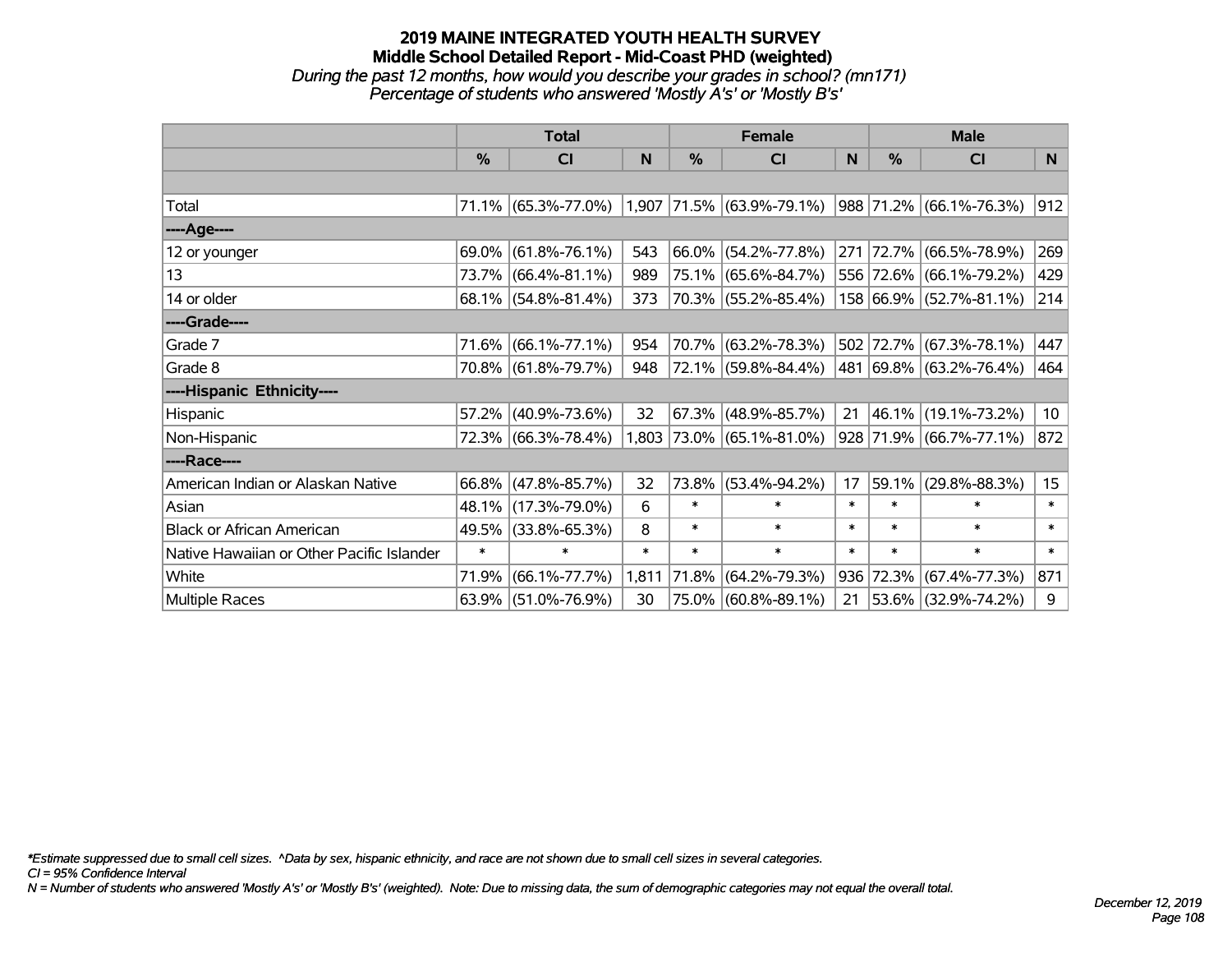*During an average week, how many hours do you spend in clubs or organizations (other than sports) outside of regular school hours? (mn146) Percentage of students who answered at least 1 hour*

|                                           | <b>Total</b> |                                                            |        | <b>Female</b> |                             |        | <b>Male</b> |                          |                |  |
|-------------------------------------------|--------------|------------------------------------------------------------|--------|---------------|-----------------------------|--------|-------------|--------------------------|----------------|--|
|                                           | %            | CI                                                         | N      | %             | <b>CI</b>                   | N      | %           | <b>CI</b>                | N <sub>1</sub> |  |
|                                           |              |                                                            |        |               |                             |        |             |                          |                |  |
| Total                                     |              | 44.2% $ (40.2\% - 48.3\%) 1,191 47.0\%  (41.7\% - 52.2\%)$ |        |               |                             |        |             | 651 41.0% (35.7%-46.3%)  | 527            |  |
| ----Age----                               |              |                                                            |        |               |                             |        |             |                          |                |  |
| 12 or younger                             | 45.4%        | $(40.7\% - 50.1\%)$                                        | 359    | 41.9%         | $(35.1\% - 48.7\%)$         |        | 175 48.4%   | $(38.8\% - 57.9\%)$      | 177            |  |
| 13                                        |              | 45.5% (40.4%-50.7%)                                        | 612    |               | $51.8\%$ (45.6%-57.9%)      |        |             | 382 38.0% (30.2%-45.9%)  | 227            |  |
| 14 or older                               |              | 39.8% (31.9%-47.6%)                                        | 220    |               | 41.7% (30.7%-52.8%)         | 94     |             | $ 38.1\% $ (28.4%-47.8%) | 124            |  |
| ----Grade----                             |              |                                                            |        |               |                             |        |             |                          |                |  |
| Grade 7                                   |              | 44.8% (40.7%-48.9%)                                        | 598    | 44.8%         | $(38.7\% - 50.9\%)$         |        |             | 319 44.2% (38.4%-49.9%)  | 272            |  |
| Grade 8                                   |              | $43.5\%$ (37.1%-50.0%)                                     | 587    |               | 49.2% (40.1%-58.4%)         |        |             | 330 38.1% (30.8%-45.4%)  | 255            |  |
| ----Hispanic Ethnicity----                |              |                                                            |        |               |                             |        |             |                          |                |  |
| Hispanic                                  | 40.3%        | $(26.0\% - 54.6\%)$                                        | 22     | 40.5%         | $(21.4\% - 59.7\%)$         | 13     | 36.4%       | $(9.1\% - 63.6\%)$       | 8              |  |
| Non-Hispanic                              |              | 44.5% (40.3%-48.8%)                                        |        |               | $1,117$ 47.4% (42.1%-52.8%) |        |             | 605 41.6% (36.3%-47.0%)  | 509            |  |
| ----Race----                              |              |                                                            |        |               |                             |        |             |                          |                |  |
| American Indian or Alaskan Native         | 32.6%        | $(20.7\% - 44.5\%)$                                        | 15     | 42.6%         | $(19.6\% - 65.7\%)$         | 9      | 25.1%       | $(4.7\% - 45.4\%)$       | 6              |  |
| Asian                                     | $\ast$       | $\ast$                                                     | $\ast$ | $\ast$        | $\ast$                      | $\ast$ | $\ast$      | $\ast$                   | $\ast$         |  |
| <b>Black or African American</b>          | 40.5%        | $(1.9\% - 79.1\%)$                                         | 6      | $\ast$        | $\ast$                      | $\ast$ | *           | $\ast$                   | $\ast$         |  |
| Native Hawaiian or Other Pacific Islander | $\ast$       | $\ast$                                                     | $\ast$ | $\ast$        | $\ast$                      | $\ast$ | $\ast$      | $\ast$                   | $\ast$         |  |
| White                                     | 44.5%        | $(40.4\% - 48.6\%)$                                        | 1,127  | 47.2%         | $(41.8\% - 52.7\%)$         |        | 619 41.6%   | $(35.9\% - 47.3\%)$      | 505            |  |
| Multiple Races                            |              | 45.7% (32.0%-59.5%)                                        | 22     |               | 47.3% (33.3%-61.3%)         | 13     |             | 37.3% (20.2%-54.4%)      | $\overline{7}$ |  |

*\*Estimate suppressed due to small cell sizes. ^Data by sex, hispanic ethnicity, and race are not shown due to small cell sizes in several categories.*

*CI = 95% Confidence Interval*

*N = Number of students who answered at least 1 hour (weighted). Note: Due to missing data, the sum of demographic categories may not equal the overall total.*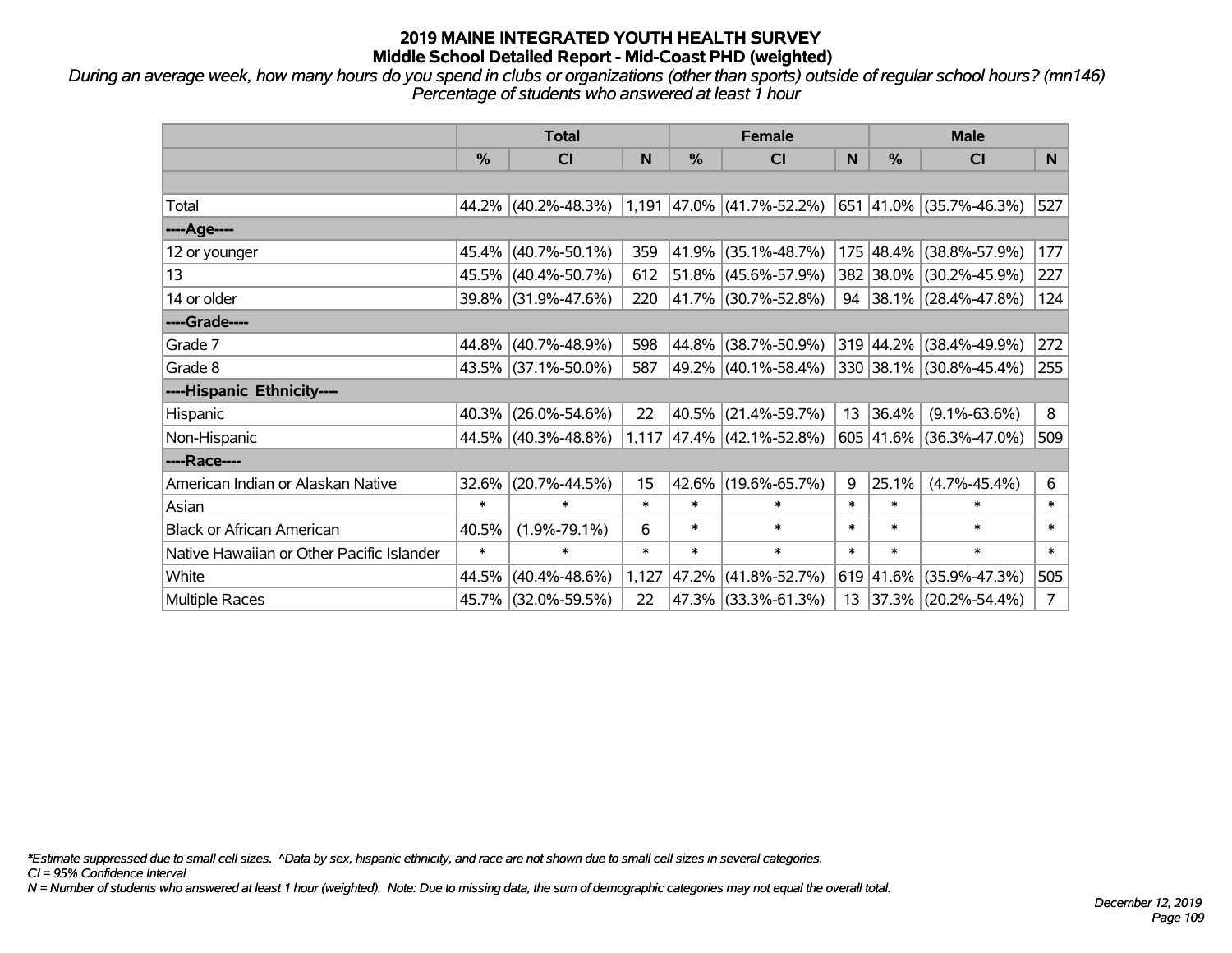*Do you agree or disagree that at least one of your teachers really cares and gives you help and support when you need it? (mn143) Percentage of students who answered 'Strongly agree' or 'Agree'*

|                                           | <b>Total</b>  |                     |        | <b>Female</b> |                             |        | <b>Male</b>   |                         |        |
|-------------------------------------------|---------------|---------------------|--------|---------------|-----------------------------|--------|---------------|-------------------------|--------|
|                                           | $\frac{0}{0}$ | <b>CI</b>           | N      | %             | <b>CI</b>                   | N      | $\frac{0}{0}$ | <b>CI</b>               | N.     |
|                                           |               |                     |        |               |                             |        |               |                         |        |
| Total                                     |               | 74.6% (72.2%-77.1%) |        |               | $1,972$ 73.3% (69.2%-77.4%) |        |               | 992 76.6% (74.2%-79.1%) | 964    |
| ----Age----                               |               |                     |        |               |                             |        |               |                         |        |
| 12 or younger                             | 76.6%         | $(72.6\% - 80.7\%)$ | 583    | 77.3%         | $(73.3\% - 81.2\%)$         |        |               | 317 76.4% (69.8%-83.0%) | 261    |
| 13                                        |               | 72.5% (70.0%-75.0%) | 980    | 71.6%         | $(67.8\% - 75.5\%)$         |        |               | 513 74.1% (70.8%-77.3%) | 459    |
| 14 or older                               |               | 77.5% (71.2%-83.7%) | 408    |               | $71.8\%$ (62.8%-80.8%)      |        |               | 160 82.3% (76.2%-88.5%) | 244    |
| ----Grade----                             |               |                     |        |               |                             |        |               |                         |        |
| Grade 7                                   |               | 75.6% (71.7%-79.5%) | 989    | 75.4%         | $(70.7\% - 80.0\%)$         |        |               | 514 76.1% (71.0%-81.1%) | 466    |
| Grade 8                                   |               | 74.1% (70.5%-77.8%) | 976    |               | 71.7% (66.5%-76.8%)         |        |               | 474 77.4% (73.6%-81.1%) | 496    |
| ----Hispanic Ethnicity----                |               |                     |        |               |                             |        |               |                         |        |
| Hispanic                                  | 64.0%         | $(54.4\% - 73.6\%)$ | 28     | $\ast$        | $\ast$                      | $\ast$ | $\ast$        | $\ast$                  | $\ast$ |
| Non-Hispanic                              |               | 75.1% (72.6%-77.7%) |        |               | 1,838 74.0% (70.1%-77.9%)   |        |               | 926 76.6% (74.0%-79.2%) | 899    |
| ----Race----                              |               |                     |        |               |                             |        |               |                         |        |
| American Indian or Alaskan Native         | 75.1%         | $(59.0\% - 91.1\%)$ | 29     | $\ast$        | $\ast$                      | $\ast$ | $\ast$        | $\ast$                  | $\ast$ |
| Asian                                     | $\ast$        | $\ast$              | $\ast$ | $\ast$        | $\ast$                      | $\ast$ | $\ast$        | $\ast$                  | $\ast$ |
| <b>Black or African American</b>          | 67.2%         | $(46.9\% - 87.6\%)$ | 12     | $\ast$        | $\ast$                      | $\ast$ | $\ast$        | $\ast$                  | $\ast$ |
| Native Hawaiian or Other Pacific Islander | $\ast$        | $\ast$              | $\ast$ | $\ast$        | $\ast$                      | $\ast$ | $\ast$        | $\ast$                  | $\ast$ |
| White                                     | 75.0%         | $(72.7\% - 77.4\%)$ | 1,848  | 74.1%         | $(70.0\% - 78.1\%)$         | 933    | 76.4%         | $(73.9\% - 78.8\%)$     | 901    |
| Multiple Races                            |               | 70.1% (62.2%-78.1%) | 41     | $\ast$        | $\ast$                      | $\ast$ | $\ast$        | $\ast$                  | $\ast$ |

*\*Estimate suppressed due to small cell sizes. ^Data by sex, hispanic ethnicity, and race are not shown due to small cell sizes in several categories.*

*CI = 95% Confidence Interval*

*N = Number of students who answered 'Strongly agree' or 'Agree' (weighted). Note: Due to missing data, the sum of demographic categories may not equal the overall total.*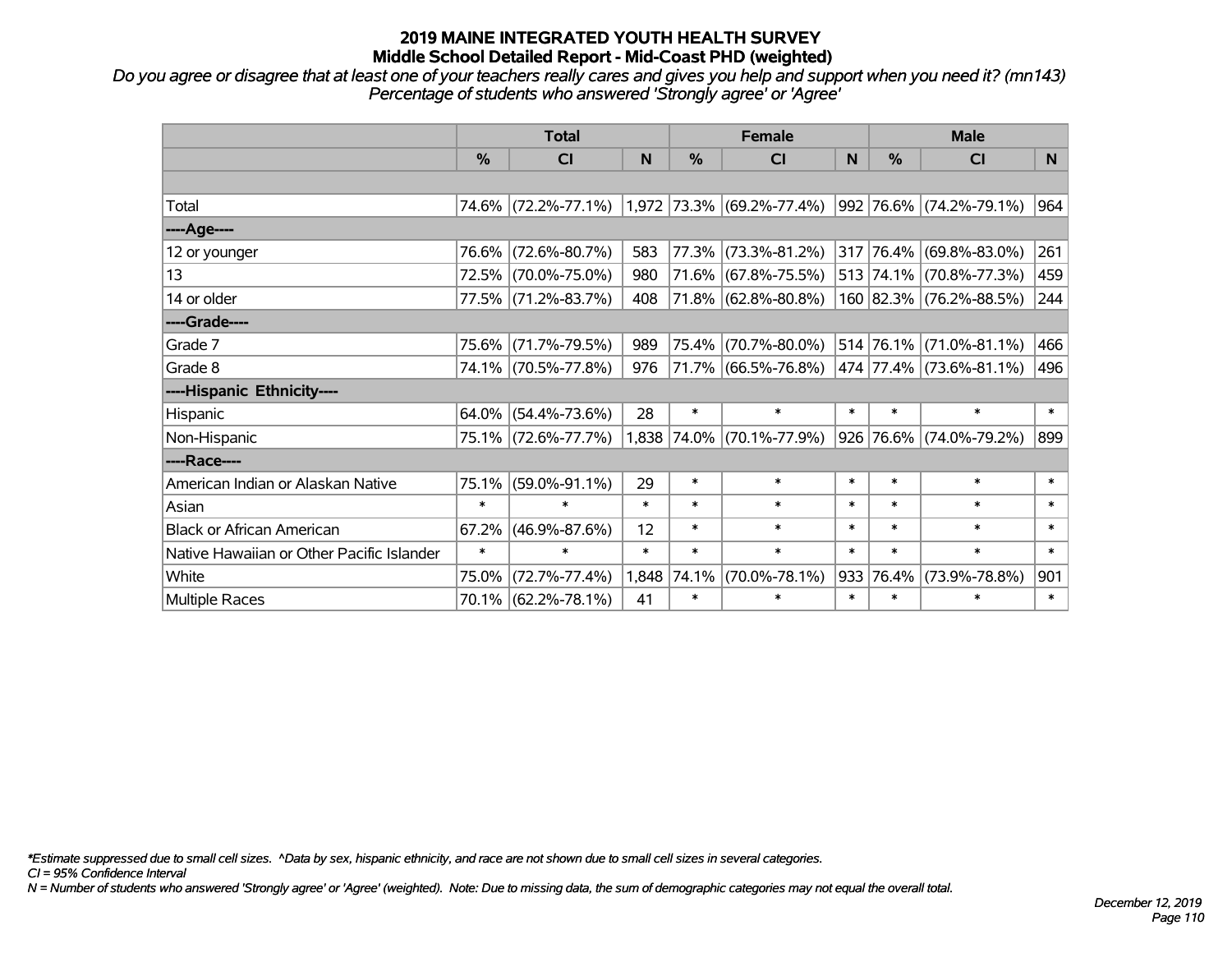### *How often does one of your parents talk with you about what you are doing in school? (mn144) Percentage of students who answered 'About every day' or 'About once or twice a week'*

|                                           | <b>Total</b>  |                        |        |        | <b>Female</b>                                                 |          | <b>Male</b>   |                     |        |
|-------------------------------------------|---------------|------------------------|--------|--------|---------------------------------------------------------------|----------|---------------|---------------------|--------|
|                                           | $\frac{0}{0}$ | <b>CI</b>              | N      | $\%$   | <b>CI</b>                                                     | <b>N</b> | $\frac{0}{0}$ | <b>CI</b>           | N      |
|                                           |               |                        |        |        |                                                               |          |               |                     |        |
| Total                                     |               | $84.6\%$ (83.0%-86.2%) |        |        | $ 2,229 85.6\% $ (83.5%-87.7%) $ 1,154 83.7\% $ (80.6%-86.8%) |          |               |                     | 1,051  |
| ----Age----                               |               |                        |        |        |                                                               |          |               |                     |        |
| 12 or younger                             | 85.2%         | $(83.0\% - 87.4\%)$    | 645    |        | 86.2% (83.3%-89.2%)                                           | 351      | 84.6%         | $(80.1\% - 89.1\%)$ | 289    |
| 13                                        |               | 85.3% (83.1%-87.4%)    |        |        | 1,148 85.4% (81.7%-89.0%)                                     | 612      |               | 84.8% (81.5%-88.1%) | 521    |
| 14 or older                               |               | 82.5% (77.4%-87.7%)    | 436    |        | 86.5% (81.5%-91.5%)                                           | 192      |               | 80.4% (73.3%-87.5%) | 241    |
| ----Grade----                             |               |                        |        |        |                                                               |          |               |                     |        |
| Grade 7                                   | 85.2%         | $(82.3\% - 88.0\%)$    |        |        | $1,109$ 85.8% (82.5%-89.0%)                                   | 584      | $ 84.5\% $    | $(79.0\% - 90.0\%)$ | 513    |
| Grade 8                                   |               | 84.1% (82.1%-86.2%)    |        |        | $1,107$ 85.5% (82.8%-88.2%)                                   | 562      |               | 82.8% (79.6%-86.1%) | 533    |
| ----Hispanic Ethnicity----                |               |                        |        |        |                                                               |          |               |                     |        |
| Hispanic                                  | 78.8%         | $(67.6\% - 90.0\%)$    | 35     | $\ast$ | $\ast$                                                        | $\ast$   | $\ast$        | $\ast$              | $\ast$ |
| Non-Hispanic                              |               | 85.3% (83.5%-87.1%)    |        |        | $2,082$ 86.1% (84.1%-88.1%)                                   | 1,073    | $ 84.2\% $    | $(81.1\% - 87.4\%)$ | 988    |
| ----Race----                              |               |                        |        |        |                                                               |          |               |                     |        |
| American Indian or Alaskan Native         | 78.0%         | $(70.5\% - 85.4\%)$    | 31     | $\ast$ | $\ast$                                                        | $\ast$   | $\ast$        | $\ast$              | $\ast$ |
| Asian                                     | $\ast$        | $\ast$                 | $\ast$ | $\ast$ | $\ast$                                                        | $\ast$   | $\ast$        | $\ast$              | $\ast$ |
| <b>Black or African American</b>          | $\ast$        | $\ast$                 | $\ast$ | $\ast$ | $\ast$                                                        | $\ast$   | $\ast$        | $\ast$              | $\ast$ |
| Native Hawaiian or Other Pacific Islander | $\ast$        | $\ast$                 | $\ast$ | $\ast$ | $\ast$                                                        | $\ast$   | $\ast$        | $\ast$              | $\ast$ |
| White                                     | 84.7%         | $(82.9\% - 86.6\%)$    | 2,084  | 85.9%  | $(84.1\% - 87.8\%)$                                           | 1,079    | $ 83.4\% $    | $(79.9\% - 86.9\%)$ | 985    |
| Multiple Races                            | $\ast$        | $\ast$                 | $\ast$ | $\ast$ | $\ast$                                                        | $\ast$   | $\ast$        | $\ast$              | $\ast$ |

*\*Estimate suppressed due to small cell sizes. ^Data by sex, hispanic ethnicity, and race are not shown due to small cell sizes in several categories.*

*CI = 95% Confidence Interval*

*N = Number of students who answered 'About every day' or 'About once or twice a week' (weighted). Note: Due to missing data, the sum of demographic categories may not equal the overall total.*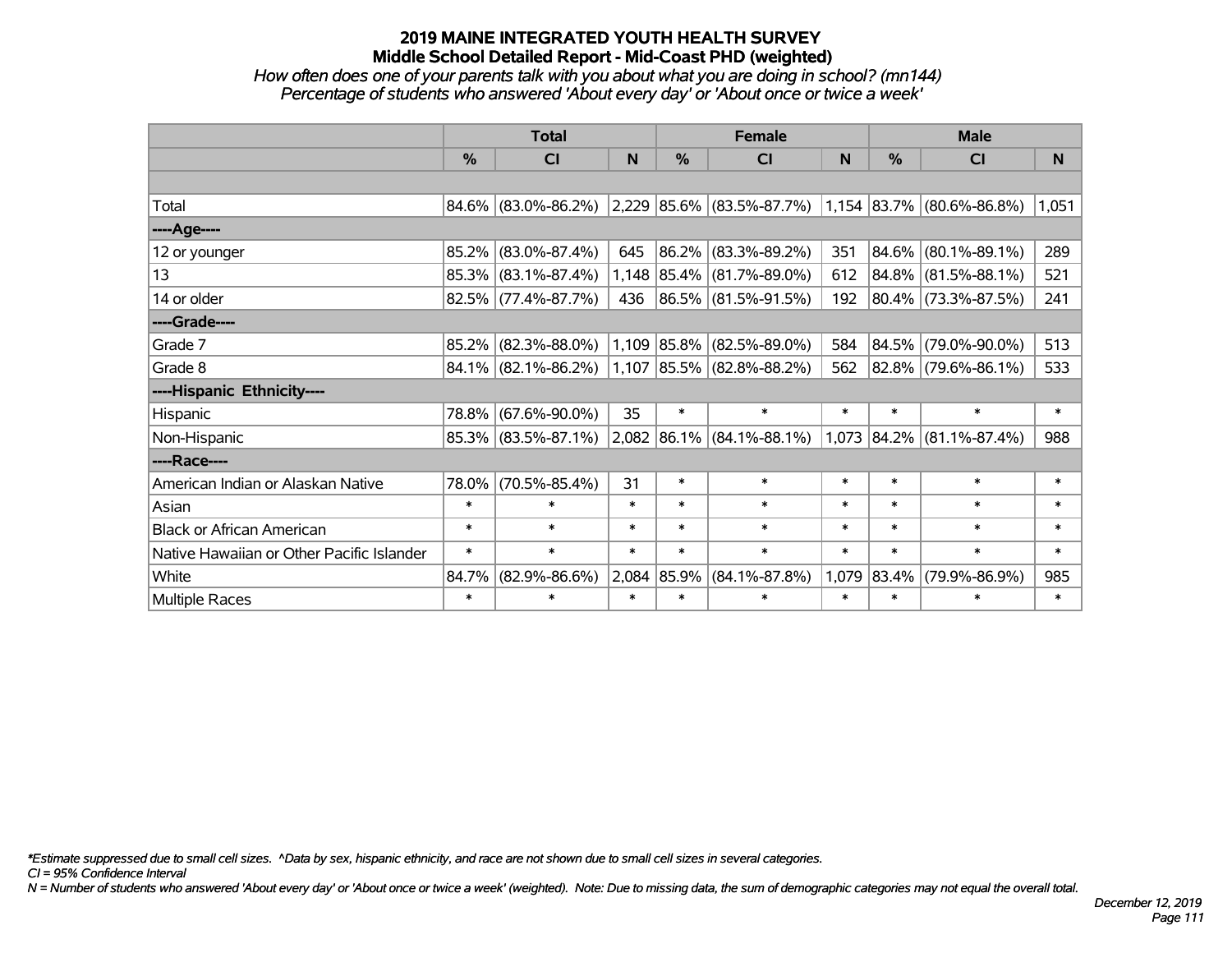#### **2019 MAINE INTEGRATED YOUTH HEALTH SURVEY Middle School Detailed Report - Mid-Coast PHD (weighted)** *How often does your family give you love and support? (mn188) Percentage of students who answered 'Most of the time' or 'Always'*

|                                           | <b>Total</b> |                        |        |               | <b>Female</b>             |        | <b>Male</b>   |                          |        |
|-------------------------------------------|--------------|------------------------|--------|---------------|---------------------------|--------|---------------|--------------------------|--------|
|                                           | %            | CI                     | N      | $\frac{0}{0}$ | CI                        | N      | $\frac{0}{0}$ | CI                       | N      |
|                                           |              |                        |        |               |                           |        |               |                          |        |
| Total                                     |              | 84.8% (83.0%-86.5%)    |        |               | 2,234 83.9% (81.9%-85.9%) | 1,131  |               | $ 86.5\% $ (84.1%-89.0%) | 1,087  |
| ----Age----                               |              |                        |        |               |                           |        |               |                          |        |
| 12 or younger                             | 87.2%        | $(83.8\% - 90.6\%)$    | 658    |               | 86.8% (82.1%-91.4%)       | 350    | $ 88.5\% $    | $(83.9\% - 93.0\%)$      | 302    |
| 13                                        |              | 83.9% (81.5%-86.3%)    | 1,133  |               | $ 82.5\% $ (79.2%-85.8%)  | 594    |               | 86.3% (83.5%-89.1%)      | 531    |
| 14 or older                               |              | $83.3\%$ (79.6%-87.1%) | 439    |               | $ 83.1\% $ (77.8%-88.3%)  | 183    |               | 84.8% (79.5%-90.1%)      | 254    |
| ----Grade----                             |              |                        |        |               |                           |        |               |                          |        |
| Grade 7                                   | 85.7%        | $(82.4\% - 89.0\%)$    |        | 1,117 84.8%   | $(80.6\% - 89.1\%)$       | 575    | $ 87.5\% $    | $(83.5\% - 91.5\%)$      | 535    |
| Grade 8                                   |              | $83.7\%$ (80.3%-87.1%) |        |               | 1,100 82.9% (79.0%-86.8%) | 546    |               | 85.6% (81.7%-89.6%)      | 549    |
| ----Hispanic Ethnicity----                |              |                        |        |               |                           |        |               |                          |        |
| Hispanic                                  | 81.0%        | $(74.8\% - 87.3\%)$    | 36     | $\ast$        | $\ast$                    | $\ast$ | $\ast$        | $\ast$                   | $\ast$ |
| Non-Hispanic                              |              | 85.4% (83.4%-87.4%)    |        |               | 2,086 84.1% (81.9%-86.3%) | 1,051  |               | 87.5% (84.6%-90.4%)      | 1,025  |
| ----Race----                              |              |                        |        |               |                           |        |               |                          |        |
| American Indian or Alaskan Native         | 79.0%        | $(69.5\% - 88.5\%)$    | 31     | $\ast$        | $\ast$                    | $\ast$ | *             | $\ast$                   | $\ast$ |
| Asian                                     | $\ast$       | $\ast$                 | $\ast$ | $\ast$        | $\ast$                    | $\ast$ | *             | $\ast$                   | $\ast$ |
| <b>Black or African American</b>          | $\ast$       | $\ast$                 | $\ast$ | $\ast$        | $\ast$                    | $\ast$ | $\ast$        | $\ast$                   | $\ast$ |
| Native Hawaiian or Other Pacific Islander | $\ast$       | $\ast$                 | $\ast$ | $\ast$        | $\ast$                    | $\ast$ | $\ast$        | $\ast$                   | $\ast$ |
| White                                     | 85.3%        | $(83.6\% - 87.0\%)$    | 2,098  | 84.6%         | $(82.7\% - 86.5\%)$       | 1,061  | 86.8%         | $(84.3\% - 89.4\%)$      | 1,026  |
| Multiple Races                            |              | 84.3% (77.4%-91.2%)    | 48     | $\ast$        | $\ast$                    | $\ast$ | $\ast$        | $\ast$                   | $\ast$ |

*\*Estimate suppressed due to small cell sizes. ^Data by sex, hispanic ethnicity, and race are not shown due to small cell sizes in several categories.*

*CI = 95% Confidence Interval*

*N = Number of students who answered 'Most of the time' or 'Always' (weighted). Note: Due to missing data, the sum of demographic categories may not equal the overall total.*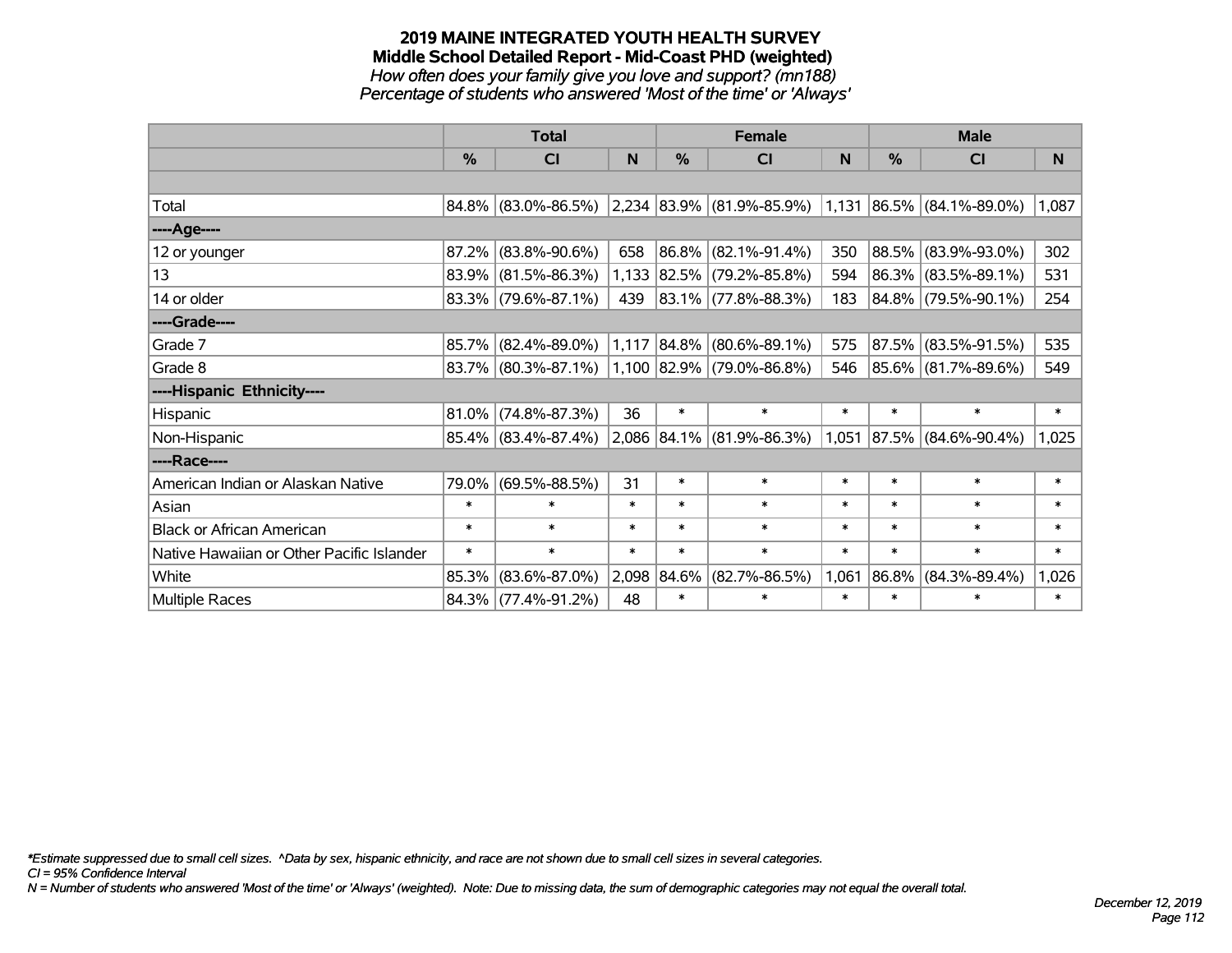*Do you agree or disagree that in your community you feel like you matter to people? (mn148) Percentage of students who answered 'Strongly agree' or 'Agree'*

|                                           | <b>Total</b> |                                                                       |        | <b>Female</b> |                             |        | <b>Male</b>   |                          |                  |  |
|-------------------------------------------|--------------|-----------------------------------------------------------------------|--------|---------------|-----------------------------|--------|---------------|--------------------------|------------------|--|
|                                           | %            | CI                                                                    | N      | $\frac{0}{0}$ | <b>CI</b>                   | N      | $\frac{0}{0}$ | <b>CI</b>                | N                |  |
|                                           |              |                                                                       |        |               |                             |        |               |                          |                  |  |
| Total                                     |              | 58.4% (54.9%-61.9%) 1,539 53.9% (48.7%-59.2%) 730 63.6% (59.9%-67.4%) |        |               |                             |        |               |                          | 798              |  |
| ----Age----                               |              |                                                                       |        |               |                             |        |               |                          |                  |  |
| 12 or younger                             | 62.2%        | $(56.1\% - 68.4\%)$                                                   | 472    |               | $60.2\%$ (51.9%-68.4%)      |        |               | 246 64.7% (59.5%-69.9%)  | 220              |  |
| 13                                        |              | 55.6% (52.6%-58.5%)                                                   | 748    |               | 51.1% (45.9%-56.3%)         |        |               | 368 61.4% (57.3%-65.5%)  | 376              |  |
| 14 or older                               |              | $60.3\%$ (53.5%-67.2%)                                                | 319    |               | $ 51.8\% $ (41.7%-61.9%)    |        |               | 115 67.0% (57.8%-76.1%)  | 201              |  |
| ----Grade----                             |              |                                                                       |        |               |                             |        |               |                          |                  |  |
| Grade 7                                   | 59.0%        | $(54.0\% - 63.9\%)$                                                   | 769    |               | 55.0% (47.6%-62.3%)         |        |               | 376 64.0% (59.9%-68.0%)  | 388              |  |
| Grade 8                                   |              | 57.9% (53.9%-61.8%)                                                   | 761    |               | 52.9% (46.9%-58.8%)         |        |               | 348 63.4% (58.5%-68.3%)  | 407              |  |
| ----Hispanic Ethnicity----                |              |                                                                       |        |               |                             |        |               |                          |                  |  |
| Hispanic                                  | 48.7%        | $(39.1\% - 58.2\%)$                                                   | 21     | 42.7%         | $(34.3\% - 51.0\%)$         | 11     | $ 58.0\% $    | $(39.7\% - 76.4\%)$      | 10 <sup>°</sup>  |  |
| Non-Hispanic                              |              | 58.8% (55.2%-62.4%)                                                   |        |               | $1,437$ 54.6% (49.1%-60.1%) |        |               | 684 63.9% (60.1%-67.8%)  | 749              |  |
| ----Race----                              |              |                                                                       |        |               |                             |        |               |                          |                  |  |
| American Indian or Alaskan Native         | 62.8%        | $(47.8\% - 77.8\%)$                                                   | 25     | 56.9%         | $(40.8\% - 73.0\%)$         | 9      | 68.3%         | $(46.0\% - 90.6\%)$      | 15 <sub>15</sub> |  |
| Asian                                     | $\ast$       | $\ast$                                                                | $\ast$ | $\ast$        | $\ast$                      | $\ast$ | $\ast$        | $\ast$                   | $\ast$           |  |
| <b>Black or African American</b>          | 47.1%        | $(27.0\% - 67.3\%)$                                                   | 8      | $\ast$        | $\ast$                      | $\ast$ | $\ast$        | $\ast$                   | $\ast$           |  |
| Native Hawaiian or Other Pacific Islander | $\ast$       | $\ast$                                                                | $\ast$ | $\ast$        | $\ast$                      | $\ast$ | $\ast$        | $\ast$                   | $\ast$           |  |
| White                                     | 58.7%        | $(55.3\% - 62.1\%)$                                                   | 1,445  | 54.9%         | $(49.8\% - 59.9\%)$         |        | 692 63.3%     | $(59.2\% - 67.3\%)$      | 745              |  |
| Multiple Races                            |              | 52.5% (45.2%-59.9%)                                                   | 30     |               | 38.8% (25.5%-52.2%)         | 13     |               | $ 73.5\% $ (60.5%-86.4%) | 16               |  |

*\*Estimate suppressed due to small cell sizes. ^Data by sex, hispanic ethnicity, and race are not shown due to small cell sizes in several categories.*

*CI = 95% Confidence Interval*

*N = Number of students who answered 'Strongly agree' or 'Agree' (weighted). Note: Due to missing data, the sum of demographic categories may not equal the overall total.*